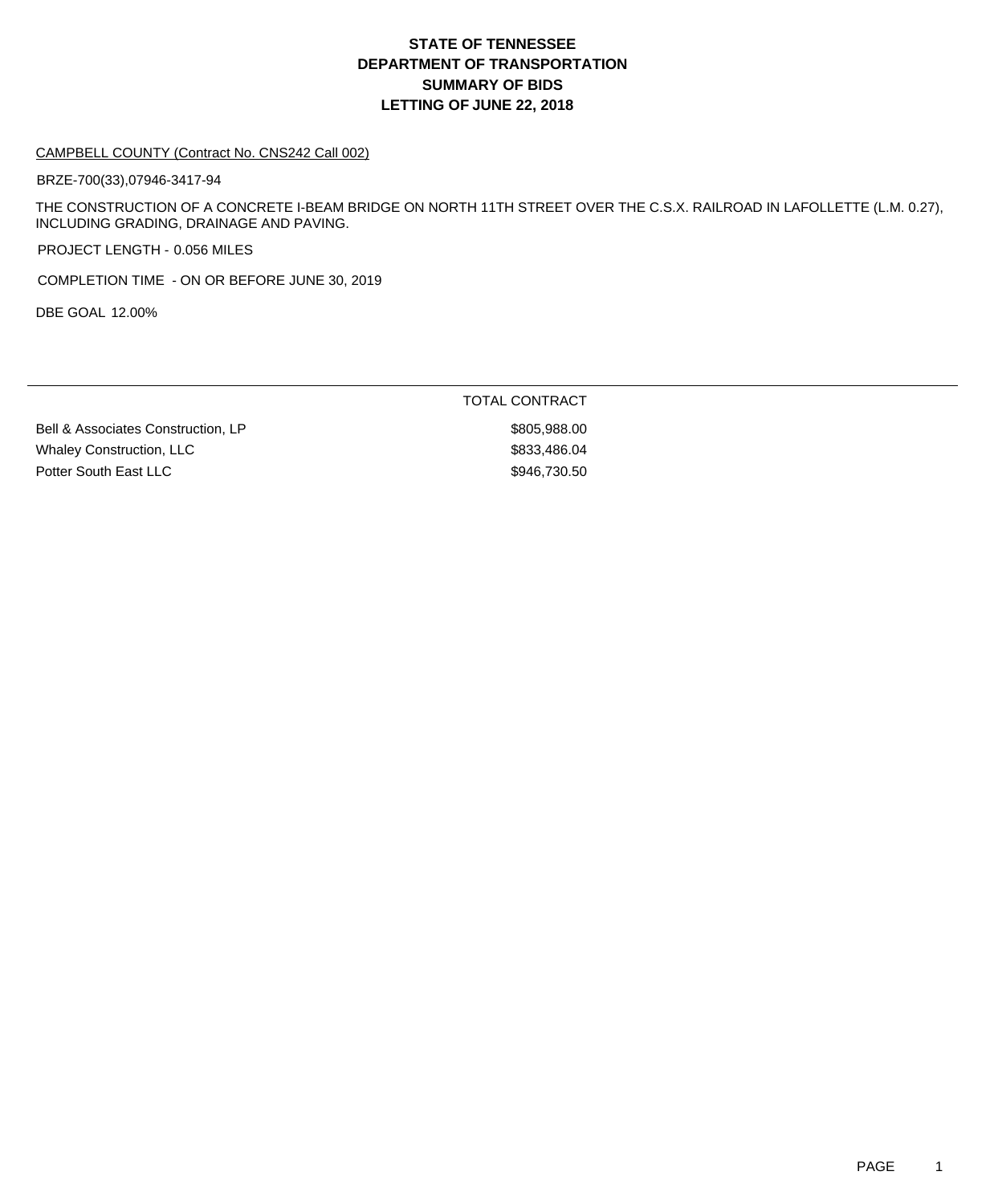|        |                                                      | <b>CONTRACT CNS242</b> |                   |                  |
|--------|------------------------------------------------------|------------------------|-------------------|------------------|
|        |                                                      |                        | <b>UNIT PRICE</b> | <b>EXTENSION</b> |
|        | <b>ROADWAY CATEGORY</b>                              |                        |                   |                  |
| 105-01 | <b>CONSTRUCTION STAKES, LINES AND GRADES</b>         |                        |                   |                  |
|        |                                                      | 1.000 LS               |                   |                  |
|        | Bell & Associates Construction, LP                   |                        | \$10,000.0000     | \$10,000.00      |
|        | Whaley Construction, LLC                             |                        | \$10,183.8000     | \$10,183.80      |
|        | Potter South East LLC                                |                        | \$34,000.0000     | \$34,000.00      |
| 201-01 | <b>CLEARING AND GRUBBING</b>                         |                        |                   |                  |
|        |                                                      | 1.000 LS               |                   |                  |
|        | Bell & Associates Construction, LP                   |                        | \$10,000.0000     | \$10,000.00      |
|        | Whaley Construction, LLC                             |                        | \$10,000.0000     | \$10,000.00      |
|        | Potter South East LLC                                |                        | \$52,000.0000     | \$52,000.00      |
| 203-01 | <b>ROAD &amp; DRAINAGE EXCAVATION (UNCLASSIFIED)</b> |                        |                   |                  |
|        |                                                      | 11.000 C.Y.            |                   |                  |
|        | Bell & Associates Construction, LP                   |                        | \$60.0000         | \$660.00         |
|        | <b>Whaley Construction, LLC</b>                      |                        | \$100.0000        | \$1,100.00       |
|        | Potter South East LLC                                |                        | \$70.0000         | \$770.00         |
| 203-06 | <b>WATER</b>                                         |                        |                   |                  |
|        |                                                      | 1.000 M.G.             |                   |                  |
|        | Bell & Associates Construction, LP                   |                        | \$53.0000         | \$53.00          |
|        | Whaley Construction, LLC                             |                        | \$100.0000        | \$100.00         |
|        | Potter South East LLC                                |                        | \$0.1000          | \$0.10           |
| 209-05 | <b>SEDIMENT REMOVAL</b>                              |                        |                   |                  |
|        |                                                      | 4.000 C.Y.             |                   |                  |
|        | Bell & Associates Construction, LP                   |                        | \$30.0000         | \$120.00         |
|        | Whaley Construction, LLC                             |                        | \$100.0000        | \$400.00         |
|        | Potter South East LLC                                |                        | \$40.0000         | \$160.00         |
|        | 209-08.02 TEMPORARY SILT FENCE (WITH BACKING)        |                        |                   |                  |
|        |                                                      | 500.000 L.F.           |                   |                  |
|        | Bell & Associates Construction, LP                   |                        | \$4.5000          | \$2,250.00       |
|        | Whaley Construction, LLC                             |                        | \$8.8000          | \$4,400.00       |
|        | Potter South East LLC                                |                        | \$7.0000          | \$3,500.00       |
| 303-01 | MINERAL AGGREGATE, TYPE A BASE, GRADING D            |                        |                   |                  |
|        |                                                      | 20.000 TON             |                   |                  |
|        | Bell & Associates Construction, LP                   |                        | \$62.0000         | \$1,240.00       |
|        | Whaley Construction, LLC                             |                        | \$65.0000         | \$1,300.00       |
|        | Potter South East LLC                                |                        | \$91.0000         | \$1,820.00       |
|        | 411-01.10 ACS MIX(PG64-22) GRADING D                 |                        |                   |                  |
|        |                                                      | 39.000 TON             |                   |                  |
|        | Bell & Associates Construction, LP                   |                        | \$300.0000        | \$11,700.00      |
|        | Whaley Construction, LLC                             |                        | \$288.8000        | \$11,263.20      |
|        | Potter South East LLC                                |                        | \$427.0000        | \$16,653.00      |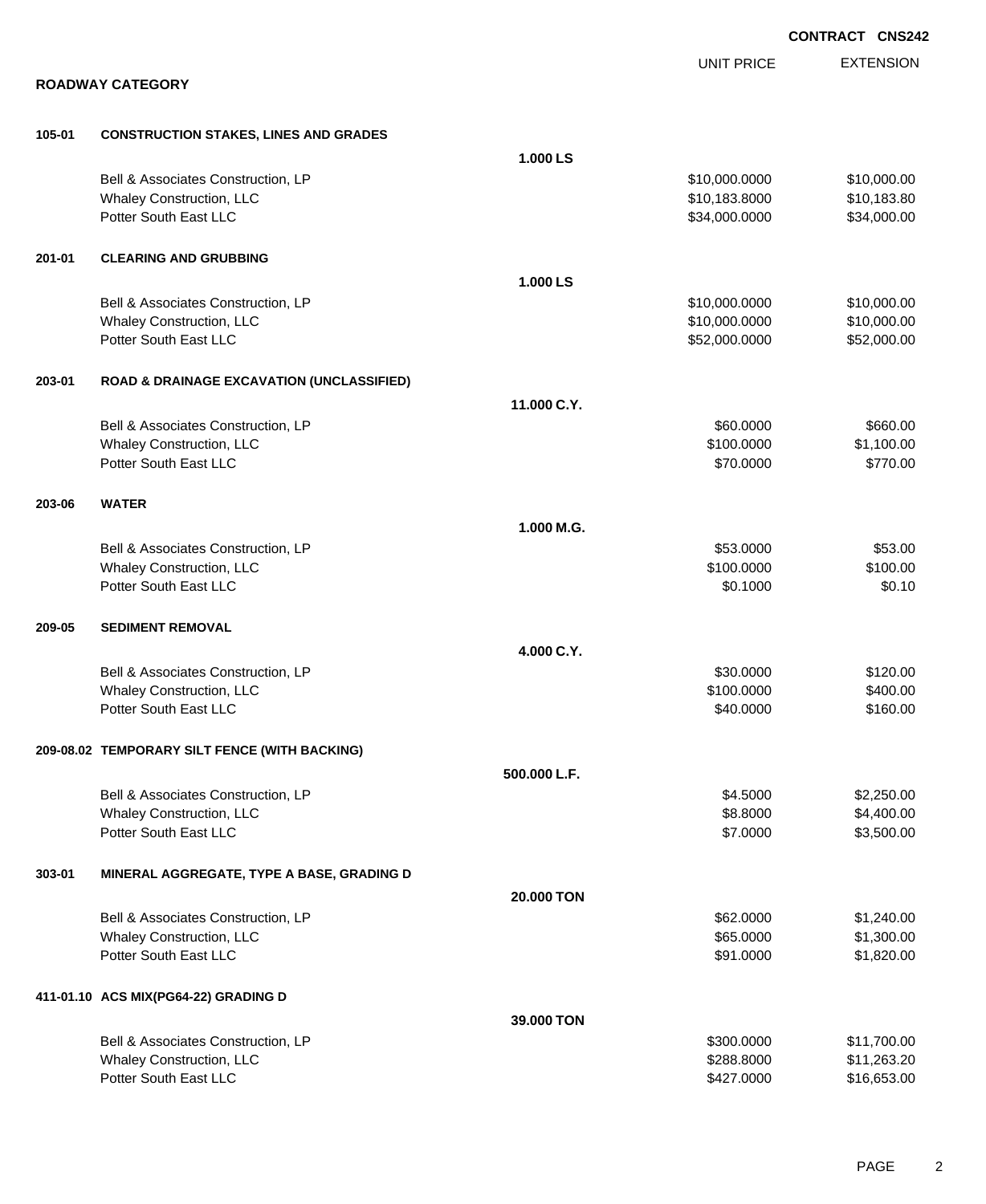UNIT PRICE EXTENSION

**415-01.02 COLD PLANING BITUMINOUS PAVEMENT**

| 577.000 S.Y.<br>Bell & Associates Construction, LP<br>\$15.0000<br>\$8,655.00<br><b>Whaley Construction, LLC</b><br>\$8,655.00<br>\$15.0000<br>Potter South East LLC<br>\$23,830.10<br>\$41.3000<br>610-07.03 18" PIPE DRAIN (BRIDGE DRAIN)<br>25.000 L.F.<br>Bell & Associates Construction, LP<br>\$28.0000<br>\$700.00<br><b>Whaley Construction, LLC</b><br>\$65.0000<br>\$1,625.00<br>Potter South East LLC<br>\$103.0000<br>\$2,575.00<br>705-01.01 GUARDRAIL AT BRIDGE ENDS<br>81.000 L.F.<br>Bell & Associates Construction, LP<br>\$75.0000<br>\$6,075.00<br>Whaley Construction, LLC<br>\$10,513.80<br>\$129.8000<br>Potter South East LLC<br>\$98.1300<br>\$7,948.53<br>705-02.02 SINGLE GUARDRAIL (TYPE 2)<br>13.000 L.F.<br>Bell & Associates Construction, LP<br>\$30.0000<br>\$390.00<br><b>Whaley Construction, LLC</b><br>\$357.50<br>\$27.5000<br>Potter South East LLC<br>\$34.3800<br>\$446.94<br>705-04.04 GUARDRAIL TERMINAL (TYPE 21)<br>3.000 EACH<br>Bell & Associates Construction, LP<br>\$3,000.0000<br>\$9,000.00<br><b>Whaley Construction, LLC</b><br>\$9,405.00<br>\$3,135.0000<br>Potter South East LLC<br>\$8,812.50<br>\$2,937.5000<br>705-08.51 PORTABLE IMPACT ATTENUATOR NCHRP350 TL-3<br><b>1.000 EACH</b><br>Bell & Associates Construction, LP<br>\$4,100.0000<br>\$4,100.00<br>\$6,050.0000<br>\$6,050.00<br>Whaley Construction, LLC<br>\$6,000.0000<br>\$6,000.00<br>Potter South East LLC<br><b>GUARDRAIL REMOVED</b><br>706-01<br>165.000 L.F.<br>Bell & Associates Construction, LP<br>\$3.0000<br>\$495.00<br>Whaley Construction, LLC<br>\$1.1000<br>\$181.50<br>Potter South East LLC<br>\$2.2500<br>\$371.25<br>709-01.01 RUBBLE STONE RIP-RAP<br>3.000 C.Y.<br>Bell & Associates Construction, LP<br>\$75.0000<br>\$225.00<br><b>Whaley Construction, LLC</b><br>\$250.0000<br>\$750.00<br>Potter South East LLC<br>\$715.0000<br>\$2,145.00 | 415-01.02 COLD PLANING BITUMINOUS PAVEMENT |  |  |
|--------------------------------------------------------------------------------------------------------------------------------------------------------------------------------------------------------------------------------------------------------------------------------------------------------------------------------------------------------------------------------------------------------------------------------------------------------------------------------------------------------------------------------------------------------------------------------------------------------------------------------------------------------------------------------------------------------------------------------------------------------------------------------------------------------------------------------------------------------------------------------------------------------------------------------------------------------------------------------------------------------------------------------------------------------------------------------------------------------------------------------------------------------------------------------------------------------------------------------------------------------------------------------------------------------------------------------------------------------------------------------------------------------------------------------------------------------------------------------------------------------------------------------------------------------------------------------------------------------------------------------------------------------------------------------------------------------------------------------------------------------------------------------------------------------------------------------------------------------------------------------------------------|--------------------------------------------|--|--|
|                                                                                                                                                                                                                                                                                                                                                                                                                                                                                                                                                                                                                                                                                                                                                                                                                                                                                                                                                                                                                                                                                                                                                                                                                                                                                                                                                                                                                                                                                                                                                                                                                                                                                                                                                                                                                                                                                                  |                                            |  |  |
|                                                                                                                                                                                                                                                                                                                                                                                                                                                                                                                                                                                                                                                                                                                                                                                                                                                                                                                                                                                                                                                                                                                                                                                                                                                                                                                                                                                                                                                                                                                                                                                                                                                                                                                                                                                                                                                                                                  |                                            |  |  |
|                                                                                                                                                                                                                                                                                                                                                                                                                                                                                                                                                                                                                                                                                                                                                                                                                                                                                                                                                                                                                                                                                                                                                                                                                                                                                                                                                                                                                                                                                                                                                                                                                                                                                                                                                                                                                                                                                                  |                                            |  |  |
|                                                                                                                                                                                                                                                                                                                                                                                                                                                                                                                                                                                                                                                                                                                                                                                                                                                                                                                                                                                                                                                                                                                                                                                                                                                                                                                                                                                                                                                                                                                                                                                                                                                                                                                                                                                                                                                                                                  |                                            |  |  |
|                                                                                                                                                                                                                                                                                                                                                                                                                                                                                                                                                                                                                                                                                                                                                                                                                                                                                                                                                                                                                                                                                                                                                                                                                                                                                                                                                                                                                                                                                                                                                                                                                                                                                                                                                                                                                                                                                                  |                                            |  |  |
|                                                                                                                                                                                                                                                                                                                                                                                                                                                                                                                                                                                                                                                                                                                                                                                                                                                                                                                                                                                                                                                                                                                                                                                                                                                                                                                                                                                                                                                                                                                                                                                                                                                                                                                                                                                                                                                                                                  |                                            |  |  |
|                                                                                                                                                                                                                                                                                                                                                                                                                                                                                                                                                                                                                                                                                                                                                                                                                                                                                                                                                                                                                                                                                                                                                                                                                                                                                                                                                                                                                                                                                                                                                                                                                                                                                                                                                                                                                                                                                                  |                                            |  |  |
|                                                                                                                                                                                                                                                                                                                                                                                                                                                                                                                                                                                                                                                                                                                                                                                                                                                                                                                                                                                                                                                                                                                                                                                                                                                                                                                                                                                                                                                                                                                                                                                                                                                                                                                                                                                                                                                                                                  |                                            |  |  |
|                                                                                                                                                                                                                                                                                                                                                                                                                                                                                                                                                                                                                                                                                                                                                                                                                                                                                                                                                                                                                                                                                                                                                                                                                                                                                                                                                                                                                                                                                                                                                                                                                                                                                                                                                                                                                                                                                                  |                                            |  |  |
|                                                                                                                                                                                                                                                                                                                                                                                                                                                                                                                                                                                                                                                                                                                                                                                                                                                                                                                                                                                                                                                                                                                                                                                                                                                                                                                                                                                                                                                                                                                                                                                                                                                                                                                                                                                                                                                                                                  |                                            |  |  |
|                                                                                                                                                                                                                                                                                                                                                                                                                                                                                                                                                                                                                                                                                                                                                                                                                                                                                                                                                                                                                                                                                                                                                                                                                                                                                                                                                                                                                                                                                                                                                                                                                                                                                                                                                                                                                                                                                                  |                                            |  |  |
|                                                                                                                                                                                                                                                                                                                                                                                                                                                                                                                                                                                                                                                                                                                                                                                                                                                                                                                                                                                                                                                                                                                                                                                                                                                                                                                                                                                                                                                                                                                                                                                                                                                                                                                                                                                                                                                                                                  |                                            |  |  |
|                                                                                                                                                                                                                                                                                                                                                                                                                                                                                                                                                                                                                                                                                                                                                                                                                                                                                                                                                                                                                                                                                                                                                                                                                                                                                                                                                                                                                                                                                                                                                                                                                                                                                                                                                                                                                                                                                                  |                                            |  |  |
|                                                                                                                                                                                                                                                                                                                                                                                                                                                                                                                                                                                                                                                                                                                                                                                                                                                                                                                                                                                                                                                                                                                                                                                                                                                                                                                                                                                                                                                                                                                                                                                                                                                                                                                                                                                                                                                                                                  |                                            |  |  |
|                                                                                                                                                                                                                                                                                                                                                                                                                                                                                                                                                                                                                                                                                                                                                                                                                                                                                                                                                                                                                                                                                                                                                                                                                                                                                                                                                                                                                                                                                                                                                                                                                                                                                                                                                                                                                                                                                                  |                                            |  |  |
|                                                                                                                                                                                                                                                                                                                                                                                                                                                                                                                                                                                                                                                                                                                                                                                                                                                                                                                                                                                                                                                                                                                                                                                                                                                                                                                                                                                                                                                                                                                                                                                                                                                                                                                                                                                                                                                                                                  |                                            |  |  |
|                                                                                                                                                                                                                                                                                                                                                                                                                                                                                                                                                                                                                                                                                                                                                                                                                                                                                                                                                                                                                                                                                                                                                                                                                                                                                                                                                                                                                                                                                                                                                                                                                                                                                                                                                                                                                                                                                                  |                                            |  |  |
|                                                                                                                                                                                                                                                                                                                                                                                                                                                                                                                                                                                                                                                                                                                                                                                                                                                                                                                                                                                                                                                                                                                                                                                                                                                                                                                                                                                                                                                                                                                                                                                                                                                                                                                                                                                                                                                                                                  |                                            |  |  |
|                                                                                                                                                                                                                                                                                                                                                                                                                                                                                                                                                                                                                                                                                                                                                                                                                                                                                                                                                                                                                                                                                                                                                                                                                                                                                                                                                                                                                                                                                                                                                                                                                                                                                                                                                                                                                                                                                                  |                                            |  |  |
|                                                                                                                                                                                                                                                                                                                                                                                                                                                                                                                                                                                                                                                                                                                                                                                                                                                                                                                                                                                                                                                                                                                                                                                                                                                                                                                                                                                                                                                                                                                                                                                                                                                                                                                                                                                                                                                                                                  |                                            |  |  |
|                                                                                                                                                                                                                                                                                                                                                                                                                                                                                                                                                                                                                                                                                                                                                                                                                                                                                                                                                                                                                                                                                                                                                                                                                                                                                                                                                                                                                                                                                                                                                                                                                                                                                                                                                                                                                                                                                                  |                                            |  |  |
|                                                                                                                                                                                                                                                                                                                                                                                                                                                                                                                                                                                                                                                                                                                                                                                                                                                                                                                                                                                                                                                                                                                                                                                                                                                                                                                                                                                                                                                                                                                                                                                                                                                                                                                                                                                                                                                                                                  |                                            |  |  |
|                                                                                                                                                                                                                                                                                                                                                                                                                                                                                                                                                                                                                                                                                                                                                                                                                                                                                                                                                                                                                                                                                                                                                                                                                                                                                                                                                                                                                                                                                                                                                                                                                                                                                                                                                                                                                                                                                                  |                                            |  |  |
|                                                                                                                                                                                                                                                                                                                                                                                                                                                                                                                                                                                                                                                                                                                                                                                                                                                                                                                                                                                                                                                                                                                                                                                                                                                                                                                                                                                                                                                                                                                                                                                                                                                                                                                                                                                                                                                                                                  |                                            |  |  |
|                                                                                                                                                                                                                                                                                                                                                                                                                                                                                                                                                                                                                                                                                                                                                                                                                                                                                                                                                                                                                                                                                                                                                                                                                                                                                                                                                                                                                                                                                                                                                                                                                                                                                                                                                                                                                                                                                                  |                                            |  |  |
|                                                                                                                                                                                                                                                                                                                                                                                                                                                                                                                                                                                                                                                                                                                                                                                                                                                                                                                                                                                                                                                                                                                                                                                                                                                                                                                                                                                                                                                                                                                                                                                                                                                                                                                                                                                                                                                                                                  |                                            |  |  |
|                                                                                                                                                                                                                                                                                                                                                                                                                                                                                                                                                                                                                                                                                                                                                                                                                                                                                                                                                                                                                                                                                                                                                                                                                                                                                                                                                                                                                                                                                                                                                                                                                                                                                                                                                                                                                                                                                                  |                                            |  |  |
|                                                                                                                                                                                                                                                                                                                                                                                                                                                                                                                                                                                                                                                                                                                                                                                                                                                                                                                                                                                                                                                                                                                                                                                                                                                                                                                                                                                                                                                                                                                                                                                                                                                                                                                                                                                                                                                                                                  |                                            |  |  |
|                                                                                                                                                                                                                                                                                                                                                                                                                                                                                                                                                                                                                                                                                                                                                                                                                                                                                                                                                                                                                                                                                                                                                                                                                                                                                                                                                                                                                                                                                                                                                                                                                                                                                                                                                                                                                                                                                                  |                                            |  |  |
|                                                                                                                                                                                                                                                                                                                                                                                                                                                                                                                                                                                                                                                                                                                                                                                                                                                                                                                                                                                                                                                                                                                                                                                                                                                                                                                                                                                                                                                                                                                                                                                                                                                                                                                                                                                                                                                                                                  |                                            |  |  |
|                                                                                                                                                                                                                                                                                                                                                                                                                                                                                                                                                                                                                                                                                                                                                                                                                                                                                                                                                                                                                                                                                                                                                                                                                                                                                                                                                                                                                                                                                                                                                                                                                                                                                                                                                                                                                                                                                                  |                                            |  |  |
|                                                                                                                                                                                                                                                                                                                                                                                                                                                                                                                                                                                                                                                                                                                                                                                                                                                                                                                                                                                                                                                                                                                                                                                                                                                                                                                                                                                                                                                                                                                                                                                                                                                                                                                                                                                                                                                                                                  |                                            |  |  |
|                                                                                                                                                                                                                                                                                                                                                                                                                                                                                                                                                                                                                                                                                                                                                                                                                                                                                                                                                                                                                                                                                                                                                                                                                                                                                                                                                                                                                                                                                                                                                                                                                                                                                                                                                                                                                                                                                                  |                                            |  |  |
|                                                                                                                                                                                                                                                                                                                                                                                                                                                                                                                                                                                                                                                                                                                                                                                                                                                                                                                                                                                                                                                                                                                                                                                                                                                                                                                                                                                                                                                                                                                                                                                                                                                                                                                                                                                                                                                                                                  |                                            |  |  |
|                                                                                                                                                                                                                                                                                                                                                                                                                                                                                                                                                                                                                                                                                                                                                                                                                                                                                                                                                                                                                                                                                                                                                                                                                                                                                                                                                                                                                                                                                                                                                                                                                                                                                                                                                                                                                                                                                                  |                                            |  |  |
|                                                                                                                                                                                                                                                                                                                                                                                                                                                                                                                                                                                                                                                                                                                                                                                                                                                                                                                                                                                                                                                                                                                                                                                                                                                                                                                                                                                                                                                                                                                                                                                                                                                                                                                                                                                                                                                                                                  |                                            |  |  |
|                                                                                                                                                                                                                                                                                                                                                                                                                                                                                                                                                                                                                                                                                                                                                                                                                                                                                                                                                                                                                                                                                                                                                                                                                                                                                                                                                                                                                                                                                                                                                                                                                                                                                                                                                                                                                                                                                                  |                                            |  |  |
|                                                                                                                                                                                                                                                                                                                                                                                                                                                                                                                                                                                                                                                                                                                                                                                                                                                                                                                                                                                                                                                                                                                                                                                                                                                                                                                                                                                                                                                                                                                                                                                                                                                                                                                                                                                                                                                                                                  |                                            |  |  |
|                                                                                                                                                                                                                                                                                                                                                                                                                                                                                                                                                                                                                                                                                                                                                                                                                                                                                                                                                                                                                                                                                                                                                                                                                                                                                                                                                                                                                                                                                                                                                                                                                                                                                                                                                                                                                                                                                                  |                                            |  |  |
|                                                                                                                                                                                                                                                                                                                                                                                                                                                                                                                                                                                                                                                                                                                                                                                                                                                                                                                                                                                                                                                                                                                                                                                                                                                                                                                                                                                                                                                                                                                                                                                                                                                                                                                                                                                                                                                                                                  |                                            |  |  |
|                                                                                                                                                                                                                                                                                                                                                                                                                                                                                                                                                                                                                                                                                                                                                                                                                                                                                                                                                                                                                                                                                                                                                                                                                                                                                                                                                                                                                                                                                                                                                                                                                                                                                                                                                                                                                                                                                                  |                                            |  |  |
|                                                                                                                                                                                                                                                                                                                                                                                                                                                                                                                                                                                                                                                                                                                                                                                                                                                                                                                                                                                                                                                                                                                                                                                                                                                                                                                                                                                                                                                                                                                                                                                                                                                                                                                                                                                                                                                                                                  |                                            |  |  |
|                                                                                                                                                                                                                                                                                                                                                                                                                                                                                                                                                                                                                                                                                                                                                                                                                                                                                                                                                                                                                                                                                                                                                                                                                                                                                                                                                                                                                                                                                                                                                                                                                                                                                                                                                                                                                                                                                                  |                                            |  |  |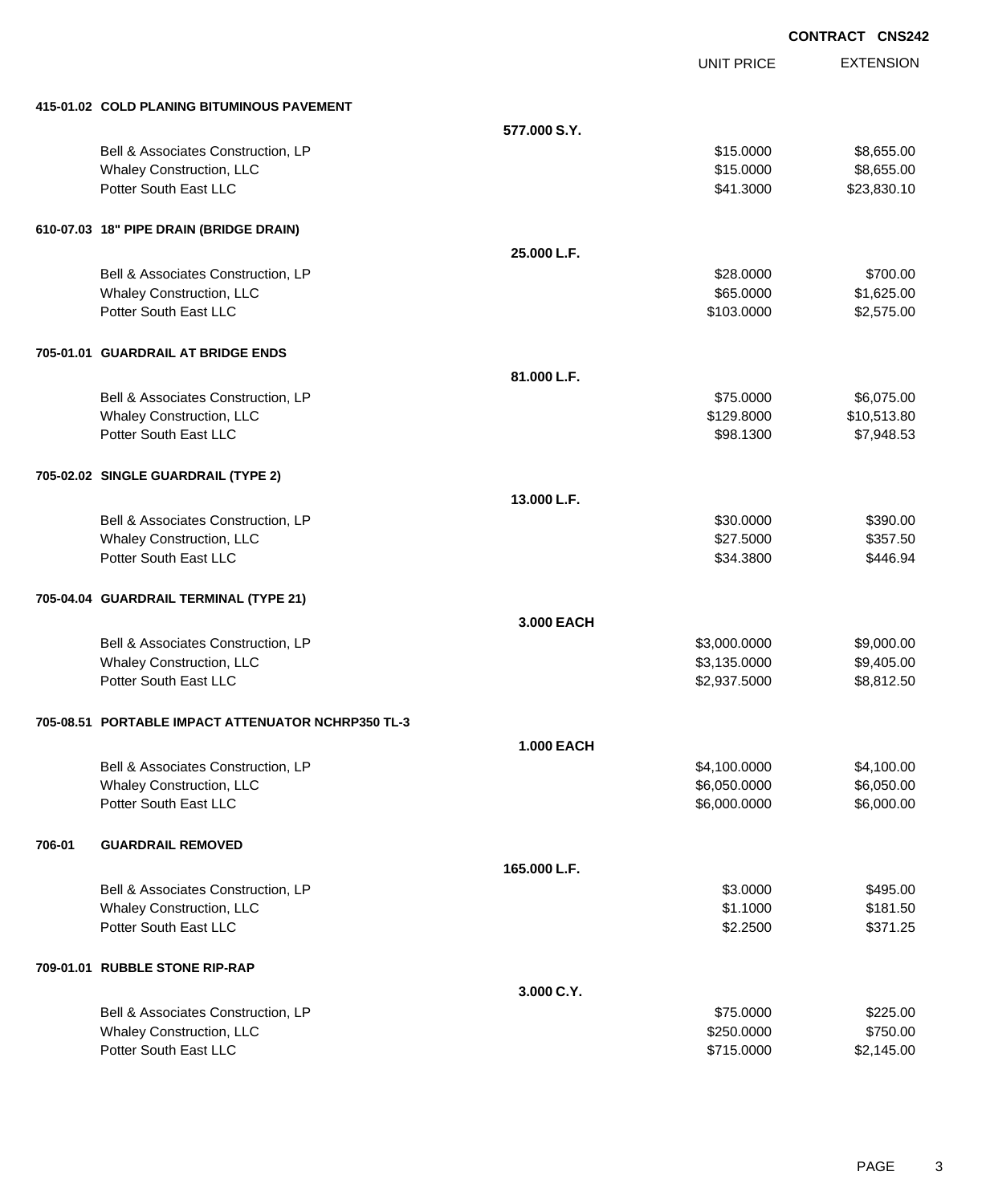|        |                                                |                   | <b>UNIT PRICE</b> | <b>EXTENSION</b> |
|--------|------------------------------------------------|-------------------|-------------------|------------------|
|        | 709-05.05 MACHINED RIP-RAP (CLASS A-3)         |                   |                   |                  |
|        |                                                | 75.000 TON        |                   |                  |
|        | Bell & Associates Construction, LP             |                   | \$30.0000         | \$2,250.00       |
|        | Whaley Construction, LLC                       |                   | \$60.0000         | \$4,500.00       |
|        | Potter South East LLC                          |                   | \$61.0000         | \$4,575.00       |
|        | 709-05.08 MACHINED RIP-RAP (CLASS B)           |                   |                   |                  |
|        |                                                | 31.000 TON        |                   |                  |
|        | Bell & Associates Construction, LP             |                   | \$30.0000         | \$930.00         |
|        | Whaley Construction, LLC                       |                   | \$60.0000         | \$1,860.00       |
|        | Potter South East LLC                          |                   | \$93.0000         | \$2,883.00       |
| 712-01 | <b>TRAFFIC CONTROL</b>                         |                   |                   |                  |
|        |                                                | 1.000 LS          |                   |                  |
|        | Bell & Associates Construction, LP             |                   | \$10,000.0000     | \$10,000.00      |
|        | Whaley Construction, LLC                       |                   | \$15,000.0000     | \$15,000.00      |
|        | Potter South East LLC                          |                   | \$12,000.0000     | \$12,000.00      |
|        | 712-02.02 INTERCONNECTED PORTABLE BARRIER RAIL |                   |                   |                  |
|        |                                                | 100.000 L.F.      |                   |                  |
|        | Bell & Associates Construction, LP             |                   | \$25.0000         | \$2,500.00       |
|        | Whaley Construction, LLC                       |                   | \$65.0000         | \$6,500.00       |
|        | Potter South East LLC                          |                   | \$22.0000         | \$2,200.00       |
|        | 712-04.01 FLEXIBLE DRUMS (CHANNELIZING)        |                   |                   |                  |
|        |                                                | 20.000 EACH       |                   |                  |
|        | Bell & Associates Construction, LP             |                   | \$40.0000         | \$800.00         |
|        | Whaley Construction, LLC                       |                   | \$38.5000         | \$770.00         |
|        | Potter South East LLC                          |                   | \$28.0000         | \$560.00         |
|        | 712-05.01 WARNING LIGHTS (TYPE A)              |                   |                   |                  |
|        |                                                | <b>4.000 EACH</b> |                   |                  |
|        | Bell & Associates Construction, LP             |                   | \$26.0000         | \$104.00         |
|        | Whaley Construction, LLC                       |                   | \$27.5000         | \$110.00         |
|        | Potter South East LLC                          |                   | \$25.0000         | \$100.00         |
|        | 712-05.03 WARNING LIGHTS (TYPE C)              |                   |                   |                  |
|        |                                                | 10.000 EACH       |                   |                  |
|        | Bell & Associates Construction, LP             |                   | \$26.0000         | \$260.00         |
|        | Whaley Construction, LLC                       |                   | \$27.5000         | \$275.00         |
|        | Potter South East LLC                          |                   | \$25.0000         | \$250.00         |
| 712-06 | <b>SIGNS (CONSTRUCTION)</b>                    |                   |                   |                  |
|        |                                                | 466.000 S.F.      |                   |                  |
|        | Bell & Associates Construction, LP             |                   | \$9.5000          | \$4,427.00       |
|        | Whaley Construction, LLC                       |                   | \$7.7000          | \$3,588.20       |
|        | Potter South East LLC                          |                   | \$15.0000         | \$6,990.00       |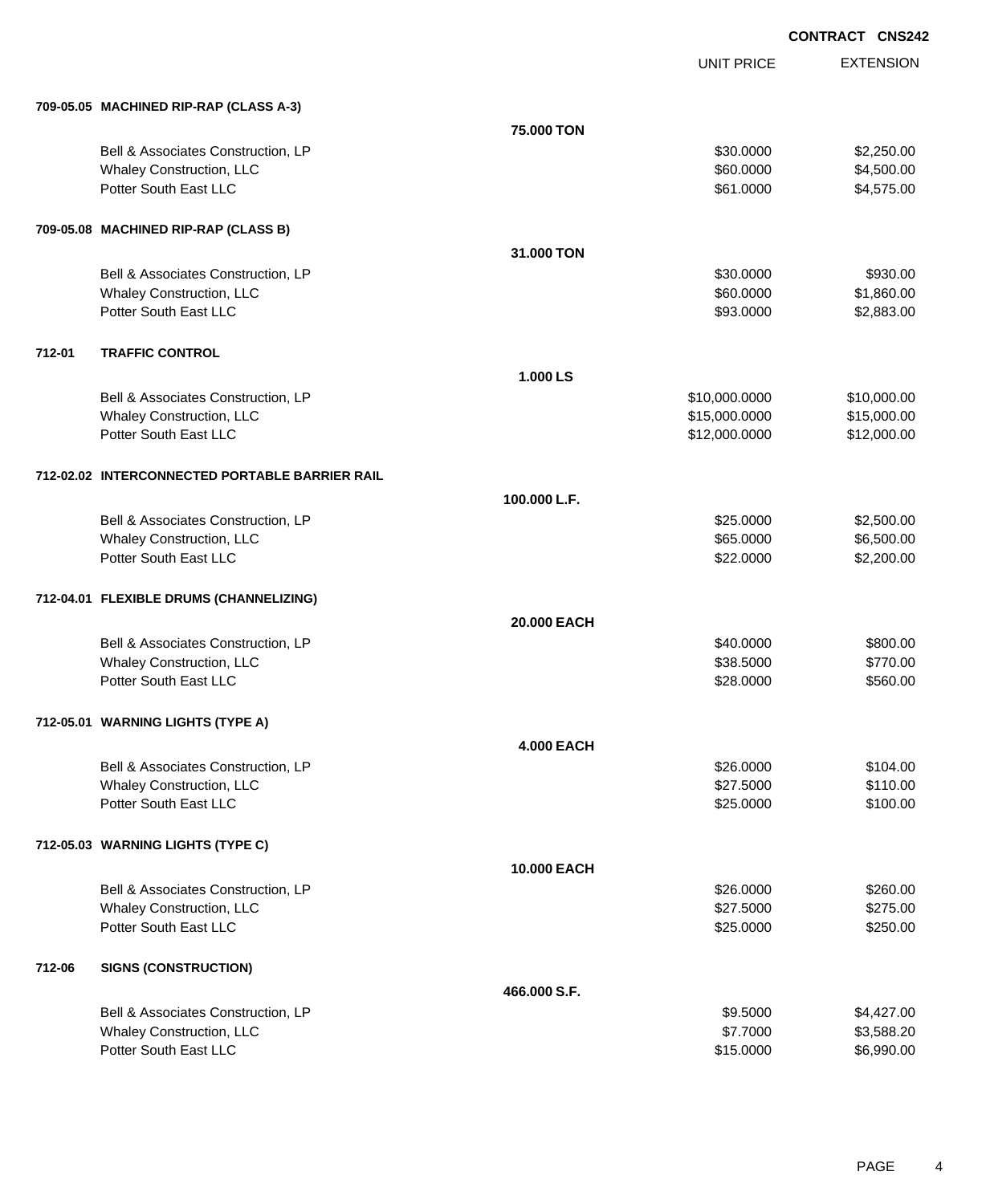UNIT PRICE EXTENSION

|        | 712-07.03 TEMPORARY BARRICADES (TYPE III)             |                   |               |             |
|--------|-------------------------------------------------------|-------------------|---------------|-------------|
|        |                                                       | 60.000 L.F.       |               |             |
|        | Bell & Associates Construction, LP                    |                   | \$35.0000     | \$2,100.00  |
|        | Whaley Construction, LLC                              |                   | \$16.5000     | \$990.00    |
|        | Potter South East LLC                                 |                   | \$20.0000     | \$1,200.00  |
|        | 713-16.01 CHANGEABLE MESSAGE SIGN UNIT                |                   |               |             |
|        |                                                       | <b>2.000 EACH</b> |               |             |
|        | Bell & Associates Construction, LP                    |                   | \$4,000.0000  | \$8,000.00  |
|        | Whaley Construction, LLC                              |                   | \$7,590.0000  | \$15,180.00 |
|        | Potter South East LLC                                 |                   | \$7,000.0000  | \$14,000.00 |
|        | 716-05.05 PAINTED PAVEMENT MARKING (STOP LINE)        |                   |               |             |
|        |                                                       | 25,000 L.F.       |               |             |
|        | Bell & Associates Construction, LP                    |                   | \$8.8000      | \$220.00    |
|        | Whaley Construction, LLC                              |                   | \$8.8000      | \$220.00    |
|        | Potter South East LLC                                 |                   | \$62.5000     | \$1,562.50  |
|        | 716-13.01 SPRAY THERMO PVMT MRKNG (60 mil) (4IN LINE) |                   |               |             |
|        |                                                       | 0.200 L.M.        |               |             |
|        | Bell & Associates Construction, LP                    |                   | \$2,300.0000  | \$460.00    |
|        | Whaley Construction, LLC                              |                   | \$2,420.0000  | \$484.00    |
|        | Potter South East LLC                                 |                   | \$18,750.0000 | \$3,750.00  |
| 717-01 | <b>MOBILIZATION</b>                                   |                   |               |             |
|        |                                                       | 1.000 LS          |               |             |
|        | Bell & Associates Construction, LP                    |                   | \$40,000.0000 | \$40,000.00 |
|        | Whaley Construction, LLC                              |                   | \$57,000.0000 | \$57,000.00 |
|        | Potter South East LLC                                 |                   | \$45,000.0000 | \$45,000.00 |
|        | 740-10.03 GEOTEXTILE (TYPE III) (EROSION CONTROL)     |                   |               |             |
|        |                                                       | 129,000 S.Y.      |               |             |
|        | Bell & Associates Construction, LP                    |                   | \$3.4800      | \$448.92    |
|        | Whaley Construction, LLC                              |                   | \$17.6100     | \$2,271.69  |
|        | Potter South East LLC                                 |                   | \$6.0000      | \$774.00    |
|        | 740-11.03 TEMPORARY SEDIMENT TUBE 18IN                |                   |               |             |
|        |                                                       | 275.000 L.F.      |               |             |
|        | Bell & Associates Construction, LP                    |                   | \$3.4800      | \$957.00    |
|        | Whaley Construction, LLC                              |                   | \$8.8000      | \$2,420.00  |
|        | Potter South East LLC                                 |                   | \$5.5000      | \$1,512.50  |
| 801-01 | <b>SEEDING (WITH MULCH)</b>                           |                   |               |             |
|        |                                                       | <b>1.000 UNIT</b> |               |             |
|        | Bell & Associates Construction, LP                    |                   | \$22.0000     | \$22.00     |
|        | Whaley Construction, LLC                              |                   | \$1,100.0000  | \$1,100.00  |
|        | Potter South East LLC                                 |                   | \$100.0000    | \$100.00    |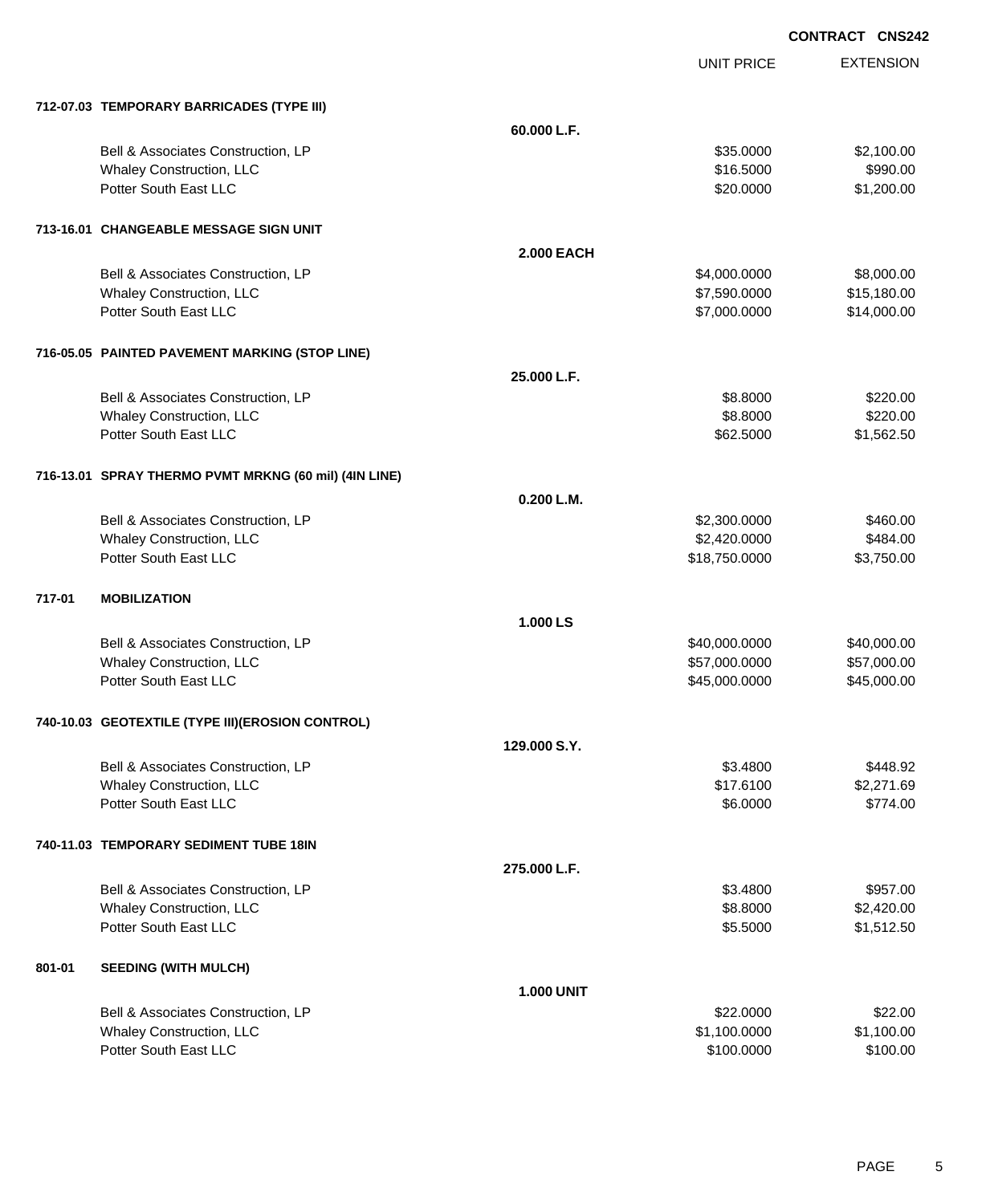|                                                | UNIT PRICE | <b>EXTENSION</b> |
|------------------------------------------------|------------|------------------|
| 801-01.07 TEMPORARY SEEDING (WITH MULCH)       |            |                  |
| <b>2.000 UNIT</b>                              |            |                  |
| Bell & Associates Construction, LP             | \$22,0000  | \$44.00          |
| <b>Whaley Construction, LLC</b>                | \$770,0000 | \$1,540.00       |
| Potter South East LLC                          | \$500,0000 | \$1,000.00       |
| 801-03<br><b>WATER (SEEDING &amp; SODDING)</b> |            |                  |
| 1.000 M.G.                                     |            |                  |
| Bell & Associates Construction, LP             | \$53,0000  | \$53.00          |
| <b>Whaley Construction, LLC</b>                | \$110,0000 | \$110.00         |
| Potter South East LLC                          | \$100,0000 | \$100.00         |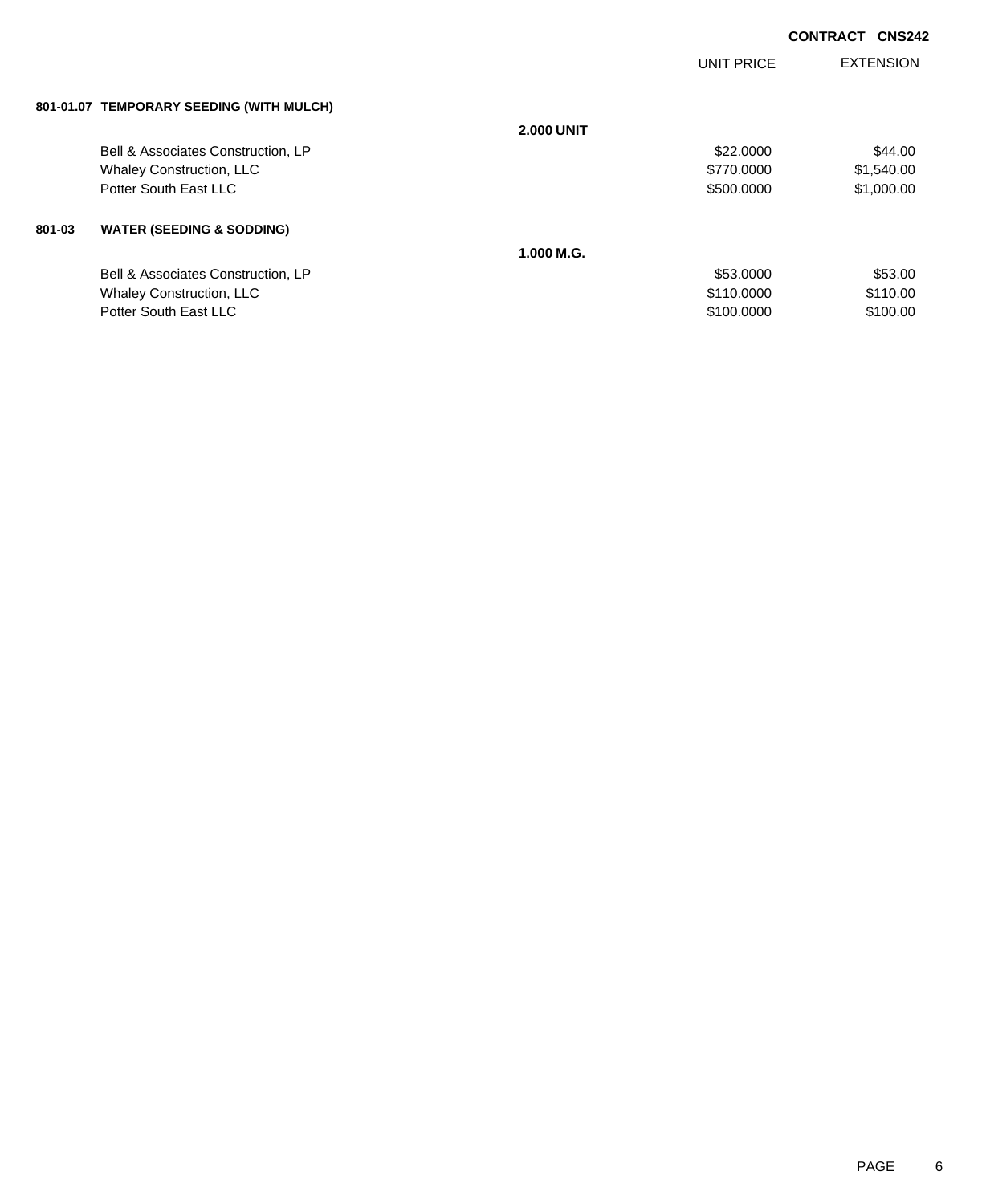EXTENSION UNIT PRICE

#### **BRIDGE CATEGORY**

| 202-04.01 REMOVAL OF STRUCTURES (SUPERSTRUCTURE AND TOP OF ABUTMENTS<br>ONLY) |                |                |              |
|-------------------------------------------------------------------------------|----------------|----------------|--------------|
|                                                                               | 1.000 LS       |                |              |
| Bell & Associates Construction, LP                                            |                | \$115,868.0800 | \$115,868.08 |
| Whaley Construction, LLC                                                      |                | \$234,860.0000 | \$234,860.00 |
| Potter South East LLC                                                         |                | \$114,000.0000 | \$114,000.00 |
| 604-02.03 EPOXY COATED REINFORCING STEEL                                      |                |                |              |
|                                                                               | 46,156.000 LB. |                |              |
| Bell & Associates Construction, LP                                            |                | \$1.5000       | \$69,234.00  |
| <b>Whaley Construction, LLC</b>                                               |                | \$1.2500       | \$57,695.00  |
| Potter South East LLC                                                         |                | \$1.9800       | \$91,388.88  |
| 604-03.01 CLASS A CONCRETE (BRIDGES)                                          |                |                |              |
|                                                                               | 10.000 C.Y.    |                |              |
| Bell & Associates Construction, LP                                            |                | \$1,500.0000   | \$15,000.00  |
| <b>Whaley Construction, LLC</b>                                               |                | \$1,326.0000   | \$13,260.00  |
| Potter South East LLC                                                         |                | \$2,230.0000   | \$22,300.00  |
| 604-03.02 STEEL BAR REINFORCEMENT (BRIDGES)                                   |                |                |              |
|                                                                               | 1,305.000 LB.  |                |              |
| Bell & Associates Construction, LP                                            |                | \$5.0000       | \$6,525.00   |
| Whaley Construction, LLC                                                      |                | \$1.1000       | \$1,435.50   |
| Potter South East LLC                                                         |                | \$9.0000       | \$11,745.00  |
| 604-03.09 CLASS D CONCRETE (BRIDGE DECK)                                      |                |                |              |
|                                                                               | 119.000 C.Y.   |                |              |
| Bell & Associates Construction, LP                                            |                | \$1,500.0000   | \$178,500.00 |
| <b>Whaley Construction, LLC</b>                                               |                | \$1,237.6100   | \$147,275.59 |
| Potter South East LLC                                                         |                | \$1,230.0000   | \$146,370.00 |
| 604-04.01 APPLIED TEXTURE FINISH (NEW STRUCTURES)                             |                |                |              |
|                                                                               | 772,000 S.Y.   |                |              |
| Bell & Associates Construction, LP                                            |                | \$11.0000      | \$8,492.00   |
| <b>Whaley Construction, LLC</b>                                               |                | \$7.6500       | \$5,905.80   |
| Potter South East LLC                                                         |                | \$14.5000      | \$11,194.00  |
| 615-01.03 PRESTRESSED CONCRETE I-BEAM (TYPE III)                              |                |                |              |
|                                                                               | 463.000 L.F.   |                |              |
| Bell & Associates Construction, LP                                            |                | \$390.0000     | \$180,570.00 |
| Whaley Construction, LLC                                                      |                | \$277.4200     | \$128,445.46 |
| Potter South East LLC                                                         |                | \$384.8000     | \$178,162.40 |
| 620-05.01 CONC PARAPET SINGLE SLOPE (STD-1-1SS)                               |                |                |              |
|                                                                               | 361.000 L.F.   |                |              |
| Bell & Associates Construction, LP                                            |                | \$160.0000     | \$57,760.00  |
| Whaley Construction, LLC                                                      |                | \$125.0000     | \$45,125.00  |
| Potter South East LLC                                                         |                | \$204.8000     | \$73,932.80  |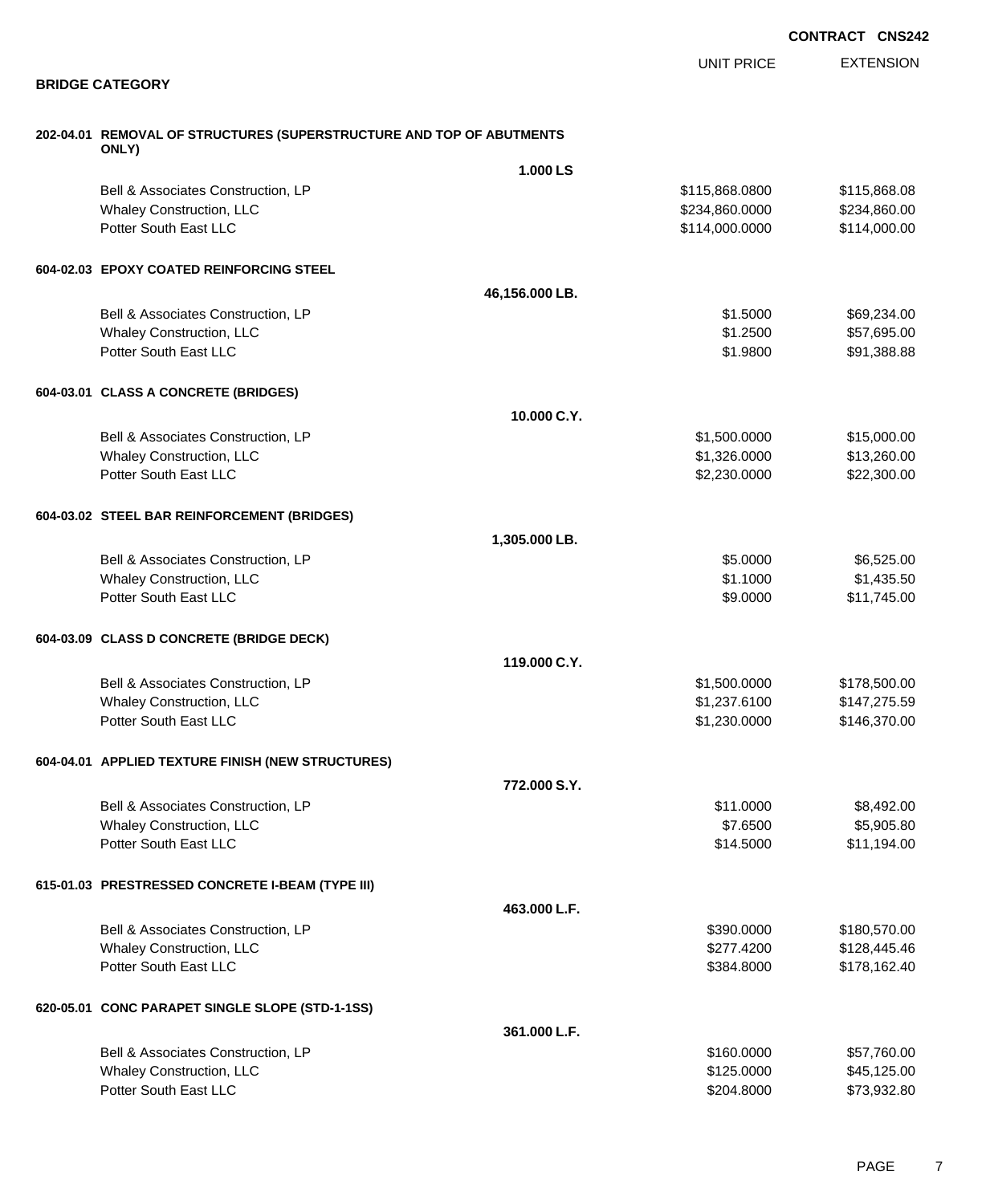EXTENSION UNIT PRICE

### **707-07.01 CHAIN-LINK FENCE (BRIDGES)**

|                                    | 1.160.000 S.F. |             |
|------------------------------------|----------------|-------------|
| Bell & Associates Construction, LP | \$30,0000      | \$34,800.00 |
| <b>Whaley Construction, LLC</b>    | \$8,0000       | \$9.280.00  |
| Potter South East LLC              | \$32,8000      | \$38,048,00 |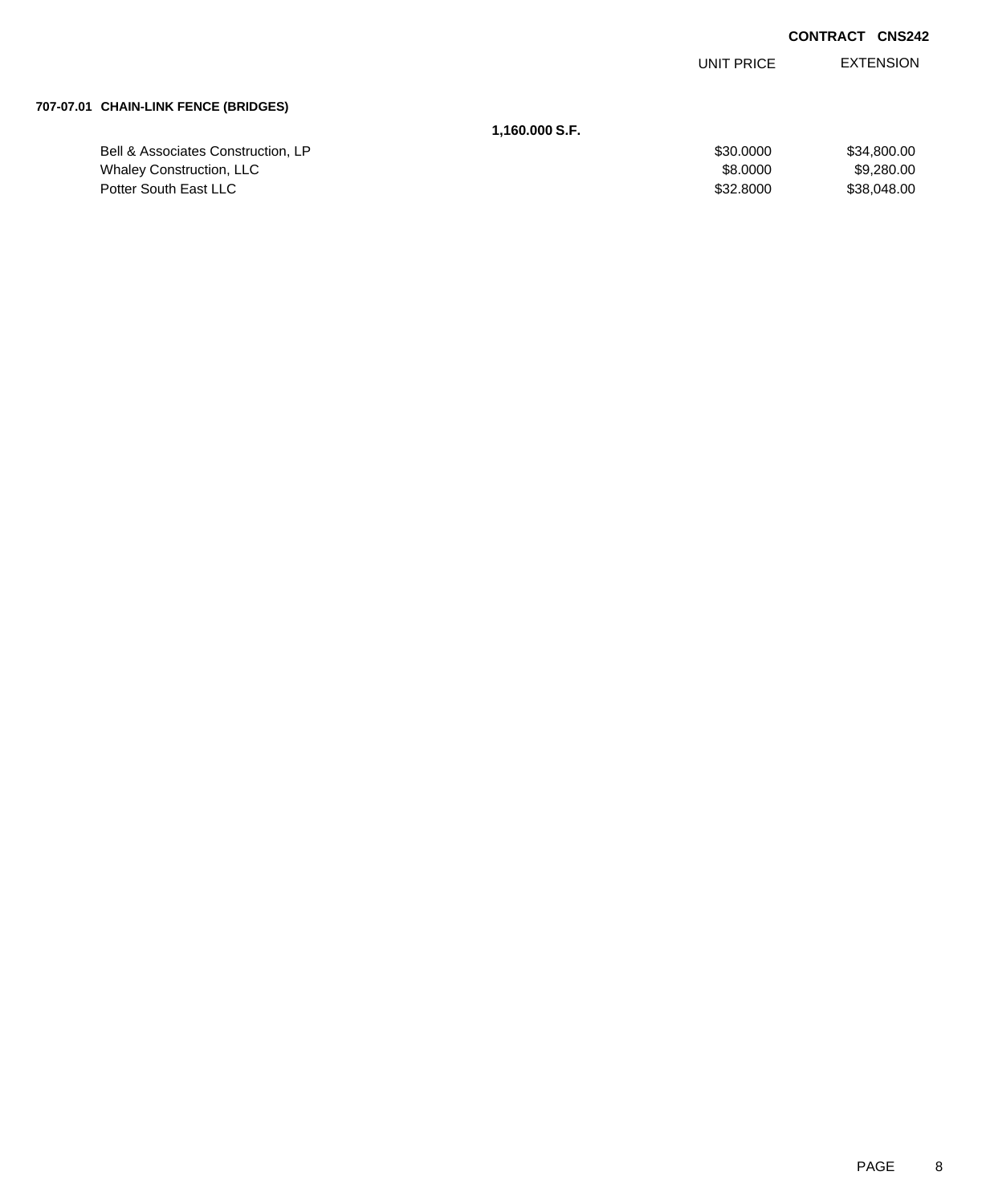## **SUB-TOTAL ROADWAY**

| Bell & Associates Construction, LP | \$139,238.92 |
|------------------------------------|--------------|
| <b>Whaley Construction, LLC</b>    | \$190,203.69 |
| Potter South East LLC              | \$259,589.42 |
|                                    |              |
| <b>SUB-TOTAL BRIDGE</b>            |              |
| Bell & Associates Construction, LP | \$666,749.08 |
| <b>Whaley Construction, LLC</b>    | \$643,282.35 |
| Potter South East LLC              | \$687,141.08 |
|                                    |              |
|                                    |              |

## **TOTAL CONTRACT**

| Bell & Associates Construction, LP | \$805,988,00 |
|------------------------------------|--------------|
| <b>Whaley Construction, LLC</b>    | \$833,486.04 |
| Potter South East LLC              | \$946.730.50 |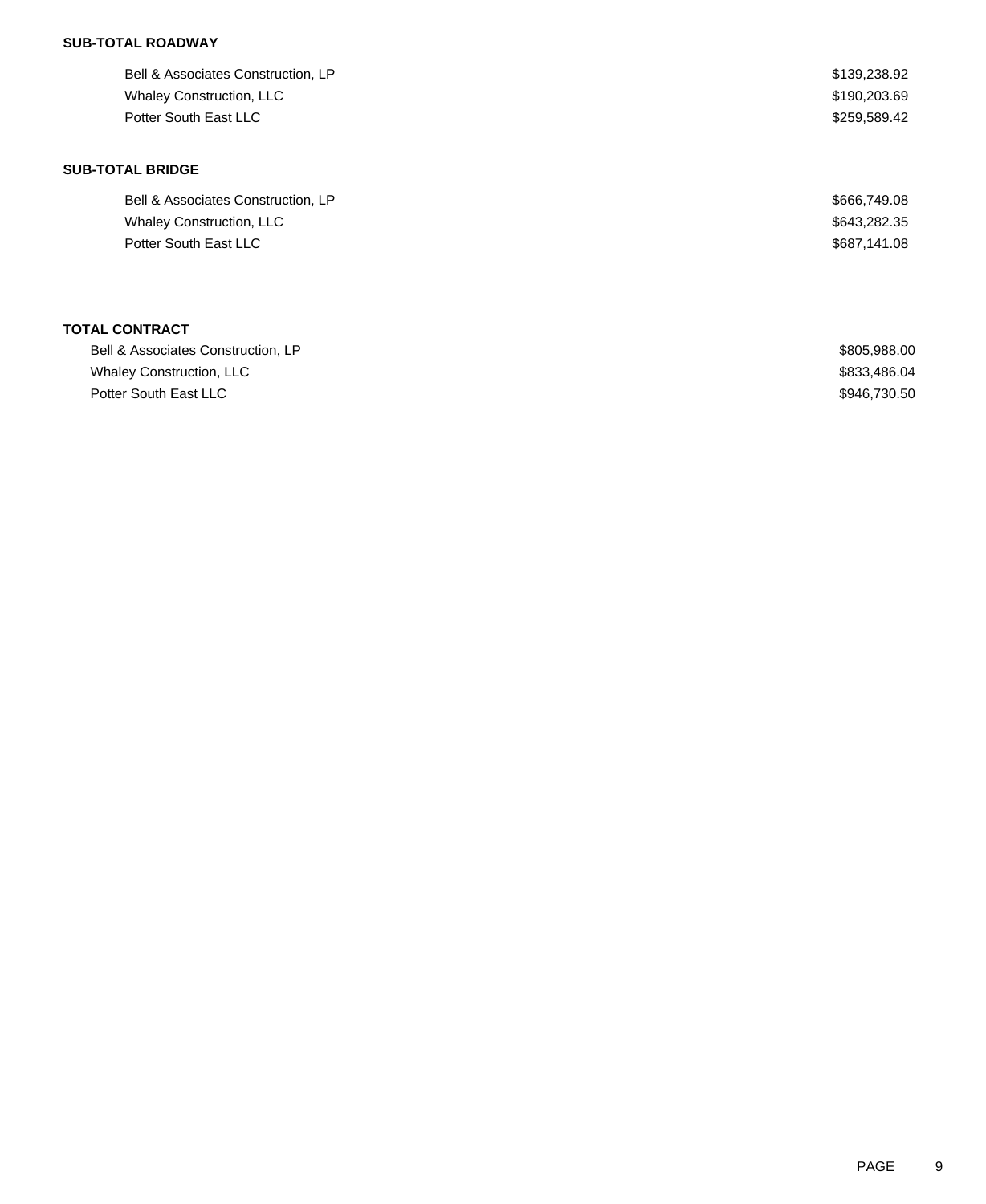# **DEPARTMENT OF TRANSPORTATION SUMMARY OF BIDS LETTING OF JUNE 22, 2018 STATE OF TENNESSEE**

#### COCKE COUNTY (Contract No. CNS185 Call 003)

15006-4216-04

THE RESURFACING ON U.S. 25E (S.R. 32) FROM NEAR INDUSTRIAL ROAD (L.M. 25.80) TO NEAR THE FRENCH BROAD RIVER (L.M. 31.07). PROJECT LENGTH - 5.270 MILES

COMPLETION TIME - ON OR BEFORE OCTOBER 31, 2018

Newport Paving Company, Inc. 6982,569.69

TOTAL CONTRACT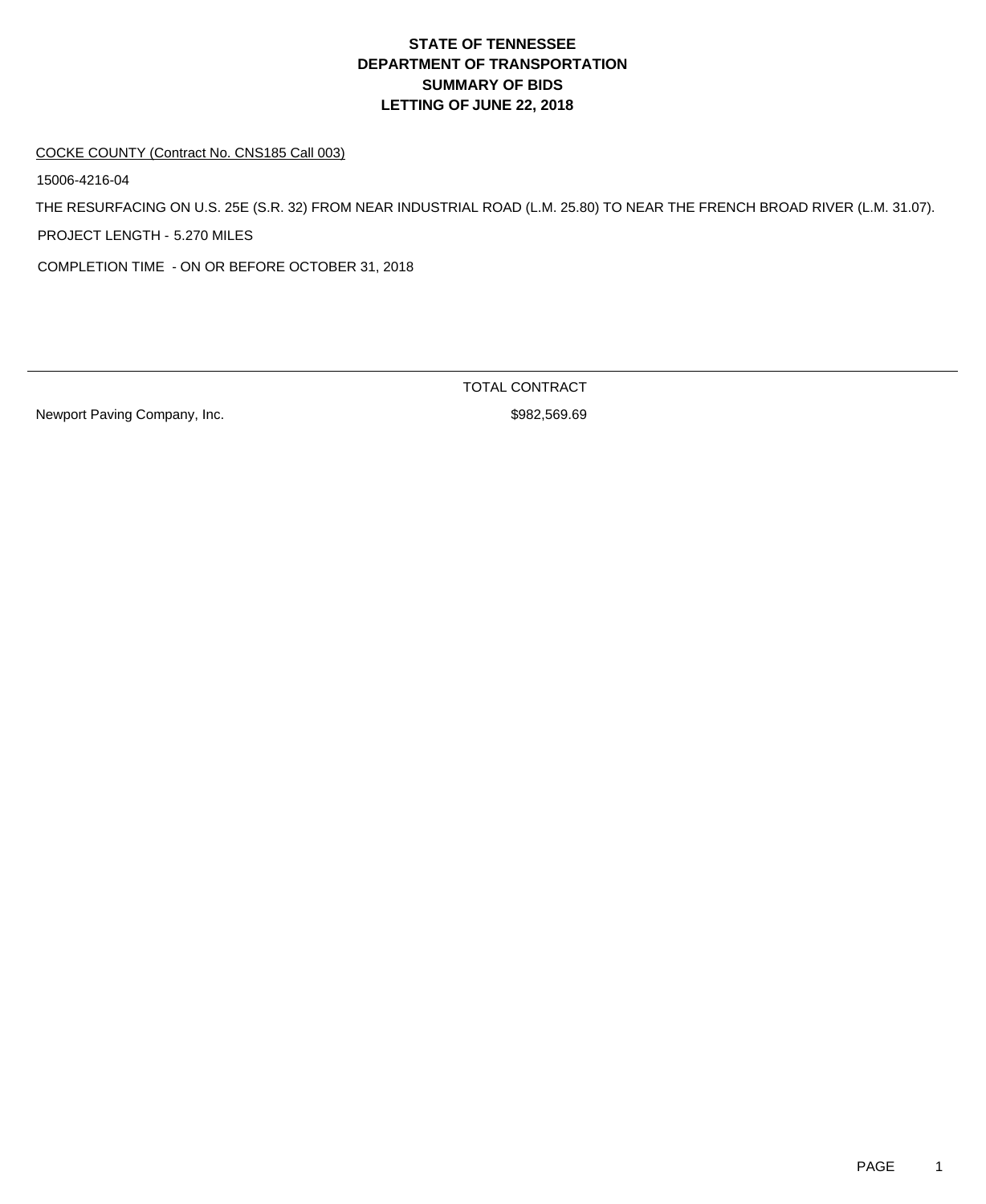|        |                                                                  |                   |                   | <b>CONTRACT CNS185</b> |
|--------|------------------------------------------------------------------|-------------------|-------------------|------------------------|
|        | <b>ROADWAY CATEGORY</b>                                          |                   | <b>UNIT PRICE</b> | <b>EXTENSION</b>       |
|        |                                                                  |                   |                   |                        |
| 303-01 | MINERAL AGGREGATE, TYPE A BASE, GRADING D                        | 390.000 TON       |                   |                        |
|        | Newport Paving Company, Inc.                                     |                   | \$45.0000         | \$17,550.00            |
| 403-01 | BITUMINOUS MATERIAL FOR TACK COAT (TC)                           |                   |                   |                        |
|        | Newport Paving Company, Inc.                                     | 76.000 TON        | \$75.0000         | \$5,700.00             |
|        | 411-01.07 ACS MIX (PG64-22) GRADING E SHOULDER                   |                   |                   |                        |
|        | Newport Paving Company, Inc.                                     | 482.000 TON       | \$124.9500        | \$60,225.90            |
|        | 411-03.12 ACS MIX(PG64-22) THIN LIFT D ASPHALT                   |                   |                   |                        |
|        | Newport Paving Company, Inc.                                     | 4,875.000 TON     | \$124.9500        | \$609,131.25           |
|        | 411-12.03 SCORING FOR RUMBLE STRIPE (NON-CONTINUOUS) (8IN WIDTH) |                   |                   |                        |
|        | Newport Paving Company, Inc.                                     | 10.000 L.M.       | \$1,000.0000      | \$10,000.00            |
|        | 415-01.01 COLD PLANING BITUMINOUS PAVEMENT                       |                   |                   |                        |
|        | Newport Paving Company, Inc.                                     | 2,112.000 TON     | \$19.8500         | \$41,923.20            |
| 712-01 | <b>TRAFFIC CONTROL</b>                                           |                   |                   |                        |
|        | Newport Paving Company, Inc.                                     | 1.000 LS          | \$48,500.0000     | \$48,500.00            |
| 712-06 | <b>SIGNS (CONSTRUCTION)</b>                                      |                   |                   |                        |
|        | Newport Paving Company, Inc.                                     | 410,000 S.F.      | \$12.0000         | \$4,920.00             |
|        | 713-16.20 SIGNS (W1-2)                                           |                   |                   |                        |
|        | Newport Paving Company, Inc.                                     | <b>1.000 EACH</b> | \$750.0000        | \$750.00               |
|        | 713-16.21 SIGNS (W1-8)                                           |                   |                   |                        |
|        | Newport Paving Company, Inc.                                     | <b>1.000 EACH</b> | \$750.0000        | \$750.00               |
|        | 713-16.22 SIGNS (W2-2)                                           |                   |                   |                        |
|        | Newport Paving Company, Inc.                                     | <b>2.000 EACH</b> | \$750.0000        | \$1,500.00             |
|        | 716-01.21 SNOWPLOWABLE RAISED PAVMENT MARKERS (BI-DIR) (1 COLOR) |                   |                   |                        |
|        | Newport Paving Company, Inc.                                     | 401.000 EACH      | \$29.0000         | \$11,629.00            |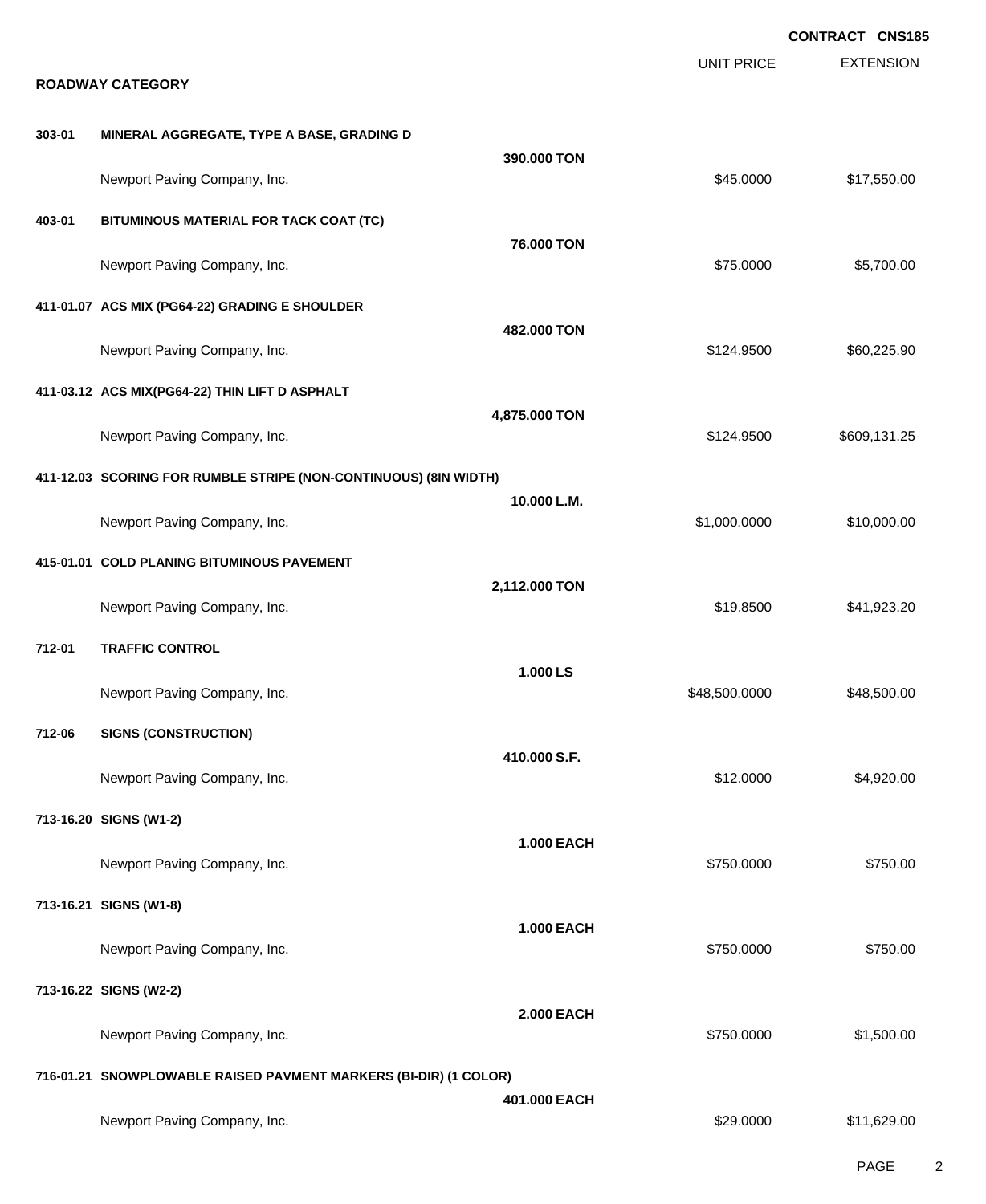|        |                                                                   |                   | <b>CONTRACT CNS185</b> |                  |
|--------|-------------------------------------------------------------------|-------------------|------------------------|------------------|
|        |                                                                   |                   | <b>UNIT PRICE</b>      | <b>EXTENSION</b> |
|        | 716-01.22 SNOWPLOWABLE RAISED PAVMENT MARKERS (MONO-DIR)(1 COLOR) |                   |                        |                  |
|        | Newport Paving Company, Inc.                                      | 85,000 EACH       | \$29.0000              | \$2,465.00       |
|        | 716-02.04 PLASTIC PAVEMENT MARKING(CHANNELIZATION STRIPING)       |                   |                        |                  |
|        | Newport Paving Company, Inc.                                      | 110,000 S.Y.      | \$24.0000              | \$2,640.00       |
|        | 716-02.06 PLASTIC PAVEMENT MARKING (TURN LANE ARROW)              |                   |                        |                  |
|        | Newport Paving Company, Inc.                                      | <b>2.000 EACH</b> | \$150.0000             | \$300.00         |
|        | 716-04.04 PLASTIC PAVEMENT MARKING (TRANSVERSE SHOULDER)          |                   |                        |                  |
|        | Newport Paving Company, Inc.                                      | 1,366.000 L.F.    | \$10.0000              | \$13,660.00      |
|        | 716-04.05 PLASTIC PAVEMENT MARKING (STRAIGHT ARROW)               |                   |                        |                  |
|        | Newport Paving Company, Inc.                                      | <b>2.000 EACH</b> | \$150.0000             | \$300.00         |
|        | 716-05.01 PAINTED PAVEMENT MARKING (4" LINE)                      |                   |                        |                  |
|        | Newport Paving Company, Inc.                                      | 6.000 L.M.        | \$700.0000             | \$4,200.00       |
|        | 716-12.02 ENHANCED FLATLINE THERMO PVMT MRKNG (6IN LINE)          |                   |                        |                  |
|        | Newport Paving Company, Inc.                                      | 23.000 L.M.       | \$4,250.0000           | \$97,750.00      |
|        | 716-12.05 ENHANCED FLATLINE THERMO PVMT MRKNG (6IN DOTTED LINE)   |                   |                        |                  |
|        | Newport Paving Company, Inc.                                      | 165.000 L.F.      | \$2.0000               | \$330.00         |
| 717-01 | <b>MOBILIZATION</b>                                               |                   |                        |                  |
|        | Newport Paving Company, Inc.                                      | 1.000 LS          | \$48,345.3400          | \$48,345.34      |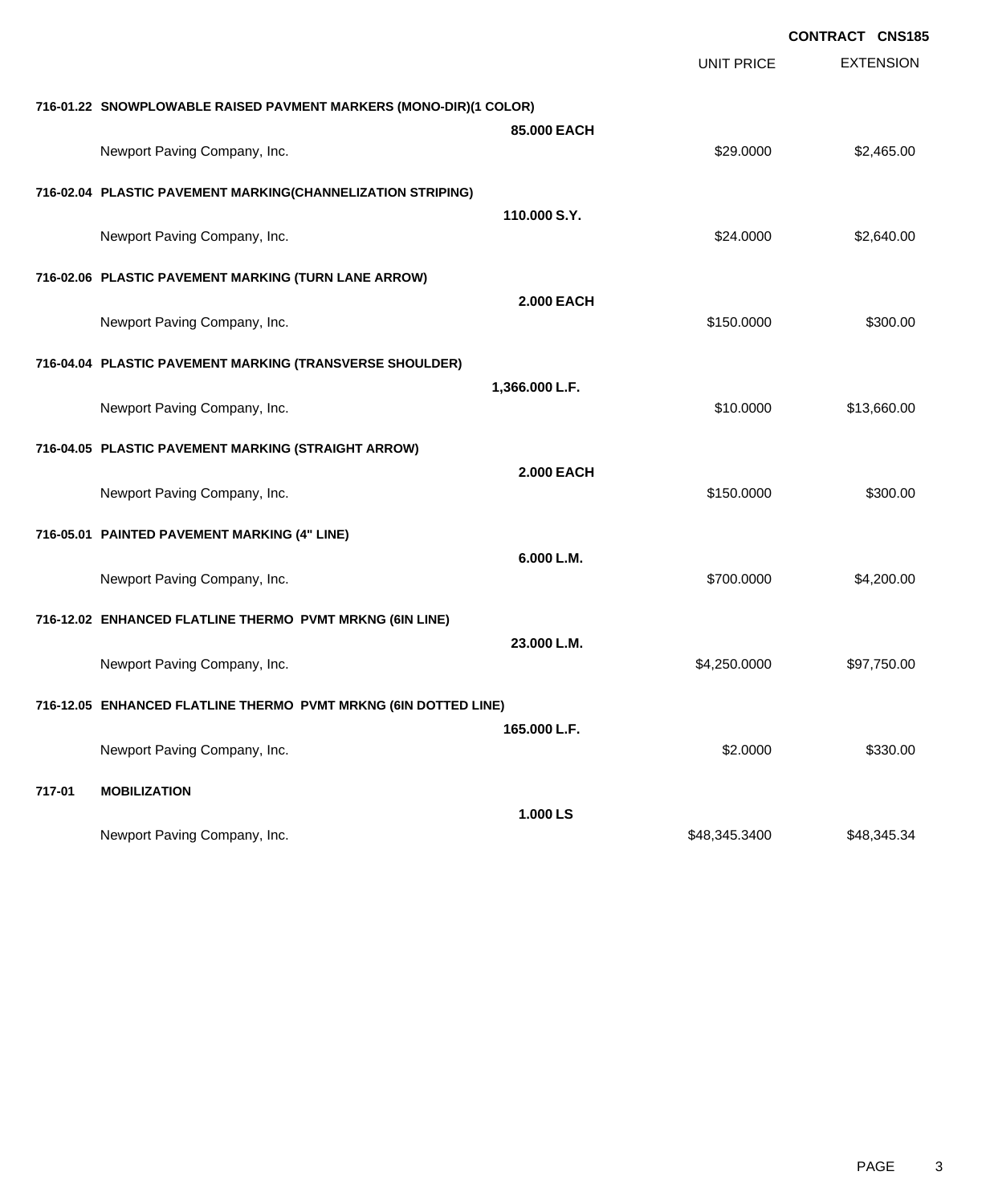Newport Paving Company, Inc. 6982,569.69

## **TOTAL CONTRACT**

Newport Paving Company, Inc. 6982,569.69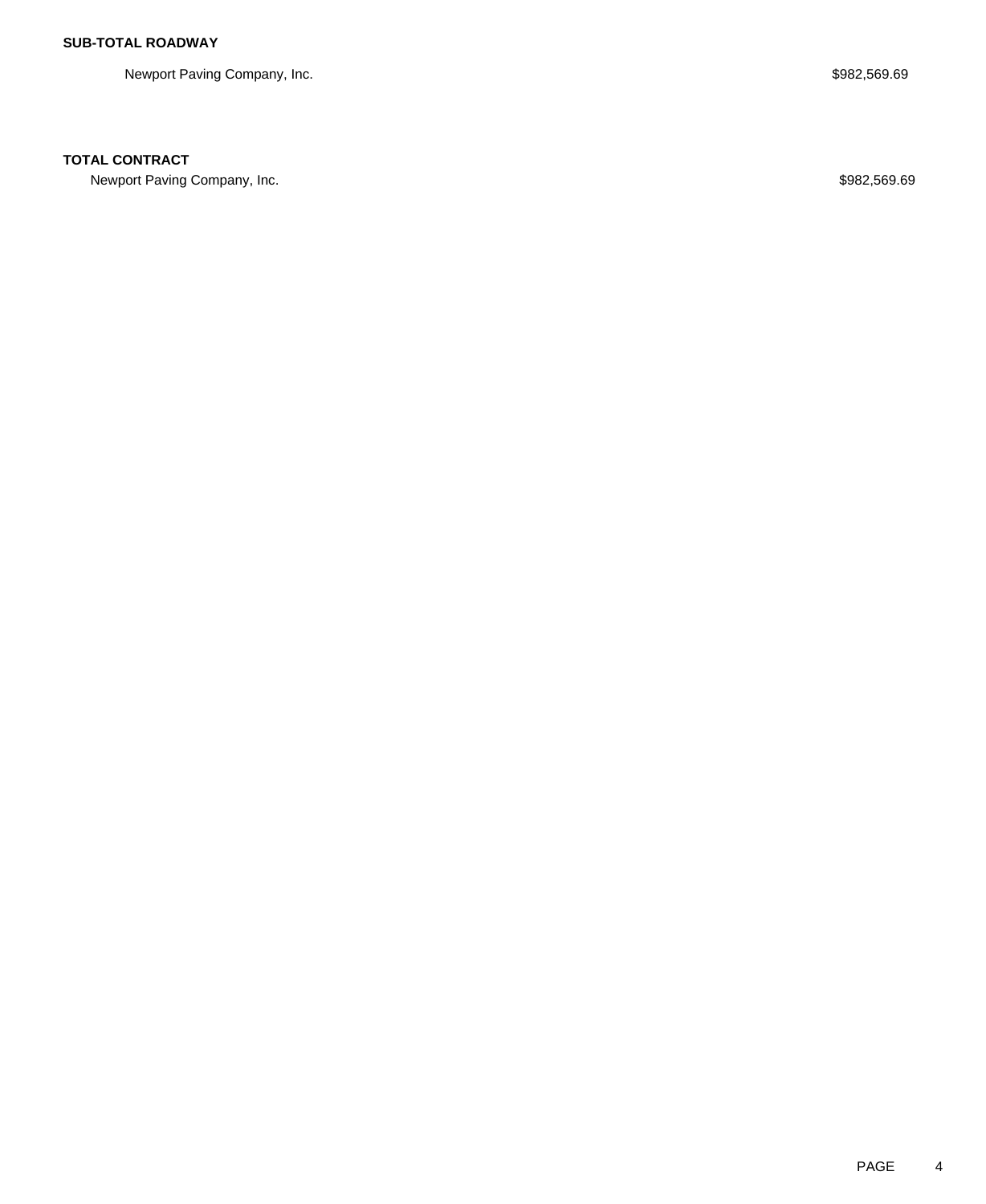# **DEPARTMENT OF TRANSPORTATION SUMMARY OF BIDS LETTING OF JUNE 22, 2018 STATE OF TENNESSEE**

#### DAVIDSON COUNTY (Contract No. CNS244 Call 004)

HSIP-11(93),19028-3248-94,NH/HSIP-11(96),19028-3249-94,19028-8249-14

THE IMPROVEMENT OF THE INTERSECTION ON U.S. 31A (U.S. 41A, S.R. 11) AT WELSHWOOD DRIVE (L.M. 7.24) IN NASHVILLE.

PROJECT LENGTH - 3.280 MILES

COMPLETION TIME - ON OR BEFORE MAY 31, 2019

DBE GOAL 8.00%

|                                             | TOTAL CONTRACT |
|---------------------------------------------|----------------|
| <b>Vulcan Construction Materials, LLC</b>   | \$2.537.710.80 |
| Jones Bros. Contractors, LLC                | \$2.767.445.75 |
| BWI MTN ii Inc. & dba Blue Water Industries | \$3,714,613.20 |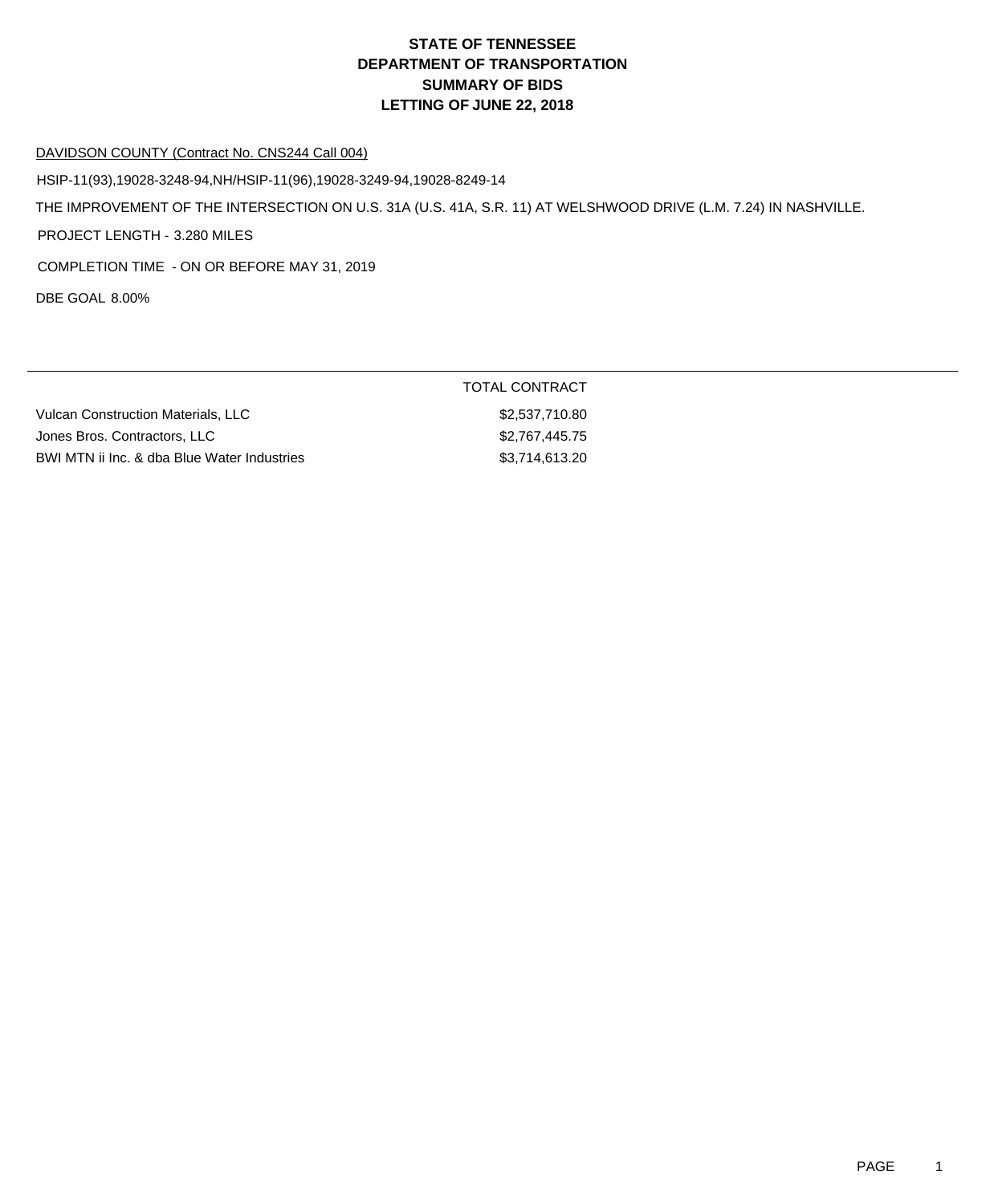|        |                                                                       |                   |                   | <b>CONTRACT CNS244</b> |
|--------|-----------------------------------------------------------------------|-------------------|-------------------|------------------------|
|        |                                                                       |                   | <b>UNIT PRICE</b> | <b>EXTENSION</b>       |
|        | <b>ROADWAY CATEGORY</b>                                               |                   |                   |                        |
| 202-03 | REMOVAL OF RIGID PAVEMENT, SIDEWALK, ETC.                             |                   |                   |                        |
|        |                                                                       | 279,000 S.Y.      |                   |                        |
|        | Vulcan Construction Materials, LLC                                    |                   | \$12.0000         | \$3,348.00             |
|        | Jones Bros. Contractors, LLC                                          |                   | \$25.0000         | \$6,975.00             |
|        | BWI MTN ii Inc. & dba Blue Water Industries                           |                   | \$80.0000         | \$22,320.00            |
|        | 202-08.10 REMOVAL OF CURB (6" MOUNTABLE CURB)                         |                   |                   |                        |
|        |                                                                       | 177.000 L.F.      |                   |                        |
|        | Vulcan Construction Materials, LLC                                    |                   | \$6.0000          | \$1,062.00             |
|        | Jones Bros. Contractors, LLC                                          |                   | \$65.0000         | \$11,505.00            |
|        | BWI MTN ii Inc. & dba Blue Water Industries                           |                   | \$30.0000         | \$5,310.00             |
|        | 202-08.15 REMOVAL OF CURB AND GUTTER (6" NON-MOUNTABLE CURB & GUTTER) |                   |                   |                        |
|        |                                                                       | 17.000 L.F.       |                   |                        |
|        | Vulcan Construction Materials, LLC                                    |                   | \$39.0000         | \$663.00               |
|        | Jones Bros. Contractors, LLC                                          |                   | \$25.0000         | \$425.00               |
|        | BWI MTN ii Inc. & dba Blue Water Industries                           |                   | \$30.0000         | \$510.00               |
|        | 208-01.05 BROOMING & DEGRASSING SHOULDERS                             |                   |                   |                        |
|        |                                                                       | 5.000 L.M.        |                   |                        |
|        | Vulcan Construction Materials, LLC                                    |                   | \$3,200.0000      | \$16,000.00            |
|        | Jones Bros. Contractors, LLC                                          |                   | \$1,500.0000      | \$7,500.00             |
|        | BWI MTN ii Inc. & dba Blue Water Industries                           |                   | \$3,315.0000      | \$16,575.00            |
| 209-05 | <b>SEDIMENT REMOVAL</b>                                               |                   |                   |                        |
|        |                                                                       | 1.000 C.Y.        |                   |                        |
|        | Vulcan Construction Materials, LLC                                    |                   | \$10,0000         | \$10.00                |
|        | Jones Bros. Contractors, LLC                                          |                   | \$50.0000         | \$50.00                |
|        | BWI MTN ii Inc. & dba Blue Water Industries                           |                   | \$7.0000          | \$7.00                 |
|        | 209-09.43 CURB INLET PROTECTION (TYPE 4)                              |                   |                   |                        |
|        |                                                                       | 3.000 EACH        |                   |                        |
|        | Vulcan Construction Materials, LLC                                    |                   | \$350.0000        | \$1,050.00             |
|        | Jones Bros. Contractors, LLC                                          |                   | \$150.0000        | \$450.00               |
|        | BWI MTN ii Inc. & dba Blue Water Industries                           |                   | \$150.0000        | \$450.00               |
|        | 209-40.33 CATCH BASIN PROTECTION (TYPE D)                             |                   |                   |                        |
|        |                                                                       | <b>1.000 EACH</b> |                   |                        |
|        | Vulcan Construction Materials, LLC                                    |                   | \$300.0000        | \$300.00               |
|        | Jones Bros. Contractors, LLC                                          |                   | \$250.0000        | \$250.00               |
|        | BWI MTN ii Inc. & dba Blue Water Industries                           |                   | \$250.0000        | \$250.00               |
| 303-01 | MINERAL AGGREGATE, TYPE A BASE, GRADING D                             |                   |                   |                        |
|        |                                                                       | 595.000 TON       |                   |                        |
|        | Vulcan Construction Materials, LLC                                    |                   | \$30.0000         | \$17,850.00            |
|        | Jones Bros. Contractors, LLC                                          |                   | \$32.0000         | \$19,040.00            |
|        | BWI MTN ii Inc. & dba Blue Water Industries                           |                   | \$40.0000         | \$23,800.00            |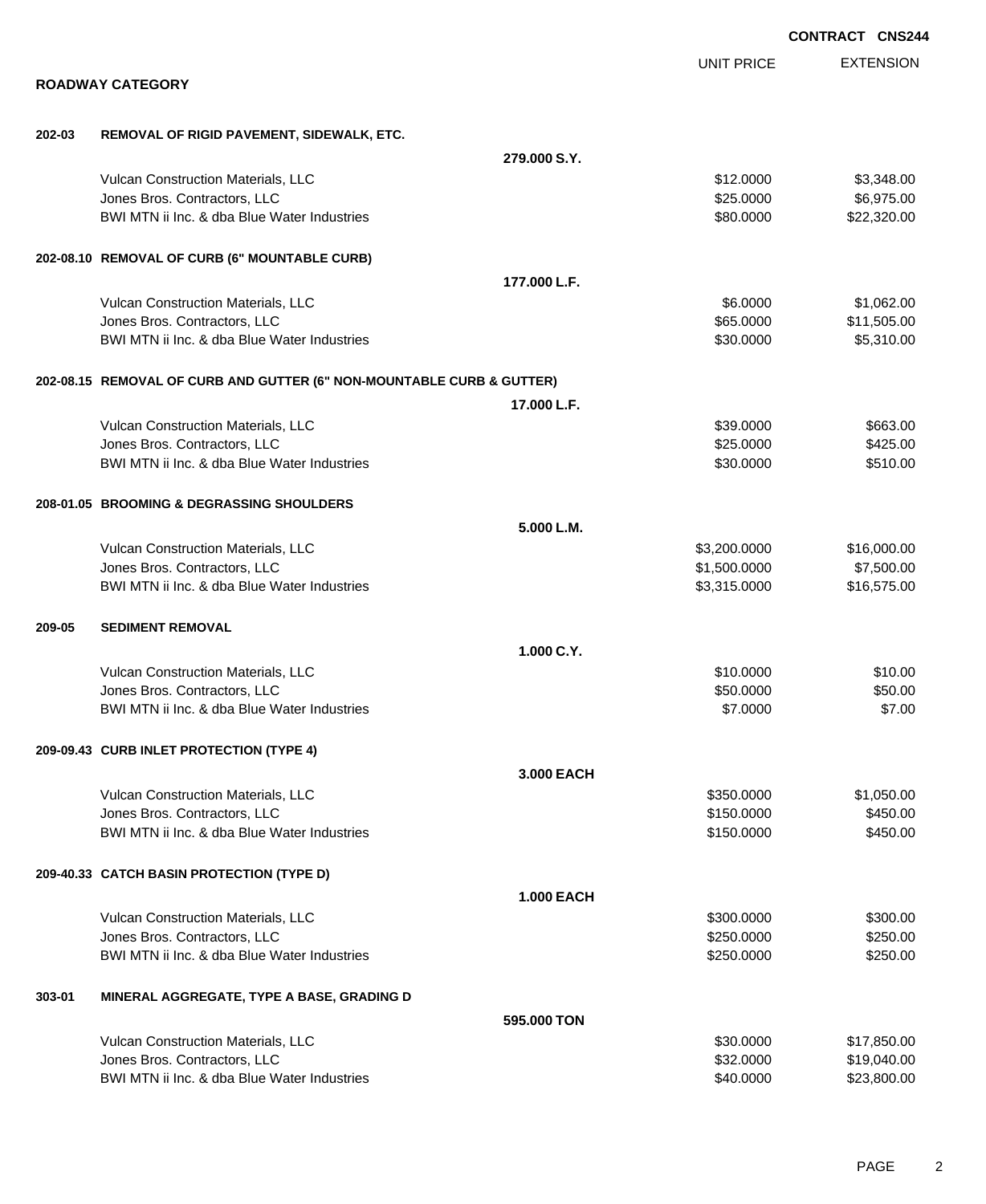|        |                                                                 |                   | <b>UNIT PRICE</b> | <b>EXTENSION</b> |
|--------|-----------------------------------------------------------------|-------------------|-------------------|------------------|
|        | 307-02.08 ASPHALT CONCRETE MIX (PG70-22) (BPMB-HM) GRADING B-M2 |                   |                   |                  |
|        |                                                                 | 300,000 TON       |                   |                  |
|        | Vulcan Construction Materials, LLC                              |                   | \$100.0000        | \$30,000.00      |
|        | Jones Bros. Contractors, LLC                                    |                   | \$90.0000         | \$27,000.00      |
|        | BWI MTN ii Inc. & dba Blue Water Industries                     |                   | \$115.0000        | \$34,500.00      |
| 403-01 | BITUMINOUS MATERIAL FOR TACK COAT (TC)                          |                   |                   |                  |
|        |                                                                 | 77.000 TON        |                   |                  |
|        | Vulcan Construction Materials, LLC                              |                   | \$780.0000        | \$60,060.00      |
|        | Jones Bros. Contractors, LLC                                    |                   | \$600.0000        | \$46,200.00      |
|        | BWI MTN ii Inc. & dba Blue Water Industries                     |                   | \$750.0000        | \$57,750.00      |
|        | 411-02.10 ACS MIX(PG70-22) GRADING D                            |                   |                   |                  |
|        |                                                                 | 11,688.000 TON    |                   |                  |
|        | Vulcan Construction Materials, LLC                              |                   | \$98.3000         | \$1,148,930.40   |
|        | Jones Bros. Contractors, LLC                                    |                   | \$98.0000         | \$1,145,424.00   |
|        | BWI MTN ii Inc. & dba Blue Water Industries                     |                   | \$115.0000        | \$1,344,120.00   |
|        | 415-01.01 COLD PLANING BITUMINOUS PAVEMENT                      |                   |                   |                  |
|        |                                                                 | 11,579.000 TON    |                   |                  |
|        | Vulcan Construction Materials, LLC                              |                   | \$22.0000         | \$254,738.00     |
|        | Jones Bros. Contractors, LLC                                    |                   | \$21.9500         | \$254,159.05     |
|        | BWI MTN ii Inc. & dba Blue Water Industries                     |                   | \$38.0000         | \$440,002.00     |
|        | 501-01.01 PORTLAND CEMENT CONCRETE PAVEMENT (PLAIN) 8"          |                   |                   |                  |
|        |                                                                 | 12.000 S.Y.       |                   |                  |
|        | Vulcan Construction Materials, LLC                              |                   | \$710.0000        | \$8,520.00       |
|        | Jones Bros. Contractors, LLC                                    |                   | \$500.0000        | \$6,000.00       |
|        | BWI MTN ii Inc. & dba Blue Water Industries                     |                   | \$500.0000        | \$6,000.00       |
|        | 607-03.02 18" CONCRETE PIPE CULVERT (CLASS III)                 |                   |                   |                  |
|        |                                                                 | 26.000 L.F.       |                   |                  |
|        | Vulcan Construction Materials, LLC                              |                   | \$240.0000        | \$6,240.00       |
|        | Jones Bros. Contractors, LLC                                    |                   | \$150.0000        | \$3,900.00       |
|        | BWI MTN ii Inc. & dba Blue Water Industries                     |                   | \$400.0000        | \$10,400.00      |
|        | 611-09.02 REWORK CATCHBASIN                                     |                   |                   |                  |
|        |                                                                 | 27.000 EACH       |                   |                  |
|        | Vulcan Construction Materials, LLC                              |                   | \$1,150.0000      | \$31,050.00      |
|        | Jones Bros. Contractors, LLC                                    |                   | \$1,450.0000      | \$39,150.00      |
|        | BWI MTN ii Inc. & dba Blue Water Industries                     |                   | \$8,500.0000      | \$229,500.00     |
|        | 611-12.01 CATCH BASINS, TYPE 12, 0' - 4' DEPTH                  |                   |                   |                  |
|        |                                                                 | <b>1.000 EACH</b> |                   |                  |
|        | Vulcan Construction Materials, LLC                              |                   | \$6,900.0000      | \$6,900.00       |
|        | Jones Bros. Contractors, LLC                                    |                   | \$5,000.0000      | \$5,000.00       |
|        | BWI MTN ii Inc. & dba Blue Water Industries                     |                   | \$4,000.0000      | \$4,000.00       |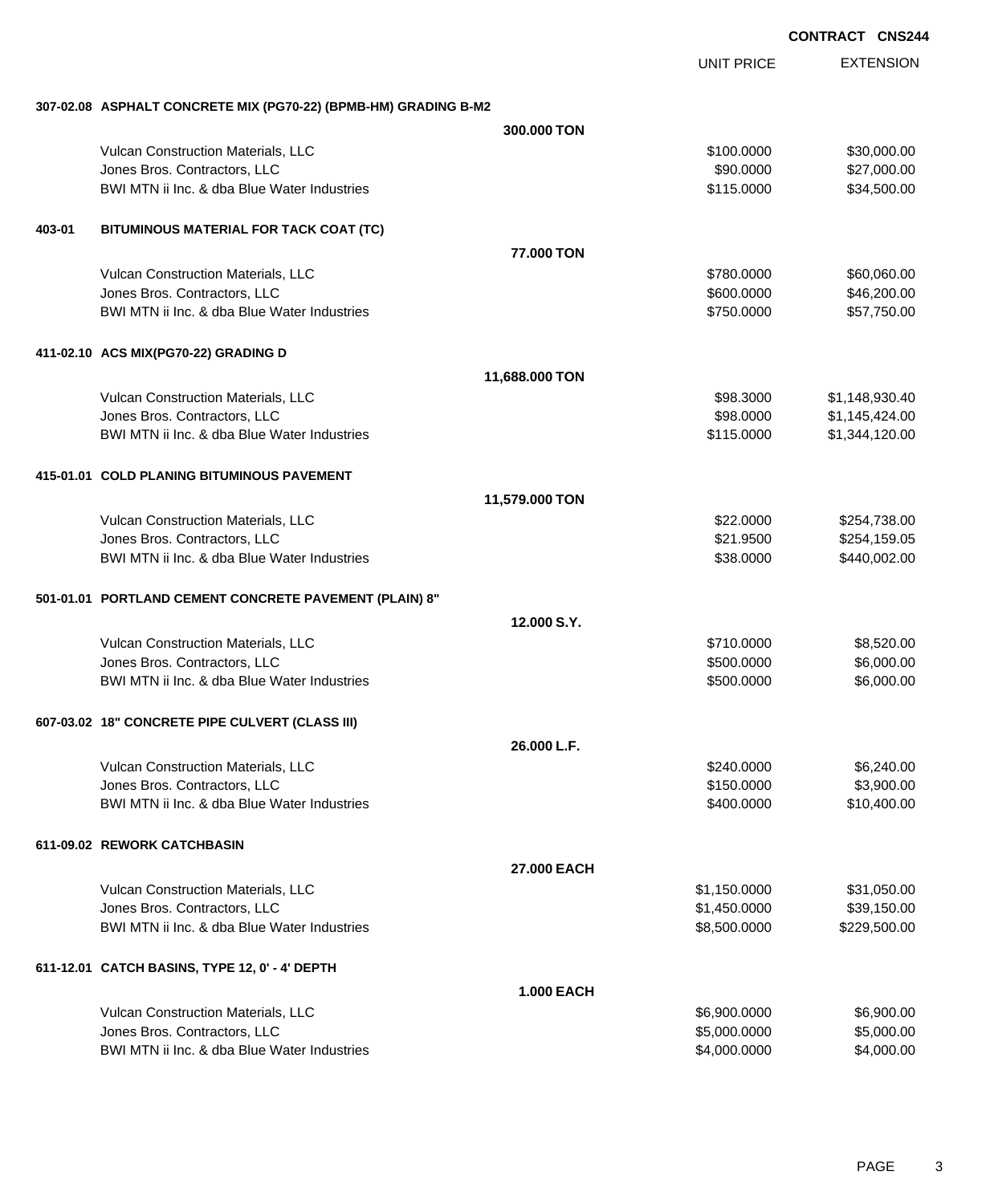EXTENSION **CONTRACT CNS244** UNIT PRICE **701-01.01 CONCRETE SIDEWALK (4 ") 1,310.000 S.F.** Vulcan Construction Materials, LLC 6000 \$9,825.00 Jones Bros. Contractors, LLC \$7.2500 \$9,497.50 BWI MTN ii Inc. & dba Blue Water Industries **\$2.2500 \$9,497.50** \$9,497.50 **701-02.01 CONCRETE CURB RAMP (RETROFIT) 650.000 S.F.** Vulcan Construction Materials, LLC 600 and the state of the state of the state of the state of the state of the state of the state of the state of the state of the state of the state of the state of the state of the state  $Jones\ Bros.$  Contractors, LLC  $$30.0000$   $$19,500.00$ BWI MTN ii Inc. & dba Blue Water Industries **\$30.000 \$19,500.00** \$19,500.00 **701-02.03 CONCRETE CURB RAMP 1,210.000 S.F.** Vulcan Construction Materials, LLC 6. The state of the state of the state of the state of the state of the state of the state of the state of the state of the state of the state of the state of the state of the state of th Jones Bros. Contractors, LLC \$10.0000 \$12,100.00 BWI MTN ii Inc. & dba Blue Water Industries **\$10.000 \$12,100.00** \$12,100.00 **701-03 CONCRETE MEDIAN PAVEMENT 17.000 C.Y.** Vulcan Construction Materials, LLC 68,434.55 dones Bros. Contractors, LLC 6. The state of the state of the state of the state of the state of the state of the state of the state of the state of the state of the state of the state of the state of the state of the stat BWI MTN ii Inc. & dba Blue Water Industries **\$500.000 \$8,500.000 \$8,500.000** \$8,500.00 **702-01 CONCRETE CURB 16.000 C.Y.** Vulcan Construction Materials, LLC 66 and the state of the state of the state  $$356.0500$  \$5,696.80 dones Bros. Contractors, LLC 6. The state of the state of the state of the state of the state of the state of the state of the state of the state of the state of the state of the state of the state of the state of the stat BWI MTN ii Inc. & dba Blue Water Industries **\$500.000 \$8,000.000 \$8,000.00** \$8,000.00 **702-03 CONCRETE COMBINED CURB & GUTTER 10.000 C.Y.** Vulcan Construction Materials, LLC 6.62 and 2008 and 2008 \$426.3500 \$426.3500 \$4,263.50 dones Bros. Contractors, LLC 650.000 \$650.000 \$650.000 \$650.000 \$6,500.00 BWI MTN ii Inc. & dba Blue Water Industries **\$650.000 \$650.000 \$650.000** \$6,500.00 **712-01 TRAFFIC CONTROL 1.000 LS** Vulcan Construction Materials, LLC 673,525.000 \$73,525.000 \$73,525.000 Jones Bros. Contractors, LLC \$179,000.0000 \$179,000.00 BWI MTN ii Inc. & dba Blue Water Industries **\$300,612.000** \$300,612.000 \$300,612.00 **712-04.01 FLEXIBLE DRUMS (CHANNELIZING) 330.000 EACH**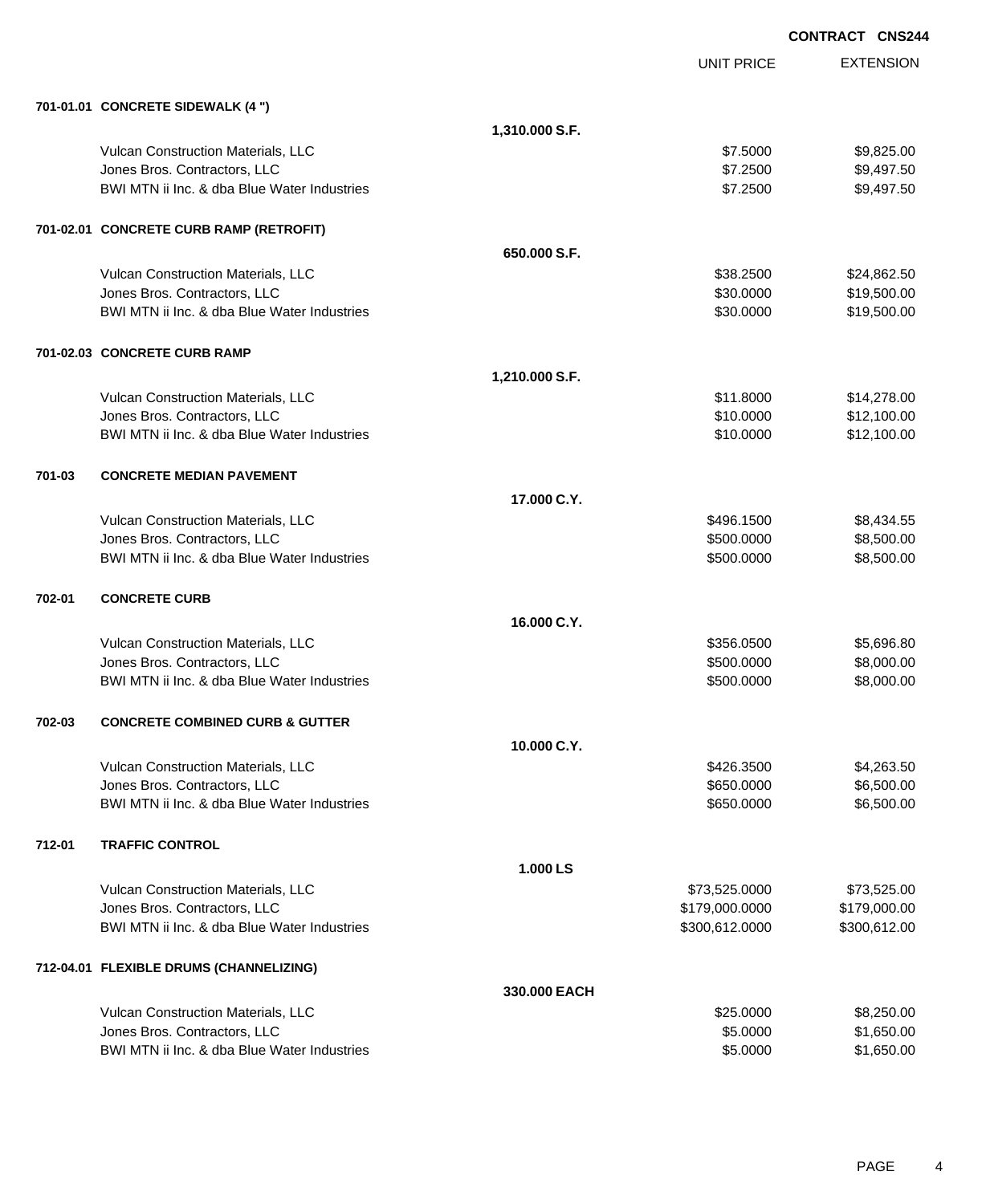UNIT PRICE EXTENSION

|        | 712-05.01 WARNING LIGHTS (TYPE A)                                  |                    |                      |                            |
|--------|--------------------------------------------------------------------|--------------------|----------------------|----------------------------|
|        |                                                                    | <b>4.000 EACH</b>  |                      |                            |
|        | Vulcan Construction Materials, LLC                                 |                    | \$25.0000            | \$100.00                   |
|        | Jones Bros. Contractors, LLC                                       |                    | \$32.0000            | \$128.00                   |
|        | BWI MTN ii Inc. & dba Blue Water Industries                        |                    | \$32.0000            | \$128.00                   |
|        |                                                                    |                    |                      |                            |
| 712-06 | <b>SIGNS (CONSTRUCTION)</b>                                        |                    |                      |                            |
|        |                                                                    | 3,157.000 S.F.     |                      |                            |
|        | Vulcan Construction Materials, LLC                                 |                    | \$9.2500             | \$29,202.25                |
|        | Jones Bros. Contractors, LLC                                       |                    | \$6.3500             | \$20,046.95                |
|        | BWI MTN ii Inc. & dba Blue Water Industries                        |                    | \$6.3500             | \$20,046.95                |
|        | 712-07.03 TEMPORARY BARRICADES (TYPE III)                          |                    |                      |                            |
|        |                                                                    | 10.000 L.F.        |                      |                            |
|        | Vulcan Construction Materials, LLC                                 |                    | \$36.0000            | \$360.00                   |
|        | Jones Bros. Contractors, LLC                                       |                    | \$25.0000            | \$250.00                   |
|        | BWI MTN ii Inc. & dba Blue Water Industries                        |                    | \$25.0000            | \$250.00                   |
|        | 712-08.03 ARROW BOARD (TYPE C)                                     |                    |                      |                            |
|        |                                                                    | <b>5.000 EACH</b>  |                      |                            |
|        | Vulcan Construction Materials, LLC                                 |                    | \$950.0000           | \$4,750.00                 |
|        | Jones Bros. Contractors, LLC                                       |                    | \$875.0000           | \$4,375.00                 |
|        | BWI MTN ii Inc. & dba Blue Water Industries                        |                    | \$875.0000           | \$4,375.00                 |
|        |                                                                    |                    |                      |                            |
|        | 713-11.02 PERFORATED/KNOCKOUT SQUARE TUBE POST                     |                    |                      |                            |
|        |                                                                    | 3,245.000 LB.      |                      |                            |
|        | Vulcan Construction Materials, LLC<br>Jones Bros. Contractors, LLC |                    | \$3.8000             | \$12,331.00<br>\$11,844.25 |
|        | BWI MTN ii Inc. & dba Blue Water Industries                        |                    | \$3.6500<br>\$3.6500 | \$11,844.25                |
|        |                                                                    |                    |                      |                            |
|        | 713-11.21 P POST SLIP BASE                                         |                    |                      |                            |
|        |                                                                    | <b>10,000 EACH</b> |                      |                            |
|        | Vulcan Construction Materials, LLC                                 |                    | \$410.0000           | \$4,100.00                 |
|        | Jones Bros. Contractors, LLC                                       |                    | \$295.0000           | \$2,950.00                 |
|        | BWI MTN ii Inc. & dba Blue Water Industries                        |                    | \$295.0000           | \$2,950.00                 |
|        | 713-13.02 FLAT SHEET ALUMINUM SIGNS (0.080" THICK)                 |                    |                      |                            |
|        |                                                                    | 242.000 S.F.       |                      |                            |
|        | Vulcan Construction Materials, LLC                                 |                    | \$13.0000            | \$3,146.00                 |
|        | Jones Bros. Contractors, LLC                                       |                    | \$12.8000            | \$3,097.60                 |
|        | BWI MTN ii Inc. & dba Blue Water Industries                        |                    | \$12.8000            | \$3,097.60                 |
|        | 713-13.03 FLAT SHEET ALUMINUM SIGNS (0.100" THICK)                 |                    |                      |                            |
|        |                                                                    | 165.000 S.F.       |                      |                            |
|        | Vulcan Construction Materials, LLC                                 |                    | \$13.5000            | \$2,227.50                 |
|        | Jones Bros. Contractors, LLC                                       |                    | \$13.5000            | \$2,227.50                 |
|        | BWI MTN ii Inc. & dba Blue Water Industries                        |                    | \$13.5000            | \$2,227.50                 |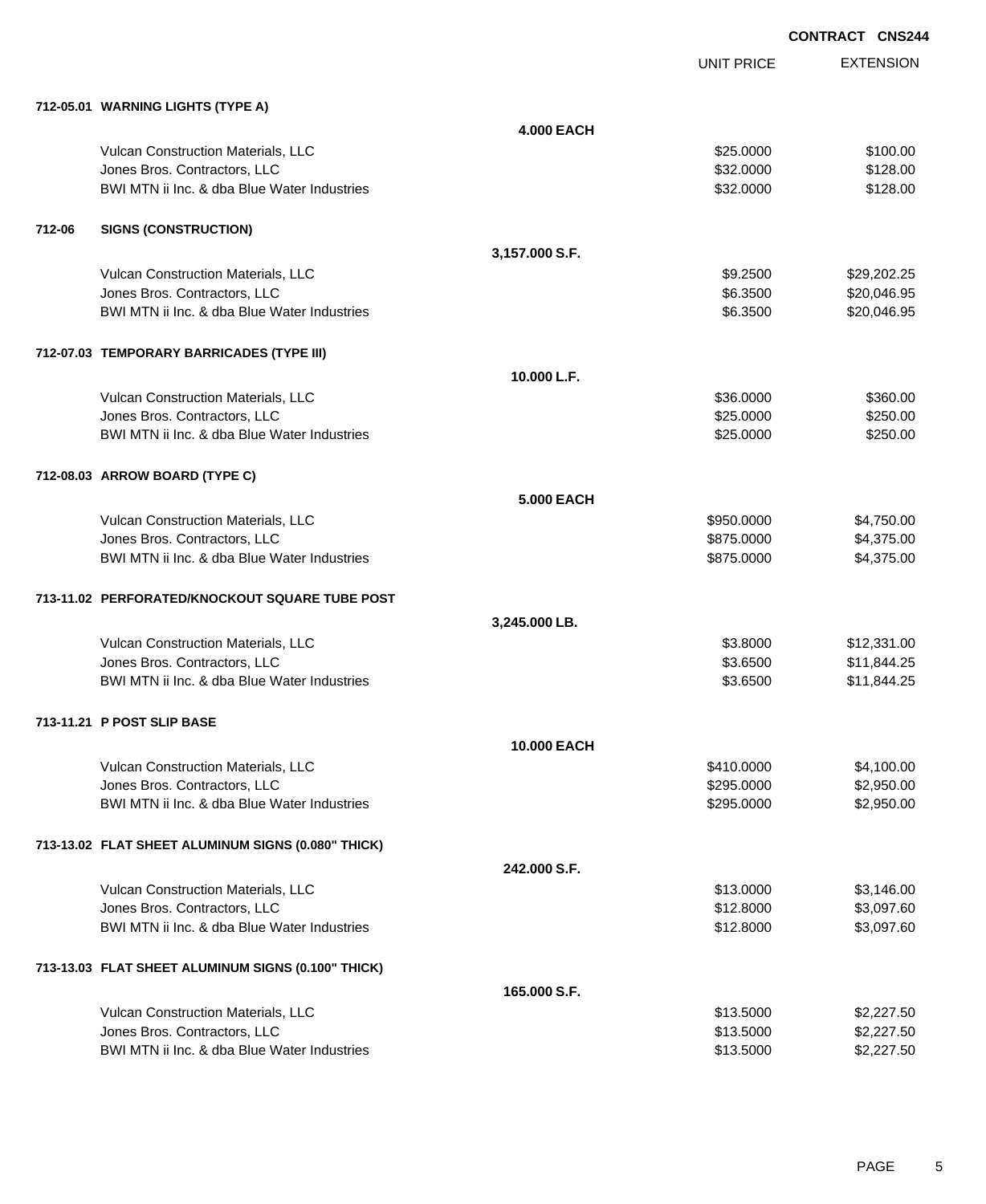UNIT PRICE

|  | 713-14.21 STREET NAME SIGN (RIGID 0.100IN THICK |  |  |
|--|-------------------------------------------------|--|--|
|  |                                                 |  |  |
|  |                                                 |  |  |

|        | 713-14.21 SIREEI NAME SIGN (RIGID 0.100IN THICK              |                   |               |              |
|--------|--------------------------------------------------------------|-------------------|---------------|--------------|
|        |                                                              | 30,000 S.F.       |               |              |
|        | Vulcan Construction Materials, LLC                           |                   | \$48.3000     | \$1,449.00   |
|        | Jones Bros. Contractors, LLC                                 |                   | \$23.0000     | \$690.00     |
|        | BWI MTN ii Inc. & dba Blue Water Industries                  |                   | \$23.0000     | \$690.00     |
| 713-15 | <b>REMOVAL OF SIGNS, POSTS AND FOOTINGS</b>                  |                   |               |              |
|        |                                                              | 1.000 LS          |               |              |
|        | Vulcan Construction Materials, LLC                           |                   | \$2,640.0000  | \$2,640.00   |
|        | Jones Bros. Contractors, LLC                                 |                   | \$750.0000    | \$750.00     |
|        | BWI MTN ii Inc. & dba Blue Water Industries                  |                   | \$750.0000    | \$750.00     |
|        | 713-16.01 CHANGEABLE MESSAGE SIGN UNIT                       |                   |               |              |
|        |                                                              | <b>4.000 EACH</b> |               |              |
|        | Vulcan Construction Materials, LLC                           |                   | \$7,260.0000  | \$29,040.00  |
|        | Jones Bros. Contractors, LLC                                 |                   | \$5,500.0000  | \$22,000.00  |
|        | BWI MTN ii Inc. & dba Blue Water Industries                  |                   | \$25,000.0000 | \$100,000.00 |
|        | 713-16.20 SIGNS (R3-17, BIKE LANE)                           |                   |               |              |
|        |                                                              | 26.000 EACH       |               |              |
|        | Vulcan Construction Materials, LLC                           |                   | \$56.0000     | \$1,456.00   |
|        | Jones Bros. Contractors, LLC                                 |                   | \$45.0000     | \$1,170.00   |
|        | BWI MTN ii Inc. & dba Blue Water Industries                  |                   | \$45.0000     | \$1,170.00   |
|        | 713-16.21 SIGNS (R3-17aP, AHEAD)                             |                   |               |              |
|        |                                                              | <b>1.000 EACH</b> |               |              |
|        | Vulcan Construction Materials, LLC                           |                   | \$41.0000     | \$41.00      |
|        | Jones Bros. Contractors, LLC                                 |                   | \$30.0000     | \$30.00      |
|        | BWI MTN ii Inc. & dba Blue Water Industries                  |                   | \$30.0000     | \$30.00      |
|        | 713-16.22 SIGNS (R3-17bP, ENDS)                              |                   |               |              |
|        |                                                              | 3.000 EACH        |               |              |
|        | Vulcan Construction Materials, LLC                           |                   | \$41.0000     | \$123.00     |
|        | Jones Bros. Contractors. LLC                                 |                   | \$30.0000     | \$90.00      |
|        | BWI MTN ii Inc. & dba Blue Water Industries                  |                   | \$30.0000     | \$90.00      |
|        | 713-16.23 SIGNS (R4-4, BEGIN RIGHT TURN LANE YIELD TO BIKES) |                   |               |              |
|        |                                                              | <b>4.000 EACH</b> |               |              |
|        | Vulcan Construction Materials, LLC                           |                   | \$97.0000     | \$388.00     |
|        | Jones Bros. Contractors, LLC                                 |                   | \$95.0000     | \$380.00     |
|        | BWI MTN ii Inc. & dba Blue Water Industries                  |                   | \$95.0000     | \$380.00     |
|        | 713-16.24 SIGNS (R4-11)                                      |                   |               |              |
|        |                                                              | 8.000 EACH        |               |              |
|        | Vulcan Construction Materials, LLC                           |                   | \$85.0000     | \$680.00     |
|        | Jones Bros. Contractors, LLC                                 |                   | \$82.5000     | \$660.00     |
|        | BWI MTN ii Inc. & dba Blue Water Industries                  |                   | \$82.5000     | \$660.00     |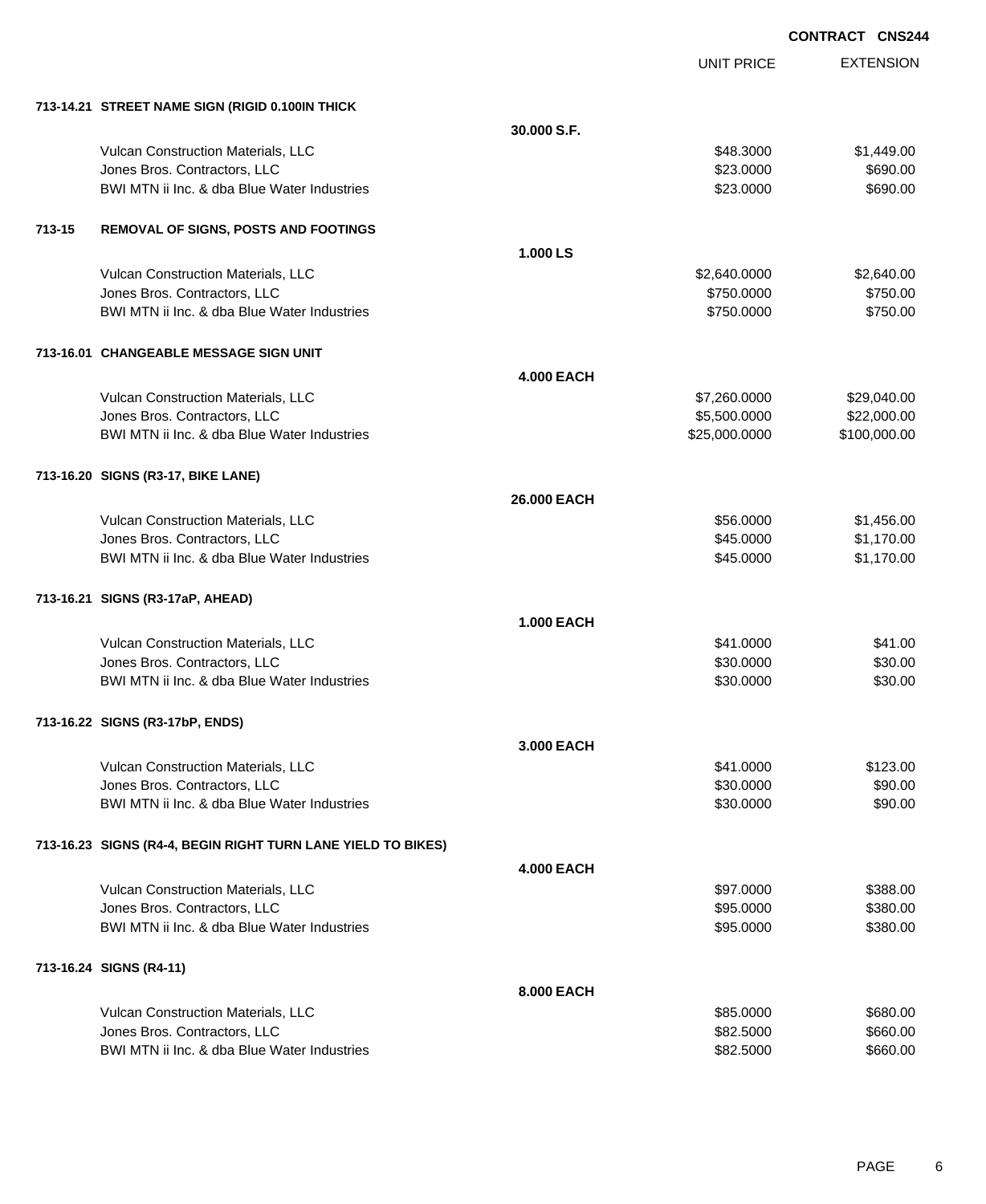UNIT PRICE EXTENSION

| 713-16.25 SIGNS (W16-18P, "FYG")            |                   |           |          |
|---------------------------------------------|-------------------|-----------|----------|
|                                             | 13.000 EACH       |           |          |
| Vulcan Construction Materials, LLC          |                   | \$61.0000 | \$793.00 |
| Jones Bros. Contractors, LLC                |                   | \$35.0000 | \$455.00 |
| BWI MTN ii Inc. & dba Blue Water Industries |                   | \$35.0000 | \$455.00 |
| 713-16.26 SIGNS (D11-1, BIKE ROUTE)         |                   |           |          |
|                                             | <b>5.000 EACH</b> |           |          |
| Vulcan Construction Materials, LLC          |                   | \$56.0000 | \$280.00 |
| Jones Bros. Contractors, LLC                |                   | \$45.0000 | \$225.00 |
| BWI MTN ii Inc. & dba Blue Water Industries |                   | \$45.0000 | \$225.00 |
|                                             |                   |           |          |
| 713-16.27 SIGNS (M6-4)                      | 7.000 EACH        |           |          |
| Vulcan Construction Materials, LLC          |                   | \$36.0000 | \$252.00 |
| Jones Bros. Contractors, LLC                |                   | \$20.0000 | \$140.00 |
| BWI MTN ii Inc. & dba Blue Water Industries |                   | \$20.0000 | \$140.00 |
|                                             |                   |           |          |
| 713-16.28 SIGNS (M6-6 L)                    |                   |           |          |
|                                             | <b>2.000 EACH</b> |           |          |
| Vulcan Construction Materials, LLC          |                   | \$36.0000 | \$72.00  |
| Jones Bros. Contractors, LLC                |                   | \$20.0000 | \$40.00  |
| BWI MTN ii Inc. & dba Blue Water Industries |                   | \$20.0000 | \$40.00  |
| 713-16.29 SIGNS (M6-6 R)                    |                   |           |          |
|                                             | <b>2.000 EACH</b> |           |          |
| Vulcan Construction Materials, LLC          |                   | \$36.0000 | \$72.00  |
| Jones Bros. Contractors, LLC                |                   | \$20.0000 | \$40.00  |
| BWI MTN ii Inc. & dba Blue Water Industries |                   | \$20.0000 | \$40.00  |
| 713-16.30 SIGNS (R1-2)                      |                   |           |          |
|                                             | <b>1.000 EACH</b> |           |          |
| Vulcan Construction Materials, LLC          |                   | \$65.0000 | \$65.00  |
| Jones Bros. Contractors, LLC                |                   | \$55.0000 | \$55.00  |
| BWI MTN ii Inc. & dba Blue Water Industries |                   | \$55.0000 | \$55.00  |
| 713-16.31 SIGNS (CUSTOM)                    |                   |           |          |
|                                             | <b>2.000 EACH</b> |           |          |
| Vulcan Construction Materials, LLC          |                   | \$56.0000 | \$112.00 |
| Jones Bros. Contractors, LLC                |                   | \$55.0000 | \$110.00 |
| BWI MTN ii Inc. & dba Blue Water Industries |                   | \$55.0000 | \$110.00 |
| 713-16.32 SIGNS (M6-3)                      |                   |           |          |
|                                             | <b>5.000 EACH</b> |           |          |
| Vulcan Construction Materials, LLC          |                   | \$36.0000 | \$180.00 |
| Jones Bros. Contractors, LLC                |                   | \$20.0000 | \$100.00 |
| BWI MTN ii Inc. & dba Blue Water Industries |                   | \$20.0000 | \$100.00 |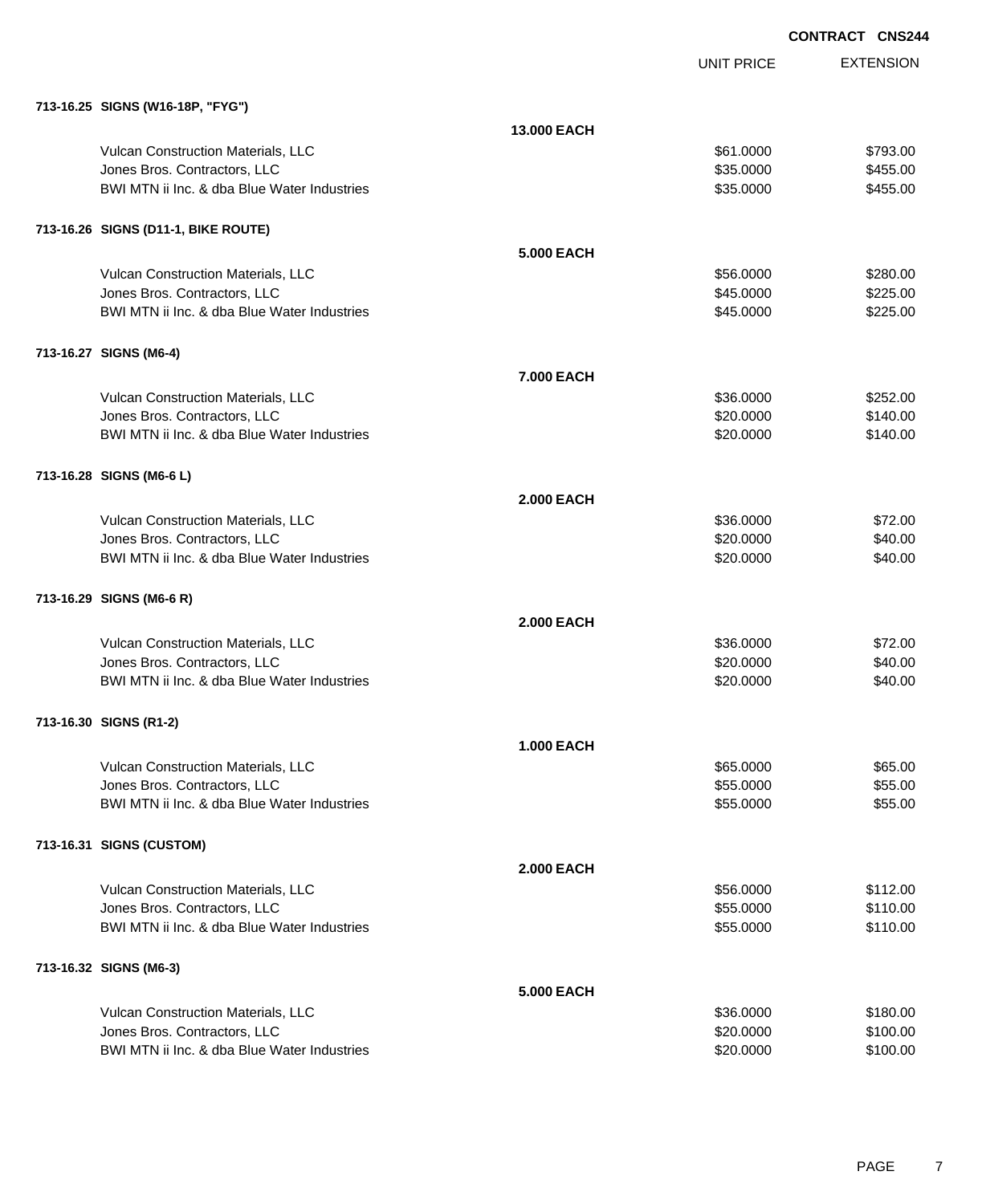UNIT PRICE

|  | 713-16.33 SIGNS (R8-1 Mod. 24" x 30") |
|--|---------------------------------------|

| 713-16.33 SIGNS (R8-1 Mod, 24" x 30")                             |                    |            |             |  |
|-------------------------------------------------------------------|--------------------|------------|-------------|--|
|                                                                   | <b>1.000 EACH</b>  |            |             |  |
| Vulcan Construction Materials, LLC                                |                    | \$149.0000 | \$149.00    |  |
| Jones Bros. Contractors, LLC                                      |                    | \$35.0000  | \$35.00     |  |
| BWI MTN ii Inc. & dba Blue Water Industries                       |                    | \$35.0000  | \$35.00     |  |
| 713-16.34 SIGNS (R3-9B, 24" x 36")                                |                    |            |             |  |
|                                                                   | <b>1.000 EACH</b>  |            |             |  |
| Vulcan Construction Materials, LLC                                |                    | \$175.0000 | \$175.00    |  |
| Jones Bros. Contractors, LLC                                      |                    | \$80.0000  | \$80.00     |  |
| BWI MTN ii Inc. & dba Blue Water Industries                       |                    | \$80.0000  | \$80.00     |  |
| 713-16.50 REMOVE AND REPLACE SIGN (BIKE SIGNS)                    |                    |            |             |  |
|                                                                   | <b>11.000 EACH</b> |            |             |  |
| Vulcan Construction Materials, LLC                                |                    | \$35.5000  | \$390.50    |  |
| Jones Bros. Contractors, LLC                                      |                    | \$75.0000  | \$825.00    |  |
| BWI MTN ii Inc. & dba Blue Water Industries                       |                    | \$75.0000  | \$825.00    |  |
| 716-01.21 SNOWPLOWABLE RAISED PAVMENT MARKERS (BI-DIR) (1 COLOR)  |                    |            |             |  |
|                                                                   | 341,000 EACH       |            |             |  |
| Vulcan Construction Materials, LLC                                |                    | \$25.0000  | \$8,525.00  |  |
| Jones Bros. Contractors, LLC                                      |                    | \$25.0000  | \$8,525.00  |  |
| BWI MTN ii Inc. & dba Blue Water Industries                       |                    | \$30.0000  | \$10,230.00 |  |
| 716-01.22 SNOWPLOWABLE RAISED PAVMENT MARKERS (MONO-DIR)(1 COLOR) |                    |            |             |  |
|                                                                   | 894.000 EACH       |            |             |  |
| Vulcan Construction Materials, LLC                                |                    | \$25.0000  | \$22,350.00 |  |
| Jones Bros. Contractors, LLC                                      |                    | \$25.0000  | \$22,350.00 |  |
| BWI MTN ii Inc. & dba Blue Water Industries                       |                    | \$30.0000  | \$26,820.00 |  |
| 716-01.23 SNOWPLOWABLE RAISED PAVEMENT MARKERS (BI-DIR)(2 COLOR)  |                    |            |             |  |
|                                                                   | 179,000 EACH       |            |             |  |
| Vulcan Construction Materials, LLC                                |                    | \$25.0000  | \$4,475.00  |  |
| Jones Bros. Contractors, LLC                                      |                    | \$25.0000  | \$4,475.00  |  |
| BWI MTN ii Inc. & dba Blue Water Industries                       |                    | \$30.0000  | \$5,370.00  |  |
| 716-02.04 PLASTIC PAVEMENT MARKING(CHANNELIZATION STRIPING)       |                    |            |             |  |
|                                                                   | 1,161.000 S.Y.     |            |             |  |
| Vulcan Construction Materials, LLC                                |                    | \$20.0000  | \$23,220.00 |  |
| Jones Bros. Contractors, LLC                                      |                    | \$20.0000  | \$23,220.00 |  |
| BWI MTN ii Inc. & dba Blue Water Industries                       |                    | \$20.0000  | \$23,220.00 |  |
| 716-02.05 PLASTIC PAVEMENT MARKING (STOP LINE)                    |                    |            |             |  |
|                                                                   | 2,040.000 L.F.     |            |             |  |
| Vulcan Construction Materials, LLC                                |                    | \$15.0000  | \$30,600.00 |  |
| Jones Bros. Contractors, LLC                                      |                    | \$15.0000  | \$30,600.00 |  |
| BWI MTN ii Inc. & dba Blue Water Industries                       |                    | \$15.0000  | \$30,600.00 |  |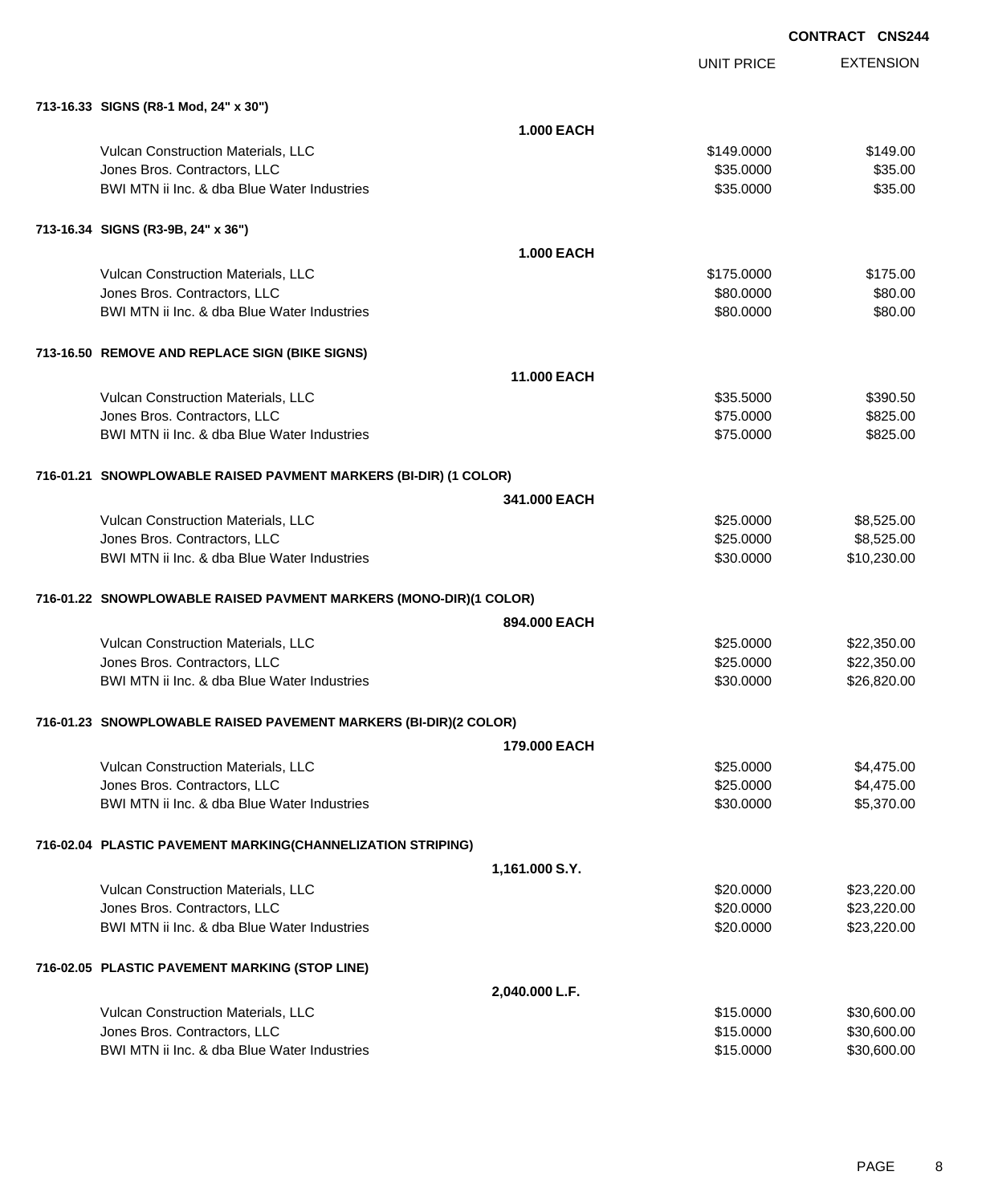|                                                              | <b>UNIT PRICE</b> | <b>EXTENSION</b> |
|--------------------------------------------------------------|-------------------|------------------|
| 716-02.06 PLASTIC PAVEMENT MARKING (TURN LANE ARROW)         |                   |                  |
| 101.000 EACH                                                 |                   |                  |
| Vulcan Construction Materials, LLC                           | \$150,0000        | \$15,150.00      |
| Jones Bros. Contractors, LLC                                 | \$150.0000        | \$15,150.00      |
| BWI MTN ii Inc. & dba Blue Water Industries                  | \$150.0000        | \$15,150.00      |
| 716-02.08 PLASTIC PAVEMENT MARKING (8" DOTTED LINE)          |                   |                  |
| 1,421.000 L.F.                                               |                   |                  |
| Vulcan Construction Materials, LLC                           | \$3.0000          | \$4,263.00       |
| Jones Bros. Contractors, LLC                                 | \$3.0000          | \$4,263.00       |
| BWI MTN ii Inc. & dba Blue Water Industries                  | \$3.0000          | \$4,263.00       |
| 716-02.09 PLASTIC PAVEMENT MARKING (LONGITUDINAL CROSS-WALK) |                   |                  |
| 2,328.000 L.F.                                               |                   |                  |
| Vulcan Construction Materials, LLC                           | \$30.0000         | \$69,840.00      |
| Jones Bros. Contractors, LLC                                 | \$30.0000         | \$69,840.00      |
| BWI MTN ii Inc. & dba Blue Water Industries                  | \$35.0000         | \$81,480.00      |
| 716-02.11 PLASTIC PAVEMENT MARKING (6" DOTTED LINE)          |                   |                  |
| 445,000 L.F.                                                 |                   |                  |
| Vulcan Construction Materials, LLC                           | \$2.5000          | \$1,112.50       |
| Jones Bros. Contractors, LLC                                 | \$2.5000          | \$1,112.50       |
| BWI MTN ii Inc. & dba Blue Water Industries                  | \$2.5000          | \$1,112.50       |
| 716-03.01 PLASTIC WORD PAVEMENT MARKING (ONLY)               |                   |                  |
| 8,000 EACH                                                   |                   |                  |
| Vulcan Construction Materials, LLC                           | \$315,0000        | \$2,520.00       |
| Jones Bros. Contractors, LLC                                 | \$315.0000        | \$2,520.00       |
| BWI MTN ii Inc. & dba Blue Water Industries                  | \$315.0000        | \$2,520.00       |
| 716-03.05 PLASTIC WORD PAVEMENT MARKING (BIKE LANE)          |                   |                  |
| <b>1.000 EACH</b>                                            |                   |                  |
| Vulcan Construction Materials, LLC                           | \$630.0000        | \$630.00         |
| Jones Bros. Contractors, LLC                                 | \$630.0000        | \$630.00         |
| BWI MTN ii Inc. & dba Blue Water Industries                  | \$630.0000        | \$630.00         |
| 716-03.09 PLASTIC WORD PAVEMENT MARKING (BUS)                |                   |                  |
| 3,000 EACH                                                   |                   |                  |
| Vulcan Construction Materials, LLC                           | \$400,0000        | \$1,200.00       |
| Jones Bros. Contractors, LLC                                 | \$400.0000        | \$1,200.00       |
| BWI MTN ii Inc. & dba Blue Water Industries                  | \$400.0000        | \$1,200.00       |
| 716-03.10 PLASTIC WORD PAVEMENT MARKING (ENDS)               |                   |                  |
| <b>1.000 EACH</b>                                            |                   |                  |
| Vulcan Construction Materials, LLC                           | \$400.0000        | \$400.00         |
| Jones Bros. Contractors, LLC                                 | \$400.0000        | \$400.00         |
| BWI MTN ii Inc. & dba Blue Water Industries                  | \$400.0000        | \$400.00         |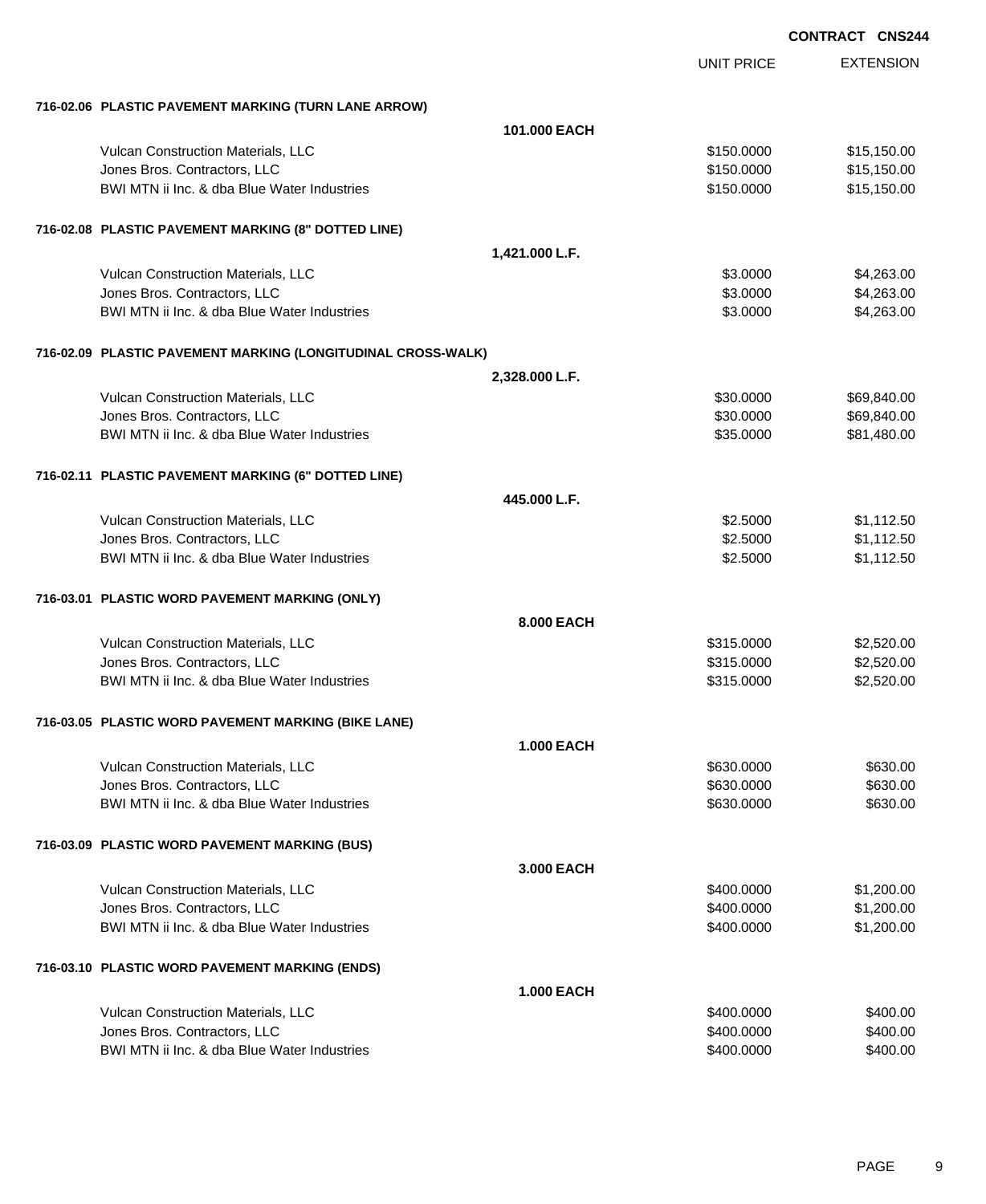|                                                              |                   | <b>UNIT PRICE</b> | <b>EXTENSION</b> |
|--------------------------------------------------------------|-------------------|-------------------|------------------|
| 716-04.01 PLASTIC PAVEMENT MARKING (STRAIGHT-TURN ARROW)     |                   |                   |                  |
|                                                              | <b>6.000 EACH</b> |                   |                  |
| Vulcan Construction Materials, LLC                           |                   | \$200.0000        | \$1,200.00       |
| Jones Bros. Contractors, LLC                                 |                   | \$200.0000        | \$1,200.00       |
| BWI MTN ii Inc. & dba Blue Water Industries                  |                   | \$200.0000        | \$1,200.00       |
| 716-04.03 PLASTIC PAVEMENT MARKING (4" DOTTED LINE)          |                   |                   |                  |
|                                                              | 412.000 L.F.      |                   |                  |
| Vulcan Construction Materials, LLC                           |                   | \$2.0000          | \$824.00         |
| Jones Bros. Contractors, LLC                                 |                   | \$2.0000          | \$824.00         |
| BWI MTN ii Inc. & dba Blue Water Industries                  |                   | \$2.0000          | \$824.00         |
| 716-04.05 PLASTIC PAVEMENT MARKING (STRAIGHT ARROW)          |                   |                   |                  |
|                                                              | <b>6.000 EACH</b> |                   |                  |
| Vulcan Construction Materials, LLC                           |                   | \$140.0000        | \$840.00         |
| Jones Bros. Contractors, LLC                                 |                   | \$140.0000        | \$840.00         |
| BWI MTN ii Inc. & dba Blue Water Industries                  |                   | \$140.0000        | \$840.00         |
| 716-04.12 PLASTIC PAVEMENT MARKING (YIELD LINE)              |                   |                   |                  |
|                                                              | 62.000 S.F.       |                   |                  |
| Vulcan Construction Materials, LLC                           |                   | \$30.0000         | \$1,860.00       |
| Jones Bros. Contractors, LLC                                 |                   | \$30.0000         | \$1,860.00       |
| BWI MTN ii Inc. & dba Blue Water Industries                  |                   | \$30.0000         | \$1,860.00       |
| 716-04.13 PLASTIC PAVEMENT MARKING (BIKELANE SYMBOL & ARROW) |                   |                   |                  |
|                                                              | 93.000 EACH       |                   |                  |
| Vulcan Construction Materials, LLC                           |                   | \$400.0000        | \$37,200.00      |
| Jones Bros. Contractors, LLC                                 |                   | \$400.0000        | \$37,200.00      |
| BWI MTN ii Inc. & dba Blue Water Industries                  |                   | \$400.0000        | \$37,200.00      |
| 716-04.14 PLASTIC PAVEMENT MARKING (LANE REDUCTION ARROW)    |                   |                   |                  |
|                                                              | <b>2.000 EACH</b> |                   |                  |
| Vulcan Construction Materials, LLC                           |                   | \$600.0000        | \$1,200.00       |
| Jones Bros. Contractors, LLC                                 |                   | \$600.0000        | \$1,200.00       |
| BWI MTN ii Inc. & dba Blue Water Industries                  |                   | \$600.0000        | \$1,200.00       |
| 716-05.01 PAINTED PAVEMENT MARKING (4" LINE)                 |                   |                   |                  |
|                                                              | 20.500 L.M.       |                   |                  |
| Vulcan Construction Materials, LLC                           |                   | \$1,100.0000      | \$22,550.00      |
| Jones Bros. Contractors, LLC                                 |                   | \$1,100.0000      | \$22,550.00      |
| BWI MTN ii Inc. & dba Blue Water Industries                  |                   | \$1,100.0000      | \$22,550.00      |
| 716-05.20 PAINTED PAVEMENT MARKING (6" LINE)                 |                   |                   |                  |
|                                                              | 0.600 L.M.        |                   |                  |
| Vulcan Construction Materials, LLC                           |                   | \$1,200.0000      | \$720.00         |
| Jones Bros. Contractors, LLC                                 |                   | \$1,200.0000      | \$720.00         |
| BWI MTN ii Inc. & dba Blue Water Industries                  |                   | \$1,200.0000      | \$720.00         |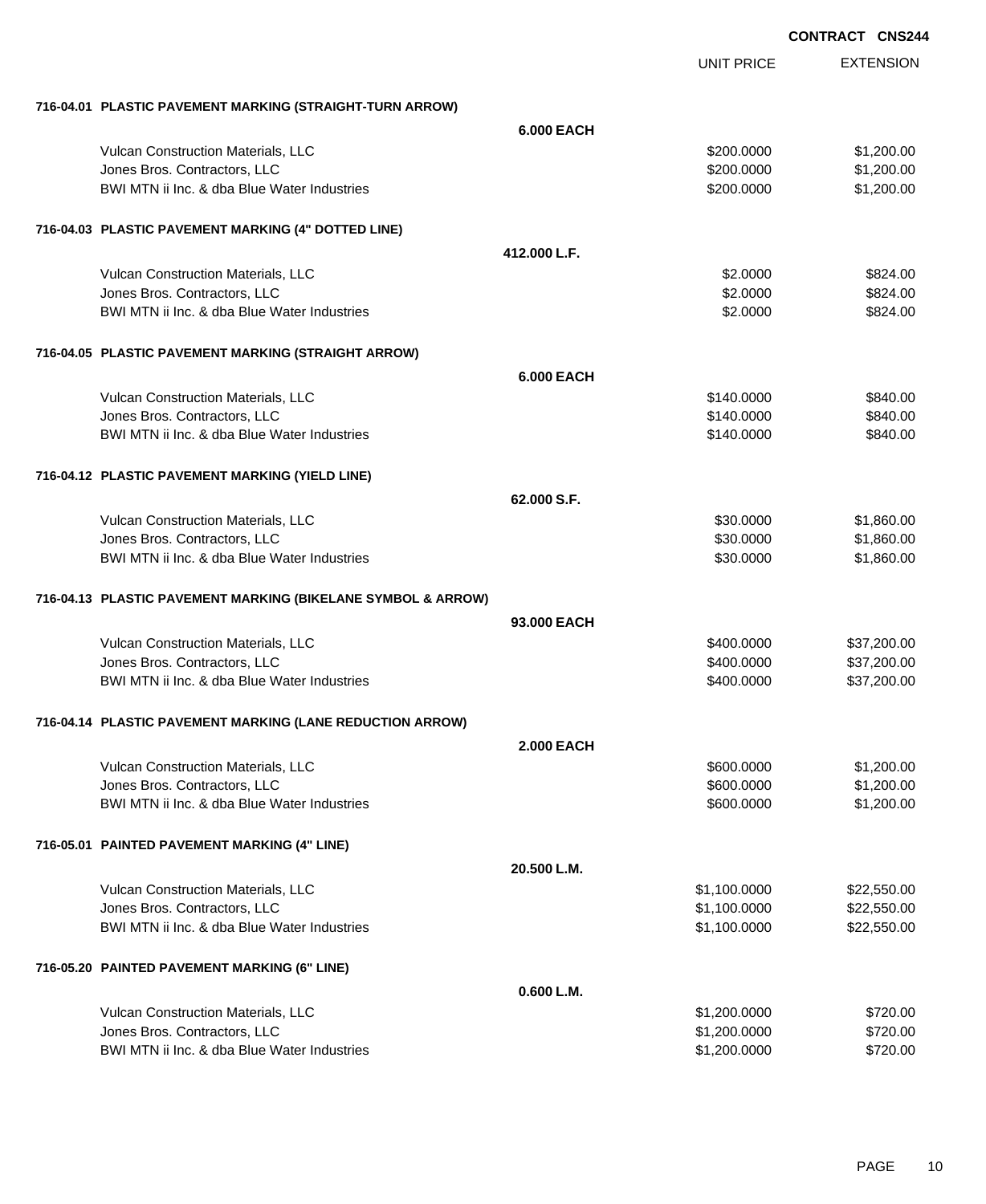|                                                                    |                    |                      | <b>CONTRACT CNS244</b>   |
|--------------------------------------------------------------------|--------------------|----------------------|--------------------------|
|                                                                    |                    | <b>UNIT PRICE</b>    | <b>EXTENSION</b>         |
|                                                                    |                    |                      |                          |
| 716-05.21 PAINTED PAVEMENT MARKING(4"DOTTED LINE)                  | 11,730.000 L.F.    |                      |                          |
|                                                                    |                    |                      |                          |
| Vulcan Construction Materials, LLC<br>Jones Bros. Contractors, LLC |                    | \$0.2500<br>\$0.2500 | \$2,932.50               |
| BWI MTN ii Inc. & dba Blue Water Industries                        |                    | \$0.2500             | \$2,932.50<br>\$2,932.50 |
|                                                                    |                    |                      |                          |
| 716-08.01 REMOVAL OF PAVEMENT MARKING (LINE)                       |                    |                      |                          |
|                                                                    | 2,665.000 L.F.     |                      |                          |
| Vulcan Construction Materials, LLC                                 |                    | \$0.7500             | \$1,998.75               |
| Jones Bros. Contractors, LLC                                       |                    | \$0.7500             | \$1,998.75               |
| BWI MTN ii Inc. & dba Blue Water Industries                        |                    | \$0.7500             | \$1,998.75               |
| 716-08.03 REMOVAL OF PAVEMENT MARKING (CROSS-WALK)                 |                    |                      |                          |
|                                                                    | 376,000 L.F.       |                      |                          |
| Vulcan Construction Materials, LLC                                 |                    | \$3.0000             | \$1,128.00               |
| Jones Bros. Contractors, LLC                                       |                    | \$3.0000             | \$1,128.00               |
| BWI MTN ii Inc. & dba Blue Water Industries                        |                    | \$3.0000             | \$1,128.00               |
| 716-08.04 REMOVAL OF PAVEMENT MARKING (CHANNELIZATION STRIPING)    |                    |                      |                          |
|                                                                    | 359.000 S.Y.       |                      |                          |
| Vulcan Construction Materials, LLC                                 |                    | \$15.0000            | \$5,385.00               |
| Jones Bros. Contractors, LLC                                       |                    | \$15.0000            | \$5,385.00               |
| BWI MTN ii Inc. & dba Blue Water Industries                        |                    | \$15.0000            | \$5,385.00               |
|                                                                    |                    |                      |                          |
| 716-08.05 REMOVAL OF PAVEMENT MARKING (STOP LINE)                  |                    |                      |                          |
|                                                                    | 180.000 L.F.       |                      |                          |
| Vulcan Construction Materials, LLC                                 |                    | \$5.0000             | \$900.00                 |
| Jones Bros. Contractors, LLC                                       |                    | \$5.0000             | \$900.00                 |
| BWI MTN ii Inc. & dba Blue Water Industries                        |                    | \$5.0000             | \$900.00                 |
| 716-08.06 REMOVAL OF PAVEMENT MARKING (TURN LANE ARROW)            |                    |                      |                          |
|                                                                    | <b>12.000 EACH</b> |                      |                          |
| Vulcan Construction Materials, LLC                                 |                    | \$50.0000            | \$600.00                 |
| Jones Bros. Contractors, LLC                                       |                    | \$50.0000            | \$600.00                 |
| BWI MTN ii Inc. & dba Blue Water Industries                        |                    | \$50.0000            | \$600.00                 |
| 716-08.09 REMOVAL OF PAVEMENT MARKING (DOTTED LINE)                |                    |                      |                          |
|                                                                    | 505.000 L.F.       |                      |                          |
| Vulcan Construction Materials, LLC                                 |                    | \$0.7500             | \$378.75                 |
| Jones Bros. Contractors, LLC                                       |                    | \$0.7500             | \$378.75                 |
| BWI MTN ii Inc. & dba Blue Water Industries                        |                    | \$0.7500             | \$378.75                 |
| 716-10.30 TRUNCATED DOME DETECTABLE WARNING MAT                    |                    |                      |                          |
|                                                                    | 314,000 S.F.       |                      |                          |
| Vulcan Construction Materials, LLC                                 |                    | \$45.0000            | \$14,130.00              |
| Jones Bros. Contractors, LLC                                       |                    | \$50.0000            | \$15,700.00              |
| BWI MTN ii Inc. & dba Blue Water Industries                        |                    | \$50.0000            | \$15,700.00              |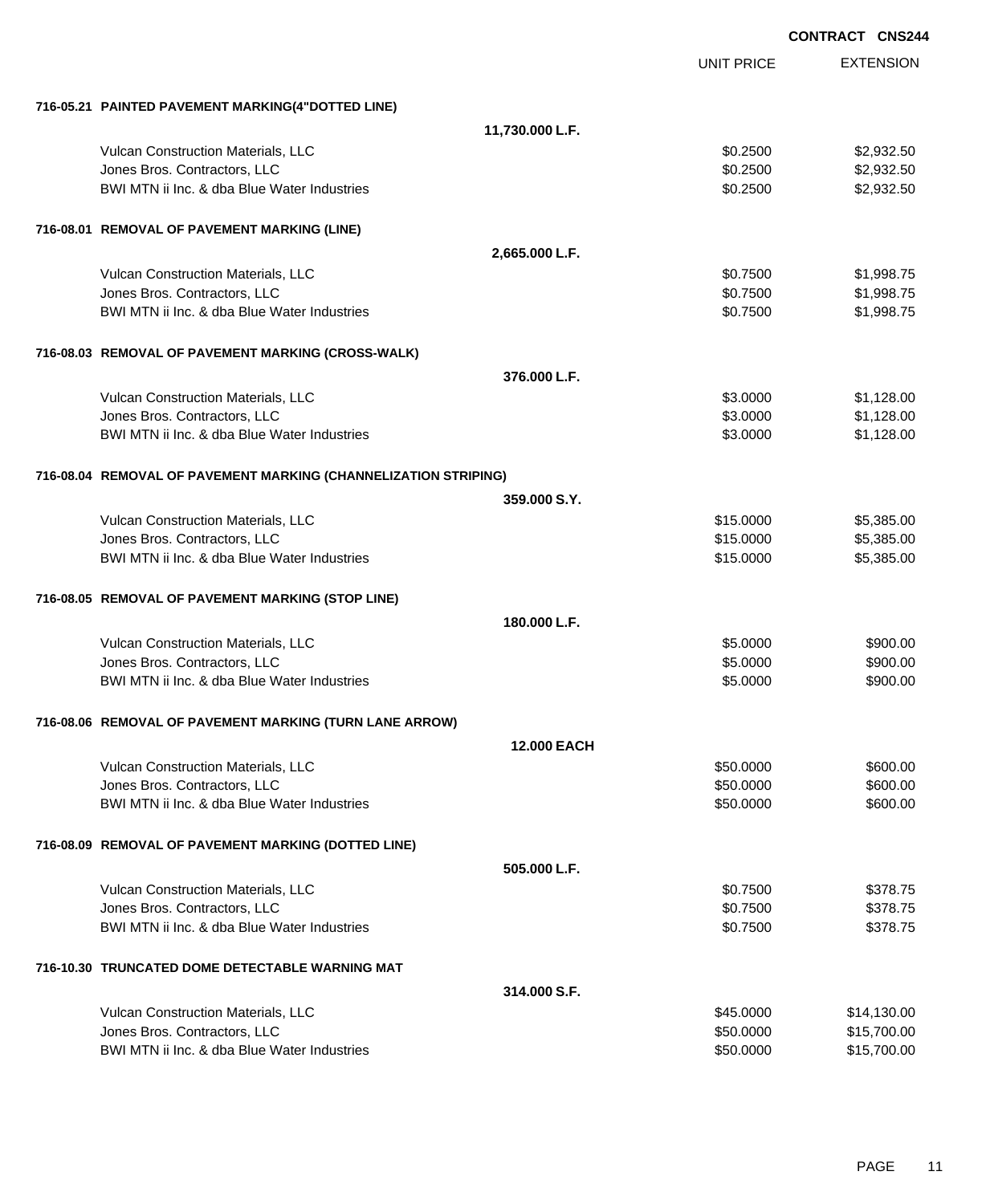|        |                                                                 |                   | <b>UNIT PRICE</b> | <b>EXTENSION</b> |
|--------|-----------------------------------------------------------------|-------------------|-------------------|------------------|
|        | 716-12.01 ENHANCED FLATLINE THERMO PVMT MRKNG (4IN LINE)        |                   |                   |                  |
|        |                                                                 | 0.100 L.M.        |                   |                  |
|        | Vulcan Construction Materials, LLC                              |                   | \$4,700.0000      | \$470.00         |
|        | Jones Bros. Contractors, LLC                                    |                   | \$4,700.0000      | \$470.00         |
|        | BWI MTN ii Inc. & dba Blue Water Industries                     |                   | \$4,900.0000      | \$490.00         |
|        | 716-12.02 ENHANCED FLATLINE THERMO PVMT MRKNG (6IN LINE)        |                   |                   |                  |
|        |                                                                 | 27.400 L.M.       |                   |                  |
|        | Vulcan Construction Materials, LLC                              |                   | \$4,800.0000      | \$131,520.00     |
|        | Jones Bros. Contractors, LLC                                    |                   | \$4,800.0000      | \$131,520.00     |
|        | BWI MTN ii Inc. & dba Blue Water Industries                     |                   | \$5,000.0000      | \$137,000.00     |
|        | 716-12.05 ENHANCED FLATLINE THERMO PVMT MRKNG (6IN DOTTED LINE) |                   |                   |                  |
|        |                                                                 | 25,820.000 L.F.   |                   |                  |
|        | Vulcan Construction Materials, LLC                              |                   | \$0.7500          | \$19,365.00      |
|        | Jones Bros. Contractors, LLC                                    |                   | \$0.7500          | \$19,365.00      |
|        | BWI MTN ii Inc. & dba Blue Water Industries                     |                   | \$1.0000          | \$25,820.00      |
|        | 716-15.01 YELLOW TEXTURED BUFFER                                |                   |                   |                  |
|        |                                                                 | 98,000 S.Y.       |                   |                  |
|        | Vulcan Construction Materials, LLC                              |                   | \$85.0000         | \$8,330.00       |
|        | Jones Bros. Contractors, LLC                                    |                   | \$85.0000         | \$8,330.00       |
|        | BWI MTN ii Inc. & dba Blue Water Industries                     |                   | \$85.0000         | \$8,330.00       |
| 717-01 | <b>MOBILIZATION</b>                                             |                   |                   |                  |
|        |                                                                 | 1.000LS           |                   |                  |
|        | Vulcan Construction Materials, LLC                              |                   | \$50,000.0000     | \$50,000.00      |
|        | Jones Bros. Contractors, LLC                                    |                   | \$195,000.0000    | \$195,000.00     |
|        | BWI MTN ii Inc. & dba Blue Water Industries                     |                   | \$294,362.0000    | \$294,362.00     |
|        | 730-02.09 SIGNAL HEAD ASSEMBLY (130 WITH BACKPLATE)             |                   |                   |                  |
|        |                                                                 | 5.000 EACH        |                   |                  |
|        | Vulcan Construction Materials, LLC                              |                   | \$831.0000        | \$4,155.00       |
|        | Jones Bros. Contractors, LLC                                    |                   | \$740.0000        | \$3,700.00       |
|        | BWI MTN ii Inc. & dba Blue Water Industries                     |                   | \$740.0000        | \$3,700.00       |
|        | 730-02.17 SIGNAL HEAD ASSEMBLY (150 A2H WITH BACKPLATE)         |                   |                   |                  |
|        |                                                                 | <b>1.000 EACH</b> |                   |                  |
|        | Vulcan Construction Materials, LLC                              |                   | \$1,285.0000      | \$1,285.00       |
|        | Jones Bros. Contractors, LLC                                    |                   | \$1,260.0000      | \$1,260.00       |
|        | BWI MTN ii Inc. & dba Blue Water Industries                     |                   | \$1,260.0000      | \$1,260.00       |
|        | 730-03.21 INSTALL PULL BOX (TYPE B)                             |                   |                   |                  |
|        |                                                                 | <b>6.000 EACH</b> |                   |                  |
|        | Vulcan Construction Materials, LLC                              |                   | \$435.0000        | \$2,610.00       |
|        | Jones Bros. Contractors, LLC                                    |                   | \$500.0000        | \$3,000.00       |
|        | BWI MTN ii Inc. & dba Blue Water Industries                     |                   | \$500.0000        | \$3,000.00       |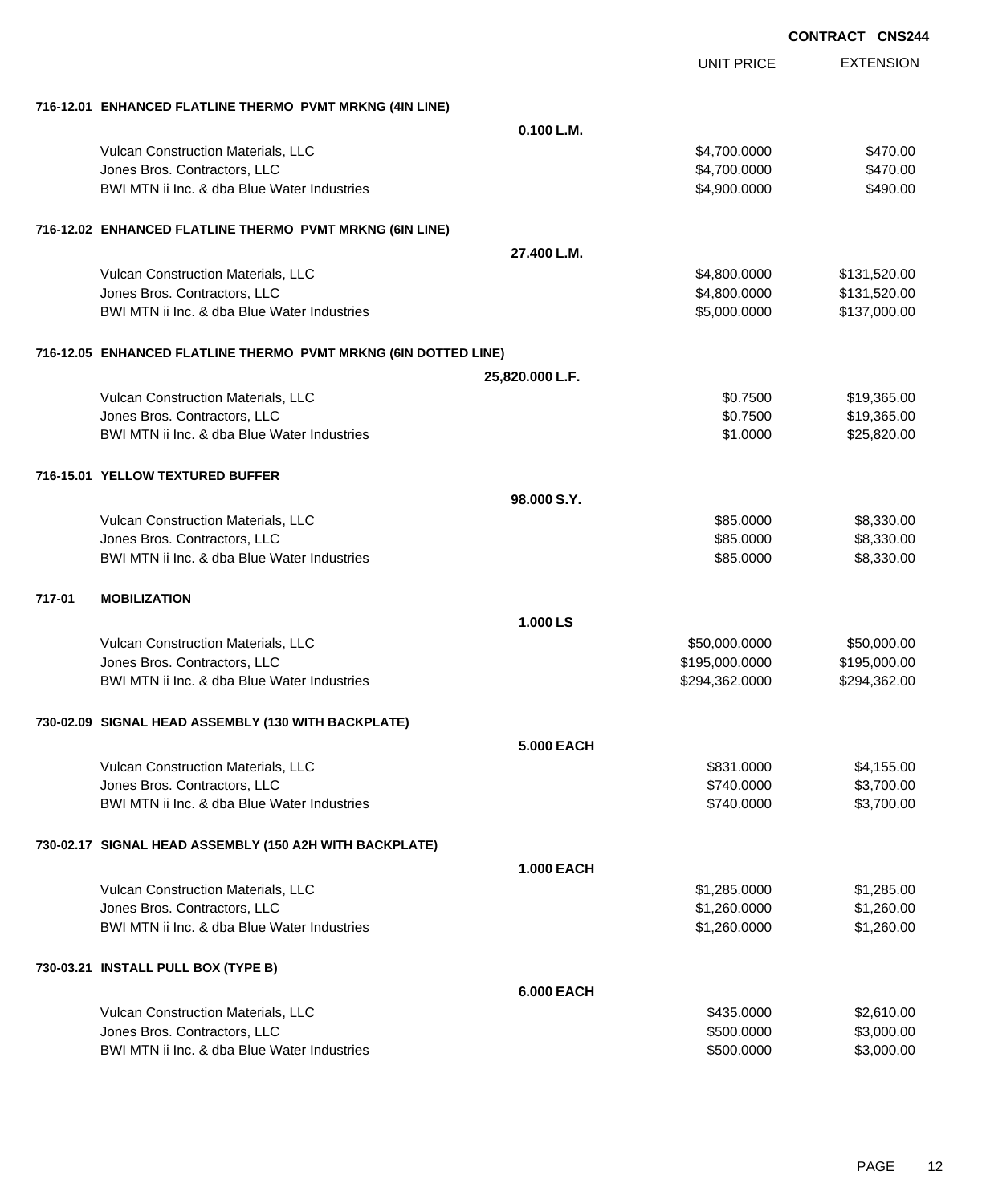UNIT PRICE

| 730-03.23 INSTALL PULL BOX (FIBER OPTIC-TYPE A)    |                   |              |            |
|----------------------------------------------------|-------------------|--------------|------------|
|                                                    | 3.000 EACH        |              |            |
| Vulcan Construction Materials, LLC                 |                   | \$1,950.0000 | \$5,850.00 |
| Jones Bros. Contractors, LLC                       |                   | \$800.0000   | \$2,400.00 |
| BWI MTN ii Inc. & dba Blue Water Industries        |                   | \$800.0000   | \$2,400.00 |
|                                                    |                   |              |            |
| 730-05.01 ELECTRICAL SERVICE CONNECTION            |                   |              |            |
|                                                    | <b>1.000 EACH</b> |              |            |
| Vulcan Construction Materials, LLC                 |                   | \$1,228.0000 | \$1,228.00 |
| Jones Bros. Contractors, LLC                       |                   | \$3,500.0000 | \$3,500.00 |
| BWI MTN ii Inc. & dba Blue Water Industries        |                   | \$3,500.0000 | \$3,500.00 |
|                                                    |                   |              |            |
| 730-08.01 SIGNAL CABLE - 3 CONDUCTOR               |                   |              |            |
|                                                    | 470.000 L.F.      |              |            |
| Vulcan Construction Materials, LLC                 |                   | \$1.0000     | \$470.00   |
| Jones Bros. Contractors, LLC                       |                   | \$1.5000     | \$705.00   |
| BWI MTN ii Inc. & dba Blue Water Industries        |                   | \$1.5000     | \$705.00   |
|                                                    |                   |              |            |
| 730-08.03 SIGNAL CABLE - 7 CONDUCTOR               |                   |              |            |
|                                                    | 452.000 L.F.      |              |            |
| Vulcan Construction Materials, LLC                 |                   | \$1.3000     | \$587.60   |
| Jones Bros. Contractors, LLC                       |                   | \$1.7000     | \$768.40   |
| BWI MTN ii Inc. & dba Blue Water Industries        |                   | \$1.7000     | \$768.40   |
|                                                    |                   |              |            |
| 730-08.04 SIGNAL CABLE - 9 CONDUCTOR               |                   |              |            |
|                                                    | 540.000 L.F.      |              |            |
| Vulcan Construction Materials, LLC                 |                   | \$1.4000     | \$756.00   |
| Jones Bros. Contractors, LLC                       |                   | \$1.9000     | \$1,026.00 |
| BWI MTN ii Inc. & dba Blue Water Industries        |                   | \$1.9000     | \$1,026.00 |
|                                                    |                   |              |            |
| 730-08.31 INTERCONNECT CABLE (12 FIBER MULTI-MODE) |                   |              |            |
|                                                    | 315,000 L.F.      |              |            |
| Vulcan Construction Materials, LLC                 |                   | \$3.1000     | \$976.50   |
| Jones Bros. Contractors, LLC                       |                   | \$3.8000     | \$1,197.00 |
| BWI MTN ii Inc. & dba Blue Water Industries        |                   | \$3.8000     | \$1,197.00 |
| 730-11.01 STEEL CONDUIT RISER ASSEMBLY             |                   |              |            |
|                                                    | <b>2.000 EACH</b> |              |            |
| Vulcan Construction Materials, LLC                 |                   | \$280.0000   | \$560.00   |
| Jones Bros. Contractors, LLC                       |                   | \$350.0000   | \$700.00   |
| BWI MTN ii Inc. & dba Blue Water Industries        |                   | \$350.0000   | \$700.00   |
|                                                    |                   |              |            |
| 730-12.02 CONDUIT 2" DIAMETER (PVC)                |                   |              |            |
|                                                    | 365.000 L.F.      |              |            |
| Vulcan Construction Materials, LLC                 |                   | \$9.3000     | \$3,394.50 |
| Jones Bros. Contractors, LLC                       |                   | \$8.0000     | \$2,920.00 |
| BWI MTN ii Inc. & dba Blue Water Industries        |                   | \$8.0000     | \$2,920.00 |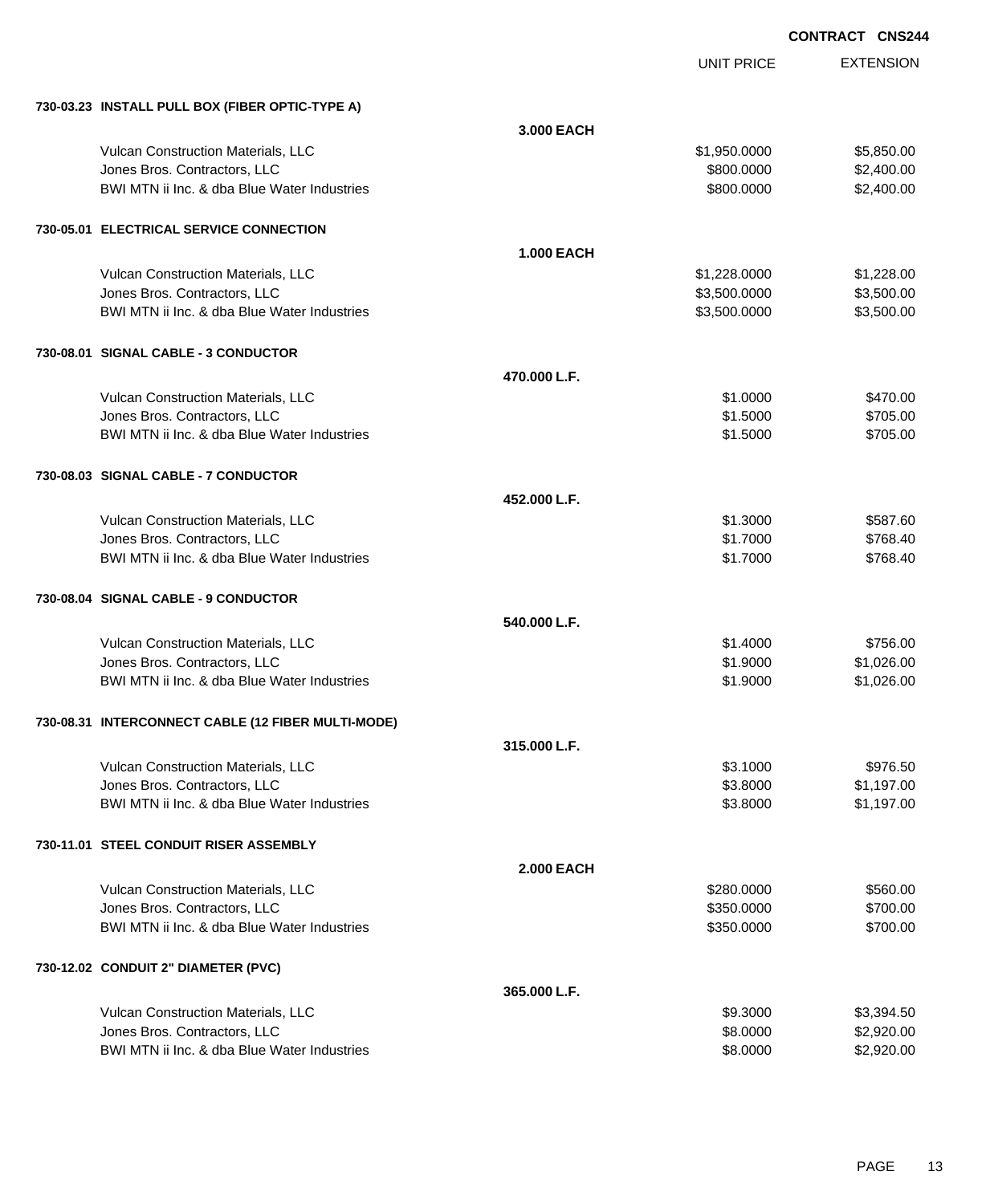UNIT PRICE

| 730-12.13 CONDUIT 2" DIAMETER (JACK AND BORE)       |                   |               |             |
|-----------------------------------------------------|-------------------|---------------|-------------|
|                                                     | 496,000 L.F.      |               |             |
| Vulcan Construction Materials, LLC                  |                   | \$32.7000     | \$16,219.20 |
| Jones Bros. Contractors, LLC                        |                   | \$28.0000     | \$13,888.00 |
| BWI MTN ii Inc. & dba Blue Water Industries         |                   | \$28.0000     | \$13,888.00 |
| 730-13.13 VEHICLE DETECTOR (RADAR)                  |                   |               |             |
|                                                     | <b>2.000 EACH</b> |               |             |
| Vulcan Construction Materials, LLC                  |                   | \$8,214.0000  | \$16,428.00 |
| Jones Bros. Contractors, LLC                        |                   | \$7,960.0000  | \$15,920.00 |
| BWI MTN ii Inc. & dba Blue Water Industries         |                   | \$7,960.0000  | \$15,920.00 |
| 730-14.02 SAW SLOT                                  |                   |               |             |
|                                                     | 28,100.000 L.F.   |               |             |
| Vulcan Construction Materials, LLC                  |                   | \$2.4000      | \$67,440.00 |
| Jones Bros. Contractors, LLC                        |                   | \$3.5000      | \$98,350.00 |
| BWI MTN ii Inc. & dba Blue Water Industries         |                   | \$3.5000      | \$98,350.00 |
| 730-14.03 LOOP WIRE                                 |                   |               |             |
|                                                     | 62,670.000 L.F.   |               |             |
| Vulcan Construction Materials, LLC                  |                   | \$0.3000      | \$18,801.00 |
| Jones Bros. Contractors, LLC                        |                   | \$0.5000      | \$31,335.00 |
| BWI MTN ii Inc. & dba Blue Water Industries         |                   | \$0.5000      | \$31,335.00 |
| 730-15.32 CABINET (EIGHT PHASE BASE MOUNTED)        |                   |               |             |
|                                                     | <b>1.000 EACH</b> |               |             |
| Vulcan Construction Materials, LLC                  |                   | \$13,921.0000 | \$13,921.00 |
| Jones Bros. Contractors, LLC                        |                   | \$12,630.0000 | \$12,630.00 |
| BWI MTN ii Inc. & dba Blue Water Industries         |                   | \$12,630.0000 | \$12,630.00 |
| 730-16.02 EIGHT PHASE ACTUATED CONTROLLER           |                   |               |             |
|                                                     | <b>1.000 EACH</b> |               |             |
| Vulcan Construction Materials, LLC                  |                   | \$8,226.0000  | \$8,226.00  |
| Jones Bros. Contractors, LLC                        |                   | \$6,783.0000  | \$6,783.00  |
| BWI MTN ii Inc. & dba Blue Water Industries         |                   | \$6,783.0000  | \$6,783.00  |
| 730-23.30 PEDESTAL POLE (TYPE A)                    |                   |               |             |
|                                                     | 3.000 EACH        |               |             |
| Vulcan Construction Materials, LLC                  |                   | \$1,479.0000  | \$4,437.00  |
| Jones Bros. Contractors, LLC                        |                   | \$1,500.0000  | \$4,500.00  |
| BWI MTN ii Inc. & dba Blue Water Industries         |                   | \$1,500.0000  | \$4,500.00  |
| 730-23.36 CANTILEVER SIGNAL SUPPORT (1 @ 40' & 60') |                   |               |             |
|                                                     | <b>1.000 EACH</b> |               |             |
| Vulcan Construction Materials, LLC                  |                   | \$20,769.0000 | \$20,769.00 |
| Jones Bros. Contractors, LLC                        |                   | \$19,660.0000 | \$19,660.00 |
| BWI MTN ii Inc. & dba Blue Water Industries         |                   | \$19,660.0000 | \$19,660.00 |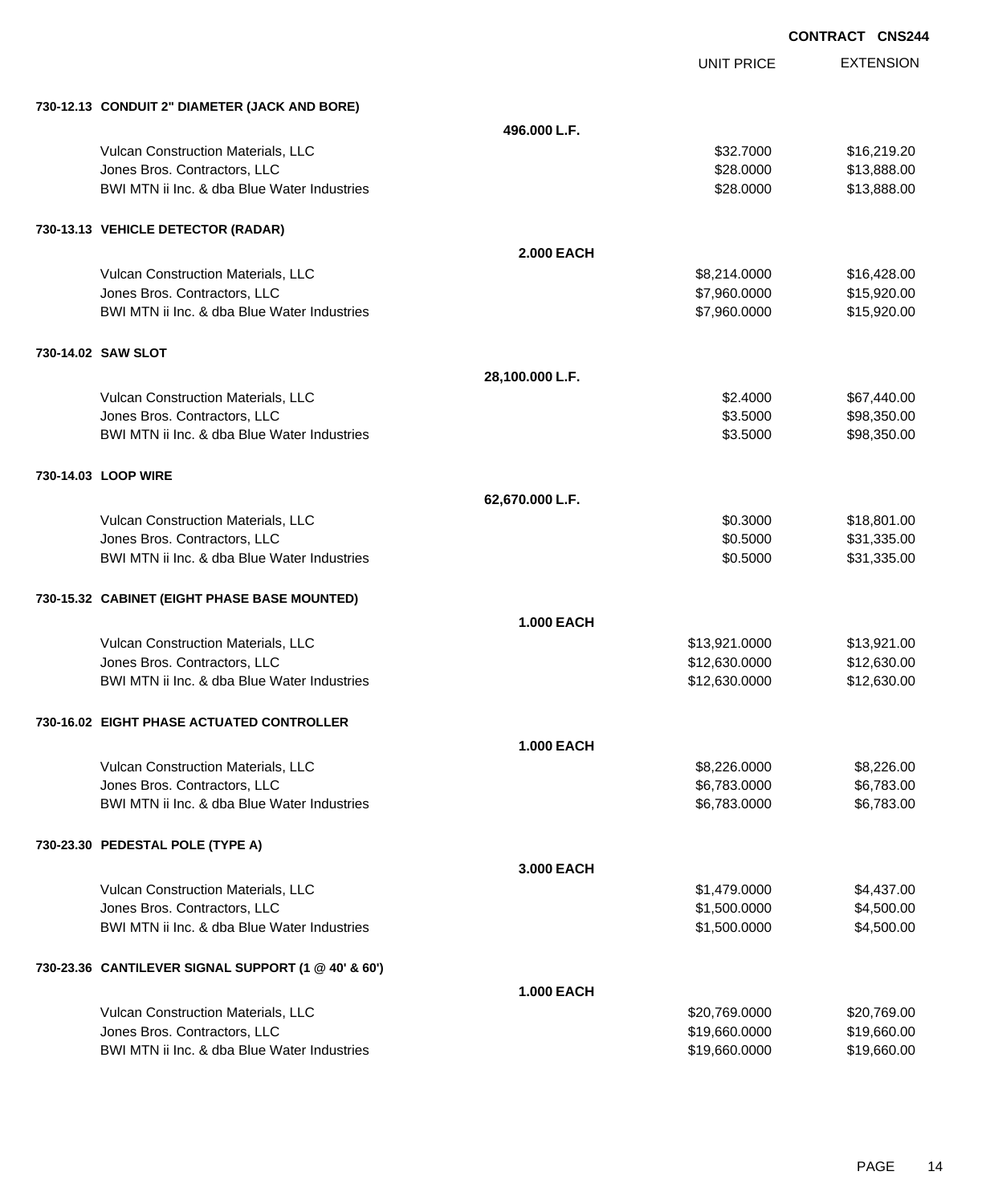UNIT PRICE

|        | 730-23.37 CANTILEVER SIGNAL SUPPORT (1 ARM @ 55')                   |                   |               |             |
|--------|---------------------------------------------------------------------|-------------------|---------------|-------------|
|        |                                                                     | <b>1.000 EACH</b> |               |             |
|        | Vulcan Construction Materials, LLC                                  |                   | \$16,389.0000 | \$16,389.00 |
|        | Jones Bros. Contractors, LLC                                        |                   | \$1,528.0000  | \$1,528.00  |
|        | BWI MTN ii Inc. & dba Blue Water Industries                         |                   | \$1,528.0000  | \$1,528.00  |
|        | 730-26.05 COUNTDOWN PEDESTRIAN SIGNAL                               |                   |               |             |
|        |                                                                     | <b>2.000 EACH</b> |               |             |
|        | Vulcan Construction Materials, LLC                                  |                   | \$557.0000    | \$1,114.00  |
|        | Jones Bros. Contractors, LLC                                        |                   | \$609.0000    | \$1,218.00  |
|        | BWI MTN ii Inc. & dba Blue Water Industries                         |                   | \$609.0000    | \$1,218.00  |
|        | 730-26.11 COUNTDOWN PED SGNL HEAD W/AUDIBLE PUSH BUTTON & 15IN SIGN |                   |               |             |
|        |                                                                     | <b>4.000 EACH</b> |               |             |
|        | Vulcan Construction Materials, LLC                                  |                   | \$932,0000    | \$3,728.00  |
|        | Jones Bros. Contractors, LLC                                        |                   | \$740.0000    | \$2,960.00  |
|        | BWI MTN ii Inc. & dba Blue Water Industries                         |                   | \$740.0000    | \$2,960.00  |
|        | 730-35.06 BATTERY BACK-UP AND POWER CONDITIONER                     |                   |               |             |
|        |                                                                     | <b>1.000 EACH</b> |               |             |
|        | Vulcan Construction Materials, LLC                                  |                   | \$9,325.0000  | \$9,325.00  |
|        | Jones Bros. Contractors, LLC                                        |                   | \$6,240.0000  | \$6,240.00  |
|        | BWI MTN ii Inc. & dba Blue Water Industries                         |                   | \$6,240.0000  | \$6,240.00  |
|        | 740-11.01 TEMPORARY SEDIMENT TUBE 8IN                               |                   |               |             |
|        |                                                                     | 25.000 L.F.       |               |             |
|        | Vulcan Construction Materials, LLC                                  |                   | \$2.5000      | \$62.50     |
|        | Jones Bros. Contractors, LLC                                        |                   | \$200.0000    | \$5,000.00  |
|        | BWI MTN ii Inc. & dba Blue Water Industries                         |                   | \$2.5000      | \$62.50     |
| 801-03 | <b>WATER (SEEDING &amp; SODDING)</b>                                |                   |               |             |
|        |                                                                     | 2.000 M.G.        |               |             |
|        | Vulcan Construction Materials, LLC                                  |                   | \$20.0000     | \$40.00     |
|        | Jones Bros. Contractors, LLC                                        |                   | \$50.0000     | \$100.00    |
|        | BWI MTN ii Inc. & dba Blue Water Industries                         |                   | \$50.0000     | \$100.00    |
| 803-01 | <b>SODDING (NEW SOD)</b>                                            |                   |               |             |
|        |                                                                     | 120.000 S.Y.      |               |             |
|        | Vulcan Construction Materials, LLC                                  |                   | \$5.7500      | \$690.00    |
|        | Jones Bros. Contractors, LLC                                        |                   | \$10.0000     | \$1,200.00  |
|        | BWI MTN ii Inc. & dba Blue Water Industries                         |                   | \$10.0000     | \$1,200.00  |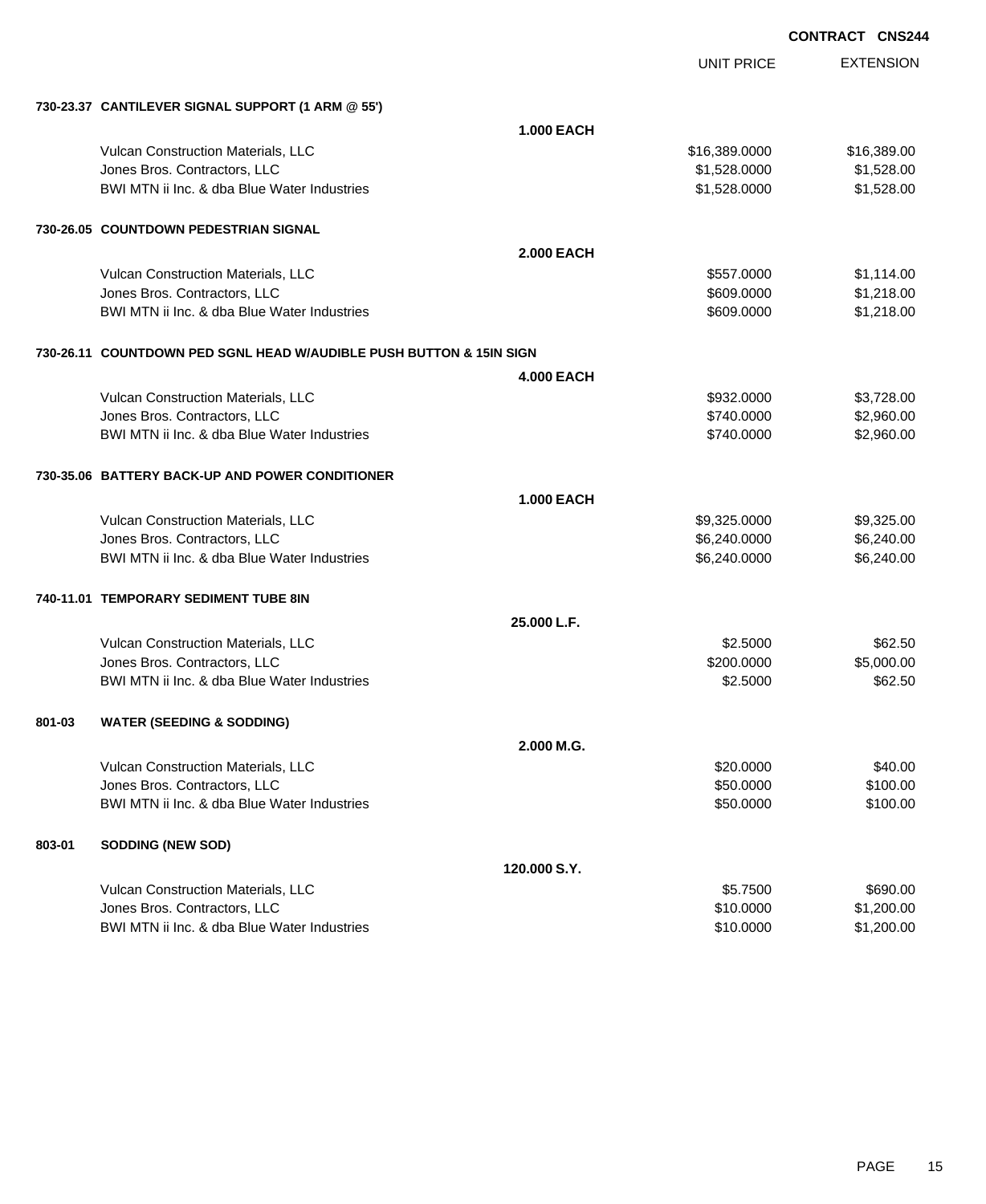## **SUB-TOTAL ROADWAY**

Vulcan Construction Materials, LLC 62,537,710.80 Jones Bros. Contractors, LLC 62,767,445.75 BWI MTN ii Inc. & dba Blue Water Industries \$3,714,613.20

## **TOTAL CONTRACT**

| Vulcan Construction Materials, LLC          | \$2,537,710.80 |
|---------------------------------------------|----------------|
| Jones Bros. Contractors, LLC                | \$2,767,445.75 |
| BWI MTN ii Inc. & dba Blue Water Industries | \$3,714,613.20 |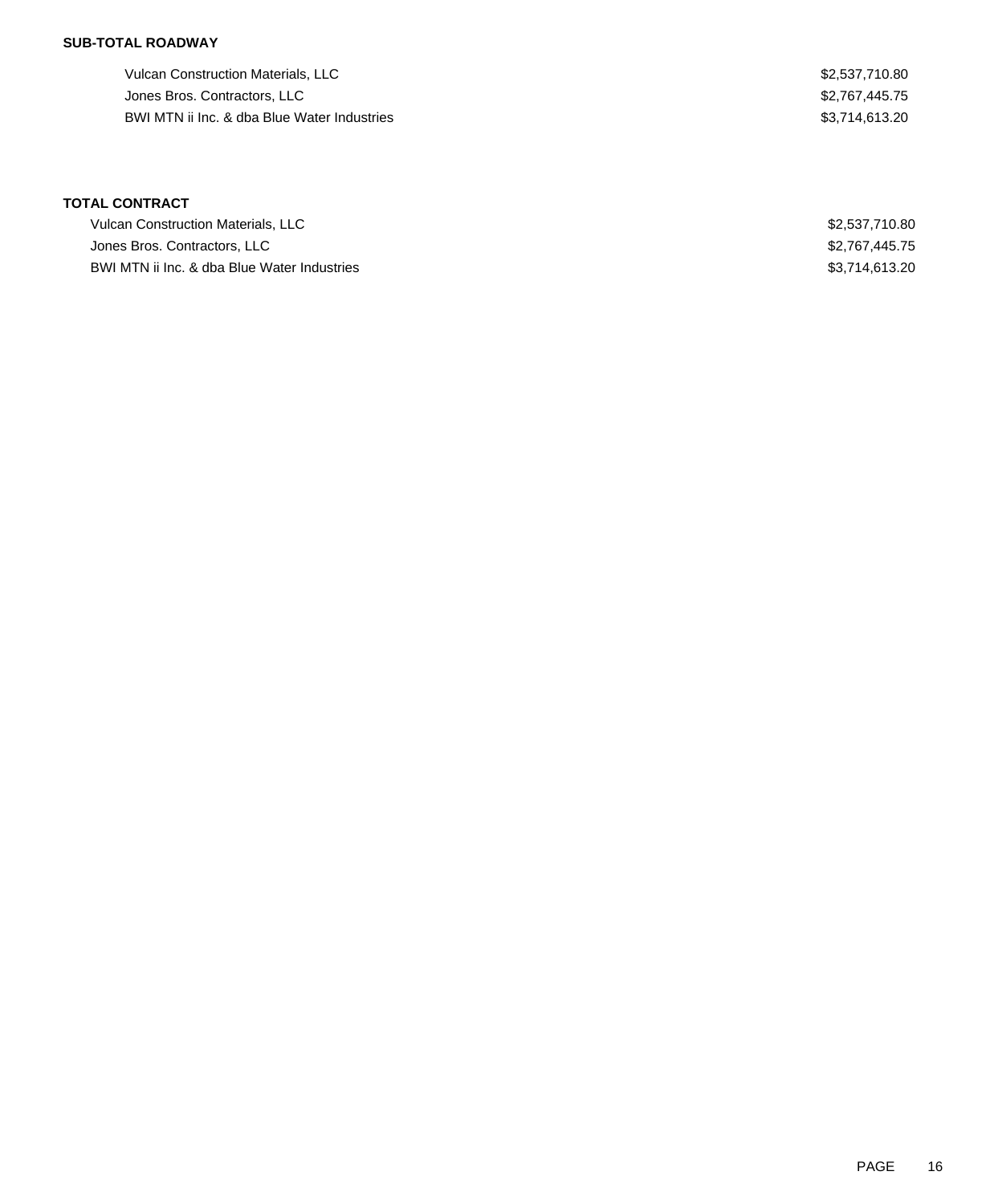# **DEPARTMENT OF TRANSPORTATION SUMMARY OF BIDS LETTING OF JUNE 22, 2018 STATE OF TENNESSEE**

#### DAVIDSON COUNTY (Contract No. CNS249 Call 005)

19057-4225-04,HSIP-254(11),19057-3225-94

THE RESURFACING ON S.R. 254 (OLD HICKORY BOULEVARD) FROM GRANNY WHITE PIKE (L.M. 5.44) TO U.S. 31 (S.R. 6) (L.M. 7.13).

PROJECT LENGTH - 1.690 MILES

COMPLETION TIME - ON OR BEFORE NOVEMBER 30, 2018

DBE GOAL 7.00%

|                                             | TOTAL CONTRACT |
|---------------------------------------------|----------------|
| Vulcan Construction Materials, LLC          | \$876.955.65   |
| Jones Bros. Contractors, LLC                | \$975.306.20   |
| BWI MTN ii Inc. & dba Blue Water Industries | \$1,184,279.25 |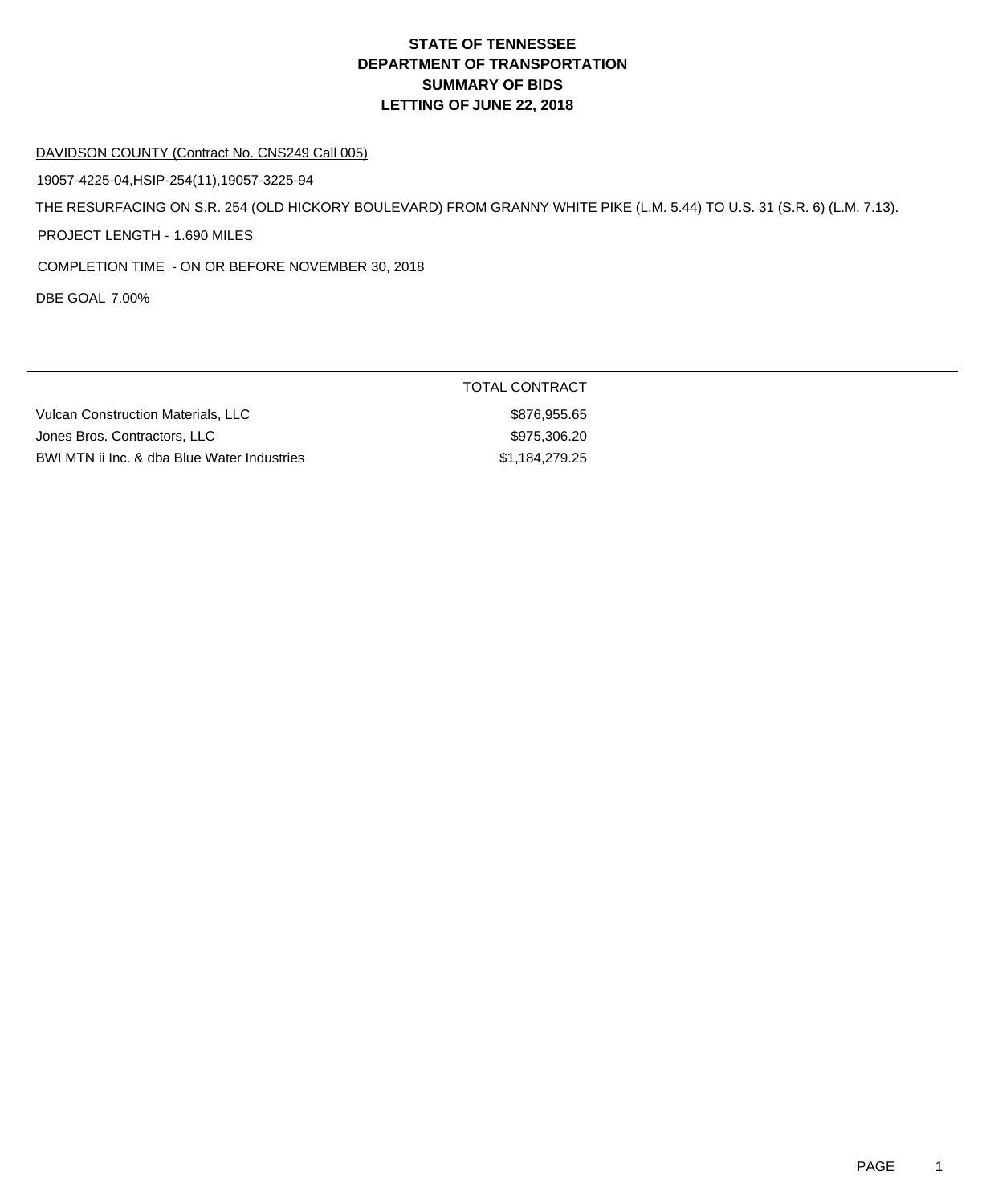|        |                                                                 |                   |                   | <b>CONTRACT CNS24</b> |
|--------|-----------------------------------------------------------------|-------------------|-------------------|-----------------------|
|        |                                                                 |                   | <b>UNIT PRICE</b> | <b>EXTENSION</b>      |
|        | <b>ROADWAY CATEGORY</b>                                         |                   |                   |                       |
|        | 208-01.05 BROOMING & DEGRASSING SHOULDERS                       |                   |                   |                       |
|        |                                                                 | 5.000 L.M.        |                   |                       |
|        | Vulcan Construction Materials, LLC                              |                   | \$2,500.0000      | \$12,500.00           |
|        | Jones Bros. Contractors, LLC                                    |                   | \$1,250.0000      | \$6,250.00            |
|        | BWI MTN ii Inc. & dba Blue Water Industries                     |                   | \$5,000.0000      | \$25,000.00           |
| 303-01 | MINERAL AGGREGATE, TYPE A BASE, GRADING D                       |                   |                   |                       |
|        |                                                                 | 1,000.000 TON     |                   |                       |
|        | Vulcan Construction Materials, LLC                              |                   | \$28.0000         | \$28,000.00           |
|        | Jones Bros. Contractors, LLC                                    |                   | \$15.0000         | \$15,000.00           |
|        | BWI MTN ii Inc. & dba Blue Water Industries                     |                   | \$40.0000         | \$40,000.00           |
|        | 307-03.08 ASPHALT CONCRETE MIX (PG76-22) (BPMB-HM) GRADING B-M2 |                   |                   |                       |
|        |                                                                 | 500.000 TON       |                   |                       |
|        | Vulcan Construction Materials, LLC                              |                   | \$78.5000         | \$39,250.00           |
|        | Jones Bros. Contractors, LLC                                    |                   | \$90.0000         | \$45,000.00           |
|        | BWI MTN ii Inc. & dba Blue Water Industries                     |                   | \$100.0000        | \$50,000.00           |
| 403-01 | BITUMINOUS MATERIAL FOR TACK COAT (TC)                          |                   |                   |                       |
|        |                                                                 | 27.000 TON        |                   |                       |
|        | Vulcan Construction Materials, LLC                              |                   | \$815.0000        | \$22,005.00           |
|        | Jones Bros. Contractors, LLC                                    |                   | \$550.0000        | \$14,850.00           |
|        | BWI MTN ii Inc. & dba Blue Water Industries                     |                   | \$700.0000        | \$18,900.00           |
|        | 411-02.10 ACS MIX(PG70-22) GRADING D                            |                   |                   |                       |
|        |                                                                 | 4,191.000 TON     |                   |                       |
|        | Vulcan Construction Materials, LLC                              |                   | \$95.5000         | \$400,240.50          |
|        | Jones Bros. Contractors, LLC                                    |                   | \$106.0000        | \$444,246.00          |
|        | BWI MTN ii Inc. & dba Blue Water Industries                     |                   | \$110.0000        | \$461,010.00          |
|        | 415-01.01 COLD PLANING BITUMINOUS PAVEMENT                      |                   |                   |                       |
|        |                                                                 | 4,151.000 TON     |                   |                       |
|        | Vulcan Construction Materials, LLC                              |                   | \$27.5000         | \$114,152.50          |
|        | Jones Bros. Contractors, LLC                                    |                   | \$29.7000         | \$123,284.70          |
|        | BWI MTN ii Inc. & dba Blue Water Industries                     |                   | \$36.0000         | \$149,436.00          |
|        | 611-01.20 ADJUSTMENT OF EXISTING MANHOLE                        |                   |                   |                       |
|        |                                                                 | 8,000 EACH        |                   |                       |
|        | Vulcan Construction Materials, LLC                              |                   | \$500.0000        | \$4,000.00            |
|        | Jones Bros. Contractors, LLC                                    |                   | \$550.0000        | \$4,400.00            |
|        | BWI MTN ii Inc. & dba Blue Water Industries                     |                   | \$600.0000        | \$4,800.00            |
|        | 611-09.01 ADJUSTMENT OF EXISTING CATCHBASIN                     |                   |                   |                       |
|        |                                                                 | <b>2.000 EACH</b> |                   |                       |
|        | Vulcan Construction Materials, LLC                              |                   | \$375.0000        | \$750.00              |
|        | Jones Bros. Contractors, LLC                                    |                   | \$425.0000        | \$850.00              |
|        | BWI MTN ii Inc. & dba Blue Water Industries                     |                   | \$600.0000        | \$1,200.00            |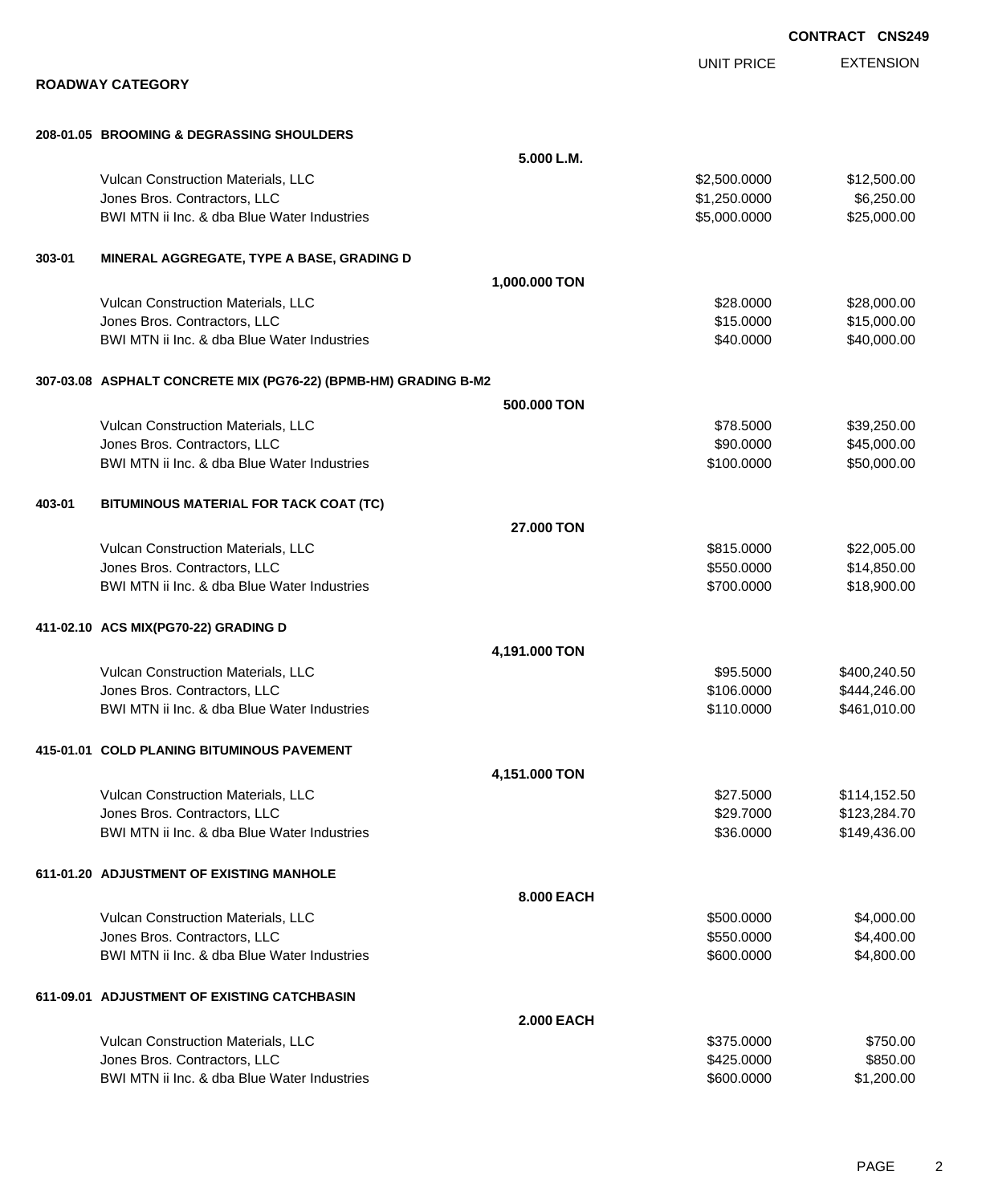UNIT PRICE

|        | 701-02.01 CONCRETE CURB RAMP (RETROFIT)                           |                   |                |              |
|--------|-------------------------------------------------------------------|-------------------|----------------|--------------|
|        |                                                                   | 130.000 S.F.      |                |              |
|        | Vulcan Construction Materials, LLC                                |                   | \$60.0000      | \$7,800.00   |
|        | Jones Bros. Contractors, LLC                                      |                   | \$82.0000      | \$10,660.00  |
|        | BWI MTN ii Inc. & dba Blue Water Industries                       |                   | \$75.0000      | \$9,750.00   |
| 712-01 | <b>TRAFFIC CONTROL</b>                                            |                   |                |              |
|        |                                                                   | 1.000 LS          |                |              |
|        | Vulcan Construction Materials, LLC                                |                   | \$34,500.0000  | \$34,500.00  |
|        | Jones Bros. Contractors, LLC                                      |                   | \$35,000.0000  | \$35,000.00  |
|        | BWI MTN ii Inc. & dba Blue Water Industries                       |                   | \$130,000.0000 | \$130,000.00 |
|        | 712-04.01 FLEXIBLE DRUMS (CHANNELIZING)                           |                   |                |              |
|        |                                                                   | 25.000 EACH       |                |              |
|        | Vulcan Construction Materials, LLC                                |                   | \$5.0000       | \$125.00     |
|        | Jones Bros. Contractors, LLC                                      |                   | \$5.0000       | \$125.00     |
|        | BWI MTN ii Inc. & dba Blue Water Industries                       |                   | \$5.0000       | \$125.00     |
| 712-06 | <b>SIGNS (CONSTRUCTION)</b>                                       |                   |                |              |
|        |                                                                   | 1,298.000 S.F.    |                |              |
|        | Vulcan Construction Materials, LLC                                |                   | \$9.3000       | \$12,071.40  |
|        | Jones Bros. Contractors, LLC                                      |                   | \$6.5000       | \$8,437.00   |
|        | BWI MTN ii Inc. & dba Blue Water Industries                       |                   | \$6.5000       | \$8,437.00   |
|        | 712-08.03 ARROW BOARD (TYPE C)                                    |                   |                |              |
|        |                                                                   | <b>2.000 EACH</b> |                |              |
|        | Vulcan Construction Materials, LLC                                |                   | \$950.0000     | \$1,900.00   |
|        | Jones Bros. Contractors, LLC                                      |                   | \$900.0000     | \$1,800.00   |
|        | BWI MTN ii Inc. & dba Blue Water Industries                       |                   | \$900.0000     | \$1,800.00   |
|        | 716-01.21 SNOWPLOWABLE RAISED PAVMENT MARKERS (BI-DIR) (1 COLOR)  |                   |                |              |
|        |                                                                   | 104.000 EACH      |                |              |
|        | Vulcan Construction Materials, LLC                                |                   | \$30.0000      | \$3,120.00   |
|        | Jones Bros. Contractors, LLC                                      |                   | \$33.0000      | \$3,432.00   |
|        | BWI MTN ii Inc. & dba Blue Water Industries                       |                   | \$30.0000      | \$3,120.00   |
|        | 716-01.22 SNOWPLOWABLE RAISED PAVMENT MARKERS (MONO-DIR)(1 COLOR) |                   |                |              |
|        |                                                                   | 160.000 EACH      |                |              |
|        | Vulcan Construction Materials, LLC                                |                   | \$30.0000      | \$4,800.00   |
|        | Jones Bros. Contractors, LLC                                      |                   | \$33.0000      | \$5,280.00   |
|        | BWI MTN ii Inc. & dba Blue Water Industries                       |                   | \$30.0000      | \$4,800.00   |
|        | 716-01.23 SNOWPLOWABLE RAISED PAVEMENT MARKERS (BI-DIR)(2 COLOR)  |                   |                |              |
|        |                                                                   | 266.000 EACH      |                |              |
|        | Vulcan Construction Materials, LLC                                |                   | \$30.0000      | \$7,980.00   |
|        | Jones Bros. Contractors, LLC                                      |                   | \$33.0000      | \$8,778.00   |
|        | BWI MTN ii Inc. & dba Blue Water Industries                       |                   | \$30.0000      | \$7,980.00   |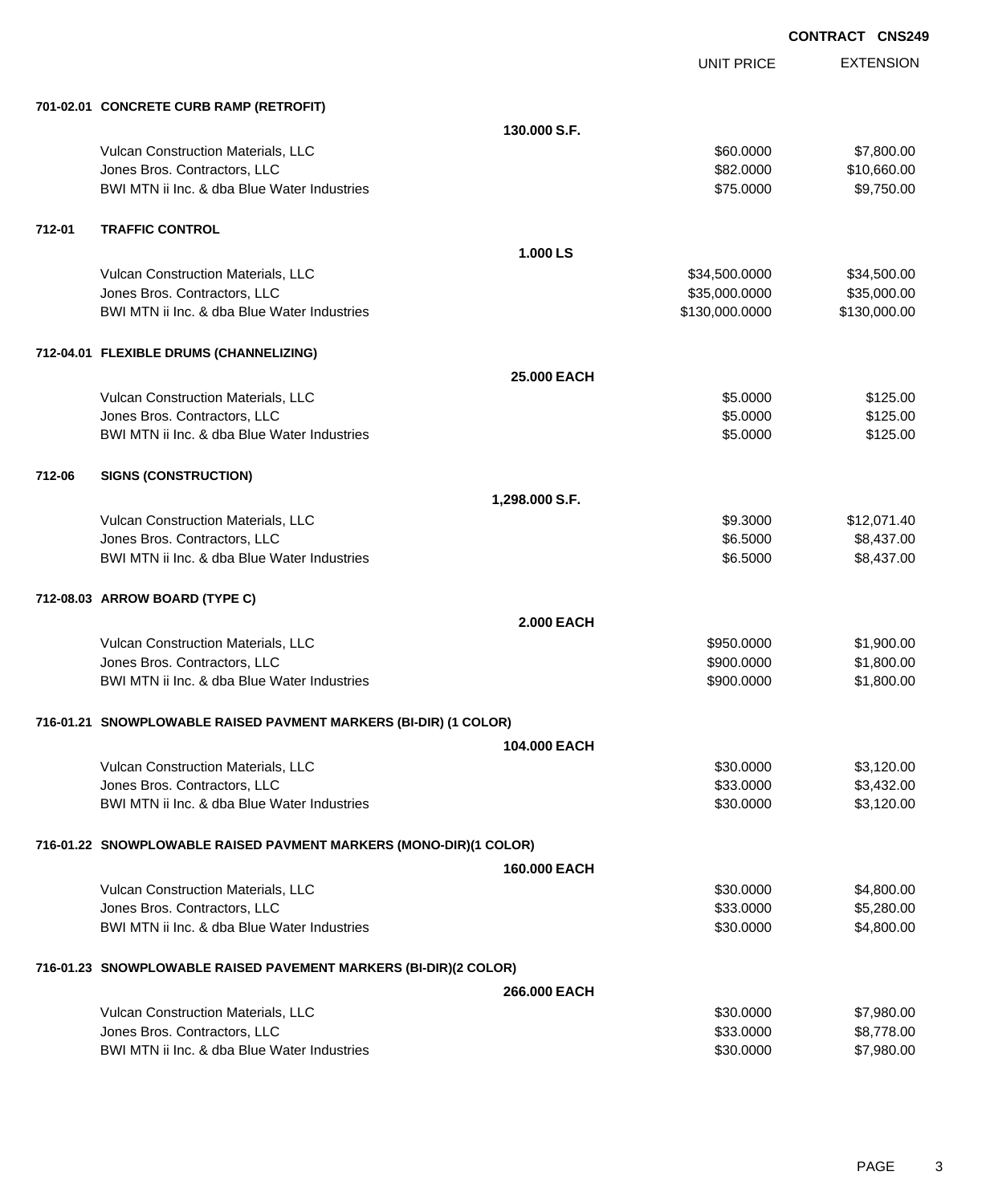|                                                                             |                            | <b>CONIRACI CNSZ4</b>      |
|-----------------------------------------------------------------------------|----------------------------|----------------------------|
|                                                                             | <b>UNIT PRICE</b>          | <b>EXTENSION</b>           |
| 716-02.03 PLASTIC PAVEMENT MARKING (CROSS-WALK)                             |                            |                            |
| 100.000 L.F.                                                                |                            |                            |
| Vulcan Construction Materials, LLC                                          | \$6.0000                   | \$600.00                   |
| Jones Bros. Contractors, LLC                                                | \$6.7500                   | \$675.00                   |
| BWI MTN ii Inc. & dba Blue Water Industries                                 | \$10.0000                  | \$1,000.00                 |
| 716-02.04 PLASTIC PAVEMENT MARKING(CHANNELIZATION STRIPING)                 |                            |                            |
| 1,200.000 S.Y.                                                              |                            |                            |
| Vulcan Construction Materials, LLC                                          | \$12.0000                  | \$14,400.00                |
| Jones Bros. Contractors, LLC                                                | \$13.2500                  | \$15,900.00                |
| BWI MTN ii Inc. & dba Blue Water Industries                                 | \$25.0000                  | \$30,000.00                |
| 716-02.05 PLASTIC PAVEMENT MARKING (STOP LINE)                              |                            |                            |
| 480.000 L.F.                                                                |                            |                            |
| Vulcan Construction Materials, LLC                                          | \$15.0000                  | \$7,200.00                 |
| Jones Bros. Contractors, LLC<br>BWI MTN ii Inc. & dba Blue Water Industries | \$16.5000                  | \$7,920.00                 |
|                                                                             | \$15.0000                  | \$7,200.00                 |
| 716-02.06 PLASTIC PAVEMENT MARKING (TURN LANE ARROW)                        |                            |                            |
|                                                                             | 39,000 EACH                |                            |
| Vulcan Construction Materials, LLC                                          | \$150.0000                 | \$5,850.00                 |
| Jones Bros. Contractors, LLC<br>BWI MTN ii Inc. & dba Blue Water Industries | \$165.0000<br>\$150.0000   | \$6,435.00<br>\$5,850.00   |
|                                                                             |                            |                            |
| 716-02.09 PLASTIC PAVEMENT MARKING (LONGITUDINAL CROSS-WALK)                |                            |                            |
| 330,000 L.F.                                                                |                            |                            |
| Vulcan Construction Materials, LLC<br>Jones Bros. Contractors, LLC          | \$35.0000<br>\$40.0000     | \$11,550.00<br>\$13,200.00 |
| BWI MTN ii Inc. & dba Blue Water Industries                                 | \$35.0000                  | \$11,550.00                |
|                                                                             |                            |                            |
| 716-03.01 PLASTIC WORD PAVEMENT MARKING (ONLY)                              |                            |                            |
|                                                                             | <b>6.000 EACH</b>          |                            |
| Vulcan Construction Materials, LLC<br>Jones Bros. Contractors, LLC          | \$400.0000<br>\$2,625.0000 | \$2,400.00<br>\$15,750.00  |
| BWI MTN ii Inc. & dba Blue Water Industries                                 | \$315.0000                 | \$1,890.00                 |
| 716-05.01 PAINTED PAVEMENT MARKING (4" LINE)                                |                            |                            |
|                                                                             | 9.000 L.M.                 |                            |
| Vulcan Construction Materials, LLC                                          | \$1,000.0000               | \$9,000.00                 |
| Jones Bros. Contractors, LLC                                                | \$1,095.0000               | \$9,855.00                 |
| BWI MTN ii Inc. & dba Blue Water Industries                                 | \$925.0000                 | \$8,325.00                 |
| 716-10.30 TRUNCATED DOME DETECTABLE WARNING MAT                             |                            |                            |
|                                                                             | 56.000 S.F.                |                            |
| Vulcan Construction Materials, LLC                                          | \$95.0000                  | \$5,320.00                 |
| Jones Bros. Contractors, LLC                                                | \$83.0000                  | \$4,648.00                 |
| BWI MTN ii Inc. & dba Blue Water Industries                                 | \$75.0000                  | \$4,200.00                 |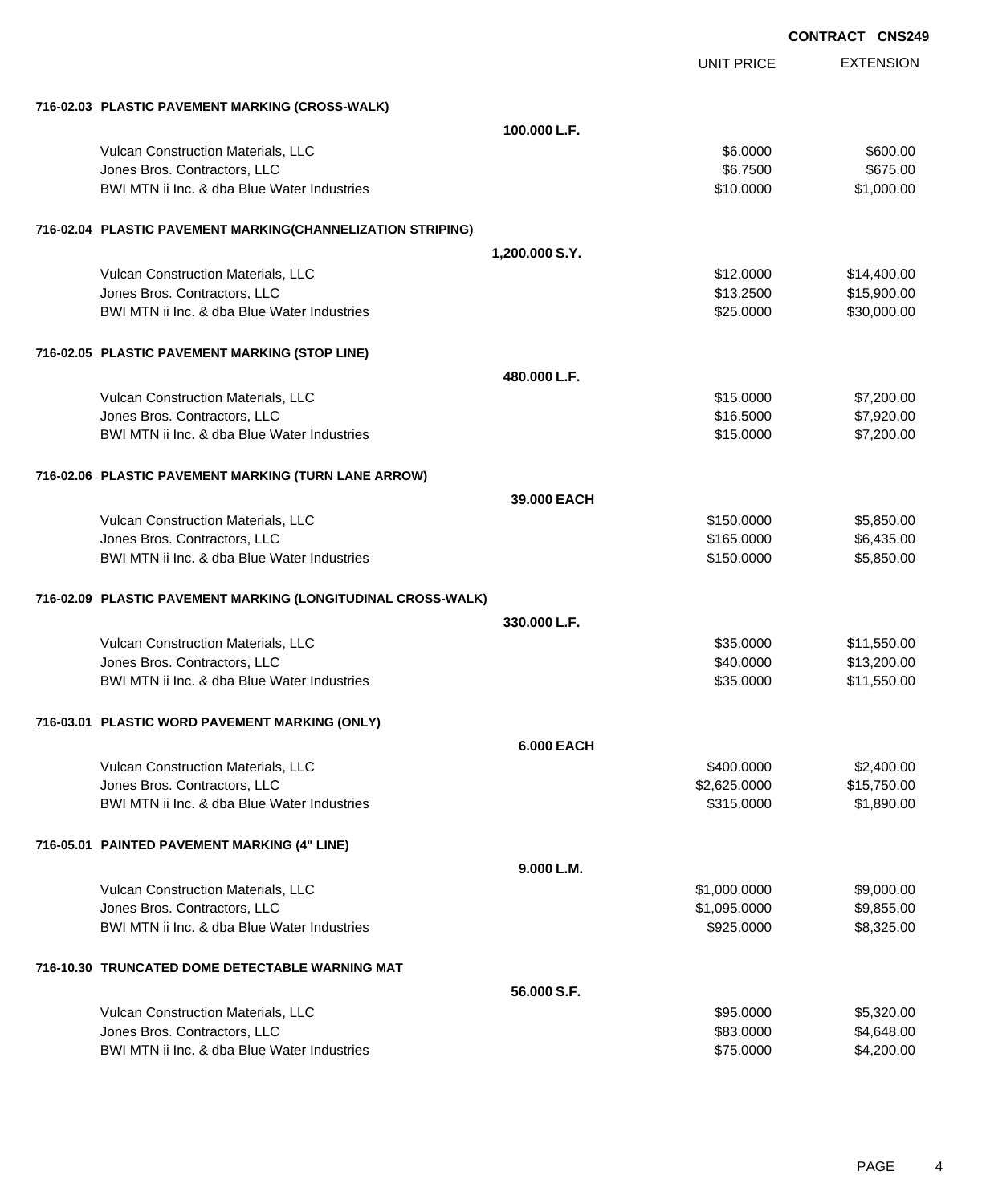| <b>CONTRACT CNS249</b> |  |
|------------------------|--|
|------------------------|--|

|        |                                                                 |                 | <b>UNIT PRICE</b> | <b>EXTENSION</b> |
|--------|-----------------------------------------------------------------|-----------------|-------------------|------------------|
|        | 716-12.02 ENHANCED FLATLINE THERMO PVMT MRKNG (6IN LINE)        |                 |                   |                  |
|        |                                                                 | 9.000 L.M.      |                   |                  |
|        | Vulcan Construction Materials, LLC                              |                 | \$5,280.0000      | \$47,520.00      |
|        | Jones Bros. Contractors, LLC                                    |                 | \$5,800.0000      | \$52,200.00      |
|        | BWI MTN ii Inc. & dba Blue Water Industries                     |                 | \$5,000.0000      | \$45,000.00      |
|        | 716-12.05 ENHANCED FLATLINE THERMO PVMT MRKNG (6IN DOTTED LINE) |                 |                   |                  |
|        |                                                                 | 3,600.000 L.F.  |                   |                  |
|        | Vulcan Construction Materials, LLC                              |                 | \$3,0000          | \$10,800.00      |
|        | Jones Bros. Contractors, LLC                                    |                 | \$3.5000          | \$12,600.00      |
|        | BWI MTN ii Inc. & dba Blue Water Industries                     |                 | \$3.0000          | \$10,800.00      |
| 717-01 | <b>MOBILIZATION</b>                                             |                 |                   |                  |
|        |                                                                 | 1.000 LS        |                   |                  |
|        | Vulcan Construction Materials, LLC                              |                 | \$27,500.0000     | \$27,500.00      |
|        | Jones Bros. Contractors, LLC                                    |                 | \$41,500.0000     | \$41,500.00      |
|        | BWI MTN ii Inc. & dba Blue Water Industries                     |                 | \$85,000.0000     | \$85,000.00      |
|        | 730-14.02 SAW SLOT                                              |                 |                   |                  |
|        |                                                                 | 13,175.000 L.F. |                   |                  |
|        | Vulcan Construction Materials, LLC                              |                 | \$2.4000          | \$31,620.00      |
|        | Jones Bros. Contractors, LLC                                    |                 | \$3.9100          | \$51,514.25      |
|        | BWI MTN ii Inc. & dba Blue Water Industries                     |                 | \$3.2500          | \$42,818.75      |
|        | 730-14.03 LOOP WIRE                                             |                 |                   |                  |
|        |                                                                 | 28,575.000 L.F. |                   |                  |
|        | Vulcan Construction Materials, LLC                              |                 | \$0.3500          | \$10,001.25      |
|        | Jones Bros. Contractors, LLC                                    |                 | \$0.5500          | \$15,716.25      |
|        | BWI MTN ii Inc. & dba Blue Water Industries                     |                 | \$0.5000          | \$14,287.50      |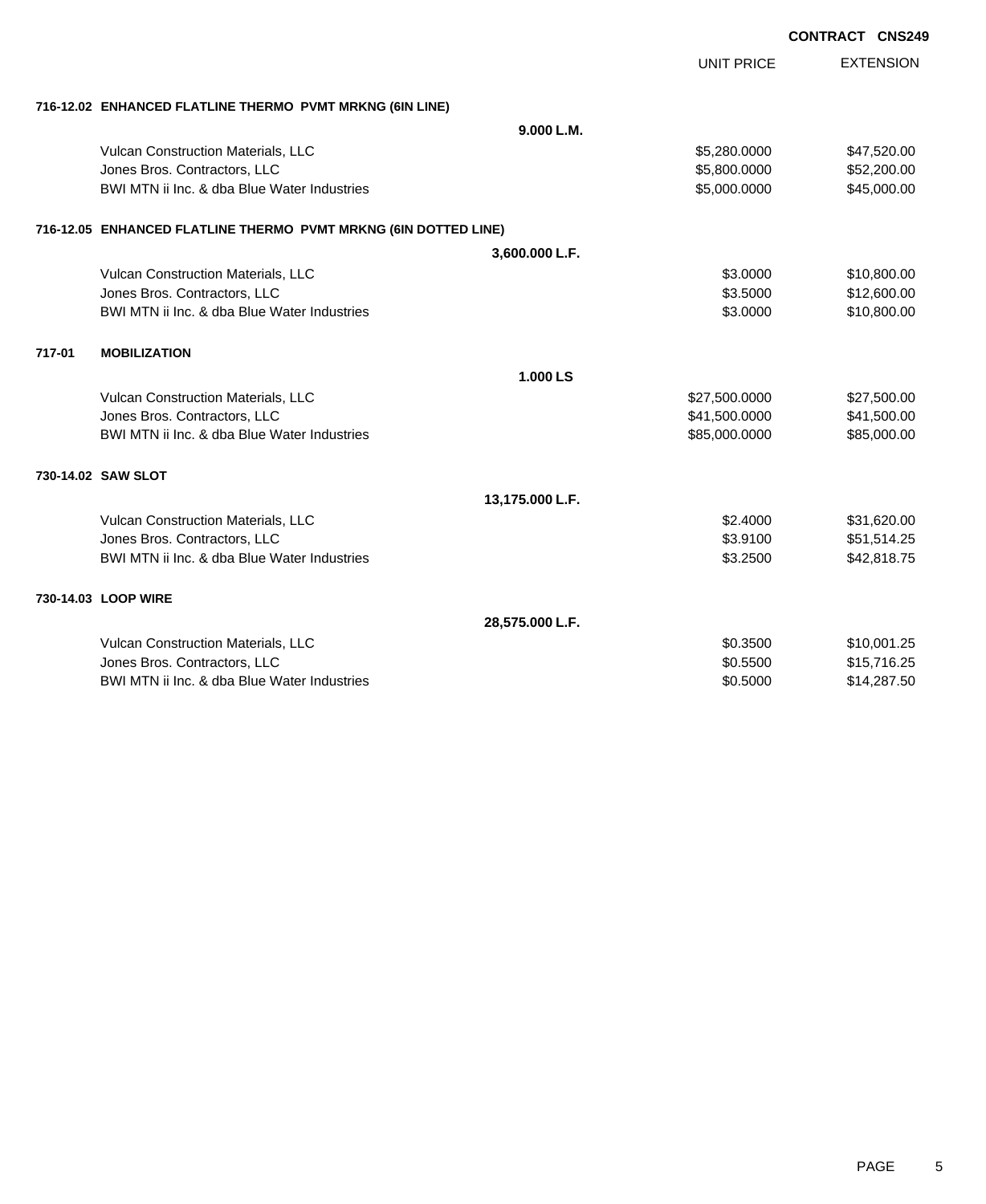## **SUB-TOTAL ROADWAY**

Vulcan Construction Materials, LLC 66 and 200 and 200 and 200 and 200 and 200 and 200 and 200 and 200 and 200 and 200 and 200 and 200 and 200 and 200 and 200 and 200 and 200 and 200 and 200 and 200 and 200 and 200 and 200 Jones Bros. Contractors, LLC \$975,306.20 BWI MTN ii Inc. & dba Blue Water Industries **\$1,184,279.25** 

## **TOTAL CONTRACT**

| Vulcan Construction Materials, LLC          | \$876,955.65   |
|---------------------------------------------|----------------|
| Jones Bros. Contractors, LLC                | \$975.306.20   |
| BWI MTN ii Inc. & dba Blue Water Industries | \$1,184,279.25 |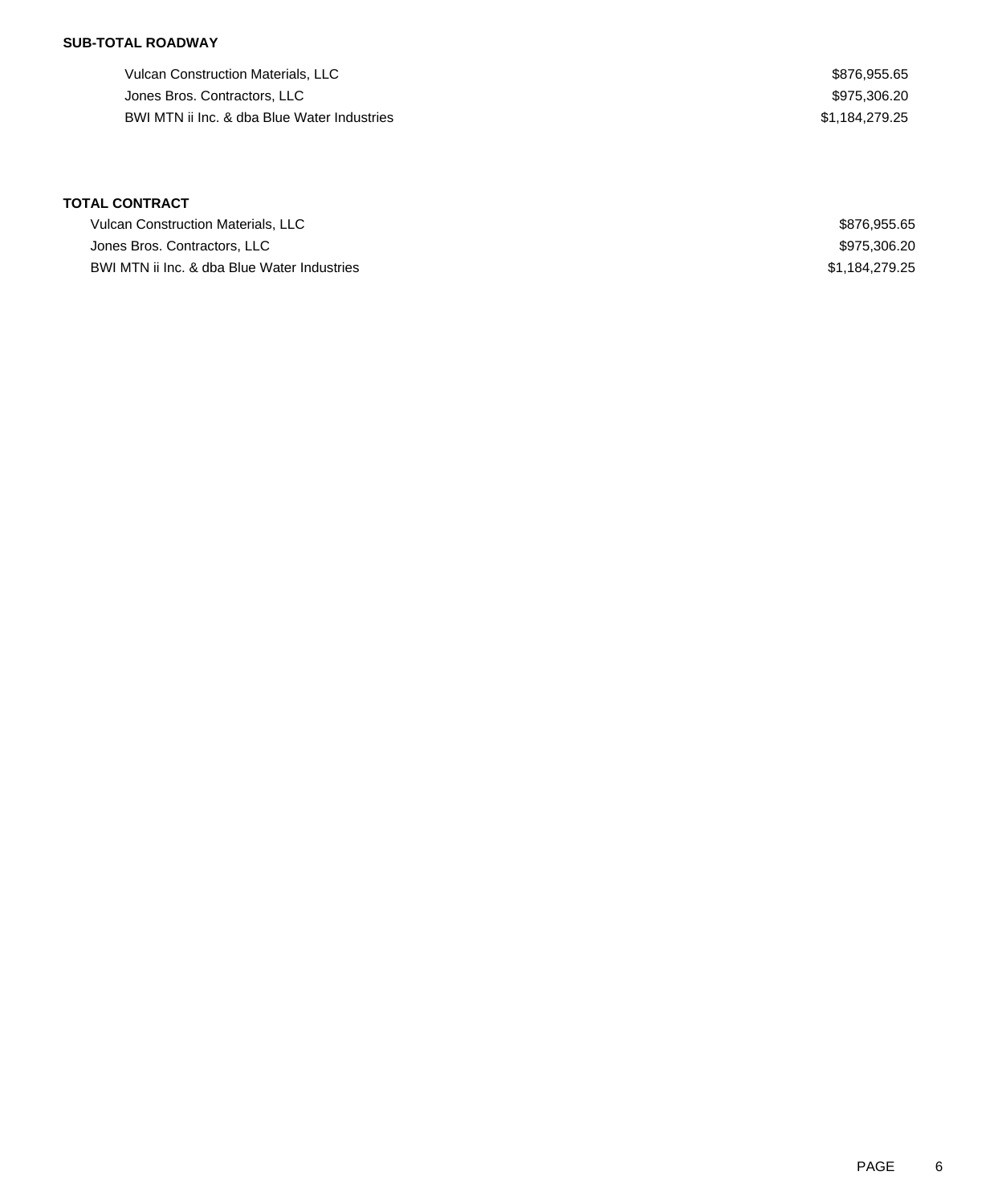# **DEPARTMENT OF TRANSPORTATION SUMMARY OF BIDS LETTING OF JUNE 22, 2018 STATE OF TENNESSEE**

#### DICKSON COUNTY (Contract No. CNS248 Call 007)

HSIP-48(55),22008-3226-94

THE MISCELLANEOUS SAFETY IMPROVEMENTS ON S.R. 48 FROM NORTH OF R OWEN ROAD (L.M. 21.00) TO THE BRIDGE OVER FURNACE CREEK (L.M. 24.03).

PROJECT LENGTH - 3.030 MILES

COMPLETION TIME - ON OR BEFORE OCTOBER 31, 2018

DBE GOAL 11.50%

TOTAL CONTRACT

Superior Traffic Control, LLC \$59,733.95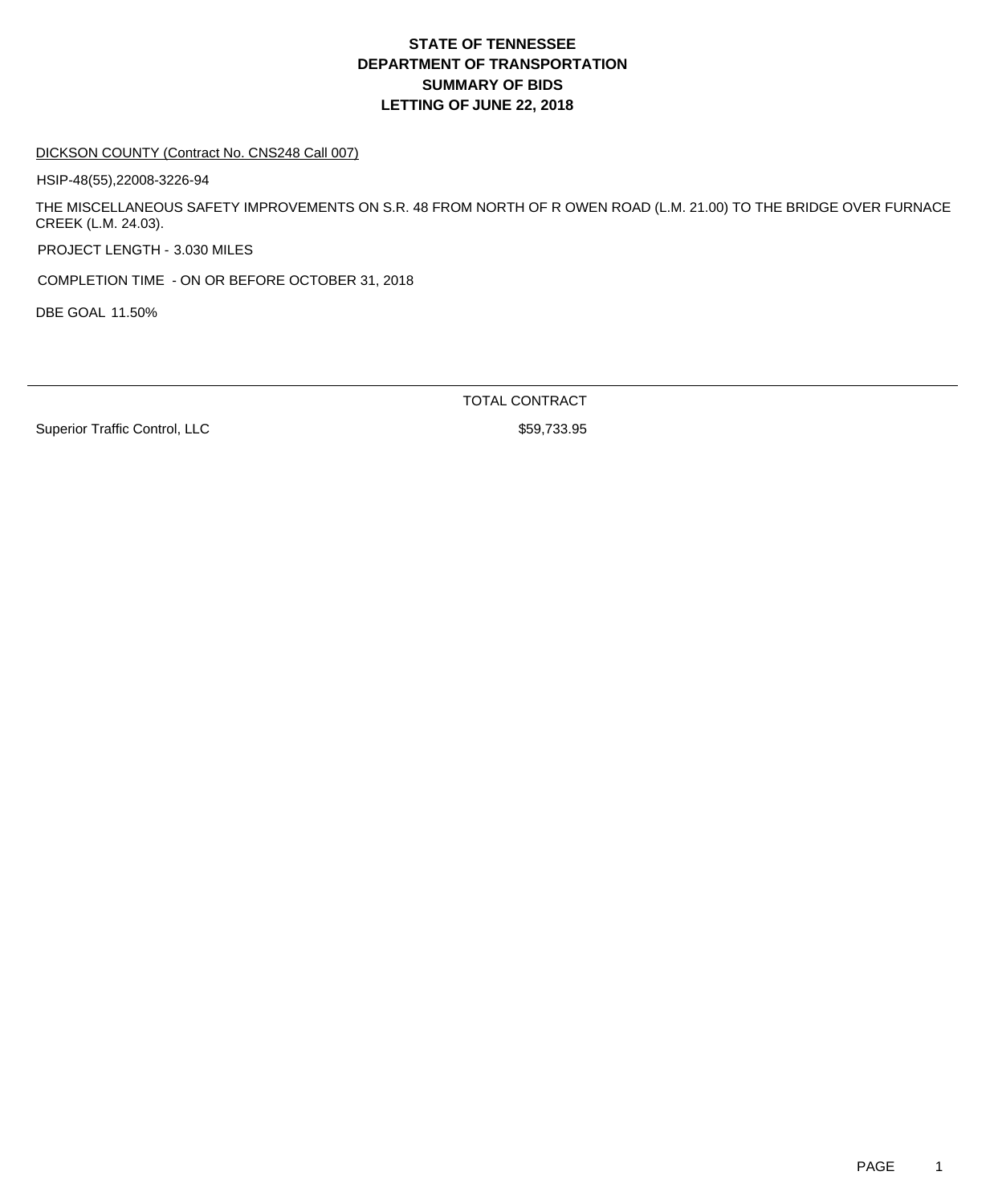|        |                                                       |               | <b>UNIT PRICE</b> | <b>CONTRACT CNS248</b><br><b>EXTENSION</b> |
|--------|-------------------------------------------------------|---------------|-------------------|--------------------------------------------|
|        | <b>ROADWAY CATEGORY</b>                               |               |                   |                                            |
|        | 705-04.21 GUARDRAIL DELINEATION ENHANCEMENT           |               |                   |                                            |
|        | Superior Traffic Control, LLC                         | 680.000 L.F.  | \$4.2500          | \$2,890.00                                 |
| 712-01 | <b>TRAFFIC CONTROL</b>                                |               |                   |                                            |
|        | Superior Traffic Control, LLC                         | 1.000 LS      | \$7,000.0000      | \$7,000.00                                 |
|        | 713-02.21 SIGN POST DELINEATION ENHANCEMENT           |               |                   |                                            |
|        | Superior Traffic Control, LLC                         | 378.000 L.F.  | \$7.8500          | \$2,967.30                                 |
|        | 713-11.01 "U" SECTION STEEL POSTS                     |               |                   |                                            |
|        | Superior Traffic Control, LLC                         | 293.000 LB.   | \$4.6500          | \$1,362.45                                 |
|        | 713-11.02 PERFORATED/KNOCKOUT SQUARE TUBE POST        |               |                   |                                            |
|        | Superior Traffic Control, LLC                         | 1,667.000 LB. | \$4.2500          | \$7,084.75                                 |
|        | 713-13.03 FLAT SHEET ALUMINUM SIGNS (0.100" THICK)    |               |                   |                                            |
|        | Superior Traffic Control, LLC                         | 517.000 S.F.  | \$14.8500         | \$7,677.45                                 |
|        | 713-15.41 SIGN REMOVAL (DESCRIPTION)                  |               |                   |                                            |
|        | Superior Traffic Control, LLC                         | 1.000 LS      | \$1,750.0000      | \$1,750.00                                 |
|        | 716-02.05 PLASTIC PAVEMENT MARKING (STOP LINE)        |               |                   |                                            |
|        | Superior Traffic Control, LLC                         | 118.000 L.F.  | \$14.0000         | \$1,652.00                                 |
|        | 716-13.01 SPRAY THERMO PVMT MRKNG (60 mil) (4IN LINE) |               |                   |                                            |
|        | Superior Traffic Control, LLC                         | 15.000 L.M.   | \$1,650.0000      | \$24,750.00                                |
| 717-01 | <b>MOBILIZATION</b>                                   |               |                   |                                            |
|        | Superior Traffic Control, LLC                         | 1.000 LS      | \$2,600.0000      | \$2,600.00                                 |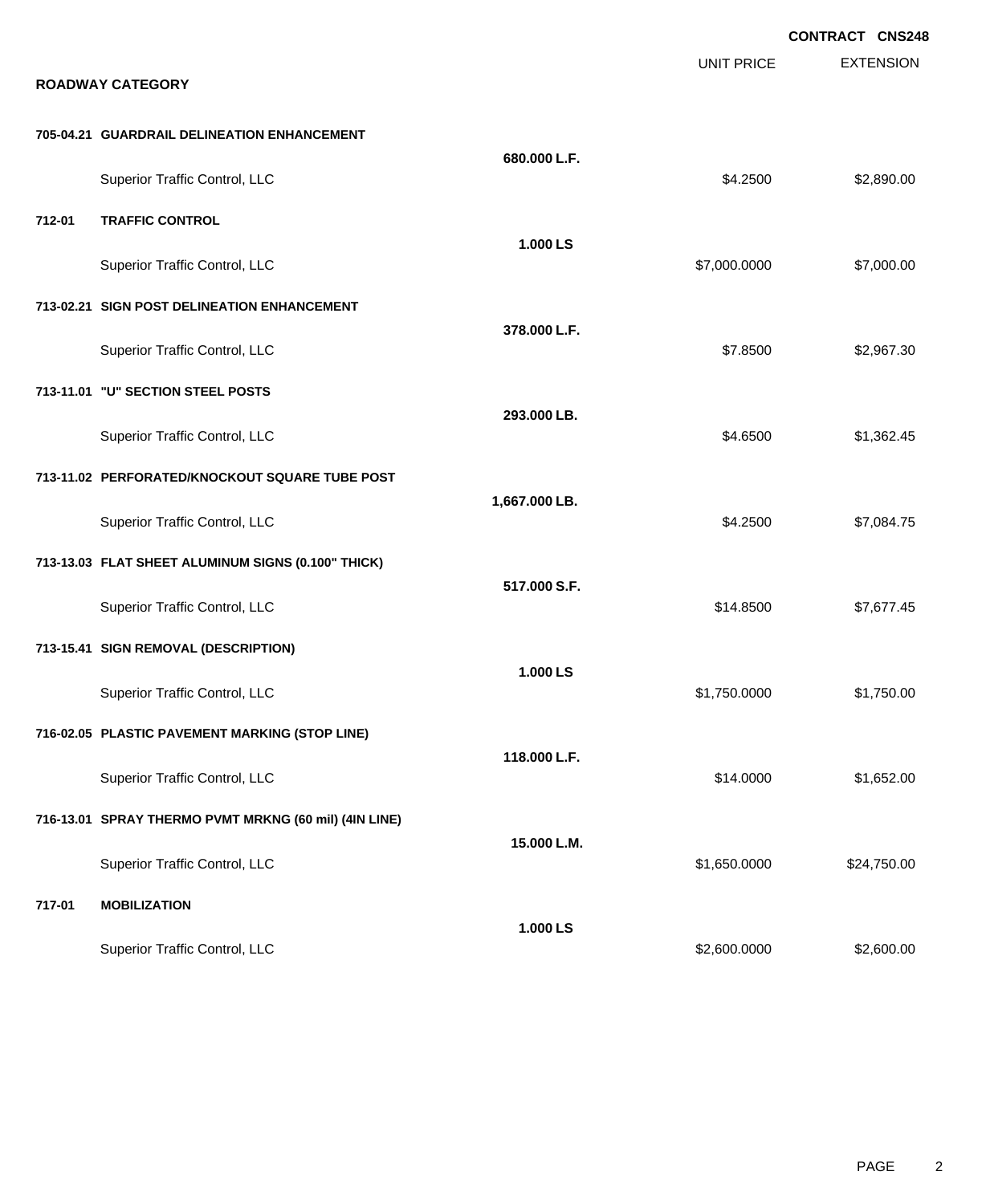Superior Traffic Control, LLC **\$59,733.95** 

### **TOTAL CONTRACT**

Superior Traffic Control, LLC \$59,733.95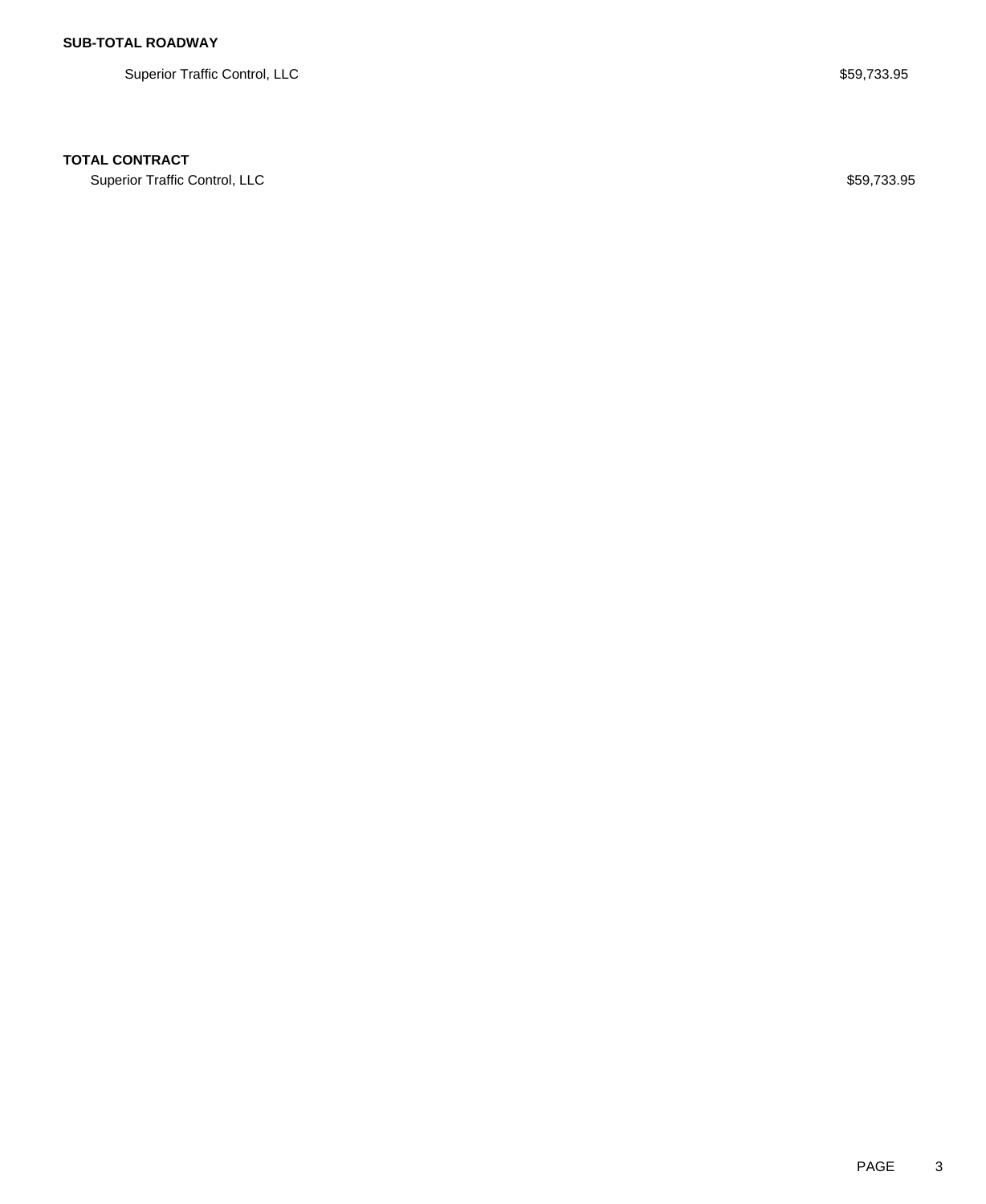#### FENTRESS COUNTY (Contract No. CNS239 Call 009)

25003-4229-04

THE RESURFACING ON S.R. 52 FROM EAST OF THE OBEY RIVER (L.M. 5.48) TO WEST OF S.R. 154 (L.M. 11.00).

PROJECT LENGTH - 5.520 MILES

COMPLETION TIME - ON OR BEFORE NOVEMBER 30, 2018

Rogers Group, Inc. 62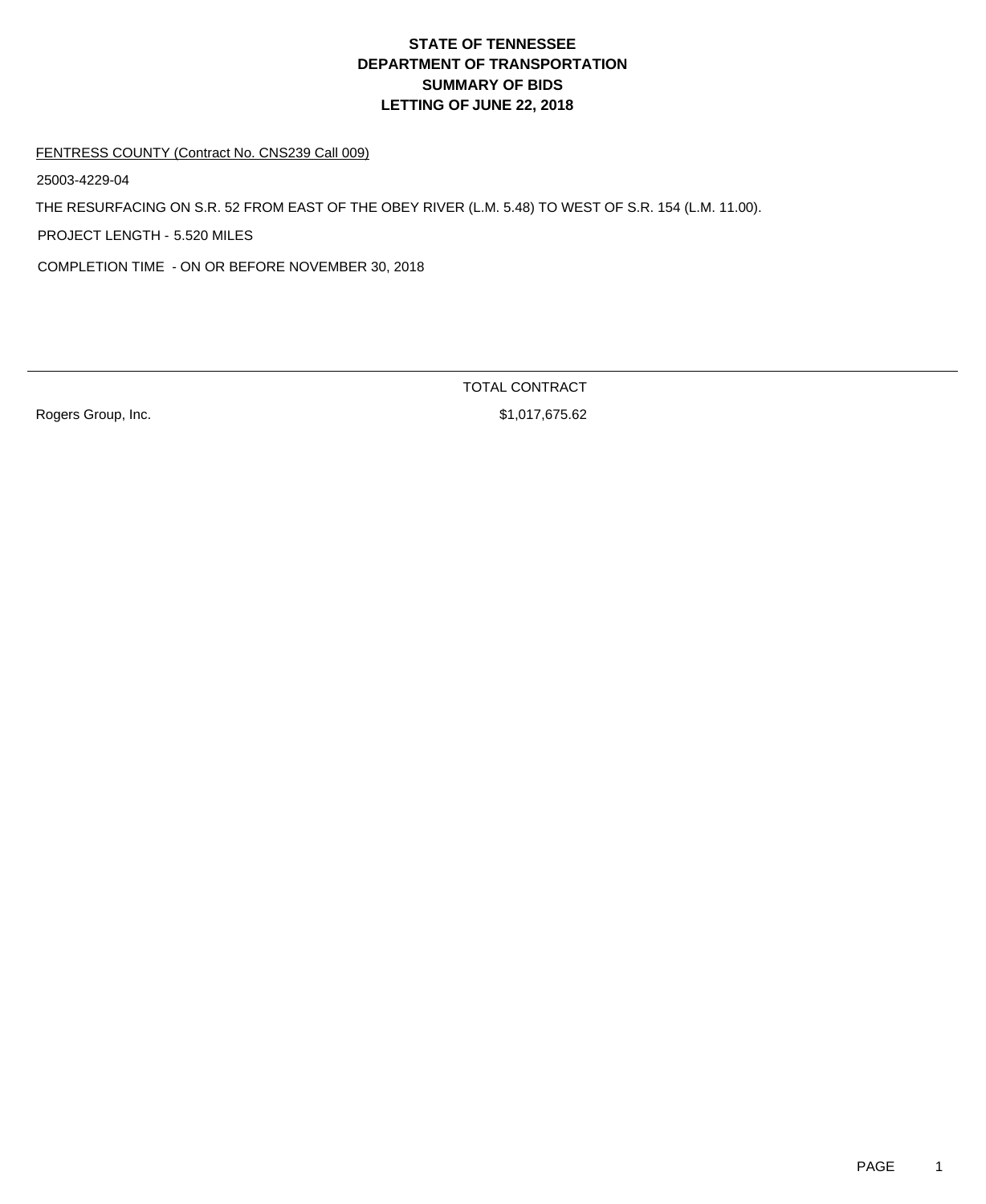|        |                                                                  |                 |                   | <b>CONTRACT CNS239</b> |
|--------|------------------------------------------------------------------|-----------------|-------------------|------------------------|
|        | <b>ROADWAY CATEGORY</b>                                          |                 | <b>UNIT PRICE</b> | <b>EXTENSION</b>       |
|        |                                                                  |                 |                   |                        |
| 303-01 | MINERAL AGGREGATE, TYPE A BASE, GRADING D                        | 100.000 TON     |                   |                        |
|        | Rogers Group, Inc.                                               |                 | \$51.6000         | \$5,160.00             |
|        | 307-01.15 ASC MIX (PG64-22) (BPMLC-HM) GRADING CS                |                 |                   |                        |
|        | Rogers Group, Inc.                                               | 512.000 TON     | \$108.6000        | \$55,603.20            |
| 403-01 | BITUMINOUS MATERIAL FOR TACK COAT (TC)                           |                 |                   |                        |
|        | Rogers Group, Inc.                                               | 40,000 TON      | \$540.0000        | \$21,600.00            |
|        | 411-03.07 ACS MIX(PG64-22) THIN LIFT ASPHALT                     |                 |                   |                        |
|        | Rogers Group, Inc.                                               | 5,947.000 TON   | \$101.8000        | \$605,404.60           |
|        | 411-12.04 SCORING FOR RUMBLE STRIPE (NON-CONTINUOUS) (4IN WIDTH) |                 |                   |                        |
|        | Rogers Group, Inc.                                               | 8.800 L.M.      | \$818.0000        | \$7,198.40             |
|        | 415-01.02 COLD PLANING BITUMINOUS PAVEMENT                       |                 |                   |                        |
|        | Rogers Group, Inc.                                               | 93,255.000 S.Y. | \$1.3800          | \$128,691.90           |
| 712-01 | <b>TRAFFIC CONTROL</b>                                           |                 |                   |                        |
|        | Rogers Group, Inc.                                               | 1.000 LS        | \$32,516.0000     | \$32,516.00            |
| 712-06 | <b>SIGNS (CONSTRUCTION)</b>                                      |                 |                   |                        |
|        | Rogers Group, Inc.                                               | 501.000 S.F.    | \$9.8500          | \$4,934.85             |
|        | 716-01.21 SNOWPLOWABLE RAISED PAVMENT MARKERS (BI-DIR) (1 COLOR) |                 |                   |                        |
|        | Rogers Group, Inc.                                               | 806.000 EACH    | \$28.4000         | \$22,890.40            |
|        | 716-01.30 REMOVAL OF SNOWPLOWABLE REFLECTIVE MARKER              |                 |                   |                        |
|        | Rogers Group, Inc.                                               | 806,000 EACH    | \$7.5500          | \$6,085.30             |
|        | 716-02.05 PLASTIC PAVEMENT MARKING (STOP LINE)                   |                 |                   |                        |
|        | Rogers Group, Inc.                                               | 60.000 L.F.     | \$12.5500         | \$753.00               |
|        | 716-05.01 PAINTED PAVEMENT MARKING (4" LINE)                     |                 |                   |                        |
|        | Rogers Group, Inc.                                               | 33.100 L.M.     | \$593.7000        | \$19,651.47            |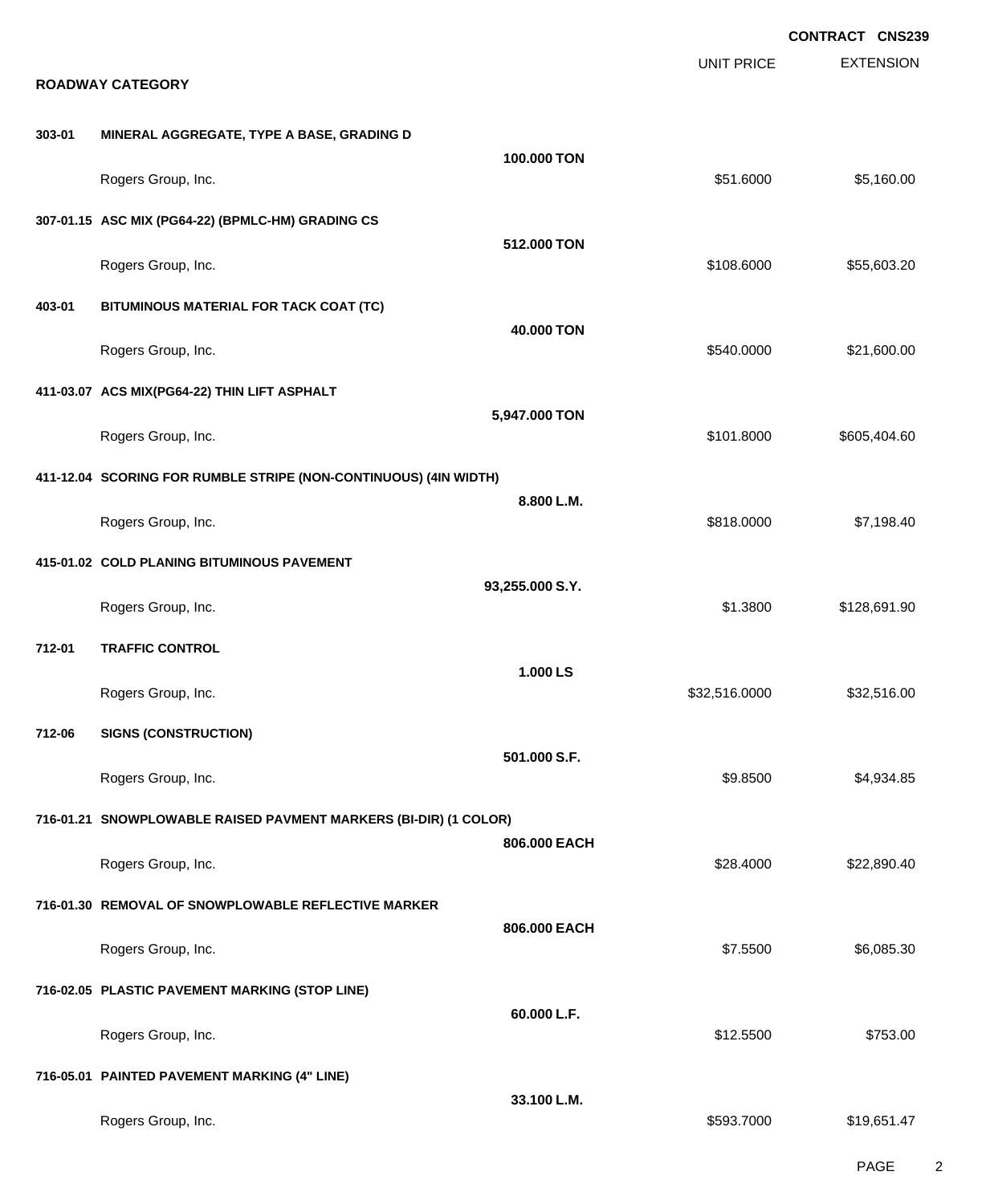|        |                                                              |              | <b>UNIT PRICE</b> | <b>CONTRACT CNS239</b><br><b>EXTENSION</b> |
|--------|--------------------------------------------------------------|--------------|-------------------|--------------------------------------------|
|        | 716-05.05 PAINTED PAVEMENT MARKING (STOP LINE)               |              |                   |                                            |
|        | Rogers Group, Inc.                                           | 60.000 L.F.  | \$8.6000          | \$516.00                                   |
|        | 716-05.21 PAINTED PAVEMENT MARKING(4"DOTTED LINE)            |              |                   |                                            |
|        | Rogers Group, Inc.                                           | 240.000 L.F. | \$0.5500          | \$132.00                                   |
|        | 716-13.01 SPRAY THERMO PVMT MRKNG (60 mil) (4IN LINE)        |              |                   |                                            |
|        | Rogers Group, Inc.                                           | 22.100 L.M.  | \$2,915.0000      | \$64,421.50                                |
|        | 716-13.04 SPRAY THERMO PVMT MRKNG (60 mil) (4IN DOTTED LINE) | 240,000 L.F. |                   |                                            |
|        | Rogers Group, Inc.                                           |              | \$1.2500          | \$300.00                                   |
| 717-01 | <b>MOBILIZATION</b>                                          | 1.000 LS     |                   |                                            |
|        | Rogers Group, Inc.                                           |              | \$41,817.0000     | \$41,817.00                                |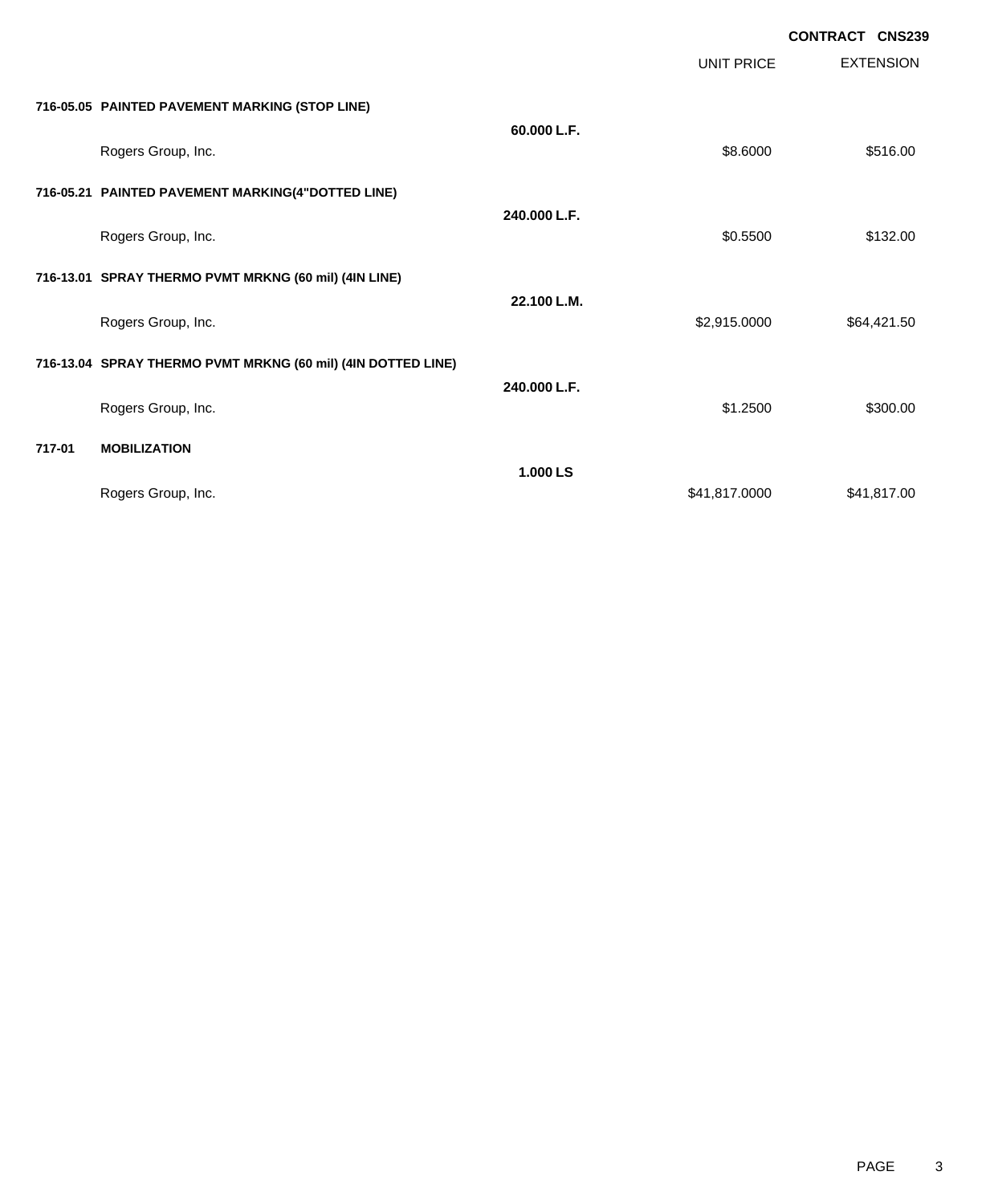Rogers Group, Inc. \$1,017,675.62

**TOTAL CONTRACT**

Rogers Group, Inc. \$1,017,675.62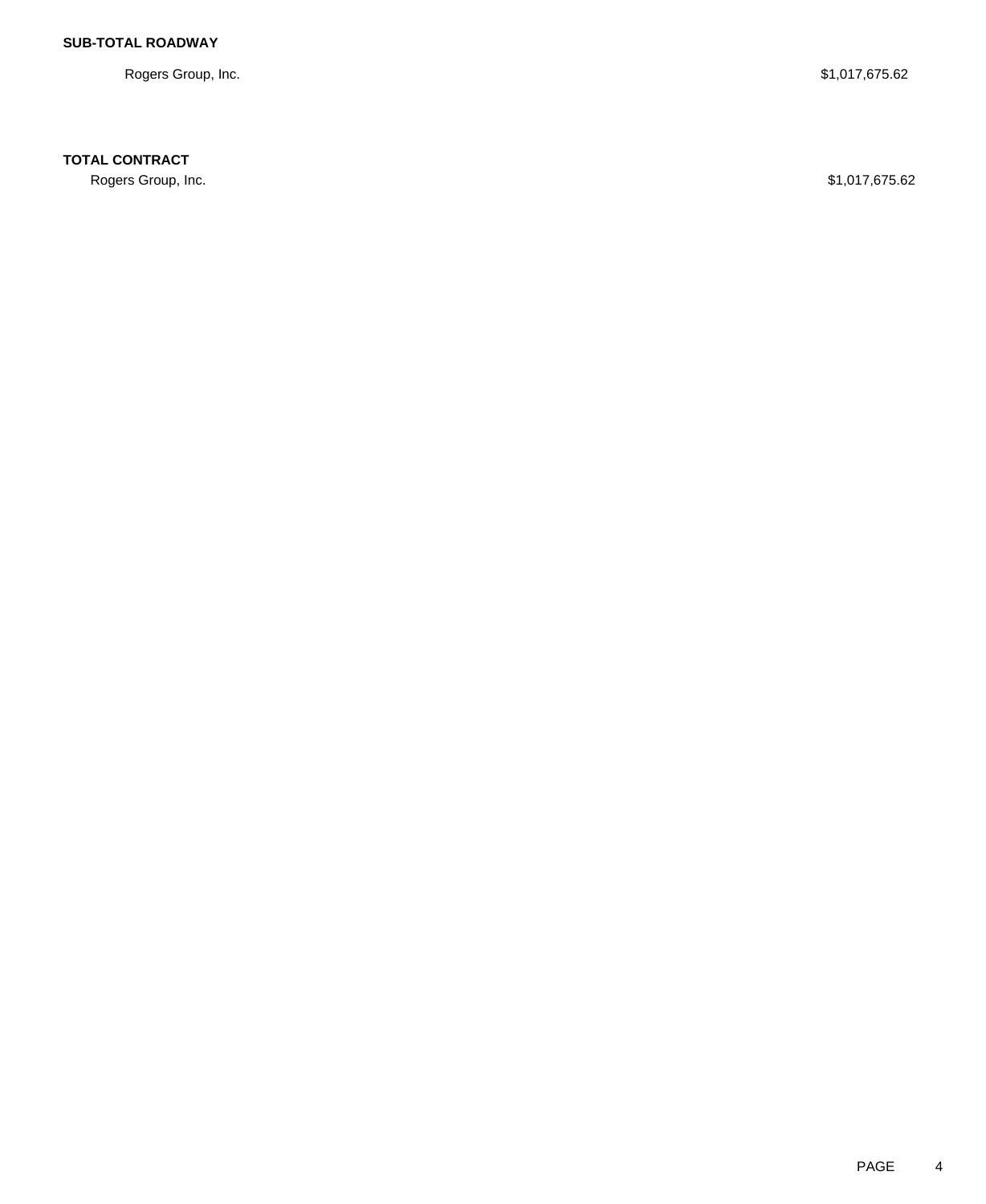FRANKLIN COUNTY (Contract No. CNS240 Call 010)

STP/HSIP-15(199),26001-3220-94,26001-8220-14

THE RESURFACING ON U.S. 64BR (S.R. 15) FROM U.S. 41A (S.R. 16) (L.M. 13.72) TO WEST OF MONEY LANE (L.M. 18.31).

PROJECT LENGTH - 4.590 MILES

COMPLETION TIME - ON OR BEFORE NOVEMBER 30, 2018

DBE GOAL 6.50%

Tinsley Asphalt, LLC \$1,821,107.45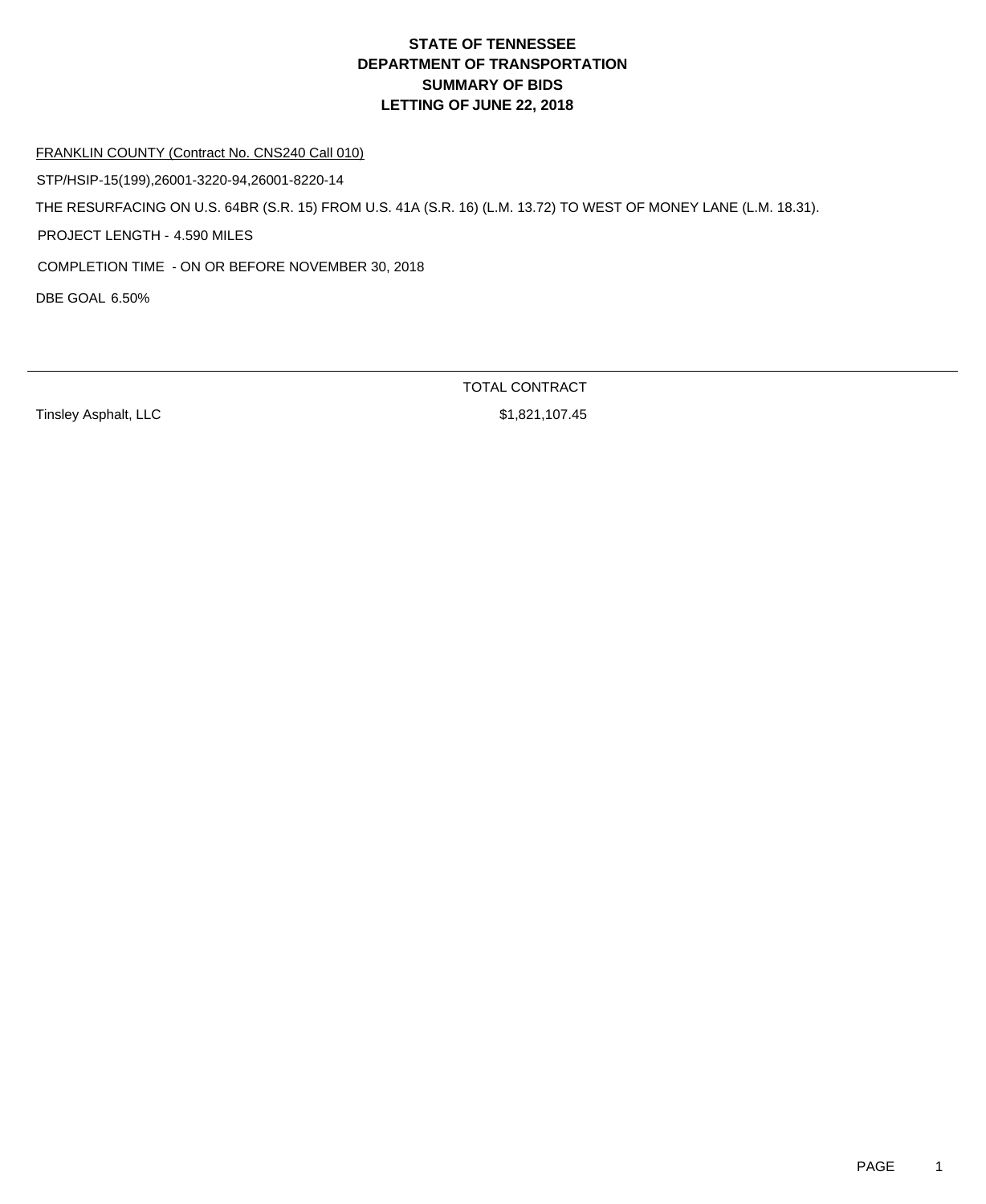EXTENSION **CONTRACT CNS240** UNIT PRICE **ROADWAY CATEGORY 403-02.01 TRACKLESS TACK COAT 68.000 TON** Tinsley Asphalt, LLC \$51,355.64 **411-02.10 ACS MIX(PG70-22) GRADING D 9,488.000 TON** Tinsley Asphalt, LLC 6. 2012 12:30 12:30 12:30 12:30 12:30 12:30 12:30 12:30 12:30 12:30 12:30 12:30 12:30 12:30 12:30 12:30 12:30 12:30 12:30 12:30 12:30 12:30 12:30 12:30 12:30 12:30 12:30 12:30 12:30 12:30 12:30 12:30 1 **415-01.02 COLD PLANING BITUMINOUS PAVEMENT 142,425.000 S.Y.** Tinsley Asphalt, LLC 6.899,183.25 **611-01.20 ADJUSTMENT OF EXISTING MANHOLE 41.000 EACH** Tinsley Asphalt, LLC \$33,825.000 \$33,825.000 \$33,825.000 \$33,825.000 \$33,825.000 \$33,825.00 **611-09.01 ADJUSTMENT OF EXISTING CATCHBASIN 12.000 EACH** Tinsley Asphalt, LLC \$15,000.00 \$15,000.00 **701-02.01 CONCRETE CURB RAMP (RETROFIT) 2,936.000 S.F.** Tinsley Asphalt, LLC \$29.1000 \$85,437.60 **712-01 TRAFFIC CONTROL 1.000 LS** Tinsley Asphalt, LLC \$75,904.000 \$75,904.000 \$75,904.000 \$75,904.000 \$75,904.000 \$75,904.00 **712-06 SIGNS (CONSTRUCTION) 997.000 S.F.** Tinsley Asphalt, LLC 6.131.55 **713-16.01 CHANGEABLE MESSAGE SIGN UNIT 2.000 EACH** Tinsley Asphalt, LLC 611,000.000 \$11,000.00 **716-01.21 SNOWPLOWABLE RAISED PAVMENT MARKERS (BI-DIR) (1 COLOR) 530.000 EACH** Tinsley Asphalt, LLC \$13,780.00 **716-01.22 SNOWPLOWABLE RAISED PAVMENT MARKERS (MONO-DIR)(1 COLOR) 8.000 EACH** Tinsley Asphalt, LLC \$26.000 \$208.00 **716-01.23 SNOWPLOWABLE RAISED PAVEMENT MARKERS (BI-DIR)(2 COLOR) 193.000 EACH** Tinsley Asphalt, LLC \$26.0000 \$5,018.00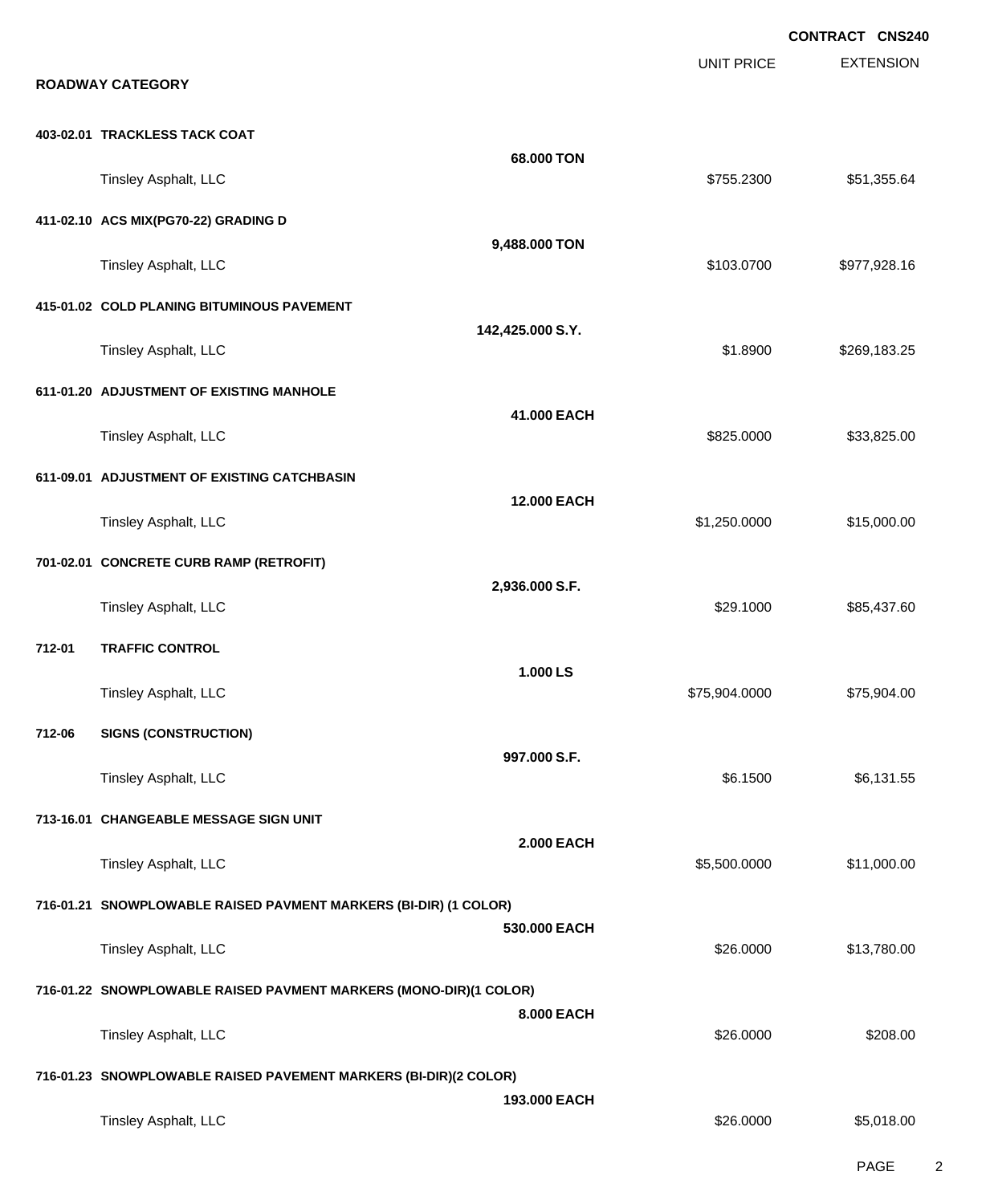|                                                             |                   | <b>UNIT PRICE</b> | <b>EXTENSION</b> |
|-------------------------------------------------------------|-------------------|-------------------|------------------|
| 716-02.03 PLASTIC PAVEMENT MARKING (CROSS-WALK)             |                   |                   |                  |
| Tinsley Asphalt, LLC                                        | 40.000 L.F.       | \$9.0000          | \$360.00         |
| 716-02.04 PLASTIC PAVEMENT MARKING(CHANNELIZATION STRIPING) |                   |                   |                  |
| Tinsley Asphalt, LLC                                        | 1,930.000 S.Y.    | \$17.0000         | \$32,810.00      |
| 716-02.05 PLASTIC PAVEMENT MARKING (STOP LINE)              | 772.000 L.F.      |                   |                  |
| Tinsley Asphalt, LLC                                        |                   | \$10.0000         | \$7,720.00       |
| 716-02.06 PLASTIC PAVEMENT MARKING (TURN LANE ARROW)        | 40.000 EACH       |                   |                  |
| Tinsley Asphalt, LLC                                        |                   | \$150.0000        | \$6,000.00       |
| 716-04.04 PLASTIC PAVEMENT MARKING (TRANSVERSE SHOULDER)    | 240.000 L.F.      |                   |                  |
| Tinsley Asphalt, LLC                                        |                   | \$9.0000          | \$2,160.00       |
| 716-04.05 PLASTIC PAVEMENT MARKING (STRAIGHT ARROW)         | 8.000 EACH        |                   |                  |
| Tinsley Asphalt, LLC                                        |                   | \$100.0000        | \$800.00         |
| 716-04.10 PLASTIC PAVEMENT MARKING (HANDICAP SYMBOL)        | <b>9.000 EACH</b> |                   |                  |
| Tinsley Asphalt, LLC                                        |                   | \$200.0000        | \$1,800.00       |
| 716-04.14 PLASTIC PAVEMENT MARKING (LANE REDUCTION ARROW)   | <b>6.000 EACH</b> |                   |                  |
| Tinsley Asphalt, LLC                                        |                   | \$300.0000        | \$1,800.00       |
| 716-04.17 PLASTIC PAVEMENT MARKING (YIELD SYMBOL)           | <b>1.000 EACH</b> |                   |                  |
| Tinsley Asphalt, LLC                                        |                   | \$250.0000        | \$250.00         |
| 716-05.01 PAINTED PAVEMENT MARKING (4" LINE)                | 25.300 L.M.       |                   |                  |
| Tinsley Asphalt, LLC                                        |                   | \$500.0000        | \$12,650.00      |
| 716-05.05 PAINTED PAVEMENT MARKING (STOP LINE)              | 674.000 L.F.      |                   |                  |
| Tinsley Asphalt, LLC                                        |                   | \$5.0000          | \$3,370.00       |
| 716-08.01 REMOVAL OF PAVEMENT MARKING (LINE)                | 1,215.000 L.F.    |                   |                  |
| Tinsley Asphalt, LLC                                        |                   | \$0.7500          | \$911.25         |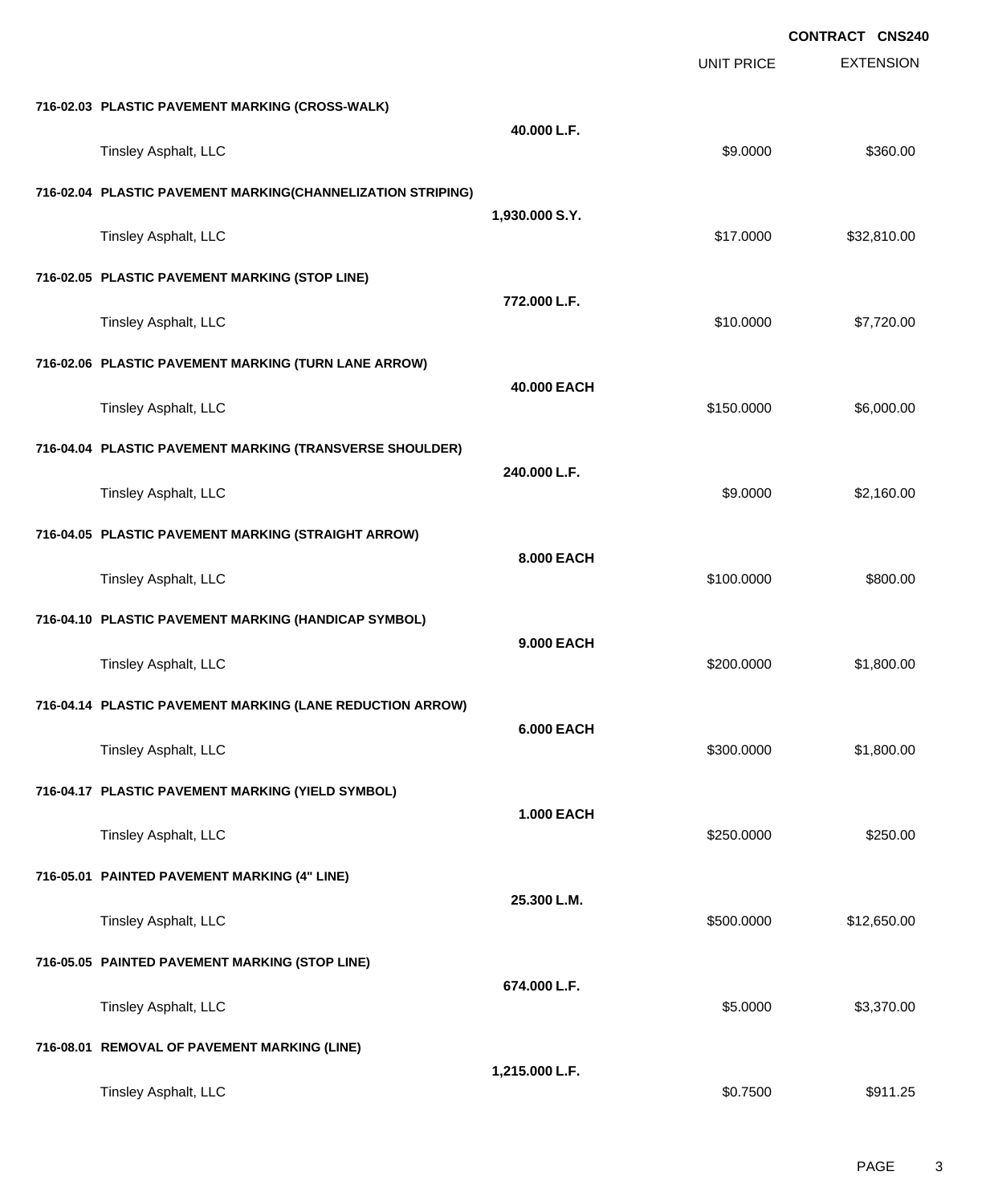|        |                                                                 |                 |               | <b>CONTRACT CNS240</b> |                  |
|--------|-----------------------------------------------------------------|-----------------|---------------|------------------------|------------------|
|        |                                                                 |                 | UNIT PRICE    |                        | <b>EXTENSION</b> |
|        | 716-12.02 ENHANCED FLATLINE THERMO PVMT MRKNG (6IN LINE)        |                 |               |                        |                  |
|        | Tinsley Asphalt, LLC                                            | 25.000 L.M.     | \$4,650.0000  |                        | \$116,250.00     |
|        | 716-12.05 ENHANCED FLATLINE THERMO PVMT MRKNG (6IN DOTTED LINE) |                 |               |                        |                  |
|        | Tinsley Asphalt, LLC                                            | 258,000 L.F.    | \$2.0000      |                        | \$516.00         |
| 717-01 | <b>MOBILIZATION</b>                                             |                 |               |                        |                  |
|        | Tinsley Asphalt, LLC                                            | 1.000 LS        | \$72,979.0000 |                        | \$72,979.00      |
|        | 730-14.02 SAW SLOT                                              |                 |               |                        |                  |
|        | Tinsley Asphalt, LLC                                            | 3,360.000 L.F.  | \$3.2500      |                        | \$10,920.00      |
|        | 730-14.03 LOOP WIRE                                             |                 |               |                        |                  |
|        | Tinsley Asphalt, LLC                                            | 10,080.000 L.F. | \$0.5000      |                        | \$5,040.00       |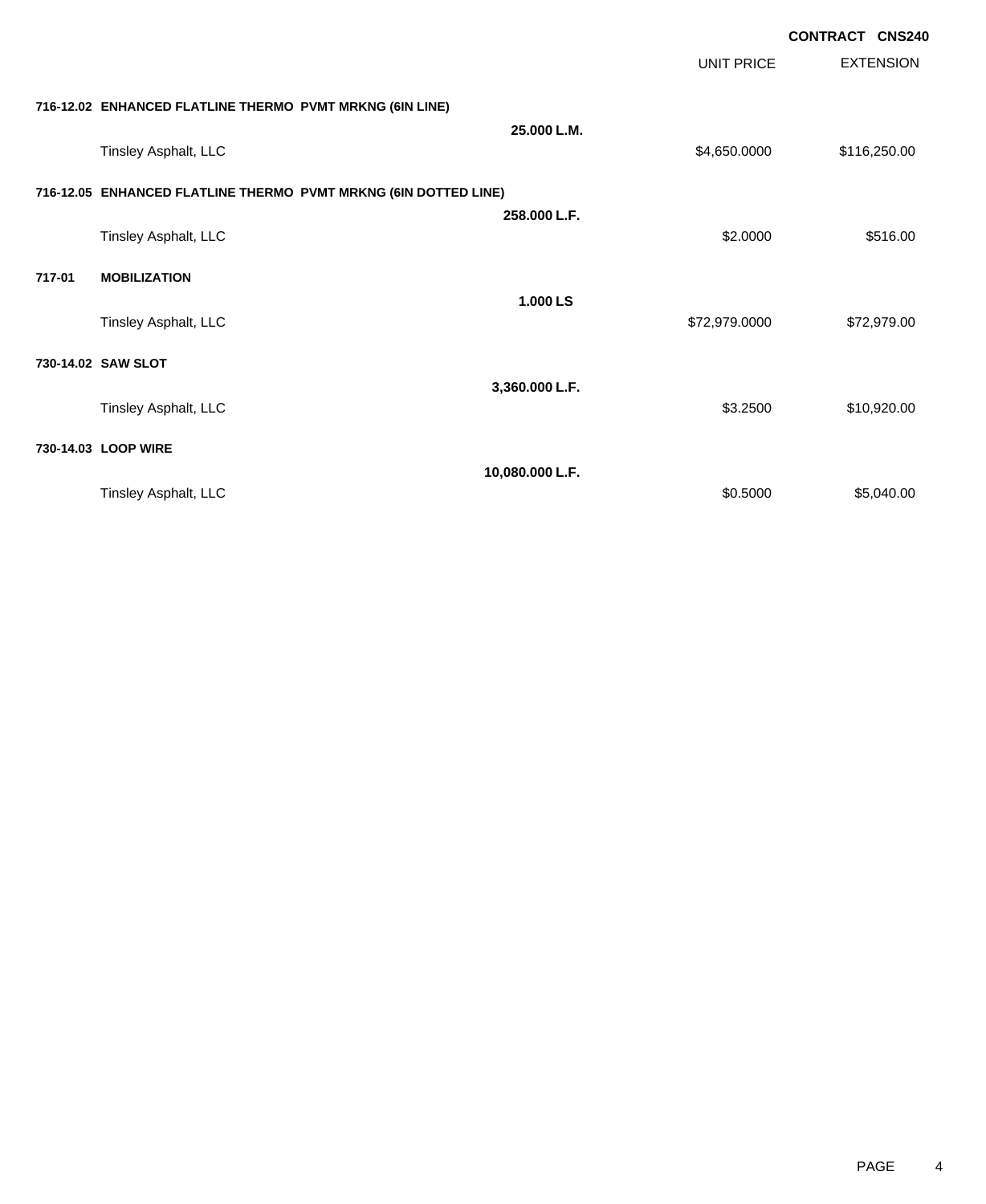Tinsley Asphalt, LLC \$1,821,107.45

## **TOTAL CONTRACT**

Tinsley Asphalt, LLC \$1,821,107.45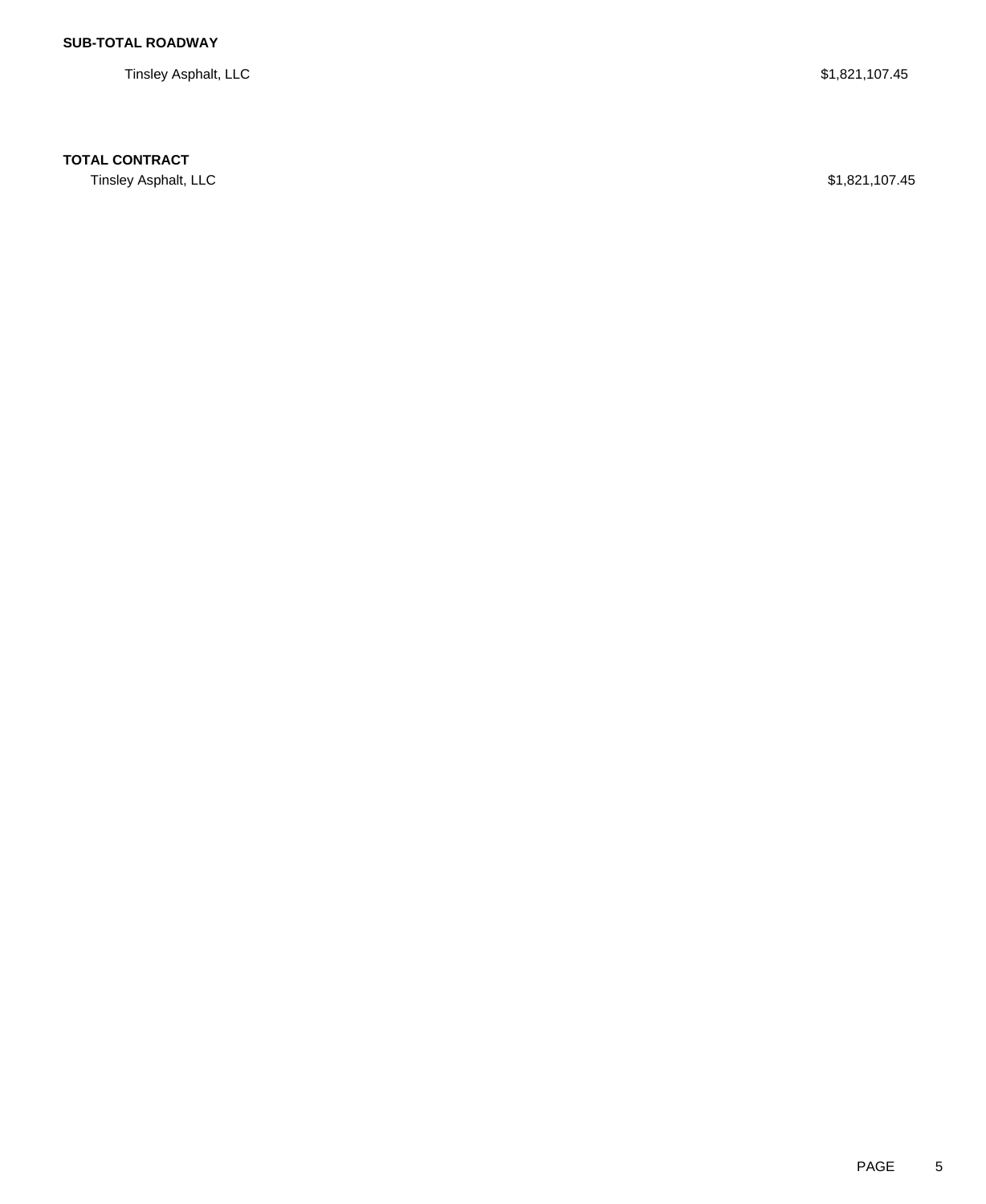#### GRUNDY COUNTY (Contract No. CNS250 Call 012)

31006-4235-04,HSIP-108(101),31006-3235-94

THE RESURFACING ON S.R. 108 FROM S.R. 56 (L.M. 12.02) TO WEST OF EAGLE LAKE ROAD (L.M. 15.00), INCLUDING ADDITION OF A TURN LANE.

PROJECT LENGTH - 2.98 MILES

COMPLETION TIME - ON OR BEFORE NOVEMBER 30, 2018

DBE GOAL 6.50%

Rogers Group, Inc. **\$1,276,249.99** 

Tinsley Asphalt, LLC \$1,212,301.70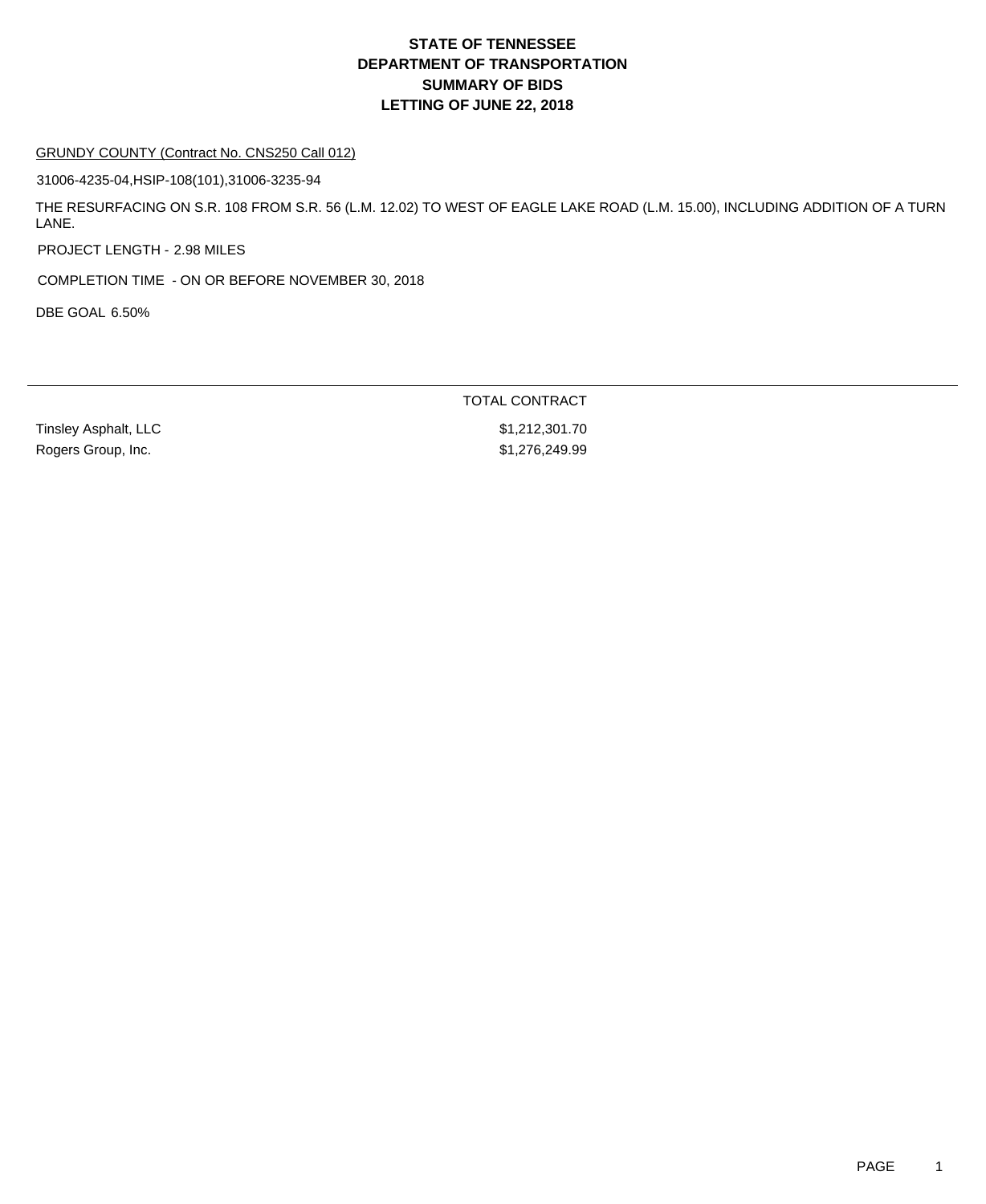|        |                                                                  |                   |                            | <b>CONTRACT CNS250</b>       |
|--------|------------------------------------------------------------------|-------------------|----------------------------|------------------------------|
|        |                                                                  |                   | <b>UNIT PRICE</b>          | <b>EXTENSION</b>             |
|        | <b>ROADWAY CATEGORY</b>                                          |                   |                            |                              |
| 203-01 | <b>ROAD &amp; DRAINAGE EXCAVATION (UNCLASSIFIED)</b>             |                   |                            |                              |
|        |                                                                  | 1,000.000 C.Y.    |                            |                              |
|        | Tinsley Asphalt, LLC                                             |                   | \$35.8900                  | \$35,890.00                  |
|        | Rogers Group, Inc.                                               |                   | \$39.0300                  | \$39,030.00                  |
| 303-01 | MINERAL AGGREGATE, TYPE A BASE, GRADING D                        |                   |                            |                              |
|        |                                                                  | 4,888.000 TON     |                            |                              |
|        | Tinsley Asphalt, LLC                                             |                   | \$37.8200                  | \$184,864.16                 |
|        | Rogers Group, Inc.                                               |                   | \$17.0000                  | \$83,096.00                  |
|        | 307-01.01 ASPHALT CONCRETE MIX (PG64-22) (BPMB-HM) GRADING A     |                   |                            |                              |
|        |                                                                  | 1,640.000 TON     |                            |                              |
|        | Tinsley Asphalt, LLC                                             |                   | \$96.7800                  | \$158,719.20                 |
|        | Rogers Group, Inc.                                               |                   | \$115.0000                 | \$188,600.00                 |
|        | 307-01.08 ASPHALT CONCRETE MIX (PG64-22) (BPMB-HM) GRADING B-M2  |                   |                            |                              |
|        |                                                                  | 540.000 TON       |                            |                              |
|        | Tinsley Asphalt, LLC<br>Rogers Group, Inc.                       |                   | \$134.6600<br>\$125.0000   | \$72,716.40<br>\$67,500.00   |
|        |                                                                  |                   |                            |                              |
| 402-01 | BITUMINOUS MATERIAL FOR PRIME COAT (PC)                          |                   |                            |                              |
|        |                                                                  | 7.000 TON         |                            |                              |
|        | Tinsley Asphalt, LLC<br>Rogers Group, Inc.                       |                   | \$756.2300<br>\$754.1100   | \$5,293.61<br>\$5,278.77     |
|        |                                                                  |                   |                            |                              |
| 402-02 | <b>AGGREGATE FOR COVER MATERIAL (PC)</b>                         |                   |                            |                              |
|        |                                                                  | <b>27,000 TON</b> |                            |                              |
|        | Tinsley Asphalt, LLC                                             |                   | \$735.8600<br>\$63.4400    | \$19,868.22                  |
|        | Rogers Group, Inc.                                               |                   |                            | \$1,712.88                   |
| 403-01 | BITUMINOUS MATERIAL FOR TACK COAT (TC)                           |                   |                            |                              |
|        |                                                                  | 31.000 TON        |                            |                              |
|        | Tinsley Asphalt, LLC<br>Rogers Group, Inc.                       |                   | \$735.8600<br>\$588.8500   | \$22,811.66<br>\$18,254.35   |
|        |                                                                  |                   |                            |                              |
|        | 411-01.10 ACS MIX(PG64-22) GRADING D                             |                   |                            |                              |
|        |                                                                  | 4,405.000 TON     |                            |                              |
|        | Tinsley Asphalt, LLC<br>Rogers Group, Inc.                       |                   | \$93.0200<br>\$98.0300     | \$409,753.10<br>\$431,822.15 |
|        |                                                                  |                   |                            |                              |
|        | 411-12.03 SCORING FOR RUMBLE STRIPE (NON-CONTINUOUS) (8IN WIDTH) |                   |                            |                              |
|        |                                                                  | 2.400 L.M.        |                            |                              |
|        | Tinsley Asphalt, LLC<br>Rogers Group, Inc.                       |                   | \$750.0000<br>\$1,535.5500 | \$1,800.00<br>\$3,685.32     |
|        |                                                                  |                   |                            |                              |
|        | 415-01.02 COLD PLANING BITUMINOUS PAVEMENT                       |                   |                            |                              |
|        |                                                                  | 62,874.000 S.Y.   |                            |                              |
|        | Tinsley Asphalt, LLC<br>Rogers Group, Inc.                       |                   | \$1.6500<br>\$3.3500       | \$103,742.10<br>\$210,627.90 |
|        |                                                                  |                   |                            |                              |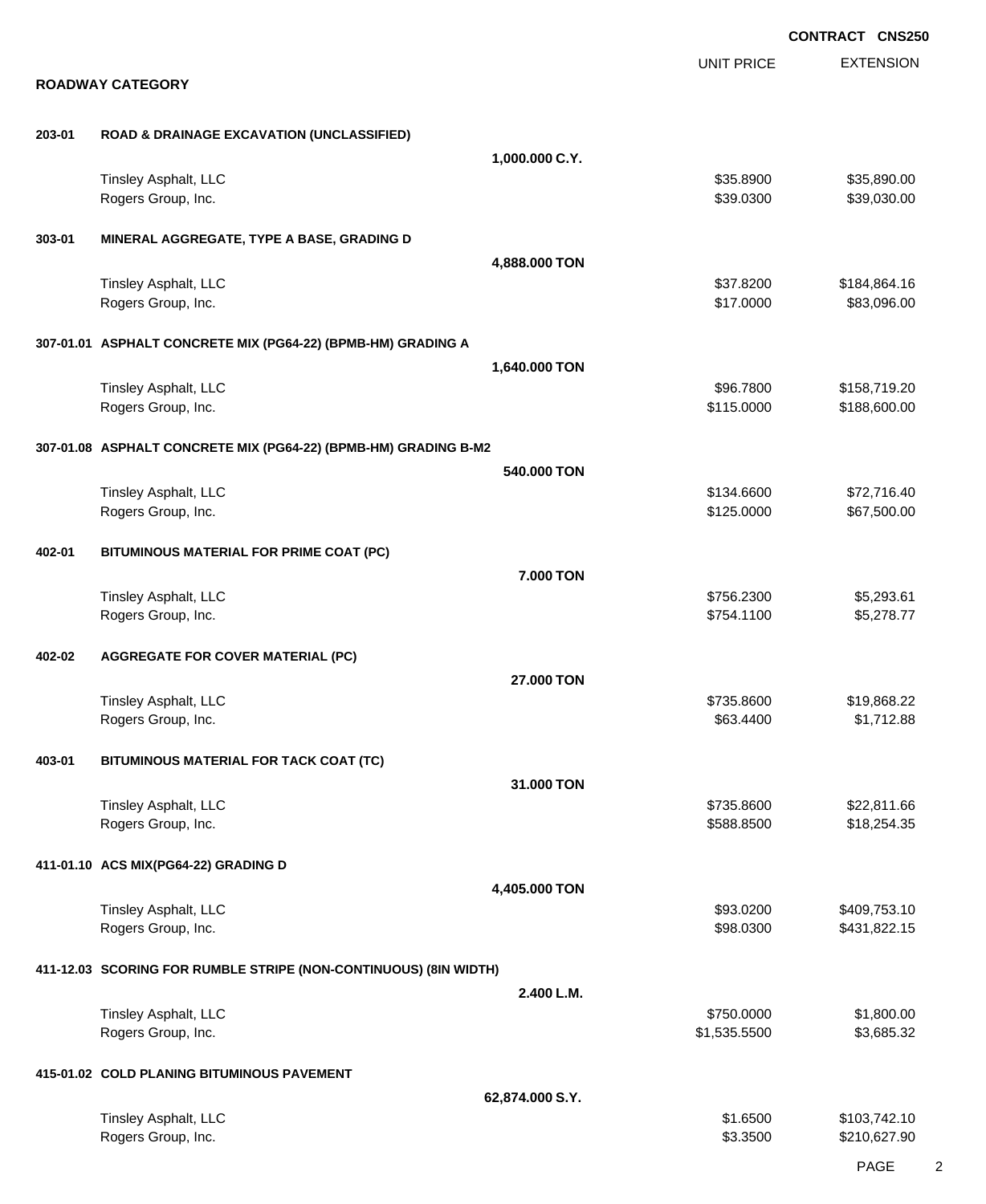UNIT PRICE

EXTENSION

| 705-02.10 GUARDRAIL TRANSITION 27IN TO 31IN |  |
|---------------------------------------------|--|

|        | 705-02.10 GUARDRAIL TRANSITION 27IN TO 31IN                      |                   |               |             |
|--------|------------------------------------------------------------------|-------------------|---------------|-------------|
|        |                                                                  | 5.000 EACH        |               |             |
|        | Tinsley Asphalt, LLC                                             |                   | \$150.0000    | \$750.00    |
|        | Rogers Group, Inc.                                               |                   | \$177.1800    | \$885.90    |
|        |                                                                  |                   |               |             |
|        | 705-06.20 TANGENT ENERGY ABSORBING TERM MASH TL-3                |                   |               |             |
|        |                                                                  | 7.000 EACH        |               |             |
|        |                                                                  |                   | \$2,800.0000  | \$19,600.00 |
|        | Tinsley Asphalt, LLC<br>Rogers Group, Inc.                       |                   | \$3,307.3500  | \$23,151.45 |
|        |                                                                  |                   |               |             |
| 706-01 | <b>GUARDRAIL REMOVED</b>                                         |                   |               |             |
|        |                                                                  |                   |               |             |
|        |                                                                  | 500.000 L.F.      |               |             |
|        | Tinsley Asphalt, LLC                                             |                   | \$1.0000      | \$500.00    |
|        | Rogers Group, Inc.                                               |                   | \$1.1800      | \$590.00    |
|        |                                                                  |                   |               |             |
| 712-01 | <b>TRAFFIC CONTROL</b>                                           |                   |               |             |
|        |                                                                  | 1.000 LS          |               |             |
|        | Tinsley Asphalt, LLC                                             |                   | \$55,637.0000 | \$55,637.00 |
|        | Rogers Group, Inc.                                               |                   | \$69,035.0200 | \$69,035.02 |
|        |                                                                  |                   |               |             |
| 712-06 | <b>SIGNS (CONSTRUCTION)</b>                                      |                   |               |             |
|        |                                                                  | 365.000 S.F.      |               |             |
|        | Tinsley Asphalt, LLC                                             |                   | \$6.8500      | \$2,500.25  |
|        | Rogers Group, Inc.                                               |                   | \$8.0900      | \$2,952.85  |
|        |                                                                  |                   |               |             |
|        | 716-01.21 SNOWPLOWABLE RAISED PAVMENT MARKERS (BI-DIR) (1 COLOR) |                   |               |             |
|        |                                                                  | 270.000 EACH      |               |             |
|        | Tinsley Asphalt, LLC                                             |                   | \$29.0000     | \$7,830.00  |
|        | Rogers Group, Inc.                                               |                   | \$34.2500     | \$9,247.50  |
|        |                                                                  |                   |               |             |
|        | 716-02.04 PLASTIC PAVEMENT MARKING(CHANNELIZATION STRIPING)      |                   |               |             |
|        |                                                                  | 31.000 S.Y.       |               |             |
|        | Tinsley Asphalt, LLC                                             |                   | \$20.0000     | \$620.00    |
|        | Rogers Group, Inc.                                               |                   | \$23.6200     | \$732.22    |
|        |                                                                  |                   |               |             |
|        | 716-02.05 PLASTIC PAVEMENT MARKING (STOP LINE)                   |                   |               |             |
|        |                                                                  | 117.000 L.F.      |               |             |
|        |                                                                  |                   |               |             |
|        | Tinsley Asphalt, LLC                                             |                   | \$10.0000     | \$1,170.00  |
|        | Rogers Group, Inc.                                               |                   | \$11.8100     | \$1,381.77  |
|        |                                                                  |                   |               |             |
|        | 716-02.06 PLASTIC PAVEMENT MARKING (TURN LANE ARROW)             |                   |               |             |
|        |                                                                  | <b>5.000 EACH</b> |               |             |
|        | Tinsley Asphalt, LLC                                             |                   | \$150.0000    | \$750.00    |
|        | Rogers Group, Inc.                                               |                   | \$177.1800    | \$885.90    |
|        |                                                                  |                   |               |             |
|        | 716-03.04 PLASTIC WORD PAVEMENT MARKING (SCHOOL)                 |                   |               |             |
|        |                                                                  | <b>2.000 EACH</b> |               |             |
|        | Tinsley Asphalt, LLC                                             |                   | \$500.0000    | \$1,000.00  |
|        | Rogers Group, Inc.                                               |                   | \$590.6000    | \$1,181.20  |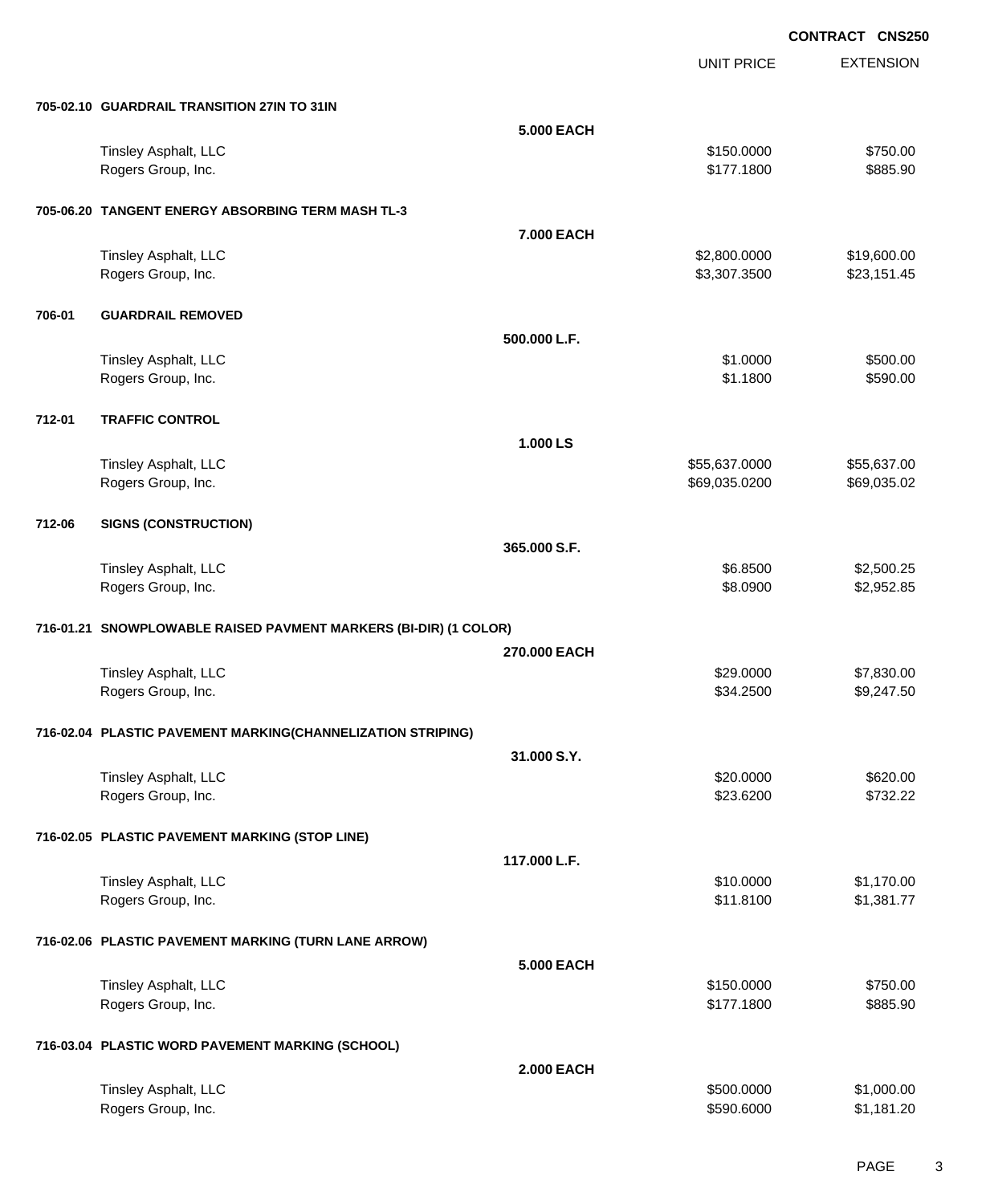|        |                                                        |                   | <b>UNIT PRICE</b> | <b>EXTENSION</b> |
|--------|--------------------------------------------------------|-------------------|-------------------|------------------|
|        | 716-03.06 PLASTIC WORD PAVEMENT MARKING (SIGNAL AHEAD) |                   |                   |                  |
|        |                                                        | <b>1.000 EACH</b> |                   |                  |
|        | Tinsley Asphalt, LLC                                   |                   | \$500.0000        | \$500.00         |
|        | Rogers Group, Inc.                                     |                   | \$590.6000        | \$590.60         |
|        | 716-04.05 PLASTIC PAVEMENT MARKING (STRAIGHT ARROW)    |                   |                   |                  |
|        |                                                        | <b>1.000 EACH</b> |                   |                  |
|        | Tinsley Asphalt, LLC                                   |                   | \$125.0000        | \$125.00         |
|        | Rogers Group, Inc.                                     |                   | \$147.6500        | \$147.65         |
|        | 716-05.01 PAINTED PAVEMENT MARKING (4" LINE)           |                   |                   |                  |
|        |                                                        | 12.000 L.M.       |                   |                  |
|        | Tinsley Asphalt, LLC                                   |                   | \$485.0000        | \$5,820.00       |
|        | Rogers Group, Inc.                                     |                   | \$572.8800        | \$6,874.56       |
|        | 716-05.05 PAINTED PAVEMENT MARKING (STOP LINE)         |                   |                   |                  |
|        |                                                        | 92.000 L.F.       |                   |                  |
|        | Tinsley Asphalt, LLC                                   |                   | \$5.0000          | \$460.00         |
|        | Rogers Group, Inc.                                     |                   | \$5.9100          | \$543.72         |
|        | 716-13.02 SPRAY THERMO PVMT MRKNG (60 mil) (6IN LINE)  |                   |                   |                  |
|        |                                                        | 9.300 L.M.        |                   |                  |
|        | Tinsley Asphalt, LLC                                   |                   | \$2,750.0000      | \$25,575.00      |
|        | Rogers Group, Inc.                                     |                   | \$3,248.2900      | \$30,209.10      |
| 717-01 | <b>MOBILIZATION</b>                                    |                   |                   |                  |
|        |                                                        | 1.000 LS          |                   |                  |
|        | Tinsley Asphalt, LLC                                   |                   | \$69,260.0000     | \$69,260.00      |
|        | Rogers Group, Inc.                                     |                   | \$74,499.6600     | \$74,499.66      |
|        | 730-14.02 SAW SLOT                                     |                   |                   |                  |
|        |                                                        | 452.000 L.F.      |                   |                  |
|        | Tinsley Asphalt, LLC                                   |                   | \$4.5000          | \$2,034.00       |
|        | Rogers Group, Inc.                                     |                   | \$4.7200          | \$2,133.44       |
|        | 730-14.03 LOOP WIRE                                    |                   |                   |                  |
|        |                                                        | 1,356.000 L.F.    |                   |                  |
|        | Tinsley Asphalt, LLC                                   |                   | \$2.0000          | \$2,712.00       |
|        | Rogers Group, Inc.                                     |                   | \$1.1800          | \$1,600.08       |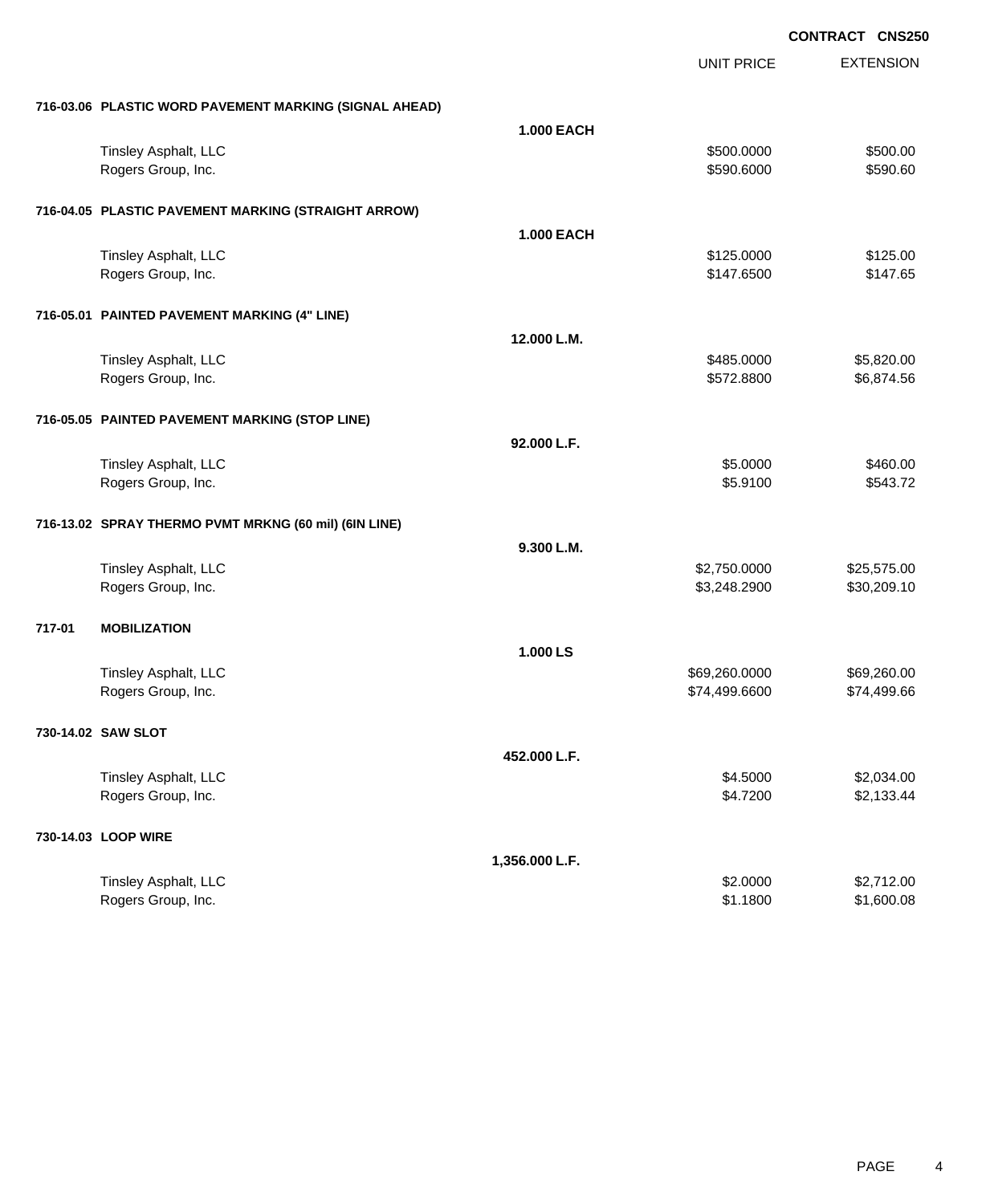## **SUB-TOTAL ROADWAY**

Tinsley Asphalt, LLC \$1,212,301.70 Rogers Group, Inc. \$1,276,249.99

### **TOTAL CONTRACT**

Tinsley Asphalt, LLC \$1,212,301.70 Rogers Group, Inc. \$1,276,249.99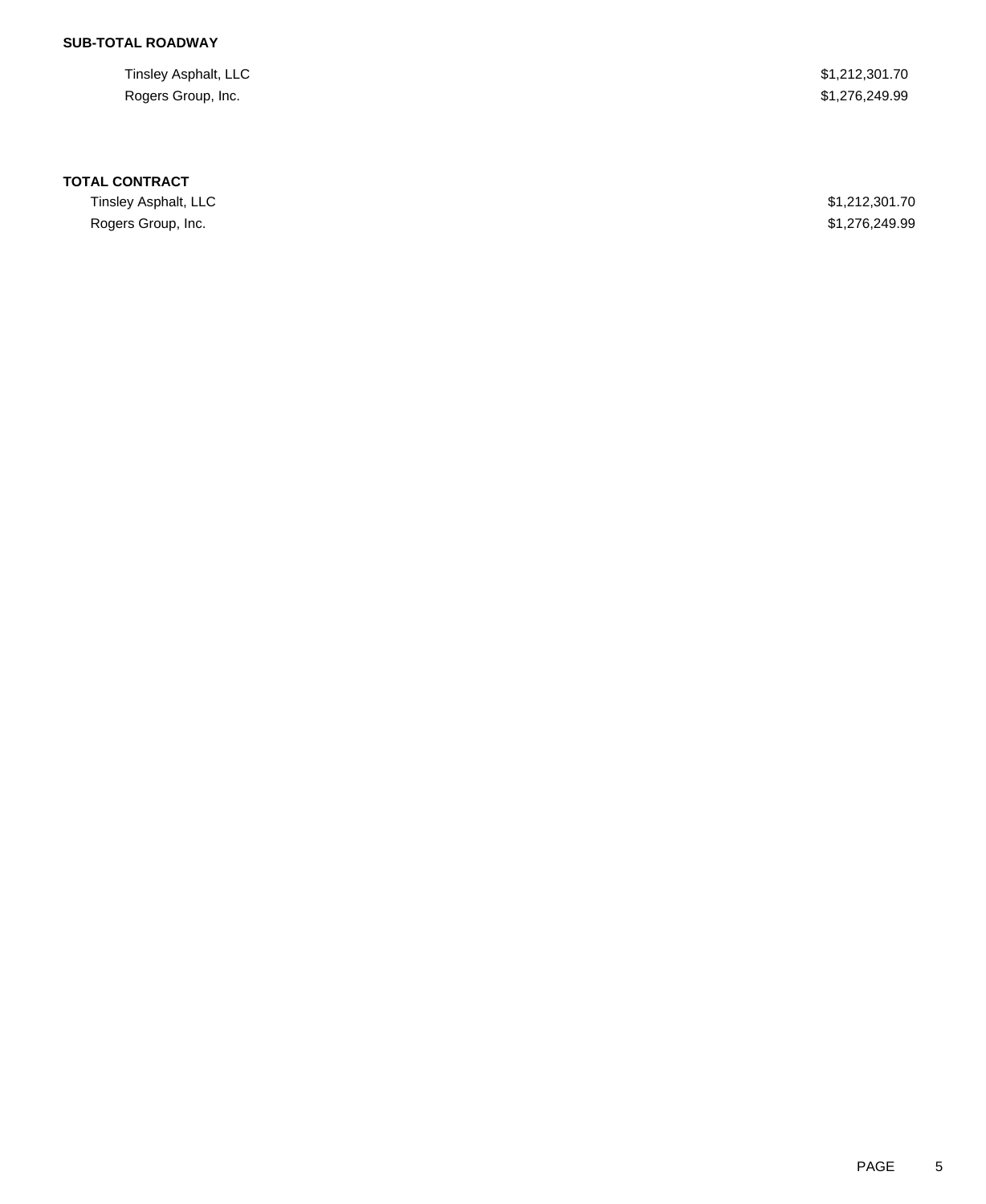#### HAMILTON COUNTY (Contract No. CNS251 Call 013)

33052-4253-04,HSIP-R-3601(6),33960-3507-94,STP-NH/HSIP-153(13),33052- 3252-94,33052-8252-14

THE RESURFACING INCLUDING BRIDGE DECK REPAIR ON S.R. 153 FROM I-75 (L.M. 0.00) TO THE BRIDGE UNDER SHALLOWFORD ROAD (L.M. 2.60), AND THE IMPROVEMENT OF THE INTERSECTION ON PELICAN DRIVE AT JERSEY PIKE IN CHATTANOOGA.

PROJECT LENGTH - 2.614 MILES

COMPLETION TIME - ON OR BEFORE NOVEMBER 30, 2018

DBE GOAL 6.00%

#### TOTAL CONTRACT

Wright Brothers Construction Company, Inc.  $$2,554,310.25$ Talley Construction Company, Inc. 6. The state of the state of the state of the state of the state of the state of the state of the state of the state of the state of the state of the state of the state of the state of the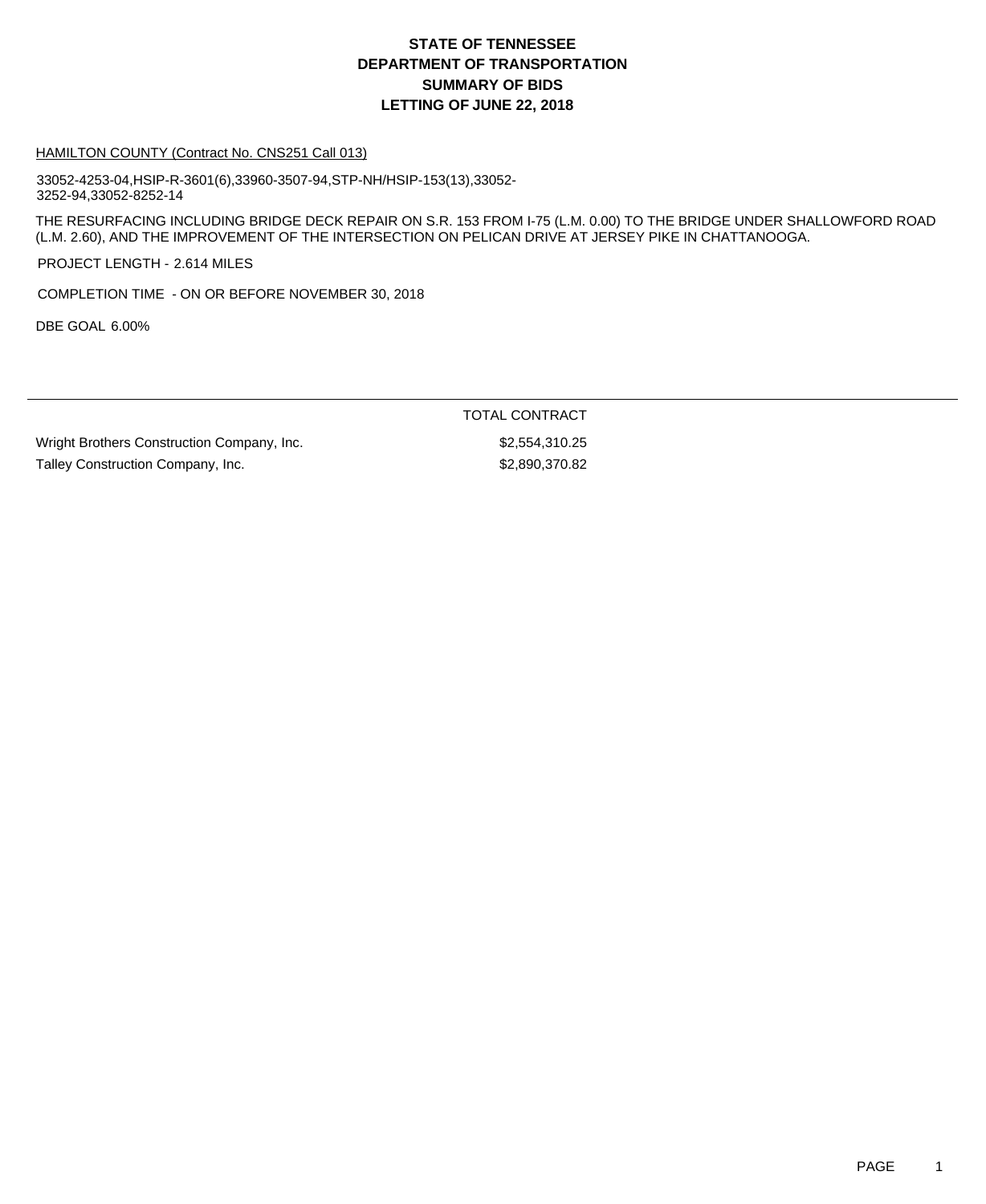|        |                                                                                 |                 |                              | <b>CONTRACT CNS251</b>       |
|--------|---------------------------------------------------------------------------------|-----------------|------------------------------|------------------------------|
|        | <b>ROADWAY CATEGORY</b>                                                         |                 | <b>UNIT PRICE</b>            | <b>EXTENSION</b>             |
|        |                                                                                 |                 |                              |                              |
| 105-01 | <b>CONSTRUCTION STAKES, LINES AND GRADES</b>                                    | 1.000 LS        |                              |                              |
|        |                                                                                 |                 |                              |                              |
|        | Wright Brothers Construction Company, Inc.<br>Talley Construction Company, Inc. |                 | \$4,000.0000<br>\$5,850.0000 | \$4,000.00<br>\$5,850.00     |
|        | 307-01.15 ASC MIX (PG64-22) (BPMLC-HM) GRADING CS                               |                 |                              |                              |
|        |                                                                                 | 3,411.000 TON   |                              |                              |
|        | Wright Brothers Construction Company, Inc.<br>Talley Construction Company, Inc. |                 | \$127.0000<br>\$134.9100     | \$433,197.00<br>\$460,178.01 |
|        | 307-03.08 ASPHALT CONCRETE MIX (PG76-22) (BPMB-HM) GRADING B-M2                 |                 |                              |                              |
|        |                                                                                 | 100,000 TON     |                              |                              |
|        | Wright Brothers Construction Company, Inc.                                      |                 | \$144,0000                   | \$14,400.00                  |
|        | Talley Construction Company, Inc.                                               |                 | \$206.0000                   | \$20,600.00                  |
| 403-01 | BITUMINOUS MATERIAL FOR TACK COAT (TC)                                          |                 |                              |                              |
|        |                                                                                 | 88.000 TON      |                              |                              |
|        | Wright Brothers Construction Company, Inc.<br>Talley Construction Company, Inc. |                 | \$540.0000<br>\$639.1100     | \$47,520.00<br>\$56,241.68   |
|        | 403-01.10 High Performance Fog Seals                                            |                 |                              |                              |
|        |                                                                                 | 10.000 S.Y.     |                              |                              |
|        | Wright Brothers Construction Company, Inc.<br>Talley Construction Company, Inc. |                 | \$100.0000<br>\$600.0000     | \$1,000.00<br>\$6,000.00     |
|        | 406-04.02 HIGH FRICTION SURFACE TREATMENT                                       |                 |                              |                              |
|        |                                                                                 | 11,875.000 S.Y. |                              |                              |
|        | Wright Brothers Construction Company, Inc.<br>Talley Construction Company, Inc. |                 | \$20.0000<br>\$23.1700       | \$237,500.00<br>\$275,143.75 |
|        | 407-20.05 SAW CUTTING ASPHALT PAVEMENT                                          |                 |                              |                              |
|        |                                                                                 | 25.000 L.F.     |                              |                              |
|        | Wright Brothers Construction Company, Inc.<br>Talley Construction Company, Inc. |                 | \$16.2000<br>\$20.0000       | \$405.00<br>\$500.00         |
|        | 411-02.10 ACS MIX(PG70-22) GRADING D                                            |                 |                              |                              |
|        |                                                                                 | 40.000 TON      |                              |                              |
|        | Wright Brothers Construction Company, Inc.<br>Talley Construction Company, Inc. |                 | \$310.0000<br>\$310.0000     | \$12,400.00<br>\$12,400.00   |
|        | 411-03.10 ACS MIX(PG76-22) GRADING D                                            |                 |                              |                              |
|        |                                                                                 | 7,860.000 TON   |                              |                              |
|        | Wright Brothers Construction Company, Inc.<br>Talley Construction Company, Inc. |                 | \$109.0000<br>\$116.2500     | \$856,740.00<br>\$913,725.00 |
|        | 411-12.01 SCORING SHOULDERS (CONTINUOUS) (16IN WIDTH)                           |                 |                              |                              |
|        |                                                                                 | 5.200 L.M.      |                              |                              |
|        | Wright Brothers Construction Company, Inc.<br>Talley Construction Company, Inc. |                 | \$750.0000<br>\$980.4500     | \$3,900.00<br>\$5,098.34     |
|        |                                                                                 |                 |                              |                              |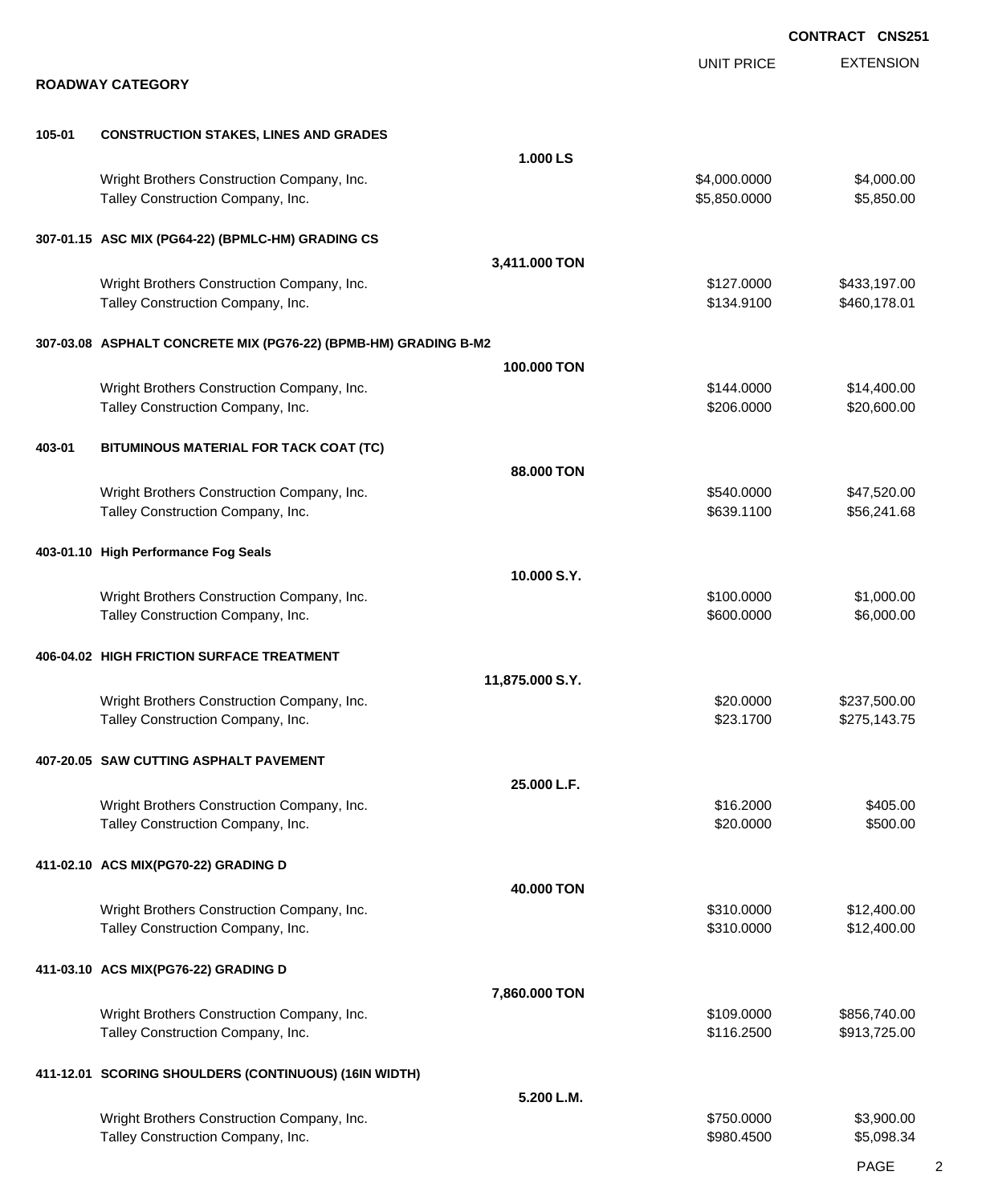EXTENSION **CONTRACT CNS251** UNIT PRICE **415-01.01 COLD PLANING BITUMINOUS PAVEMENT 10,249.000 TON** Wright Brothers Construction Company, Inc. \$28.7500 \$294,658.75 Talley Construction Company, Inc. 6. The Construction Company, Inc. 6. The Construction Company, Inc. 6. The Construction Company, Inc. 6. The Construction Company, Inc. 6. The Construction Company, Inc. 6. The Constructio **701-03 CONCRETE MEDIAN PAVEMENT 3.000 C.Y.** Wright Brothers Construction Company, Inc. 6. 2000 10000 \$2,000.0000 \$6,000.000 \$6,000.00 Talley Construction Company, Inc. 6. The Construction Company, Inc. 6. The Construction Company, Inc. 6. The Construction Company, Inc. 6. The Construction Company, Inc. 6. The Construction Company, Inc. 6. The Constructio **702-01 CONCRETE CURB 3.000 C.Y.** Wright Brothers Construction Company, Inc. 6. 2008.000 \$2,000.0000 \$6,000.000 \$6,000.00 Talley Construction Company, Inc. 6. The Construction Company, Inc. 6. The Construction Company, Inc. 6. The Construction Company, Inc. 6. The Construction Company, Inc. 6. The Construction Company, Inc. 6. The Constructio **702-01.01 EXTRUDED SLOPING CURB 15.000 L.F.** Wright Brothers Construction Company, Inc. 6. 2012 12:30 12:30 12:30 12:30 12:30 12:30 12:30 12:30 12:30 12:30 Talley Construction Company, Inc. 6877.50 **712-01 TRAFFIC CONTROL 1.000 LS** Wright Brothers Construction Company, Inc. 697,000.000 \$97,000.000 \$97,000.000 \$97,000.00 Talley Construction Company, Inc. 6. The Construction Company, Inc. \$184,599.3500 \$184,599.3500 \$184,599.35 **712-04.01 FLEXIBLE DRUMS (CHANNELIZING) 110.000 EACH** Wright Brothers Construction Company, Inc. 6. 2012 12:30 12:30 12:31 12:32 16:5000 \$1,815.00 Talley Construction Company, Inc. 6. The Construction Company, Inc. 6. The Construction Company, Inc. 6. The Construction Company, Inc. 6. The Construction Company, Inc. 6. The Construction Company, Inc. 6. The Constructio **712-05.01 WARNING LIGHTS (TYPE A) 56.000 EACH** Wright Brothers Construction Company, Inc. 6123.20 \$123.20 \$123.20 Talley Construction Company, Inc. 6131.04 **712-06 SIGNS (CONSTRUCTION) 2,019.000 S.F.** Wright Brothers Construction Company, Inc. 6. 2000 \$12,114.00 Talley Construction Company, Inc. 6. The Construction Company, Inc. 6. The Construction Company, Inc. 6.13,002.36 **712-07.03 TEMPORARY BARRICADES (TYPE III) 76.000 L.F.** Wright Brothers Construction Company, Inc. 68.8000 \$668.80 Talley Construction Company, Inc. 6711.36 **712-08.03 ARROW BOARD (TYPE C) 2.000 EACH** Wright Brothers Construction Company, Inc. 6. The Construction Company, Inc. 6. The Construction Company, Inc. 51,640.00

Talley Construction Company, Inc. 6. The Construction Company, Inc. 6. The Construction Company, Inc. 6. The Construction Company, Inc. 6. The Construction Company, Inc. 6. The Construction Company, Inc. 6. The Constructio

PAGE 3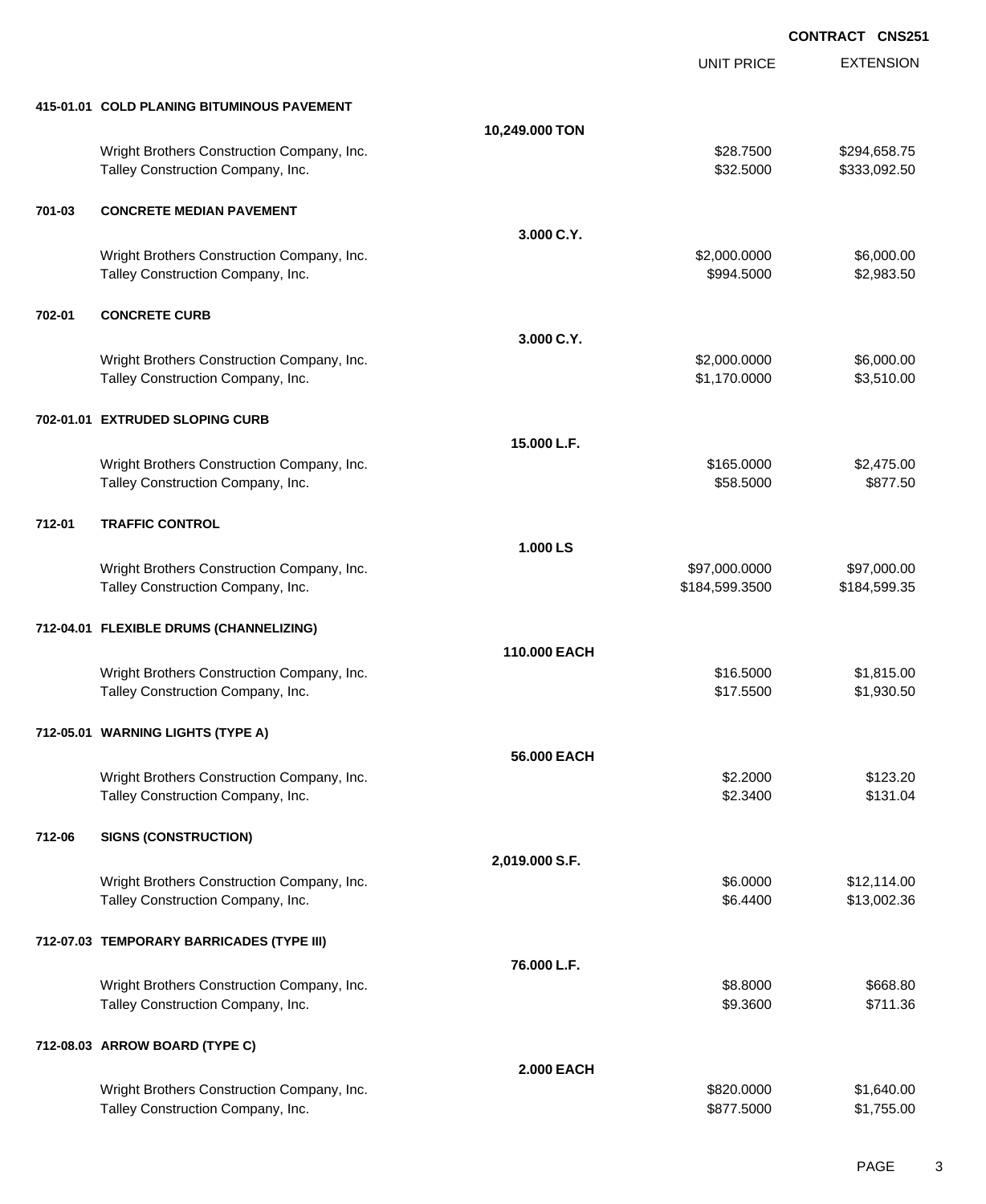EXTENSION **CONTRACT CNS251** UNIT PRICE **712-08.10 MOBILE MESSAGE SIGN UNIT W/ATTENUATOR 300.000 HOUR** Wright Brothers Construction Company, Inc. 632,100.00 \$107.0000 \$32,100.00 Talley Construction Company, Inc. 6. The Construction Company, Inc. 6. The Construction Company, Inc. 6. The Construction Company, Inc. 6. The Construction Company, Inc. 6. The Construction Company, Inc. 6. The Constructio **713-01.01 CLASS A CONCRETE (FOUNDATION FOR SIGN SUPPORTS) 3.000 C.Y.** Wright Brothers Construction Company, Inc. 6330.00 \$310.0000 \$330.00 Talley Construction Company, Inc. 6351.00 \$351.00 \$351.00 \$351.00 **713-01.02 STEEL BAR REINFORCEMENT(FOUNDATION FOR SIGN SUPPORTS) 251.000 LB.** Wright Brothers Construction Company, Inc. 6. 2000 \$552.2000 \$552.2000 \$552.2000 Talley Construction Company, Inc. 6587.34 **713-11.02 PERFORATED/KNOCKOUT SQUARE TUBE POST 120.000 LB.** Wright Brothers Construction Company, Inc. 64.1500 \$4.1500 \$498.00 Talley Construction Company, Inc. 6534.00 \$534.00 \$534.00 \$534.00 **713-13.03 FLAT SHEET ALUMINUM SIGNS (0.100" THICK) 28.000 S.F.** Wright Brothers Construction Company, Inc. \$15.2000 \$425.60 Talley Construction Company, Inc. 6453.60 **713-15 REMOVAL OF SIGNS, POSTS AND FOOTINGS 1.000 LS** Wright Brothers Construction Company, Inc. 6380.000 \$380.000 \$380.000 \$380.000 Talley Construction Company, Inc. 6409.5000 \$409.5000 \$409.5000 \$409.5000 \$409.5000 **713-16.01 CHANGEABLE MESSAGE SIGN UNIT 3.000 EACH** Wright Brothers Construction Company, Inc. 6. The State of the State of the State of State State State State State State State State State State State State State State State State State State State State State State State Talley Construction Company, Inc. 6. The Construction Company, Inc. 6.5382.0000 \$16,146.00 **716-01.23 SNOWPLOWABLE RAISED PAVEMENT MARKERS (BI-DIR)(2 COLOR) 852.000 EACH** Wright Brothers Construction Company, Inc. 6. The Construction Company, Inc. \$28.0000 \$23,856.00 Talley Construction Company, Inc. 6. The Construction Company, Inc. 6. The Construction Company, Inc. 6. The Construction Company, Inc. 6. The Construction Company, Inc. 6. The Construction Company, Inc. 6. The Constructio **716-01.30 REMOVAL OF SNOWPLOWABLE REFLECTIVE MARKER 852.000 EACH** Wright Brothers Construction Company, Inc. 6.6916.00 \$6,816.00 \$6,816.00 Talley Construction Company, Inc. 6. The Construction Company, Inc. 6. The Construction Company, Inc. 6. The Construction Company, Inc. 6. The Construction Company, Inc. 6. The Construction Company, Inc. 6. The Constructio **716-02.04 PLASTIC PAVEMENT MARKING(CHANNELIZATION STRIPING) 125.000 S.Y.** Wright Brothers Construction Company, Inc. 6. 2008 1998 18:4000 \$2,300.00 Talley Construction Company, Inc. 6. The Construction Company, Inc. 6. The Construction Company, Inc. 6. The Construction Company, Inc. 6. The Construction Company, Inc. 6. The Construction Company, Inc. 6. The Constructio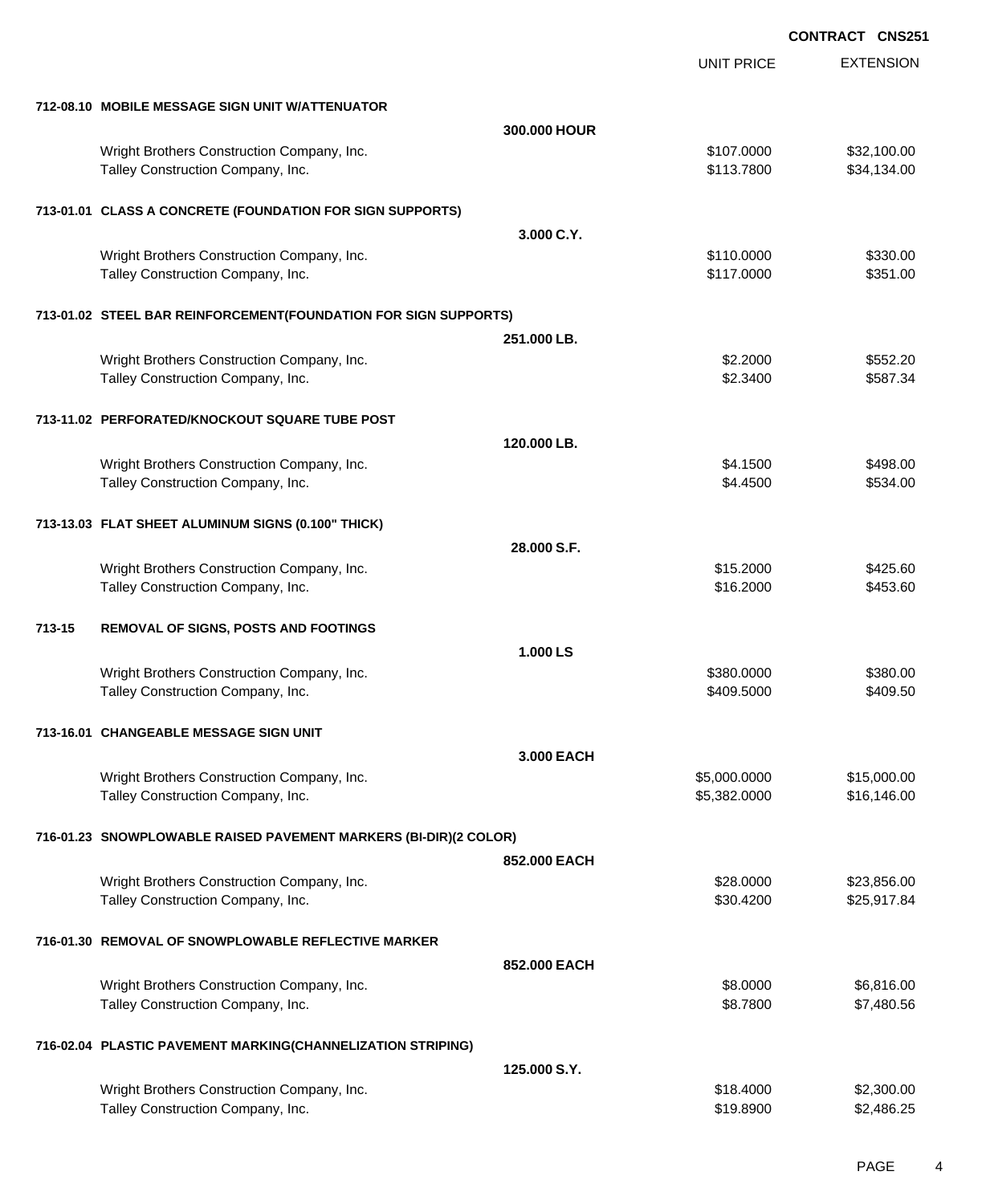|                                                           |                   |                   | <b>CONTRACT CNS251</b> |
|-----------------------------------------------------------|-------------------|-------------------|------------------------|
|                                                           |                   | <b>UNIT PRICE</b> | <b>EXTENSION</b>       |
| 716-02.05 PLASTIC PAVEMENT MARKING (STOP LINE)            |                   |                   |                        |
|                                                           | 145,000 L.F.      |                   |                        |
| Wright Brothers Construction Company, Inc.                |                   | \$10.5000         | \$1,522.50             |
| Talley Construction Company, Inc.                         |                   | \$11.4100         | \$1,654.45             |
| 716-02.06 PLASTIC PAVEMENT MARKING (TURN LANE ARROW)      |                   |                   |                        |
|                                                           | 28,000 EACH       |                   |                        |
| Wright Brothers Construction Company, Inc.                |                   | \$140.0000        | \$3,920.00             |
| Talley Construction Company, Inc.                         |                   | \$152.1000        | \$4,258.80             |
| 716-03.01 PLASTIC WORD PAVEMENT MARKING (ONLY)            |                   |                   |                        |
|                                                           | <b>1.000 EACH</b> |                   |                        |
| Wright Brothers Construction Company, Inc.                |                   | \$190.0000        | \$190.00               |
| Talley Construction Company, Inc.                         |                   | \$204.7500        | \$204.75               |
| 716-03.02 PLASTIC WORD PAVEMENT MARKING (RXR)             |                   |                   |                        |
|                                                           | <b>1.000 EACH</b> |                   |                        |
| Wright Brothers Construction Company, Inc.                |                   | \$400.0000        | \$400.00               |
| Talley Construction Company, Inc.                         |                   | \$438.7500        | \$438.75               |
| 716-04.01 PLASTIC PAVEMENT MARKING (STRAIGHT-TURN ARROW)  |                   |                   |                        |
|                                                           | 8.000 EACH        |                   |                        |
| Wright Brothers Construction Company, Inc.                |                   | \$190.0000        | \$1,520.00             |
| Talley Construction Company, Inc.                         |                   | \$204.7500        | \$1,638.00             |
| 716-04.07 PLASTIC PAVEMENT MARKING (EXIT ONLY ARROW)      |                   |                   |                        |
|                                                           | 10,000 EACH       |                   |                        |
| Wright Brothers Construction Company, Inc.                |                   | \$240.0000        | \$2,400.00             |
| Talley Construction Company, Inc.                         |                   | \$263.2500        | \$2,632.50             |
| 716-04.08 PLASTIC PAVEMENT MARKING (OPTION LANE ARROW)    |                   |                   |                        |
|                                                           | <b>2.000 EACH</b> |                   |                        |
| Wright Brothers Construction Company, Inc.                |                   | \$240.0000        | \$480.00               |
| Talley Construction Company, Inc.                         |                   | \$263.2500        | \$526.50               |
| 716-04.14 PLASTIC PAVEMENT MARKING (LANE REDUCTION ARROW) |                   |                   |                        |
|                                                           | <b>1.000 EACH</b> |                   |                        |
| Wright Brothers Construction Company, Inc.                |                   | \$240.0000        | \$240.00               |
| Talley Construction Company, Inc.                         |                   | \$263.2500        | \$263.25               |
| 716-05.01 PAINTED PAVEMENT MARKING (4" LINE)              |                   |                   |                        |
|                                                           | 1.000 L.M.        |                   |                        |
| Wright Brothers Construction Company, Inc.                |                   | \$1,025.0000      | \$1,025.00             |
| Talley Construction Company, Inc.                         |                   | \$1,111.5000      | \$1,111.50             |
| 716-05.20 PAINTED PAVEMENT MARKING (6" LINE)              |                   |                   |                        |
|                                                           | 20.100 L.M.       |                   |                        |
| Wright Brothers Construction Company, Inc.                |                   | \$950.0000        | \$19,095.00            |
| Talley Construction Company, Inc.                         |                   | \$1,023.7500      | \$20,577.38            |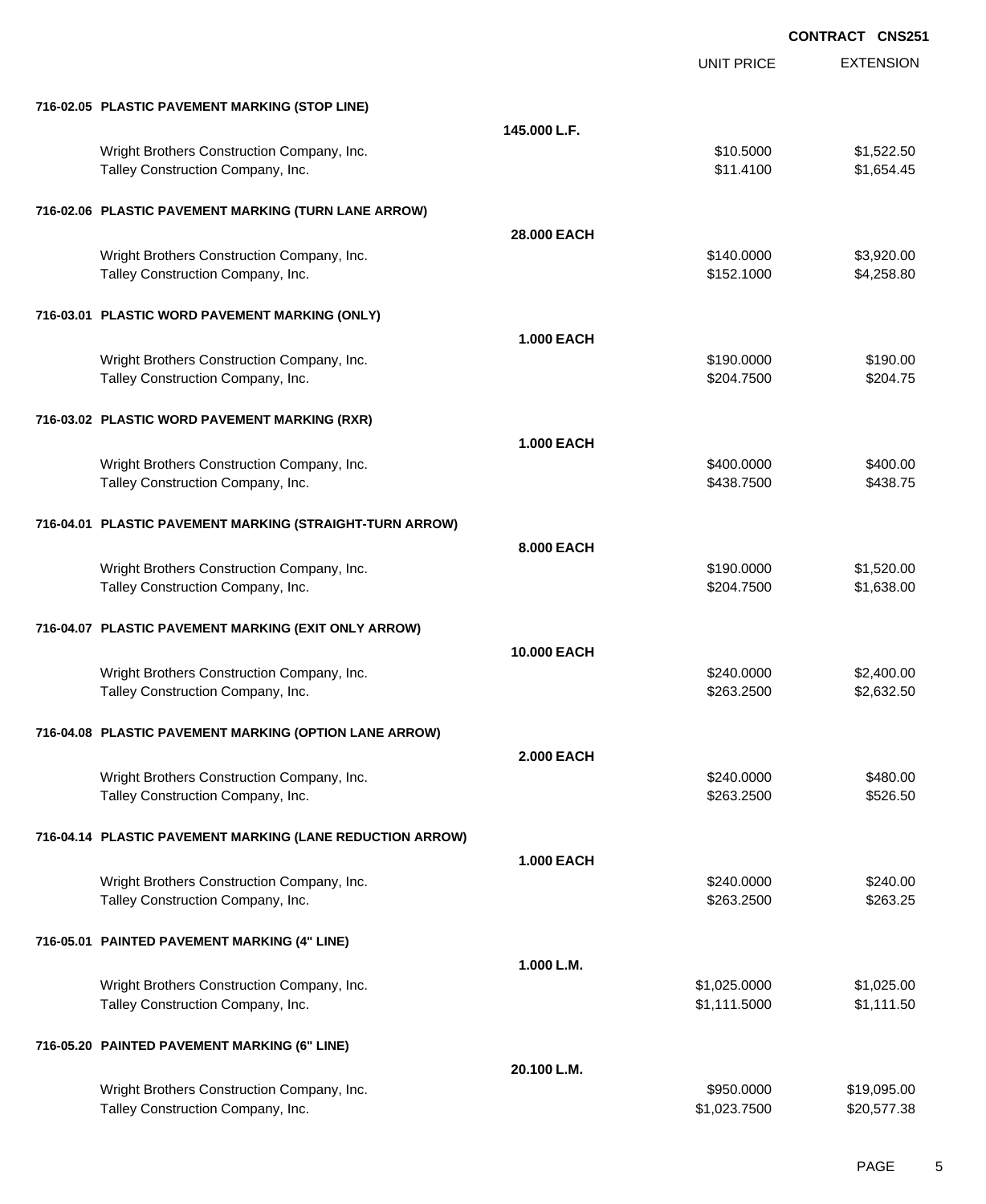EXTENSION **CONTRACT CNS251** UNIT PRICE **716-12.02 ENHANCED FLATLINE THERMO PVMT MRKNG (6IN LINE) 17.200 L.M.** Wright Brothers Construction Company, Inc. 6. The Construction Company, Inc. \$4,100.0000 \$70,520.00 Talley Construction Company, Inc. 6. The Construction Company, Inc. 6. The Construction Company, Inc. 6. The Construction Company, Inc. 6. The Construction Company, Inc. 6. The Construction Company, Inc. 6. The Constructio **716-12.05 ENHANCED FLATLINE THERMO PVMT MRKNG (6IN DOTTED LINE) 1,108.000 L.F.** Wright Brothers Construction Company, Inc. 6. 2012 1.9000 \$1.9000 \$2,105.20 Talley Construction Company, Inc. 6. The Construction Company, Inc. 6. The Construction Company, Inc. 6. The Construction Company, Inc. 6. The Construction Company, Inc. 6. The Construction Company, Inc. 6. The Constructio **716-12.06 ENHANCED FLAT LINE THERMO (8IN LINE) 5,992.000 L.F.** Wright Brothers Construction Company, Inc. 6. 2012 12:3500 \$8,089.20 Talley Construction Company, Inc. 6. The state of the state of the state of the state of the state of the state of the state of the state of the state of the state of the state of the state of the state of the state of the **716-12.07 ENHANCED FLAT LINE THERMO (8IN BROKEN LN) 8,390.000 L.F.** Wright Brothers Construction Company, Inc. 6. 2011 1.326.50 \$1.3500 \$1.3500 \$11,326.50 Talley Construction Company, Inc. 6. The Construction Company, Inc. 612,249.40 **716-13.01 SPRAY THERMO PVMT MRKNG (60 mil) (4IN LINE) 1.000 L.M.** Wright Brothers Construction Company, Inc. 6. 2.600.000 \$2,600.000 \$2,600.000 \$2,600.00 Talley Construction Company, Inc. 6. The Construction Company, Inc. 6. The Construction Company, Inc. 6. The Construction Company, Inc. 6. The Construction Company, Inc. 6. The Construction Company, Inc. 6. The Constructio **717-01 MOBILIZATION 1.000 LS** Wright Brothers Construction Company, Inc.  $$66,000.0000$  \$66,000.000 \$66,000.000 Talley Construction Company, Inc. 6. The Construction Company, Inc. 6. The Construction Company, Inc. 6. The Construction Company, Inc. 6. The Construction Company, Inc. 6. The Construction Company, Inc. 6. The Constructio **730-03.25 INSTALL PULL BOX (29" x 21") 4.000 EACH** Wright Brothers Construction Company, Inc. 6. The Construction Company, Inc. 6540.0000 \$2,160.00 Talley Construction Company, Inc. 6. The Construction Company, Inc. 6. The Construction Company, Inc. 6. The Construction Company, Inc. 6. The Construction Company, Inc. 6. The Construction Company, Inc. 6. The Constructio **730-12.02 CONDUIT 2" DIAMETER (PVC) 80.000 L.F.** Wright Brothers Construction Company, Inc. \$11.9000 \$952.00 Talley Construction Company, Inc. 69 and the state of the state of the state of the state of the state of the state of the state of the state of the state of the state of the state of the state of the state of the state of **730-14.02 SAW SLOT 2,068.000 L.F.** Wright Brothers Construction Company, Inc. 6. The Construction Company, Inc. 64.8500 \$10,029.80 Talley Construction Company, Inc. 6. The Construction Company, Inc. 6. The Construction Company, Inc. 6. The Construction Company, Inc. 6. The Construction Company, Inc. 6. The Construction Company, Inc. 6. The Constructio **730-14.03 LOOP WIRE 9,930.000 L.F.** Wright Brothers Construction Company, Inc. 6. 2012 12:30 12:30 12:30 12:30 12:30 12:30 12:30 12:30 12:30 12:30 Talley Construction Company, Inc. 6. The Construction Company, Inc. 6. The Construction Company, Inc. 6. The Construction Company, Inc. 6. The Construction Company, Inc. 6. The Construction Company, Inc. 6. The Constructio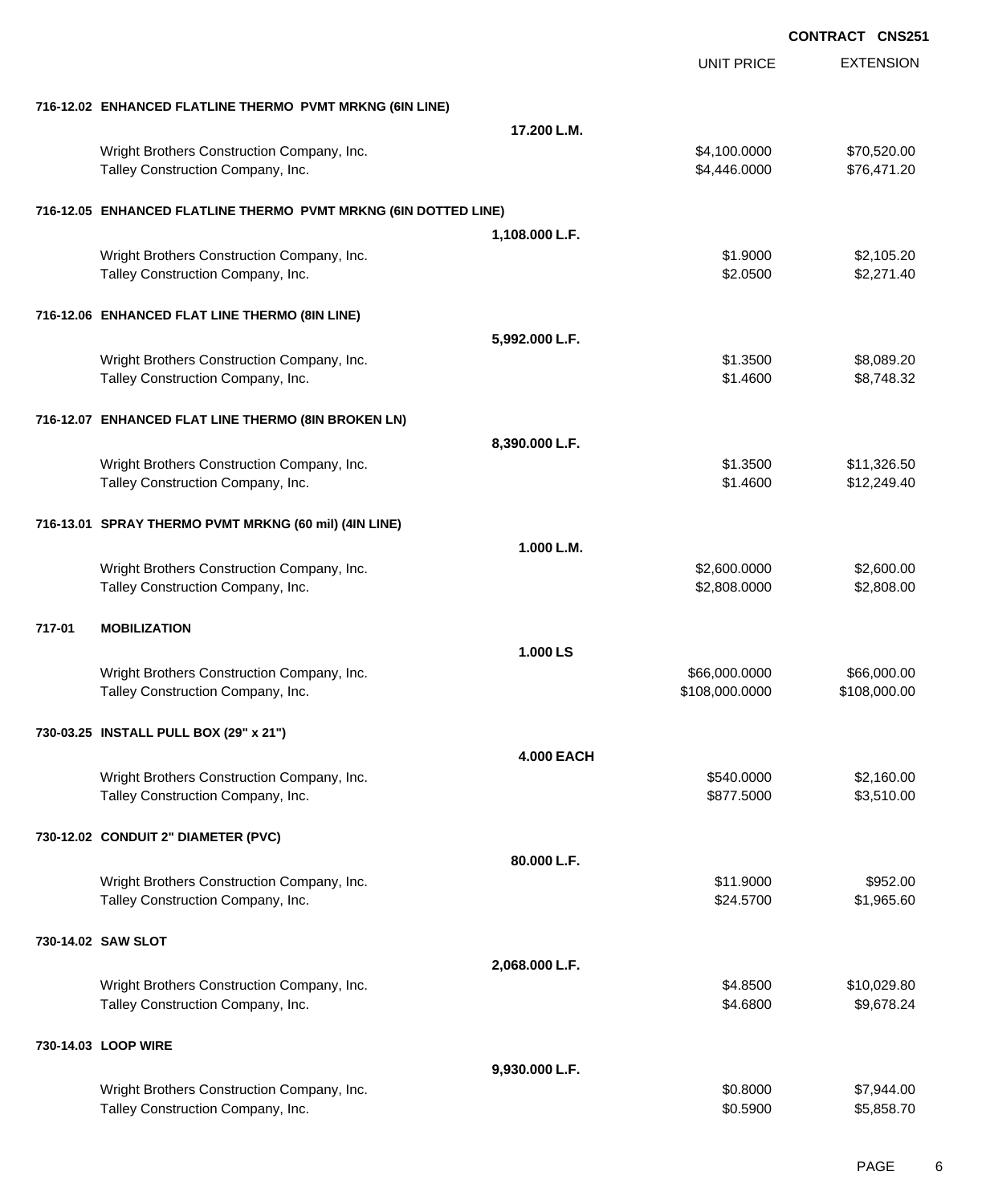|                                            |                   | UNIT PRICE   | <b>EXTENSION</b> |
|--------------------------------------------|-------------------|--------------|------------------|
| 730-15.07 CABINET (41" x 25" x 18")        |                   |              |                  |
|                                            | <b>4.000 EACH</b> |              |                  |
| Wright Brothers Construction Company, Inc. |                   | \$5,400.0000 | \$21,600.00      |

Talley Construction Company, Inc. 6. The state of the state of the state of the state of the state of the state of the state of the state of the state of the state of the state of the state of the state of the state of the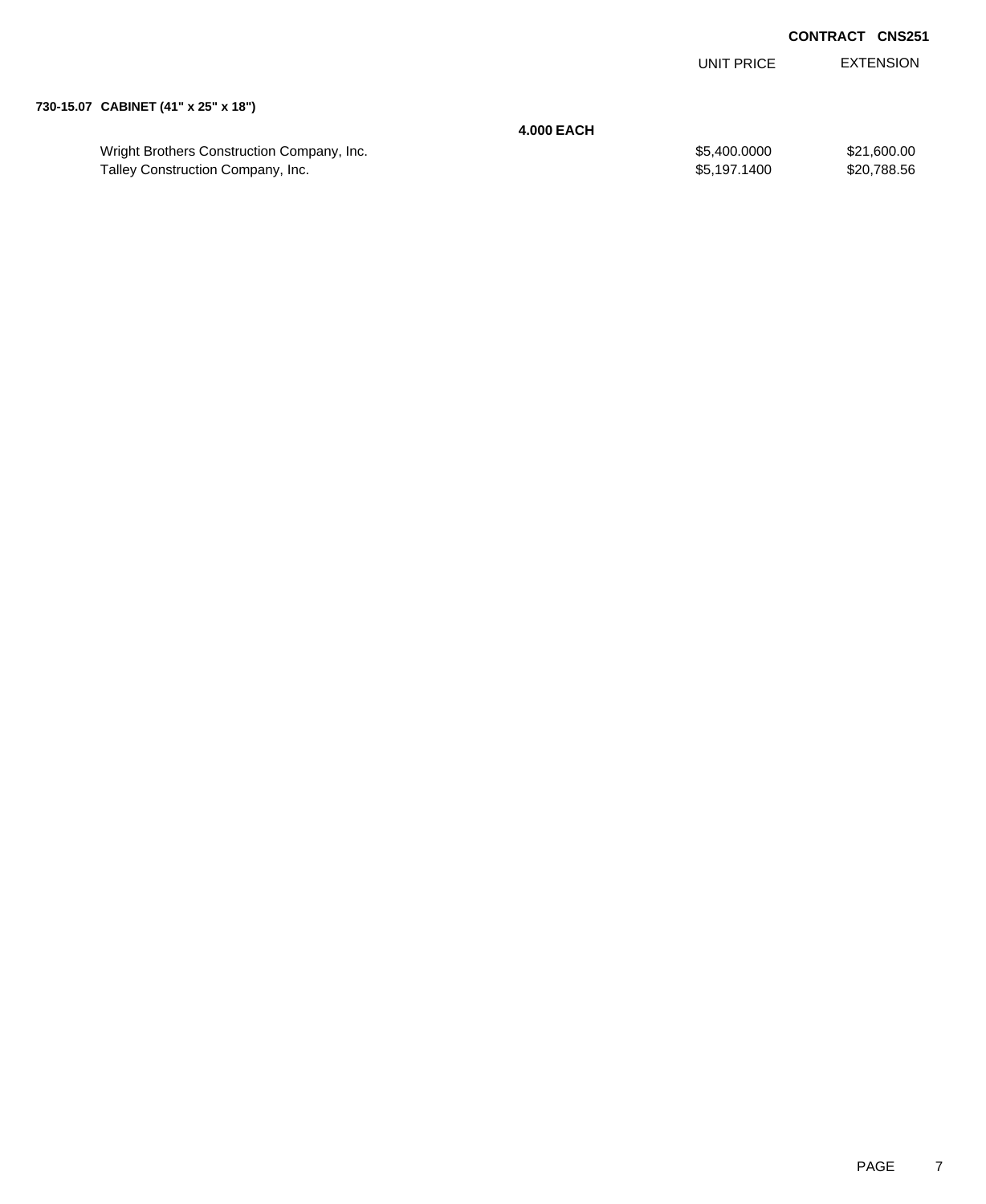|                                                       |                |                   | <b>CONTRACT CNS251</b> |                  |
|-------------------------------------------------------|----------------|-------------------|------------------------|------------------|
| <b>BOX BRIDGE CATEGORY</b>                            |                | <b>UNIT PRICE</b> |                        | <b>EXTENSION</b> |
| 604-10.44 EXPANSION JOINT REPAIRS                     |                |                   |                        |                  |
|                                                       | 424.000 L.F.   |                   |                        |                  |
| Wright Brothers Construction Company, Inc.            |                | \$238.0000        |                        | \$100,912.00     |
| Talley Construction Company, Inc.                     |                | \$321.7500        |                        | \$136,422.00     |
| 604-10.50 BRIDGE DECK REPAIRS (PARTIAL DEPTH OF SLAB) |                |                   |                        |                  |
|                                                       | 10.000 S.Y.    |                   |                        |                  |
| Wright Brothers Construction Company, Inc.            |                | \$390.0000        |                        | \$3,900.00       |
| Talley Construction Company, Inc.                     |                | \$292.5000        |                        | \$2,925.00       |
| 604-10.53 CONCRETE REPAIRS                            |                |                   |                        |                  |
|                                                       | 15,000 S.Y.    |                   |                        |                  |
| Wright Brothers Construction Company, Inc.            |                | \$450,0000        |                        | \$6,750.00       |
| Talley Construction Company, Inc.                     |                | \$444.6000        |                        | \$6,669.00       |
| 617-04.01 TYPE 1 THIN EPOXY OVERLAY (EPOXY-URETHANE)  |                |                   |                        |                  |
|                                                       | 2,146.000 S.Y. |                   |                        |                  |
| Wright Brothers Construction Company, Inc.            |                | \$43.2500         |                        | \$92,814.50      |
| Talley Construction Company, Inc.                     |                | \$33.4900         |                        | \$71,869.54      |
|                                                       |                |                   |                        |                  |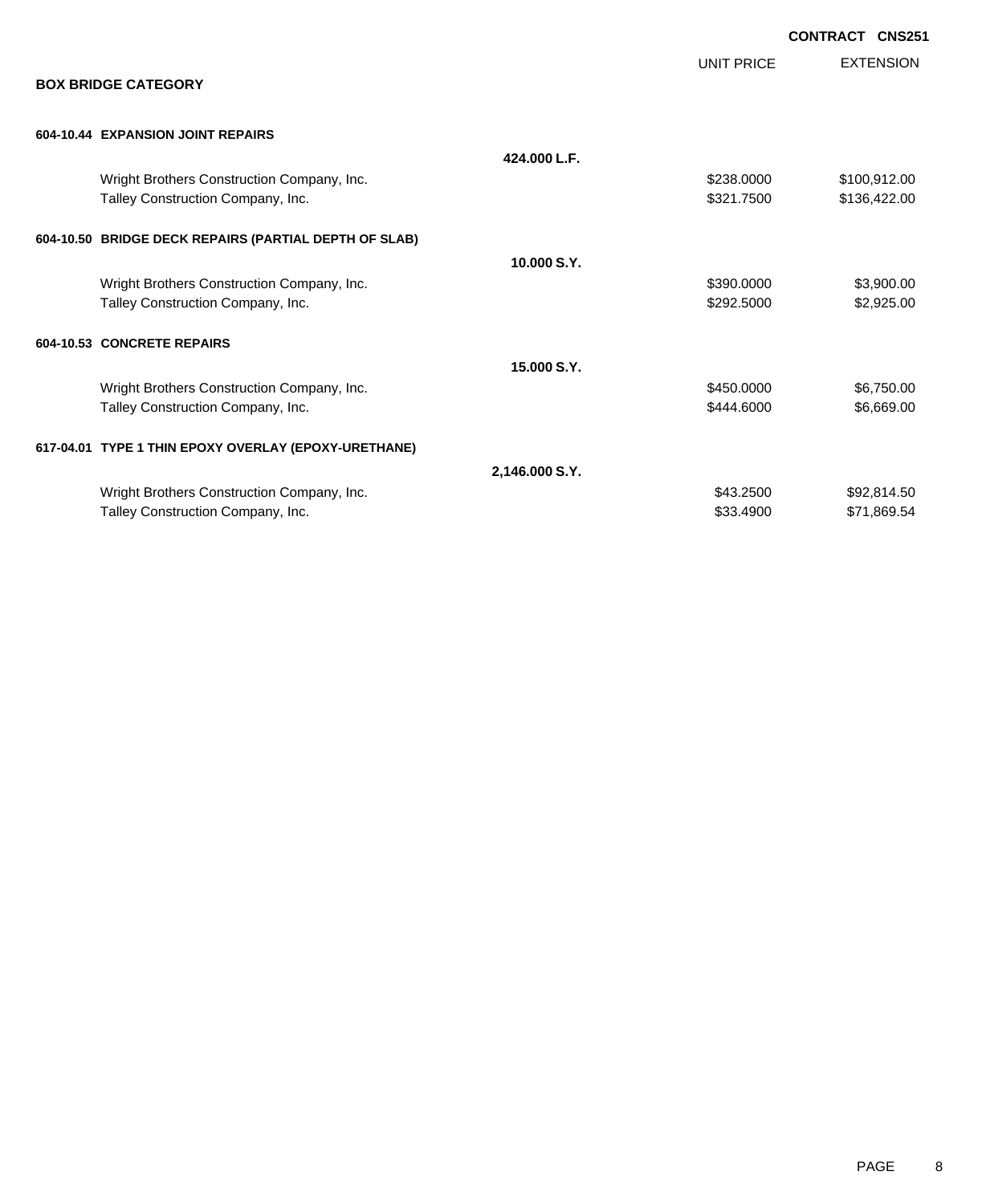## **SUB-TOTAL ROADWAY**

| Wright Brothers Construction Company, Inc. | \$2,349,933.75 |
|--------------------------------------------|----------------|
| Talley Construction Company, Inc.          | \$2,672,485.28 |
| <b>SUB-TOTAL BOX BRIDGE</b>                |                |
| Wright Brothers Construction Company, Inc. | \$204,376.50   |
| Talley Construction Company, Inc.          | \$217,885.54   |
| <b>TOTAL CONTRACT</b>                      |                |
| Wright Brothers Construction Company, Inc. | \$2,554,310.25 |
| Talley Construction Company, Inc.          | \$2,890,370.82 |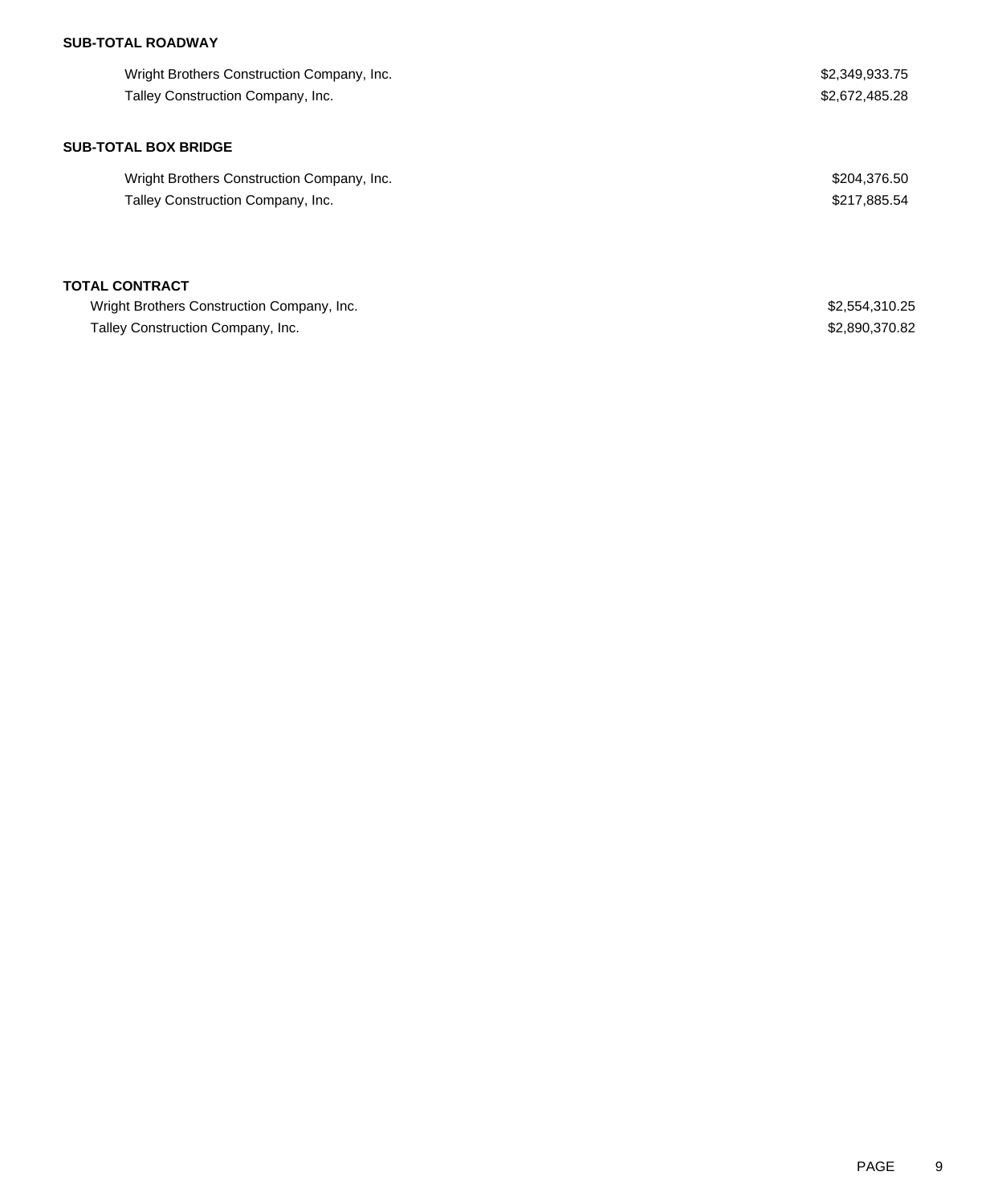HAMILTON AND MARION COUNTIES (Contract No. CNS236 Call 014)

HSIP-I-24-2(159),58100-3174-94

THE MISCELLANEOUS SAFETY IMPROVEMENTS ON I-24 FROM S.R. 156 (L.M. 26.81) TO THE GEORGIA STATE LINE (L.M. 0.31).

PROJECT LENGTH - 5.630 MILES

COMPLETION TIME - ON OR BEFORE OCTOBER 31, 2018

DBE GOAL 9.00%

Superior Traffic Control, LLC \$129,643.95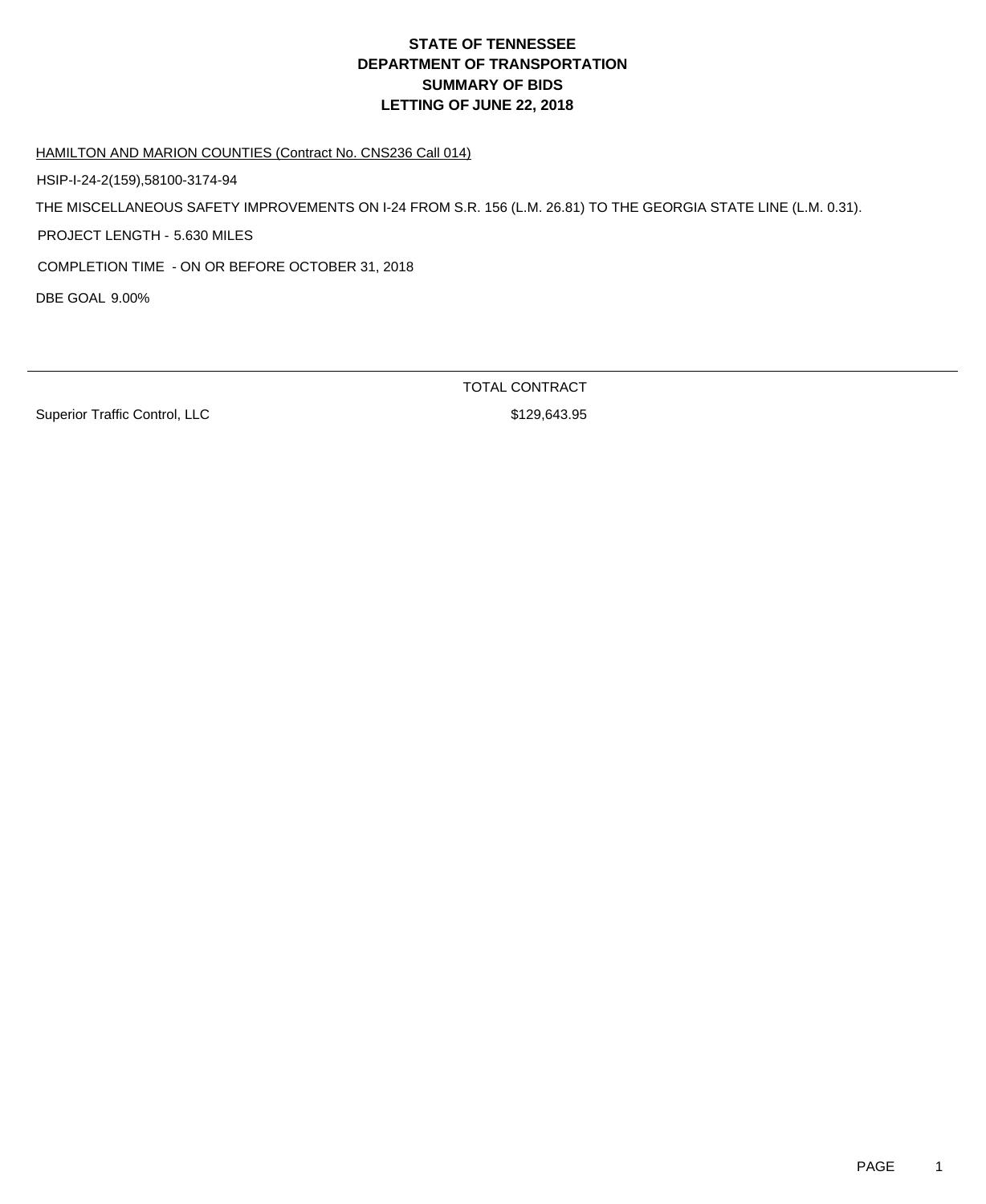|        |                                                                 |                 |                   | <b>CONTRACT CNS236</b> |
|--------|-----------------------------------------------------------------|-----------------|-------------------|------------------------|
|        | <b>ROADWAY CATEGORY</b>                                         |                 | <b>UNIT PRICE</b> | <b>EXTENSION</b>       |
|        | 705-04.21 GUARDRAIL DELINEATION ENHANCEMENT                     |                 |                   |                        |
|        | Superior Traffic Control, LLC                                   | 36,580.000 L.F. | \$2.6500          | \$96,937.00            |
|        | 711-04.21 CONCRETE BARRIER DELINEATION ENHANCEMENT              |                 |                   |                        |
|        | Superior Traffic Control, LLC                                   | 450.000 L.F.    | \$4.6500          | \$2,092.50             |
| 712-01 | <b>TRAFFIC CONTROL</b>                                          |                 |                   |                        |
|        | Superior Traffic Control, LLC                                   | 1.000 LS        | \$9,250.0000      | \$9,250.00             |
|        | 713-01.01 CLASS A CONCRETE (FOUNDATION FOR SIGN SUPPORTS)       |                 |                   |                        |
|        | Superior Traffic Control, LLC                                   | 1.000 C.Y.      | \$950.0000        | \$950.00               |
|        | 713-01.02 STEEL BAR REINFORCEMENT(FOUNDATION FOR SIGN SUPPORTS) |                 |                   |                        |
|        | Superior Traffic Control, LLC                                   | 25.000 LB.      | \$4.6500          | \$116.25               |
|        | 713-02.21 SIGN POST DELINEATION ENHANCEMENT                     |                 |                   |                        |
|        | Superior Traffic Control, LLC                                   | 108.000 L.F.    | \$6.5000          | \$702.00               |
| 713-06 | STEEL I-BEAMS & WF-BEAMS(BREAKAWAY) SIGN SUPPORT                |                 |                   |                        |
|        | Superior Traffic Control, LLC                                   | 80.000 LB.      | \$5.7500          | \$460.00               |
|        | 713-11.01 "U" SECTION STEEL POSTS                               |                 |                   |                        |
|        | Superior Traffic Control, LLC                                   | 1,170.000 LB.   | \$4.2500          | \$4,972.50             |
|        | 713-11.02 PERFORATED/KNOCKOUT SQUARE TUBE POST                  |                 |                   |                        |
|        | Superior Traffic Control, LLC                                   | 428.000 LB.     | \$3.9000          | \$1,669.20             |
|        | 713-13.03 FLAT SHEET ALUMINUM SIGNS (0.100" THICK)              |                 |                   |                        |
|        | Superior Traffic Control, LLC                                   | 342.000 S.F.    | \$14.2500         | \$4,873.50             |
| 713-14 | <b>EXTRUDED ALUMINUM PANEL SIGNS</b>                            |                 |                   |                        |
|        | Superior Traffic Control, LLC                                   | 44.000 S.F.     | \$34.0000         | \$1,496.00             |
|        | 713-15.36 REMOVE SIGN, SUPPORT & FOOTING                        |                 |                   |                        |
|        | Superior Traffic Control, LLC                                   | 25.000 EACH     | \$25.0000         | \$625.00               |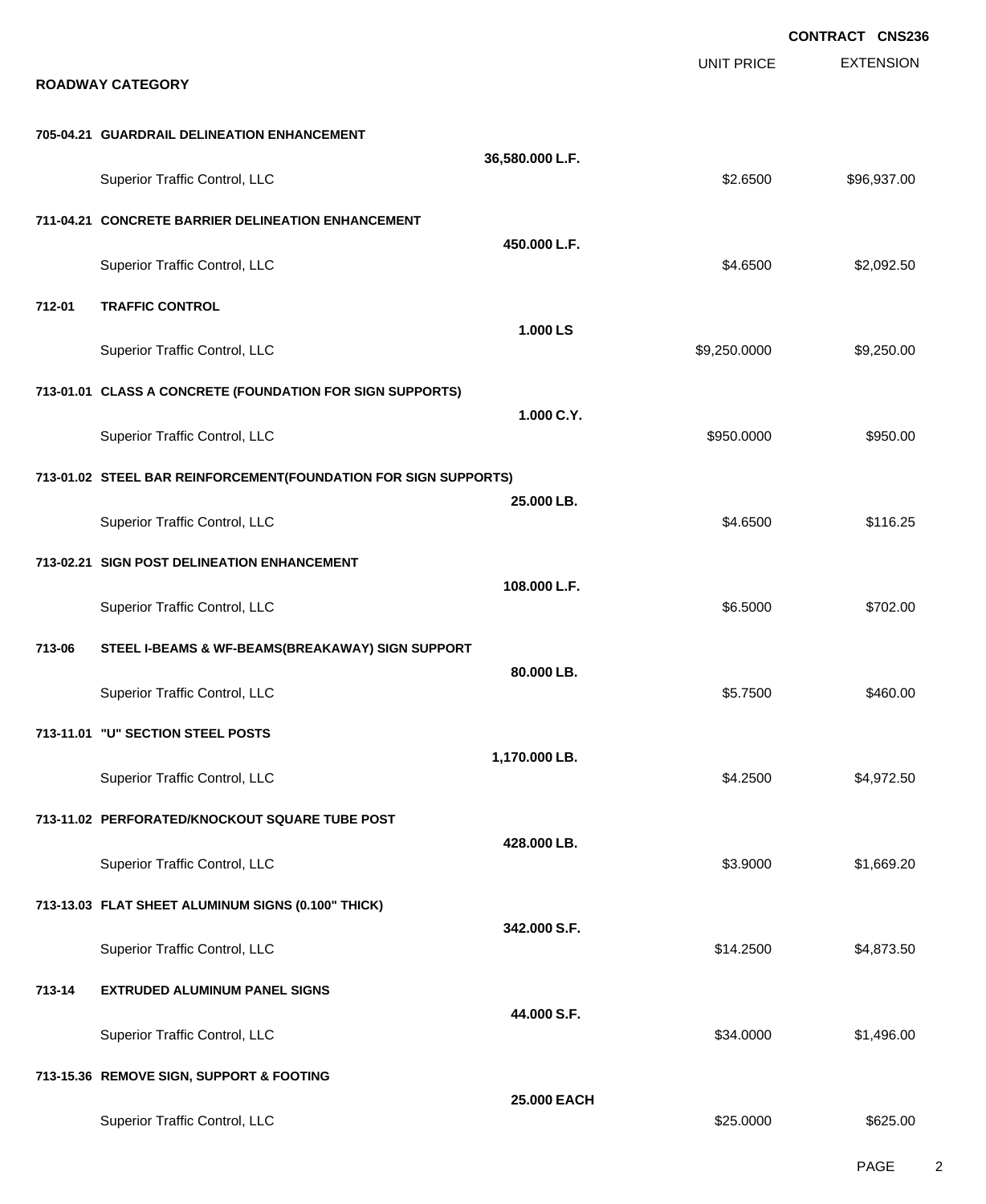EXTENSION UNIT PRICE

### **717-01 MOBILIZATION**

Superior Traffic Control, LLC 65,500.000 \$5,500.000 \$5,500.000 \$5,500.000

**1.000 LS**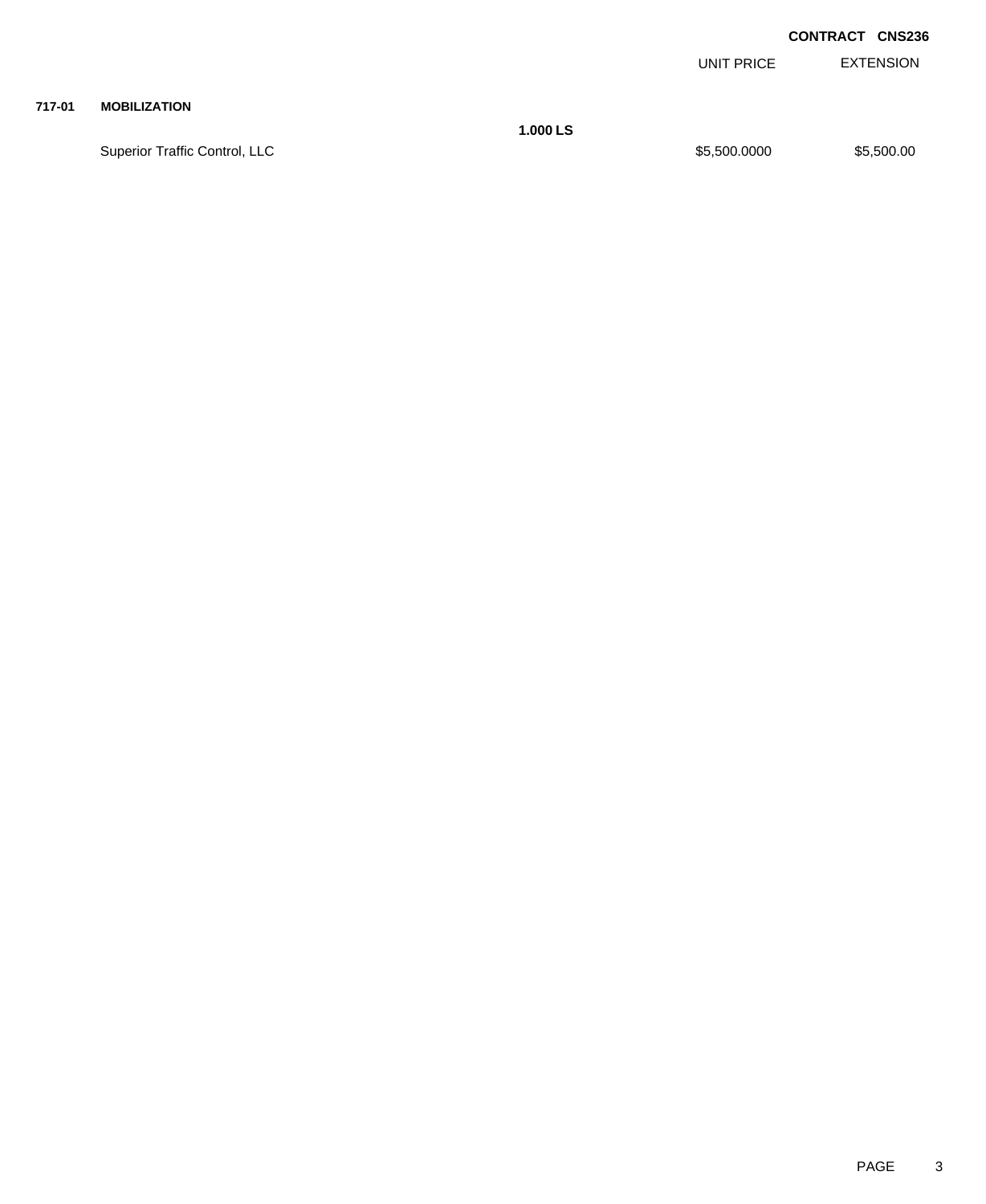Superior Traffic Control, LLC \$129,643.95

## **TOTAL CONTRACT**

Superior Traffic Control, LLC \$129,643.95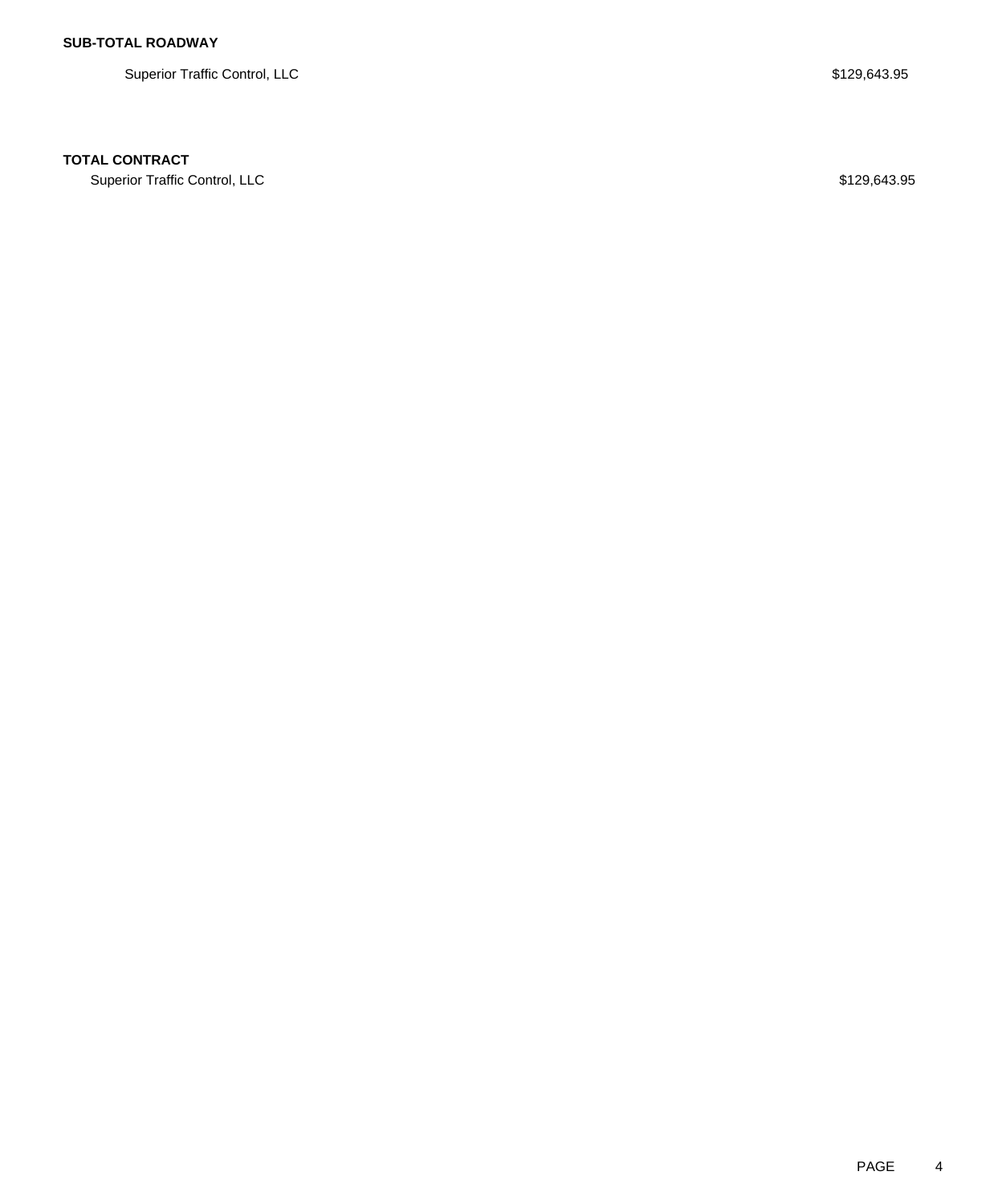HARDIN COUNTY (Contract No. CNS237 Call 015)

STP/HSIP-69(96),36007-3220-94,36007-8220-14

THE RESURFACING ON S.R. 69 FROM S.R. 421 (L.M. 3.92) TO THE DECATUR COUNTY LINE (L.M. 10.08).

PROJECT LENGTH - 6.160 MILES

COMPLETION TIME - ON OR BEFORE OCTOBER 31, 2018

DBE GOAL 6.00%

Delta Contracting Company, LLC \$1,163,493.75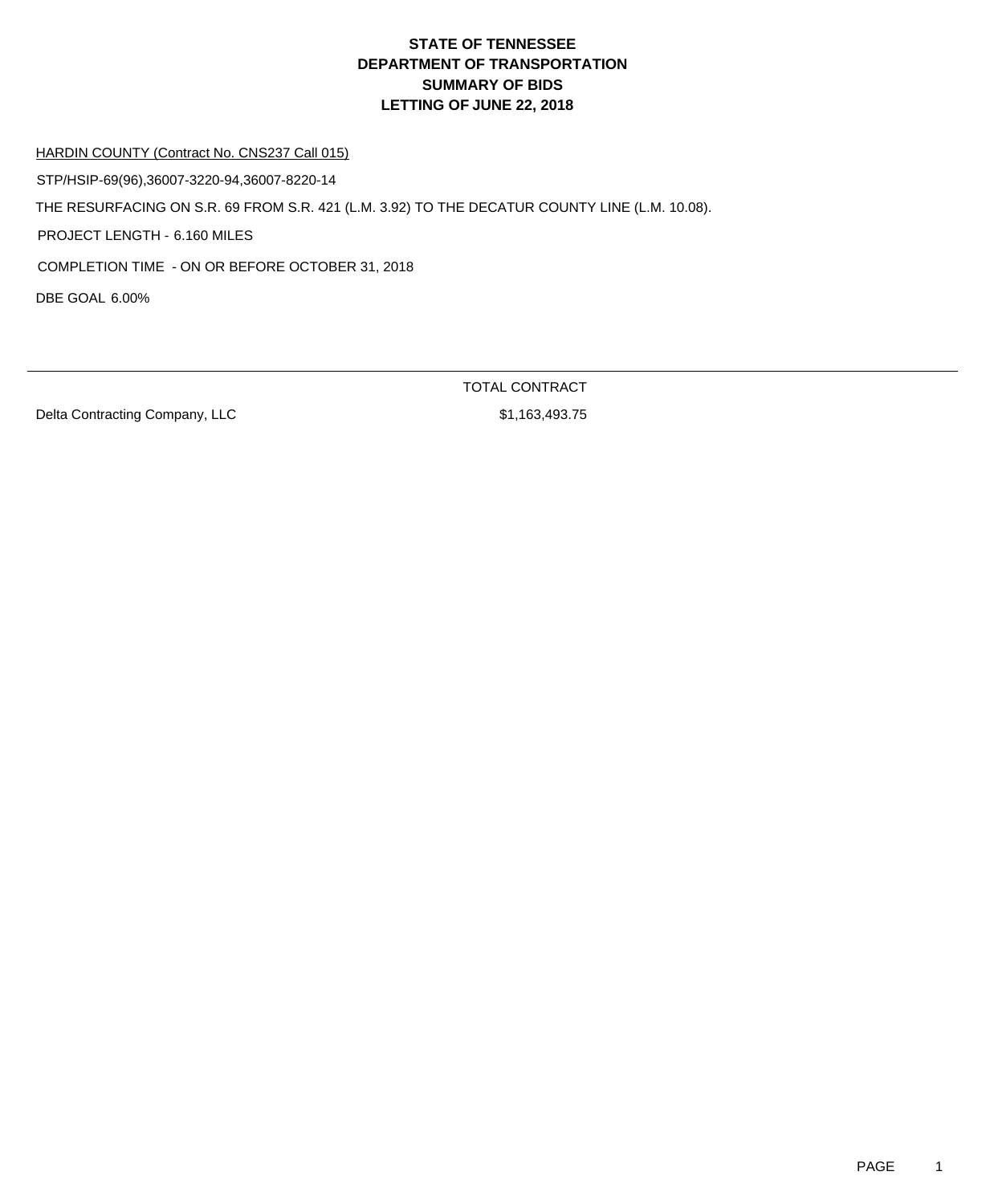|        |                                                                  |                 |                   | <b>CONTRACT CNS237</b> |
|--------|------------------------------------------------------------------|-----------------|-------------------|------------------------|
|        | <b>ROADWAY CATEGORY</b>                                          |                 | <b>UNIT PRICE</b> | <b>EXTENSION</b>       |
|        | 202-03.01 REMOVAL OF ASPHALT PAVEMENT                            |                 |                   |                        |
|        | Delta Contracting Company, LLC                                   | 356.000 S.Y.    | \$38.0000         | \$13,528.00            |
| 203-06 | <b>WATER</b>                                                     | 8.000 M.G.      |                   |                        |
|        | Delta Contracting Company, LLC                                   |                 | \$1.0000          | \$8.00                 |
| 303-02 | MINERAL AGGREGATE, TYPE B BASE, GRADING (D)                      |                 |                   |                        |
|        | Delta Contracting Company, LLC                                   | 1,071.000 TON   | \$29.0000         | \$31,059.00            |
|        | 307-01.01 ASPHALT CONCRETE MIX (PG64-22) (BPMB-HM) GRADING A     |                 |                   |                        |
|        | Delta Contracting Company, LLC                                   | 164.000 TON     | \$112.0000        | \$18,368.00            |
| 403-01 | BITUMINOUS MATERIAL FOR TACK COAT (TC)                           | 3.000 TON       |                   |                        |
|        | Delta Contracting Company, LLC                                   |                 | \$800.0000        | \$2,400.00             |
|        | 405-03.01 PM REJUVENATING SCRUB SEAL                             |                 |                   |                        |
|        | Delta Contracting Company, LLC                                   | 86,373.000 S.Y. | \$3.3000          | \$285,030.90           |
|        | 411-02.10 ACS MIX(PG70-22) GRADING D                             |                 |                   |                        |
|        | Delta Contracting Company, LLC                                   | 265.000 TON     | \$94,0000         | \$24,910.00            |
|        | 411-03.12 ACS MIX(PG64-22) THIN LIFT D ASPHALT                   |                 |                   |                        |
|        | Delta Contracting Company, LLC                                   | 4,036.000 TON   | \$94.0000         | \$379,384.00           |
|        | 411-12.04 SCORING FOR RUMBLE STRIPE (NON-CONTINUOUS) (4IN WIDTH) |                 |                   |                        |
|        | Delta Contracting Company, LLC                                   | 9.510 L.M.      | \$1,200.0000      | \$11,412.00            |
|        | 415-01.02 COLD PLANING BITUMINOUS PAVEMENT                       |                 |                   |                        |
|        | Delta Contracting Company, LLC                                   | 6,775.000 S.Y.  | \$9.3500          | \$63,346.25            |
|        | 701-01.01 CONCRETE SIDEWALK (4 ")                                |                 |                   |                        |
|        | Delta Contracting Company, LLC                                   | 120.000 S.F.    | \$30.0000         | \$3,600.00             |
|        | 701-02.01 CONCRETE CURB RAMP (RETROFIT)                          |                 |                   |                        |
|        | Delta Contracting Company, LLC                                   | 557.000 S.F.    | \$38.0000         | \$21,166.00            |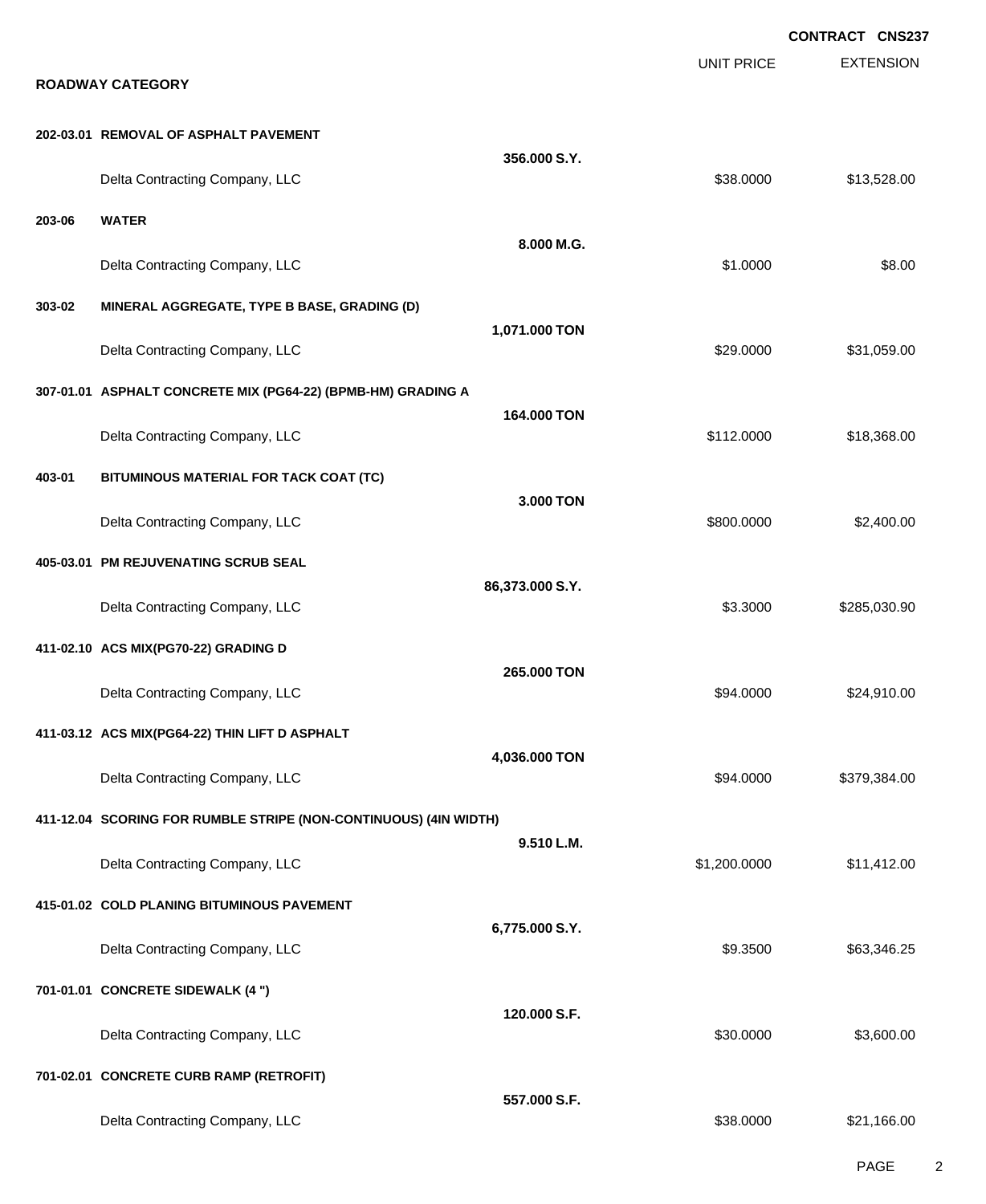|        |                                                                  |                    |                   | <b>CONTRACT CNS237</b> |
|--------|------------------------------------------------------------------|--------------------|-------------------|------------------------|
|        |                                                                  |                    | <b>UNIT PRICE</b> | <b>EXTENSION</b>       |
|        | 705-02.10 GUARDRAIL TRANSITION 27IN TO 31IN                      |                    |                   |                        |
|        | Delta Contracting Company, LLC                                   | <b>12.000 EACH</b> | \$175.0000        | \$2,100.00             |
|        | 705-06.20 TANGENT ENERGY ABSORBING TERM MASH TL-3                |                    |                   |                        |
|        |                                                                  | <b>12.000 EACH</b> |                   |                        |
|        | Delta Contracting Company, LLC                                   |                    | \$3,100.0000      | \$37,200.00            |
| 712-01 | <b>TRAFFIC CONTROL</b>                                           |                    |                   |                        |
|        | Delta Contracting Company, LLC                                   | 1.000 LS           | \$39,000.0000     | \$39,000.00            |
| 712-06 | <b>SIGNS (CONSTRUCTION)</b>                                      |                    |                   |                        |
|        | Delta Contracting Company, LLC                                   | 1,264.000 S.F.     | \$11.0000         | \$13,904.00            |
|        | 716-01.21 SNOWPLOWABLE RAISED PAVMENT MARKERS (BI-DIR) (1 COLOR) |                    |                   |                        |
|        | Delta Contracting Company, LLC                                   | 418.000 EACH       | \$40.0000         | \$16,720.00            |
|        | 716-02.03 PLASTIC PAVEMENT MARKING (CROSS-WALK)                  |                    |                   |                        |
|        | Delta Contracting Company, LLC                                   | 75.000 L.F.        | \$14.0000         | \$1,050.00             |
|        | 716-02.04 PLASTIC PAVEMENT MARKING(CHANNELIZATION STRIPING)      |                    |                   |                        |
|        |                                                                  | 7.100 S.Y.         |                   |                        |
|        | Delta Contracting Company, LLC                                   |                    | \$46,0000         | \$326.60               |
|        | 716-02.05 PLASTIC PAVEMENT MARKING (STOP LINE)                   |                    |                   |                        |
|        | Delta Contracting Company, LLC                                   | 406.000 L.F.       | \$18.0000         | \$7,308.00             |
|        | 716-02.09 PLASTIC PAVEMENT MARKING (LONGITUDINAL CROSS-WALK)     |                    |                   |                        |
|        | Delta Contracting Company, LLC                                   | 100.000 L.F.       | \$38.0000         | \$3,800.00             |
|        | 716-04.03 PLASTIC PAVEMENT MARKING (4" DOTTED LINE)              |                    |                   |                        |
|        | Delta Contracting Company, LLC                                   | 80.000 L.F.        | \$4.0000          | \$320.00               |
|        | 716-04.10 PLASTIC PAVEMENT MARKING (HANDICAP SYMBOL)             |                    |                   |                        |
|        | Delta Contracting Company, LLC                                   | <b>1.000 EACH</b>  | \$195.0000        | \$195.00               |
|        | 716-05.01 PAINTED PAVEMENT MARKING (4" LINE)                     |                    |                   |                        |
|        |                                                                  | 22.130 L.M.        |                   |                        |
|        | Delta Contracting Company, LLC                                   |                    | \$1,375.0000      | \$30,428.75            |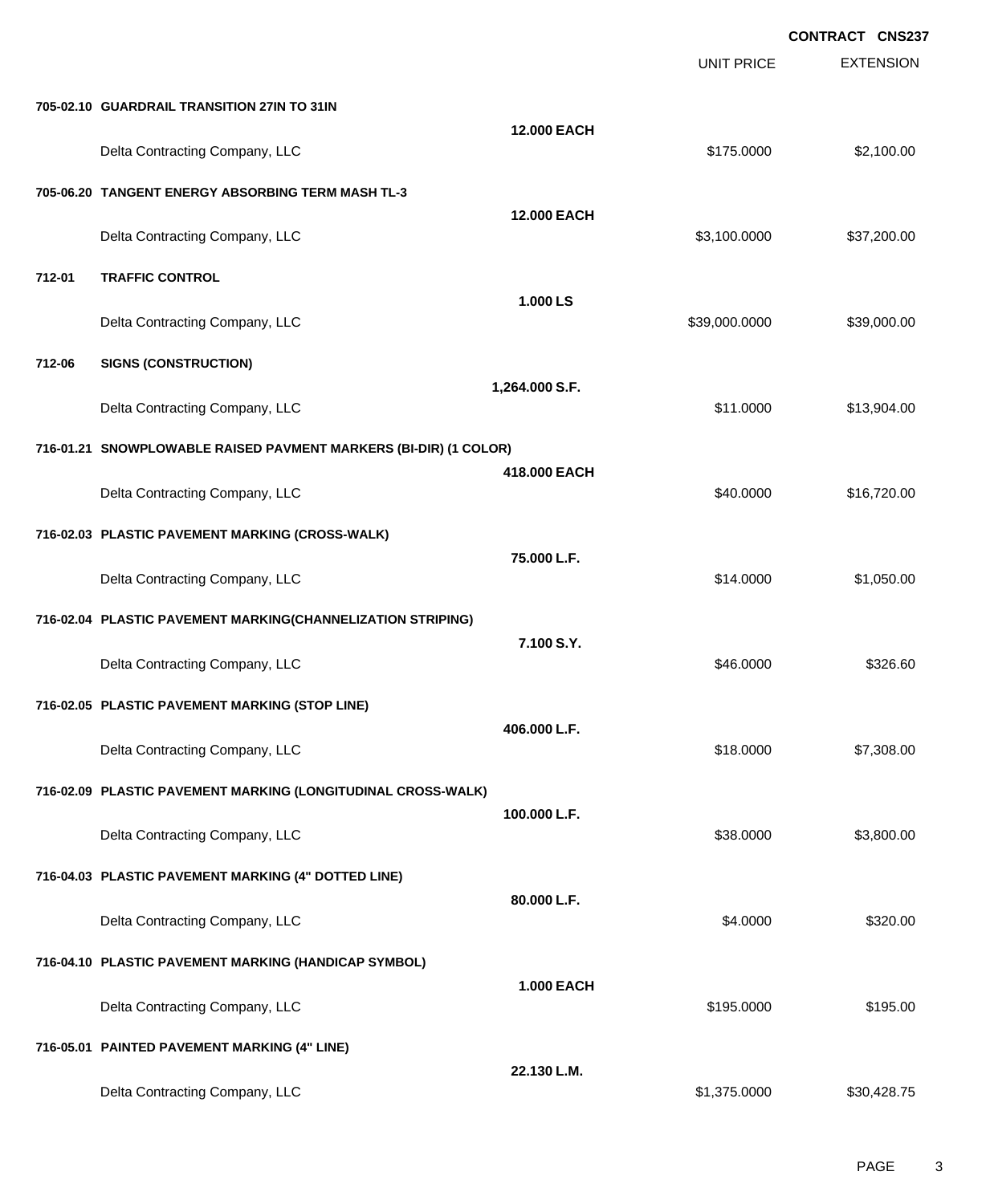|        |                                                          |                |                   | <b>CONTRACT CNS237</b> |
|--------|----------------------------------------------------------|----------------|-------------------|------------------------|
|        |                                                          |                | <b>UNIT PRICE</b> | <b>EXTENSION</b>       |
|        | 716-05.08 PAINTED PAVEMENT MARKING (PARKING LINE)        |                |                   |                        |
|        | Delta Contracting Company, LLC                           | 1,000.000 L.F. | \$4.0000          | \$4,000.00             |
|        | 716-08.20 REMOVAL OF PAVEMENT MARKING (LINE)             |                |                   |                        |
|        | Delta Contracting Company, LLC                           | 21.627 L.M.    | \$935.0000        | \$20,221.25            |
|        | 716-10.30 TRUNCATED DOME DETECTABLE WARNING MAT          |                |                   |                        |
|        | Delta Contracting Company, LLC                           | 40,000 S.F.    | \$44.0000         | \$1,760.00             |
|        | 716-12.01 ENHANCED FLATLINE THERMO PVMT MRKNG (4IN LINE) |                |                   |                        |
|        | Delta Contracting Company, LLC                           | 9.800 L.M.     | \$4,700.0000      | \$46,060.00            |
|        | 716-13.01 SPRAY THERMO PVMT MRKNG (60 mil) (4IN LINE)    |                |                   |                        |
|        | Delta Contracting Company, LLC                           | 12.320 L.M.    | \$3,400.0000      | \$41,888.00            |
| 717-01 | <b>MOBILIZATION</b>                                      |                |                   |                        |
|        | Delta Contracting Company, LLC                           | 1.000 LS       | \$43,000.0000     | \$43,000.00            |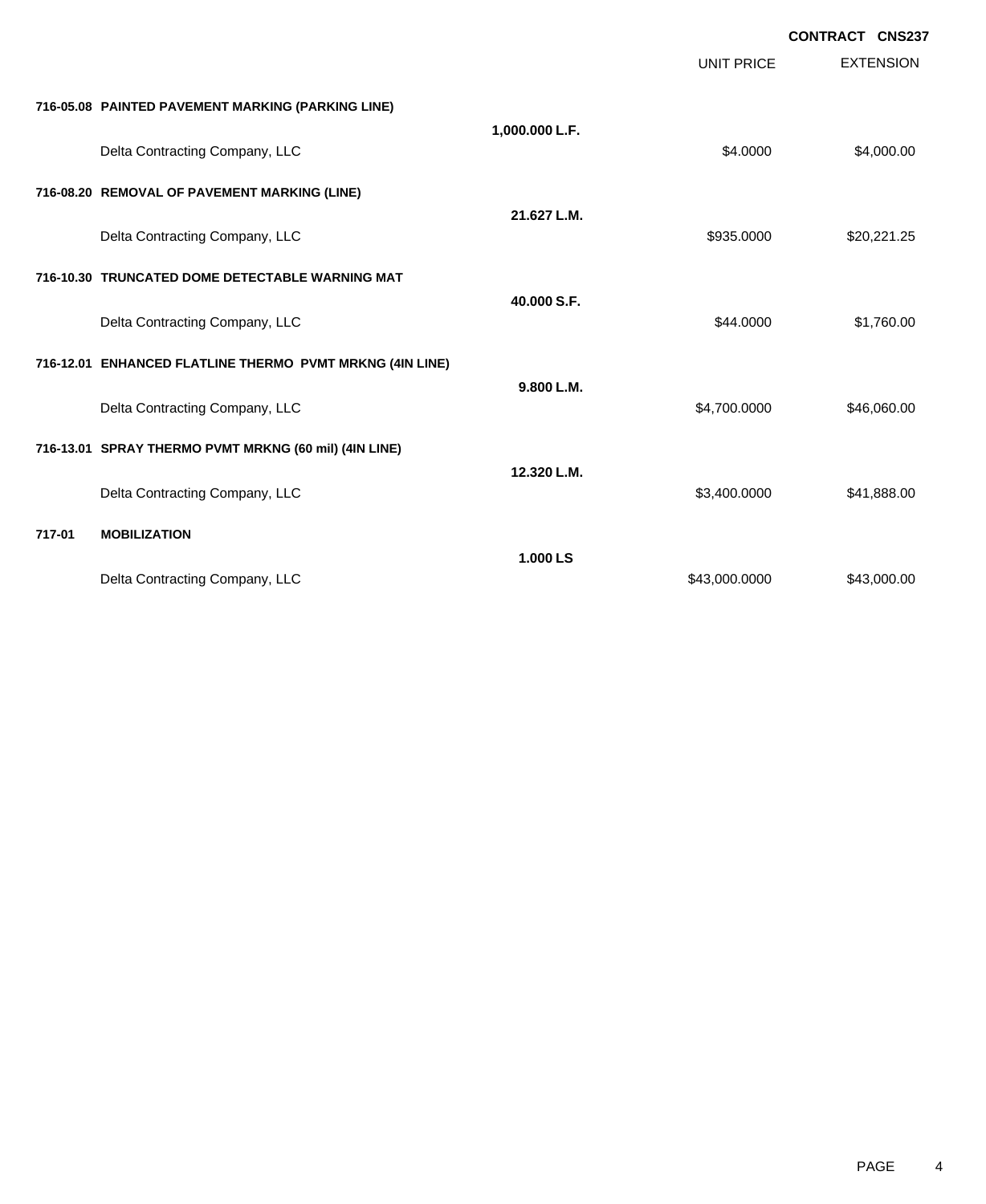Delta Contracting Company, LLC  $$1,163,493.75$ 

## **TOTAL CONTRACT**

Delta Contracting Company, LLC \$1,163,493.75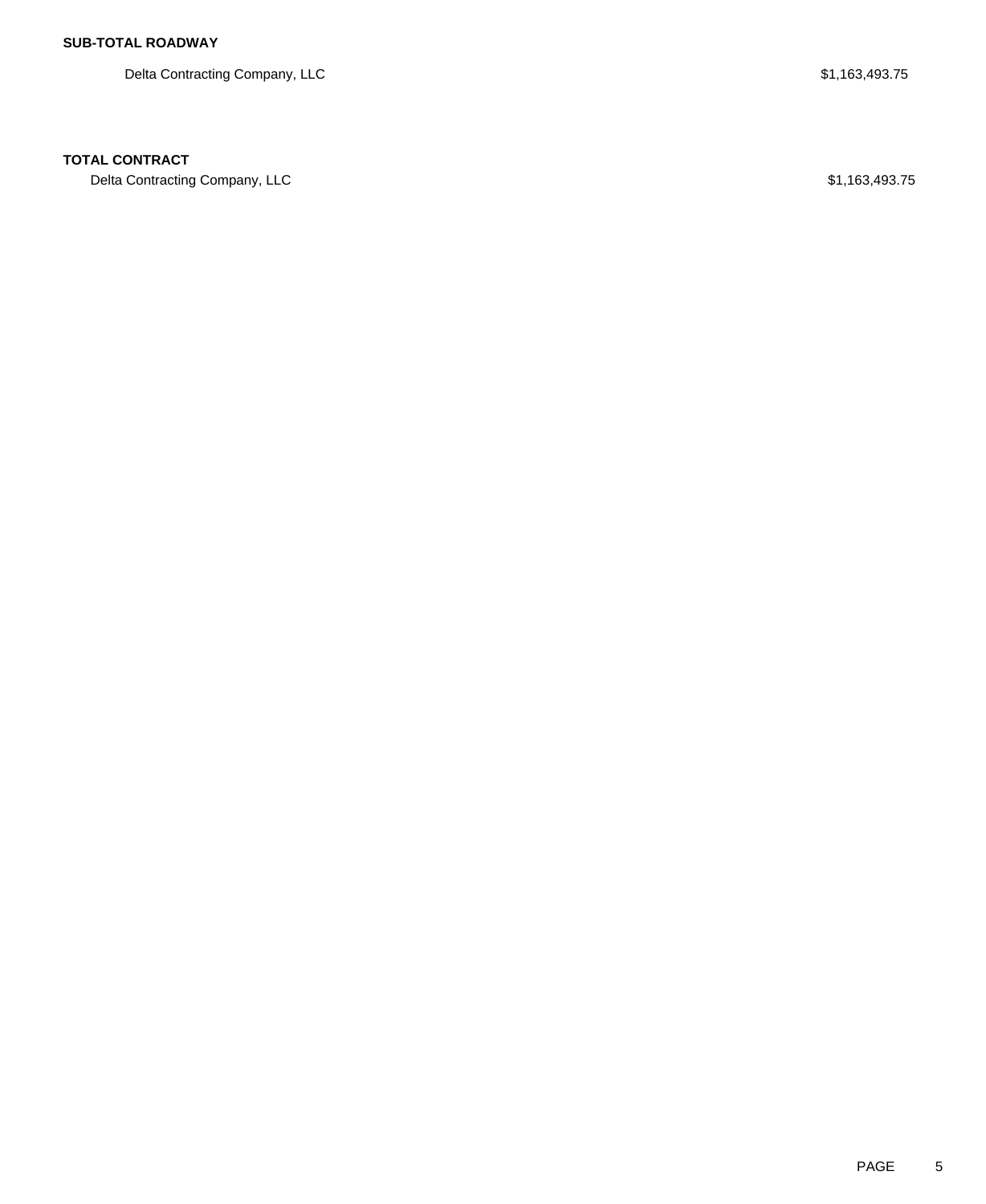MARSHALL COUNTY (Contract No. CNS253 Call 016)

59015-4211-04

THE REPAIR OF THE BRIDGE ON S.R. 130 OVER CANE CREEK (L.M. 0.04).

PROJECT LENGTH - 0.0 MILES

COMPLETION TIME - ON OR BEFORE NOVEMBER 30, 2018

Jamison Construction, LLC \$185,949.50 Mid-State Construction Company, Inc. 602.002.11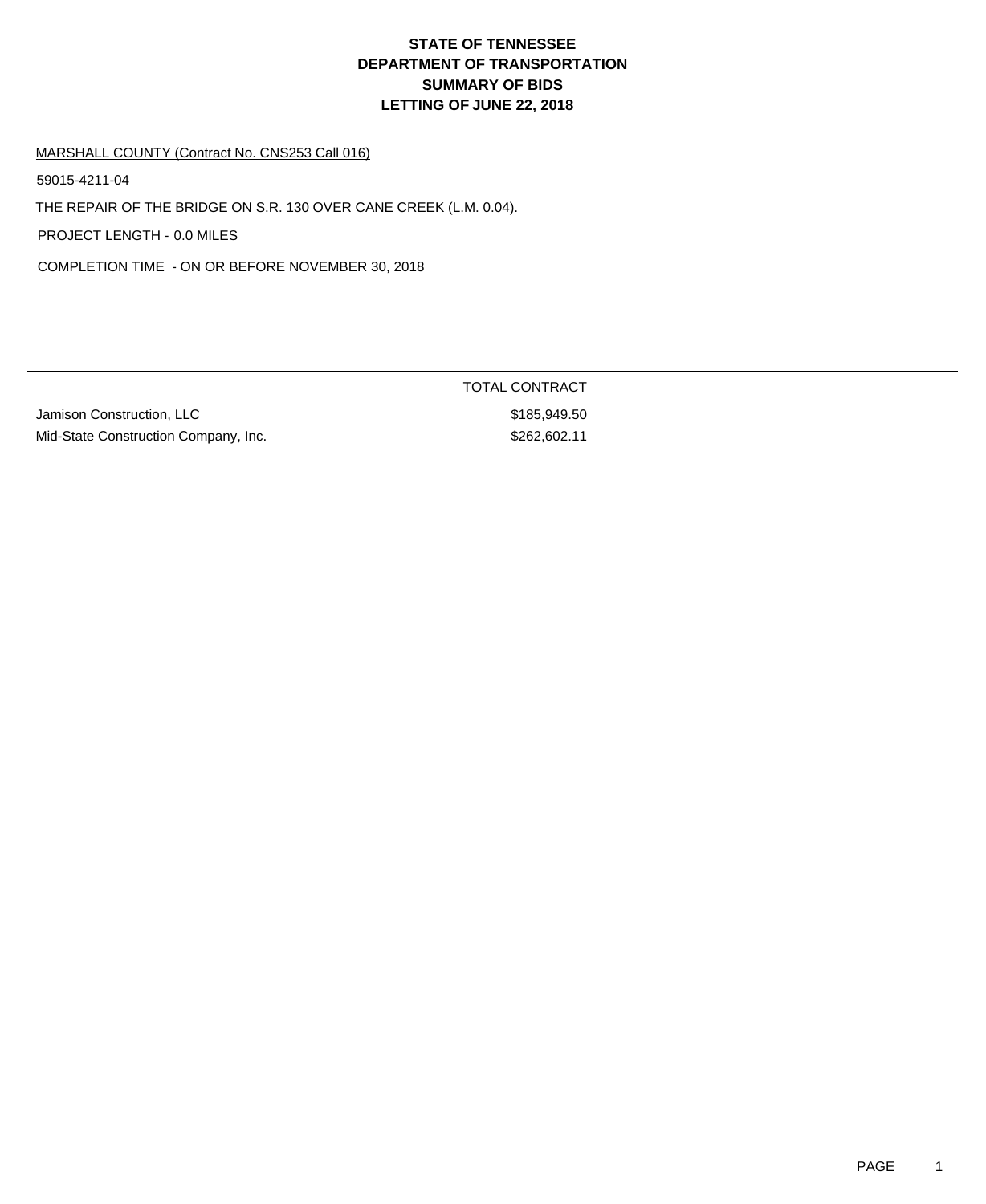|                                                                   |                    |                              | <b>CONTRACT CNS253</b>   |
|-------------------------------------------------------------------|--------------------|------------------------------|--------------------------|
| <b>BRIDGE CATEGORY</b>                                            |                    | <b>UNIT PRICE</b>            | <b>EXTENSION</b>         |
|                                                                   |                    |                              |                          |
| 602-10.12 BEARING DEVICE (REPAIR)                                 |                    |                              |                          |
|                                                                   | 1.000 LS           |                              |                          |
| Jamison Construction, LLC<br>Mid-State Construction Company, Inc. |                    | \$5,000.0000<br>\$6,995.4900 | \$5,000.00<br>\$6,995.49 |
| 602-10.19 JACKING STEEL SPANS                                     |                    |                              |                          |
|                                                                   | 1.000 LS           |                              |                          |
| Jamison Construction, LLC                                         |                    | \$6,000.0000                 | \$6,000.00               |
| Mid-State Construction Company, Inc.                              |                    | \$29,884.3900                | \$29,884.39              |
| 602-10.32 STRUCTURAL STEEL (REPAIRS)                              |                    |                              |                          |
|                                                                   | 2,410.000 LB.      |                              |                          |
| Jamison Construction, LLC                                         |                    | \$12.0000                    | \$28,920.00              |
| Mid-State Construction Company, Inc.                              |                    | \$12.4500                    | \$30,004.50              |
| 603-02.20 SPOT PAINTING EXISTING STEEL STRUCTURES                 |                    |                              |                          |
|                                                                   | 650.000 S.F.       |                              |                          |
| Jamison Construction, LLC                                         |                    | \$35.0000                    | \$22,750.00              |
| Mid-State Construction Company, Inc.                              |                    | \$39.2700                    | \$25,525.50              |
| 604-10.05 CONCRETE                                                |                    |                              |                          |
|                                                                   | 42.000 S.F.        |                              |                          |
| Jamison Construction, LLC                                         |                    | \$225.0000                   | \$9,450.00               |
| Mid-State Construction Company, Inc.                              |                    | \$252.2100                   | \$10,592.82              |
| 604-10.54 CONCRETE REPAIRS                                        |                    |                              |                          |
|                                                                   | 42.000 S.F.        |                              |                          |
| Jamison Construction, LLC                                         |                    | \$225.0000                   | \$9,450.00               |
| Mid-State Construction Company, Inc.                              |                    | \$252.2000                   | \$10,592.40              |
| 604-10.58 EPOXY INJECTION (INJECTION)                             |                    |                              |                          |
|                                                                   | 3.000 GAL.         |                              |                          |
| Jamison Construction, LLC                                         |                    | \$300.0000                   | \$900.00                 |
| Mid-State Construction Company, Inc.                              |                    | \$144.0000                   | \$432.00                 |
| 604-10.62 EPOXY INJECTION REPAIR (COMPLETE AND IN PLACE)          |                    |                              |                          |
|                                                                   | 51.000 L.F.        |                              |                          |
| Jamison Construction, LLC                                         |                    | \$100.0000                   | \$5,100.00               |
| Mid-State Construction Company, Inc.                              |                    | \$261.8200                   | \$13,352.82              |
| 604-10.63 CONCRETE REPAIRS (CRACKS)                               |                    |                              |                          |
|                                                                   | 23.000 L.F.        |                              |                          |
| Jamison Construction, LLC                                         |                    | \$200.0000                   | \$4,600.00               |
| Mid-State Construction Company, Inc.                              |                    | \$196.3700                   | \$4,516.51               |
| 705-04.50 PORTABLE BARRIER RAIL DELINEATOR                        |                    |                              |                          |
|                                                                   | <b>14,000 EACH</b> |                              |                          |
| Jamison Construction, LLC                                         |                    | \$16.0000                    | \$224.00                 |
| Mid-State Construction Company, Inc.                              |                    | \$19.6400                    | \$274.96                 |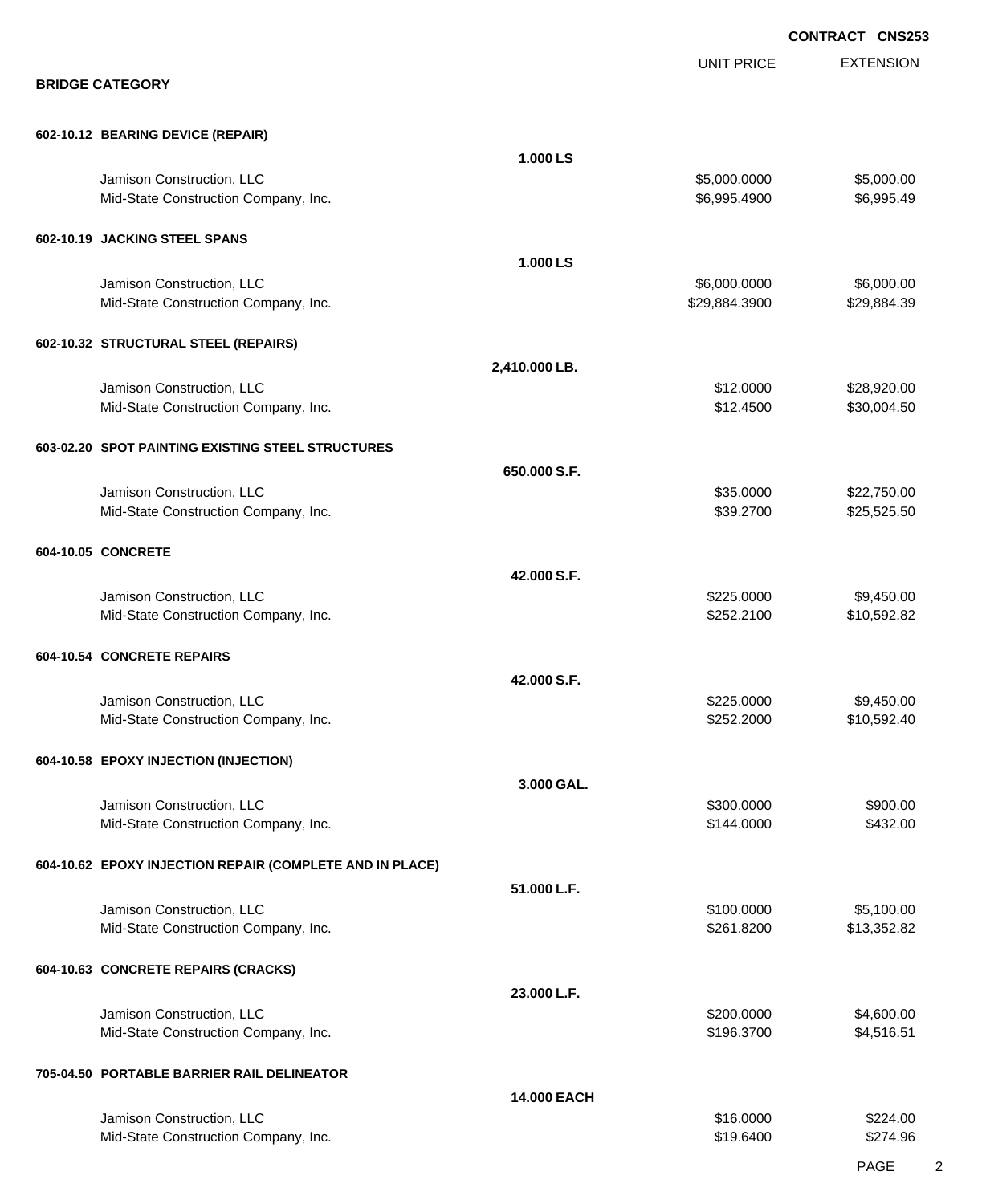|        |                                                                   |                   | <b>UNIT PRICE</b>              | <b>EXTENSION</b>           |
|--------|-------------------------------------------------------------------|-------------------|--------------------------------|----------------------------|
|        | 705-08.11 PORTABLE IMPACT ATTENUATOR NCHRP350 TL-3                |                   |                                |                            |
|        |                                                                   | <b>2.000 EACH</b> |                                |                            |
|        | Jamison Construction, LLC<br>Mid-State Construction Company, Inc. |                   | \$3,500.0000<br>\$6,054.5900   | \$7,000.00<br>\$12,109.18  |
|        |                                                                   |                   |                                |                            |
| 712-01 | <b>TRAFFIC CONTROL</b>                                            |                   |                                |                            |
|        |                                                                   | 1.000 LS          |                                |                            |
|        | Jamison Construction, LLC                                         |                   | \$16,000.0000                  | \$16,000.00                |
|        | Mid-State Construction Company, Inc.                              |                   | \$18,697.8700                  | \$18,697.87                |
|        | 712-02.02 INTERCONNECTED PORTABLE BARRIER RAIL                    |                   |                                |                            |
|        |                                                                   | 390.000 L.F.      |                                |                            |
|        | Jamison Construction, LLC                                         |                   | \$35.0000                      | \$13,650.00                |
|        | Mid-State Construction Company, Inc.                              |                   | \$39.7500                      | \$15,502.50                |
|        | 712-04.01 FLEXIBLE DRUMS (CHANNELIZING)                           |                   |                                |                            |
|        |                                                                   | 14.000 EACH       |                                |                            |
|        | Jamison Construction, LLC                                         |                   | \$30.0000                      | \$420.00                   |
|        | Mid-State Construction Company, Inc.                              |                   | \$36.6600                      | \$513.24                   |
|        | 712-05.01 WARNING LIGHTS (TYPE A)                                 |                   |                                |                            |
|        |                                                                   | 14.000 EACH       |                                |                            |
|        | Jamison Construction, LLC                                         |                   | \$35.0000                      | \$490.00                   |
|        | Mid-State Construction Company, Inc.                              |                   | \$39.2700                      | \$549.78                   |
| 712-06 | <b>SIGNS (CONSTRUCTION)</b>                                       |                   |                                |                            |
|        |                                                                   | 437.000 S.F.      |                                |                            |
|        | Jamison Construction, LLC                                         |                   | \$9.5000                       | \$4,151.50                 |
|        | Mid-State Construction Company, Inc.                              |                   | \$8.1800                       | \$3,574.66                 |
|        | 712-07.03 TEMPORARY BARRICADES (TYPE III)                         |                   |                                |                            |
|        |                                                                   | 30.000 L.F.       |                                |                            |
|        | Jamison Construction, LLC                                         |                   | \$20.0000                      | \$600.00                   |
|        | Mid-State Construction Company, Inc.                              |                   | \$14.4000                      | \$432.00                   |
|        | 712-09.01 REMOVABLE PAVEMENT MARKING LINE                         |                   |                                |                            |
|        |                                                                   | 5,270.000 L.F.    |                                |                            |
|        | Jamison Construction, LLC                                         |                   | \$2.0000                       | \$10,540.00                |
|        | Mid-State Construction Company, Inc.                              |                   | \$3.9300                       | \$20,711.10                |
|        |                                                                   |                   |                                |                            |
|        | 712-09.04 REMOVABLE PAVEMENT MARKING (STOP LINE)                  |                   |                                |                            |
|        |                                                                   | 44.000 L.F.       | \$16.0000                      |                            |
|        | Jamison Construction, LLC<br>Mid-State Construction Company, Inc. |                   | \$26.1800                      | \$704.00<br>\$1,151.92     |
|        |                                                                   |                   |                                |                            |
| 717-01 | <b>MOBILIZATION</b>                                               |                   |                                |                            |
|        |                                                                   | 1.000 LS          |                                |                            |
|        | Jamison Construction, LLC<br>Mid-State Construction Company, Inc. |                   | \$16,000.0000<br>\$30,351.9200 | \$16,000.00<br>\$30,351.92 |
|        |                                                                   |                   |                                |                            |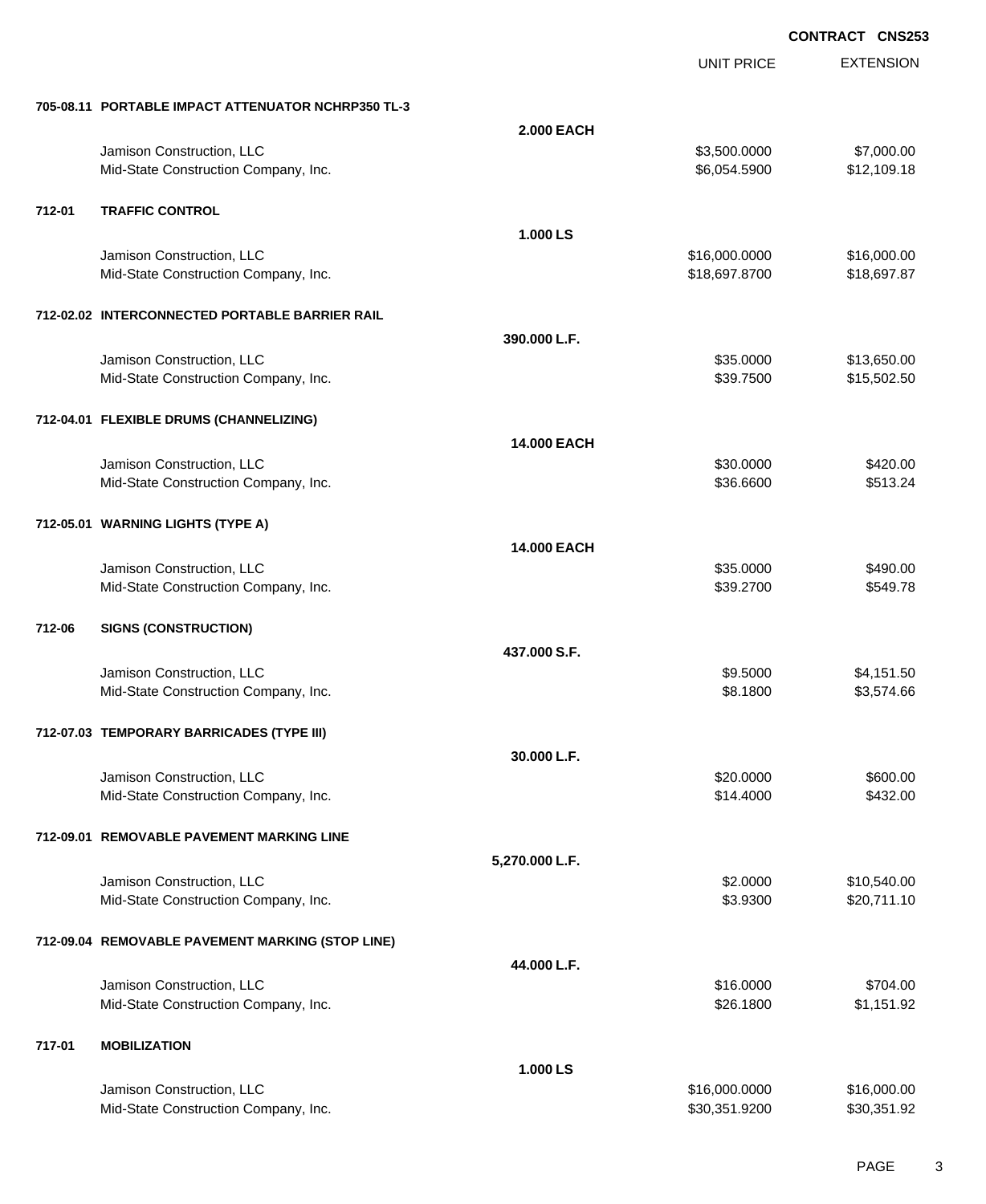EXTENSION UNIT PRICE

#### **730-40 TEMPORARY TRAFFIC SIGNAL SYSTEM**

Jamison Construction, LLC 6000000 \$24,000.000 \$24,000.000 \$24,000.000 Mid-State Construction Company, Inc. 6. The State Construction Company, Inc. \$26,836.5500 \$26,836.5500

**1.000 EACH**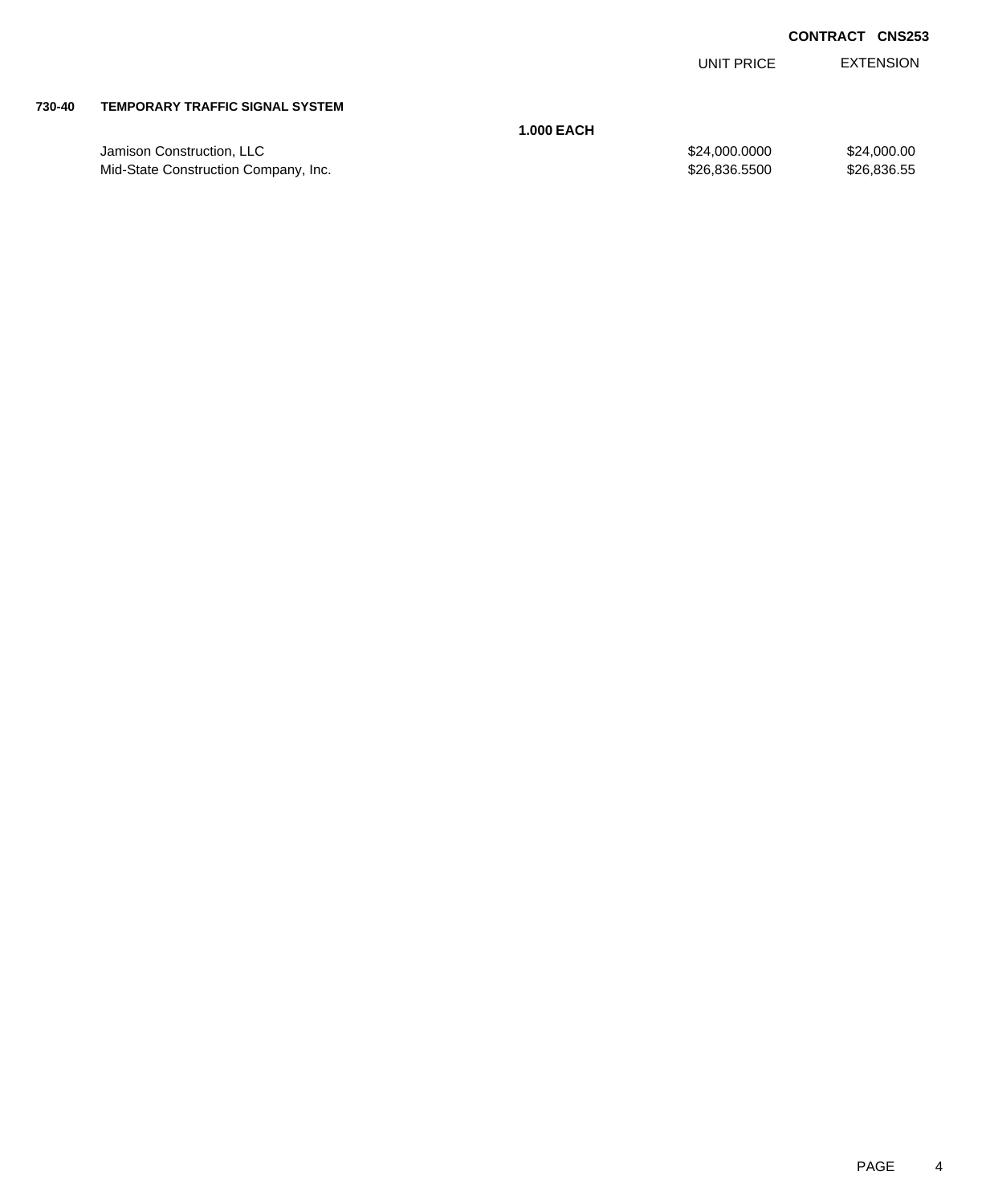### **SUB-TOTAL BRIDGE**

Jamison Construction, LLC  $$185,949.50$ Mid-State Construction Company, Inc. \$262,602.11

#### **TOTAL CONTRACT**

Jamison Construction, LLC  $$185,949.50$ Mid-State Construction Company, Inc. \$262,602.11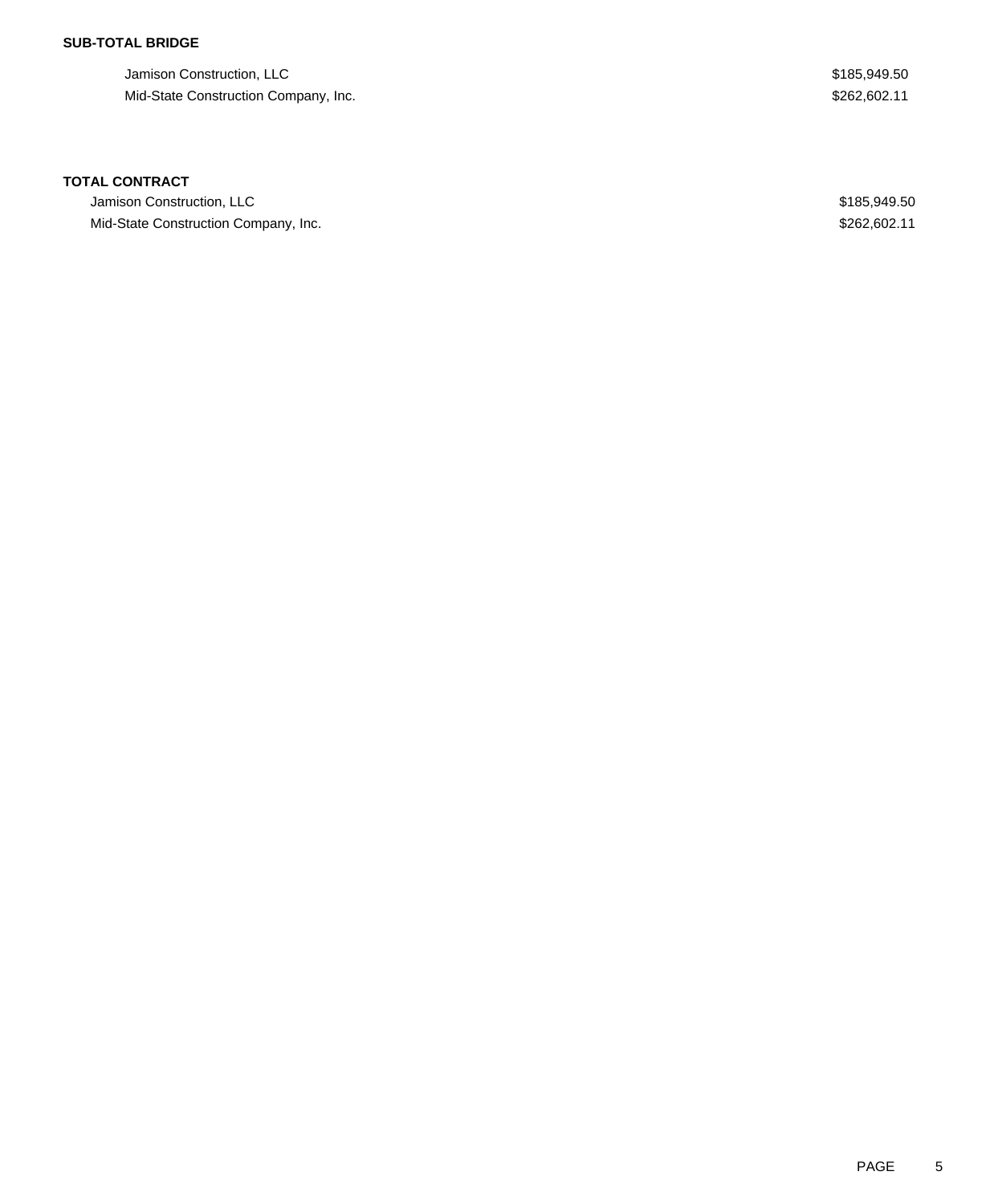#### MAURY COUNTY (Contract No. CNS247 Call 017)

HSIP-246(5),60015-3205-94,HSIP-3203(3),60946-3442-94,STP-SIP-243(96), 60002-3299-94

THE MISCELLANEOUS SAFETY IMPROVEMENTS ON S.R. 246 FROM U.S. 31 (S.R. 6) TO THE WILLIAMSON COUNTY LINE, ON THETA PIKE FROM NORTH OF WITHERSPOON ROAD TO DARKS MILL ROAD AND ON S.R. 243 AT THE INTERSECTION OF 3RD AVENUE.

PROJECT LENGTH - 9.420 MILES

COMPLETION TIME - ON OR BEFORE NOVEMBER 30, 2018

DBE GOAL 8.00%

TOTAL CONTRACT

Superior Traffic Control, LLC \$326,120.73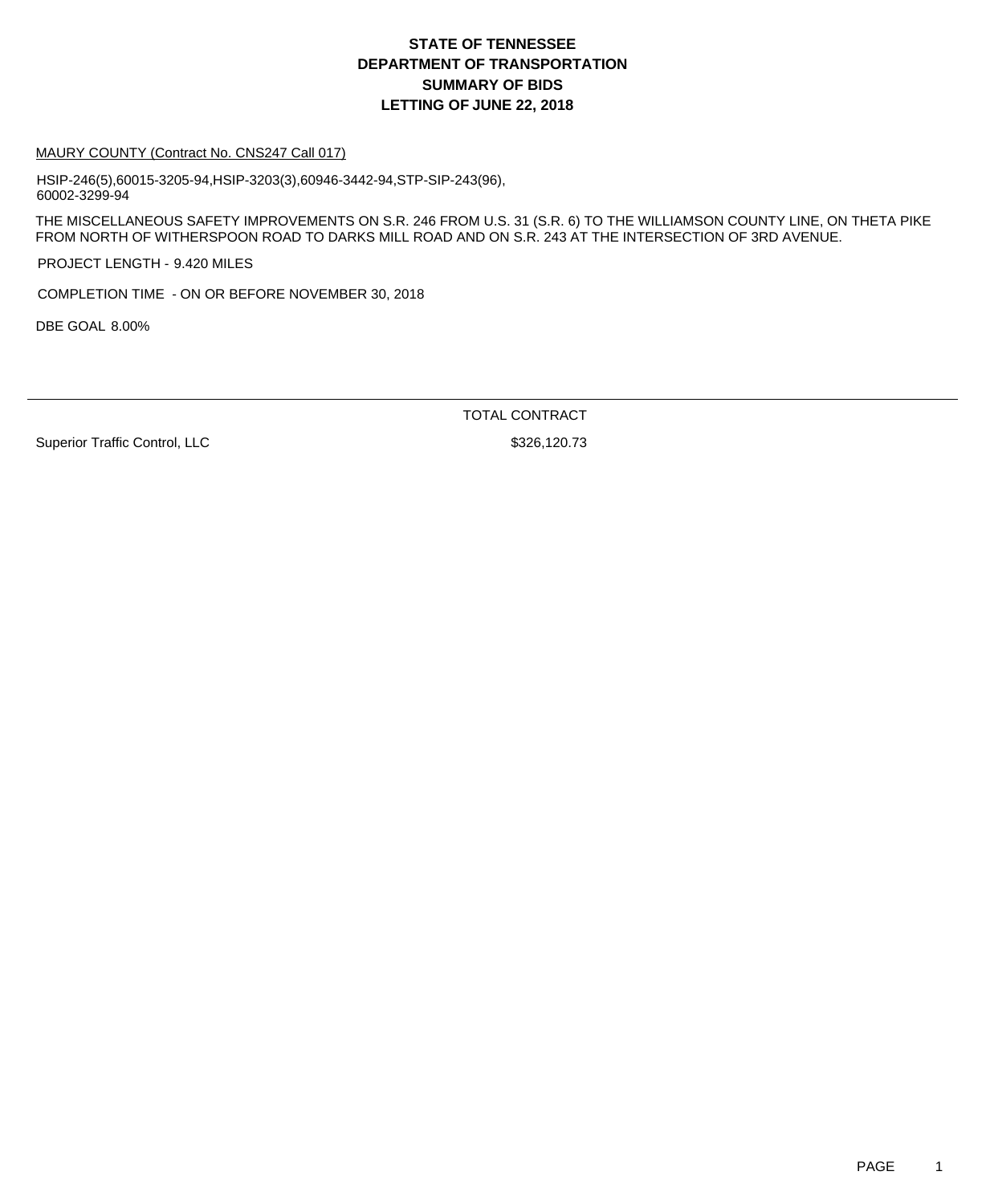|        |                                                      |                 |                   | CONTRACT CNS247  |
|--------|------------------------------------------------------|-----------------|-------------------|------------------|
|        | <b>ROADWAY CATEGORY</b>                              |                 | <b>UNIT PRICE</b> | <b>EXTENSION</b> |
|        |                                                      |                 |                   |                  |
| 202-03 | REMOVAL OF RIGID PAVEMENT, SIDEWALK, ETC.            | 36.000 S.Y.     |                   |                  |
|        | Superior Traffic Control, LLC                        |                 | \$60.0000         | \$2,160.00       |
|        | 202-08.10 REMOVAL OF CURB (EAST SIDE OF SR-243)      |                 |                   |                  |
|        | Superior Traffic Control, LLC                        | 45.000 L.F.     | \$60.0000         | \$2,700.00       |
| 203-01 | <b>ROAD &amp; DRAINAGE EXCAVATION (UNCLASSIFIED)</b> |                 |                   |                  |
|        | Superior Traffic Control, LLC                        | 50.000 C.Y.     | \$103.0000        | \$5,150.00       |
|        | 604-01.01 CLASS A CONCRETE (ROADWAY)                 |                 |                   |                  |
|        | Superior Traffic Control, LLC                        | 1.000 C.Y.      | \$2,750.0000      | \$2,750.00       |
|        | 604-01.02 STEEL BAR REINFORCEMENT (ROADWAY)          |                 |                   |                  |
|        | Superior Traffic Control, LLC                        | 40.000 LB.      | \$2.5000          | \$100.00         |
|        | 604-07.01 RETAINING WALL (GRAVITY TYPE WALL)         |                 |                   |                  |
|        | Superior Traffic Control, LLC                        | 100.000 S.F.    | \$132.0000        | \$13,200.00      |
|        | 701-01.01 CONCRETE SIDEWALK (4 ")                    |                 |                   |                  |
|        | Superior Traffic Control, LLC                        | 485.000 S.F.    | \$13.0000         | \$6,305.00       |
|        | 701-02.03 CONCRETE CURB RAMP                         |                 |                   |                  |
|        | Superior Traffic Control, LLC                        | 60.000 S.F.     | \$32.5000         | \$1,950.00       |
| 702-01 | <b>CONCRETE CURB</b>                                 |                 |                   |                  |
|        | Superior Traffic Control, LLC                        | 3.000 C.Y.      | \$2,250.0000      | \$6,750.00       |
|        | 705-02.10 GUARDRAIL TRANSITION 27IN TO 31IN          |                 |                   |                  |
|        | Superior Traffic Control, LLC                        | 8.000 EACH      | \$230.0000        | \$1,840.00       |
|        | 705-04.21 GUARDRAIL DELINEATION ENHANCEMENT          |                 |                   |                  |
|        | Superior Traffic Control, LLC                        | 10,250.000 L.F. | \$3.7500          | \$38,437.50      |
|        | 705-06.01 W BEAM GR (TYPE 2) MASH TL3                |                 |                   |                  |
|        | Superior Traffic Control, LLC                        | 1,965.000 L.F.  | \$22.0000         | \$43,230.00      |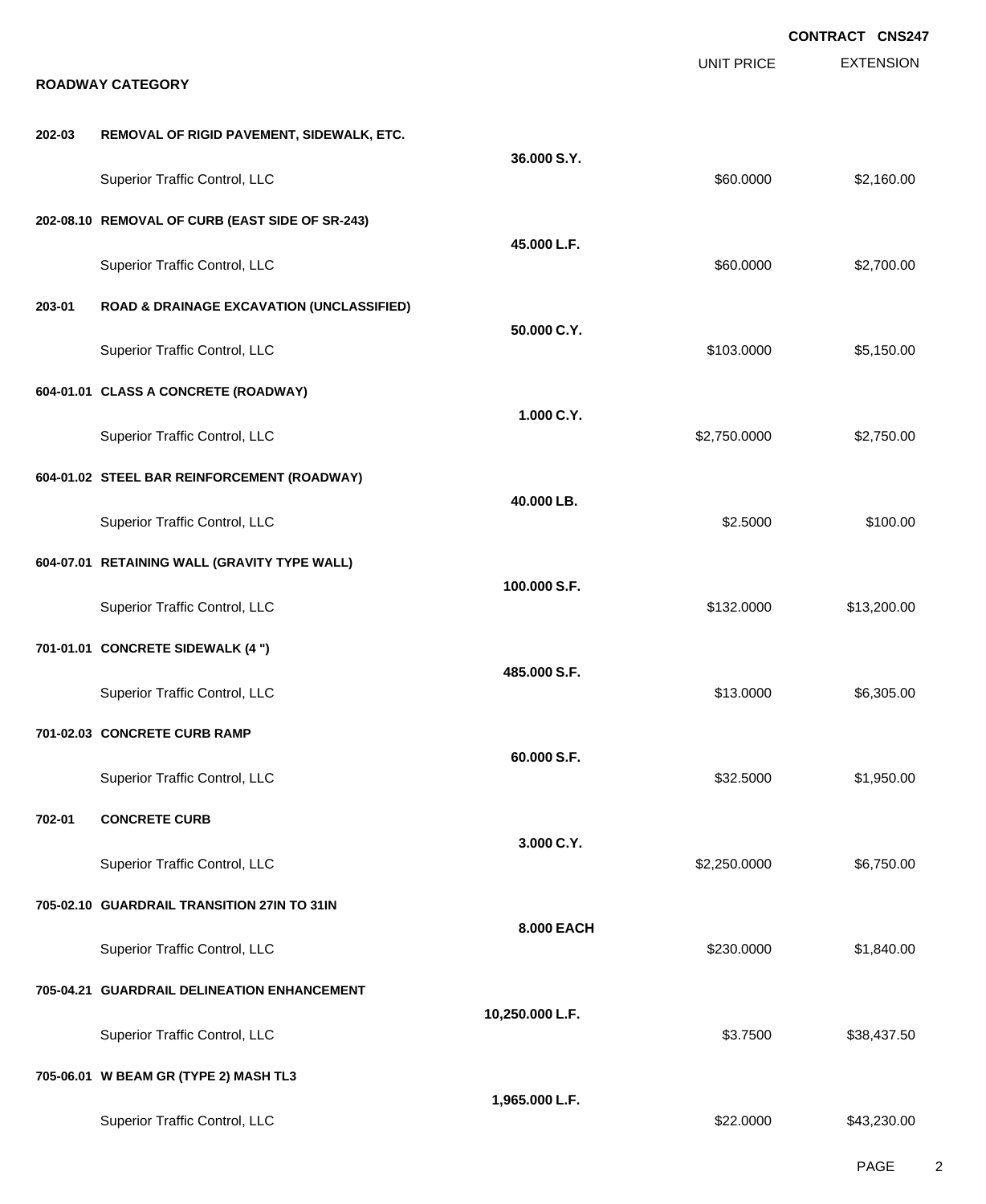|        |                                                    |                   |                   | <b>CONTRACT CNS247</b> |
|--------|----------------------------------------------------|-------------------|-------------------|------------------------|
|        |                                                    |                   | <b>UNIT PRICE</b> | <b>EXTENSION</b>       |
|        | 705-06.11 GR TERMINAL (IN-INLINE) MASH TL3         |                   |                   |                        |
|        | Superior Traffic Control, LLC                      | <b>2.000 EACH</b> | \$1,250.0000      | \$2,500.00             |
|        | 705-06.20 TANGENT ENERGY ABSORBING TERM MASH TL-3  |                   |                   |                        |
|        | Superior Traffic Control, LLC                      | 16.000 EACH       | \$3,200.0000      | \$51,200.00            |
| 706-01 | <b>GUARDRAIL REMOVED</b>                           |                   |                   |                        |
|        | Superior Traffic Control, LLC                      | 300.000 L.F.      | \$5.5000          | \$1,650.00             |
|        | 706-10.26 ROUNDED END ELEMENT                      |                   |                   |                        |
|        | Superior Traffic Control, LLC                      | <b>2.000 EACH</b> | \$165.0000        | \$330.00               |
| 712-01 | <b>TRAFFIC CONTROL</b>                             |                   |                   |                        |
|        | Superior Traffic Control, LLC                      | 1.000 LS          | \$15,000.0000     | \$15,000.00            |
|        | 712-04.01 FLEXIBLE DRUMS (CHANNELIZING)            |                   |                   |                        |
|        | Superior Traffic Control, LLC                      | 25.000 EACH       | \$40.0000         | \$1,000.00             |
| 712-06 | <b>SIGNS (CONSTRUCTION)</b>                        |                   |                   |                        |
|        | Superior Traffic Control, LLC                      | 118.000 S.F.      | \$9.5000          | \$1,121.00             |
|        | 713-02.21 SIGN POST DELINEATION ENHANCEMENT        |                   |                   |                        |
|        | Superior Traffic Control, LLC                      | 408.000 L.F.      | \$7.6500          | \$3,121.20             |
|        | 713-11.01 "U" SECTION STEEL POSTS                  |                   |                   |                        |
|        | Superior Traffic Control, LLC                      | 774.000 LB.       | \$4.7500          | \$3,676.50             |
|        | 713-11.02 PERFORATED/KNOCKOUT SQUARE TUBE POST     |                   |                   |                        |
|        | Superior Traffic Control, LLC                      | 1,039.000 LB.     | \$4.2500          | \$4,415.75             |
|        | 713-11.21 P POST SLIP BASE                         |                   |                   |                        |
|        | Superior Traffic Control, LLC                      | <b>2.000 EACH</b> | \$465.0000        | \$930.00               |
|        | 713-13.02 FLAT SHEET ALUMINUM SIGNS (0.080" THICK) |                   |                   |                        |
|        | Superior Traffic Control, LLC                      | 4.500 S.F.        | \$13.8500         | \$62.33                |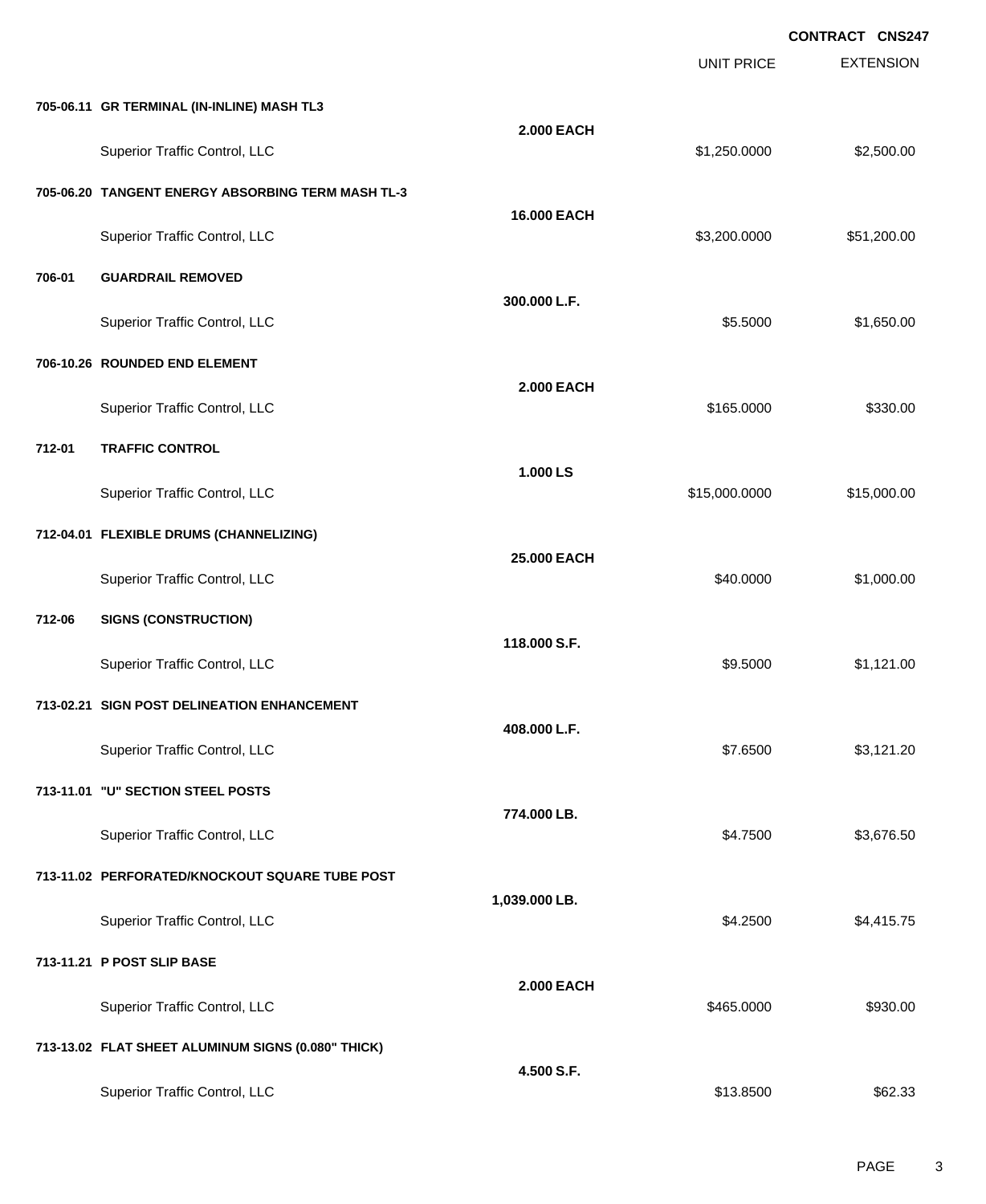|                                                                   |                    |                   | <b>CONTRACT CNS247</b> |
|-------------------------------------------------------------------|--------------------|-------------------|------------------------|
|                                                                   |                    | <b>UNIT PRICE</b> | <b>EXTENSION</b>       |
| 713-13.03 FLAT SHEET ALUMINUM SIGNS (0.100" THICK)                |                    |                   |                        |
| Superior Traffic Control, LLC                                     | 393.000 S.F.       | \$15.6500         | \$6,150.45             |
| 713-15.36 REMOVE SIGN, SUPPORT & FOOTING                          |                    |                   |                        |
| Superior Traffic Control, LLC                                     | 21.000 EACH        | \$40.0000         | \$840.00               |
| 716-01.21 SNOWPLOWABLE RAISED PAVMENT MARKERS (BI-DIR) (1 COLOR)  |                    |                   |                        |
| Superior Traffic Control, LLC                                     | 774,000 EACH       | \$25.0000         | \$19,350.00            |
| 716-01.22 SNOWPLOWABLE RAISED PAVMENT MARKERS (MONO-DIR)(1 COLOR) |                    |                   |                        |
| Superior Traffic Control, LLC                                     | <b>11.000 EACH</b> | \$25.0000         | \$275.00               |
| 716-02.04 PLASTIC PAVEMENT MARKING(CHANNELIZATION STRIPING)       |                    |                   |                        |
| Superior Traffic Control, LLC                                     | 21.000 S.Y.        | \$30.0000         | \$630.00               |
| 716-02.05 PLASTIC PAVEMENT MARKING (STOP LINE)                    |                    |                   |                        |
| Superior Traffic Control, LLC                                     | 373.000 L.F.       | \$15.0000         | \$5,595.00             |
| 716-02.06 PLASTIC PAVEMENT MARKING (TURN LANE ARROW)              |                    |                   |                        |
| Superior Traffic Control, LLC                                     | 8.000 EACH         | \$150.0000        | \$1,200.00             |
| 716-02.13 PLASTIC PAVEMENT MARKING (CROSSWALK)                    |                    |                   |                        |
| Superior Traffic Control, LLC                                     | 300.000 S.F.       | \$30.0000         | \$9,000.00             |
| 716-03.08 PLASTIC WORD PAVEMENT MARKING (PED-XING)                |                    |                   |                        |
| Superior Traffic Control, LLC                                     | <b>2.000 EACH</b>  | \$650.0000        | \$1,300.00             |
| 716-08.01 REMOVAL OF PAVEMENT MARKING (LINE)                      |                    |                   |                        |
| Superior Traffic Control, LLC                                     | 60.000 L.F.        | \$1.5000          | \$90.00                |
| 716-13.01 SPRAY THERMO PVMT MRKNG (60 mil) (4IN LINE)             |                    |                   |                        |
| Superior Traffic Control, LLC                                     | 35.200 L.M.        | \$1,400.0000      | \$49,280.00            |
| 716-13.03 SPRAY THERMO PVMT MRKNG (60 mil) (8IN BARRIER LINE)     |                    |                   |                        |
| Superior Traffic Control, LLC                                     | 164.000 L.F.       | \$4.0000          | \$656.00               |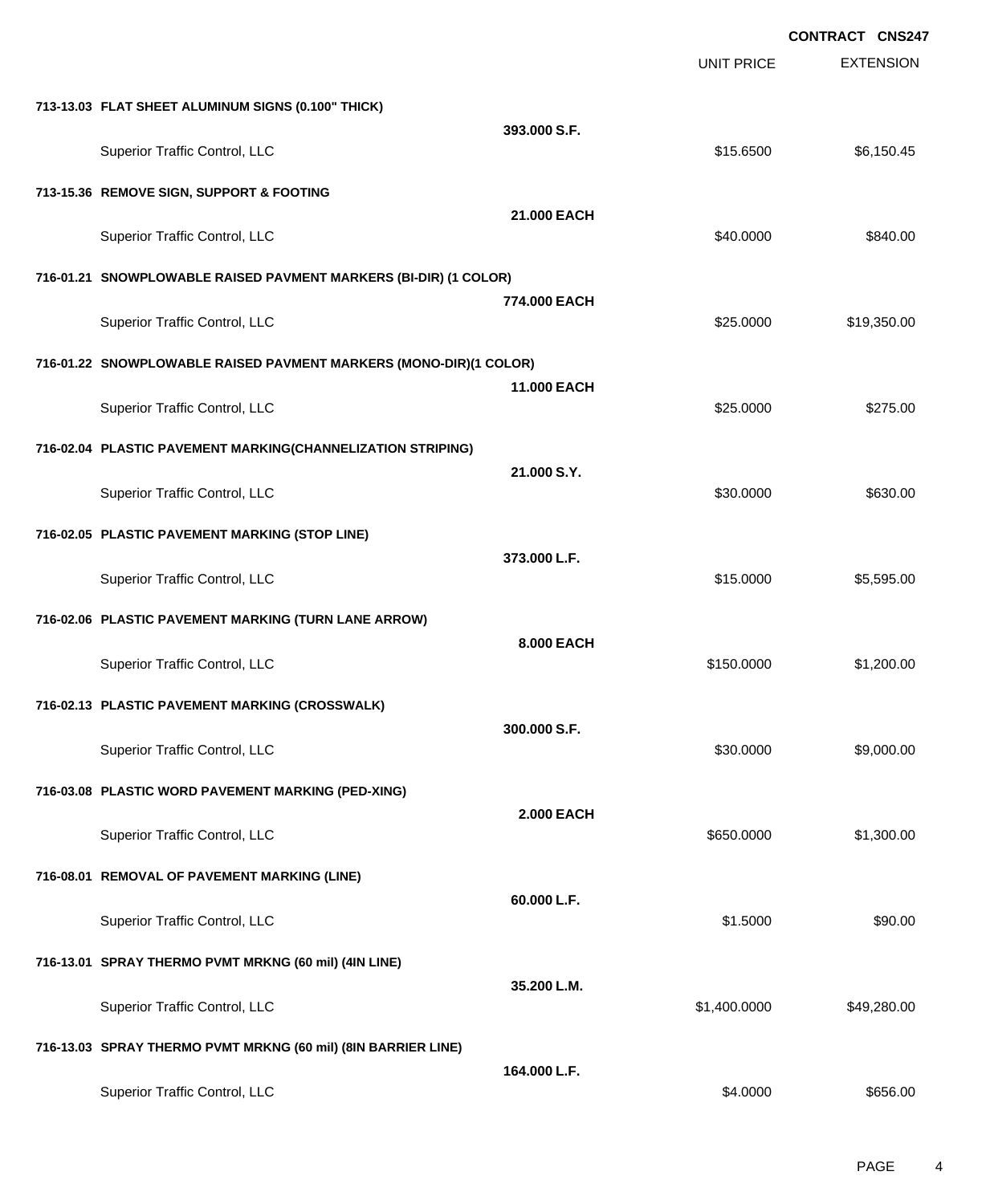|        |                                                              |                   | <b>UNIT PRICE</b> | <b>CONTRACT CNS247</b><br><b>EXTENSION</b> |
|--------|--------------------------------------------------------------|-------------------|-------------------|--------------------------------------------|
|        | 716-13.04 SPRAY THERMO PVMT MRKNG (60 mil) (4IN DOTTED LINE) |                   |                   |                                            |
|        | Superior Traffic Control, LLC                                | 200.000 L.F.      | \$1.0000          | \$200.00                                   |
| 717-01 | <b>MOBILIZATION</b>                                          |                   |                   |                                            |
|        | Superior Traffic Control, LLC                                | 1.000 LS          | \$15,000.0000     | \$15,000.00                                |
|        | 730-26.08 FLASHING WARNING BEACON (DESCRIPTION)              |                   |                   |                                            |
|        | Superior Traffic Control, LLC                                | <b>2.000 EACH</b> | \$3,000.0000      | \$6,000.00                                 |
|        | 740-11.03 TEMPORARY SEDIMENT TUBE 18IN                       |                   |                   |                                            |
|        | Superior Traffic Control, LLC                                | 150.000 L.F.      | \$6.5000          | \$975.00                                   |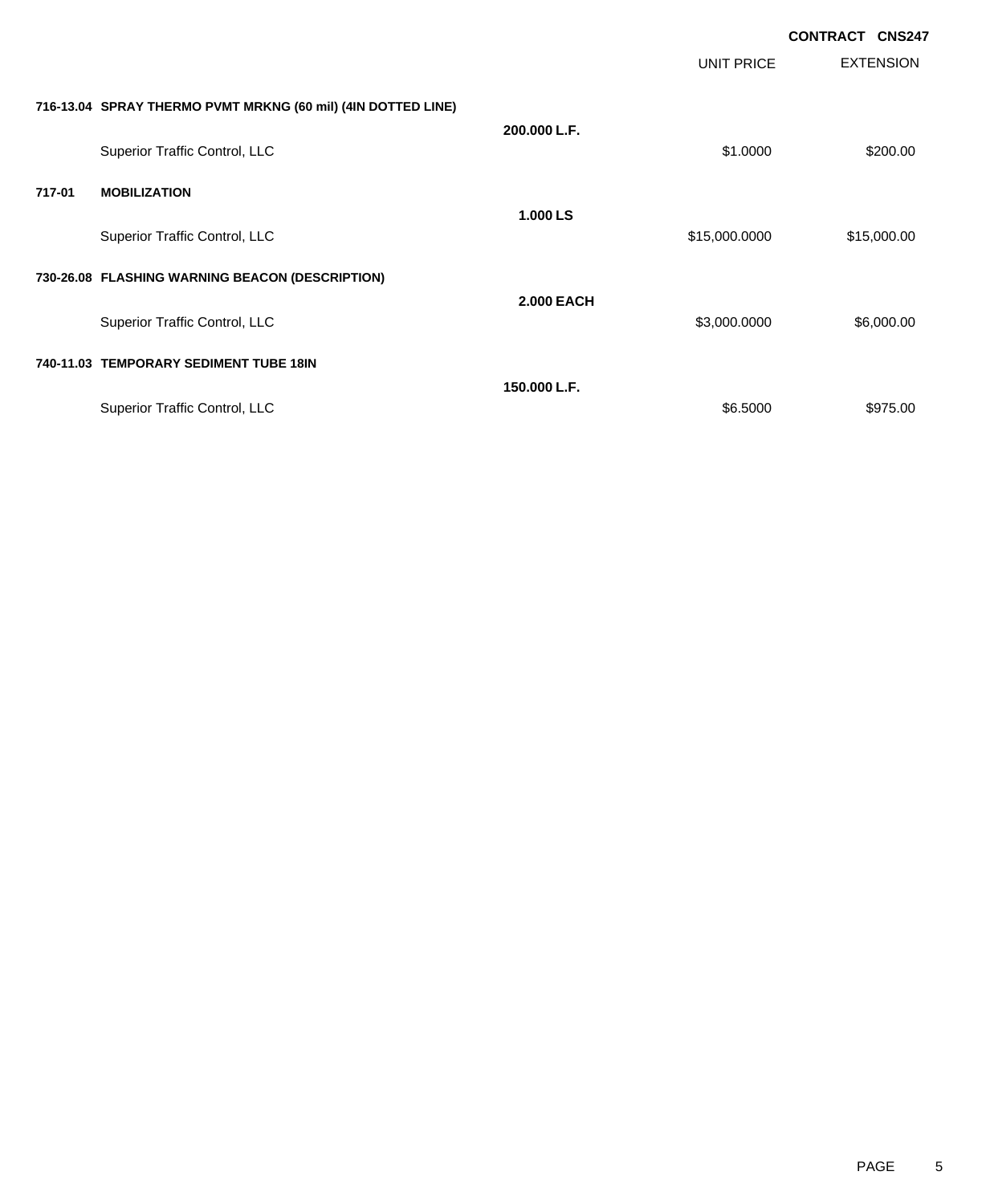Superior Traffic Control, LLC \$326,120.73

### **TOTAL CONTRACT**

Superior Traffic Control, LLC \$326,120.73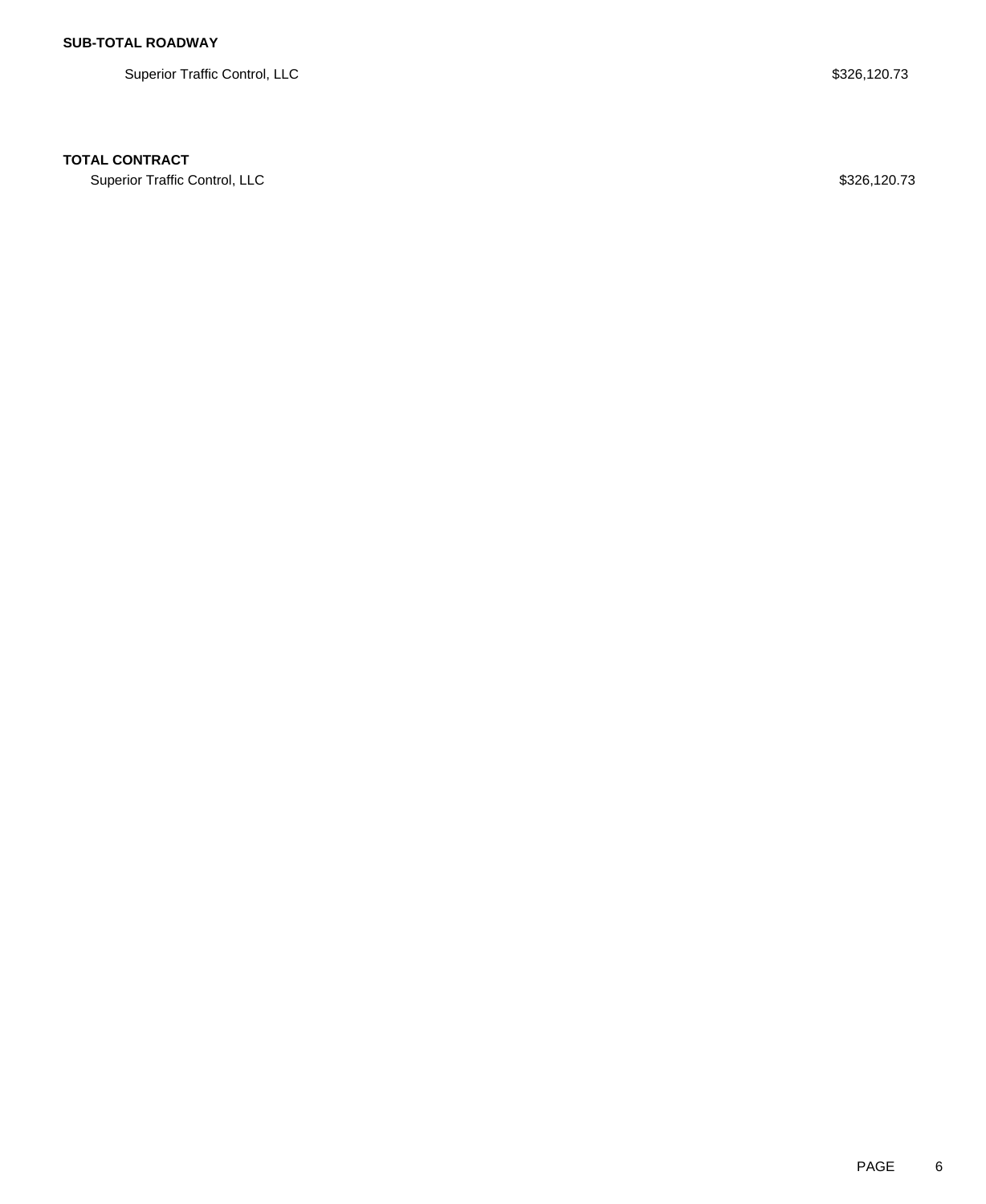#### PERRY COUNTY (Contract No. CNS243 Call 018)

68002-4238-04

THE RESURFACING ON U.S. 412 (S.R. 20) FROM WEST OF DEER VALLEY ROAD (L.M. 6.10) TO POPLAR STREET (L.M. 12.13).

PROJECT LENGTH - 6.030 MILES

COMPLETION TIME - ON OR BEFORE NOVEMBER 30, 2018

|                                | TOTAL CONTRACT |
|--------------------------------|----------------|
| Volunteer Paving, LLC          | \$1,199,324.35 |
| Delta Contracting Company, LLC | \$1,212,393.95 |
| Jones Bros. Contractors, LLC   | \$1,348,573.05 |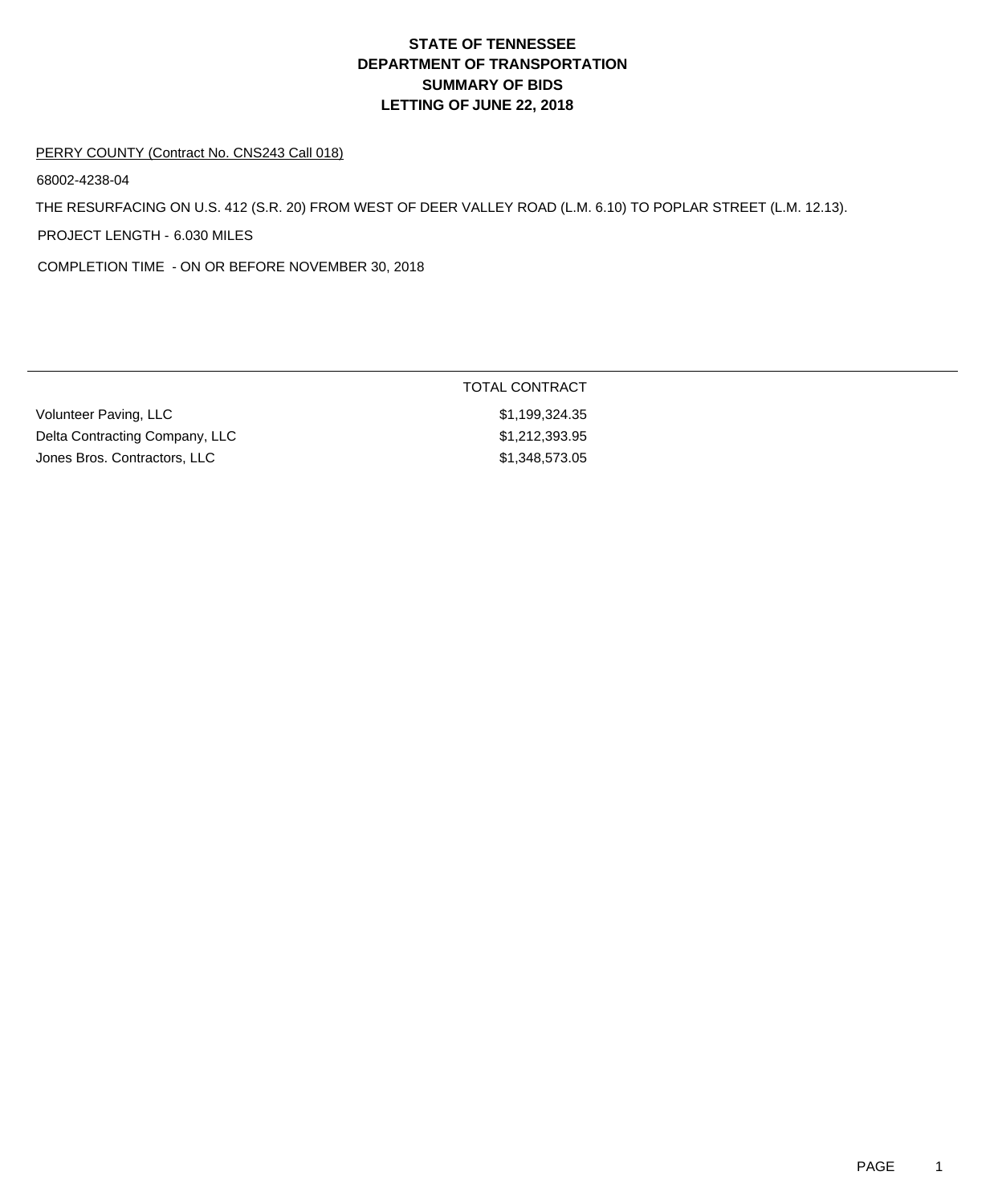|        |                                                                  |               |                   | <b>CONIRACI CNS24</b> |
|--------|------------------------------------------------------------------|---------------|-------------------|-----------------------|
|        |                                                                  |               | <b>UNIT PRICE</b> | <b>EXTENSION</b>      |
|        | <b>ROADWAY CATEGORY</b>                                          |               |                   |                       |
|        | 208-01.05 BROOMING & DEGRASSING SHOULDERS                        |               |                   |                       |
|        |                                                                  | 12.200 L.M.   |                   |                       |
|        | Volunteer Paving, LLC                                            |               | \$777.5300        | \$9,485.87            |
|        | Delta Contracting Company, LLC                                   |               | \$790.0000        | \$9,638.00            |
|        | Jones Bros. Contractors, LLC                                     |               | \$1,000.0000      | \$12,200.00           |
| 303-01 | MINERAL AGGREGATE, TYPE A BASE, GRADING D                        |               |                   |                       |
|        |                                                                  | 1,596.000 TON |                   |                       |
|        | Volunteer Paving, LLC                                            |               | \$33.2800         | \$53,114.88           |
|        | Delta Contracting Company, LLC                                   |               | \$29.7500         | \$47,481.00           |
|        | Jones Bros. Contractors, LLC                                     |               | \$23.0000         | \$36,708.00           |
|        | 307-01.08 ASPHALT CONCRETE MIX (PG64-22) (BPMB-HM) GRADING B-M2  |               |                   |                       |
|        |                                                                  | 300.000 TON   |                   |                       |
|        | Volunteer Paving, LLC                                            |               | \$98.2700         | \$29,481.00           |
|        | Delta Contracting Company, LLC                                   |               | \$104.0000        | \$31,200.00           |
|        | Jones Bros. Contractors, LLC                                     |               | \$140.0000        | \$42,000.00           |
| 403-01 | BITUMINOUS MATERIAL FOR TACK COAT (TC)                           |               |                   |                       |
|        |                                                                  | 47.000 TON    |                   |                       |
|        | Volunteer Paving, LLC                                            |               | \$704.0000        | \$33,088.00           |
|        | Delta Contracting Company, LLC                                   |               | \$900.0000        | \$42,300.00           |
|        | Jones Bros. Contractors, LLC                                     |               | \$440.0000        | \$20,680.00           |
|        | 411-01.10 ACS MIX(PG64-22) GRADING D                             |               |                   |                       |
|        |                                                                  | 7,163.000 TON |                   |                       |
|        | Volunteer Paving, LLC                                            |               | \$97.5900         | \$699,037.17          |
|        | Delta Contracting Company, LLC                                   |               | \$91.6500         | \$656,488.95          |
|        | Jones Bros. Contractors, LLC                                     |               | \$112.0000        | \$802,256.00          |
|        | 411-12.03 SCORING FOR RUMBLE STRIPE (NON-CONTINUOUS) (8IN WIDTH) |               |                   |                       |
|        |                                                                  | 8.800 L.M.    |                   |                       |
|        | Volunteer Paving, LLC                                            |               | \$800.0000        | \$7,040.00            |
|        | Delta Contracting Company, LLC                                   |               | \$1,200.0000      | \$10,560.00           |
|        | Jones Bros. Contractors, LLC                                     |               | \$515.0000        | \$4,532.00            |
|        | 415-01.01 COLD PLANING BITUMINOUS PAVEMENT                       |               |                   |                       |
|        |                                                                  | 7,095.000 TON |                   |                       |
|        | Volunteer Paving, LLC                                            |               | \$25.4200         | \$180,354.90          |
|        | Delta Contracting Company, LLC                                   |               | \$26.0000         | \$184,470.00          |
|        | Jones Bros. Contractors, LLC                                     |               | \$26.0000         | \$184,470.00          |
| 712-01 | <b>TRAFFIC CONTROL</b>                                           |               |                   |                       |
|        |                                                                  | 1.000 LS      |                   |                       |
|        | Volunteer Paving, LLC                                            |               | \$17,390.9900     | \$17,390.99           |
|        | Delta Contracting Company, LLC                                   |               | \$34,000.0000     | \$34,000.00           |

Jones Bros. Contractors, LLC \$40,000.0000 \$40,000.00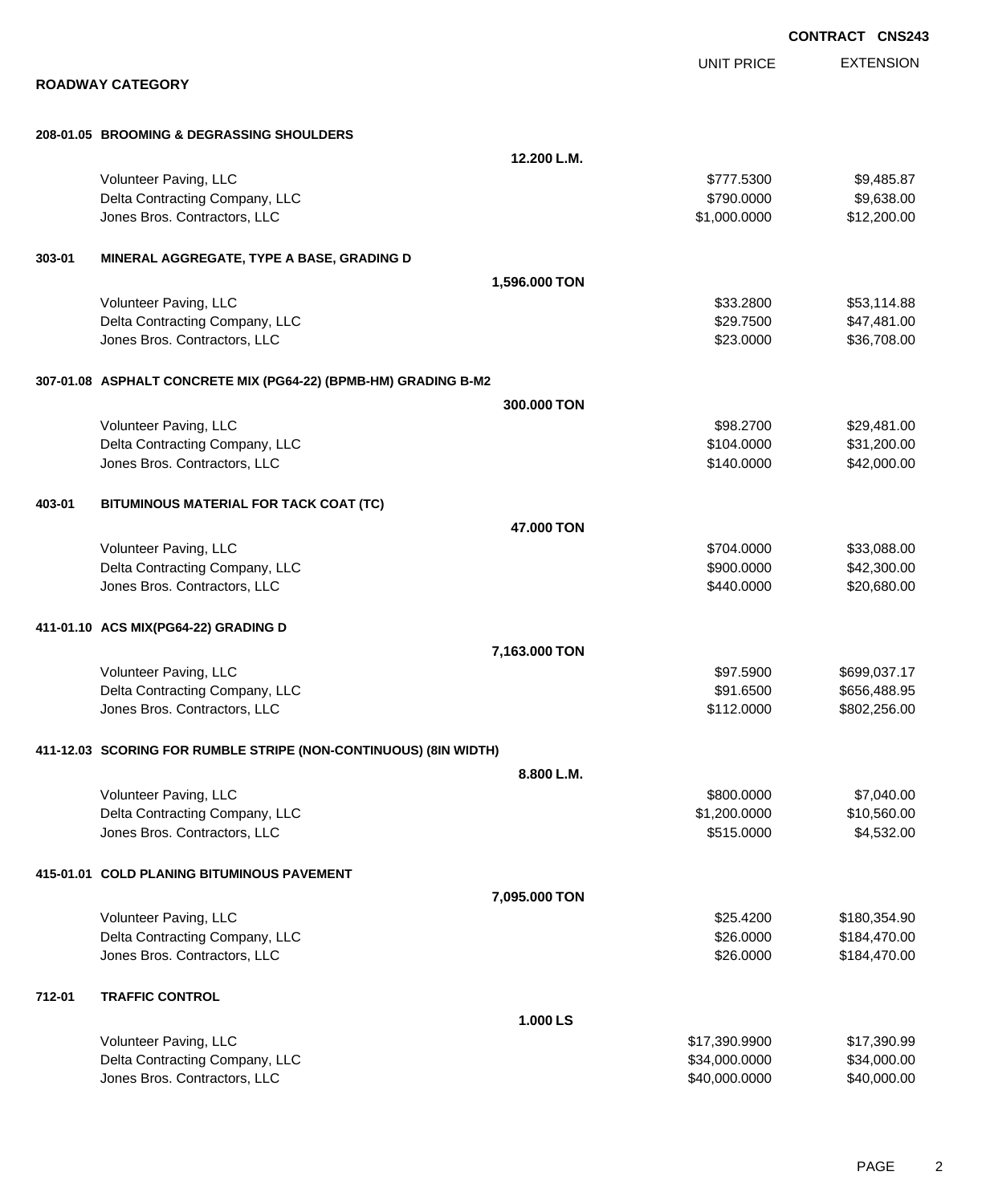UNIT PRICE

EXTENSION

|        | 712-04.01 FLEXIBLE DRUMS (CHANNELIZING)                          |                   |            |             |
|--------|------------------------------------------------------------------|-------------------|------------|-------------|
|        |                                                                  | 25.000 EACH       |            |             |
|        | Volunteer Paving, LLC                                            |                   | \$5.0000   | \$125.00    |
|        | Delta Contracting Company, LLC                                   |                   | \$60.0000  | \$1,500.00  |
|        | Jones Bros. Contractors, LLC                                     |                   | \$5.0000   | \$125.00    |
|        |                                                                  |                   |            |             |
|        | 712-05.01 WARNING LIGHTS (TYPE A)                                |                   |            |             |
|        |                                                                  | <b>4.000 EACH</b> |            |             |
|        | Volunteer Paving, LLC                                            |                   | \$5.0000   | \$20.00     |
|        | Delta Contracting Company, LLC                                   |                   | \$60.0000  | \$240.00    |
|        | Jones Bros. Contractors, LLC                                     |                   | \$2.0000   | \$8.00      |
| 712-06 | <b>SIGNS (CONSTRUCTION)</b>                                      |                   |            |             |
|        |                                                                  | 1,013.000 S.F.    |            |             |
|        | Volunteer Paving, LLC                                            |                   | \$8.2500   | \$8,357.25  |
|        | Delta Contracting Company, LLC                                   |                   | \$12.0000  | \$12,156.00 |
|        | Jones Bros. Contractors, LLC                                     |                   | \$6.8500   | \$6,939.05  |
|        | 716-01.21 SNOWPLOWABLE RAISED PAVMENT MARKERS (BI-DIR) (1 COLOR) |                   |            |             |
|        |                                                                  | 435.000 EACH      |            |             |
|        | Volunteer Paving, LLC                                            |                   | \$30.0000  | \$13,050.00 |
|        | Delta Contracting Company, LLC                                   |                   | \$30.0000  | \$13,050.00 |
|        | Jones Bros. Contractors, LLC                                     |                   | \$30.0000  | \$13,050.00 |
|        | 716-01.30 REMOVAL OF SNOWPLOWABLE REFLECTIVE MARKER              |                   |            |             |
|        |                                                                  | 435.000 EACH      |            |             |
|        | Volunteer Paving, LLC                                            |                   | \$10.0000  | \$4,350.00  |
|        | Delta Contracting Company, LLC                                   |                   | \$13.0000  | \$5,655.00  |
|        | Jones Bros. Contractors, LLC                                     |                   | \$10.0000  | \$4,350.00  |
|        | 716-02.03 PLASTIC PAVEMENT MARKING (CROSS-WALK)                  |                   |            |             |
|        |                                                                  | 350.000 L.F.      |            |             |
|        | Volunteer Paving, LLC                                            |                   | \$10.0000  | \$3,500.00  |
|        | Delta Contracting Company, LLC                                   |                   | \$8.0000   | \$2,800.00  |
|        | Jones Bros. Contractors, LLC                                     |                   | \$12.0000  | \$4,200.00  |
|        | 716-02.05 PLASTIC PAVEMENT MARKING (STOP LINE)                   |                   |            |             |
|        |                                                                  | 555.000 L.F.      |            |             |
|        | Volunteer Paving, LLC                                            |                   | \$15.0000  | \$8,325.00  |
|        | Delta Contracting Company, LLC                                   |                   | \$15.0000  | \$8,325.00  |
|        | Jones Bros. Contractors, LLC                                     |                   | \$15.0000  | \$8,325.00  |
|        | 716-04.10 PLASTIC PAVEMENT MARKING (HANDICAP SYMBOL)             |                   |            |             |
|        |                                                                  | <b>4.000 EACH</b> |            |             |
|        | Volunteer Paving, LLC                                            |                   | \$300.0000 | \$1,200.00  |
|        | Delta Contracting Company, LLC                                   |                   | \$500.0000 | \$2,000.00  |
|        | Jones Bros. Contractors, LLC                                     |                   | \$300.0000 | \$1,200.00  |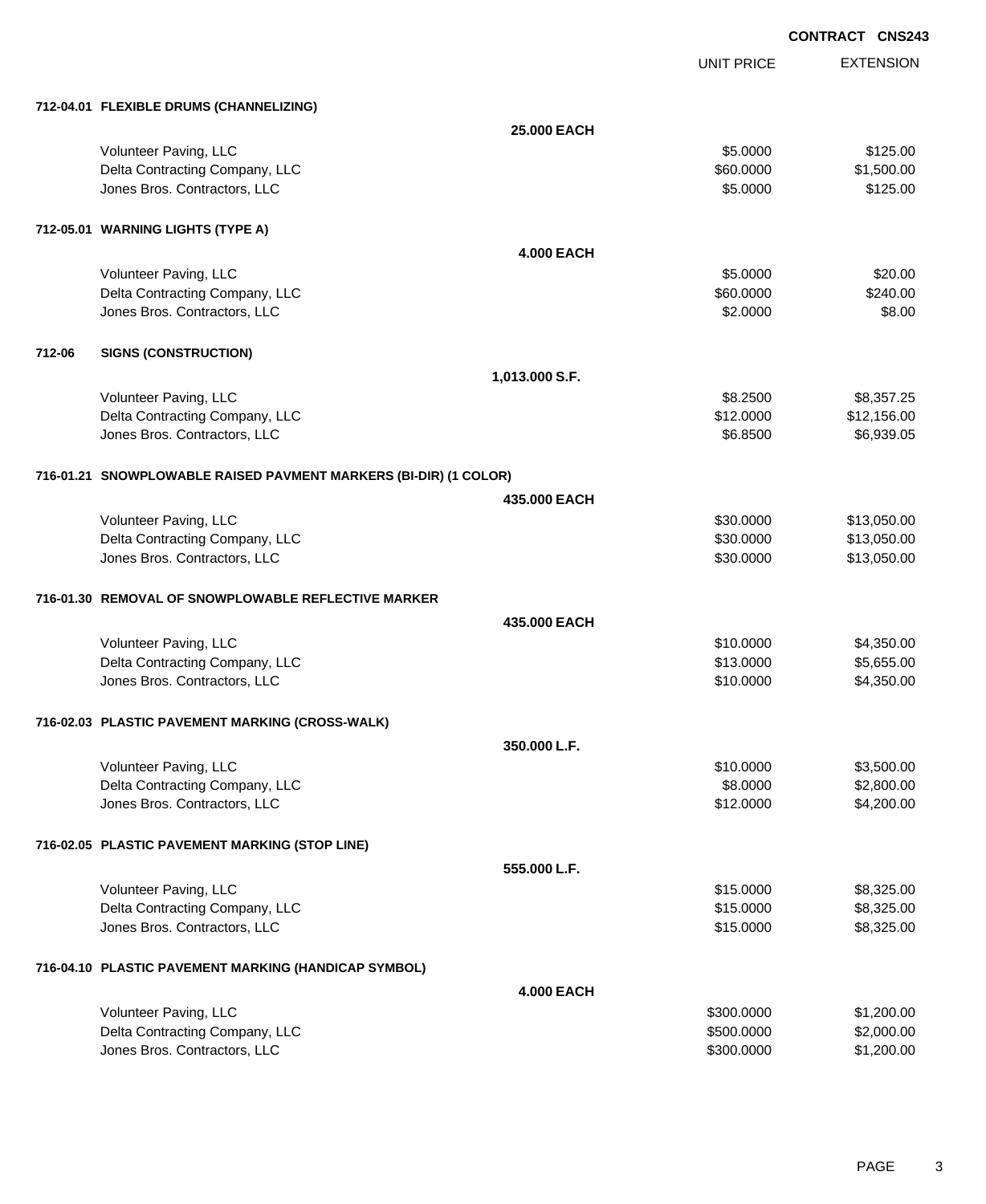UNIT PRICE EXTENSION

| 716-05.01 PAINTED PAVEMENT MARKING (4" LINE) |  |
|----------------------------------------------|--|
|                                              |  |

|        | 716-05.01   PAINTED PAVEMENT MARKING (4" LINE)           |             |               |             |
|--------|----------------------------------------------------------|-------------|---------------|-------------|
|        |                                                          | 22.600 L.M. |               |             |
|        | Volunteer Paving, LLC                                    |             | \$650,0000    | \$14,690.00 |
|        | Delta Contracting Company, LLC                           |             | \$850,0000    | \$19,210.00 |
|        | Jones Bros. Contractors, LLC                             |             | \$950.0000    | \$21,470.00 |
|        | 716-12.02 ENHANCED FLATLINE THERMO PVMT MRKNG (6IN LINE) |             |               |             |
|        |                                                          | 11.600 L.M. |               |             |
|        | Volunteer Paving, LLC                                    |             | \$5,000.0000  | \$58,000.00 |
|        | Delta Contracting Company, LLC                           |             | \$5,200.0000  | \$60,320.00 |
|        | Jones Bros. Contractors, LLC                             |             | \$5,100.0000  | \$59,160.00 |
|        | 716-13.02 SPRAY THERMO PVMT MRKNG (60 mil) (6IN LINE)    |             |               |             |
|        |                                                          | 11.000 L.M. |               |             |
|        | Volunteer Paving, LLC                                    |             | \$3,000.0000  | \$33,000.00 |
|        | Delta Contracting Company, LLC                           |             | \$3,000.0000  | \$33,000.00 |
|        | Jones Bros. Contractors, LLC                             |             | \$2,900.0000  | \$31,900.00 |
| 717-01 | <b>MOBILIZATION</b>                                      |             |               |             |
|        |                                                          | 1.000 LS    |               |             |
|        | Volunteer Paving, LLC                                    |             | \$25,714.2900 | \$25,714.29 |
|        | Delta Contracting Company, LLC                           |             | \$38,000.0000 | \$38,000.00 |
|        | Jones Bros. Contractors, LLC                             |             | \$55,000.0000 | \$55,000.00 |
|        |                                                          |             |               |             |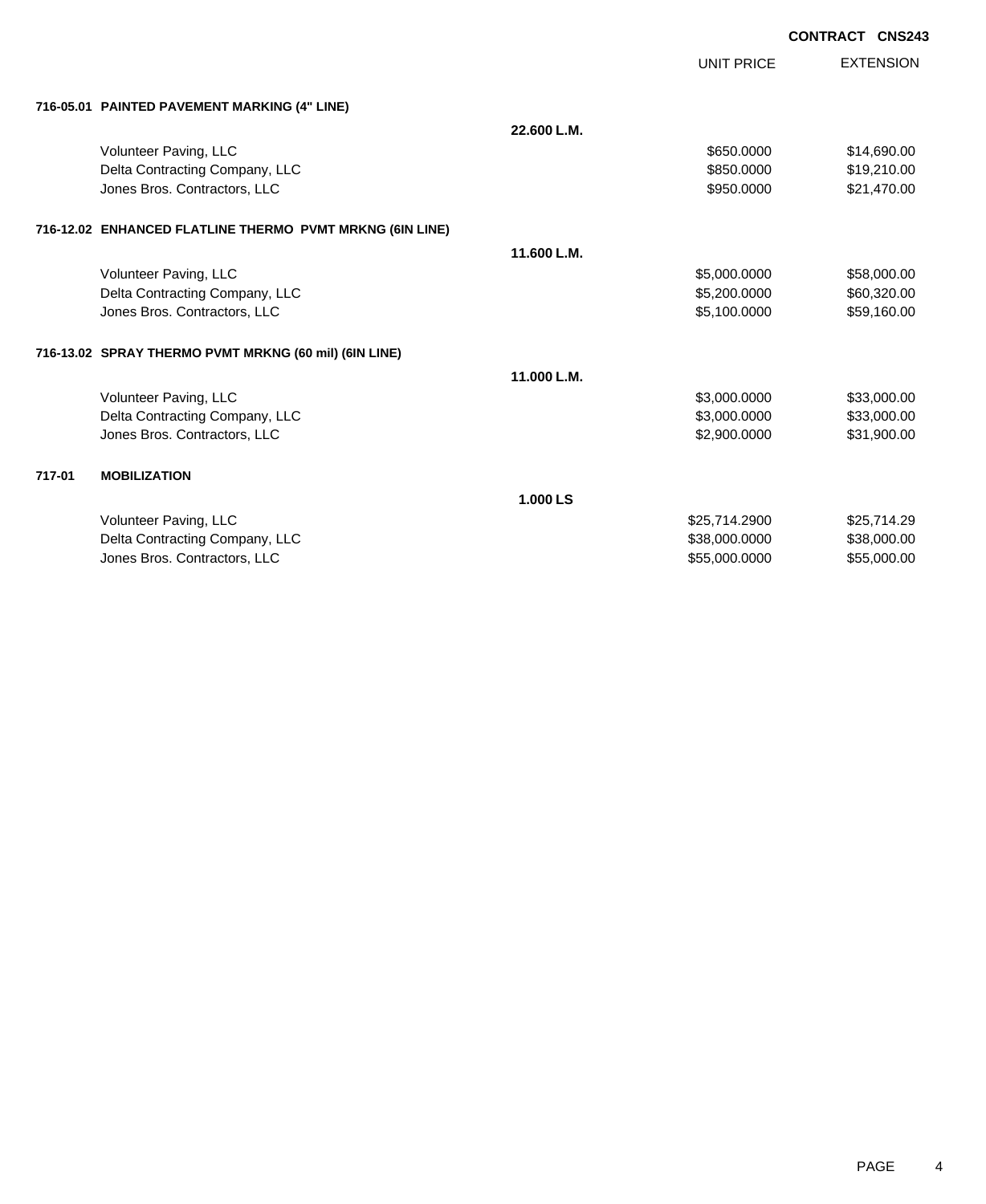### **SUB-TOTAL ROADWAY**

Volunteer Paving, LLC \$1,199,324.35 Delta Contracting Company, LLC  $$1,212,393.95$ Jones Bros. Contractors, LLC \$1,348,573.05

# **TOTAL CONTRACT**

| Volunteer Paving, LLC          | \$1.199.324.35 |
|--------------------------------|----------------|
| Delta Contracting Company, LLC | \$1,212,393.95 |
| Jones Bros. Contractors, LLC   | \$1,348,573,05 |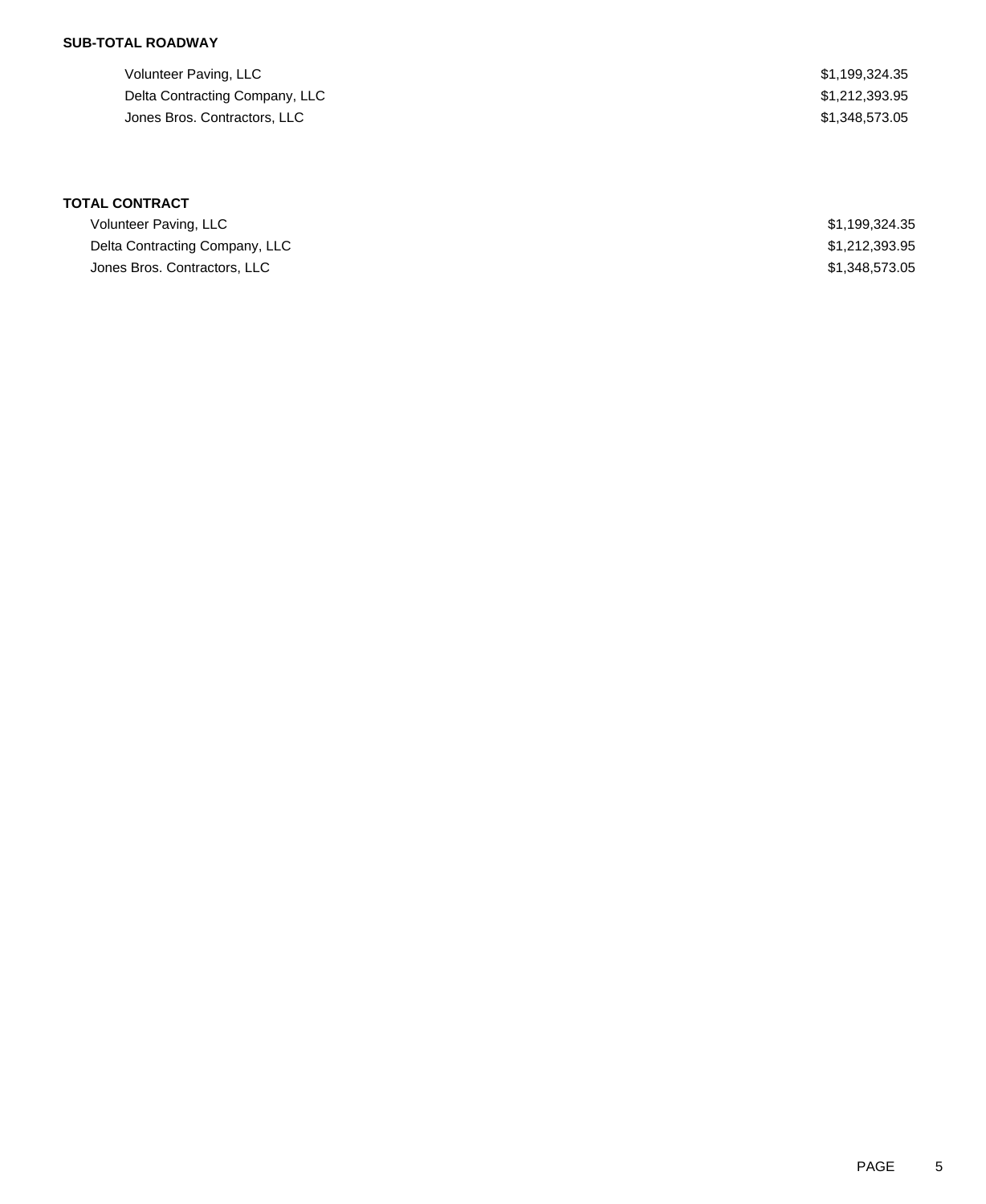#### POLK COUNTY (Contract No. CNS241 Call 019)

STP/HSIP-30(82),70002-3229-94,70002-8229-14

THE RESURFACING ON S.R. 30 FROM U.S. 411 (S.R. 33) (L.M. 2.65) TO WEST OF TELLICO RELIANCE ROAD (L.M. 8.00).

PROJECT LENGTH - 5.350 MILES

COMPLETION TIME - ON OR BEFORE NOVEMBER 30, 2018

DBE GOAL 6.50%

|                                            | TOTAL CONTRACT |
|--------------------------------------------|----------------|
| Talley Construction Company, Inc.          | \$822.530.55   |
| Rogers Group, Inc.                         | \$829.746.15   |
| Wright Brothers Construction Company, Inc. | \$929.534.50   |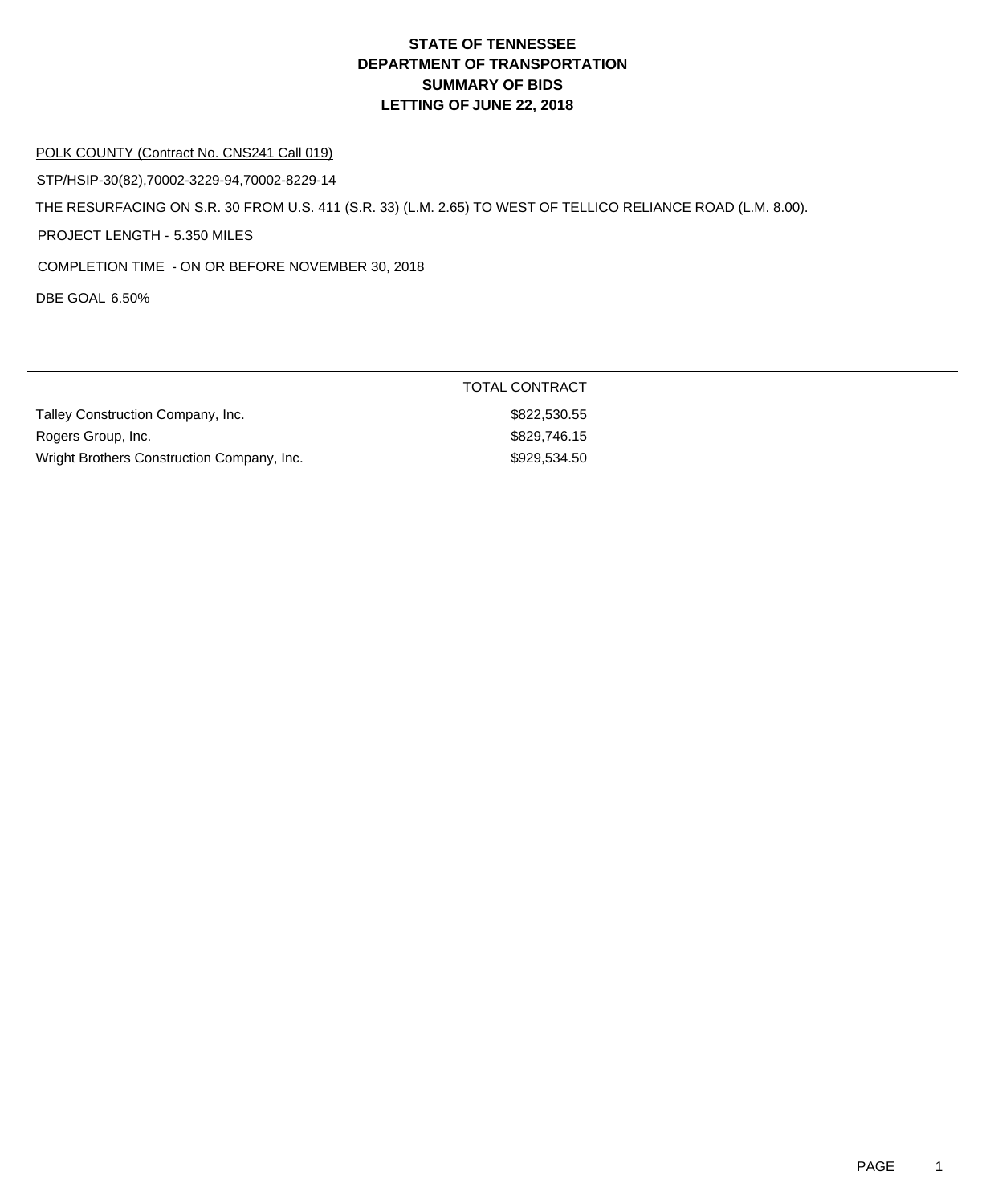|        |                                                                  |                   |                   | <b>CONTRACT CNS241</b> |
|--------|------------------------------------------------------------------|-------------------|-------------------|------------------------|
|        |                                                                  |                   | <b>UNIT PRICE</b> | <b>EXTENSION</b>       |
|        | <b>ROADWAY CATEGORY</b>                                          |                   |                   |                        |
| 303-01 | MINERAL AGGREGATE, TYPE A BASE, GRADING D                        |                   |                   |                        |
|        |                                                                  | 502,000 TON       |                   |                        |
|        | Talley Construction Company, Inc.                                |                   | \$45.1300         | \$22,655.26            |
|        | Rogers Group, Inc.                                               |                   | \$30.4000         | \$15,260.80            |
|        | Wright Brothers Construction Company, Inc.                       |                   | \$48.0000         | \$24,096.00            |
| 403-01 | BITUMINOUS MATERIAL FOR TACK COAT (TC)                           |                   |                   |                        |
|        |                                                                  | 33,000 TON        |                   |                        |
|        | Talley Construction Company, Inc.                                |                   | \$628.1900        | \$20,730.27            |
|        | Rogers Group, Inc.                                               |                   | \$775.0000        | \$25,575.00            |
|        | Wright Brothers Construction Company, Inc.                       |                   | \$550.0000        | \$18,150.00            |
|        | 411-01.10 ACS MIX(PG64-22) GRADING D                             |                   |                   |                        |
|        |                                                                  | 4,412.000 TON     |                   |                        |
|        | Talley Construction Company, Inc.                                |                   | \$108.5200        | \$478,790.24           |
|        | Rogers Group, Inc.                                               |                   | \$101.0000        | \$445,612.00           |
|        | Wright Brothers Construction Company, Inc.                       |                   | \$121.0000        | \$533,852.00           |
|        | 411-12.04 SCORING FOR RUMBLE STRIPE (NON-CONTINUOUS) (4IN WIDTH) |                   |                   |                        |
|        |                                                                  | 8.500 L.M.        |                   |                        |
|        | Talley Construction Company, Inc.                                |                   | \$481.5200        | \$4,092.92             |
|        | Rogers Group, Inc.                                               |                   | \$330.0000        | \$2,805.00             |
|        | Wright Brothers Construction Company, Inc.                       |                   | \$430.0000        | \$3,655.00             |
|        | 415-01.01 COLD PLANING BITUMINOUS PAVEMENT                       |                   |                   |                        |
|        |                                                                  | 4,570.000 TON     |                   |                        |
|        | Talley Construction Company, Inc.                                |                   | \$27.1500         | \$124,075.50           |
|        | Rogers Group, Inc.                                               |                   | \$23.0000         | \$105,110.00           |
|        | Wright Brothers Construction Company, Inc.                       |                   | \$28.2500         | \$129,102.50           |
|        | 705-02.10 GUARDRAIL TRANSITION 27IN TO 31IN                      |                   |                   |                        |
|        |                                                                  | 3.000 EACH        |                   |                        |
|        | Talley Construction Company, Inc.                                |                   | \$115.0000        | \$345.00               |
|        | Rogers Group, Inc.                                               |                   | \$111.5000        | \$334.50               |
|        | Wright Brothers Construction Company, Inc.                       |                   | \$110.0000        | \$330.00               |
|        | 705-06.11 GR TERMINAL (IN-INLINE) MASH TL3                       |                   |                   |                        |
|        |                                                                  | <b>2.000 EACH</b> |                   |                        |
|        | Talley Construction Company, Inc.                                |                   | \$977.5000        | \$1,955.00             |
|        | Rogers Group, Inc.                                               |                   | \$947.0000        | \$1,894.00             |
|        | Wright Brothers Construction Company, Inc.                       |                   | \$920.0000        | \$1,840.00             |
|        | 705-06.20 TANGENT ENERGY ABSORBING TERM MASH TL-3                |                   |                   |                        |
|        |                                                                  | 3.000 EACH        |                   |                        |
|        | Talley Construction Company, Inc.                                |                   | \$3,105.0000      | \$9,315.00             |
|        | Rogers Group, Inc.                                               |                   | \$3,000.0000      | \$9,000.00             |
|        | Wright Brothers Construction Company, Inc.                       |                   | \$2,925.0000      | \$8,775.00             |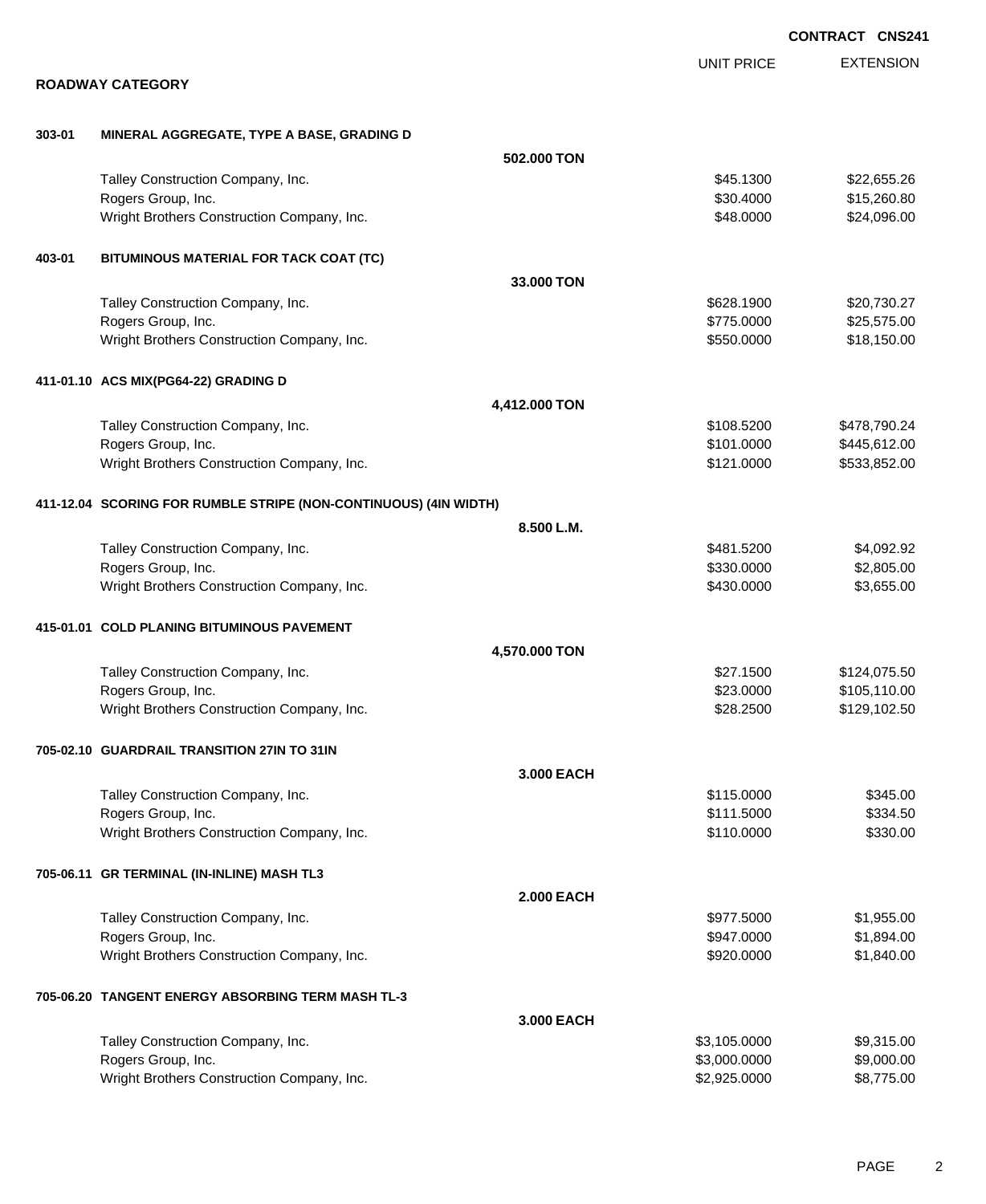|        |                                                                   |              |                   | <b>CONTRACT CNS241</b> |
|--------|-------------------------------------------------------------------|--------------|-------------------|------------------------|
|        |                                                                   |              | <b>UNIT PRICE</b> | <b>EXTENSION</b>       |
| 706-01 | <b>GUARDRAIL REMOVED</b>                                          |              |                   |                        |
|        |                                                                   | 150,000 L.F. |                   |                        |
|        | Talley Construction Company, Inc.                                 |              | \$1.1500          | \$172.50               |
|        | Rogers Group, Inc.                                                |              | \$1.1000          | \$165.00               |
|        | Wright Brothers Construction Company, Inc.                        |              | \$1.1000          | \$165.00               |
|        | 706-06.03 RADIUS RAIL                                             |              |                   |                        |
|        |                                                                   | 25,000 L.F.  |                   |                        |
|        | Talley Construction Company, Inc.                                 |              | \$27.0300         | \$675.75               |
|        | Rogers Group, Inc.                                                |              | \$26.2000         | \$655.00               |
|        | Wright Brothers Construction Company, Inc.                        |              | \$25.5000         | \$637.50               |
| 712-01 | <b>TRAFFIC CONTROL</b>                                            |              |                   |                        |
|        |                                                                   | 1.000 LS     |                   |                        |
|        | Talley Construction Company, Inc.                                 |              | \$31,000.0000     | \$31,000.00            |
|        | Rogers Group, Inc.                                                |              | \$38,377.0000     | \$38,377.00            |
|        | Wright Brothers Construction Company, Inc.                        |              | \$45,000.0000     | \$45,000.00            |
| 712-06 | <b>SIGNS (CONSTRUCTION)</b>                                       |              |                   |                        |
|        |                                                                   | 531,000 S.F. |                   |                        |
|        | Talley Construction Company, Inc.                                 |              | \$10.0600         | \$5,341.86             |
|        | Rogers Group, Inc.                                                |              | \$9.7500          | \$5,177.25             |
|        | Wright Brothers Construction Company, Inc.                        |              | \$6.5000          | \$3,451.50             |
|        | 713-16.01 CHANGEABLE MESSAGE SIGN UNIT                            |              |                   |                        |
|        |                                                                   | 3.000 EACH   |                   |                        |
|        | Talley Construction Company, Inc.                                 |              | \$3,277.5000      | \$9,832.50             |
|        | Rogers Group, Inc.                                                |              | \$3,175.0000      | \$9,525.00             |
|        | Wright Brothers Construction Company, Inc.                        |              | \$4,350.0000      | \$13,050.00            |
|        | 716-01.21 SNOWPLOWABLE RAISED PAVMENT MARKERS (BI-DIR) (1 COLOR)  |              |                   |                        |
|        |                                                                   | 849,000 EACH |                   |                        |
|        | Talley Construction Company, Inc.                                 |              | \$27.3100         | \$23,186.19            |
|        | Rogers Group, Inc.                                                |              | \$30.1000         | \$25,554.90            |
|        | Wright Brothers Construction Company, Inc.                        |              | \$30.5000         | \$25,894.50            |
|        | 716-01.22 SNOWPLOWABLE RAISED PAVMENT MARKERS (MONO-DIR)(1 COLOR) |              |                   |                        |
|        |                                                                   | 3,000 EACH   |                   |                        |
|        | Talley Construction Company, Inc.                                 |              | \$27.3100         | \$81.93                |
|        | Rogers Group, Inc.                                                |              | \$30.1000         | \$90.30                |
|        | Wright Brothers Construction Company, Inc.                        |              | \$30.5000         | \$91.50                |
|        | 716-01.30 REMOVAL OF SNOWPLOWABLE REFLECTIVE MARKER               |              |                   |                        |
|        |                                                                   | 525.000 EACH |                   |                        |
|        | Talley Construction Company, Inc.                                 |              | \$8.2200          | \$4,315.50             |
|        | Rogers Group, Inc.                                                |              | \$8.9000          | \$4,672.50             |
|        | Wright Brothers Construction Company, Inc.                        |              | \$7.0000          | \$3,675.00             |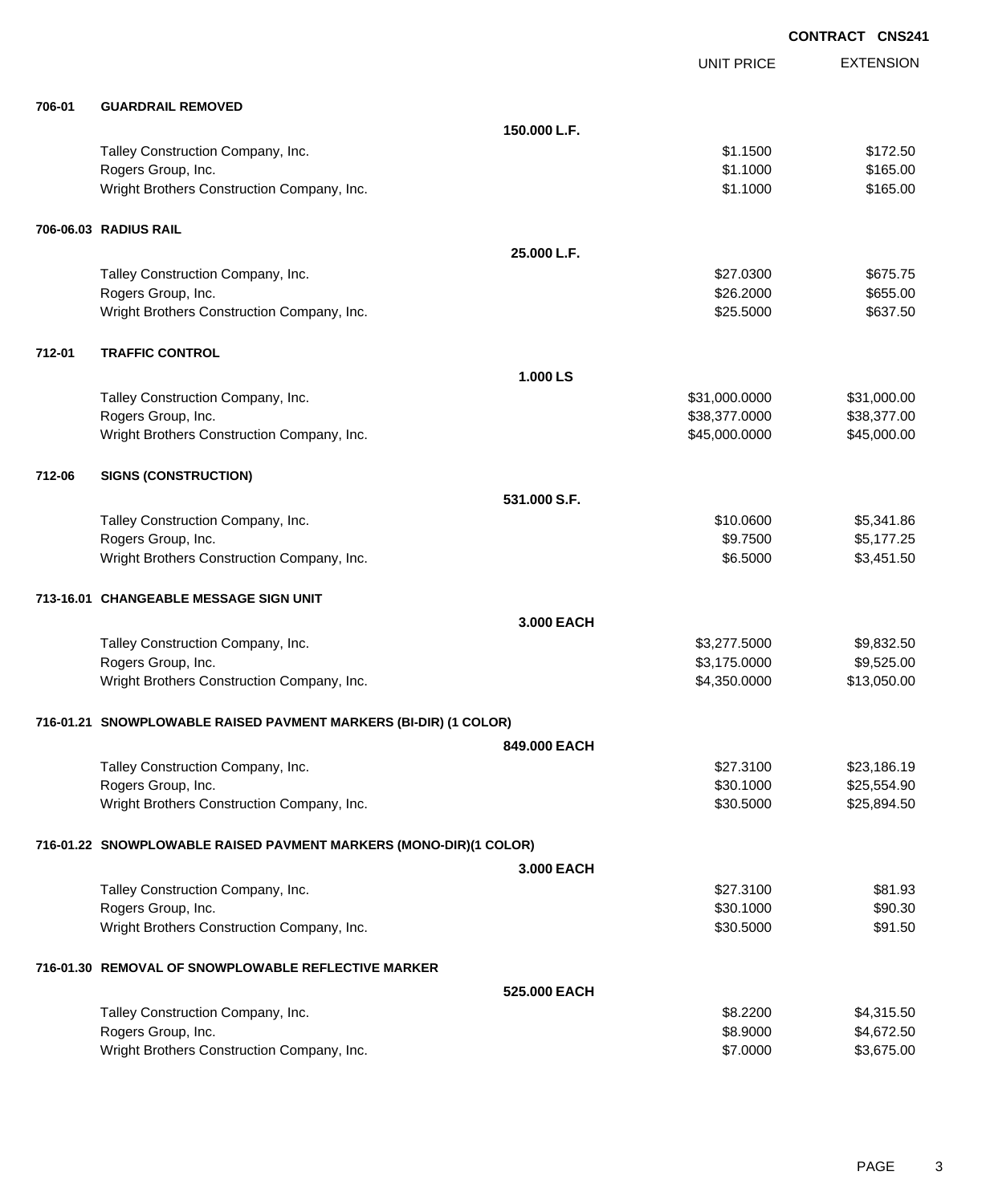UNIT PRICE EXTENSION

|        | 716-02.05 PLASTIC PAVEMENT MARKING (STOP LINE)        |                   |               |             |
|--------|-------------------------------------------------------|-------------------|---------------|-------------|
|        |                                                       | 60.000 L.F.       |               |             |
|        | Talley Construction Company, Inc.                     |                   | \$13.5100     | \$810.60    |
|        | Rogers Group, Inc.                                    |                   | \$16.7000     | \$1,002.00  |
|        | Wright Brothers Construction Company, Inc.            |                   | \$11.0000     | \$660.00    |
|        | 716-02.06 PLASTIC PAVEMENT MARKING (TURN LANE ARROW)  |                   |               |             |
|        |                                                       | <b>2.000 EACH</b> |               |             |
|        | Talley Construction Company, Inc.                     |                   | \$178.2500    | \$356.50    |
|        | Rogers Group, Inc.                                    |                   | \$222.0000    | \$444.00    |
|        | Wright Brothers Construction Company, Inc.            |                   | \$163.0000    | \$326.00    |
|        | 716-05.01 PAINTED PAVEMENT MARKING (4" LINE)          |                   |               |             |
|        |                                                       | 35.300 L.M.       |               |             |
|        | Talley Construction Company, Inc.                     |                   | \$603.7500    | \$21,312.38 |
|        | Rogers Group, Inc.                                    |                   | \$613.0000    | \$21,638.90 |
|        | Wright Brothers Construction Company, Inc.            |                   | \$950.0000    | \$33,535.00 |
|        | 716-05.05 PAINTED PAVEMENT MARKING (STOP LINE)        |                   |               |             |
|        |                                                       | 40.000 L.F.       |               |             |
|        | Talley Construction Company, Inc.                     |                   | \$6.6100      | \$264.40    |
|        | Rogers Group, Inc.                                    |                   | \$6.7000      | \$268.00    |
|        | Wright Brothers Construction Company, Inc.            |                   | \$8.2000      | \$328.00    |
|        | 716-13.01 SPRAY THERMO PVMT MRKNG (60 mil) (4IN LINE) |                   |               |             |
|        |                                                       | 23.000 L.M.       |               |             |
|        | Talley Construction Company, Inc.                     |                   | \$2,098.7500  | \$48,271.25 |
|        | Rogers Group, Inc.                                    |                   | \$2,395.0000  | \$55,085.00 |
|        | Wright Brothers Construction Company, Inc.            |                   | \$2,040.0000  | \$46,920.00 |
| 717-01 | <b>MOBILIZATION</b>                                   |                   |               |             |
|        |                                                       | 1.000 LS          |               |             |
|        | Talley Construction Company, Inc.                     |                   | \$14,950.0000 | \$14,950.00 |
|        | Rogers Group, Inc.                                    |                   | \$61,500.0000 | \$61,500.00 |
|        | Wright Brothers Construction Company, Inc.            |                   | \$36,000.0000 | \$36,000.00 |
|        |                                                       |                   |               |             |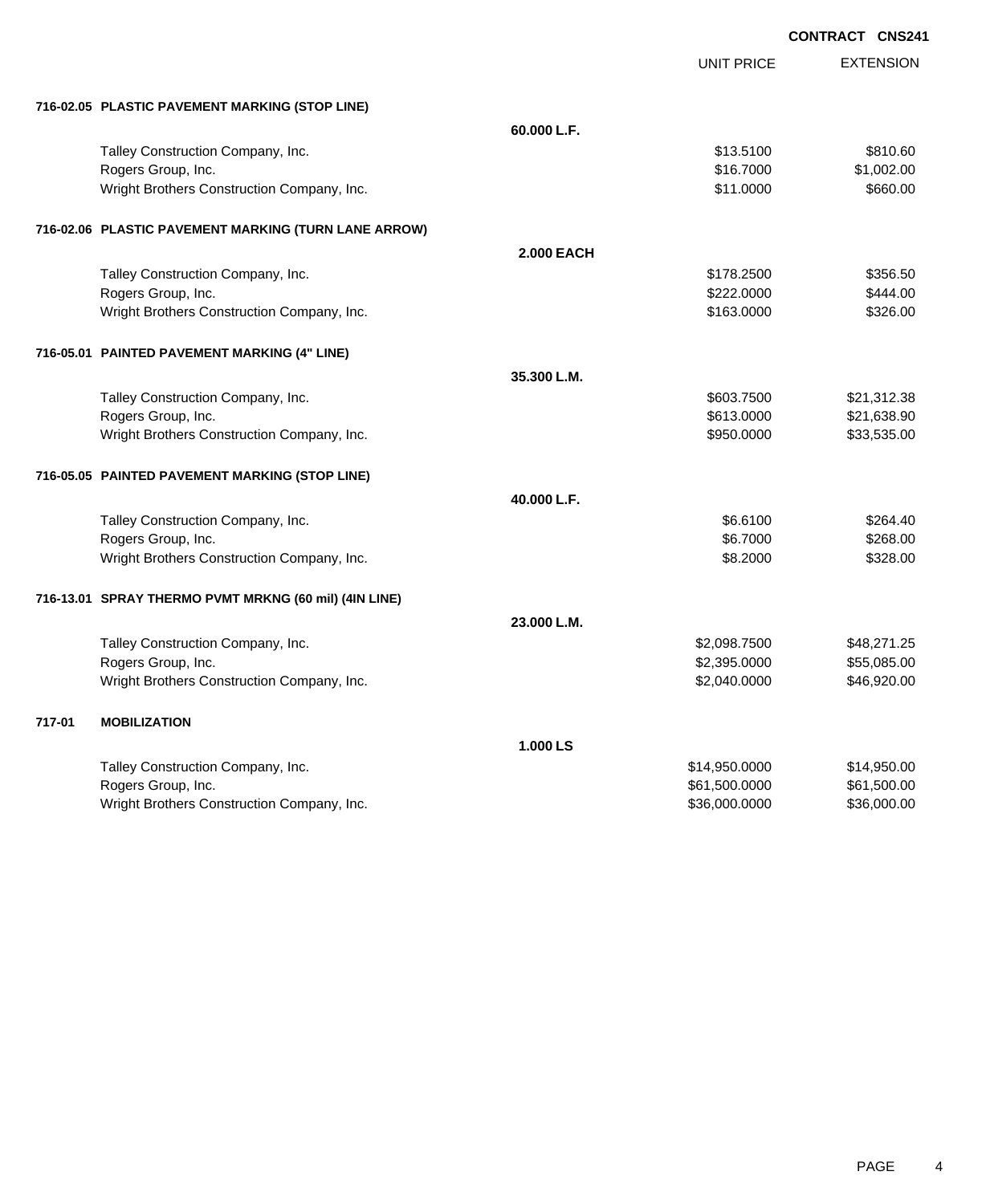### **SUB-TOTAL ROADWAY**

| Talley Construction Company, Inc.          | \$822,530.55 |
|--------------------------------------------|--------------|
| Rogers Group, Inc.                         | \$829.746.15 |
| Wright Brothers Construction Company, Inc. | \$929.534.50 |

## **TOTAL CONTRACT**

| Talley Construction Company, Inc.          | \$822,530.55 |
|--------------------------------------------|--------------|
| Rogers Group, Inc.                         | \$829,746.15 |
| Wright Brothers Construction Company, Inc. | \$929.534.50 |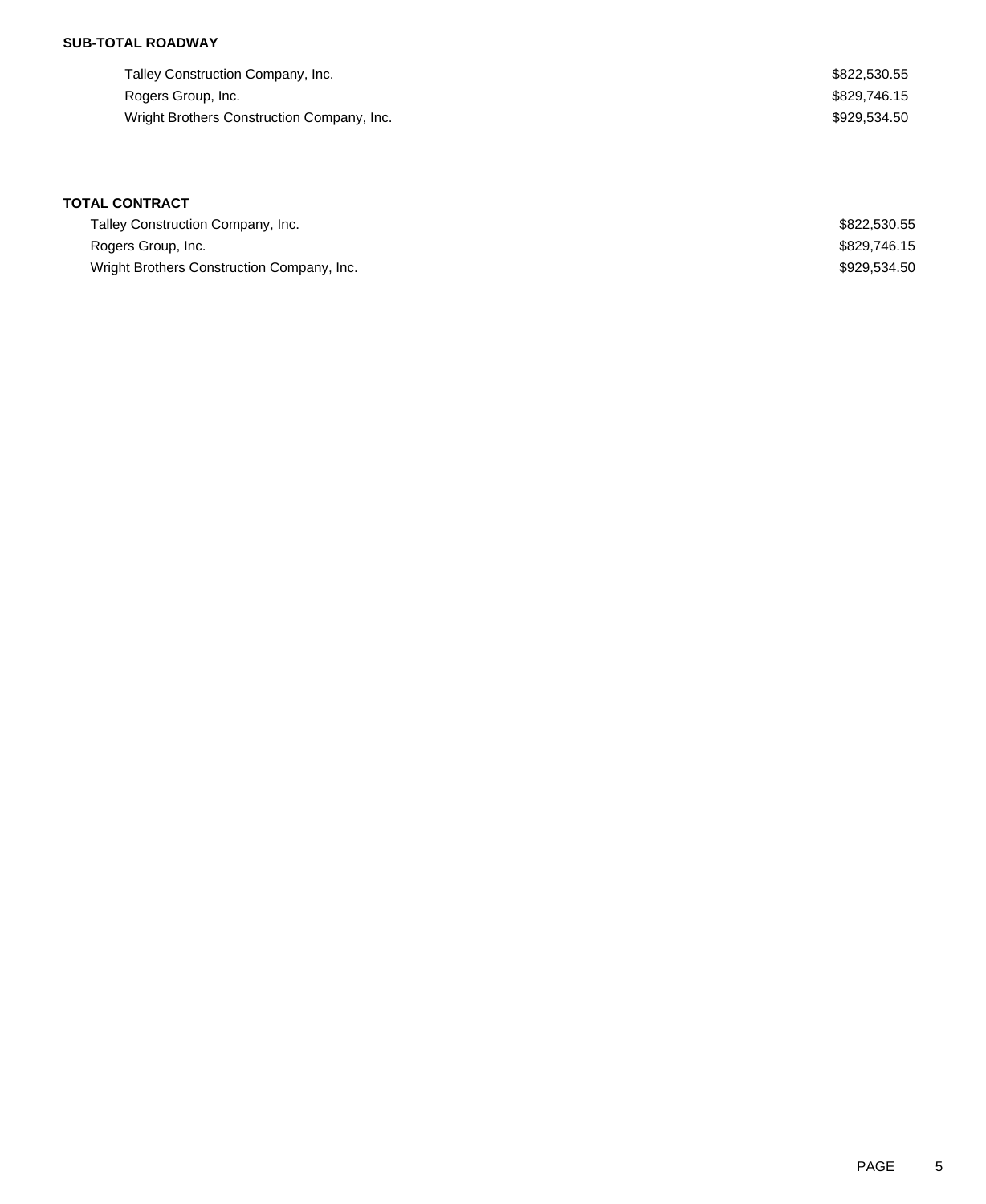#### PUTNAM COUNTY (Contract No. CNS252 Call 020)

71100-3120-04

THE INTERCHANGE LIGHTING ON I-40 AT THE JUNCTION OF MINE LICK CREEK ROAD (L.M. 15.56).

PROJECT LENGTH - 0.000 MILES

COMPLETION TIME - ON OR BEFORE APRIL 30, 2019

Stansell Electric Company, Inc. 6. The Stansell Electric Company, Inc. 6. The Stansell Stansell Standard Standard Standard Standard Standard Standard Standard Standard Standard Standard Standard Standard Standard Standard Davis H. Elliot Construction Company, Inc.  $$1,033,020.00$ 

TOTAL CONTRACT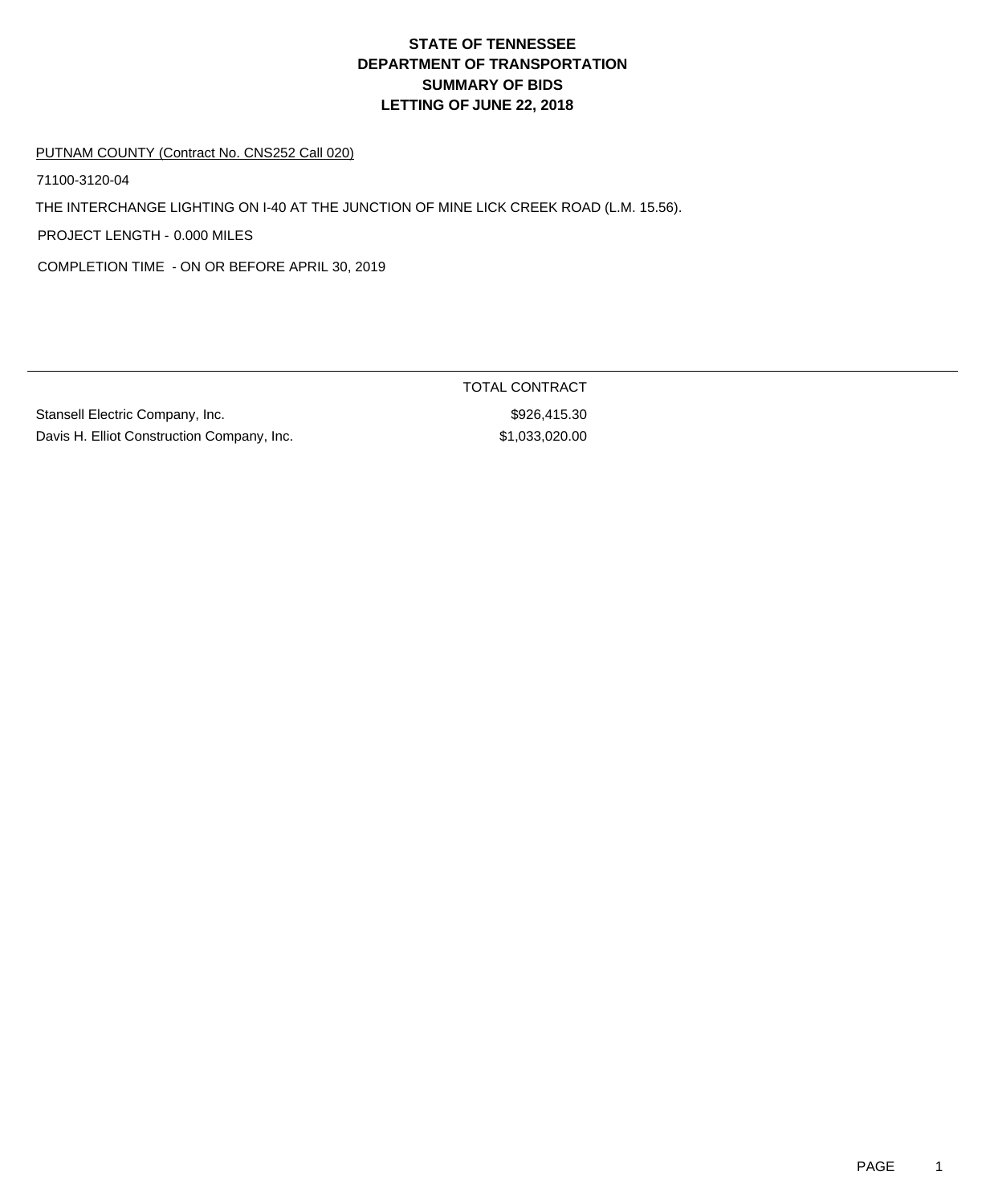|        |                                                                               |                   |                               | <b>CONTRACT CNS252</b>     |
|--------|-------------------------------------------------------------------------------|-------------------|-------------------------------|----------------------------|
|        | <b>ROADWAY CATEGORY</b>                                                       |                   | <b>UNIT PRICE</b>             | <b>EXTENSION</b>           |
| 105-01 | <b>CONSTRUCTION STAKES, LINES AND GRADES</b>                                  |                   |                               |                            |
|        |                                                                               | 1.000 LS          |                               |                            |
|        | Stansell Electric Company, Inc.<br>Davis H. Elliot Construction Company, Inc. |                   | \$7,500.0000<br>\$5,900.0000  | \$7,500.00<br>\$5,900.00   |
| 201-01 | <b>CLEARING AND GRUBBING</b>                                                  |                   |                               |                            |
|        |                                                                               | 1.000 LS          |                               |                            |
|        | Stansell Electric Company, Inc.<br>Davis H. Elliot Construction Company, Inc. |                   | \$5,000.0000<br>\$2,500.0000  | \$5,000.00<br>\$2,500.00   |
|        | 209-08.03 TEMPORARY SILT FENCE (WITHOUT BACKING)                              |                   |                               |                            |
|        |                                                                               | 14,180.000 L.F.   |                               |                            |
|        | Stansell Electric Company, Inc.<br>Davis H. Elliot Construction Company, Inc. |                   | \$1.3000<br>\$1.2800          | \$18,434.00<br>\$18,150.40 |
|        | 706-02.01 GUARDRAIL REMOVED AND RESET                                         |                   |                               |                            |
|        |                                                                               | 200.000 L.F.      |                               |                            |
|        | Stansell Electric Company, Inc.<br>Davis H. Elliot Construction Company, Inc. |                   | \$16.0000<br>\$10.0000        | \$3,200.00<br>\$2,000.00   |
| 712-01 | <b>TRAFFIC CONTROL</b>                                                        |                   |                               |                            |
|        |                                                                               | 1.000 LS          |                               |                            |
|        | Stansell Electric Company, Inc.<br>Davis H. Elliot Construction Company, Inc. |                   | \$14,758.0000<br>\$7,638.7800 | \$14,758.00<br>\$7,638.78  |
|        | 712-04.02 FLEXIBLE DRUMS (CHANNELIZATION)                                     |                   |                               |                            |
|        | Stansell Electric Company, Inc.                                               | 100.000 EACH      | \$36.0000                     | \$3,600.00                 |
|        | Davis H. Elliot Construction Company, Inc.                                    |                   | \$35.0000                     | \$3,500.00                 |
|        | 712-05.01 WARNING LIGHTS (TYPE A)                                             |                   |                               |                            |
|        |                                                                               | 25.000 EACH       |                               |                            |
|        | Stansell Electric Company, Inc.<br>Davis H. Elliot Construction Company, Inc. |                   | \$3.0000<br>\$2.0000          | \$75.00<br>\$50.00         |
| 712-06 | <b>SIGNS (CONSTRUCTION)</b>                                                   |                   |                               |                            |
|        |                                                                               | 512.000 S.F.      |                               |                            |
|        | Stansell Electric Company, Inc.<br>Davis H. Elliot Construction Company, Inc. |                   | \$8.4000<br>\$6.8500          | \$4,300.80<br>\$3,507.20   |
|        | 712-08.03 ARROW BOARD (TYPE C)                                                |                   |                               |                            |
|        | Stansell Electric Company, Inc.                                               | <b>4.000 EACH</b> | \$900.0000                    | \$3,600.00                 |
|        | Davis H. Elliot Construction Company, Inc.                                    |                   | \$875.0000                    | \$3,500.00                 |
|        | 713-16.21 SIGNS (ILLUMINATED STREET NAME SIGNS - CONNECTION)                  |                   |                               |                            |
|        |                                                                               | 8.000 EACH        |                               |                            |
|        | Stansell Electric Company, Inc.<br>Davis H. Elliot Construction Company, Inc. |                   | \$350.0000<br>\$1,000.0000    | \$2,800.00<br>\$8,000.00   |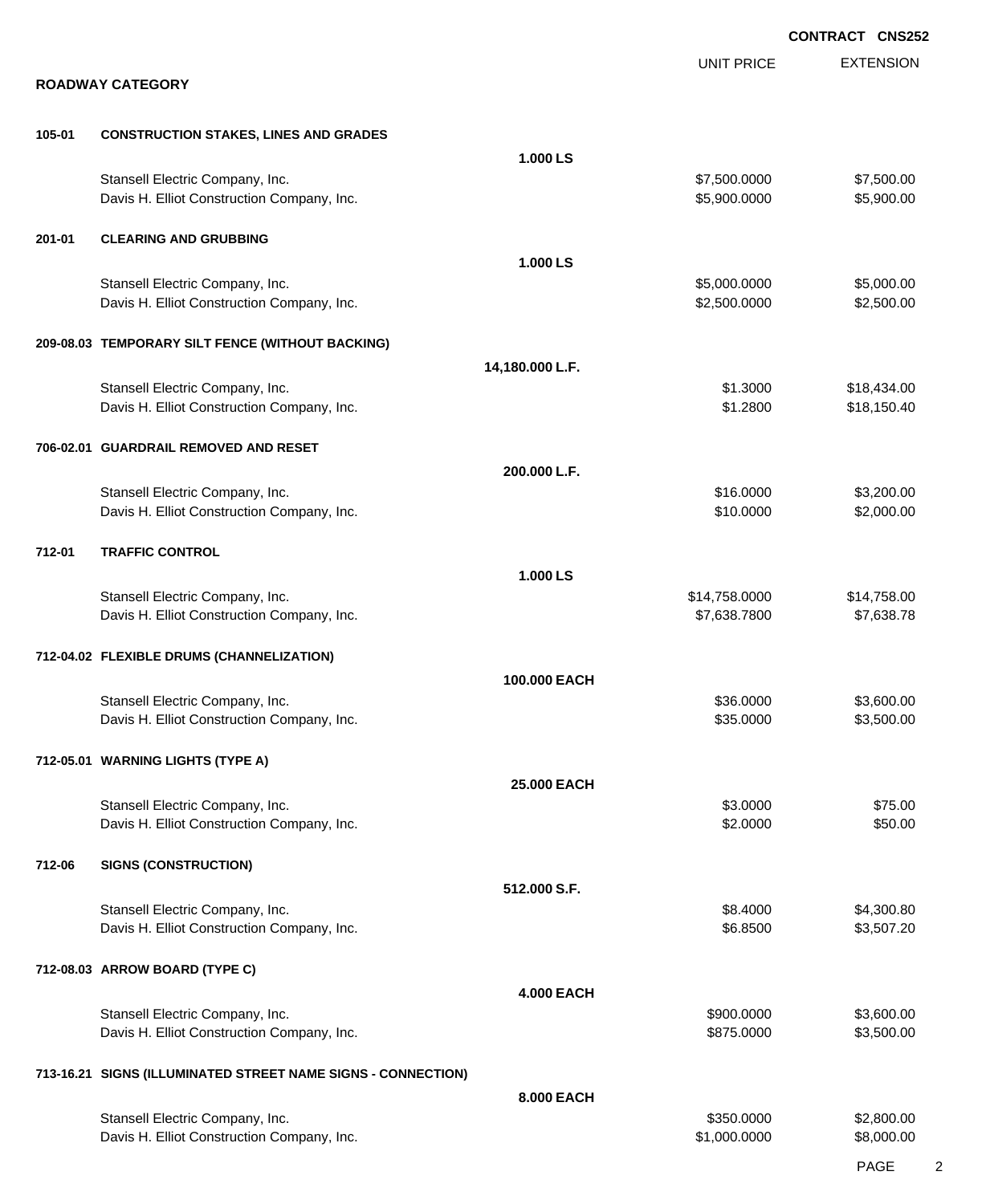EXTENSION **CONTRACT CNS252** UNIT PRICE **714-03 JACKED OR BORED CONDUIT 170.000 L.F.** Stansell Electric Company, Inc. 6. The Standard Company, Inc. \$35.0000 \$5,950.00 Davis H. Elliot Construction Company, Inc. 6. 2000 \$4,250.000 \$4,250.000 \$4,250.00 **714-03.01 DIRECT BURIAL CONDUIT (2" PVC, SCHEDULE 40) 20,100.000 L.F.** Stansell Electric Company, Inc. 6. The Standard Standard Standard Standard Standard Standard Standard Standard Standard Standard Standard Standard Standard Standard Standard Standard Standard Standard Standard Standard Sta Davis H. Elliot Construction Company, Inc. 6. 2000 \$120,600.00 \$120,600.00 **714-04.02 CONDUIT (STRUCTURES - 2" RGS) 760.000 L.F.** Stansell Electric Company, Inc. 68,816.00 \$8,816.00 Davis H. Elliot Construction Company, Inc.  $$11,400.00$   $$11,400.00$ **714-05.04 PULL BOXES (TYPE C) 10.000 EACH** Stansell Electric Company, Inc. 6. The Standard Standard Standard Standard Standard Standard Standard Standard Standard Standard Standard Standard Standard Standard Standard Standard Standard Standard Standard Standard Sta Davis H. Elliot Construction Company, Inc. 6. 2010 12:00:000 \$1,000.0000 \$10,000.000 \$10,000.00 **714-05.05 PULL BOXES (6" X 6") 4.000 EACH** Stansell Electric Company, Inc. 6. The Standard Standard Standard Standard Standard Standard Standard Standard Standard Standard Standard Standard Standard Standard Standard Standard Standard Standard Standard Standard Sta Davis H. Elliot Construction Company, Inc. 6. The Construction Company, Inc. 6. The Construction Company, Inc. 500.000 \$2,000.00 **714-06.05 CABLE (1/C # 6 AWG) 53,275.000 L.F.** Stansell Electric Company, Inc. 663,930.00 \$63,930.00 \$63,930.00 Davis H. Elliot Construction Company, Inc.  $$0.5000$  \$26,637.50 **714-06.06 CABLE (1/C # 4 AWG) 33,675.000 L.F.** Stansell Electric Company, Inc. 6. The Standard Standard Standard Standard Standard Standard Standard Standard Standard Standard Standard Standard Standard Standard Standard Standard Standard Standard Standard Standard Sta Davis H. Elliot Construction Company, Inc. 60.000 \$23,572.50 **714-06.07 CABLE (1/C # 2 AWG) 4,325.000 L.F.** Stansell Electric Company, Inc. 6. The Standard Standard Standard Standard Standard Standard Standard Standard Standard Standard Standard Standard Standard Standard Standard Standard Standard Standard Standard Standard Sta Davis H. Elliot Construction Company, Inc. 6. 2012 12:30 12:30 12:30 12:30 12:30 12:30 12:30 12:30 12:30 12:30 **714-06.08 CABLE (# 6 COPPER SOFT DRAWN) 1,700.000 L.F.** Stansell Electric Company, Inc. 6. The Standard Company, Inc. 6. The Standard Company, Inc. 6. Standard Standard Standard Standard Standard Standard Standard Standard Standard Standard Standard Standard Standard Standard S Davis H. Elliot Construction Company, Inc. 6. 2012 12:30 \$1,105.00 \$1,105.00 \$1,105.00 **714-06.09 CABLE (# 6 COPPER SOFT DRAWN BARE) 20,095.000 L.F.** Stansell Electric Company, Inc. 6. The Standard Company, Inc. 6. The Standard Company, Inc. 6. The Standard Standard Standard Standard Standard Standard Standard Standard Standard Standard Standard Standard Standard Standa

Davis H. Elliot Construction Company, Inc. 6. 2012 12:30 12:30 12:30 12:30 12:30 12:30 12:30 13:30 13:30 13:30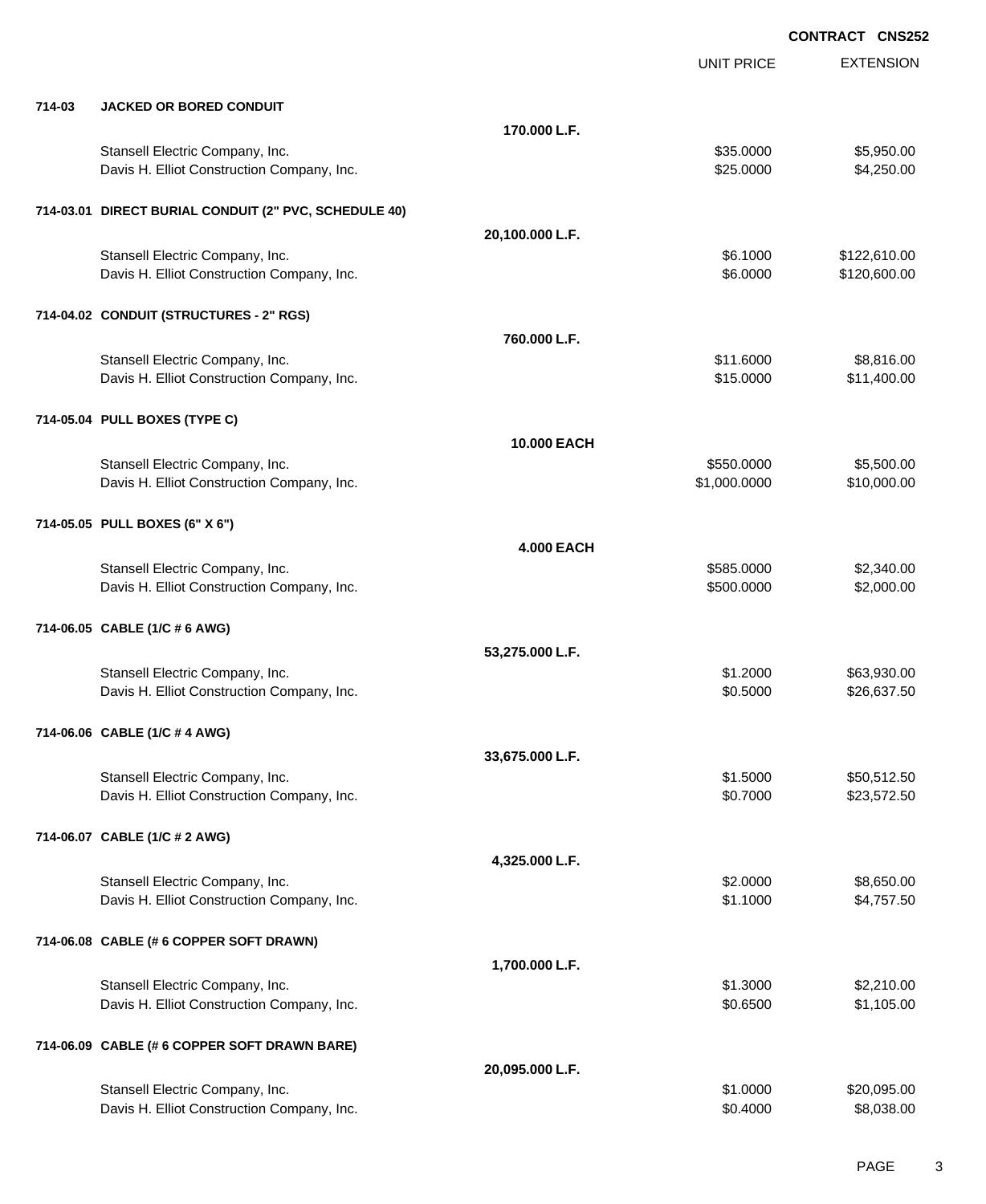UNIT PRICE EXTENSION

| 714-08.09 LIGHT STANDARDS (45' M.H.) |  |
|--------------------------------------|--|

| 714-08.09 LIGHT STANDARDS (45' M.H.)                                          |                   |                              |                             |
|-------------------------------------------------------------------------------|-------------------|------------------------------|-----------------------------|
|                                                                               | 44.000 EACH       |                              |                             |
| Stansell Electric Company, Inc.<br>Davis H. Elliot Construction Company, Inc. |                   | \$2,640.0000<br>\$2,000.0000 | \$116,160.00<br>\$88,000.00 |
| 714-08.10 LIGHT STANDARDS (100' HIGH MAST)                                    |                   |                              |                             |
|                                                                               | <b>1.000 EACH</b> |                              |                             |
| Stansell Electric Company, Inc.                                               |                   | \$27,850.0000                | \$27,850.00                 |
| Davis H. Elliot Construction Company, Inc.                                    |                   | \$36,700.0000                | \$36,700.00                 |
| 714-08.11 LIGHT STANDARDS (120' HIGH MAST)                                    |                   |                              |                             |
|                                                                               | <b>5.000 EACH</b> |                              |                             |
| Stansell Electric Company, Inc.                                               |                   | \$31,740.0000                | \$158,700.00                |
| Davis H. Elliot Construction Company, Inc.                                    |                   | \$37,700.0000                | \$188,500.00                |
| 714-08.20 FOUNDATION (ONLY) FOR LIGHT STANDARD                                |                   |                              |                             |
|                                                                               | 44.000 EACH       |                              |                             |
| Stansell Electric Company, Inc.                                               |                   | \$1,267.0000                 | \$55,748.00                 |
| Davis H. Elliot Construction Company, Inc.                                    |                   | \$4,000.0000                 | \$176,000.00                |
| 714-08.46 FOUNDATION (ONLY) FOR HIGH MAST LIGHT STANDARD                      |                   |                              |                             |
|                                                                               | <b>6.000 EACH</b> |                              |                             |
| Stansell Electric Company, Inc.                                               |                   | \$10,501.0000                | \$63,006.00                 |
| Davis H. Elliot Construction Company, Inc.                                    |                   | \$12,250.0000                | \$73,500.00                 |
| 714-09.09 LUMINAIRES (171W LED ROADWAY)                                       |                   |                              |                             |
|                                                                               | 47.000 EACH       |                              |                             |
| Stansell Electric Company, Inc.                                               |                   | \$975.0000                   | \$45,825.00                 |
| Davis H. Elliot Construction Company, Inc.                                    |                   | \$950.0000                   | \$44,650.00                 |
| 714-09.10 LUMINAIRES (171W BLACK LED ROADWAY)                                 |                   |                              |                             |
|                                                                               | <b>1.000 EACH</b> |                              |                             |
| Stansell Electric Company, Inc.                                               |                   | \$975.0000                   | \$975.00                    |
| Davis H. Elliot Construction Company, Inc.                                    |                   | \$950.0000                   | \$950.00                    |
| 714-09.11 LUMINAIRES (319W LED HIGH MAST)                                     |                   |                              |                             |
|                                                                               | 14.000 EACH       |                              |                             |
| Stansell Electric Company, Inc.                                               |                   | \$1,177.0000                 | \$16,478.00                 |
| Davis H. Elliot Construction Company, Inc.                                    |                   | \$1,500.0000                 | \$21,000.00                 |
| 714-09.12 LUMINAIRES (319W LED HIGH MAST WITH SHEILD)                         |                   |                              |                             |
|                                                                               | 26.000 EACH       |                              |                             |
| Stansell Electric Company, Inc.                                               |                   | \$1,242.0000                 | \$32,292.00                 |
| Davis H. Elliot Construction Company, Inc.                                    |                   | \$1,500.0000                 | \$39,000.00                 |
| 714-09.13 LUMINAIRES (104W LED UNDERPASS)                                     |                   |                              |                             |
|                                                                               | 8.000 EACH        |                              |                             |
| Stansell Electric Company, Inc.                                               |                   | \$763.0000                   | \$6,104.00                  |
| Davis H. Elliot Construction Company, Inc.                                    |                   | \$500.0000                   | \$4,000.00                  |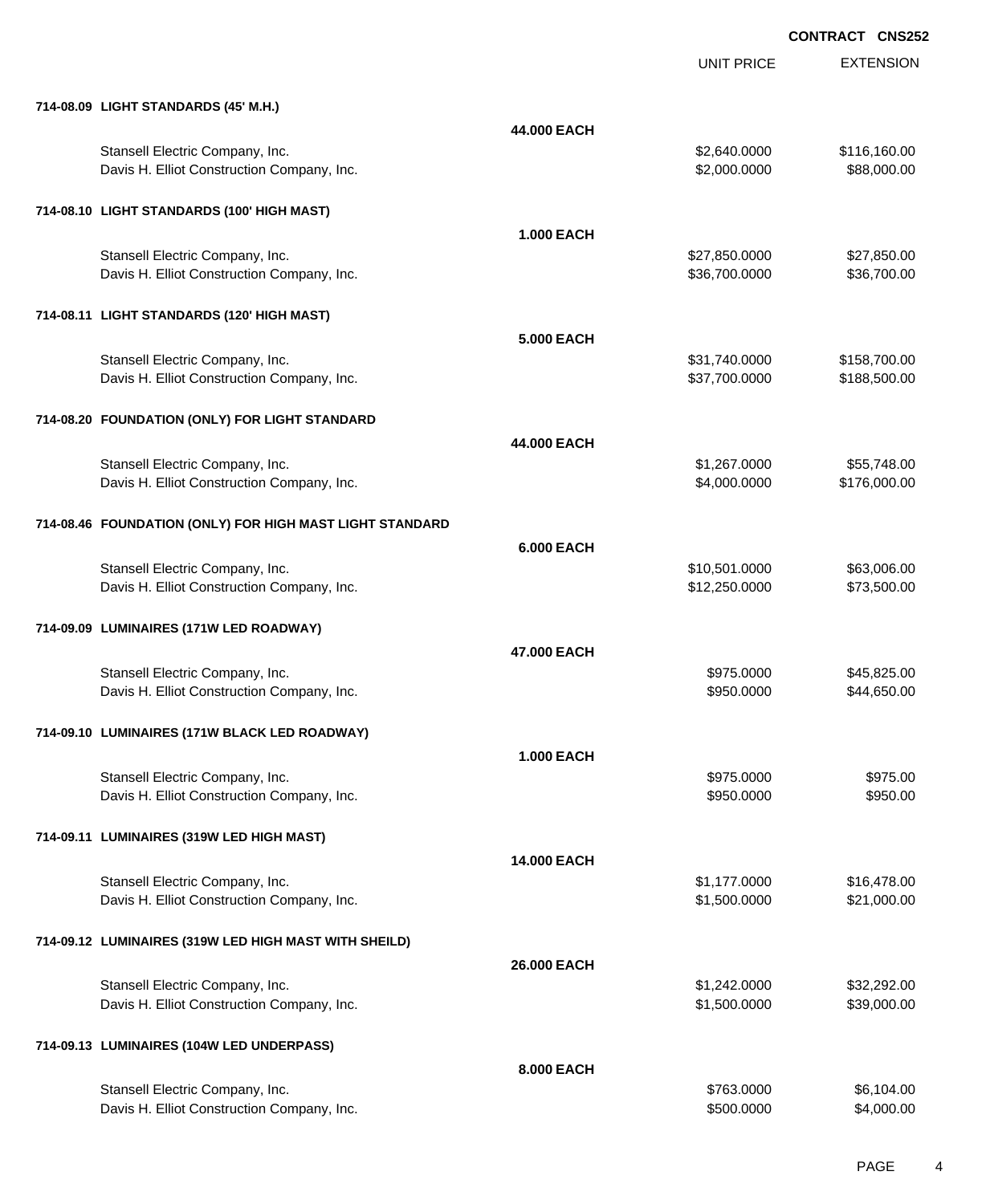|        |                                            |                    |                   | <b>CONTRACT CNS25</b> |
|--------|--------------------------------------------|--------------------|-------------------|-----------------------|
|        |                                            |                    | <b>UNIT PRICE</b> | <b>EXTENSION</b>      |
|        | 714-12.01 CONTROL CENTER (NO. 1)           |                    |                   |                       |
|        |                                            | 1.000 LS           |                   |                       |
|        | Stansell Electric Company, Inc.            |                    | \$11,465.0000     | \$11,465.00           |
|        | Davis H. Elliot Construction Company, Inc. |                    | \$18,500.0000     | \$18,500.00           |
|        | 714-12.02 CONTROL CENTER (NO. 2)           |                    |                   |                       |
|        |                                            | 1.000 LS           |                   |                       |
|        | Stansell Electric Company, Inc.            |                    | \$11,465.0000     | \$11,465.00           |
|        | Davis H. Elliot Construction Company, Inc. |                    | \$18,000.0000     | \$18,000.00           |
| 714-25 | <b>ELECTRICAL CONNECTION</b>               |                    |                   |                       |
|        |                                            | <b>2.000 EACH</b>  |                   |                       |
|        | Stansell Electric Company, Inc.            |                    | \$1,183.0000      | \$2,366.00            |
|        | Davis H. Elliot Construction Company, Inc. |                    | \$2,500.0000      | \$5,000.00            |
| 717-01 | <b>MOBILIZATION</b>                        |                    |                   |                       |
|        |                                            | 1.000 LS           |                   |                       |
|        | Stansell Electric Company, Inc.            |                    | \$22,900.0000     | \$22,900.00           |
|        | Davis H. Elliot Construction Company, Inc. |                    | \$51,651.0000     | \$51,651.00           |
| 801-01 | <b>SEEDING (WITH MULCH)</b>                |                    |                   |                       |
|        |                                            | <b>11.000 UNIT</b> |                   |                       |
|        | Stansell Electric Company, Inc.            |                    | \$100.0000        | \$1,100.00            |
|        | Davis H. Elliot Construction Company, Inc. |                    | \$32.9200         | \$362.12              |
| 801-03 | <b>WATER (SEEDING &amp; SODDING)</b>       |                    |                   |                       |
|        |                                            | 1.000 M.G.         |                   |                       |
|        | Stansell Electric Company, Inc.            |                    | \$100.0000        | \$100.00              |
|        | Davis H. Elliot Construction Company, Inc. |                    | \$100.0000        | \$100.00              |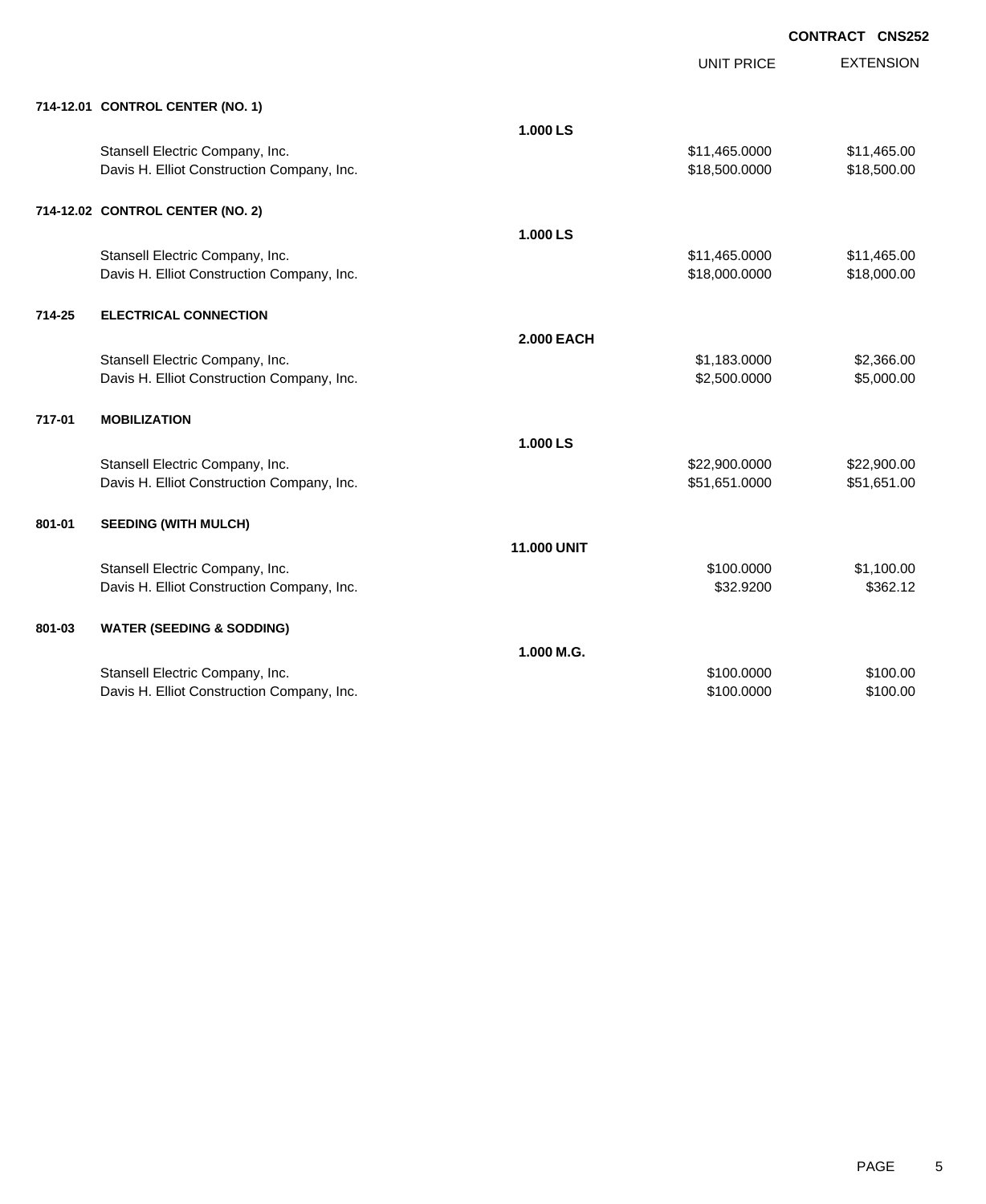### **SUB-TOTAL ROADWAY**

Stansell Electric Company, Inc. 6. The Stansell Electric Company, Inc. 6. The Stansell Electric Company, Inc. Davis H. Elliot Construction Company, Inc. 6. 2012 12:30 and 2013 12:30 and 31,033,020.00

#### **TOTAL CONTRACT**

Stansell Electric Company, Inc. 6. The Stansell Electric Company, Inc. 6. The Stansell Electric Company, Inc. Davis H. Elliot Construction Company, Inc. 6. The Construction Company, Inc. \$1,033,020.00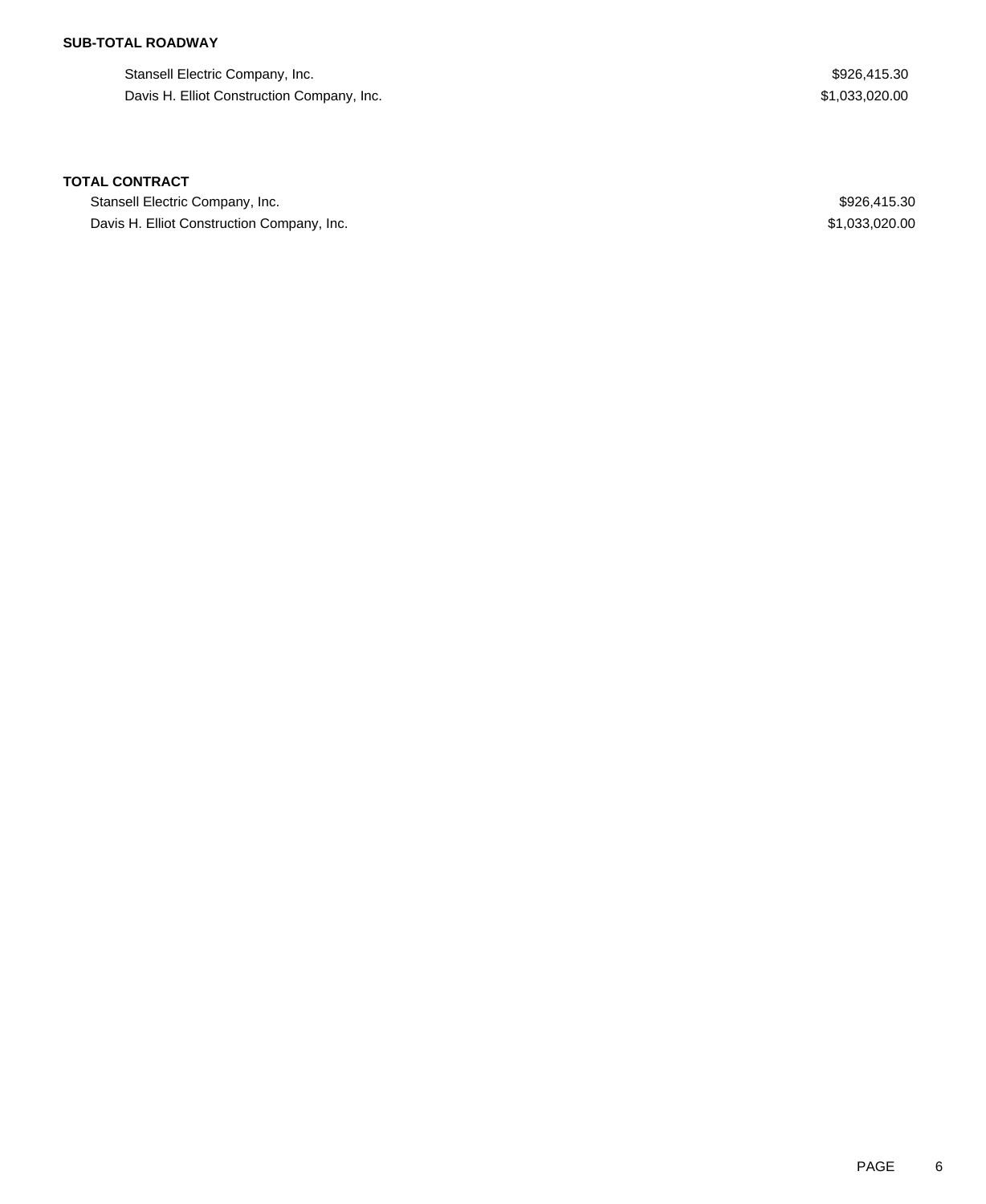#### RUTHERFORD COUNTY (Contract No. CNS212 Call 021)

75002-3291-04

THE GRADING, DRAINAGE, SIGNALS AND PAVING ON U.S. 70S (U.S. 41, S.R. 1) AT SAM GRIFFIN ROAD (L.M. 8.11) TO SERVE NISSAN SUPPLIER PARK IN SMYRNA.

PROJECT LENGTH - 0.147 MILES

COMPLETION TIME - ON OR BEFORE NOVEMBER 30, 2018

Sessions Paving Company **\$596,095.50** \$596,095.50

TOTAL CONTRACT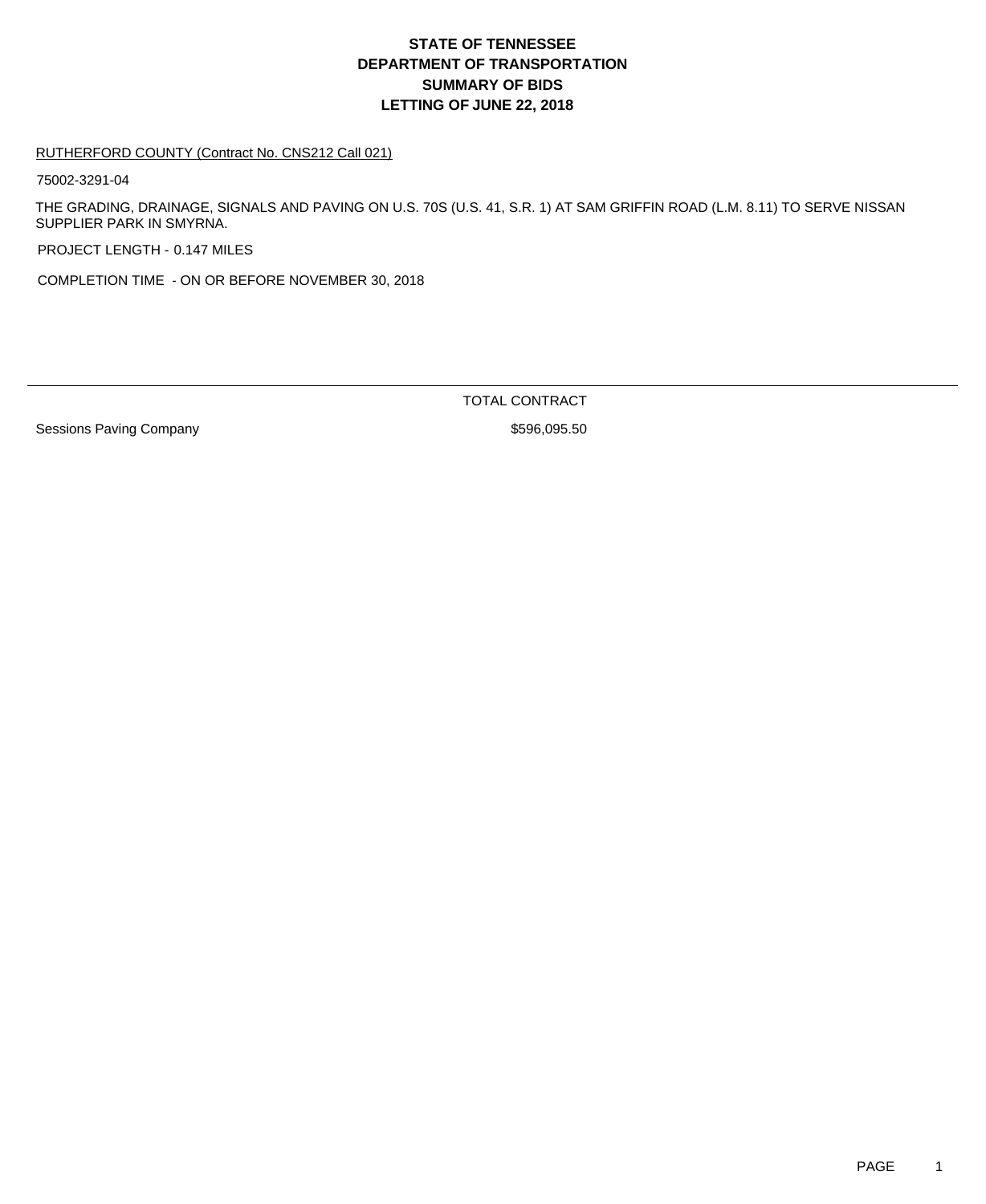|        |                                                      |                   |                   | <b>CONTRACT CNS212</b> |
|--------|------------------------------------------------------|-------------------|-------------------|------------------------|
|        | <b>ROADWAY CATEGORY</b>                              |                   | <b>UNIT PRICE</b> | <b>EXTENSION</b>       |
| 105-01 | <b>CONSTRUCTION STAKES, LINES AND GRADES</b>         |                   |                   |                        |
|        | Sessions Paving Company                              | 1.000 LS          | \$19,500.0000     | \$19,500.00            |
| 201-01 | <b>CLEARING AND GRUBBING</b>                         |                   |                   |                        |
|        | Sessions Paving Company                              | 1.000 LS          | \$8,500.0000      | \$8,500.00             |
| 203-01 | <b>ROAD &amp; DRAINAGE EXCAVATION (UNCLASSIFIED)</b> |                   |                   |                        |
|        | Sessions Paving Company                              | 1,126.000 C.Y.    | \$30.0000         | \$33,780.00            |
| 203-04 | PLACING AND SPREADING TOPSOIL                        |                   |                   |                        |
|        | <b>Sessions Paving Company</b>                       | 540.000 C.Y.      | \$20.0000         | \$10,800.00            |
| 209-05 | <b>SEDIMENT REMOVAL</b>                              |                   |                   |                        |
|        | Sessions Paving Company                              | 4.000 C.Y.        | \$25.0000         | \$100.00               |
|        | 209-08.03 TEMPORARY SILT FENCE (WITHOUT BACKING)     |                   |                   |                        |
|        | Sessions Paving Company                              | 650.000 L.F.      | \$4.7500          | \$3,087.50             |
|        | 209-08.07 ROCK CHECK DAM PER                         |                   |                   |                        |
|        | Sessions Paving Company                              | <b>2.000 EACH</b> | \$500.0000        | \$1,000.00             |
|        | 209-08.08 ENHANCED ROCK CHECK DAM                    |                   |                   |                        |
|        | <b>Sessions Paving Company</b>                       | <b>1.000 EACH</b> | \$750.0000        | \$750.00               |
|        | 209-08.09 FILTER SOCK CHECK DAM                      |                   |                   |                        |
|        | <b>Sessions Paving Company</b>                       | 3.000 EACH        | \$300.0000        | \$900.00               |
|        | 209-40.33 CATCH BASIN PROTECTION (TYPE D)            |                   |                   |                        |
|        | Sessions Paving Company                              | <b>2.000 EACH</b> | \$250.0000        | \$500.00               |
|        | 209-40.42 CATCH BASIN FILTER ASSEMBLY(TYPE 2)        |                   |                   |                        |
|        | Sessions Paving Company                              | <b>2.000 EACH</b> | \$1,000.0000      | \$2,000.00             |
| 303-01 | MINERAL AGGREGATE, TYPE A BASE, GRADING D            |                   |                   |                        |
|        | Sessions Paving Company                              | 1,510.000 TON     | \$33.2500         | \$50,207.50            |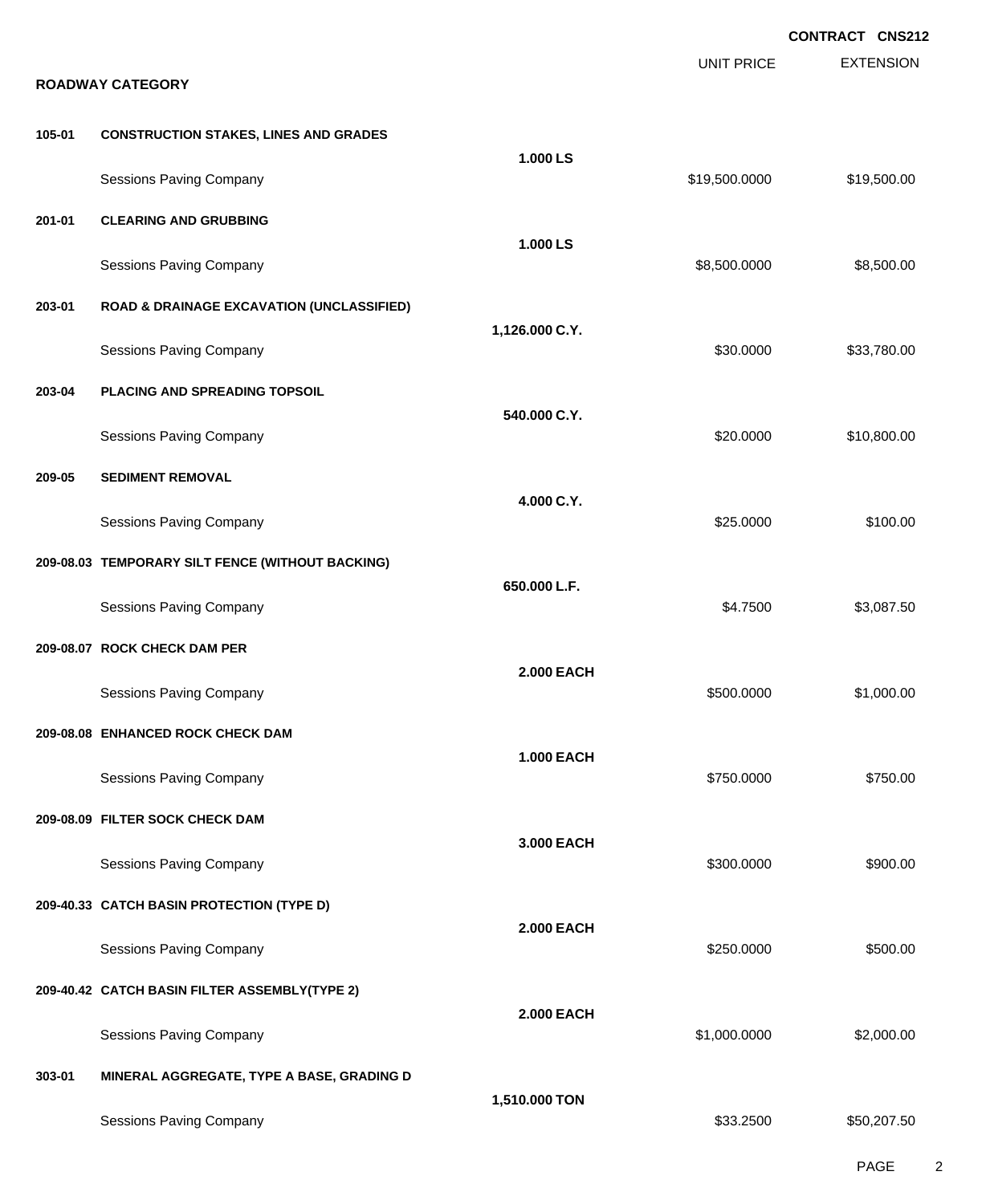|        |                                                                 |                   | <b>UNIT PRICE</b> | <b>EXTENSION</b> |
|--------|-----------------------------------------------------------------|-------------------|-------------------|------------------|
|        | 303-10.01 MINERAL AGGREGATE (SIZE 57)                           |                   |                   |                  |
|        | <b>Sessions Paving Company</b>                                  | 9.000 TON         | \$50.0000         | \$450.00         |
|        | 307-02.01 ASPHALT CONCRETE MIX (PG70-22) (BPMB-HM) GRADING A    |                   |                   |                  |
|        | Sessions Paving Company                                         | 192.000 TON       | \$153.0000        | \$29,376.00      |
|        | 307-02.08 ASPHALT CONCRETE MIX (PG70-22) (BPMB-HM) GRADING B-M2 |                   |                   |                  |
|        | <b>Sessions Paving Company</b>                                  | 182.000 TON       | \$157.0000        | \$28,574.00      |
| 402-01 | BITUMINOUS MATERIAL FOR PRIME COAT (PC)                         |                   |                   |                  |
|        | <b>Sessions Paving Company</b>                                  | 3.000 TON         | \$850.0000        | \$2,550.00       |
| 402-02 | <b>AGGREGATE FOR COVER MATERIAL (PC)</b>                        |                   |                   |                  |
|        | <b>Sessions Paving Company</b>                                  | 10.000 TON        | \$40.0000         | \$400.00         |
| 403-01 | BITUMINOUS MATERIAL FOR TACK COAT (TC)                          |                   |                   |                  |
|        | <b>Sessions Paving Company</b>                                  | <b>4.000 TON</b>  | \$850.0000        | \$3,400.00       |
|        | 411-02.10 ACS MIX(PG70-22) GRADING D                            |                   |                   |                  |
|        | Sessions Paving Company                                         | 514.000 TON       | \$165.0000        | \$84,810.00      |
|        | 411-12.02 SCORING SHOULDERS (NON-CONTINUOUS) (16IN WIDTH)       |                   |                   |                  |
|        | <b>Sessions Paving Company</b>                                  | 1.000 L.M.        | \$500.0000        | \$500.00         |
|        | 415-01.02 COLD PLANING BITUMINOUS PAVEMENT                      |                   |                   |                  |
|        | <b>Sessions Paving Company</b>                                  | 5,470.000 S.Y.    | \$3.7500          | \$20,512.50      |
|        | 607-05.02 24" CONCRETE PIPE CULVERT (CLASS III)                 |                   |                   |                  |
|        | <b>Sessions Paving Company</b>                                  | 11.000 L.F.       | \$500.0000        | \$5,500.00       |
|        | 607-57.01 REINFORCED CONCRETE PIPE ARCH (22" X 13")             |                   |                   |                  |
|        | <b>Sessions Paving Company</b>                                  | 193.000 L.F.      | \$135.0000        | \$26,055.00      |
|        | 611-07.57 24IN ENDWALL (CROSS DRAIN) 3:1                        |                   |                   |                  |
|        | Sessions Paving Company                                         | <b>1.000 EACH</b> | \$3,500.0000      | \$3,500.00       |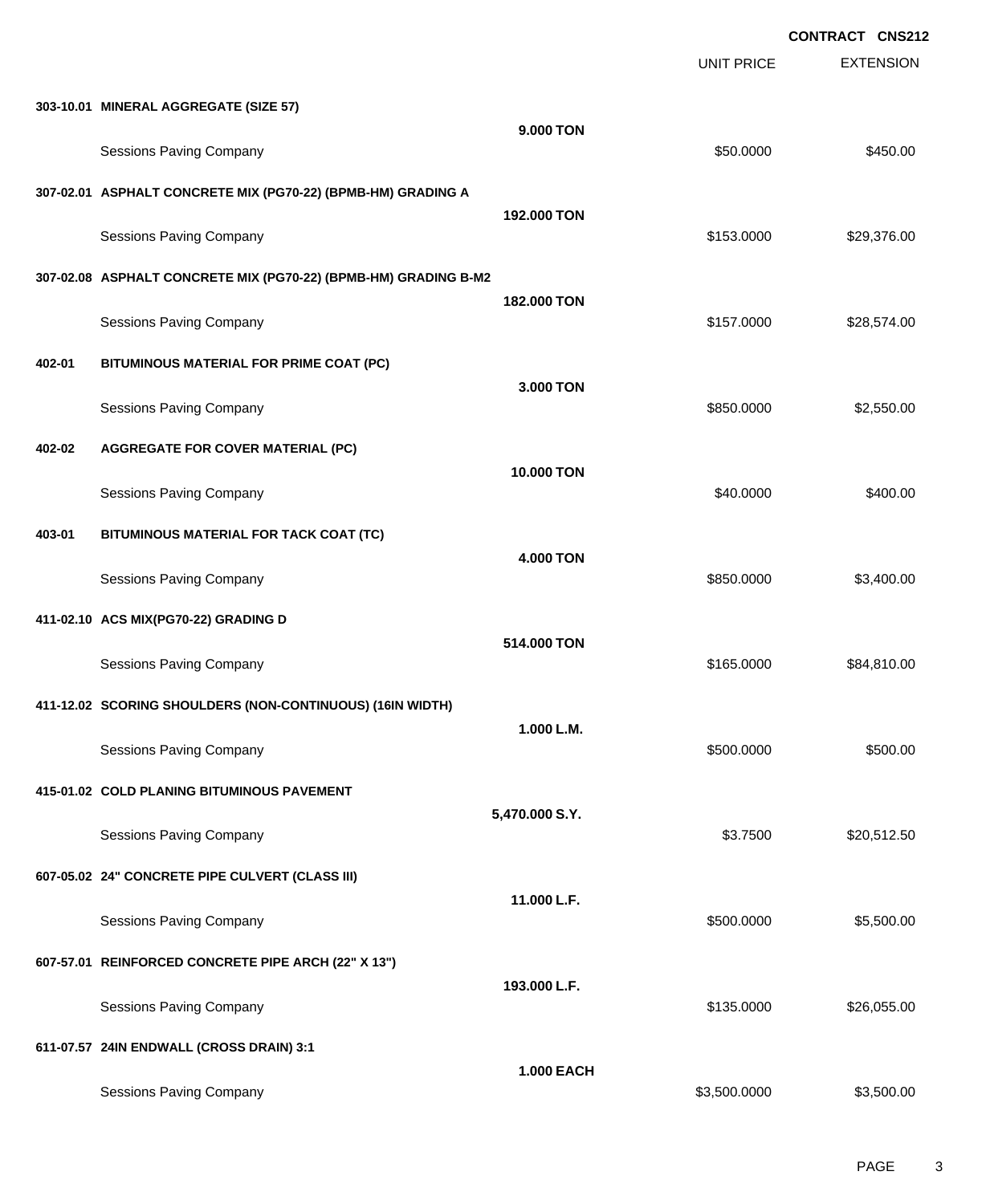|        |                                                    |                   | <b>UNIT PRICE</b> | <b>EXTENSION</b> |
|--------|----------------------------------------------------|-------------------|-------------------|------------------|
|        | 611-12.02 CATCH BASINS, TYPE 12, > 4' - 8' DEPTH   |                   |                   |                  |
|        | Sessions Paving Company                            | <b>2.000 EACH</b> | \$7,500.0000      | \$15,000.00      |
|        | 705-08.51 PORTABLE IMPACT ATTENUATOR NCHRP350 TL-3 |                   |                   |                  |
|        | Sessions Paving Company                            | 3.000 EACH        | \$5,250.0000      | \$15,750.00      |
|        | 709-05.05 MACHINED RIP-RAP (CLASS A-3)             |                   |                   |                  |
|        | Sessions Paving Company                            | 100.000 TON       | \$45.0000         | \$4,500.00       |
|        | 709-05.06 MACHINED RIP-RAP (CLASS A-1)             |                   |                   |                  |
|        | Sessions Paving Company                            | 46.000 TON        | \$45.0000         | \$2,070.00       |
|        | 709-05.08 MACHINED RIP-RAP (CLASS B)               |                   |                   |                  |
|        | Sessions Paving Company                            | 32.000 TON        | \$45.0000         | \$1,440.00       |
| 712-01 | <b>TRAFFIC CONTROL</b>                             |                   |                   |                  |
|        | Sessions Paving Company                            | 1.000 LS          | \$52,000.0000     | \$52,000.00      |
|        | 712-02.02 INTERCONNECTED PORTABLE BARRIER RAIL     |                   |                   |                  |
|        | <b>Sessions Paving Company</b>                     | 872.000 L.F.      | \$35.0000         | \$30,520.00      |
|        | 712-04.01 FLEXIBLE DRUMS (CHANNELIZING)            |                   |                   |                  |
|        | <b>Sessions Paving Company</b>                     | 50.000 EACH       | \$35.0000         | \$1,750.00       |
|        | 712-04.50 BARRIER RAIL DELINEATOR                  |                   |                   |                  |
|        | <b>Sessions Paving Company</b>                     | 50.000 EACH       | \$12.0000         | \$600.00         |
|        | 712-05.01 WARNING LIGHTS (TYPE A)                  |                   |                   |                  |
|        | <b>Sessions Paving Company</b>                     | <b>5.000 EACH</b> | \$30.0000         | \$150.00         |
| 712-06 | <b>SIGNS (CONSTRUCTION)</b>                        |                   |                   |                  |
|        | Sessions Paving Company                            | 700.000 S.F.      | \$8.0000          | \$5,600.00       |
|        | 712-08.03 ARROW BOARD (TYPE C)                     |                   |                   |                  |
|        | <b>Sessions Paving Company</b>                     | <b>1.000 EACH</b> | \$850.0000        | \$850.00         |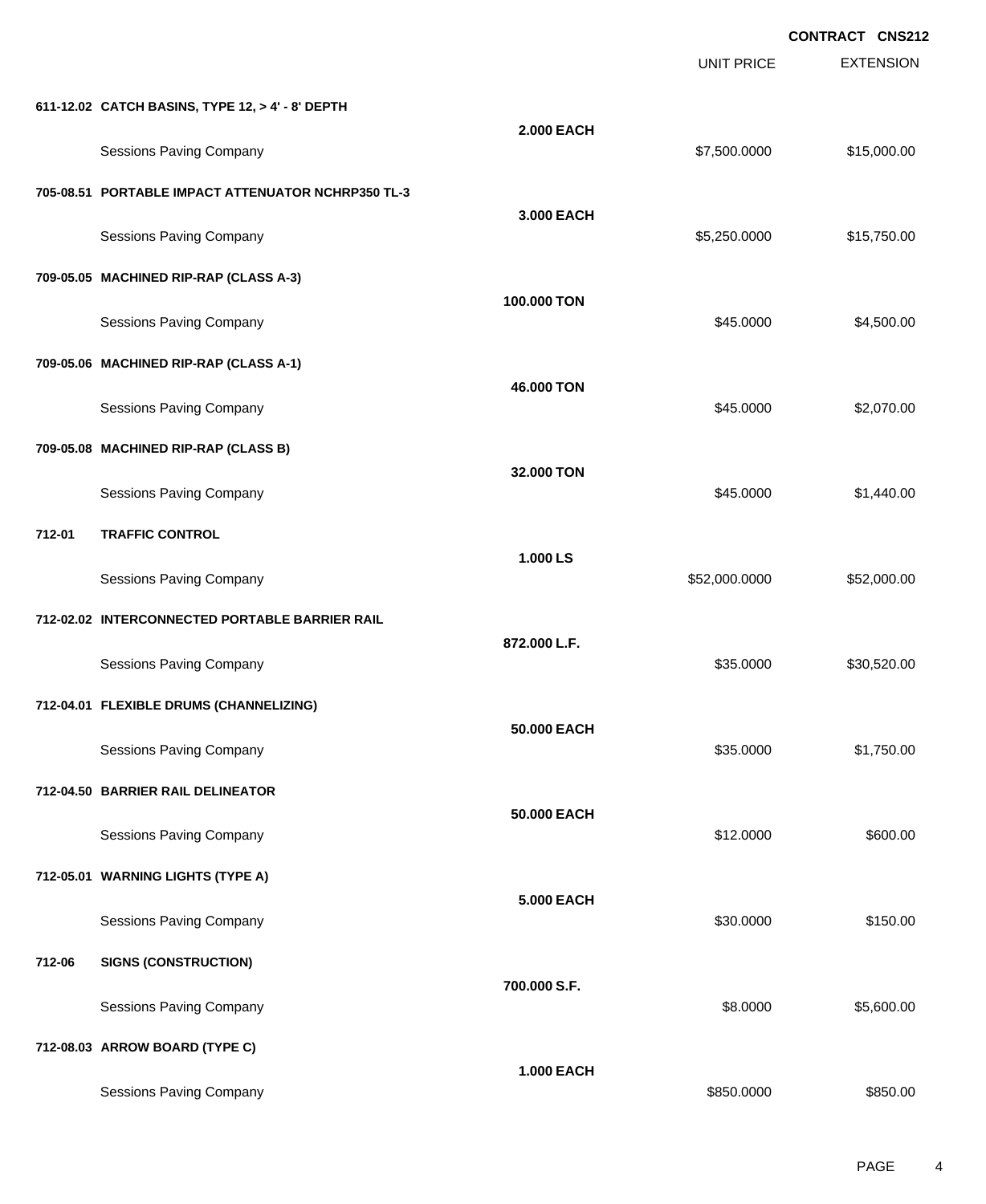UNIT PRICE

EXTENSION

**713-15.07 SUSPENDED FLAT SHEET ALUMINUM SIGN (0.080" THICK) 1.000 EACH** Sessions Paving Company **\$300.000 \$300.000 \$300.000** \$300.000 \$300.000 \$300.000 \$300.00 **713-16.01 CHANGEABLE MESSAGE SIGN UNIT 2.000 EACH** Sessions Paving Company 6.000.000 \$10,000.000 \$10,000.000 \$10,000.000 \$10,000.00 **713-16.20 SIGNS (R3-5R, 30INX36IN, RIGHT TURN ONLY) 1.000 EACH** Sessions Paving Company **\$250.000** \$250.000 \$250.000 \$250.000 \$250.000 \$250.000 \$250.00 **713-16.20 SIGNS (STREET NAME SIGNS) 3.000 EACH** Sessions Paving Company **\$300.000 \$900.00** \$900.00 \$900.00 \$900.00 \$900.00 \$900.00 \$900.00 \$900.00 \$900.00 \$900.00 \$900.00 \$900.00 \$900.00 \$900.00 \$900.00 \$900.00 \$900.00 \$900.00 \$900.00 \$900.00 \$900.00 \$900.00 \$900.00 \$90 **713-16.21 SIGNS (R3-8, 36INX30IN, ADV INTERSECTION LANE CONTROL) 1.000 EACH** Sessions Paving Company **\$250.000** \$250.000 \$250.000 \$250.000 \$250.000 \$250.000 \$250.00 **713-16.22 SIGNS (W3-3, 30INX30IN, SIGNAL AHEAD) 1.000 EACH** Sessions Paving Company **\$250.000** \$250.000 \$250.000 \$250.000 \$250.000 \$250.000 \$250.00 **716-01.23 SNOWPLOWABLE RAISED PAVEMENT MARKERS (BI-DIR)(2 COLOR) 52.000 EACH** Sessions Paving Company 62,600.00 **716-01.30 REMOVAL OF SNOWPLOWABLE REFLECTIVE MARKER 52.000 EACH** Sessions Paving Company **\$15.0000 \$780.00** \$15.0000 \$780.00 **716-02.04 PLASTIC PAVEMENT MARKING(CHANNELIZATION STRIPING) 5.000 S.Y.** Sessions Paving Company **\$150.00** \$150.00 \$150.00 \$150.00 \$150.00 \$150.00 \$150.00 \$150.00 \$150.00 \$150.00 \$150.00 \$150.00 \$150.00 \$150.00 \$150.00 \$150.00 \$150.00 \$150.00 \$150.00 \$150.00 \$150.00 \$150.00 \$150.00 \$150.00 \$150 **716-02.05 PLASTIC PAVEMENT MARKING (STOP LINE) 100.000 L.F.** Sessions Paving Company **\$15.0000** \$1,500.00 **716-02.06 PLASTIC PAVEMENT MARKING (TURN LANE ARROW) 9.000 EACH** Sessions Paving Company 6 (1,350.000) \$1,350.000 \$1,350.000 \$1,350.000 \$1,350.000 \$1,350.00 **716-02.08 PLASTIC PAVEMENT MARKING (8" DOTTED LINE) 270.000 L.F.** Sessions Paving Company **\$4.0000** \$1,080.00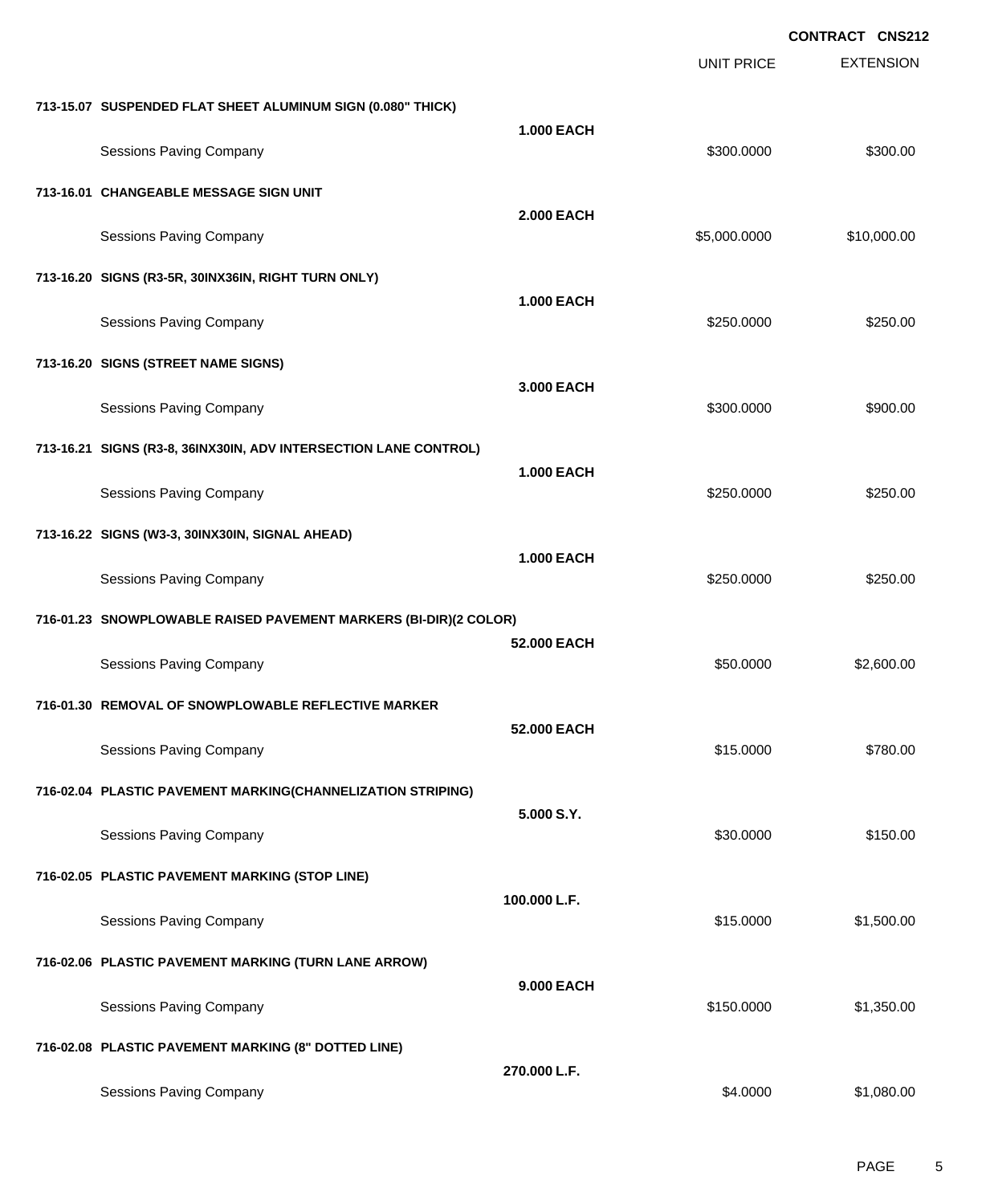EXTENSION **CONTRACT CNS212** UNIT PRICE **716-05.01 PAINTED PAVEMENT MARKING (4" LINE) 1.000 L.M.** Sessions Paving Company **\$850.000** \$850.000 \$850.000 \$850.000 \$850.000 \$850.000 \$850.000 \$850.00 **716-05.02 PAINTED PAVEMENT MARKING (8" BARRIER LINE) 2,450.000 L.F.** Sessions Paving Company \$612.50 **716-05.21 PAINTED PAVEMENT MARKING(4"DOTTED LINE) 510.000 L.F.** Sessions Paving Company **\$127.50** \$127.50 **716-12.02 ENHANCED FLATLINE THERMO PVMT MRKNG (6IN LINE) 1.000 L.M.** Sessions Paving Company 6,000.000 \$6,000.000 \$6,000.000 \$6,000.000 \$6,000.000 \$6,000.00 **716-12.05 ENHANCED FLATLINE THERMO PVMT MRKNG (6IN DOTTED LINE) 355.000 L.F.** Sessions Paving Company **\$1,065.00** \$1,065.00 **717-01 MOBILIZATION 1.000 LS** Sessions Paving Company **\$18,000.000 \$18,000.000 \$18,000.000** \$18,000.000 \$18,000.00 **730-02.09 SIGNAL HEAD ASSEMBLY (130 WITH BACKPLATE) 2.000 EACH** Sessions Paving Company **\$699.0000 \$1,398.00** \$1,398.00 **730-02.17 SIGNAL HEAD ASSEMBLY (150 A2H WITH BACKPLATE) 2.000 EACH** Sessions Paving Company \$1,260.0000 \$2,520.00 **730-02.30 SIGNAL HEAD ASSEMBLY (130 A2 WITH BACKPLATE) 3.000 EACH** Sessions Paving Company **\$699.0000 \$2,097.00** \$2,097.00 **730-08.02 SIGNAL CABLE - 5 CONDUCTOR 395.000 L.F.** Sessions Paving Company **\$1.5000** \$592.50 **730-08.03 SIGNAL CABLE - 7 CONDUCTOR 460.000 L.F.** Sessions Paving Company **\$1.7500** \$805.00 **730-09.20 SPAN WIRE ASSEMBLY 320.000 L.F.**

Sessions Paving Company **\$640.00** \$640.00 \$640.00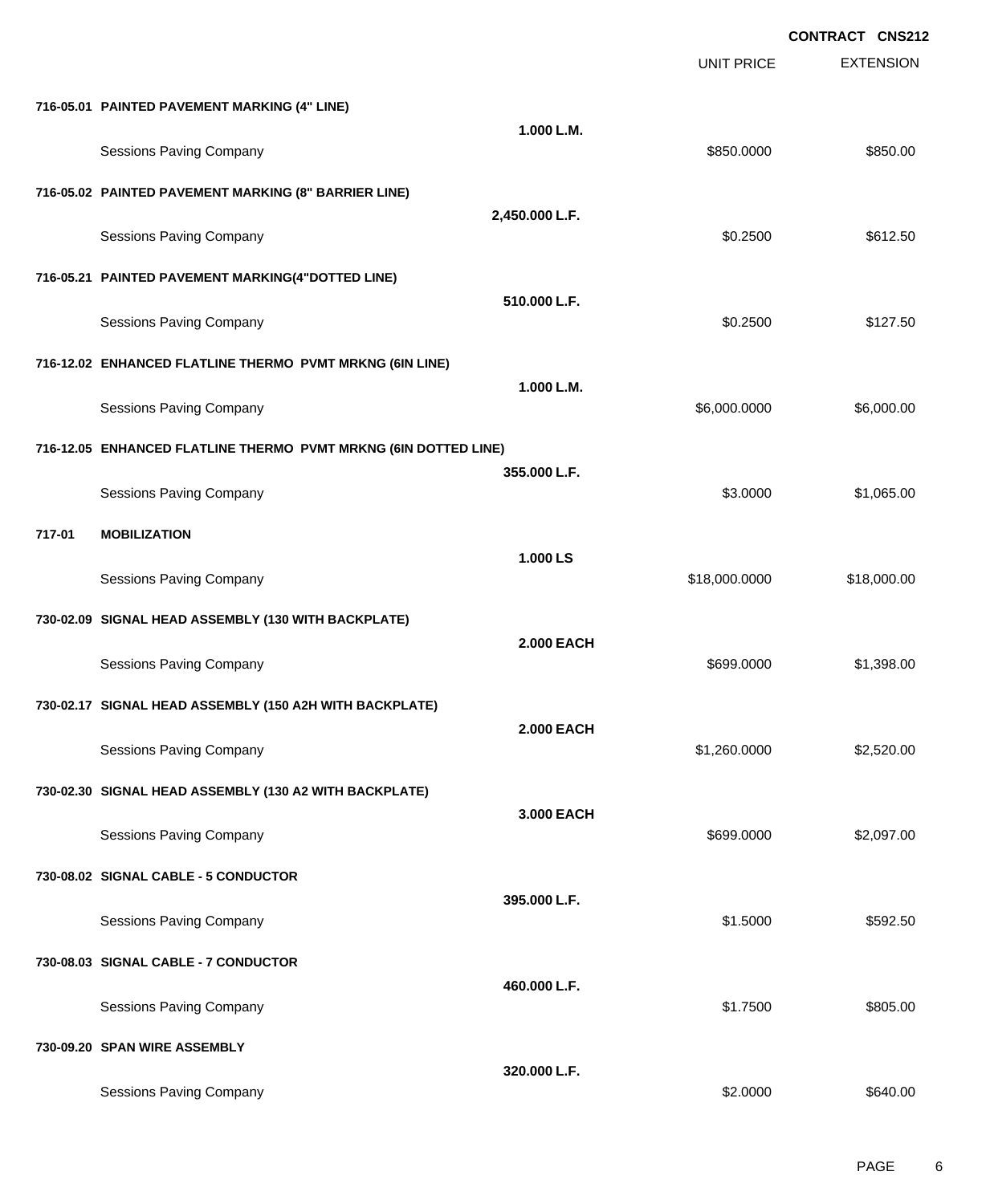|        |                                                   |                    | <b>UNIT PRICE</b> | <b>EXTENSION</b> |
|--------|---------------------------------------------------|--------------------|-------------------|------------------|
|        | 730-10.01 TETHER WIRE ASSEMBLY - 1/4" DIAMETER    |                    |                   |                  |
|        | <b>Sessions Paving Company</b>                    | 320.000 L.F.       | \$2.0000          | \$640.00         |
|        | 730-12.02 CONDUIT 2" DIAMETER (PVC)               |                    |                   |                  |
|        | <b>Sessions Paving Company</b>                    | 30.000 L.F.        | \$8.0000          | \$240.00         |
|        | 730-13.02 VEHICLE DETECTOR (VIDEO)                |                    |                   |                  |
|        | <b>Sessions Paving Company</b>                    | 5.000 EACH         | \$7,460.0000      | \$37,300.00      |
|        | 730-15.11 MODIFY CABINET (REWORK CABINET)         |                    |                   |                  |
|        | Sessions Paving Company                           | <b>1.000 EACH</b>  | \$2,500.0000      | \$2,500.00       |
|        | 730-23.01 STEEL STRAIN POLE (SIGNAL SUPPORT)      |                    |                   |                  |
|        | Sessions Paving Company                           | <b>1.000 EACH</b>  | \$11,208.0000     | \$11,208.00      |
|        | 740-10.03 GEOTEXTILE (TYPE III) (EROSION CONTROL) |                    |                   |                  |
|        | <b>Sessions Paving Company</b>                    | 280.000 S.Y.       | \$7.2500          | \$2,030.00       |
|        | 740-11.02 TEMPORARY SEDIMENT TUBE 12IN            |                    |                   |                  |
|        | Sessions Paving Company                           | 1,005.000 L.F.     | \$12.5000         | \$12,562.50      |
|        | 801-01.07 TEMPORARY SEEDING (WITH MULCH)          |                    |                   |                  |
|        | <b>Sessions Paving Company</b>                    | <b>20.000 UNIT</b> | \$50.0000         | \$1,000.00       |
| 801-03 | <b>WATER (SEEDING &amp; SODDING)</b>              |                    |                   |                  |
|        | Sessions Paving Company                           | 13.000 M.G.        | \$55.0000         | \$715.00         |
| 803-01 | SODDING (NEW SOD)                                 |                    |                   |                  |
|        | <b>Sessions Paving Company</b>                    | 1,080.000 S.Y.     | \$5.0000          | \$5,400.00       |
|        | 806-02.03 PROJECT MOWING                          |                    |                   |                  |
|        | <b>Sessions Paving Company</b>                    | 2.000 CYCL         | \$700.0000        | \$1,400.00       |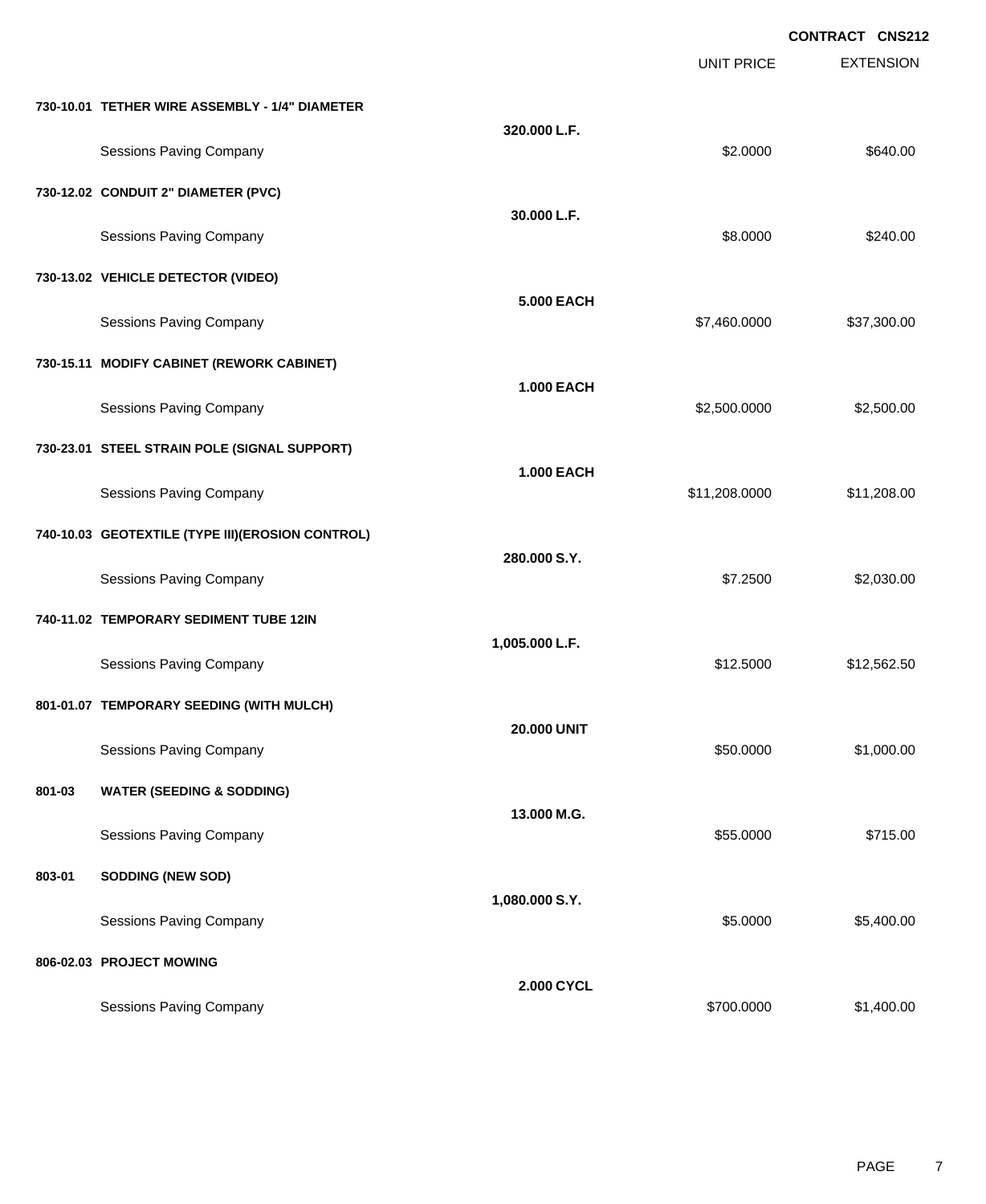Sessions Paving Company **\$596,095.50** Sessions Paving Company

### **TOTAL CONTRACT**

Sessions Paving Company **\$596,095.50** Sessions Paving Company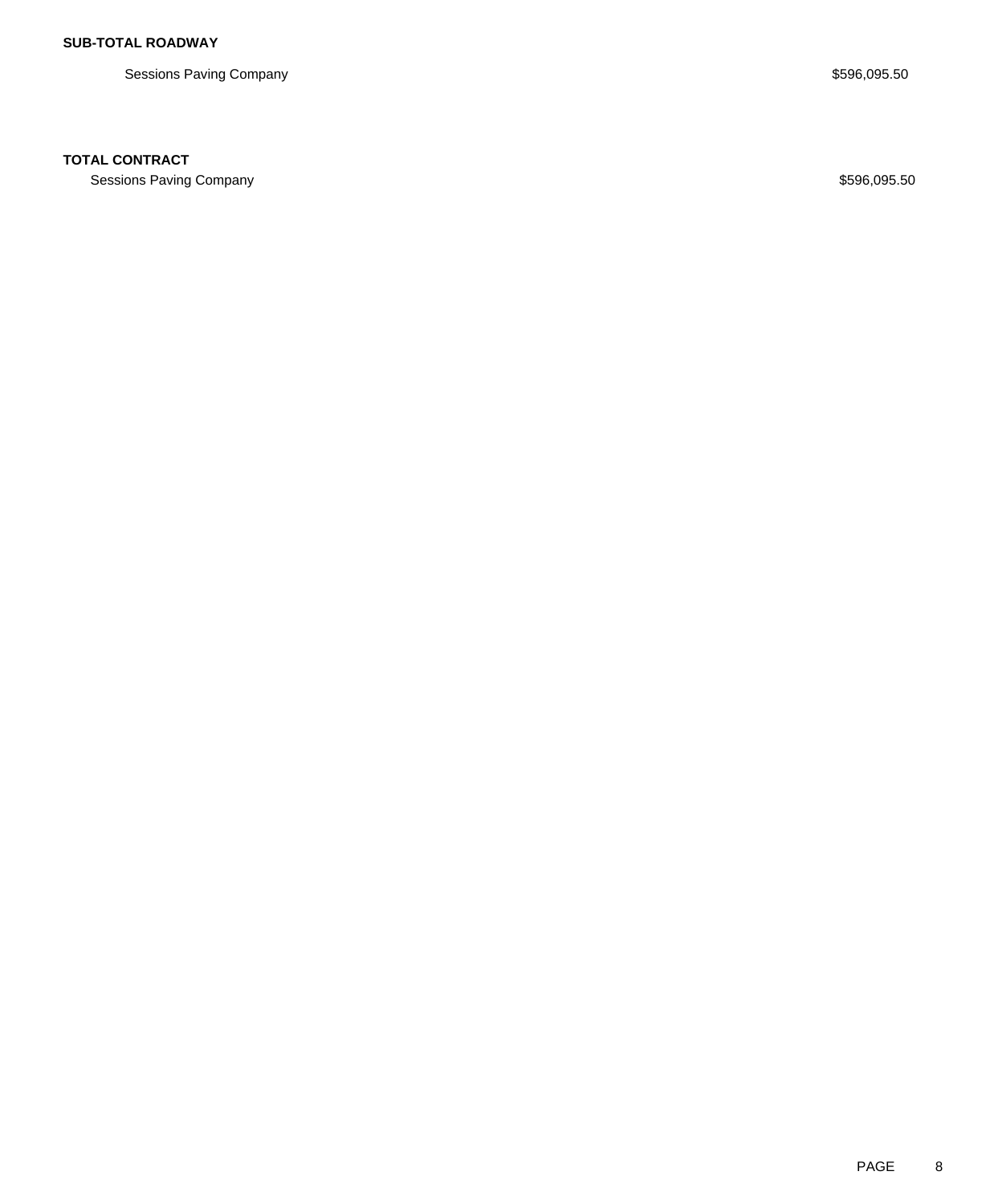#### SEVIER COUNTY (Contract No. CNS231 Call 022)

HSIP-339(8),78016-3214-94

THE IMPROVEMENT OF THE INTERSECTIONS ON S.R. 339 AT OLD NEWPORT HIGHWAY/JONES COVE ROAD (L.M. 1.98) AND AT DIXON BRANCH ROAD (L.M. 5.71), INCLUDING GRADING, DRAINAGE AND PAVING.

PROJECT LENGTH - 0.289 MILES

COMPLETION TIME - ON OR BEFORE OCTOBER 31, 2018

DBE GOAL 12.00%

TOTAL CONTRACT

Charles Blalock & Sons, Inc. \$1,089,669.71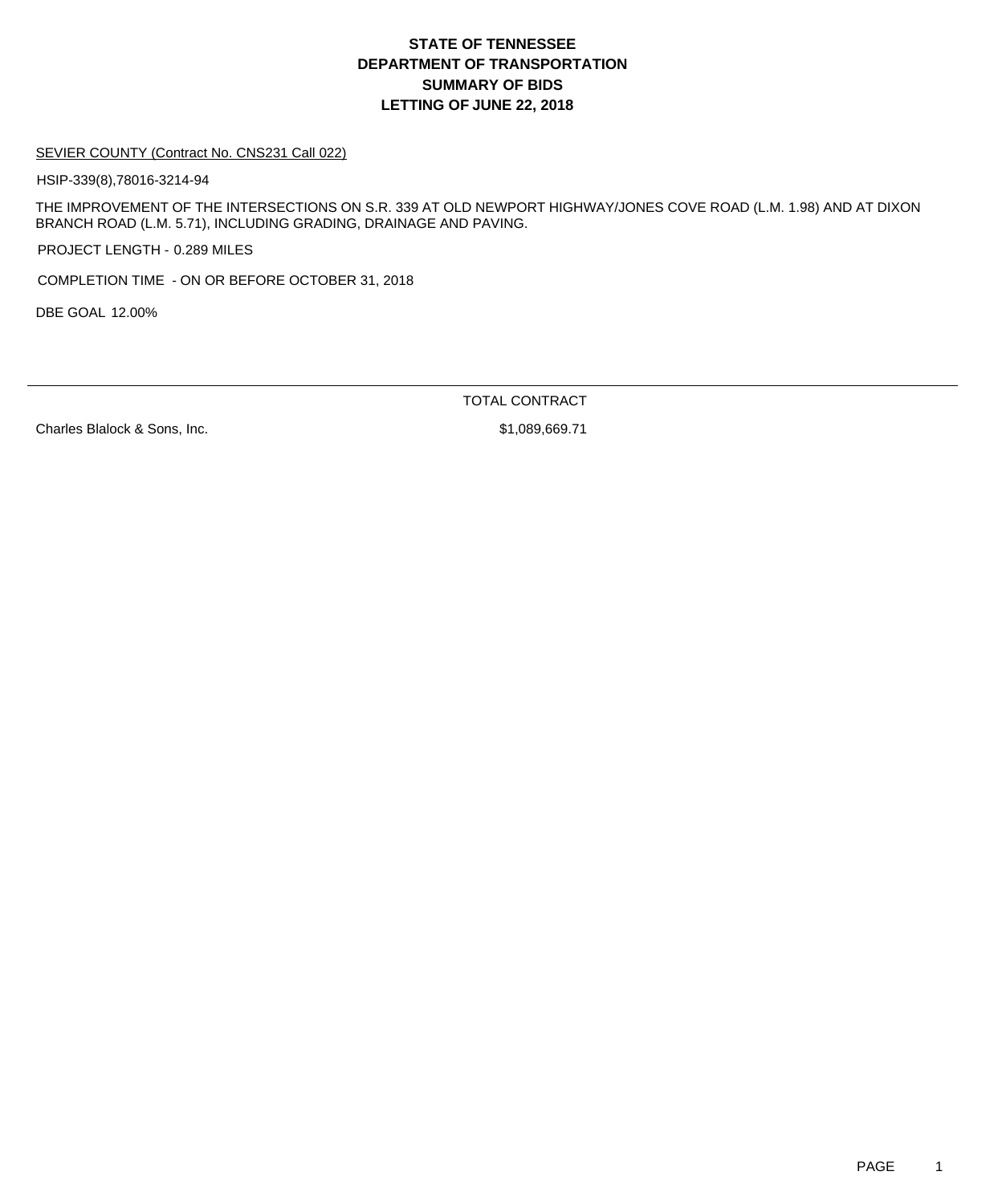|        |                                                              |                    |                   | <b>CONTRACT CNS231</b> |
|--------|--------------------------------------------------------------|--------------------|-------------------|------------------------|
|        | <b>ROADWAY CATEGORY</b>                                      |                    | <b>UNIT PRICE</b> | <b>EXTENSION</b>       |
| 105-01 | <b>CONSTRUCTION STAKES, LINES AND GRADES</b>                 |                    |                   |                        |
|        | Charles Blalock & Sons, Inc.                                 | 1.000LS            | \$35,049.6200     | \$35,049.62            |
|        | 202-01.56 REMOVAL OF STRUCTURES & OBSTRUCTIONS (DESCRIPTION) | 1.000 LS           |                   |                        |
|        | Charles Blalock & Sons, Inc.                                 |                    | \$30,000.0000     | \$30,000.00            |
| 203-01 | <b>ROAD &amp; DRAINAGE EXCAVATION (UNCLASSIFIED)</b>         |                    |                   |                        |
|        | Charles Blalock & Sons, Inc.                                 | 1,254.000 C.Y.     | \$14.5000         | \$18,183.00            |
|        | 203-02.02 BORROW EXCAVATION (GRADED SOLID ROCK)              |                    |                   |                        |
|        | Charles Blalock & Sons, Inc.                                 | 2,327.000 C.Y.     | \$48.0000         | \$111,696.00           |
| 203-03 | <b>BORROW EXCAVATION (UNCLASSIFIED)</b>                      |                    |                   |                        |
|        | Charles Blalock & Sons, Inc.                                 | 3,059.000 C.Y.     | \$14.5000         | \$44,355.50            |
| 203-04 | PLACING AND SPREADING TOPSOIL                                |                    |                   |                        |
|        | Charles Blalock & Sons, Inc.                                 | 924.000 C.Y.       | \$8.8300          | \$8,158.92             |
| 203-05 | <b>UNDERCUTTING</b>                                          |                    |                   |                        |
|        | Charles Blalock & Sons, Inc.                                 | 357.000 C.Y.       | \$31.9400         | \$11,402.58            |
| 203-06 | <b>WATER</b>                                                 |                    |                   |                        |
|        | Charles Blalock & Sons, Inc.                                 | 70.000 M.G.        | \$51.8500         | \$3,629.50             |
| 209-05 | <b>SEDIMENT REMOVAL</b>                                      |                    |                   |                        |
|        | Charles Blalock & Sons, Inc.                                 | 100.000 C.Y.       | \$15.0400         | \$1,504.00             |
|        | 209-08.02 TEMPORARY SILT FENCE (WITH BACKING)                |                    |                   |                        |
|        | Charles Blalock & Sons, Inc.                                 | 3,994.000 L.F.     | \$3.8600          | \$15,416.84            |
|        | 209-08.07 ROCK CHECK DAM PER                                 |                    |                   |                        |
|        | Charles Blalock & Sons, Inc.                                 | <b>6.000 EACH</b>  | \$358.5100        | \$2,151.06             |
|        | 209-08.08 ENHANCED ROCK CHECK DAM                            |                    |                   |                        |
|        | Charles Blalock & Sons, Inc.                                 | <b>12.000 EACH</b> | \$426.5400        | \$5,118.48             |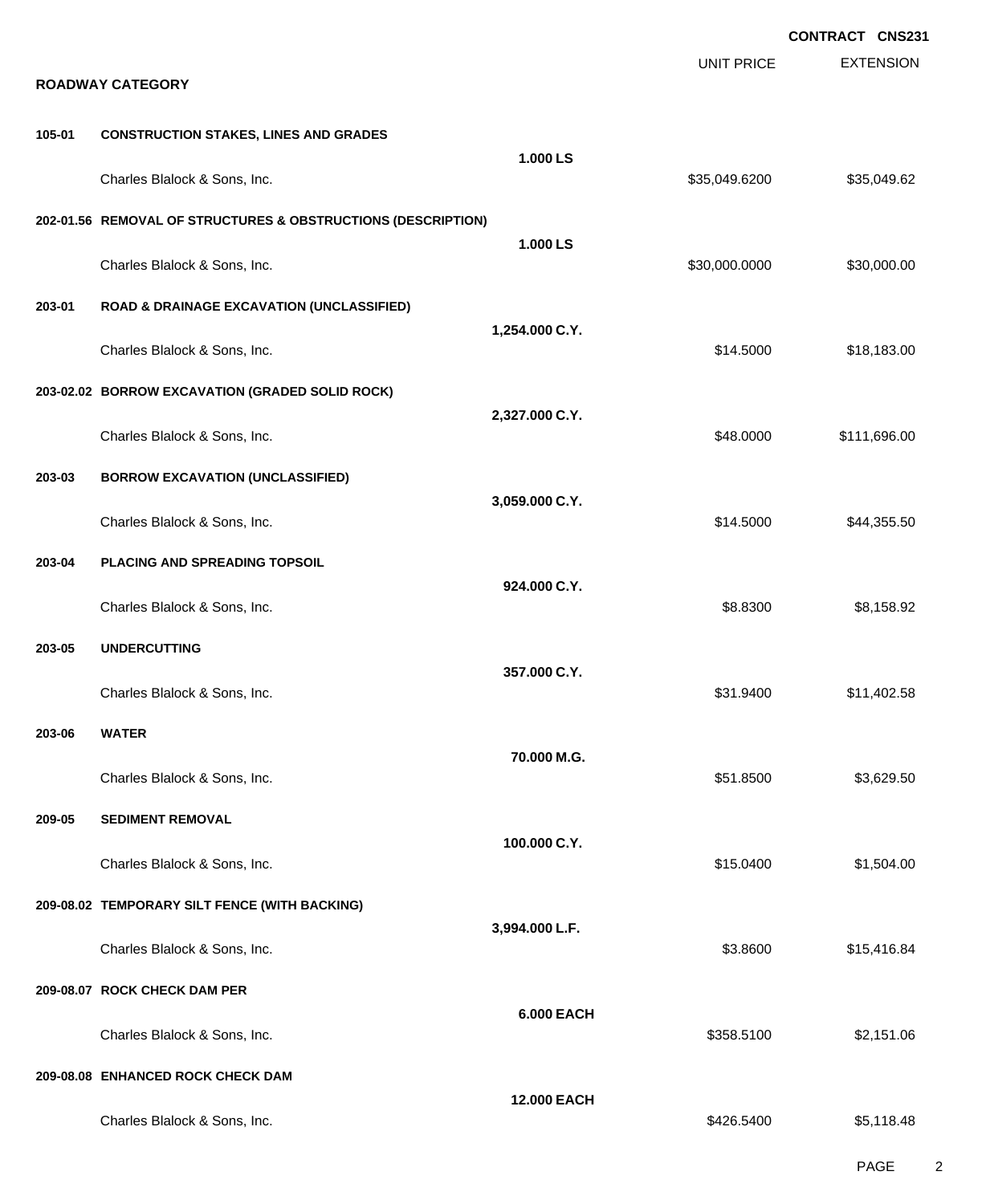EXTENSION **CONTRACT CNS231** UNIT PRICE **209-09.01 SANDBAGS 1,800.000 BAG** Charles Blalock & Sons, Inc. 6.699 (1999) 2012 12:00 (1999) 2012 12:00 (1999) 33.3600 \$6,048.00 **209-09.02 TEMPORARY SEDIMENT FILTER BAG (14'6" X 2'0" X 13'3") 2.000 BAG** Charles Blalock & Sons, Inc. \$1,469.8100 \$2,939.62 **209-20.03 POLYETHYLENE SHEETING (6 MIL. MINIMUM) 35.000 S.Y.** Charles Blalock & Sons, Inc. \$10.8600 \$380.10 **303-01 MINERAL AGGREGATE, TYPE A BASE, GRADING D 3,300.000 TON** Charles Blalock & Sons, Inc. \$38.6000 \$127,380.00 **303-10.01 MINERAL AGGREGATE (SIZE 57) 931.000 TON** Charles Blalock & Sons, Inc. 6.62.5100 \$33,804.61 **307-01.01 ASPHALT CONCRETE MIX (PG64-22) (BPMB-HM) GRADING A 725.000 TON** Charles Blalock & Sons, Inc. 6. 2010 12:00:00 \$160.0000 \$116,000.00 **307-01.08 ASPHALT CONCRETE MIX (PG64-22) (BPMB-HM) GRADING B-M2 315.000 TON** Charles Blalock & Sons, Inc. 6. 2012 12:30 12:30 12:30 12:30 12:30 12:30 12:30 12:30 12:30 12:30 12:30 12:30 12:30 12:30 12:30 12:30 12:30 12:30 12:30 12:30 12:30 12:30 12:30 12:30 12:30 12:30 12:30 12:30 12:30 12:30 12:30 **402-01 BITUMINOUS MATERIAL FOR PRIME COAT (PC) 5.000 TON** Charles Blalock & Sons, Inc. 6500.000 \$500.00 \$500.00 \$500.00 **403-01 BITUMINOUS MATERIAL FOR TACK COAT (TC) 4.000 TON** Charles Blalock & Sons, Inc. \$1,089.1300 \$4,356.52 **407-20.05 SAW CUTTING ASPHALT PAVEMENT 300.000 L.F.** Charles Blalock & Sons, Inc. 6.69300 \$2,079.00 **411-01.07 ACS MIX (PG64-22) GRADING E SHOULDER 60.000 TON** Charles Blalock & Sons, Inc. 6. 2009. [10] Charles Blalock & Sons, Inc. 6. 2009. [10] Charles Blalock & Sons, Inc. 2009. [10] 2009. [10] 2009. [10] 2009. [10] 2009. [10] 2009. [10] 2009. [10] 2009. [10] 2009. [10] 2009. [1 **411-01.10 ACS MIX(PG64-22) GRADING D 465.000 TON** Charles Blalock & Sons, Inc. 6. 2010 12:30 12:30 12:30 12:30 12:30 12:30 12:30 12:30 12:30 12:30 12:30 12:30 12:30 12:30 12:30 12:30 12:30 12:30 12:30 12:30 12:30 12:30 12:30 12:30 12:30 12:30 12:30 12:30 12:30 12:30 12:30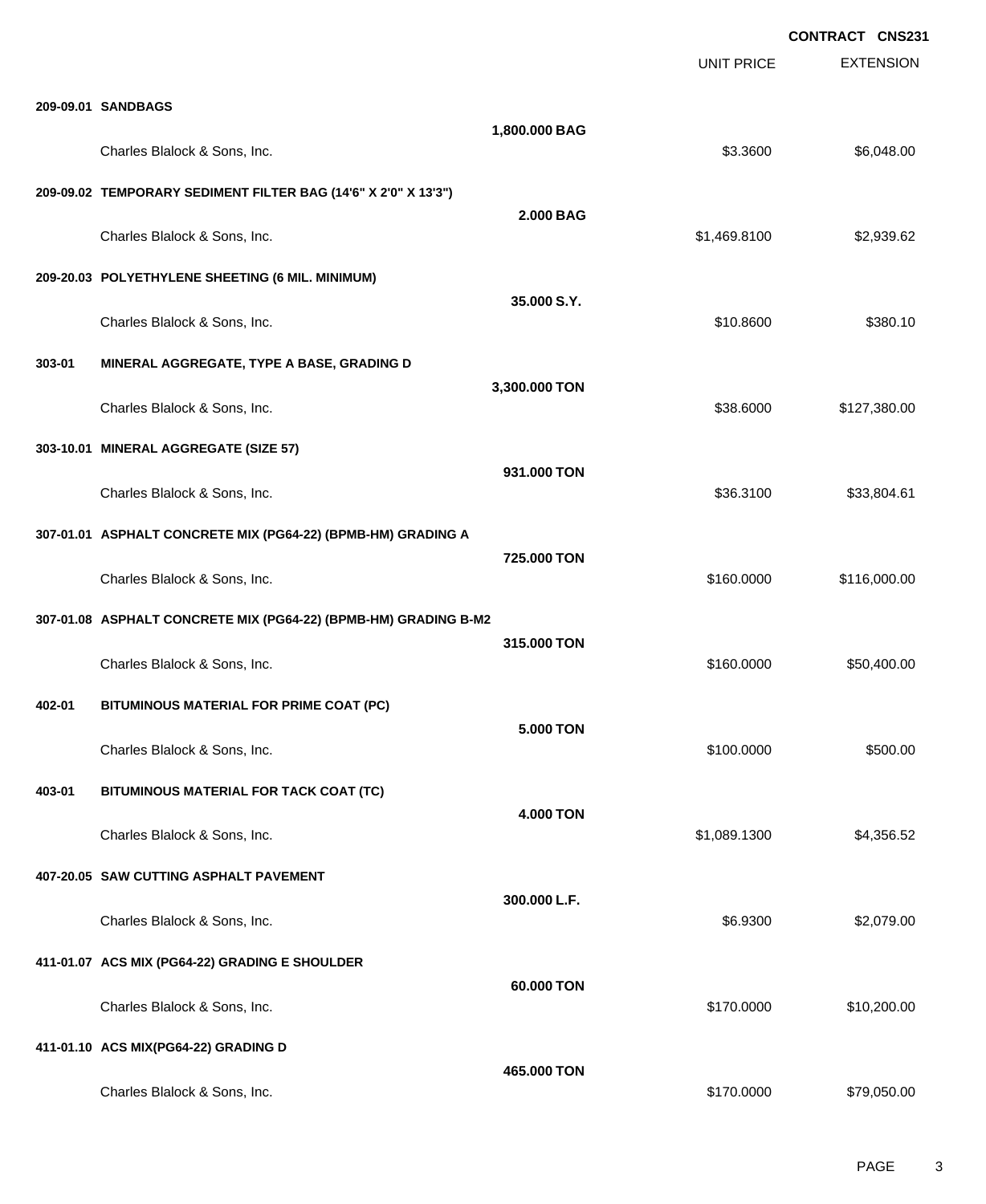|        |                                                                  |                   |                   | <b>CONTRACT CNS231</b> |
|--------|------------------------------------------------------------------|-------------------|-------------------|------------------------|
|        |                                                                  |                   | <b>UNIT PRICE</b> | <b>EXTENSION</b>       |
|        | 411-12.04 SCORING FOR RUMBLE STRIPE (NON-CONTINUOUS) (4IN WIDTH) |                   |                   |                        |
|        | Charles Blalock & Sons, Inc.                                     | 0.500 L.M.        | \$12,500.0000     | \$6,250.00             |
|        | 415-01.02 COLD PLANING BITUMINOUS PAVEMENT                       |                   |                   |                        |
|        | Charles Blalock & Sons, Inc.                                     | 200.000 S.Y.      | \$10.0000         | \$2,000.00             |
|        | 607-03.30 18" PIPE CULVERT                                       |                   |                   |                        |
|        | Charles Blalock & Sons, Inc.                                     | 170.000 L.F.      | \$80.0000         | \$13,600.00            |
|        | 607-05.30 24" PIPE CULVERT                                       |                   |                   |                        |
|        | Charles Blalock & Sons, Inc.                                     | 18.000 L.F.       | \$140.0000        | \$2,520.00             |
|        | 611-02.11 JUNCTION BOX, TYPE 2                                   |                   |                   |                        |
|        | Charles Blalock & Sons, Inc.                                     | <b>1.000 EACH</b> | \$5,000.0000      | \$5,000.00             |
|        | 611-07.01 CLASS A CONCRETE (PIPE ENDWALLS)                       |                   |                   |                        |
|        | Charles Blalock & Sons, Inc.                                     | 6.000 C.Y.        | \$2,200.0000      | \$13,200.00            |
|        | 611-07.02 STEEL BAR REINFORCEMENT (PIPE ENDWALLS)                |                   |                   |                        |
|        | Charles Blalock & Sons, Inc.                                     | 528.000 LB.       | \$3.7800          | \$1,995.84             |
|        | 611-07.54 18IN ENDWALL (CROSS DRAIN) 3:1                         |                   |                   |                        |
|        | Charles Blalock & Sons, Inc.                                     | <b>1.000 EACH</b> | \$2,500.0000      | \$2,500.00             |
|        | 611-07.60 30IN ENDWALL (CROSS DRAIN) 3:1                         |                   |                   |                        |
|        | Charles Blalock & Sons, Inc.                                     | <b>1.000 EACH</b> | \$5,500.0000      | \$5,500.00             |
|        | 621-03.02 18" TEMPORARY DRAINAGE PIPE                            |                   |                   |                        |
|        | Charles Blalock & Sons, Inc.                                     | 20.000 L.F.       | \$69.0400         | \$1,380.80             |
|        | 621-03.06 42" TEMPORARY DRAINAGE PIPE                            |                   |                   |                        |
|        | Charles Blalock & Sons, Inc.                                     | 80.000 L.F.       | \$114.7400        | \$9,179.20             |
| 701-03 | <b>CONCRETE MEDIAN PAVEMENT</b>                                  |                   |                   |                        |
|        | Charles Blalock & Sons, Inc.                                     | 7.000 C.Y.        | \$500.0000        | \$3,500.00             |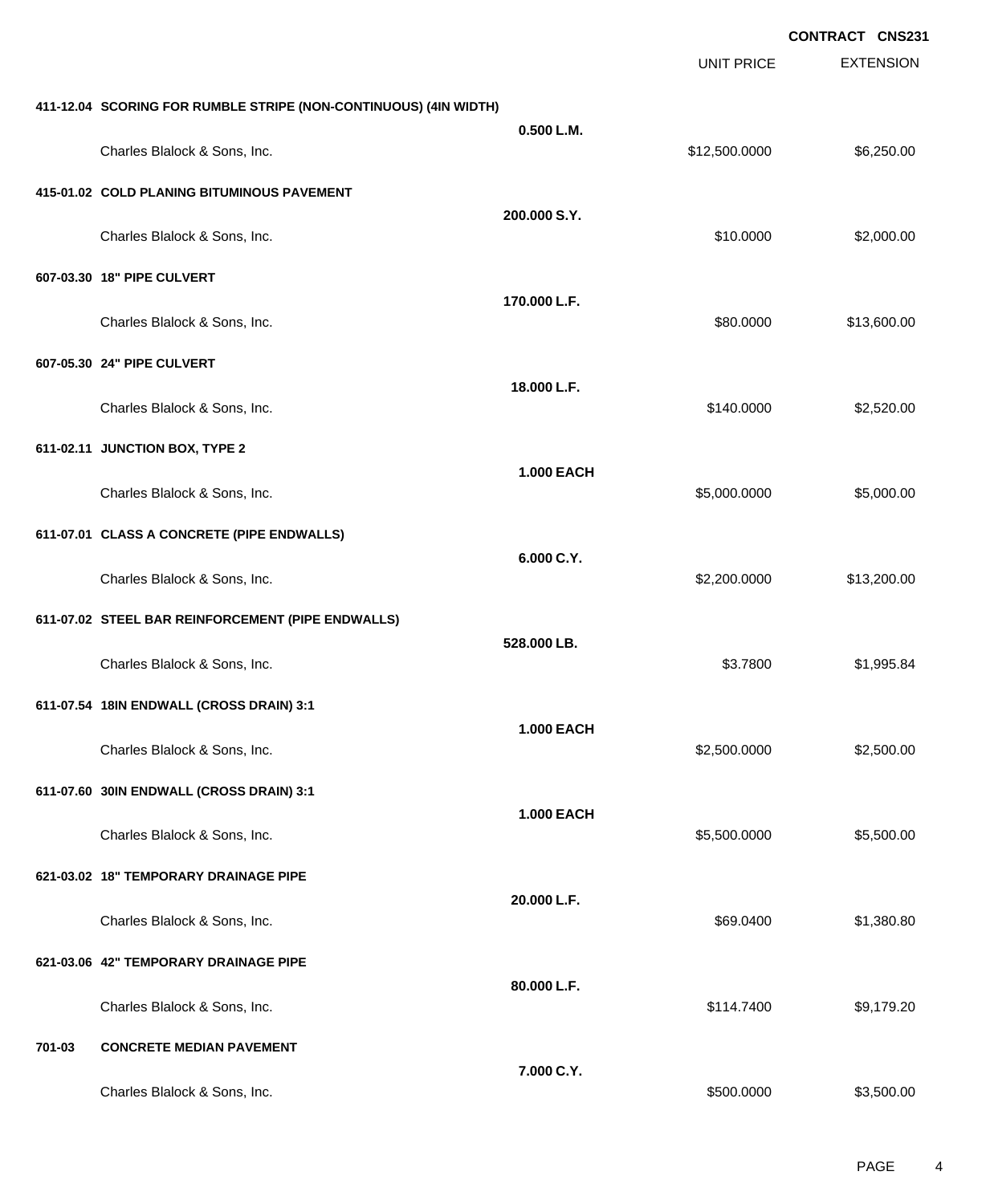|                                                               |                    |                   | <b>CONTRACT CNS231</b> |
|---------------------------------------------------------------|--------------------|-------------------|------------------------|
|                                                               |                    | <b>UNIT PRICE</b> | <b>EXTENSION</b>       |
| 705-06.01 W BEAM GR (TYPE 2) MASH TL3                         |                    |                   |                        |
| Charles Blalock & Sons, Inc.                                  | 814.000 L.F.       | \$20.0000         | \$16,280.00            |
| 705-06.20 TANGENT ENERGY ABSORBING TERM MASH TL-3             |                    |                   |                        |
| Charles Blalock & Sons, Inc.                                  | 3.000 EACH         | \$4,000.0000      | \$12,000.00            |
| 705-06.30 GR TERMINAL (ENERGY ABSORBING) MASH TL2             |                    |                   |                        |
| Charles Blalock & Sons, Inc.                                  | <b>1.000 EACH</b>  | \$4,000.0000      | \$4,000.00             |
| 707-03.01 STOCK FENCE                                         |                    |                   |                        |
| Charles Blalock & Sons, Inc.                                  | 1,600.000 L.F.     | \$6.0000          | \$9,600.00             |
| 707-03.02 END, BRACED LINE, CORNER POST ASSEMBLY(STOCK FENCE) |                    |                   |                        |
| Charles Blalock & Sons, Inc.                                  | 20.000 EACH        | \$137.5000        | \$2,750.00             |
| 707-08.11 HIGH-VISIBILITY CONSTRUCTION FENCE                  |                    |                   |                        |
| Charles Blalock & Sons, Inc.                                  | 1,000.000 L.F.     | \$2.3500          | \$2,350.00             |
| 707-10.08 WIRE MESH (DESCRIPTION)                             |                    |                   |                        |
| Charles Blalock & Sons, Inc.                                  | 4.000 S.Y.         | \$100.0000        | \$400.00               |
| 708-02.01 MARKERS (CONCRETE R.O.W. POSTS)                     |                    |                   |                        |
| Charles Blalock & Sons, Inc.                                  | <b>15.000 EACH</b> | \$500.0000        | \$7,500.00             |
| 709-05.05 MACHINED RIP-RAP (CLASS A-3)                        |                    |                   |                        |
| Charles Blalock & Sons, Inc.                                  | 250.000 TON        | \$41.7500         | \$10,437.50            |
| 709-05.06 MACHINED RIP-RAP (CLASS A-1)                        |                    |                   |                        |
| Charles Blalock & Sons, Inc.                                  | 465.000 TON        | \$41.7500         | \$19,413.75            |
| 709-05.08 MACHINED RIP-RAP (CLASS B)                          |                    |                   |                        |
| Charles Blalock & Sons, Inc.                                  | 30.000 TON         | \$61.2900         | \$1,838.70             |
| 709-05.09 MACHINED RIP-RAP (CLASS C)                          |                    |                   |                        |
| Charles Blalock & Sons, Inc.                                  | 20.000 TON         | \$61.2900         | \$1,225.80             |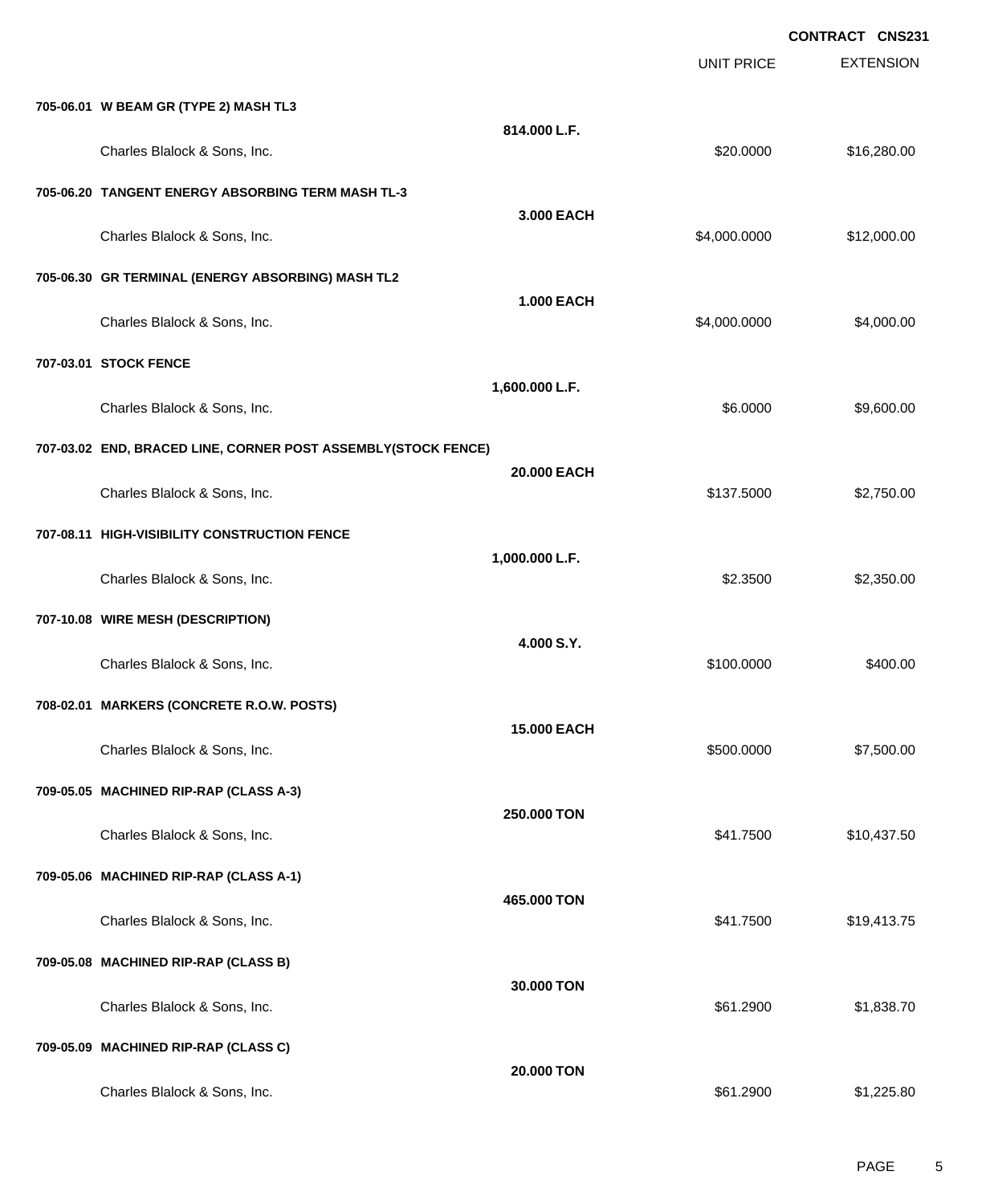|        |                                                        |                   | <b>UNIT PRICE</b> | <b>EXTENSION</b> |
|--------|--------------------------------------------------------|-------------------|-------------------|------------------|
| 712-01 | <b>TRAFFIC CONTROL</b>                                 |                   |                   |                  |
|        | Charles Blalock & Sons, Inc.                           | 1.000 LS          | \$45,000.0000     | \$45,000.00      |
|        | 712-04.01 FLEXIBLE DRUMS (CHANNELIZING)                |                   |                   |                  |
|        | Charles Blalock & Sons, Inc.                           | 85.000 EACH       | \$30.0000         | \$2,550.00       |
|        | 712-05.01 WARNING LIGHTS (TYPE A)                      |                   |                   |                  |
|        | Charles Blalock & Sons, Inc.                           | 8.000 EACH        | \$30.0000         | \$240.00         |
|        | 712-05.03 WARNING LIGHTS (TYPE C)                      |                   |                   |                  |
|        | Charles Blalock & Sons, Inc.                           | 8.000 EACH        | \$30.0000         | \$240.00         |
| 712-06 | <b>SIGNS (CONSTRUCTION)</b>                            |                   |                   |                  |
|        | Charles Blalock & Sons, Inc.                           | 421,000 S.F.      | \$9.5000          | \$3,999.50       |
|        | 712-07.03 TEMPORARY BARRICADES (TYPE III)              | 40.000 L.F.       |                   |                  |
|        | Charles Blalock & Sons, Inc.                           |                   | \$15.4000         | \$616.00         |
|        | 713-02.14 FLEXIBLE DELINEATOR (WHITE)                  | 10.000 EACH       |                   |                  |
|        | Charles Blalock & Sons, Inc.                           |                   | \$50.0000         | \$500.00         |
|        | 713-02.15 FLEXIBLE DELINEATOR (YELLOW)                 | <b>5.000 EACH</b> |                   |                  |
|        | Charles Blalock & Sons, Inc.                           |                   | \$50.0000         | \$250.00         |
|        | 713-16.20 SIGNS (STOP; R1-1)                           | <b>1.000 EACH</b> |                   |                  |
|        | Charles Blalock & Sons, Inc.                           |                   | \$275.0000        | \$275.00         |
|        | 713-16.21 SIGNS (ONE DIRECTION LARGE ARROW; W1-6(L)    | <b>1.000 EACH</b> |                   |                  |
|        | Charles Blalock & Sons, Inc.                           |                   | \$350.0000        | \$350.00         |
|        | 713-16.22 SIGNS (ONE DIRECTION LARGE ARROW; W1-6(R)    | <b>1.000 EACH</b> |                   |                  |
|        | Charles Blalock & Sons, Inc.                           |                   | \$350.0000        | \$350.00         |
|        | 713-16.23 SIGNS (TURN / W INTERSECTION RIGHT; W1-10(R) | <b>1.000 EACH</b> |                   |                  |
|        | Charles Blalock & Sons, Inc.                           |                   | \$325.0000        | \$325.00         |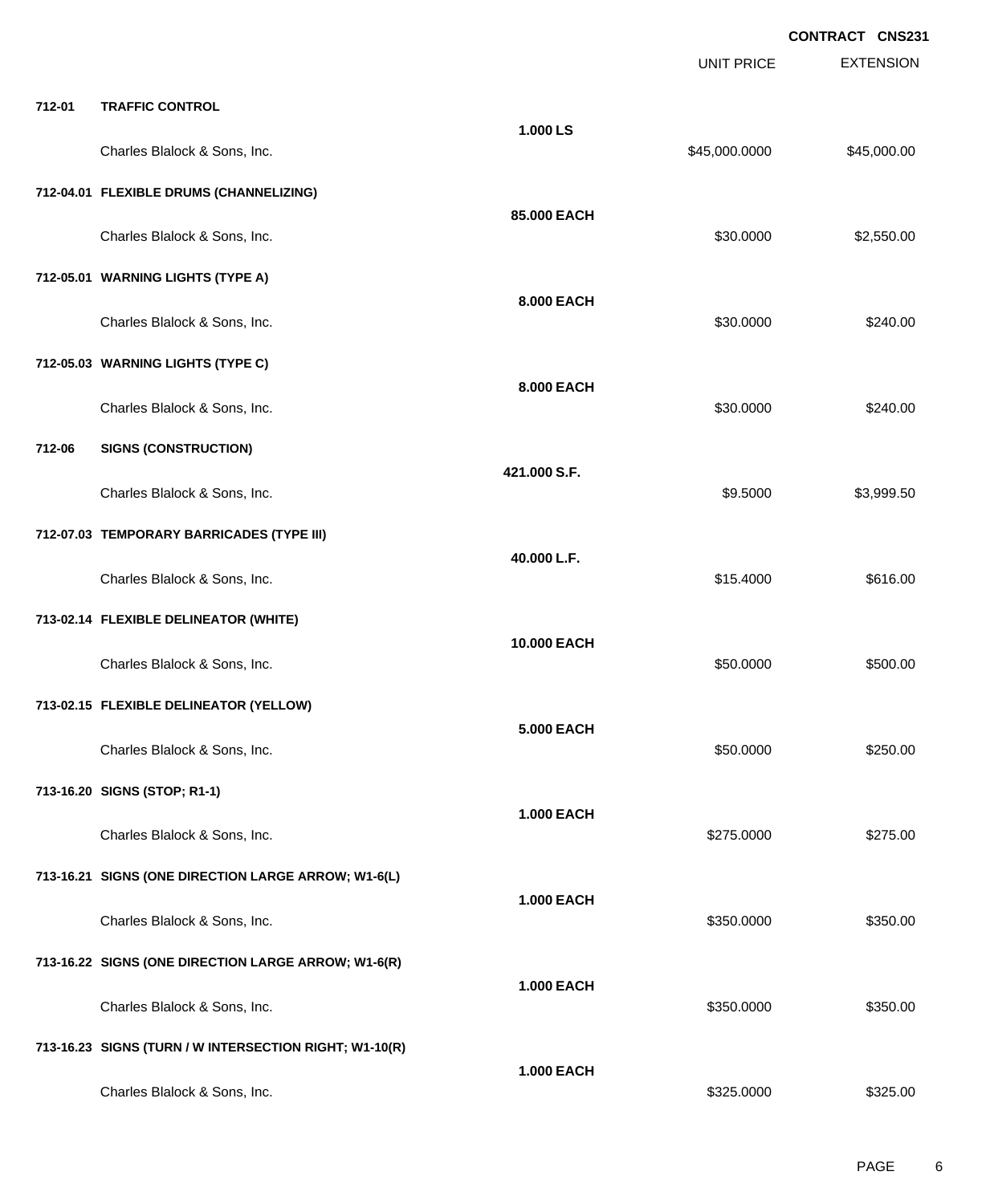UNIT PRICE

EXTENSION

|        | 713-16.24 SIGNS (TURN / W INTERSECTION LEFT; W1-10(L)             |                   |               |             |
|--------|-------------------------------------------------------------------|-------------------|---------------|-------------|
|        | Charles Blalock & Sons, Inc.                                      | <b>1.000 EACH</b> | \$325,0000    | \$325.00    |
|        | 713-16.25 SIGNS (ADVISORY PLATE 15 MPH; W13-1P)                   |                   |               |             |
|        | Charles Blalock & Sons, Inc.                                      | <b>2.000 EACH</b> | \$50.0000     | \$100.00    |
|        | 713-16.26 SIGNS (TURN 30; W1-1a (R)                               |                   |               |             |
|        | Charles Blalock & Sons, Inc.                                      | <b>1.000 EACH</b> | \$300.0000    | \$300.00    |
|        | 716-01.21 SNOWPLOWABLE RAISED PAVMENT MARKERS (BI-DIR) (1 COLOR)  |                   |               |             |
|        | Charles Blalock & Sons, Inc.                                      | 140,000 EACH      | \$28.6000     | \$4,004.00  |
|        | 716-01.22 SNOWPLOWABLE RAISED PAVMENT MARKERS (MONO-DIR)(1 COLOR) |                   |               |             |
|        | Charles Blalock & Sons, Inc.                                      | <b>5.000 EACH</b> | \$28.6000     | \$143.00    |
|        | 716-02.04 PLASTIC PAVEMENT MARKING(CHANNELIZATION STRIPING)       |                   |               |             |
|        | Charles Blalock & Sons, Inc.                                      | 60.000 S.Y.       | \$25.0000     | \$1,500.00  |
|        | 716-02.05 PLASTIC PAVEMENT MARKING (STOP LINE)                    |                   |               |             |
|        | Charles Blalock & Sons, Inc.                                      | 25.000 L.F.       | \$15.0000     | \$375.00    |
|        | 716-02.06 PLASTIC PAVEMENT MARKING (TURN LANE ARROW)              |                   |               |             |
|        | Charles Blalock & Sons, Inc.                                      | 3.000 EACH        | \$200.0000    | \$600.00    |
|        | 716-03.09 PLASTIC WORD PAVEMENT MARKING (SLOW)                    |                   |               |             |
|        | Charles Blalock & Sons, Inc.                                      | <b>2.000 EACH</b> | \$200.0000    | \$400.00    |
|        | 716-05.01 PAINTED PAVEMENT MARKING (4" LINE)                      |                   |               |             |
|        | Charles Blalock & Sons, Inc.                                      | 2.000 L.M.        | \$900.0000    | \$1,800.00  |
|        | 716-13.01 SPRAY THERMO PVMT MRKNG (60 mil) (4IN LINE)             |                   |               |             |
|        | Charles Blalock & Sons, Inc.                                      | 2.000 L.M.        | \$2,600.0000  | \$5,200.00  |
| 717-01 | <b>MOBILIZATION</b>                                               |                   |               |             |
|        | Charles Blalock & Sons, Inc.                                      | 1.000 LS          | \$51,000.0000 | \$51,000.00 |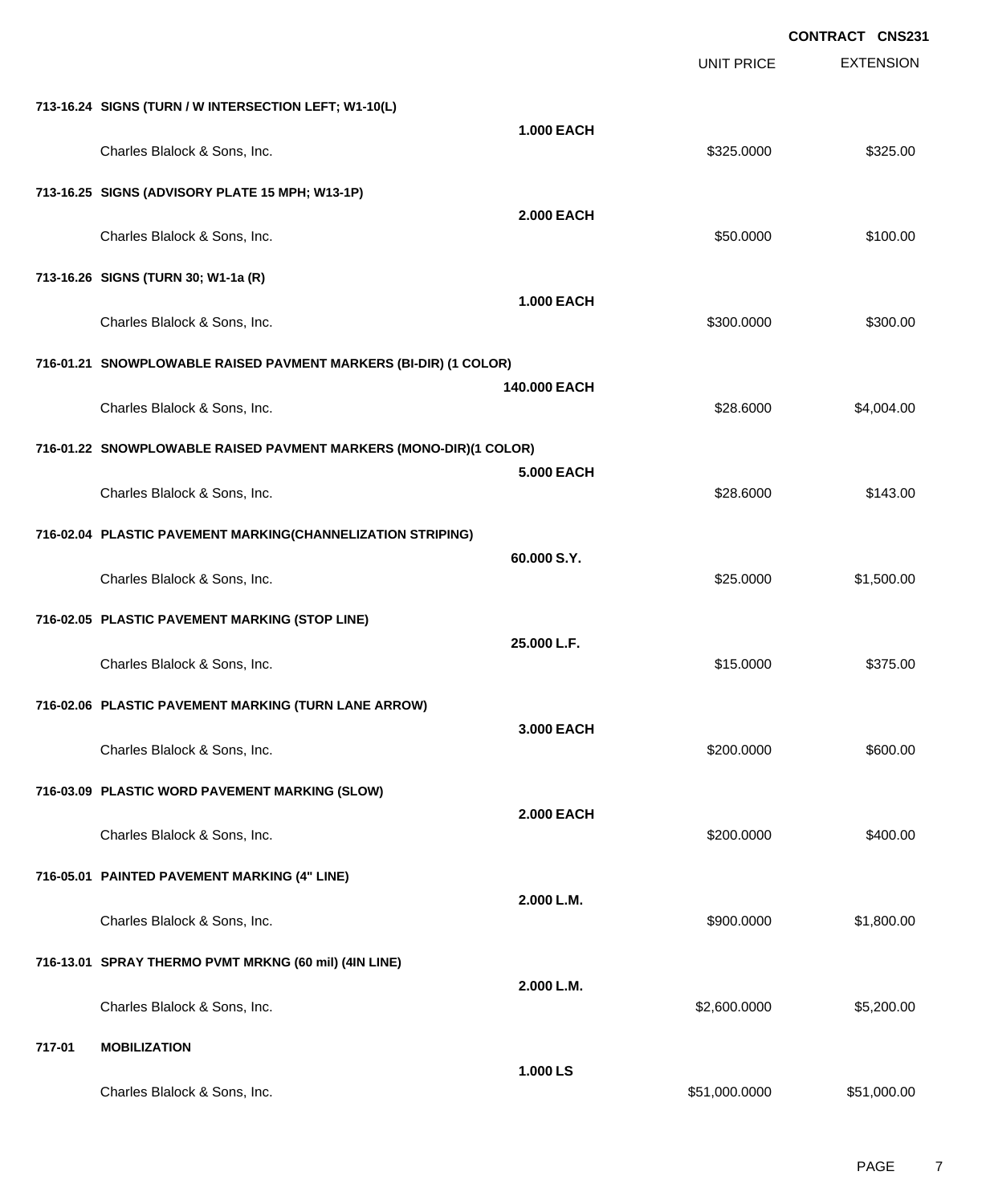EXTENSION **CONTRACT CNS231** UNIT PRICE **725-22.06 HAR FLASHING BEACON SIGN REMOVE & RELOCATE 2.000 EACH** Charles Blalock & Sons, Inc. 6. 2010 10:30 10:30 10:30 10:30 10:30 10:30 10:30 10:30 10:30 10:30 10:30 10:30 10:30 10:30 10:30 10:30 10:30 10:30 10:30 10:30 10:30 10:30 10:30 10:30 10:30 10:30 10:30 10:30 10:30 10:30 10:30 **740-10.03 GEOTEXTILE (TYPE III)(EROSION CONTROL) 1,391.000 S.Y.** Charles Blalock & Sons, Inc. \$3.1100 \$4,326.01 **740-10.04 GEOTEXTILE (TYPE IV)(STABILIZATION) 8,350.000 S.Y.** Charles Blalock & Sons, Inc. 6. 2012 12:300 \$1.9300 \$1.9300 \$1.6,115.50 **740-11.04 TEMPORARY SEDIMENT TUBE 20IN 1,500.000 L.F.** Charles Blalock & Sons, Inc. 6. 2400 \$6,360.00 **801-01 SEEDING (WITH MULCH) 25.000 UNIT** Charles Blalock & Sons, Inc. \$65.4000 \$1,635.00 **801-01.07 TEMPORARY SEEDING (WITH MULCH) 117.000 UNIT** Charles Blalock & Sons, Inc. \$3,949.92 **801-02 SEEDING (WITHOUT MULCH) 88.000 UNIT** Charles Blalock & Sons, Inc. \$29.6800 \$2,611.84 **801-03 WATER (SEEDING & SODDING) 9.000 M.G.** Charles Blalock & Sons, Inc. 6990.00 **802-02.32 CUTTINGS: CORNUS AMOMUM (18IN-24IN) 500.000 EACH** Charles Blalock & Sons, Inc. \$16.5000 \$8,250.00 **802-02.35 CUTTINGS: CEPHALANTHUS OCCIDENTALIS (18IN-24IN) 500.000 EACH** Charles Blalock & Sons, Inc. \$16.5000 \$8,250.00 **802-11.18 LIQUIDAMBER STYRACIFLUA (SWEETGUM 2-5FT CNTNR GRWN) 100.000 EACH** Charles Blalock & Sons, Inc. 6. 2009 6. 2010 12:30:30 12:30 12:30 12:30 12:30 12:30 12:30 12:30 12:30 12:30 12:30 12:30 12:30 12:30 12:30 12:30 12:30 12:30 12:30 12:30 12:30 12:30 12:30 12:30 12:30 12:30 12:30 12:30 12:30 **802-11.26 PLATANUS OCCIDENTALIS (SYCAMORE 2-5FT CNTNR GRWN) 100.000 EACH**

Charles Blalock & Sons, Inc. 6. 2009 6. 2010 12:30:30 12:30 12:30 12:30 12:30 12:30 12:30 12:30 12:30 12:30 12:30 12:30 12:30 12:30 12:30 12:30 12:30 12:30 12:30 12:30 12:30 12:30 12:30 12:30 12:30 12:30 12:30 12:30 12:30

PAGE 8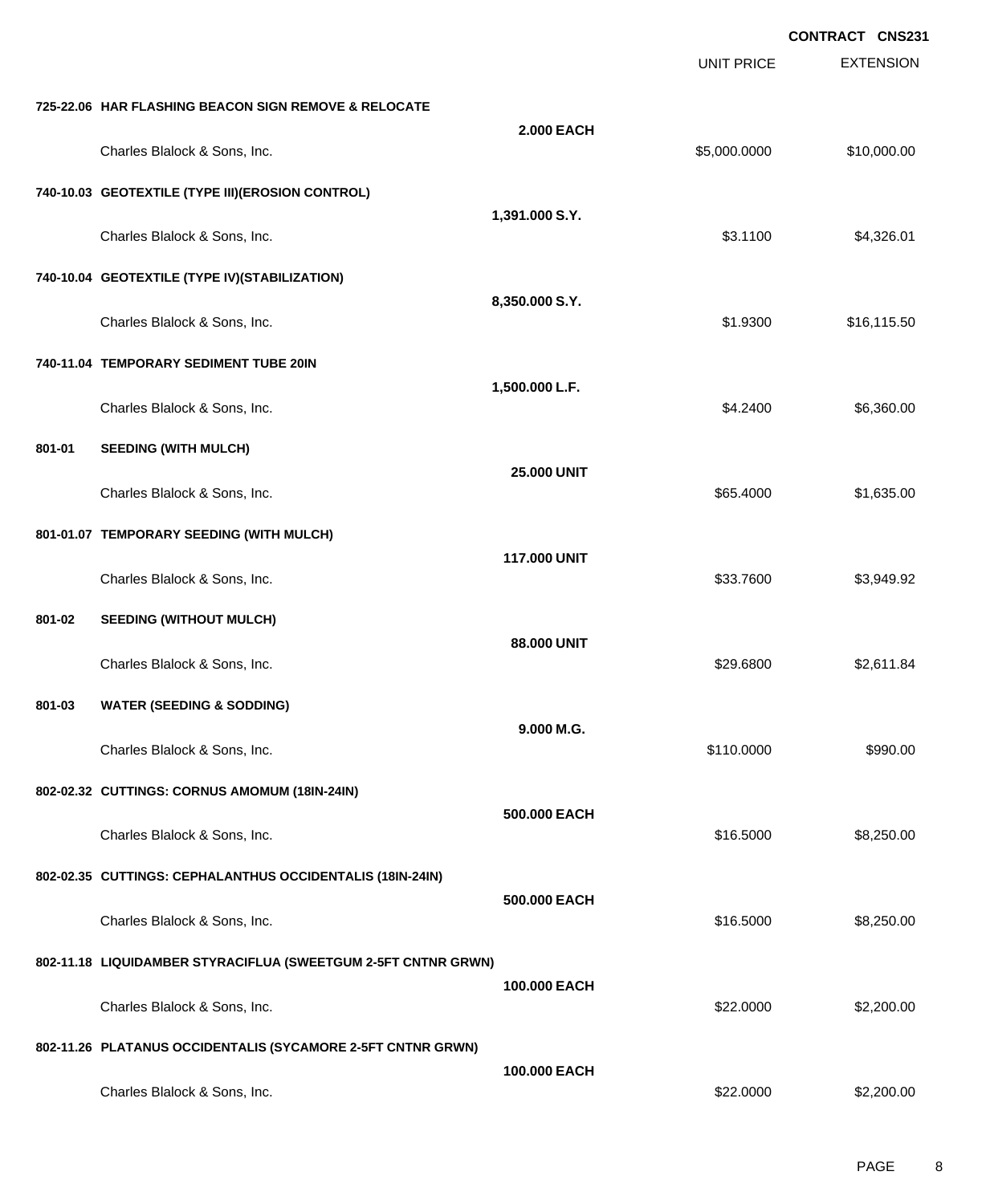|                                                              |                |            | <b>CONTRACT CNS231</b> |
|--------------------------------------------------------------|----------------|------------|------------------------|
|                                                              |                | UNIT PRICE | <b>EXTENSION</b>       |
| 802-13.10 SAMBUCUS CANADENSIS ( ELDERBERRY 2-5FT CNTNR GRWN) |                |            |                        |
| Charles Blalock & Sons, Inc.                                 | 100.000 EACH   | \$22.0000  | \$2,200.00             |
| 802-13.28 AMORPHA FRUTICOSA (INDIGOBUSH 2-5 FT CNTNR GRWN)   |                |            |                        |
| Charles Blalock & Sons, Inc.                                 | 100,000 EACH   | \$22.0000  | \$2,200.00             |
| 802-13.51 ALNUS SERRULATA (HAZEL ALDER SDLNG BARE ROOT)      |                |            |                        |
| Charles Blalock & Sons, Inc.                                 | 500,000 EACH   | \$22.0000  | \$11,000.00            |
| 805-12.03 EROSION CONTROL BLANKET (TYPE III)                 |                |            |                        |
| Charles Blalock & Sons, Inc.                                 | 9,780.000 S.Y. | \$1.3000   | \$12,714.00            |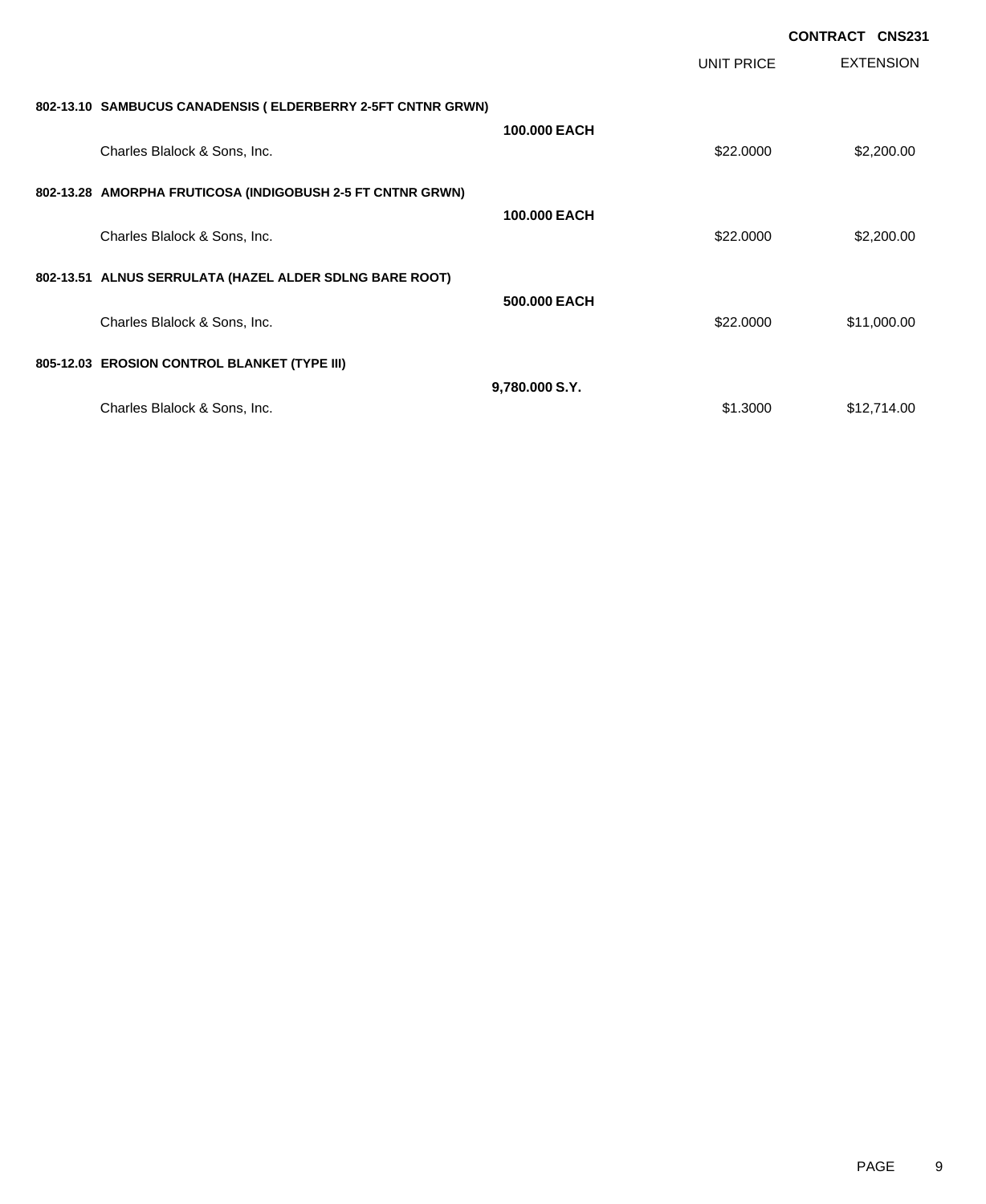Charles Blalock & Sons, Inc.  $$1,089,669.71$ 

## **TOTAL CONTRACT**

Charles Blalock & Sons, Inc. 6. The Sons of the Charles Blalock & Sons, Inc. 6. The Sons of the Charles Blalock & Sons, Inc.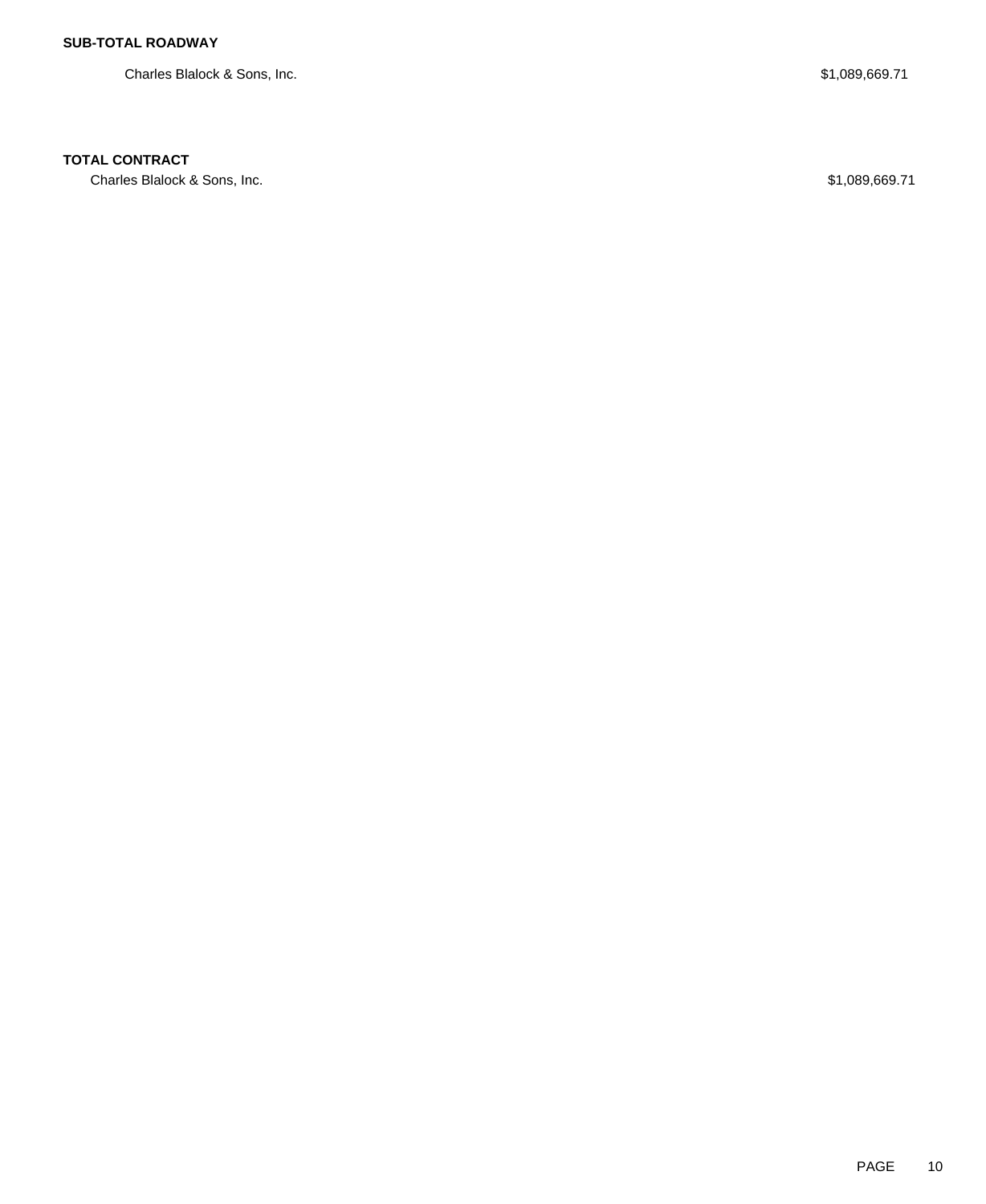## **DEPARTMENT OF TRANSPORTATION SUMMARY OF BIDS LETTING OF JUNE 22, 2018 STATE OF TENNESSEE**

#### SEVIER COUNTY (Contract No. CNS200 Call 023)

R-PHSIP-338(7),78007-3233-94

THE IMPROVEMENT OF THE INTERSECTION ON S.R. 338 (BOYDS CREEK HIGHWAY) AT PITNER ROAD (L.M. 0.95), INCLUDING GRADING, DRAINAGE, SIGNALS AND PAVING.

PROJECT LENGTH - 0.451 MILES

COMPLETION TIME - ON OR BEFORE MAY 15, 2019

DBE GOAL 12.50%

TOTAL CONTRACT Charles Blalock & Sons, Inc.  $$1,335,169.71$ Southern Constructors, Inc. 61,567,178.00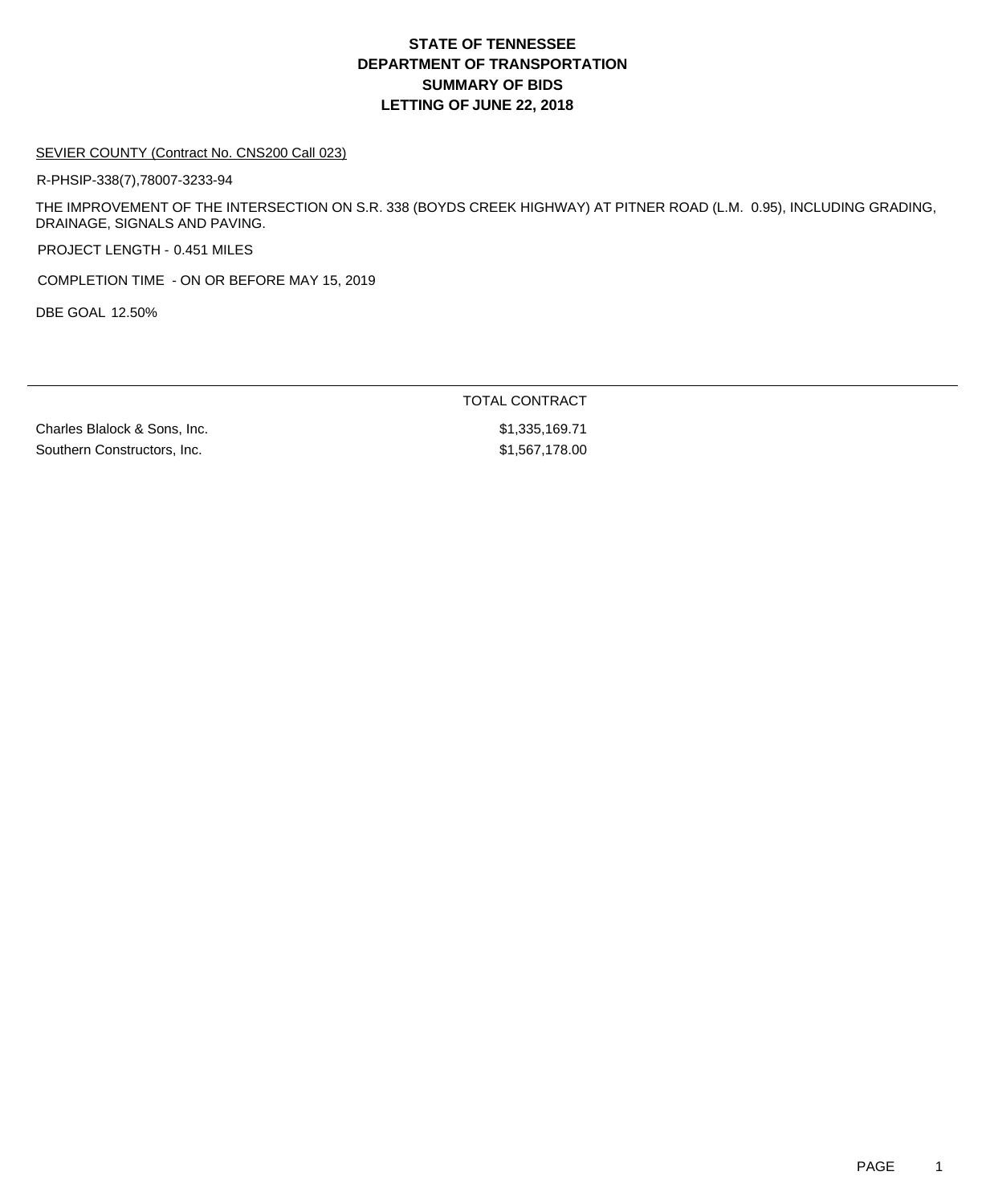|        |                                                              |              |                   | <b>CONTRACT CNS200</b> |
|--------|--------------------------------------------------------------|--------------|-------------------|------------------------|
|        | <b>ROADWAY CATEGORY</b>                                      |              | <b>UNIT PRICE</b> | <b>EXTENSION</b>       |
|        |                                                              |              |                   |                        |
| 105-01 | <b>CONSTRUCTION STAKES, LINES AND GRADES</b>                 |              |                   |                        |
|        |                                                              | 1.000 LS     |                   |                        |
|        | Charles Blalock & Sons, Inc.                                 |              | \$29,959.0600     | \$29,959.06            |
|        | Southern Constructors, Inc.                                  |              | \$45,000.0000     | \$45,000.00            |
| 201-01 | <b>CLEARING AND GRUBBING</b>                                 |              |                   |                        |
|        |                                                              | 1.000 LS     |                   |                        |
|        | Charles Blalock & Sons, Inc.                                 |              | \$56,000.0000     | \$56,000.00            |
|        | Southern Constructors, Inc.                                  |              | \$25,000.0000     | \$25,000.00            |
|        | 202-02.01 REMOVAL OF PIPE (SIZE 22", LT STA. 43+57)          |              |                   |                        |
|        |                                                              | 18.000 L.F.  |                   |                        |
|        | Charles Blalock & Sons, Inc.                                 |              | \$10,0000         | \$180.00               |
|        | Southern Constructors, Inc.                                  |              | \$100.0000        | \$1,800.00             |
|        | 202-02.02 REMOVAL OF PIPE (SIZE 15", RT STA. 43+72)          |              |                   |                        |
|        |                                                              | 53.000 L.F.  |                   |                        |
|        | Charles Blalock & Sons, Inc.                                 |              | \$10.0000         | \$530.00               |
|        | Southern Constructors, Inc.                                  |              | \$35.0000         | \$1,855.00             |
|        | 202-02.03 REMOVAL OF PIPE (SIZE 12", RT STA. 50+10)          |              |                   |                        |
|        |                                                              | 68.000 L.F.  |                   |                        |
|        | Charles Blalock & Sons, Inc.                                 |              | \$10.0000         | \$680.00               |
|        | Southern Constructors, Inc.                                  |              | \$35.0000         | \$2,380.00             |
|        | 202-02.04 REMOVAL OF PIPE (SIZE 18", RT STA. 48+53)          |              |                   |                        |
|        |                                                              | 193.000 L.F. |                   |                        |
|        | Charles Blalock & Sons, Inc.                                 |              | \$10.0000         | \$1,930.00             |
|        | Southern Constructors, Inc.                                  |              | \$35.0000         | \$6,755.00             |
|        | 202-04.01 REMOVAL OF STRUCTURES (CATCH BASIN, RT STA. 49+52) |              |                   |                        |
|        |                                                              | 1.000 LS     |                   |                        |
|        | Charles Blalock & Sons, Inc.                                 |              | \$500.0000        | \$500.00               |
|        | Southern Constructors, Inc.                                  |              | \$750.0000        | \$750.00               |
|        | 202-04.02 REMOVAL OF STRUCTURES (CATCH BASIN, RT STA. 49+67) |              |                   |                        |
|        |                                                              | 1.000 LS     |                   |                        |
|        | Charles Blalock & Sons, Inc.                                 |              | \$500.0000        | \$500.00               |
|        | Southern Constructors, Inc.                                  |              | \$750.0000        | \$750.00               |
|        | 202-04.03 REMOVAL OF STRUCTURES (CATCH BASIN, RT STA. 49+67) |              |                   |                        |
|        |                                                              | 1.000 LS     |                   |                        |
|        | Charles Blalock & Sons, Inc.                                 |              | \$500.0000        | \$500.00               |
|        | Southern Constructors, Inc.                                  |              | \$750.0000        | \$750.00               |
|        | 202-04.04 REMOVAL OF STRUCTURES (CATCH BASIN, RT STA. 50+24) |              |                   |                        |
|        |                                                              | 1.000 LS     |                   |                        |
|        | Charles Blalock & Sons, Inc.                                 |              | \$500.0000        | \$500.00               |
|        | Southern Constructors, Inc.                                  |              | \$1,000.0000      | \$1,000.00             |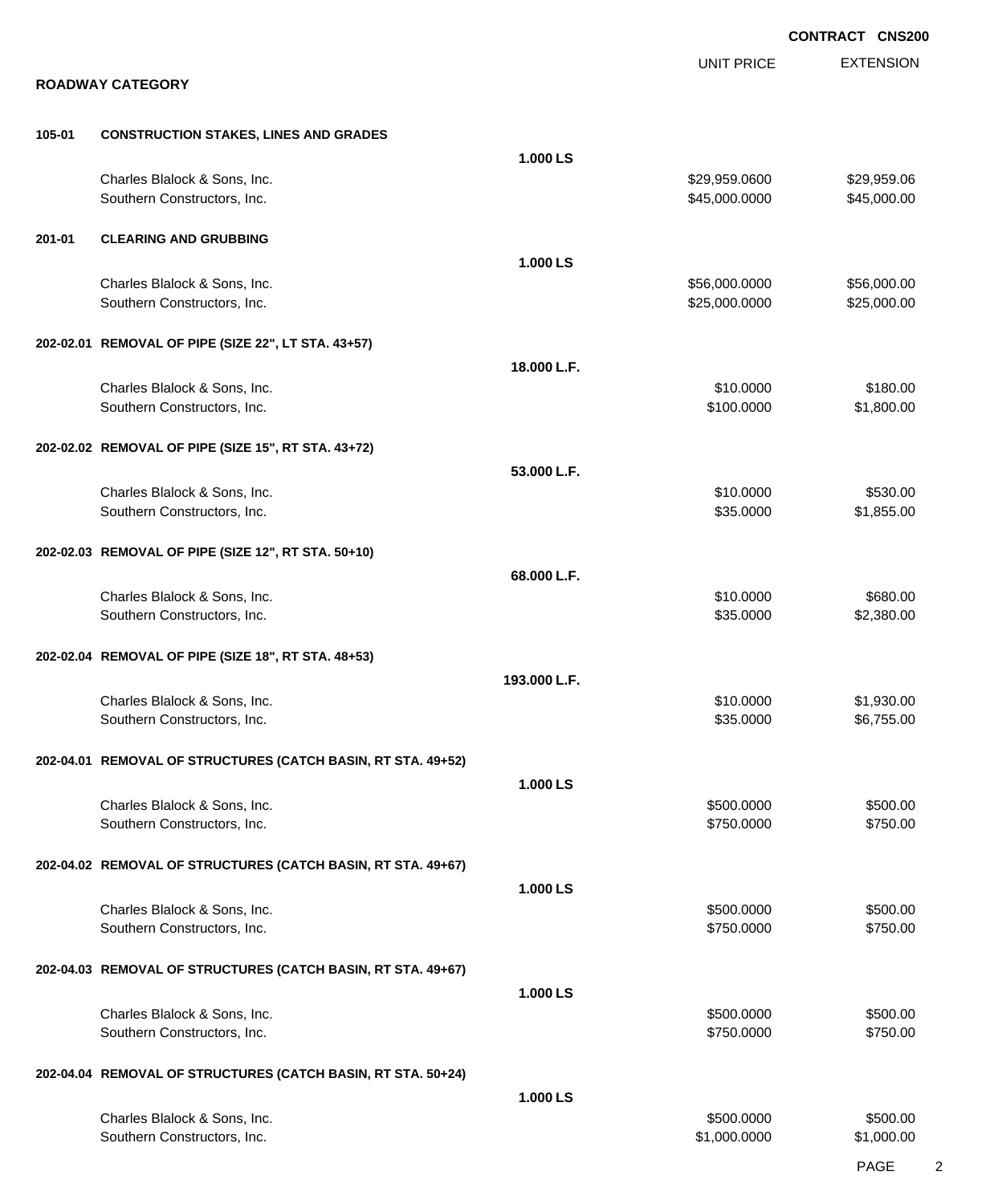EXTENSION **CONTRACT CNS200** UNIT PRICE **202-08.10 REMOVAL OF CURB ( S.R. 338 LT STA 50+25) 800.000 L.F.** Charles Blalock & Sons, Inc. 6. 2008. The State of the State of the State of the State of the State of the State of the State of the State of the State of the State of the State of the State of the State of the State of th Southern Constructors, Inc. 6. The Constructors of the Constructors, Inc. 6. The Constructors, Inc. 6. The Constructors of the Constructors of the Constructors of the Constructors of the Constructors of the Constructors of **203-01 ROAD & DRAINAGE EXCAVATION (UNCLASSIFIED) 4,212.000 C.Y.** Charles Blalock & Sons, Inc. \$14.5000 \$61,074.00 Southern Constructors, Inc. 6. The Constructors, Inc. 6. The Constructors, Inc. 6. The Constructors, Inc. 6. The Constructors of the Constructors, Inc. 6. The Constructors of the Constructors, Inc. 6. The Constructors of t **203-06 WATER 1.000 M.G.** Charles Blalock & Sons, Inc. 6. 2016 19:30:000 \$1,500.000 \$1,500.000 \$1,500.000 \$1,500.000 \$1,500.00 Southern Constructors, Inc. 6. The Southern Constructors, Inc. 6. The Southern Constructors, Inc. 6. The Southern Constructors, Inc. 6. The Southern Constructors, Inc. 6. The Southern Constructors, Inc. 6. The Southern Con **204-08 FOUNDATION FILL MATERIAL 40.000 C.Y.** Charles Blalock & Sons, Inc. 60.000 \$2,400.00 Southern Constructors, Inc. 6. The Constructors, Inc. 6. The Constructors, Inc. 6. The Constructors, Inc. 6. The Constructors of the Constructors, Inc. 6. The Constructors of the Constructors, Inc. 6. The Constructors of t **209-02.05 12" TEMPORARY SLOPE DRAIN 100.000 L.F.** Charles Blalock & Sons, Inc. 6. 2011 2012 12:30:30 \$21.0000 \$2,100.00 Southern Constructors, Inc. 6. The Constructors of the Constructors, Inc. 6. The Constructors, Inc. 6. The Constructors of the Constructors of the Constructors of the Constructors of the Constructors of the Constructors of **209-05 SEDIMENT REMOVAL 100.000 C.Y.** Charles Blalock & Sons, Inc. 6.6000 \$1.5000 \$1.5000 \$1.5000 \$1.5000 \$1.5000 \$1.5000 \$1.5000 \$1.5000 \$1.5000 \$1.5000 \$1.5000 \$1.5000 \$1.5000 \$1.5000 \$1.5000 \$1.5000 \$1.5000 \$1.5000 \$1.5000 \$1.5000 \$1.5000 \$1.5000 \$1.5000 \$1 Southern Constructors, Inc. 6. The Constructors, Inc. 6. The Constructors, Inc. 6. The Constructors, Inc. 6. S25.000 \$2,500.00 \$2,500.00 \$2,500.00 \$2,500.00 \$2,500.00 \$2,500.00 \$2,500.00 \$2,500.00 \$2,500.00 \$2,500.00 \$2,50 **209-08.02 TEMPORARY SILT FENCE (WITH BACKING) 100.000 L.F.** Charles Blalock & Sons, Inc. \$1,900.00 \$1,900.00 \$1,900.00 \$1,900.00 \$1,900.00 Southern Constructors, Inc. 6. The Constructors of the Constructors, Inc. 6. The Constructors, Inc. 6. The Constructors of the Constructors of the Constructors, Inc. 6. The Constructors of the Constructors of the Construct **209-08.07 ROCK CHECK DAM PER 217.000 EACH** Charles Blalock & Sons, Inc. 6. 250.000 \$54,250.000 \$54,250.000 \$54,250.000 \$54,250.00 Southern Constructors, Inc. 6. The Southern Constructors, Inc. 6. The Southern Constructors, Inc. 6. The Southern Constructors, Inc. 6. The Southern Constructors, Inc. 6. The Southern Constructors, Inc. 6. The Southern Con **209-08.08 ENHANCED ROCK CHECK DAM 9.000 EACH** Charles Blalock & Sons, Inc. 6. 2012 12:30 12:30 12:30 12:30 13:30 13:400.0000 \$3,600.000 \$3,600.00 Southern Constructors, Inc. 66 and the constructors, Inc. 6450.000 \$4,050.000 \$4,050.00 **209-09.01 SANDBAGS 200.000 BAG** Charles Blalock & Sons, Inc. 6. 2000 \$2,400.00

Southern Constructors, Inc. 6. The Constructors, Inc. 6. The Constructors, Inc. 6. The Constructors, Inc. 6. The Constructors of the Constructors, Inc. 6. The Constructors of the Constructors, Inc. 6. The Constructors of t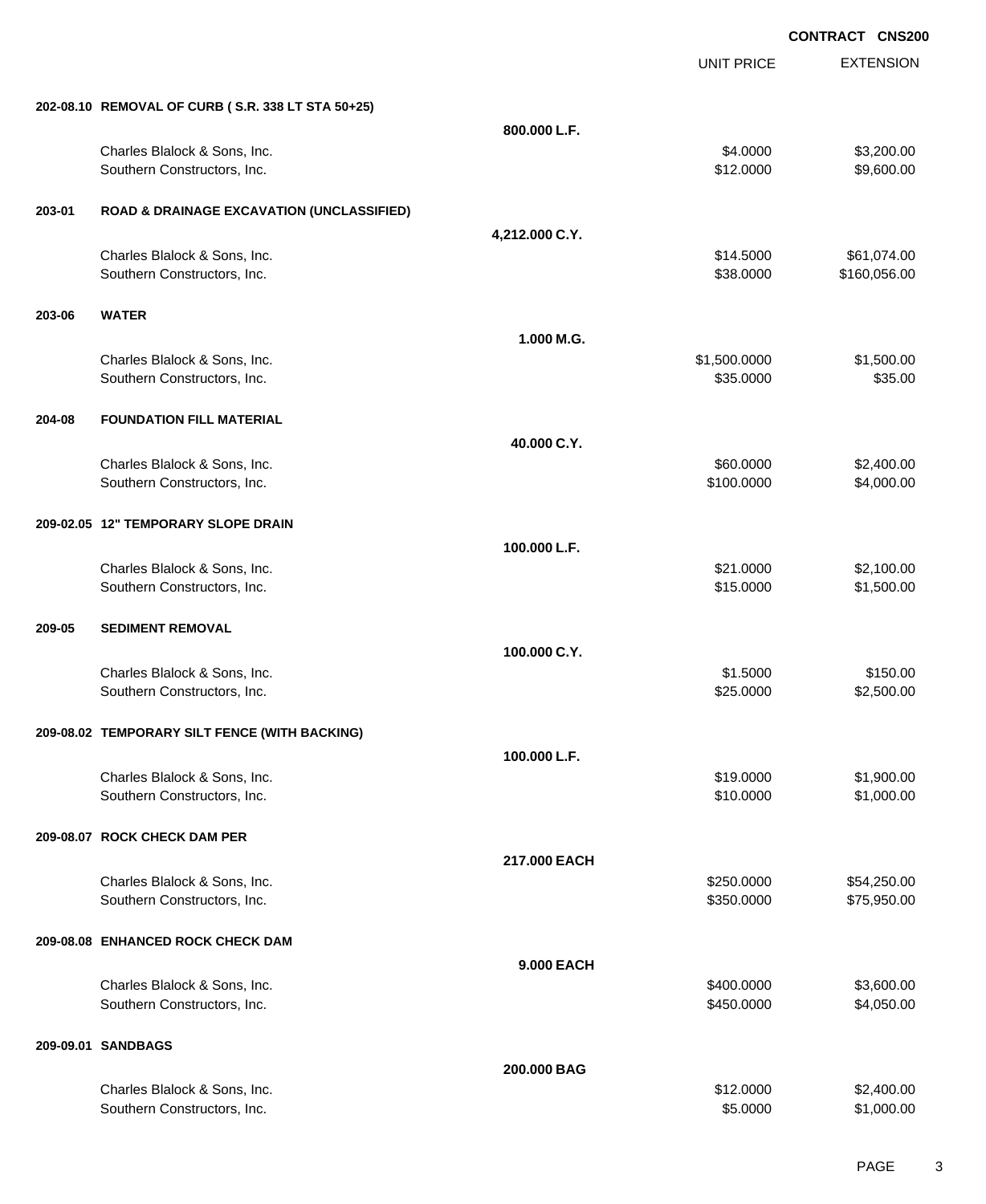UNIT PRICE EXTENSION

| 209-09.04 SEDIMENT FILTER BAG(15' X 10') |  |
|------------------------------------------|--|

|        | 209-09.04 SEDIMENT FILTER BAG(15' X 10')                        |                   |                          |                            |
|--------|-----------------------------------------------------------------|-------------------|--------------------------|----------------------------|
|        |                                                                 | <b>1.000 EACH</b> |                          |                            |
|        | Charles Blalock & Sons, Inc.                                    |                   | \$1,507.8400             | \$1,507.84                 |
|        | Southern Constructors, Inc.                                     |                   | \$600.0000               | \$600.00                   |
|        |                                                                 |                   |                          |                            |
|        | 209-09.41 CURB INLET PROTECTION (TYPE 2)                        |                   |                          |                            |
|        |                                                                 |                   |                          |                            |
|        |                                                                 | 8.000 EACH        |                          |                            |
|        | Charles Blalock & Sons, Inc.                                    |                   | \$373.1900               | \$2,985.52                 |
|        | Southern Constructors, Inc.                                     |                   | \$450.0000               | \$3,600.00                 |
|        |                                                                 |                   |                          |                            |
|        | 209-20.03 POLYETHYLENE SHEETING (6 MIL. MINIMUM)                |                   |                          |                            |
|        |                                                                 | 100.000 S.Y.      |                          |                            |
|        |                                                                 |                   |                          |                            |
|        | Charles Blalock & Sons, Inc.                                    |                   | \$11.8400<br>\$5.0000    | \$1,184.00<br>\$500.00     |
|        | Southern Constructors, Inc.                                     |                   |                          |                            |
|        |                                                                 |                   |                          |                            |
|        | 209-40.33 CATCH BASIN PROTECTION (TYPE D)                       |                   |                          |                            |
|        |                                                                 | 5,000 EACH        |                          |                            |
|        | Charles Blalock & Sons, Inc.                                    |                   | \$612.0000               | \$3,060.00                 |
|        | Southern Constructors, Inc.                                     |                   | \$275.0000               | \$1,375.00                 |
|        |                                                                 |                   |                          |                            |
|        | 209-40.46 CATCH BASIN FILTER ASSEMBLY(TYPE 6)                   |                   |                          |                            |
|        |                                                                 |                   |                          |                            |
|        |                                                                 | <b>4.000 EACH</b> |                          |                            |
|        | Charles Blalock & Sons, Inc.                                    |                   | \$1,005.8900             | \$4,023.56                 |
|        | Southern Constructors, Inc.                                     |                   | \$550.0000               | \$2,200.00                 |
|        |                                                                 |                   |                          |                            |
| 303-01 | MINERAL AGGREGATE, TYPE A BASE, GRADING D                       |                   |                          |                            |
|        |                                                                 | 2,410.000 TON     |                          |                            |
|        | Charles Blalock & Sons, Inc.                                    |                   | \$36.0000                | \$86,760.00                |
|        | Southern Constructors, Inc.                                     |                   | \$32.0000                | \$77,120.00                |
|        |                                                                 |                   |                          |                            |
|        | 303-01.01 GRANULAR BACKFILL (ROADWAY)                           |                   |                          |                            |
|        |                                                                 |                   |                          |                            |
|        |                                                                 |                   |                          |                            |
|        |                                                                 | 30.000 TON        |                          |                            |
|        | Charles Blalock & Sons, Inc.                                    |                   | \$75.0000                | \$2,250.00                 |
|        | Southern Constructors, Inc.                                     |                   | \$35.0000                | \$1,050.00                 |
|        |                                                                 |                   |                          |                            |
|        | 303-10.01 MINERAL AGGREGATE (SIZE 57)                           |                   |                          |                            |
|        |                                                                 |                   |                          |                            |
|        |                                                                 | 260,000 TON       |                          |                            |
|        | Charles Blalock & Sons, Inc.                                    |                   | \$50.7400                | \$13,192.40                |
|        | Southern Constructors, Inc.                                     |                   | \$35.0000                | \$9,100.00                 |
|        |                                                                 |                   |                          |                            |
|        | 307-01.08 ASPHALT CONCRETE MIX (PG64-22) (BPMB-HM) GRADING B-M2 |                   |                          |                            |
|        |                                                                 | 248.000 TON       |                          |                            |
|        |                                                                 |                   | \$150.0000               |                            |
|        | Charles Blalock & Sons, Inc.                                    |                   |                          | \$37,200.00                |
|        | Southern Constructors, Inc.                                     |                   | \$200.0000               | \$49,600.00                |
|        |                                                                 |                   |                          |                            |
|        | 307-02.01 ASPHALT CONCRETE MIX (PG70-22) (BPMB-HM) GRADING A    |                   |                          |                            |
|        |                                                                 | 309.000 TON       |                          |                            |
|        | Charles Blalock & Sons, Inc.<br>Southern Constructors, Inc.     |                   | \$195.0000<br>\$150.0000 | \$60,255.00<br>\$46,350.00 |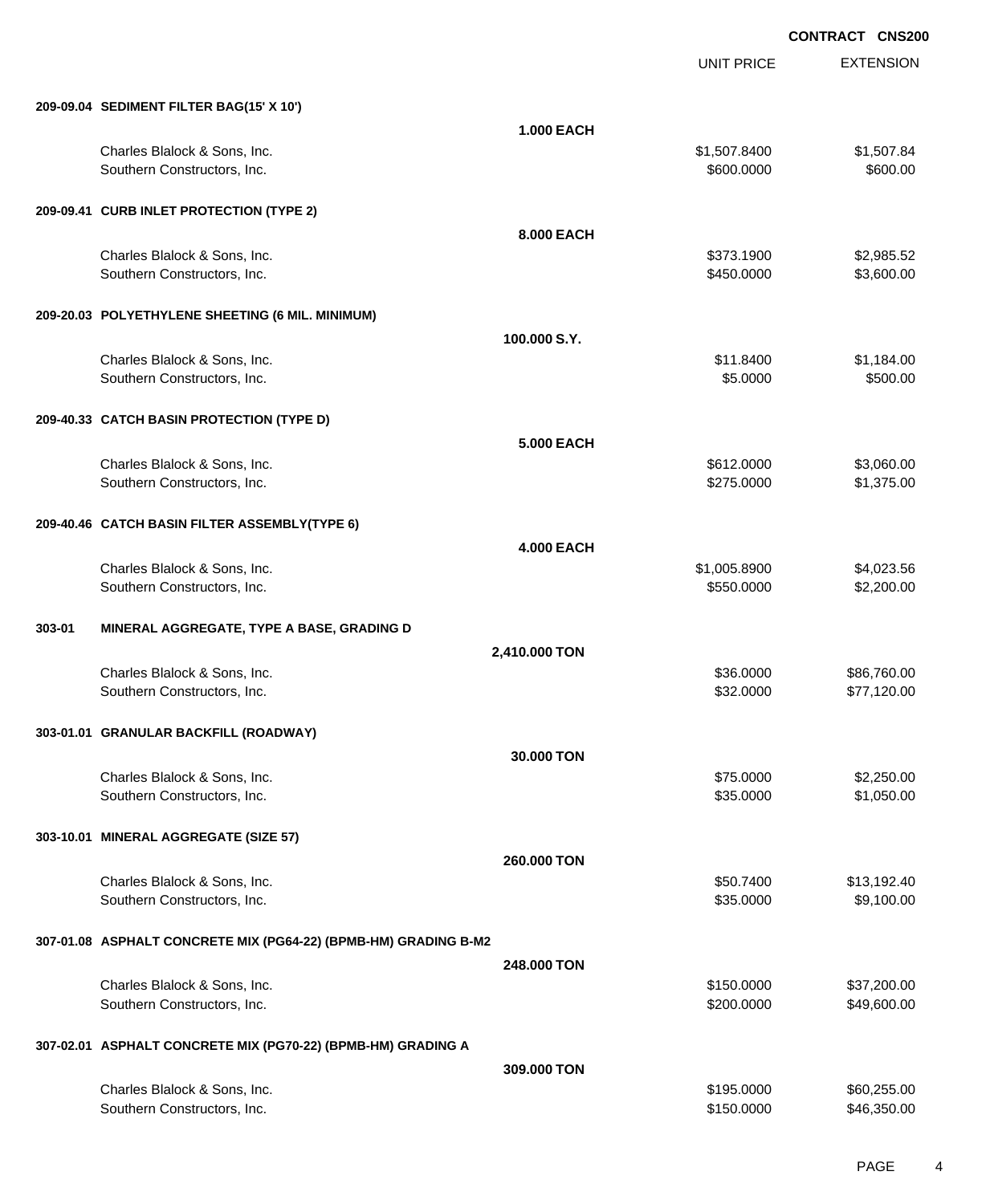|        |                                                                 |                |                   | <b>CONTRACT CNS200</b> |
|--------|-----------------------------------------------------------------|----------------|-------------------|------------------------|
|        |                                                                 |                | <b>UNIT PRICE</b> | <b>EXTENSION</b>       |
|        | 307-02.08 ASPHALT CONCRETE MIX (PG70-22) (BPMB-HM) GRADING B-M2 |                |                   |                        |
|        |                                                                 | 171,000 TON    |                   |                        |
|        | Charles Blalock & Sons, Inc.                                    |                | \$195.0000        | \$33,345.00            |
|        | Southern Constructors, Inc.                                     |                | \$175.0000        | \$29,925.00            |
| 402-01 | BITUMINOUS MATERIAL FOR PRIME COAT (PC)                         |                |                   |                        |
|        |                                                                 | 8.000 TON      |                   |                        |
|        | Charles Blalock & Sons, Inc.                                    |                | \$99.0000         | \$792.00               |
|        | Southern Constructors, Inc.                                     |                | \$1,500.0000      | \$12,000.00            |
| 403-01 | BITUMINOUS MATERIAL FOR TACK COAT (TC)                          |                |                   |                        |
|        |                                                                 | 7.000 TON      |                   |                        |
|        | Charles Blalock & Sons, Inc.                                    |                | \$990.0000        | \$6,930.00             |
|        | Southern Constructors, Inc.                                     |                | \$1,200.0000      | \$8,400.00             |
|        | 411-01.10 ACS MIX(PG64-22) GRADING D                            |                |                   |                        |
|        |                                                                 | 279.000 TON    |                   |                        |
|        | Charles Blalock & Sons, Inc.                                    |                | \$150.0000        | \$41,850.00            |
|        | Southern Constructors, Inc.                                     |                | \$160.0000        | \$44,640.00            |
|        | 411-02.10 ACS MIX(PG70-22) GRADING D                            |                |                   |                        |
|        |                                                                 | 412.000 TON    |                   |                        |
|        | Charles Blalock & Sons, Inc.                                    |                | \$150.0000        | \$61,800.00            |
|        | Southern Constructors, Inc.                                     |                | \$150.0000        | \$61,800.00            |
|        | 415-01.02 COLD PLANING BITUMINOUS PAVEMENT                      |                |                   |                        |
|        |                                                                 | 2,620.000 S.Y. |                   |                        |
|        | Charles Blalock & Sons, Inc.                                    |                | \$5.0000          | \$13,100.00            |
|        | Southern Constructors, Inc.                                     |                | \$10.0000         | \$26,200.00            |
|        | 604-02.01 CLASS A CONCRETE (BOX BRIDGES)                        |                |                   |                        |
|        |                                                                 | 51.000 C.Y.    |                   |                        |
|        | Charles Blalock & Sons, Inc.                                    |                | \$1,278.7200      | \$65,214.72            |
|        | Southern Constructors, Inc.                                     |                | \$850.0000        | \$43,350.00            |
|        | 604-02.02 STEEL BAR REINFORCEMENT (BOX BRIDGES)                 |                |                   |                        |
|        |                                                                 | 9,518.000 LB.  |                   |                        |
|        | Charles Blalock & Sons, Inc.                                    |                | \$1.3500          | \$12,849.30            |
|        | Southern Constructors, Inc.                                     |                | \$1.5000          | \$14,277.00            |
|        | 607-03.02 18" CONCRETE PIPE CULVERT (CLASS III)                 |                |                   |                        |
|        |                                                                 | 643.000 L.F.   |                   |                        |
|        | Charles Blalock & Sons, Inc.                                    |                | \$82.4000         | \$52,983.20            |
|        | Southern Constructors, Inc.                                     |                | \$130.0000        | \$83,590.00            |
|        | 607-05.02 24" CONCRETE PIPE CULVERT (CLASS III)                 |                |                   |                        |
|        |                                                                 | 296.000 L.F.   |                   |                        |
|        | Charles Blalock & Sons, Inc.                                    |                | \$109.6400        | \$32,453.44            |
|        | Southern Constructors, Inc.                                     |                | \$140.0000        | \$41,440.00            |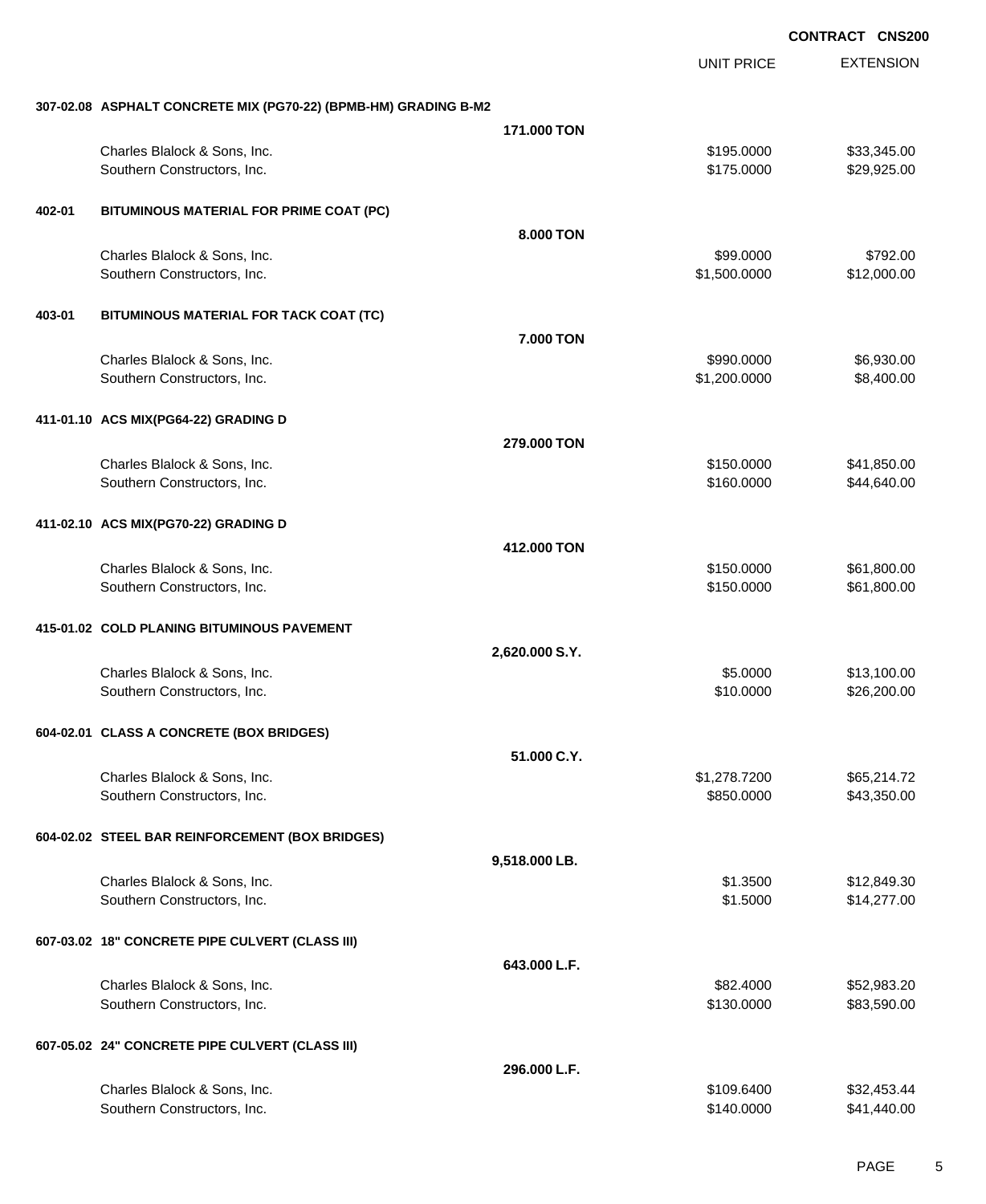EXTENSION **CONTRACT CNS200** UNIT PRICE **607-39.02 18" PIPE CULVERT (SIDE DRAIN) 41.000 L.F.** Charles Blalock & Sons, Inc. 6. 2012 12:399.71 12:399.71 12:399.71 12:399.71 12:399.71 12:399.71 12:399.71 12:399.71 Southern Constructors, Inc. 6. The Constructors of the Constructors, Inc. 6. The Constructors, Inc. 6. The Constructors of the Constructors of the Constructors of the Constructors of the Constructors of the Constructors of **611-02.16 JUNCTION BOX (REWORK ON WADE ROAD) 1.000 EACH** Charles Blalock & Sons, Inc. \$2,732.7000 \$2,732.7000 \$2,732.7000 \$2,732.7000 \$2,732.7000 \$2,732.7000 \$2,732.70 Southern Constructors, Inc. 6. 2000.000 \$2,000.000 \$2,000.000 \$2,000.000 \$2,000.00 **611-07.01 CLASS A CONCRETE (PIPE ENDWALLS) 5.000 C.Y.** Charles Blalock & Sons, Inc. \$1,498.0500 \$7,490.25 Southern Constructors, Inc. 66 and the constructors, Inc. 66 and the constructors, Inc. 66 and the constructors, Inc. 66 and the constructors, Inc. 66 and the constructors, Inc. 66 and the constructors, Inc. 66 and the con **611-07.02 STEEL BAR REINFORCEMENT (PIPE ENDWALLS) 230.000 LB.** Charles Blalock & Sons, Inc. 6. 2012 12:30 \$496.80 \$496.80 Southern Constructors, Inc. 6. The Southern Constructors, Inc. 6. The Southern Constructors, Inc. 6. The Southern Constructors, Inc. 6. The Southern Constructors, Inc. 6. The Southern Constructors, Inc. 6. The Southern Con **611-07.31 18IN ENDWALL (SIDE DRAIN) 9.000 EACH** Charles Blalock & Sons, Inc. \$3,631.54 Southern Constructors, Inc. 6. 2012. The state of the state of the state of the state of the state of the state of the state of the state of the state of the state of the state of the state of the state of the state of the **611-12.02 CATCH BASINS, TYPE 12, > 4' - 8' DEPTH 3.000 EACH** Charles Blalock & Sons, Inc. \$8,842.4500 \$26,527.35 Southern Constructors, Inc. 6. The Constructors, Inc. 6. The Constructors, Inc. 6. The Constructors, Inc. 6. The Constructors of the Constructors, Inc. 6. The Constructors of the Constructors, Inc. 6. The Constructors of t **611-12.04 CATCH BASINS, TYPE 12, > 12' - 16' DEPTH 1.000 EACH** Charles Blalock & Sons, Inc. 6. 2012 12:30 12:30 12:30 12:30 12:30 12:30 12:30 12:30 12:30 12:30 12:30 12:30 1 Southern Constructors, Inc. 6. 2010 12:00:000 \$18,000.000 \$18,000.000 \$18,000.000 \$18,000.00 **621-03.02 18" TEMPORARY DRAINAGE PIPE 295.000 L.F.** Charles Blalock & Sons, Inc. 6. 2012 12:30 12:30 12:30 12:30 12:30 12:30 12:30 12:30 12:30 12:30 13:3277.95 Southern Constructors, Inc. 6. The Southern Constructors, Inc. 6. The Southern Constructors, Inc. 6. The Southern Constructors, Inc. 6. The Southern Constructors, Inc. 6. The Southern Constructors, Inc. 6. The Southern Con **621-03.03 24" TEMPORARY DRAINAGE PIPE 150.000 L.F.** Charles Blalock & Sons, Inc. 6. 2012 1. 2013 1. 2014 1. 2014 1. 2014 1. 2015 1. 2014 1. 2015 1. 2016 1. 2017 1 Southern Constructors, Inc. 6. The Constructors of the Constructors, Inc. 6. The Constructors, Inc. 6. The Constructors of the Constructors of the Constructors of the Constructors of the Constructors of the Constructors of **701-03 CONCRETE MEDIAN PAVEMENT 14.000 C.Y.** Charles Blalock & Sons, Inc. 6. 2010 1. 2012 1. 2012 1. 2012 1. 2012 1. 2012 1. 2012 1. 2012 1. 2013 1. 2013 1 Southern Constructors, Inc. 6. The Constructors, Inc. 6. The Constructors, Inc. 6. The Constructors, Inc. 6. The Constructors of the Constructors, Inc. 6. The Constructors of the Constructors, Inc. 6. The Constructors of t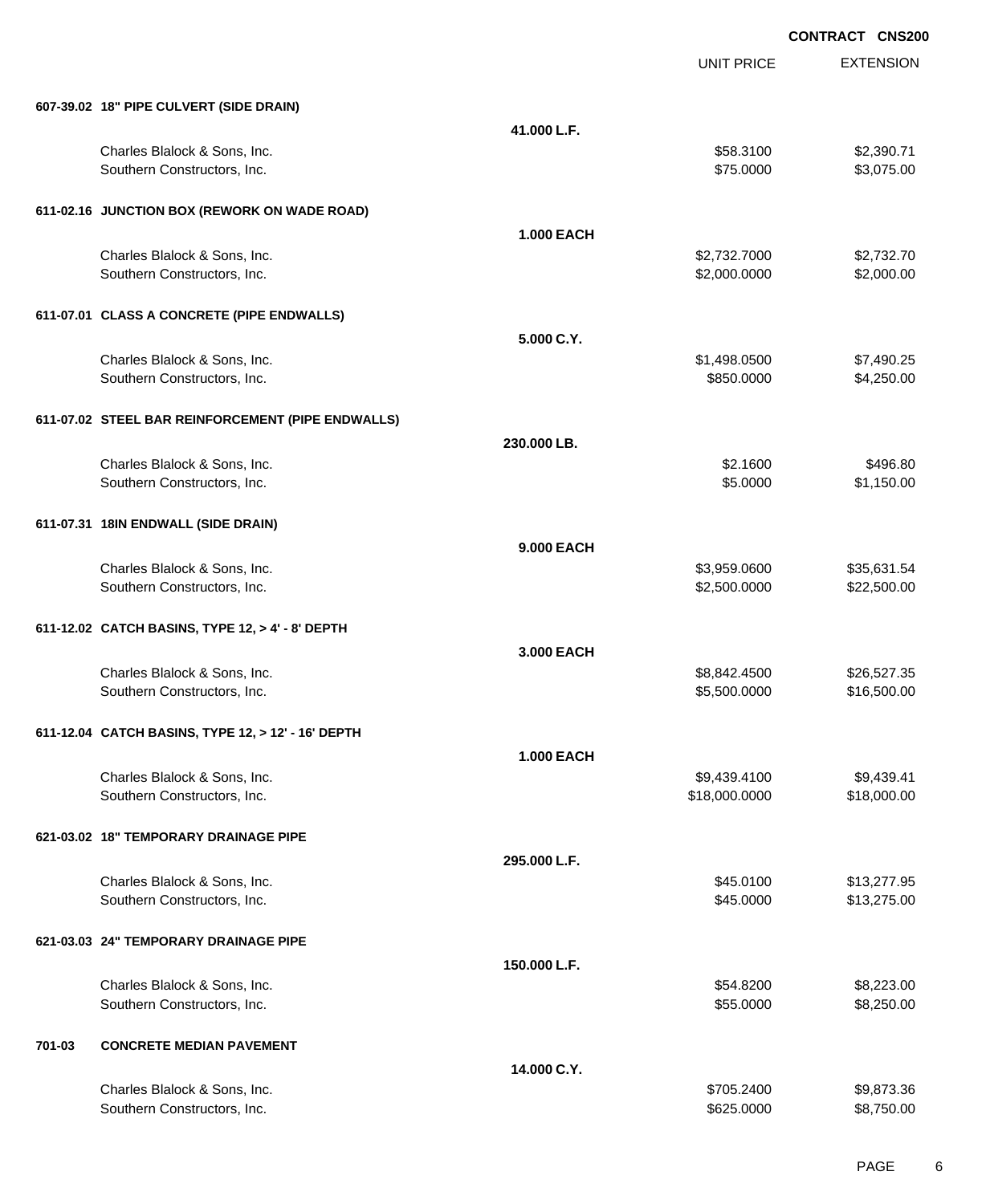EXTENSION **CONTRACT CNS200** UNIT PRICE **702-01 CONCRETE CURB 9.000 C.Y.** Charles Blalock & Sons, Inc. 6. 2008 12:30:52 12:30:52 12:30:52 12:30:52 12:30:52 12:30:52 12:30:52 12:30:52 1 Southern Constructors, Inc. 6. The Constructors of the Constructors, Inc. 6. The Constructors, Inc. 6.750.000 \$6,750.000 \$6,750.00 **702-03 CONCRETE COMBINED CURB & GUTTER 7.000 C.Y.** Charles Blalock & Sons, Inc. 6. 2012 12:30 12:30 12:30 12:30 13:300 12:30 13:300 12:30 13:300 12:30 13:30 13:30 Southern Constructors, Inc. 63,325.00 \$3,325.00 \$3,325.00 \$3,325.00 \$3,325.00 \$3,325.00 \$3,325.00 \$3,325.00 \$3,325.00 \$3,325.00 \$3,325.00 \$3,325.00 \$3,325.00 \$3,325.00 \$3,325.00 \$3,325.00 \$3,325.00 \$3,325.00 \$3,325.00 \$3,3 **705-01.04 METAL BEAM GUARD FENCE 38.000 L.F.** Charles Blalock & Sons, Inc. 6. 2012 12:30 12:30 12:30 12:30 12:30 12:30 12:30 12:30 12:30 13:3078.00 Southern Constructors, Inc. 6. The Constructors of the Constructors, Inc. 6. The Constructors, Inc. 6. The Constructors of the Constructors of the Constructors of the Constructors of the Constructors of the Constructors of **705-04.03 GUARDRAIL TERMINAL (TYPE 13) 5.000 EACH** Charles Blalock & Sons, Inc. \$1,350.0000 \$6,750.00 Southern Constructors, Inc. 6. The Constructors, Inc. 6. The Constructors, Inc. 6. The Constructors, Inc. 6. Southern Constructors, Inc. 6. Southern Constructors, Inc. 6. Southern Constructors, Inc. 6. Southern Constructor **705-04.05 GUARDRAIL TERMINAL (TYPE-IN-LINE) 5.000 EACH** Charles Blalock & Sons, Inc. 6. 2012. The Superintendent State of the State of State State State State State State State State State State State State State State State State State State State State State State State State Southern Constructors, Inc. 65,000.000 \$5,000.000 \$5,000.000 \$5,000.000 \$5,000.00 **705-06.01 W BEAM GR (TYPE 2) MASH TL3 1,469.000 L.F.** Charles Blalock & Sons, Inc. \$19.2200 \$28,234.18 Southern Constructors, Inc. 6. The Constructors, Inc. 6. The Constructors, Inc. 6. The Constructors, Inc. 6. The Constructors of the Constructors, Inc. 6. The Constructors of the Constructors, Inc. 6. The Constructors of t **705-06.20 TANGENT ENERGY ABSORBING TERM MASH TL-3 3.000 EACH** Charles Blalock & Sons, Inc. 6. 2010 12:00 12:00 13:00 13:00 14:00 14:00 14:00 14:00 14:00 14:00 14:00 14:00 14:00 14:00 14:00 14:00 14:00 14:00 14:00 14:00 14:00 14:00 14:00 14:00 14:00 14:00 14:00 14:00 14:00 14:00 14:00 Southern Constructors, Inc. 6. 2008. The set of the set of the set of the set of the set of the set of the set of the set of the set of the set of the set of the set of the set of the set of the set of the set of the set o **705-08.51 PORTABLE IMPACT ATTENUATOR NCHRP350 TL-3 2.000 EACH** Charles Blalock & Sons, Inc. 6. 2012 12:00 \$7,992.00 \$7,992.00 \$7,992.00 Southern Constructors, Inc. 6. The Constructors, Inc. 6. The Constructors, Inc. 6. The Constructors, Inc. 6. The Constructors of the Constructors, Inc. 6. The Constructors of the Constructors, Inc. 6. The Constructors of t **706-01 GUARDRAIL REMOVED 490.000 L.F.** Charles Blalock & Sons, Inc. 6793.80 Southern Constructors, Inc. 6. The Constructors of the Constructors, Inc. 6. The Constructors, Inc. 6. The Constructors of the Constructors of the Constructors, Inc. 6. The Constructors of the Constructors of the Construct **708-02.01 MARKERS (CONCRETE R.O.W. POSTS) 7.000 EACH** Charles Blalock & Sons, Inc. 6. 2012 12:30 12:30 12:30 12:30 12:30 12:30 12:30 12:30 12:30 12:30 12:30 12:30 1

Southern Constructors, Inc. 6. The Constructors, Inc. 6. The Constructors, Inc. 6. The Constructors, Inc. 6. The Constructors of the Constructors, Inc. 6. The Constructors of the Constructors, Inc. 6. The Constructors of t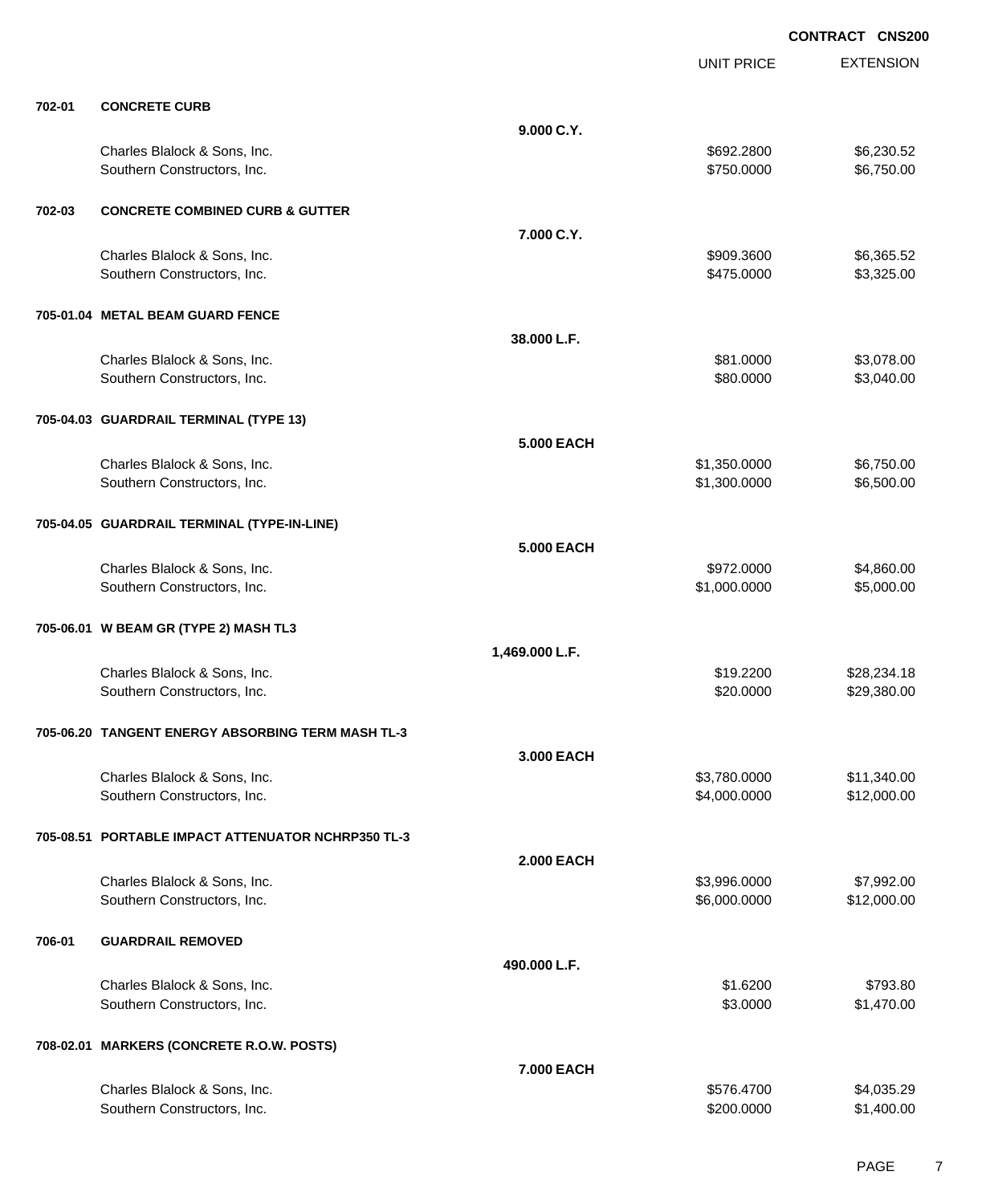|        |                                                |                   | <b>UNIT PRICE</b> | <b>EXTENSION</b> |
|--------|------------------------------------------------|-------------------|-------------------|------------------|
|        | 709-05.05 MACHINED RIP-RAP (CLASS A-3)         |                   |                   |                  |
|        |                                                | 150,000 TON       |                   |                  |
|        | Charles Blalock & Sons, Inc.                   |                   | \$45.5000         | \$6,825.00       |
|        | Southern Constructors, Inc.                    |                   | \$65.0000         | \$9,750.00       |
|        | 709-05.06 MACHINED RIP-RAP (CLASS A-1)         |                   |                   |                  |
|        |                                                | 600,000 TON       |                   |                  |
|        | Charles Blalock & Sons, Inc.                   |                   | \$45,5000         | \$27,300.00      |
|        | Southern Constructors, Inc.                    |                   | \$65.0000         | \$39,000.00      |
|        | 709-05.08 MACHINED RIP-RAP (CLASS B)           |                   |                   |                  |
|        |                                                | 400.000 TON       |                   |                  |
|        | Charles Blalock & Sons, Inc.                   |                   | \$45.5000         | \$18,200.00      |
|        | Southern Constructors, Inc.                    |                   | \$70.0000         | \$28,000.00      |
| 712-01 | <b>TRAFFIC CONTROL</b>                         |                   |                   |                  |
|        |                                                | 1.000 LS          |                   |                  |
|        | Charles Blalock & Sons, Inc.                   |                   | \$45,000.0000     | \$45,000.00      |
|        | Southern Constructors, Inc.                    |                   | \$100,000.0000    | \$100,000.00     |
|        | 712-02.02 INTERCONNECTED PORTABLE BARRIER RAIL |                   |                   |                  |
|        |                                                | 420.000 L.F.      |                   |                  |
|        | Charles Blalock & Sons, Inc.                   |                   | \$38.0000         | \$15,960.00      |
|        | Southern Constructors, Inc.                    |                   | \$25.0000         | \$10,500.00      |
|        | 712-04.01 FLEXIBLE DRUMS (CHANNELIZING)        |                   |                   |                  |
|        |                                                | 100.000 EACH      |                   |                  |
|        | Charles Blalock & Sons, Inc.                   |                   | \$37.8000         | \$3,780.00       |
|        | Southern Constructors, Inc.                    |                   | \$50.0000         | \$5,000.00       |
| 712-06 | <b>SIGNS (CONSTRUCTION)</b>                    |                   |                   |                  |
|        |                                                | 185.000 S.F.      |                   |                  |
|        | Charles Blalock & Sons, Inc.                   |                   | \$9.1900          | \$1,700.15       |
|        | Southern Constructors, Inc.                    |                   | \$12.0000         | \$2,220.00       |
|        | 712-08.03 ARROW BOARD (TYPE C)                 |                   |                   |                  |
|        |                                                | <b>2.000 EACH</b> |                   |                  |
|        | Charles Blalock & Sons, Inc.                   |                   | \$1,500.0000      | \$3,000.00       |
|        | Southern Constructors, Inc.                    |                   | \$1,750.0000      | \$3,500.00       |
|        | 713-02.26 CONCRETE BARRIER/PARAPET DELINEATOR  |                   |                   |                  |
|        |                                                | 42.000 EACH       |                   |                  |
|        | Charles Blalock & Sons, Inc.                   |                   | \$15.6600         | \$657.72         |
|        | Southern Constructors, Inc.                    |                   | \$15.0000         | \$630.00         |
| 713-15 | REMOVAL OF SIGNS, POSTS AND FOOTINGS           |                   |                   |                  |
|        |                                                | 1.000 LS          |                   |                  |
|        | Charles Blalock & Sons, Inc.                   |                   | \$324.0000        | \$324.00         |
|        | Southern Constructors, Inc.                    |                   | \$500.0000        | \$500.00         |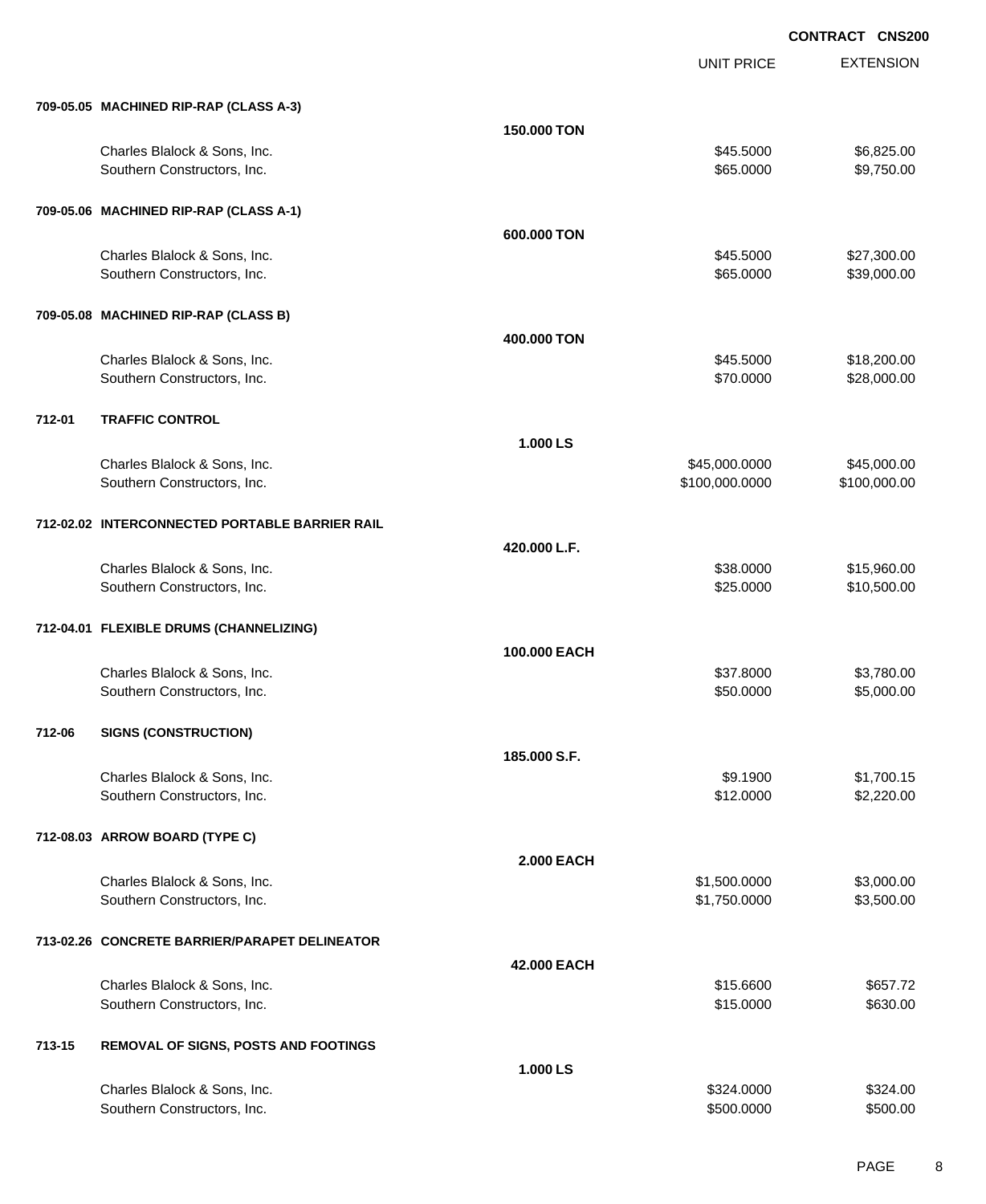|                                                                   |                   | UNIT PRICE | <b>EXTENSION</b> |
|-------------------------------------------------------------------|-------------------|------------|------------------|
| 713-15.08 SUSPENDED FLAT SHEET ALUMINUM SIGN (0.100" THICK)       |                   |            |                  |
|                                                                   | <b>4.000 EACH</b> |            |                  |
| Charles Blalock & Sons, Inc.                                      |                   | \$320.7600 | \$1,283.04       |
| Southern Constructors, Inc.                                       |                   | \$400.0000 | \$1,600.00       |
| 713-16.20 SIGNS (R1-1, 36" X 36")                                 |                   |            |                  |
|                                                                   | <b>2.000 EACH</b> |            |                  |
| Charles Blalock & Sons, Inc.                                      |                   | \$205.2000 | \$410.40         |
| Southern Constructors, Inc.                                       |                   | \$250.0000 | \$500.00         |
| 713-16.21 SIGNS (R2-1, 24" X 30")                                 |                   |            |                  |
|                                                                   | <b>2.000 EACH</b> |            |                  |
| Charles Blalock & Sons, Inc.                                      |                   | \$205.2000 | \$410.40         |
| Southern Constructors, Inc.                                       |                   | \$250.0000 | \$500.00         |
| 713-16.22 SIGNS (R3-8b, 48" X 30")                                |                   |            |                  |
|                                                                   | <b>4.000 EACH</b> |            |                  |
| Charles Blalock & Sons, Inc.                                      |                   | \$205.2000 | \$820.80         |
| Southern Constructors, Inc.                                       |                   | \$350.0000 | \$1,400.00       |
| 713-16.23 SIGNS (TN-17a, 6" X 12")                                |                   |            |                  |
|                                                                   | <b>2.000 EACH</b> |            |                  |
| Charles Blalock & Sons, Inc.                                      |                   | \$205.2000 | \$410.40         |
| Southern Constructors, Inc.                                       |                   | \$200.0000 | \$400.00         |
| 713-16.24 SIGNS (W2-1, 36" X 36")                                 |                   |            |                  |
|                                                                   | <b>1.000 EACH</b> |            |                  |
| Charles Blalock & Sons, Inc.                                      |                   | \$205.2000 | \$205.20         |
| Southern Constructors, Inc.                                       |                   | \$250.0000 | \$250.00         |
| 716-01.21 SNOWPLOWABLE RAISED PAVMENT MARKERS (BI-DIR) (1 COLOR)  |                   |            |                  |
|                                                                   | 42.000 EACH       |            |                  |
| Charles Blalock & Sons, Inc.                                      |                   | \$37.8000  | \$1,587.60       |
| Southern Constructors, Inc.                                       |                   | \$40.0000  | \$1,680.00       |
| 716-01.22 SNOWPLOWABLE RAISED PAVMENT MARKERS (MONO-DIR)(1 COLOR) |                   |            |                  |
|                                                                   | 75,000 EACH       |            |                  |
| Charles Blalock & Sons, Inc.                                      |                   | \$37.8000  | \$2,835.00       |
| Southern Constructors, Inc.                                       |                   | \$40.0000  | \$3,000.00       |
| 716-02.04 PLASTIC PAVEMENT MARKING(CHANNELIZATION STRIPING)       |                   |            |                  |
|                                                                   | 100.000 S.Y.      |            |                  |
| Charles Blalock & Sons, Inc.                                      |                   | \$19.9800  | \$1,998.00       |
| Southern Constructors, Inc.                                       |                   | \$20.0000  | \$2,000.00       |
| 716-02.05 PLASTIC PAVEMENT MARKING (STOP LINE)                    |                   |            |                  |
|                                                                   | 225.000 L.F.      |            |                  |
| Charles Blalock & Sons, Inc.                                      |                   | \$9.7200   | \$2,187.00       |
| Southern Constructors, Inc.                                       |                   | \$10.0000  | \$2,250.00       |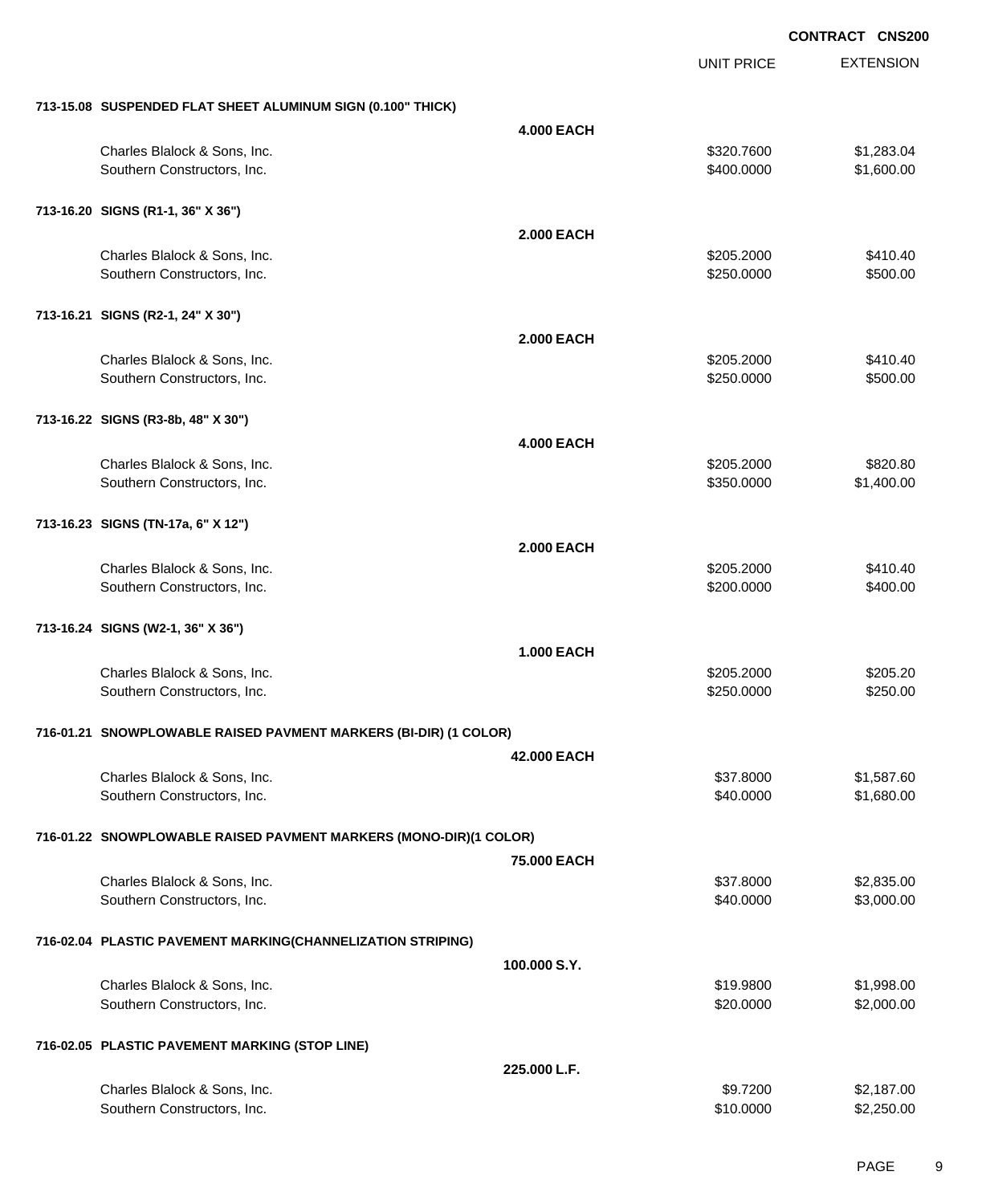EXTENSION **CONTRACT CNS200** UNIT PRICE **716-02.06 PLASTIC PAVEMENT MARKING (TURN LANE ARROW) 17.000 EACH** Charles Blalock & Sons, Inc. 6. 2010 1. 2010 1. 2010 1. 2010 1. 2010 1. 2010 1. 2010 1. 3162.0000 \$2,754.00 Southern Constructors, Inc. 6. The Constructors of the Constructors, Inc. 6. The Constructors, Inc. 6. The Constructors of the Constructors of the Constructors, Inc. 6. The Constructors of the Constructors of the Construct **716-03.01 PLASTIC WORD PAVEMENT MARKING (ONLY) 2.000 EACH** Charles Blalock & Sons, Inc. 6. 2010 12:30 12:30 12:30 12:30 12:30 12:30 12:30 12:30 12:30 12:30 12:30 12:30 1 Southern Constructors, Inc. 6300.00 \$300.00 \$300.00 \$300.00 \$300.00 **716-04.02 PLASTIC PAVEMENT MARKING(DOUBLE TURNING ARROW) 1.000 EACH** Charles Blalock & Sons, Inc. 6324.000 \$324.000 \$324.000 \$324.000 \$324.000 Southern Constructors, Inc. 6350.000 \$350.000 \$350.000 \$350.000 \$350.000 \$350.000 \$350.000 \$350.00 **716-04.05 PLASTIC PAVEMENT MARKING (STRAIGHT ARROW) 4.000 EACH** Charles Blalock & Sons, Inc. \$108.0000 \$432.00 Southern Constructors, Inc. 6600.00 \$600.00 \$600.00 \$600.00 **716-05.01 PAINTED PAVEMENT MARKING (4" LINE) 1.000 L.M.** Charles Blalock & Sons, Inc. 6. 2012 12:30 12:30 12:30 12:30 12:30 12:30 12:30 12:30 12:30 12:30 12:30 12:30 1 Southern Constructors, Inc. 6600.000 \$600.000 \$600.000 \$600.000 \$600.000 \$600.000 \$600.00 **716-08.01 REMOVAL OF PAVEMENT MARKING (LINE) 900.000 L.F.** Charles Blalock & Sons, Inc. **\$1.999.00** \$729.00 \$729.00 Southern Constructors, Inc. 6900.00 \$900.00 \$900.00 \$900.00 \$900.00 \$900.00 \$900.00 \$900.00 \$900.00 \$900.00 \$900 **716-08.06 REMOVAL OF PAVEMENT MARKING (TURN LANE ARROW) 2.000 EACH** Charles Blalock & Sons, Inc. 6216.000 \$216.00 \$216.00 Southern Constructors, Inc. 6300.00 \$300.00 \$300.00 \$300.00 \$300.00 **716-12.02 ENHANCED FLATLINE THERMO PVMT MRKNG (6IN LINE) 1.500 L.M.** Charles Blalock & Sons, Inc. 6.428.0000 \$6,642.00 Southern Constructors, Inc. 6. The Constructors, Inc. 6. The Constructors, Inc. 6. The Constructors, Inc. 6.4,500.000 \$6,750.00 **716-12.05 ENHANCED FLATLINE THERMO PVMT MRKNG (6IN DOTTED LINE) 2,200.000 L.F.** Charles Blalock & Sons, Inc. 6. 2012 12:376.00 \$2,376.00 \$2,376.00 \$2,376.00 Southern Constructors, Inc. 6. The Constructors of the Constructors, Inc. 6. The Constructors, Inc. 6. The Constructors of the Constructors of the Constructors of the Constructors of the Constructors of the Constructors of **717-01 MOBILIZATION 1.000 LS** Charles Blalock & Sons, Inc. 665,000.000 \$65,000.000 \$65,000.000 \$65,000.000 \$65,000.00

Southern Constructors, Inc. 6. The Constructors of the Constructors, Inc. 675,000.000 \$75,000.000 \$75,000.00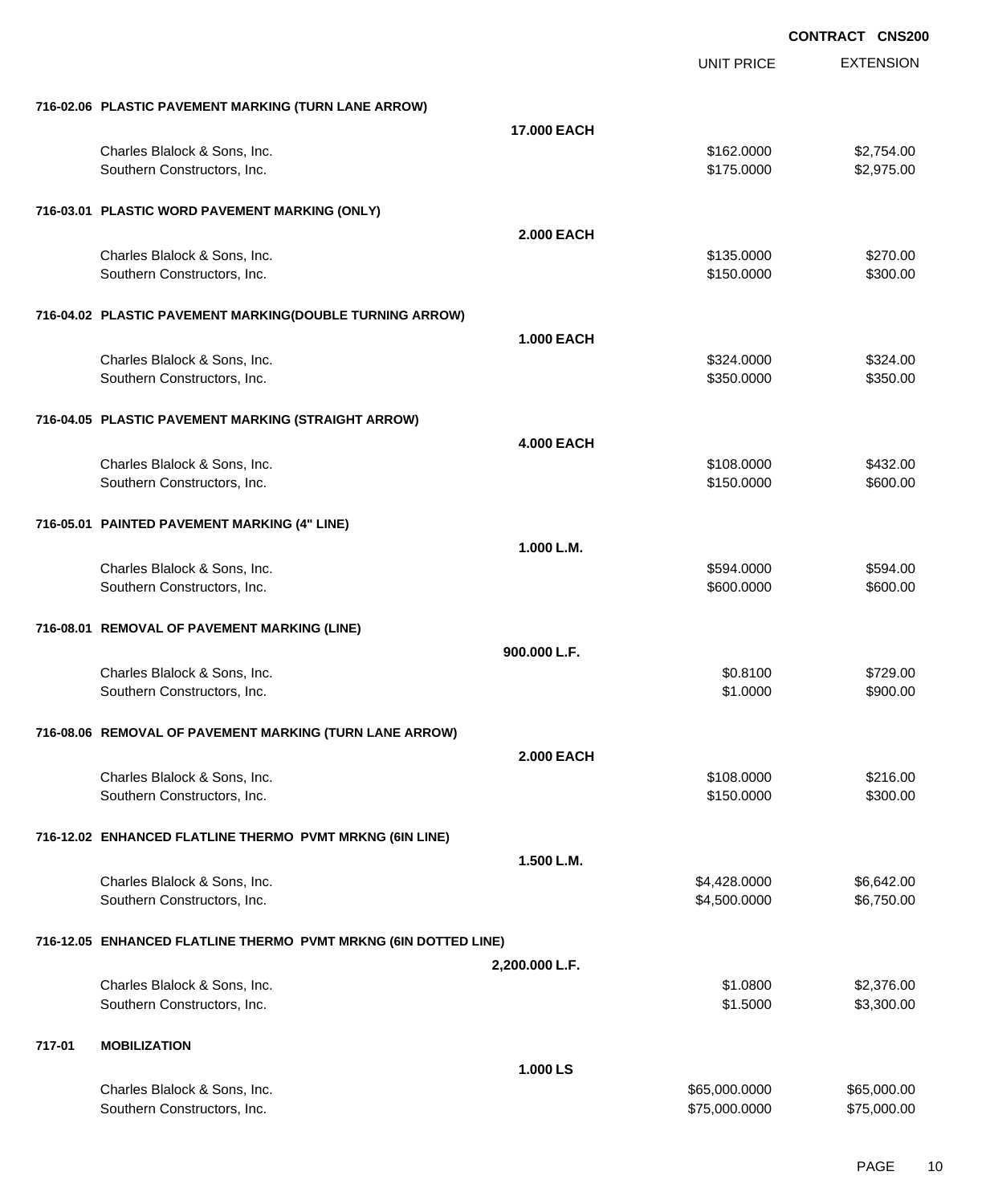|                                                             |                   | <b>UNIT PRICE</b>            | <b>EXTENSION</b>           |
|-------------------------------------------------------------|-------------------|------------------------------|----------------------------|
| 730-02.17 SIGNAL HEAD ASSEMBLY (150 A2H WITH BACKPLATE)     |                   |                              |                            |
|                                                             | 8.000 EACH        |                              |                            |
| Charles Blalock & Sons, Inc.<br>Southern Constructors, Inc. |                   | \$1,360.8000<br>\$1,400.0000 | \$10,886.40<br>\$11,200.00 |
| 730-03.21 INSTALL PULL BOX (TYPE B)                         |                   |                              |                            |
|                                                             | 10.000 EACH       |                              |                            |
| Charles Blalock & Sons, Inc.<br>Southern Constructors, Inc. |                   | \$1,000.0000<br>\$500.0000   | \$10,000.00<br>\$5,000.00  |
| 730-05.01 ELECTRICAL SERVICE CONNECTION                     |                   |                              |                            |
|                                                             | <b>1.000 EACH</b> |                              |                            |
| Charles Blalock & Sons, Inc.                                |                   | \$2,000.0000                 | \$2,000.00                 |
| Southern Constructors, Inc.                                 |                   | \$1,400.0000                 | \$1,400.00                 |
| 730-05.02 SERVICE CABLE (2 CONDUCTOR, #8 AWG)               |                   |                              |                            |
|                                                             | 200.000 L.F.      |                              |                            |
| Charles Blalock & Sons, Inc.                                |                   | \$1.9400                     | \$388.00                   |
| Southern Constructors, Inc.                                 |                   | \$2.0000                     | \$400.00                   |
| 730-08.04 SIGNAL CABLE - 9 CONDUCTOR                        |                   |                              |                            |
|                                                             | 600.000 L.F.      |                              |                            |
| Charles Blalock & Sons, Inc.                                |                   | \$1.5100                     | \$906.00                   |
| Southern Constructors, Inc.                                 |                   | \$2.0000                     | \$1,200.00                 |
| 730-09.20 SPAN WIRE ASSEMBLY                                |                   |                              |                            |
|                                                             | 450.000 L.F.      |                              |                            |
| Charles Blalock & Sons, Inc.                                |                   | \$4.5400                     | \$2,043.00                 |
| Southern Constructors, Inc.                                 |                   | \$5.0000                     | \$2,250.00                 |
| 730-10.01 TETHER WIRE ASSEMBLY - 1/4" DIAMETER              |                   |                              |                            |
|                                                             | 450.000 L.F.      |                              |                            |
| Charles Blalock & Sons, Inc.                                |                   | \$3.1300                     | \$1,408.50                 |
| Southern Constructors, Inc.                                 |                   | \$3.0000                     | \$1,350.00                 |
| 730-11.01 STEEL CONDUIT RISER ASSEMBLY                      |                   |                              |                            |
|                                                             | <b>1.000 EACH</b> |                              |                            |
| Charles Blalock & Sons, Inc.                                |                   | \$306.7200                   | \$306.72                   |
| Southern Constructors, Inc.                                 |                   | \$320.0000                   | \$320.00                   |
| 730-12.02 CONDUIT 2" DIAMETER (PVC)                         |                   |                              |                            |
|                                                             | 800.000 L.F.      |                              |                            |
| Charles Blalock & Sons, Inc.                                |                   | \$7.8800                     | \$6,304.00                 |
| Southern Constructors, Inc.                                 |                   | \$8.0000                     | \$6,400.00                 |
| 730-13.03 VEHICLE DETECTOR (4 - CHANNEL, RACK MOUNT)        |                   |                              |                            |
|                                                             | 8.000 EACH        |                              |                            |
| Charles Blalock & Sons, Inc.                                |                   | \$375.8400                   | \$3,006.72                 |
| Southern Constructors, Inc.                                 |                   | \$400.0000                   | \$3,200.00                 |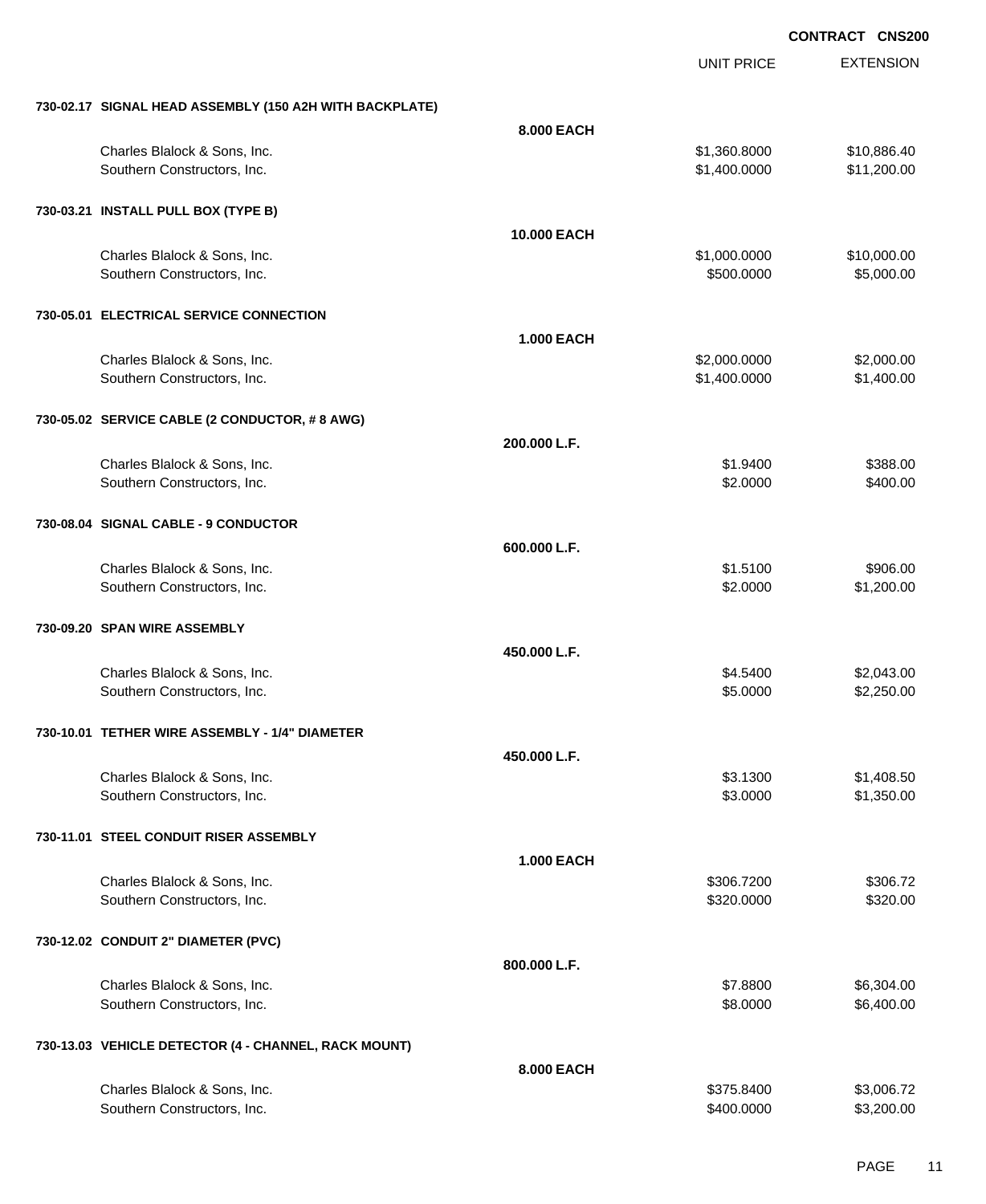EXTENSION **CONTRACT CNS200** UNIT PRICE **730-14.01 SHIELDED DETECTOR CABLE 2,600.000 L.F.** Charles Blalock & Sons, Inc. \$1.0800 \$2,808.00 Southern Constructors, Inc. 6. The Constructors of the Constructors, Inc. 6. The Constructors, Inc. 6. The Constructors of the Constructors of the Constructors of the Constructors of the Constructors of the Constructors of **730-14.02 SAW SLOT 1,700.000 L.F.** Charles Blalock & Sons, Inc. 6. 2012 12:35:36 (1992) 12:36:37 (1993) 12:36:37-18.00 \$7,718.00 Southern Constructors, Inc. 6. The Constructors, Inc. 6. The Constructors, Inc. 6. The Constructors, Inc. 6. Southern Constructors, Inc. 6. Southern Constructors, Inc. 6. The Constructors, Inc. 6. Southern Constructors, In **730-14.03 LOOP WIRE 6,000.000 L.F.** Charles Blalock & Sons, Inc. 6.6400 \$3,240.00 Southern Constructors, Inc. 6. The Constructors of the Constructors, Inc. 6. The Constructors, Inc. 6. The Constructors of the Constructors of the Constructors, Inc. 6. The Constructors of the Constructors of the Construct **730-15.07 CABINET (EIGHT PHASE POLE MOUNTED) 1.000 EACH** Charles Blalock & Sons, Inc. \$12,000.0000 \$12,000.00 Southern Constructors, Inc. 6. The Southern Constructors, Inc. 6. The Southern Constructors, Inc. 6. The Southern Constructors, Inc. 6. The Southern Constructors, Inc. 6. The Southern Constructors, Inc. 6. The Southern Con **730-16.02 EIGHT PHASE ACTUATED CONTROLLER 1.000 EACH** Charles Blalock & Sons, Inc. 6. 2012 12:30 12:30 12:30 12:30 12:30 12:30 12:30 12:30 12:30 12:30 12:30 12:30 12:30 12:30 12:30 12:30 12:30 12:30 12:30 12:30 12:30 12:30 12:30 12:30 12:30 12:30 12:30 12:30 12:30 12:30 12:30 Southern Constructors, Inc. 6. The Constructors of the Constructors, Inc. 6. The Constructors, Inc. 6. SA,500.000 \$4,500.000 \$4,500.00 **730-23.01 STEEL STRAIN POLE (SIGNAL SUPPORT) 4.000 EACH** Charles Blalock & Sons, Inc. \$12,088.4400 \$48,353.76 Southern Constructors, Inc. 660,000.000 \$60,000.000 \$60,000.000 \$60,000.000 \$60,000.00 **740-10.03 GEOTEXTILE (TYPE III)(EROSION CONTROL) 1,600.000 S.Y.** Charles Blalock & Sons, Inc. 6. 2012 12:30:00 \$4,896.00 \$4,896.00 \$4,896.00 Southern Constructors, Inc. 6. The Constructors of the Constructors, Inc. 6. The Constructors, Inc. 6. The Constructors of the Constructors, Inc. 6. The Constructors of the Constructors of the Constructors of the Construct **740-11.02 TEMPORARY SEDIMENT TUBE 12IN 6,635.000 L.F.** Charles Blalock & Sons, Inc. 6.27696.45 Southern Constructors, Inc. 626,540.00 \$26,540.00 \$26,540.00 \$26,540.00 **801-01.07 TEMPORARY SEEDING (WITH MULCH) 95.000 UNIT** Charles Blalock & Sons, Inc. \$20.5500 \$1,952.25 Southern Constructors, Inc. 6. The Constructors of the Constructors, Inc. 6. The Constructors, Inc. 6. The Constructors of the Constructors of the Constructors, Inc. 6. The Constructors of the Constructors of the Construct **801-02 SEEDING (WITHOUT MULCH) 40.000 UNIT**

Charles Blalock & Sons, Inc. 6. 2010 6. 2010 12:32 12:32 12:32200 \$488.80 Southern Constructors, Inc. 6600.00 \$600.00 \$600.00 \$600.00 \$600.00 \$600.00 \$600.00 \$600.00 \$600.00 \$600.00 \$600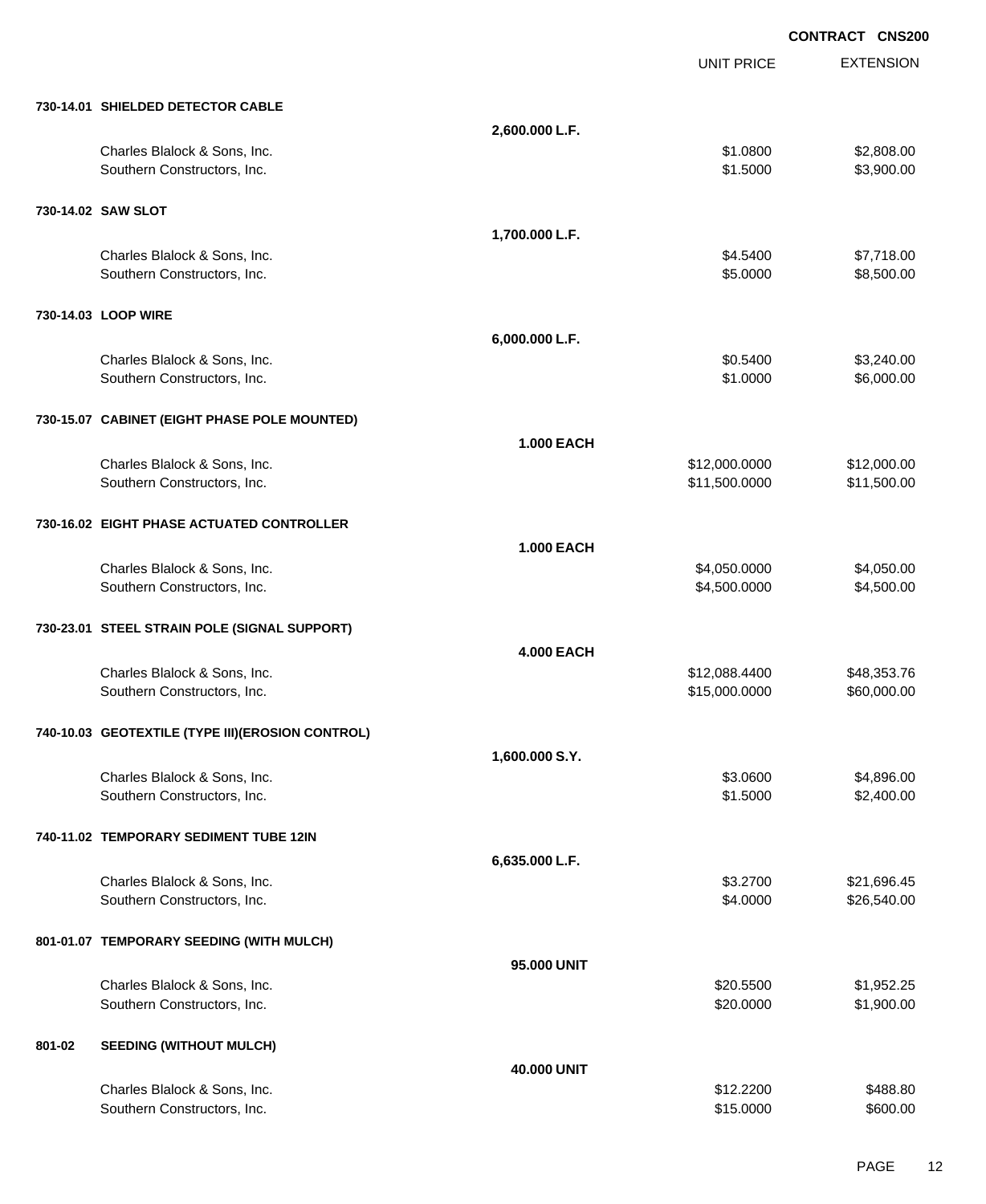| 801-02.15 FERTILIZER                           |             |
|------------------------------------------------|-------------|
|                                                |             |
|                                                |             |
| <b>1.000 TON</b>                               |             |
| \$555.3800<br>Charles Blalock & Sons, Inc.     | \$555.38    |
| Southern Constructors, Inc.<br>\$750.0000      | \$750.00    |
| 801-03<br><b>WATER (SEEDING &amp; SODDING)</b> |             |
| 30,000 M.G.                                    |             |
| Charles Blalock & Sons, Inc.<br>\$22,2200      | \$666.60    |
| Southern Constructors, Inc.<br>\$35.0000       | \$1,050.00  |
|                                                |             |
| <b>SODDING (NEW SOD)</b><br>803-01             |             |
| 1,600.000 S.Y.                                 |             |
| Charles Blalock & Sons, Inc.<br>\$5.6200       | \$8,992.00  |
| Southern Constructors, Inc.<br>\$6.0000        | \$9,600.00  |
| 805-01.02 TURF REINFORCEMENT MAT (CLASS II)    |             |
| 4,000.000 S.Y.                                 |             |
| \$3.2300<br>Charles Blalock & Sons, Inc.       | \$12,920.00 |
| Southern Constructors, Inc.<br>\$3.0000        | \$12,000.00 |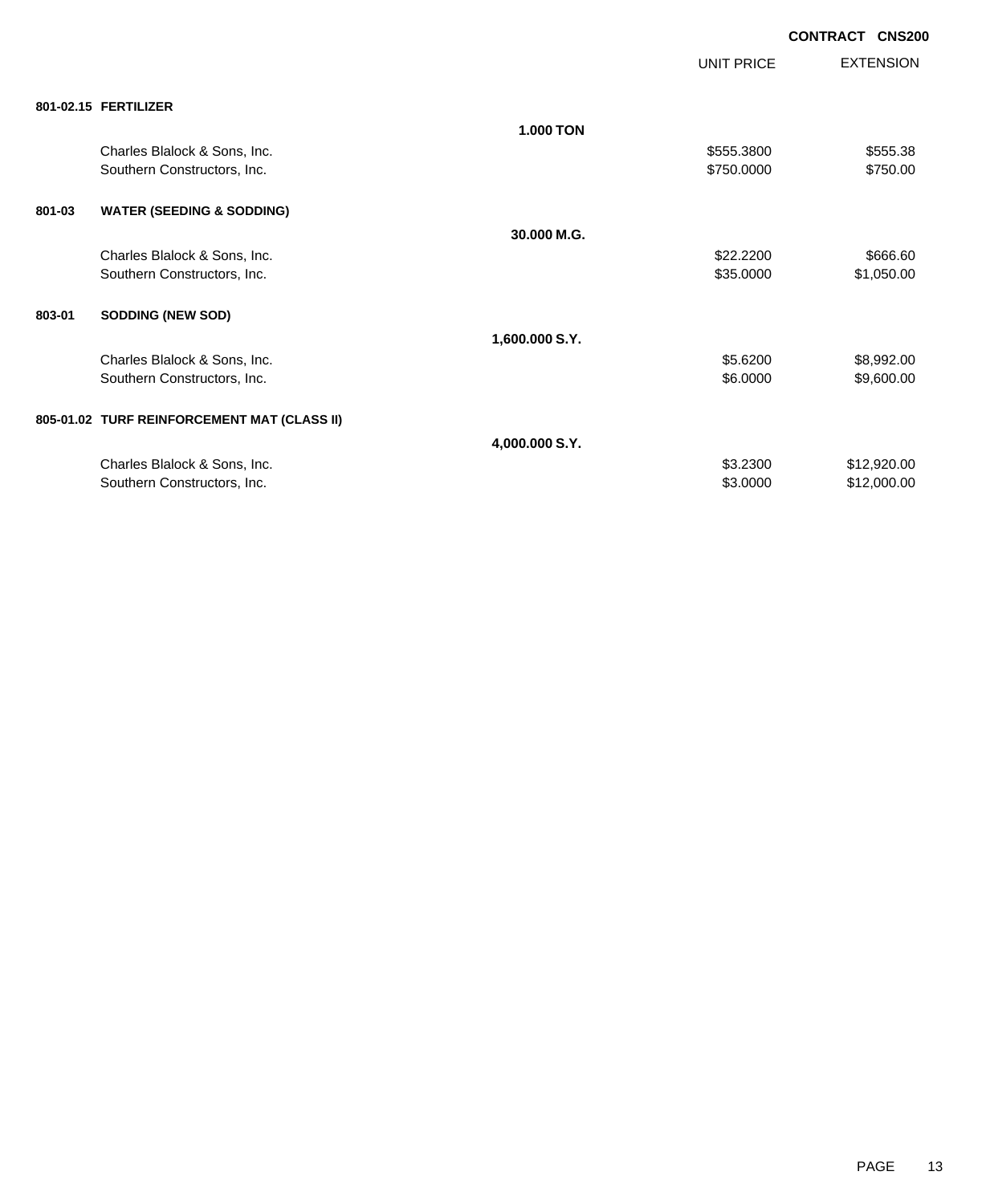## **SUB-TOTAL ROADWAY**

Charles Blalock & Sons, Inc.  $$1,335,169.71$ Southern Constructors, Inc.  $$1,567,178.00$ 

### **TOTAL CONTRACT**

Charles Blalock & Sons, Inc.  $$1,335,169.71$ Southern Constructors, Inc.  $$1,567,178.00$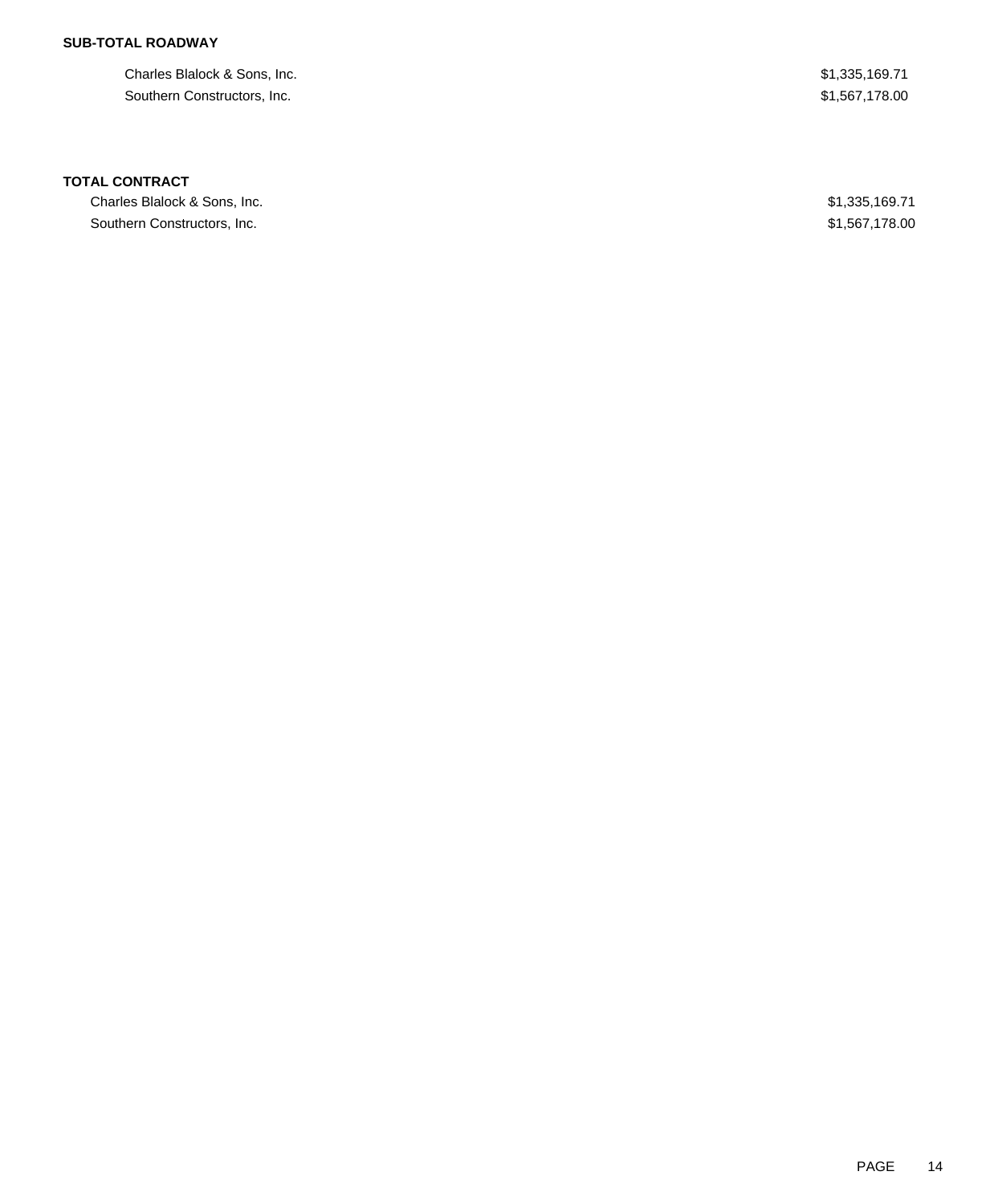# **DEPARTMENT OF TRANSPORTATION SUMMARY OF BIDS LETTING OF JUNE 22, 2018 STATE OF TENNESSEE**

### SHELBY COUNTY (Contract No. CNS257 Call 024)

79224-4208-04

THE REPAIR OF THE BRIDGE ON RAMP D OVER S.R. 14 (L.M. 20.94).

PROJECT LENGTH - 0.0 MILES

COMPLETION TIME - ON OR BEFORE JANUARY 31, 2019

| <b>TOTAL CONTRACT</b> |
|-----------------------|
| \$782,195.75          |
| \$788,996.00          |
| \$892,179.75          |
| \$1,227,766.50        |
| \$1,274,883.69        |
|                       |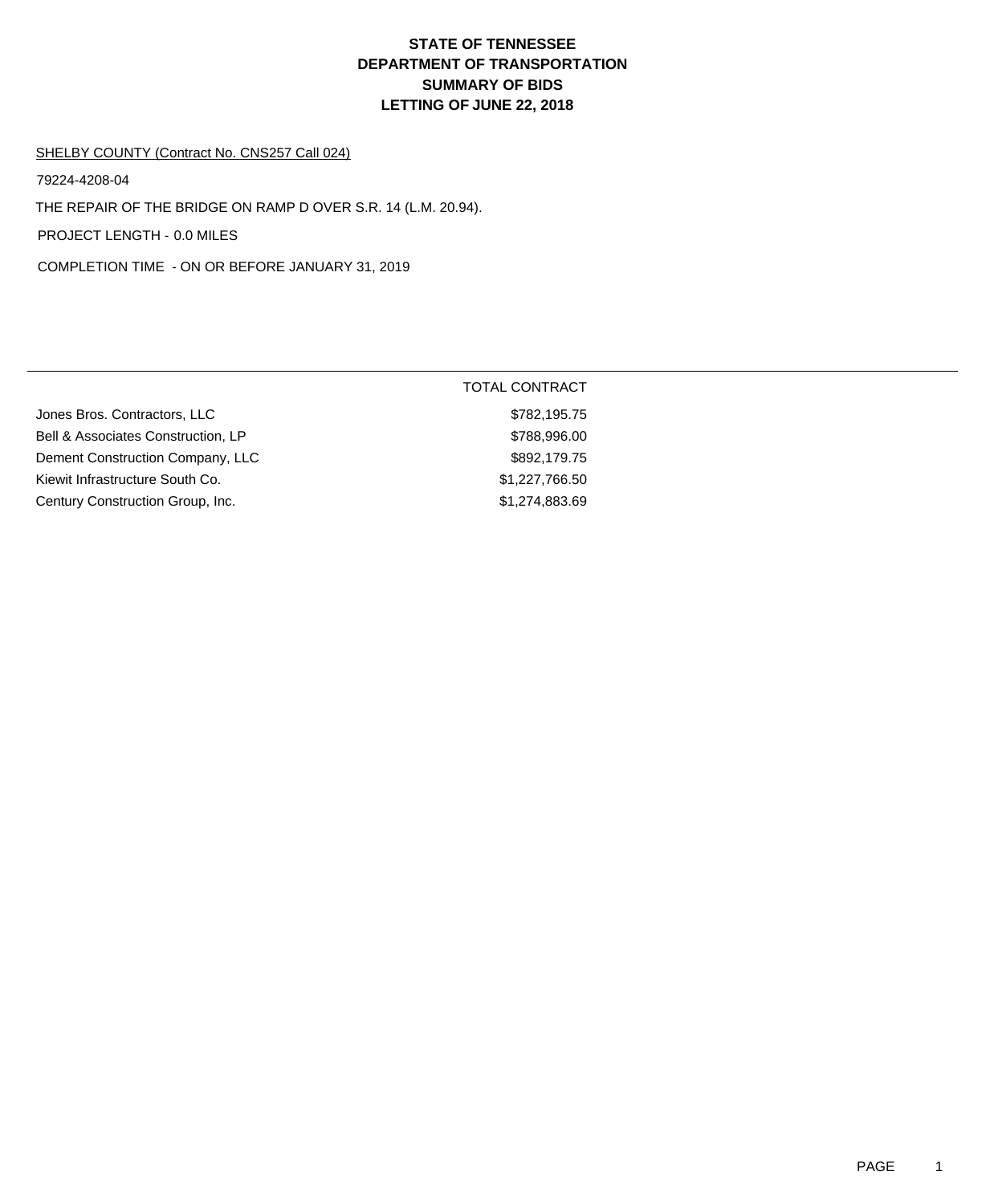|                                                         |              | <b>UNIT PRICE</b> | <b>EXTENSION</b> |
|---------------------------------------------------------|--------------|-------------------|------------------|
| <b>BRIDGE CATEGORY</b>                                  |              |                   |                  |
| 202-04.01 REMOVAL OF STRUCTURES (MSE WALL PORTIONS)     |              |                   |                  |
|                                                         | 1.000 LS     |                   |                  |
| Jones Bros. Contractors, LLC                            |              | \$74,000.0000     | \$74,000.00      |
| Bell & Associates Construction, LP                      |              | \$23,500.0000     | \$23,500.00      |
| Dement Construction Company, LLC                        |              | \$35,285.0000     | \$35,285.00      |
| Kiewit Infrastructure South Co.                         |              | \$75,000.0000     | \$75,000.00      |
| Century Construction Group, Inc.                        |              | \$40,000.0000     | \$40,000.00      |
| 204-06.01 FLOWABLE FILL (GENERAL)                       |              |                   |                  |
|                                                         | 10.000 C.Y.  |                   |                  |
| Jones Bros. Contractors, LLC                            |              | \$250.0000        | \$2,500.00       |
| Bell & Associates Construction, LP                      |              | \$190.0000        | \$1,900.00       |
| Dement Construction Company, LLC                        |              | \$450.0000        | \$4,500.00       |
| Kiewit Infrastructure South Co.                         |              | \$135.0000        | \$1,350.00       |
| Century Construction Group, Inc.                        |              | \$383.2100        | \$3,832.10       |
| 209-08.02 TEMPORARY SILT FENCE (WITH BACKING)           |              |                   |                  |
|                                                         | 200.000 L.F. |                   |                  |
| Jones Bros. Contractors, LLC                            |              | \$9.0000          | \$1,800.00       |
| Bell & Associates Construction, LP                      |              | \$3.0000          | \$600.00         |
| Dement Construction Company, LLC                        |              | \$6.5000          | \$1,300.00       |
| Kiewit Infrastructure South Co.                         |              | \$5.0000          | \$1,000.00       |
| Century Construction Group, Inc.                        |              | \$7.0100          | \$1,402.00       |
| 415-01.02 COLD PLANING BITUMINOUS PAVEMENT              |              |                   |                  |
|                                                         | 225,000 S.Y. |                   |                  |
| Jones Bros. Contractors, LLC                            |              | \$40.0000         | \$9,000.00       |
| Bell & Associates Construction, LP                      |              | \$5.0000          | \$1,125.00       |
| Dement Construction Company, LLC                        |              | \$40.0000         | \$9,000.00       |
| Kiewit Infrastructure South Co.                         |              | \$9.0000          | \$2,025.00       |
| Century Construction Group, Inc.                        |              | \$17.7400         | \$3,991.50       |
| 501-01.05 PORTLAND CEMENT CONCRETE PAVEMENT (PLAIN) 12" |              |                   |                  |
|                                                         | 225,000 S.Y. |                   |                  |
| Jones Bros. Contractors, LLC                            |              | \$175.0000        | \$39,375.00      |
| Bell & Associates Construction, LP                      |              | \$100.0000        | \$22,500.00      |
| Dement Construction Company, LLC                        |              | \$275.0000        | \$61,875.00      |
| Kiewit Infrastructure South Co.                         |              | \$300.0000        | \$67,500.00      |
| Century Construction Group, Inc.                        |              | \$104.0900        | \$23,420.25      |
| 502-04.01 SAWING CONCRETE PAVEMENT (FULL DEPTH)         |              |                   |                  |
|                                                         | 91.000 L.F.  |                   |                  |
| Jones Bros. Contractors, LLC                            |              | \$15.0000         | \$1,365.00       |
| Bell & Associates Construction, LP                      |              | \$10.0000         | \$910.00         |
| Dement Construction Company, LLC                        |              | \$15.0000         | \$1,365.00       |
| Kiewit Infrastructure South Co.                         |              | \$15.0000         | \$1,365.00       |

Century Construction Group, Inc. 61,779.96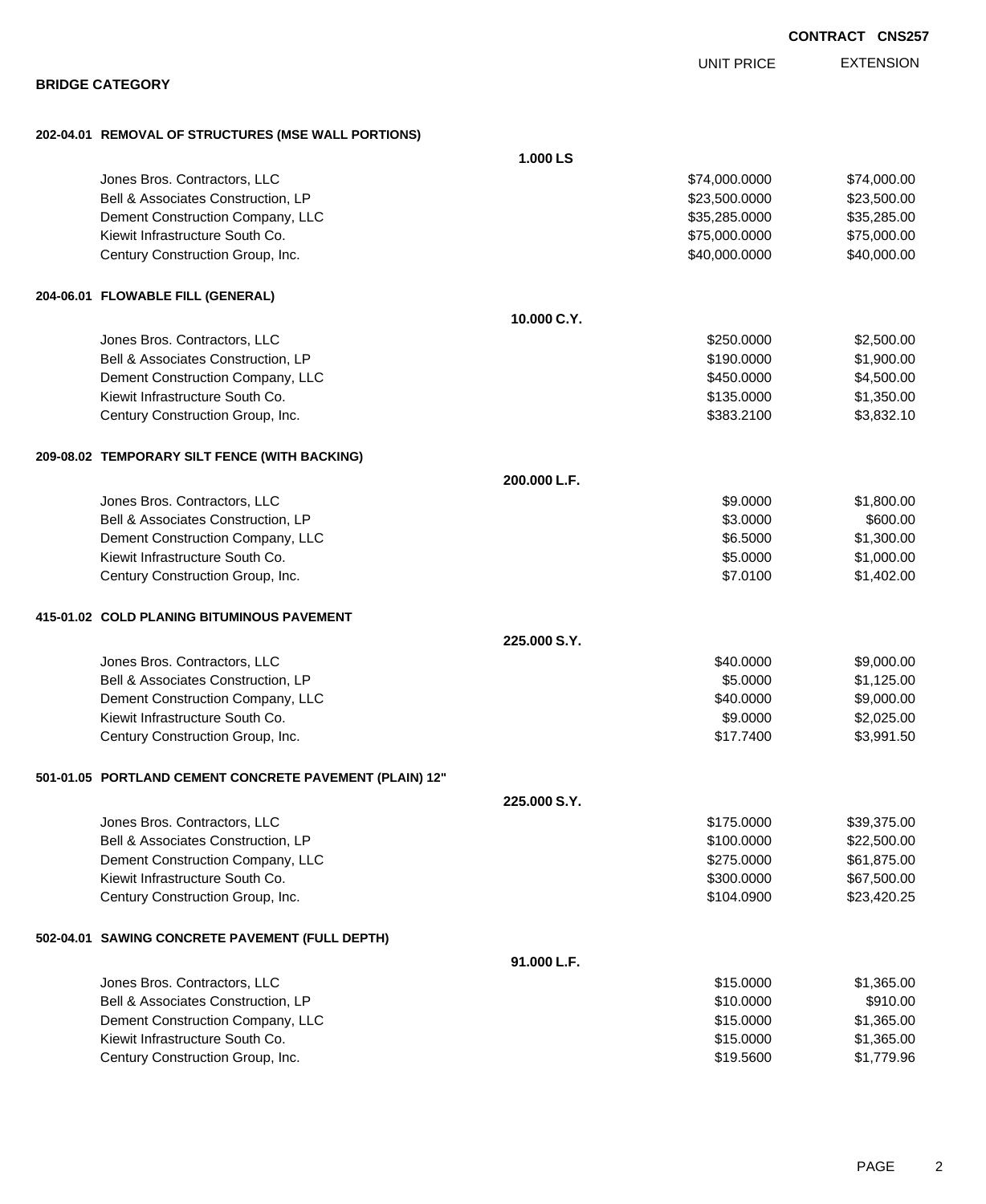UNIT PRICE

EXTENSION

|  | 502-04.02 LOAD TRANSFER DOWELS |  |
|--|--------------------------------|--|
|  |                                |  |

| 502-04.02 LOAD TRANSFER DOWELS                    |                   |              |             |
|---------------------------------------------------|-------------------|--------------|-------------|
|                                                   | 139.000 EACH      |              |             |
| Jones Bros. Contractors, LLC                      |                   | \$28.0000    | \$3,892.00  |
| Bell & Associates Construction, LP                |                   | \$12.0000    | \$1,668.00  |
| Dement Construction Company, LLC                  |                   | \$32.0000    | \$4,448.00  |
| Kiewit Infrastructure South Co.                   |                   | \$36.0000    | \$5,004.00  |
| Century Construction Group, Inc.                  |                   | \$33.2700    | \$4,624.53  |
| 502-04.03 TRANSVERSE TIE-BARS                     |                   |              |             |
|                                                   | 152.000 EACH      |              |             |
| Jones Bros. Contractors, LLC                      |                   | \$22.0000    | \$3,344.00  |
| Bell & Associates Construction, LP                |                   | \$10.0000    | \$1,520.00  |
| Dement Construction Company, LLC                  |                   | \$18.0000    | \$2,736.00  |
| Kiewit Infrastructure South Co.                   |                   | \$17.0000    | \$2,584.00  |
| Century Construction Group, Inc.                  |                   | \$13.3700    | \$2,032.24  |
| 502-08.02 RESEALING JOINTS (SILICONE SEALANT)     |                   |              |             |
|                                                   | 284.000 L.F.      |              |             |
| Jones Bros. Contractors, LLC                      |                   | \$5.0000     | \$1,420.00  |
| Bell & Associates Construction, LP                |                   | \$3.0000     | \$852.00    |
| Dement Construction Company, LLC                  |                   | \$14.0000    | \$3,976.00  |
| Kiewit Infrastructure South Co.                   |                   | \$7.5000     | \$2,130.00  |
| Century Construction Group, Inc.                  |                   | \$8.3900     | \$2,382.76  |
| 604-03.04 PAVEMENT @ BRIDGE ENDS                  |                   |              |             |
|                                                   | 240,000 S.Y.      |              |             |
| Jones Bros. Contractors, LLC                      |                   | \$400.0000   | \$96,000.00 |
| Bell & Associates Construction, LP                |                   | \$250.0000   | \$60,000.00 |
| Dement Construction Company, LLC                  |                   | \$360.0000   | \$86,400.00 |
| Kiewit Infrastructure South Co.                   |                   | \$300.0000   | \$72,000.00 |
| Century Construction Group, Inc.                  |                   | \$254.5700   | \$61,096.80 |
| 604-04.01 APPLIED TEXTURE FINISH (NEW STRUCTURES) |                   |              |             |
|                                                   | 227,000 S.Y.      |              |             |
| Jones Bros. Contractors, LLC                      |                   | \$12.0000    | \$2,724.00  |
| Bell & Associates Construction, LP                |                   | \$12.0000    | \$2,724.00  |
| Dement Construction Company, LLC                  |                   | \$10.0000    | \$2,270.00  |
| Kiewit Infrastructure South Co.                   |                   | \$13.0000    | \$2,951.00  |
| Century Construction Group, Inc.                  |                   | \$11.6700    | \$2,649.09  |
| 604-04.04 BRIDGE END DRAINS(4'X8')                |                   |              |             |
|                                                   | <b>1.000 EACH</b> |              |             |
| Jones Bros. Contractors, LLC                      |                   | \$5,000.0000 | \$5,000.00  |
| Bell & Associates Construction, LP                |                   | \$3,000.0000 | \$3,000.00  |
| Dement Construction Company, LLC                  |                   | \$6,250.0000 | \$6,250.00  |
| Kiewit Infrastructure South Co.                   |                   | \$5,000.0000 | \$5,000.00  |
| Century Construction Group, Inc.                  |                   | \$8,051.0100 | \$8,051.01  |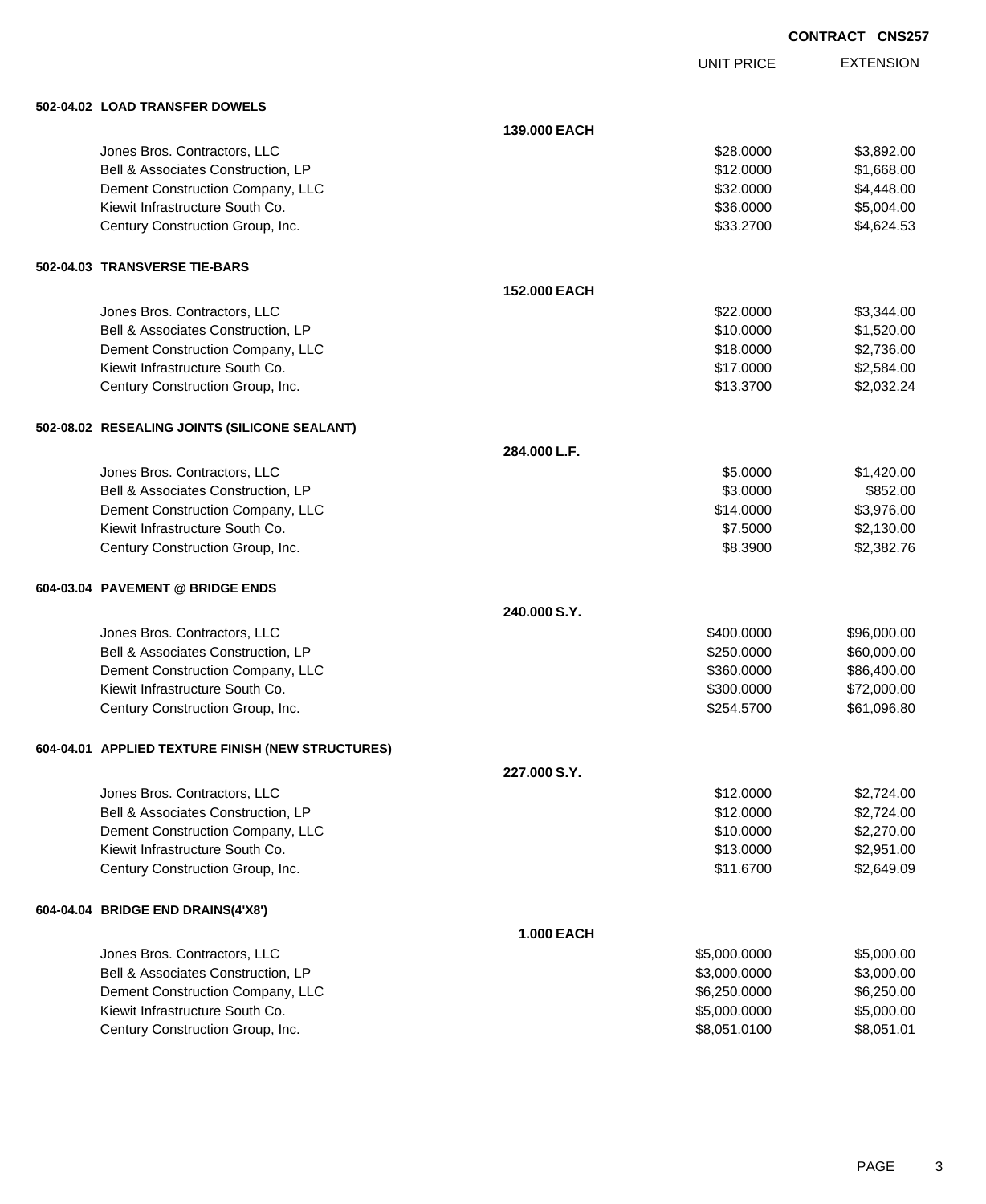UNIT PRICE

EXTENSION

| 604-07.01 RETAINING WALL (WALL 1) |  |  |
|-----------------------------------|--|--|

| 604-07.01 RETAINING WALL (WALL 1)          |              |              |              |
|--------------------------------------------|--------------|--------------|--------------|
|                                            | 534.000 S.F. |              |              |
| Jones Bros. Contractors, LLC               |              | \$140.0000   | \$74,760.00  |
| Bell & Associates Construction, LP         |              | \$156.0000   | \$83,304.00  |
| Dement Construction Company, LLC           |              | \$141.0000   | \$75,294.00  |
| Kiewit Infrastructure South Co.            |              | \$248.0000   | \$132,432.00 |
| Century Construction Group, Inc.           |              | \$382.9500   | \$204,495.30 |
| 604-07.02 RETAINING WALL (WALL 2)          |              |              |              |
|                                            | 989.000 S.F. |              |              |
| Jones Bros. Contractors, LLC               |              | \$100.0000   | \$98,900.00  |
| Bell & Associates Construction, LP         |              | \$140.0000   | \$138,460.00 |
| Dement Construction Company, LLC           |              | \$111.0000   | \$109,779.00 |
| Kiewit Infrastructure South Co.            |              | \$210.0000   | \$207,690.00 |
| Century Construction Group, Inc.           |              | \$219.5500   | \$217,134.95 |
| 604-07.03 RETAINING WALL (WALL 3)          |              |              |              |
|                                            | 699.000 S.F. |              |              |
| Jones Bros. Contractors, LLC               |              | \$125.0000   | \$87,375.00  |
| Bell & Associates Construction, LP         |              | \$150.0000   | \$104,850.00 |
| Dement Construction Company, LLC           |              | \$134.0000   | \$93,666.00  |
| Kiewit Infrastructure South Co.            |              | \$248.0000   | \$173,352.00 |
| Century Construction Group, Inc.           |              | \$314.7800   | \$220,031.22 |
| 604-07.28 RETAINING WALL EXCAVATION        |              |              |              |
|                                            | 455.000 C.Y. |              |              |
| Jones Bros. Contractors, LLC               |              | \$11.0000    | \$5,005.00   |
| Bell & Associates Construction, LP         |              | \$20.0000    | \$9,100.00   |
| Dement Construction Company, LLC           |              | \$32.0000    | \$14,560.00  |
| Kiewit Infrastructure South Co.            |              | \$70.0000    | \$31,850.00  |
| Century Construction Group, Inc.           |              | \$11.1100    | \$5,055.05   |
| 604-10.41 EXPANSION JOINT REPAIRS (TYPE E) |              |              |              |
|                                            | 92.000 L.F.  |              |              |
| Jones Bros. Contractors, LLC               |              | \$600.0000   | \$55,200.00  |
| Bell & Associates Construction, LP         |              | \$725.0000   | \$66,700.00  |
| Dement Construction Company, LLC           |              | \$605.0000   | \$55,660.00  |
| Kiewit Infrastructure South Co.            |              | \$425.0000   | \$39,100.00  |
| Century Construction Group, Inc.           |              | \$1,044.1100 | \$96,058.12  |
| 604-10.42 CONCRETE REPAIRS                 |              |              |              |
|                                            | 280.000 C.F. |              |              |
| Jones Bros. Contractors, LLC               |              | \$28.0000    | \$7,840.00   |
| Bell & Associates Construction, LP         |              | \$200.0000   | \$56,000.00  |
| Dement Construction Company, LLC           |              | \$310.0000   | \$86,800.00  |
| Kiewit Infrastructure South Co.            |              | \$125.0000   | \$35,000.00  |
| Century Construction Group, Inc.           |              | \$189.8400   | \$53,155.20  |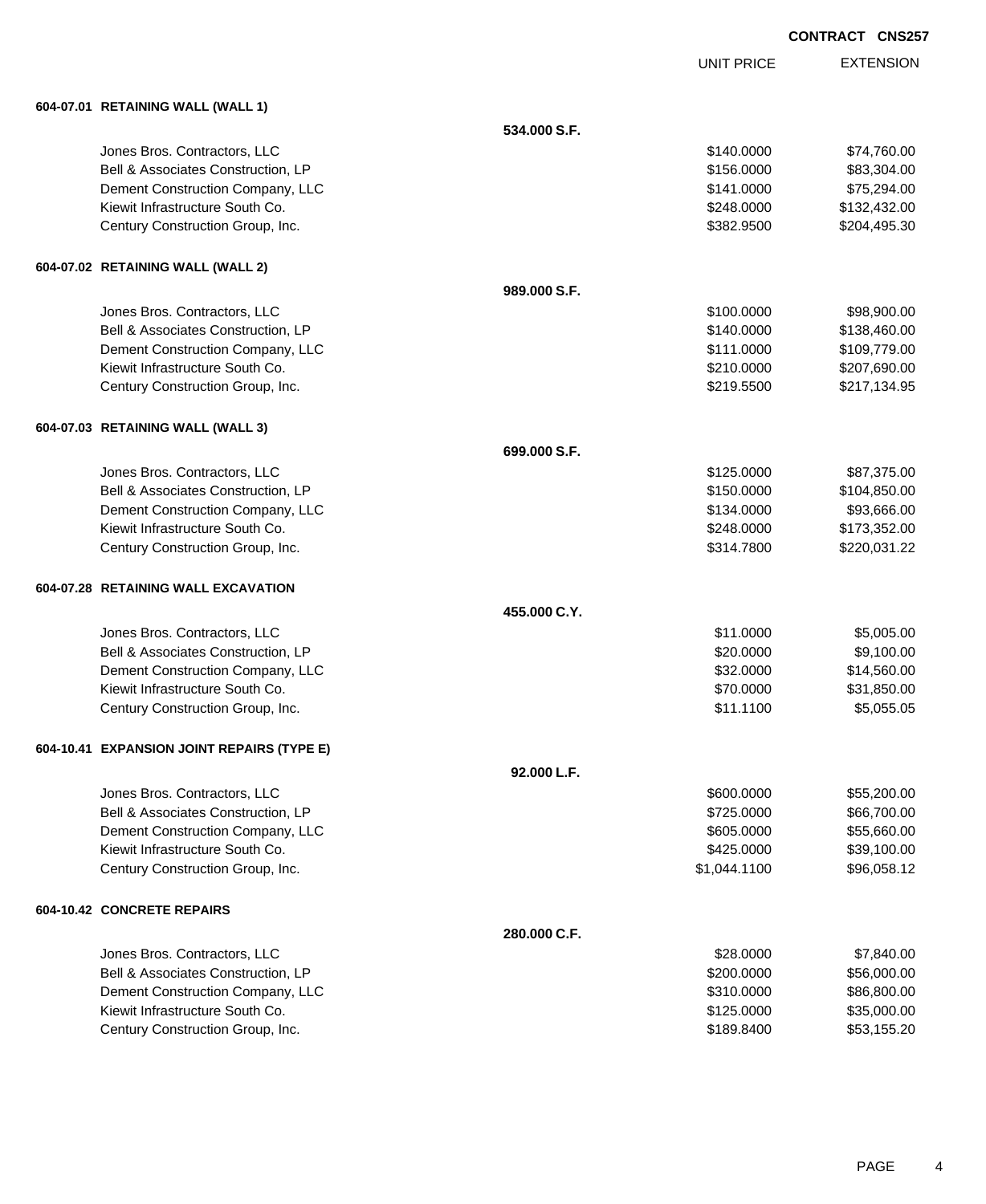|                                                    |                   |                   | <b>CONTRACT CNS257</b> |                  |
|----------------------------------------------------|-------------------|-------------------|------------------------|------------------|
|                                                    |                   | <b>UNIT PRICE</b> |                        | <b>EXTENSION</b> |
| 606-03.03 STEEL PILES (12 INCH)                    |                   |                   |                        |                  |
|                                                    | 1,810.000 L.F.    |                   |                        |                  |
| Jones Bros. Contractors, LLC                       |                   | \$50.0000         |                        | \$90,500.00      |
| Bell & Associates Construction, LP                 |                   | \$50.0000         |                        | \$90,500.00      |
| Dement Construction Company, LLC                   |                   | \$58.0000         |                        | \$104,980.00     |
| Kiewit Infrastructure South Co.                    |                   | \$90.0000         |                        | \$162,900.00     |
| Century Construction Group, Inc.                   |                   | \$63.6300         |                        | \$115,170.30     |
| 611-02.16 JUNCTION BOX (6"X6"X8")                  |                   |                   |                        |                  |
|                                                    | <b>1.000 EACH</b> |                   |                        |                  |
| Jones Bros. Contractors, LLC                       |                   | \$1,000.0000      |                        | \$1,000.00       |
| Bell & Associates Construction, LP                 |                   | \$500.0000        |                        | \$500.00         |
| Dement Construction Company, LLC                   |                   | \$1,000.0000      |                        | \$1,000.00       |
| Kiewit Infrastructure South Co.                    |                   | \$650.0000        |                        | \$650.00         |
| Century Construction Group, Inc.                   |                   | \$1,303.5400      |                        | \$1,303.54       |
| 620-05.02 STANDARD CONCRETE CLASSIC PARAPET RAIL   |                   |                   |                        |                  |
|                                                    | 85.000 L.F.       |                   |                        |                  |
| Jones Bros. Contractors, LLC                       |                   | \$150.0000        |                        | \$12,750.00      |
| Bell & Associates Construction, LP                 |                   | \$100.0000        |                        | \$8,500.00       |
| Dement Construction Company, LLC                   |                   | \$175.0000        |                        | \$14,875.00      |
| Kiewit Infrastructure South Co.                    |                   | \$250.0000        |                        | \$21,250.00      |
| Century Construction Group, Inc.                   |                   | \$181.7400        |                        | \$15,447.90      |
| 705-01.01 GUARDRAIL AT BRIDGE ENDS                 |                   |                   |                        |                  |
|                                                    | 27.000 L.F.       |                   |                        |                  |
| Jones Bros. Contractors, LLC                       |                   | \$150.0000        |                        | \$4,050.00       |
| Bell & Associates Construction, LP                 |                   | \$160.0000        |                        | \$4,320.00       |
| Dement Construction Company, LLC                   |                   | \$150.0000        |                        | \$4,050.00       |
| Kiewit Infrastructure South Co.                    |                   | \$170.0000        |                        | \$4,590.00       |
| Century Construction Group, Inc.                   |                   | \$195.5300        |                        | \$5,279.31       |
| 705-04.50 PORTABLE BARRIER RAIL DELINEATOR         |                   |                   |                        |                  |
|                                                    | 14.000 EACH       |                   |                        |                  |
| Jones Bros. Contractors, LLC                       |                   | \$12.0000         |                        | \$168.00         |
| Bell & Associates Construction, LP                 |                   | \$14.0000         |                        | \$196.00         |
| Dement Construction Company, LLC                   |                   | \$12.0000         |                        | \$168.00         |
| Kiewit Infrastructure South Co.                    |                   | \$13.0000         |                        | \$182.00         |
| Century Construction Group, Inc.                   |                   | \$15.6500         |                        | \$219.10         |
| 705-08.51 PORTABLE IMPACT ATTENUATOR NCHRP350 TL-3 |                   |                   |                        |                  |
|                                                    | <b>1.000 EACH</b> |                   |                        |                  |
| Jones Bros. Contractors, LLC                       |                   | \$5,000.0000      |                        | \$5,000.00       |
| Bell & Associates Construction, LP                 |                   | \$5,200.0000      |                        | \$5,200.00       |
| Dement Construction Company, LLC                   |                   | \$4,900.0000      |                        | \$4,900.00       |
| Kiewit Infrastructure South Co.                    |                   | \$5,500.0000      |                        | \$5,500.00       |

Century Construction Group, Inc. 6,387.3500 \$6,387.3500 \$6,387.3500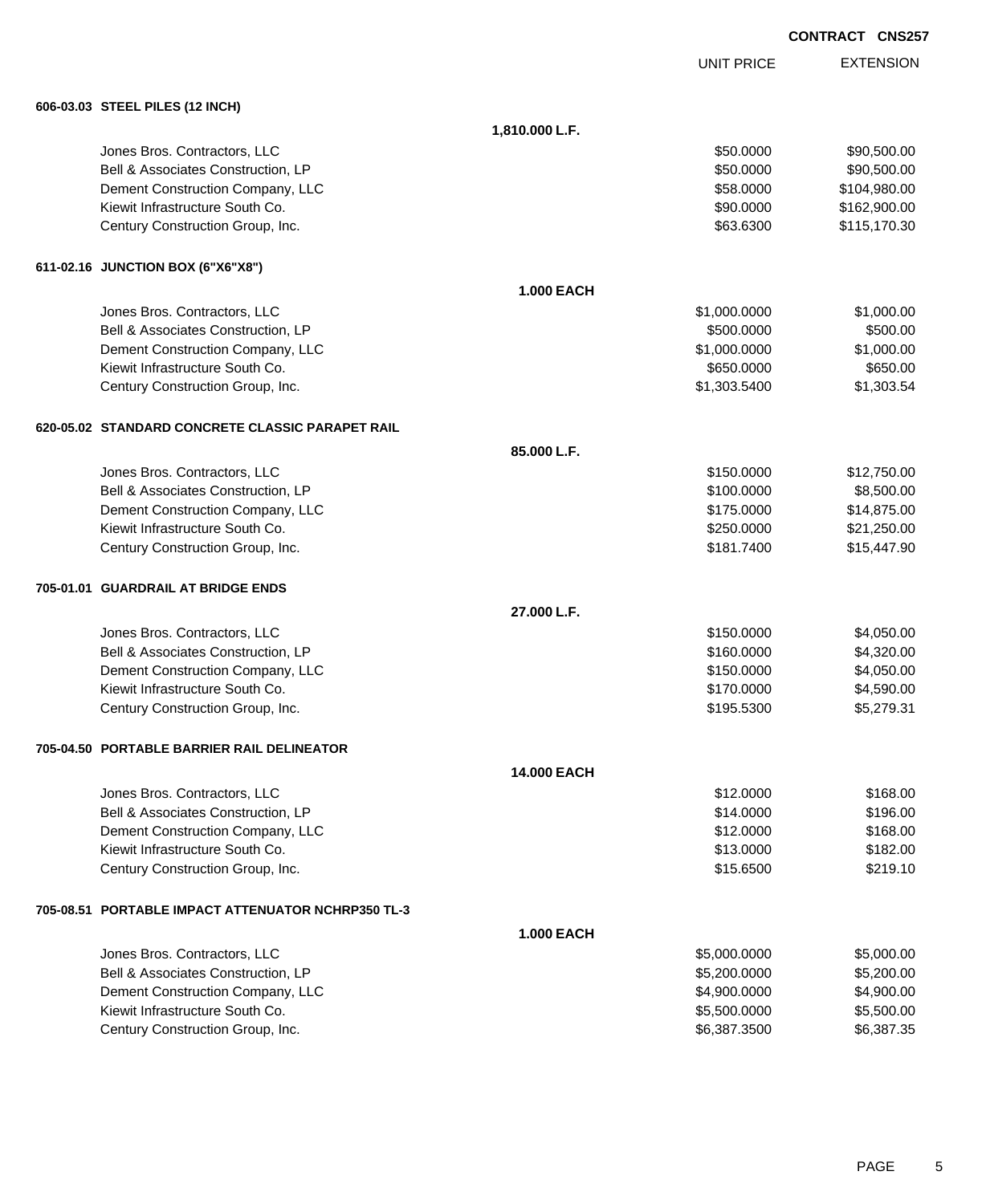UNIT PRICE

EXTENSION

| <b>GUARDRAIL REMOVED</b> |
|--------------------------|
|                          |

| 706-01 | <b>GUARDRAIL REMOVED</b>                                |              |               |             |
|--------|---------------------------------------------------------|--------------|---------------|-------------|
|        |                                                         | 27.000 L.F.  |               |             |
|        | Jones Bros. Contractors, LLC                            |              | \$9.5000      | \$256.50    |
|        | Bell & Associates Construction, LP                      |              | \$11.0000     | \$297.00    |
|        | Dement Construction Company, LLC                        |              | \$9.5000      | \$256.50    |
|        | Kiewit Infrastructure South Co.                         |              | \$10.5000     | \$283.50    |
|        | Century Construction Group, Inc.                        |              | \$12.3800     | \$334.26    |
|        | 709-05.04 MACHINED RIP-RAP (3" TO 6")                   |              |               |             |
|        |                                                         | 54.000 C.Y.  |               |             |
|        | Jones Bros. Contractors, LLC                            |              | \$80.0000     | \$4,320.00  |
|        | Bell & Associates Construction, LP                      |              | \$120.0000    | \$6,480.00  |
|        | Dement Construction Company, LLC                        |              | \$125.0000    | \$6,750.00  |
|        | Kiewit Infrastructure South Co.                         |              | \$155.0000    | \$8,370.00  |
|        | Century Construction Group, Inc.                        |              | \$166.3100    | \$8,980.74  |
|        | 710-09.01 6" PERFORATED PIPE WITH VERTICAL DRAIN SYSTEM |              |               |             |
|        |                                                         | 85.000 L.F.  |               |             |
|        | Jones Bros. Contractors, LLC                            |              | \$30.0000     | \$2,550.00  |
|        | Bell & Associates Construction, LP                      |              | \$65.0000     | \$5,525.00  |
|        | Dement Construction Company, LLC                        |              | \$175.0000    | \$14,875.00 |
|        | Kiewit Infrastructure South Co.                         |              | \$98.0000     | \$8,330.00  |
|        | Century Construction Group, Inc.                        |              | \$183.9200    | \$15,633.20 |
| 712-01 | <b>TRAFFIC CONTROL</b>                                  |              |               |             |
|        |                                                         | 1.000 LS     |               |             |
|        | Jones Bros. Contractors, LLC                            |              | \$5,500.0000  | \$5,500.00  |
|        | Bell & Associates Construction, LP                      |              | \$9,500.0000  | \$9,500.00  |
|        | Dement Construction Company, LLC                        |              | \$3,500.0000  | \$3,500.00  |
|        | Kiewit Infrastructure South Co.                         |              | \$25,000.0000 | \$25,000.00 |
|        | Century Construction Group, Inc.                        |              | \$38,500.0000 | \$38,500.00 |
|        | 712-02.02 INTERCONNECTED PORTABLE BARRIER RAIL          |              |               |             |
|        |                                                         | 310.000 L.F. |               |             |
|        | Jones Bros. Contractors, LLC                            |              | \$65.0000     | \$20,150.00 |
|        | Bell & Associates Construction, LP                      |              | \$37.0000     | \$11,470.00 |
|        | Dement Construction Company, LLC                        |              | \$31.0000     | \$9,610.00  |
|        | Kiewit Infrastructure South Co.                         |              | \$60.0000     | \$18,600.00 |
|        | Century Construction Group, Inc.                        |              | \$60.0000     | \$18,600.00 |
|        | 712-04.01 FLEXIBLE DRUMS (CHANNELIZING)                 |              |               |             |
|        |                                                         | 14.000 EACH  |               |             |
|        | Jones Bros. Contractors, LLC                            |              | \$45.0000     | \$630.00    |
|        | Bell & Associates Construction, LP                      |              | \$50.0000     | \$700.00    |
|        | Dement Construction Company, LLC                        |              | \$45.0000     | \$630.00    |
|        | Kiewit Infrastructure South Co.                         |              | \$50.0000     | \$700.00    |
|        | Century Construction Group, Inc.                        |              | \$58.6700     | \$821.38    |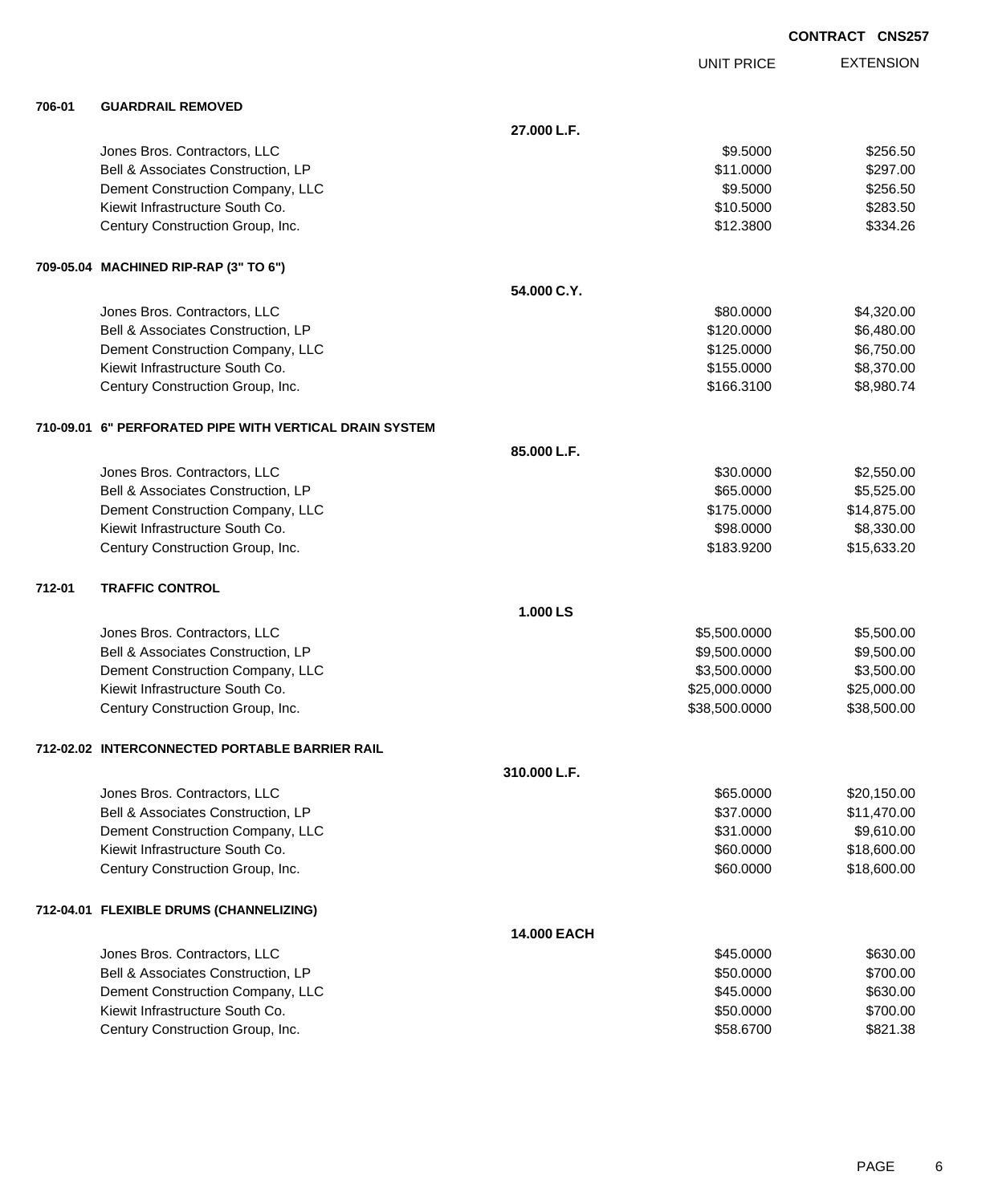|            | <b>CONTRACT CNS257</b> |                  |
|------------|------------------------|------------------|
| UNIT PRICE |                        | <b>EXTENSION</b> |

#### **712-06 SIGNS (CONSTRUCTION)**

| 712-06 | <b>SIGNS (CONSTRUCTION)</b>                     |              |               |             |
|--------|-------------------------------------------------|--------------|---------------|-------------|
|        |                                                 | 585.000 S.F. |               |             |
|        | Jones Bros. Contractors, LLC                    |              | \$6.2500      | \$3,656.25  |
|        | Bell & Associates Construction, LP              |              | \$7.0000      | \$4,095.00  |
|        | Dement Construction Company, LLC                |              | \$6.2500      | \$3,656.25  |
|        | Kiewit Infrastructure South Co.                 |              | \$7.0000      | \$4,095.00  |
|        | Century Construction Group, Inc.                |              | \$8.1400      | \$4,761.90  |
|        | 712-07.03 TEMPORARY BARRICADES (TYPE III)       |              |               |             |
|        |                                                 | 80.000 L.F.  |               |             |
|        | Jones Bros. Contractors, LLC                    |              | \$13.5000     | \$1,080.00  |
|        | Bell & Associates Construction, LP              |              | \$15.0000     | \$1,200.00  |
|        | Dement Construction Company, LLC                |              | \$13.5000     | \$1,080.00  |
|        | Kiewit Infrastructure South Co.                 |              | \$15.0000     | \$1,200.00  |
|        | Century Construction Group, Inc.                |              | \$17.5900     | \$1,407.20  |
|        | 712-08.03 ARROW BOARD (TYPE C)                  |              |               |             |
|        |                                                 | 3.000 EACH   |               |             |
|        | Jones Bros. Contractors, LLC                    |              | \$875.0000    | \$2,625.00  |
|        | Bell & Associates Construction, LP              |              | \$1,000.0000  | \$3,000.00  |
|        | Dement Construction Company, LLC                |              | \$875.0000    | \$2,625.00  |
|        | Kiewit Infrastructure South Co.                 |              | \$1,000.0000  | \$3,000.00  |
|        | Century Construction Group, Inc.                |              | \$1,140.6000  | \$3,421.80  |
|        | 713-16.01 CHANGEABLE MESSAGE SIGN UNIT          |              |               |             |
|        |                                                 | 1.000 EACH   |               |             |
|        | Jones Bros. Contractors, LLC                    |              | \$4,950.0000  | \$4,950.00  |
|        | Bell & Associates Construction, LP              |              | \$6,000.0000  | \$6,000.00  |
|        | Dement Construction Company, LLC                |              | \$4,950.0000  | \$4,950.00  |
|        | Kiewit Infrastructure South Co.                 |              | \$5,500.0000  | \$5,500.00  |
|        | Century Construction Group, Inc.                |              | \$6,452.5200  | \$6,452.52  |
|        | 714-02.02 ENCASED CONDUIT (2" PVC, SCHEDULE 40) |              |               |             |
|        |                                                 | 250.000 L.F. |               |             |
|        | Jones Bros. Contractors, LLC                    |              | \$25.0000     | \$6,250.00  |
|        | Bell & Associates Construction, LP              |              | \$15.0000     | \$3,750.00  |
|        | Dement Construction Company, LLC                |              | \$25.0000     | \$6,250.00  |
|        | Kiewit Infrastructure South Co.                 |              | \$16.0000     | \$4,000.00  |
|        | Century Construction Group, Inc.                |              | \$52.8100     | \$13,202.50 |
|        | 714-05.45 REMOVE & RELOCATE UTILITY POLE        |              |               |             |
|        |                                                 | 1.000 LS     |               |             |
|        | Jones Bros. Contractors, LLC                    |              | \$4,000.0000  | \$4,000.00  |
|        | Bell & Associates Construction, LP              |              | \$6,000.0000  | \$6,000.00  |
|        | Dement Construction Company, LLC                |              | \$4,000.0000  | \$4,000.00  |
|        | Kiewit Infrastructure South Co.                 |              | \$30,000.0000 | \$30,000.00 |
|        | Century Construction Group, Inc.                |              | \$5,214.1700  | \$5,214.17  |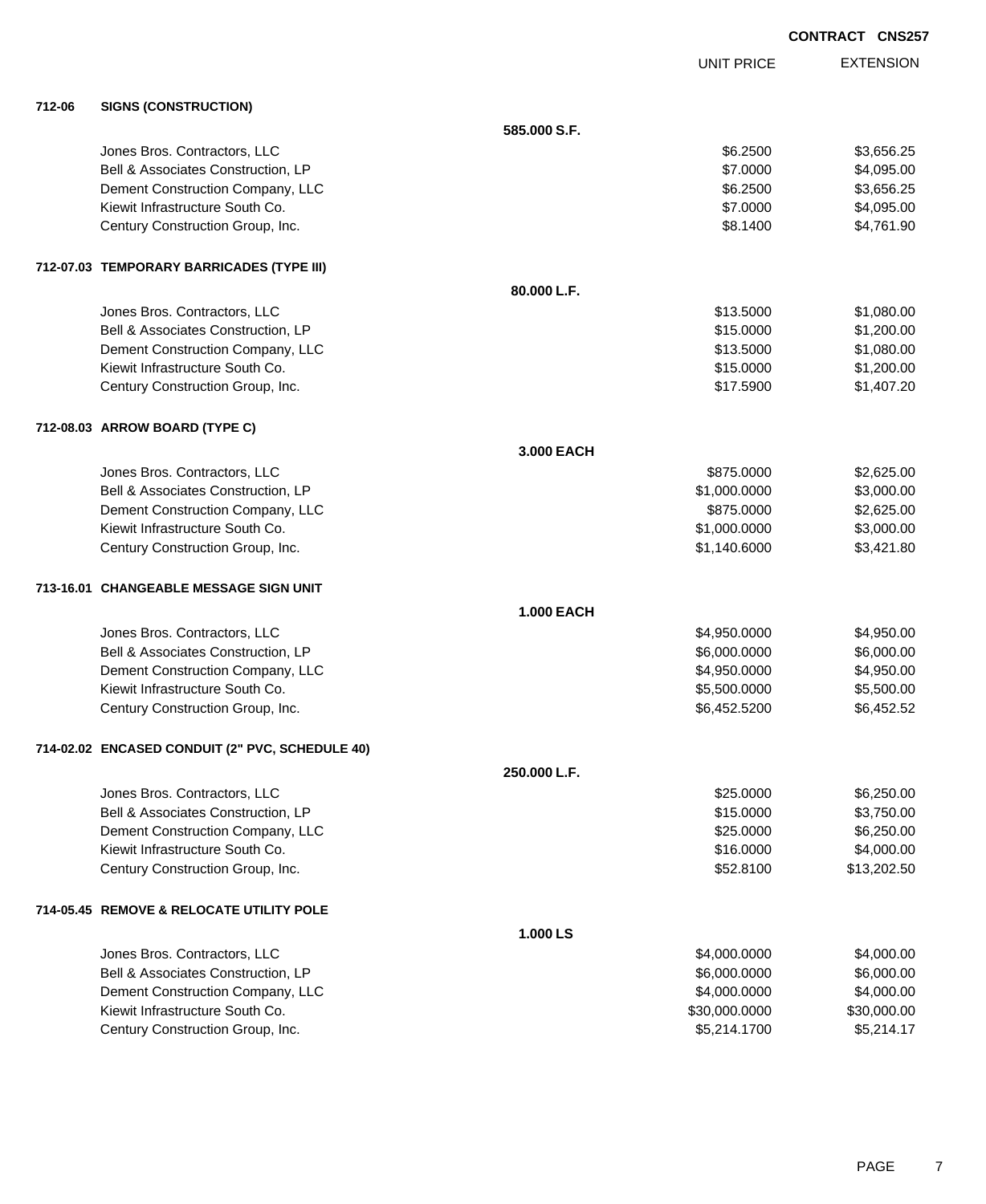|        |                                                          |              |                   | <b>CONTRACT CNS257</b> |
|--------|----------------------------------------------------------|--------------|-------------------|------------------------|
|        |                                                          |              | <b>UNIT PRICE</b> | <b>EXTENSION</b>       |
|        | 714-06.05 CABLE (1/C # 6 AWG)                            |              |                   |                        |
|        |                                                          | 205.000 L.F. |                   |                        |
|        | Jones Bros. Contractors, LLC                             |              | \$2.5000          | \$512.50               |
|        | Bell & Associates Construction, LP                       |              | \$4.0000          | \$820.00               |
|        | Dement Construction Company, LLC                         |              | \$2.5000          | \$512.50               |
|        | Kiewit Infrastructure South Co.                          |              | \$5.0000          | \$1,025.00             |
|        | Century Construction Group, Inc.                         |              | \$3.2600          | \$668.30               |
|        | 714-06.07 CABLE (1/C # 2 AWG)                            |              |                   |                        |
|        |                                                          | 55.000 L.F.  |                   |                        |
|        | Jones Bros. Contractors, LLC                             |              | \$4.5000          | \$247.50               |
|        | Bell & Associates Construction, LP                       |              | \$6.0000          | \$330.00               |
|        | Dement Construction Company, LLC                         |              | \$4.5000          | \$247.50               |
|        | Kiewit Infrastructure South Co.                          |              | \$5.6000          | \$308.00               |
|        | Century Construction Group, Inc.                         |              | \$5.8600          | \$322.30               |
|        | 716-12.02 ENHANCED FLATLINE THERMO PVMT MRKNG (6IN LINE) |              |                   |                        |
|        |                                                          | 0.100 L.M.   |                   |                        |
|        | Jones Bros. Contractors, LLC                             |              | \$20,000.0000     | \$2,000.00             |
|        | Bell & Associates Construction, LP                       |              | \$21,000.0000     | \$2,100.00             |
|        | Dement Construction Company, LLC                         |              | \$20,000.0000     | \$2,000.00             |
|        | Kiewit Infrastructure South Co.                          |              | \$23,000.0000     | \$2,300.00             |
|        | Century Construction Group, Inc.                         |              | \$23,531.4000     | \$2,353.14             |
| 717-01 | <b>MOBILIZATION</b>                                      |              |                   |                        |
|        |                                                          | 1.000 LS     |                   |                        |
|        | Jones Bros. Contractors, LLC                             |              | \$39,000.0000     | \$39,000.00            |
|        | Bell & Associates Construction, LP                       |              | \$38,000.0000     | \$38,000.00            |
|        | Dement Construction Company, LLC                         |              | \$44,000.0000     | \$44,000.00            |
|        | Kiewit Infrastructure South Co.                          |              | \$61,000.0000     | \$61,000.00            |
|        | Century Construction Group, Inc.                         |              | \$56,000.0000     | \$56,000.00            |
| 801-03 | <b>WATER (SEEDING &amp; SODDING)</b>                     |              |                   |                        |
|        |                                                          | 2.000 M.G.   |                   |                        |
|        | Jones Bros. Contractors, LLC                             |              | \$150.0000        | \$300.00               |
|        | Bell & Associates Construction, LP                       |              | \$100.0000        | \$200.00               |
|        | Dement Construction Company, LLC                         |              | \$50.0000         | \$100.00               |
|        | Kiewit Infrastructure South Co.                          |              | \$225.0000        | \$450.00               |
|        | Century Construction Group, Inc.                         |              | \$130.3500        | \$260.70               |
| 803-01 | <b>SODDING (NEW SOD)</b>                                 |              |                   |                        |
|        |                                                          | 200.000 S.Y. |                   |                        |
|        | Jones Bros. Contractors, LLC                             |              | \$6.0000          | \$1,200.00             |
|        | Bell & Associates Construction, LP                       |              | \$8.0000          | \$1,600.00             |
|        | Dement Construction Company, LLC                         |              | \$10.0000         | \$2,000.00             |
|        | Kiewit Infrastructure South Co.                          |              | \$6.0000          | \$1,200.00             |
|        | Century Construction Group, Inc.                         |              | \$14.7500         | \$2,950.00             |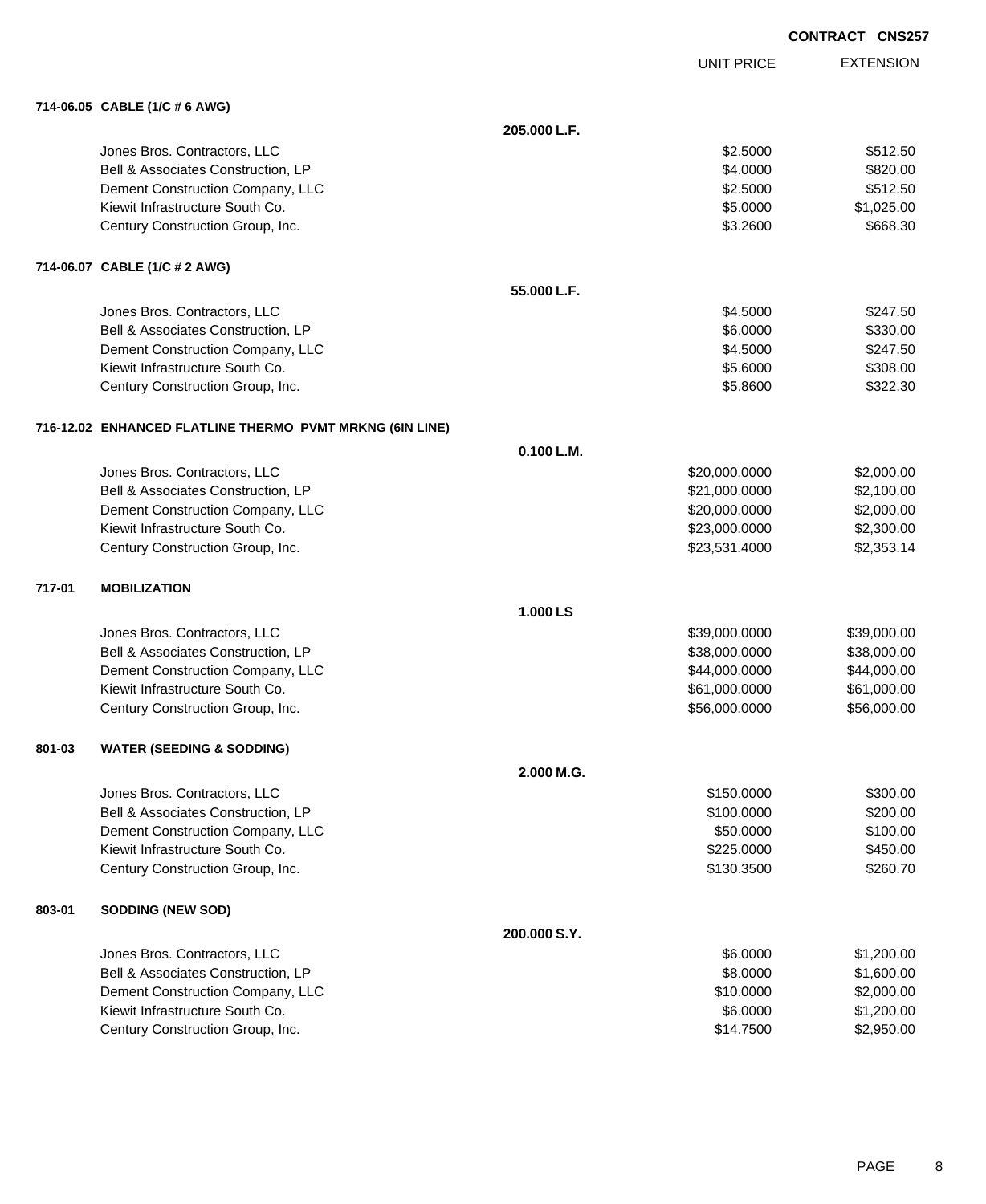### **SUB-TOTAL BRIDGE**

| Jones Bros. Contractors, LLC       | \$782,195.75   |
|------------------------------------|----------------|
| Bell & Associates Construction, LP | \$788,996.00   |
| Dement Construction Company, LLC   | \$892,179.75   |
| Kiewit Infrastructure South Co.    | \$1,227,766.50 |
| Century Construction Group, Inc.   | \$1,274,883.69 |
|                                    |                |

## **TOTAL CONTRACT**

| Jones Bros. Contractors, LLC       | \$782.195.75   |
|------------------------------------|----------------|
| Bell & Associates Construction, LP | \$788,996.00   |
| Dement Construction Company, LLC   | \$892,179.75   |
| Kiewit Infrastructure South Co.    | \$1,227,766.50 |
| Century Construction Group, Inc.   | \$1,274,883.69 |
|                                    |                |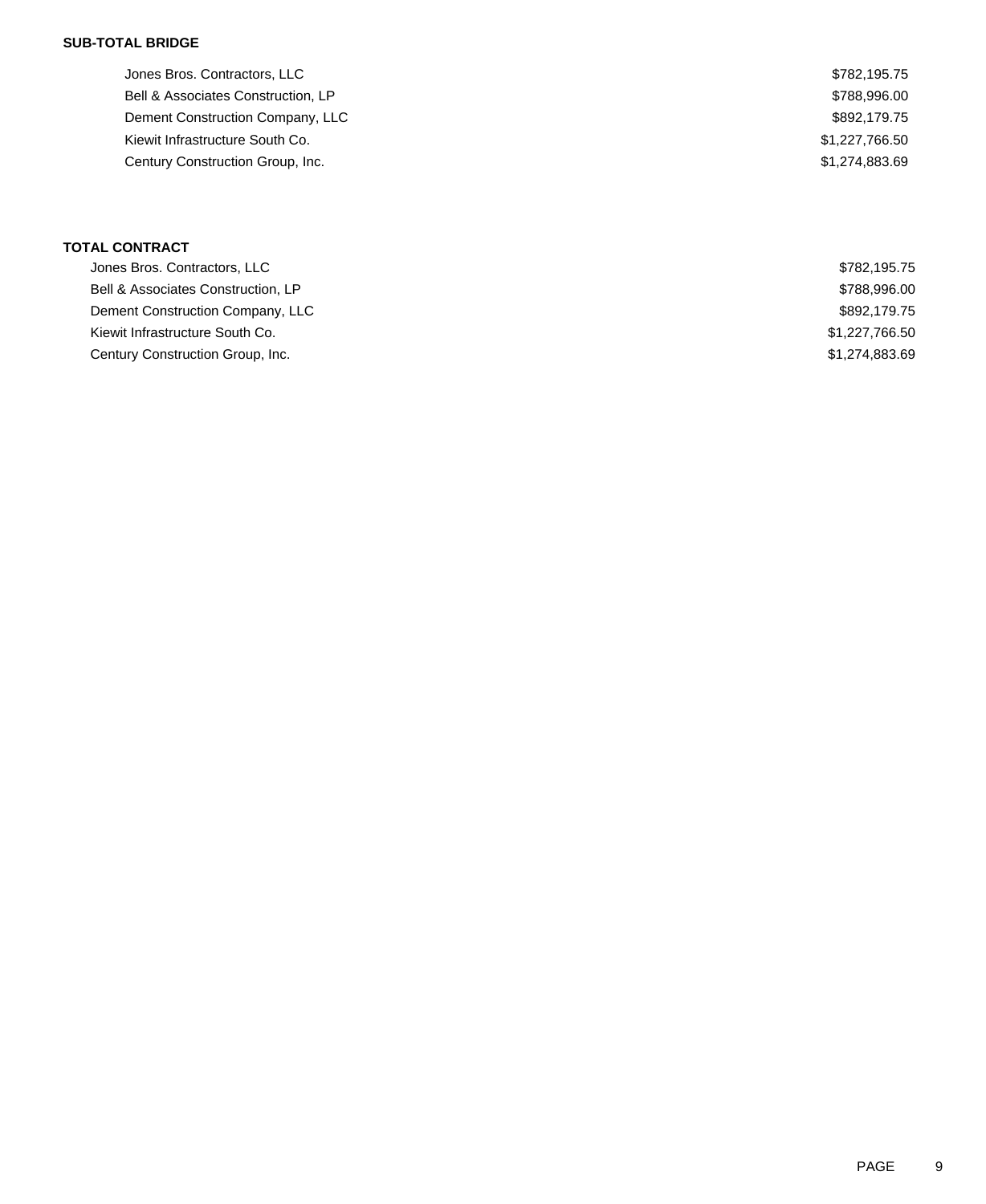# **DEPARTMENT OF TRANSPORTATION SUMMARY OF BIDS LETTING OF JUNE 22, 2018 STATE OF TENNESSEE**

### SULLIVAN COUNTY (Contract No. CNS004 Call 026)

R-PHSIP-36(55),82006-3280-94

THE IMPROVEMENT OF THE INTERSECTION ON S.R. 36 AT MORELAND DRIVE / HEMLOCK ROAD IN KINGSPORT (L.M. 4.31).

PROJECT LENGTH - 0.083 MILES

COMPLETION TIME - ON OR BEFORE MAY 15, 2019

DBE GOAL 7.00%

Summers-Taylor, Inc. 6. 2012 12:33 12:34 12:35 12:35 12:35 12:35 12:35 12:35 12:35 12:35 12:35 12:35 12:35 12:35 12:35 12:35 12:35 12:35 12:35 12:35 12:35 12:35 12:35 12:35 12:35 12:35 12:35 12:35 12:35 12:35 12:35 12:35 1 Southern Constructors, Inc. 6667,920.00

TOTAL CONTRACT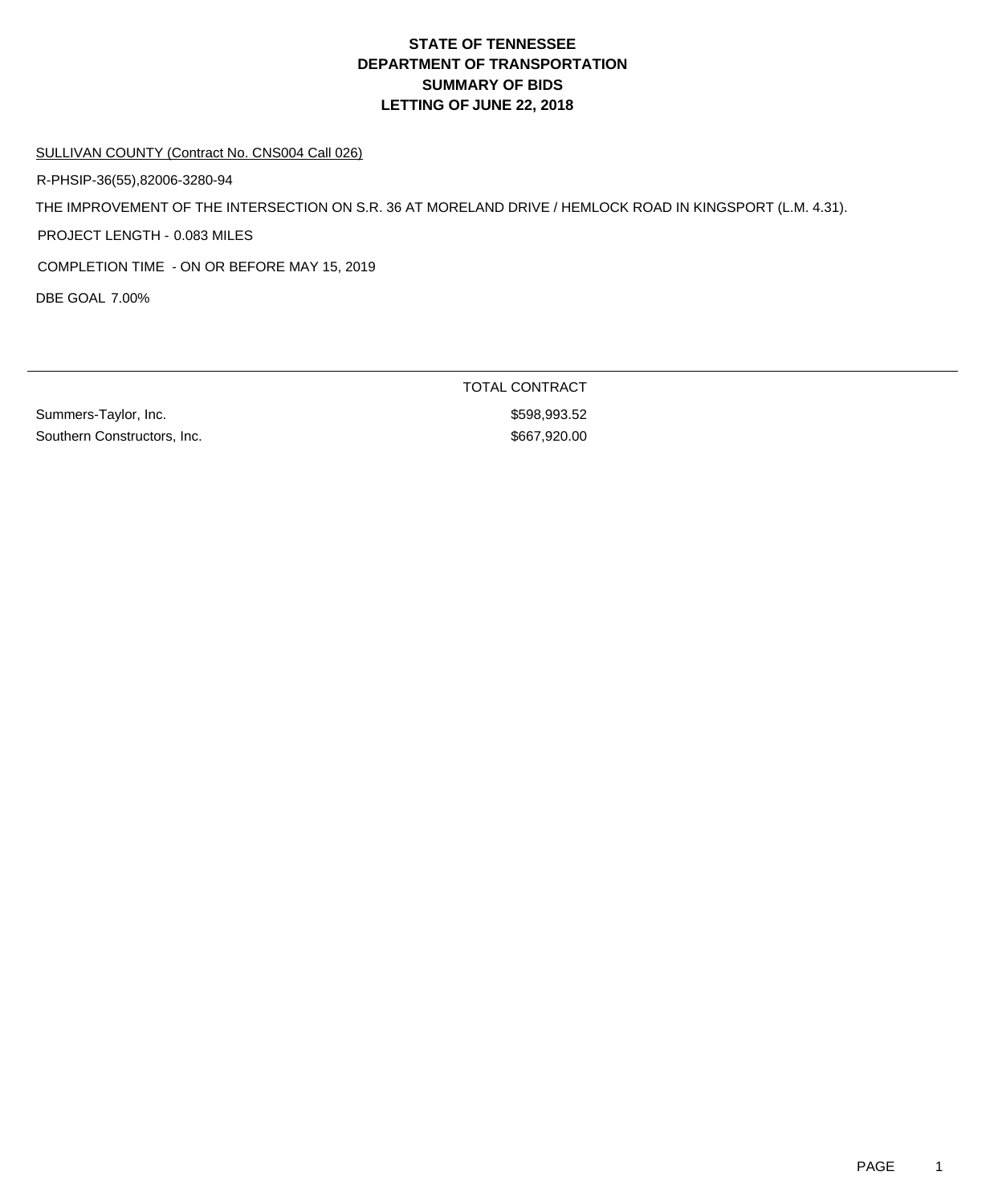|        |                                                             |                   |                               | <b>CONTRACT CNS004</b>    |
|--------|-------------------------------------------------------------|-------------------|-------------------------------|---------------------------|
|        | <b>ROADWAY CATEGORY</b>                                     |                   | <b>UNIT PRICE</b>             | <b>EXTENSION</b>          |
|        |                                                             |                   |                               |                           |
| 105-01 | <b>CONSTRUCTION STAKES, LINES AND GRADES</b>                |                   |                               |                           |
|        |                                                             | 1.000 LS          |                               |                           |
|        | Summers-Taylor, Inc.<br>Southern Constructors, Inc.         |                   | \$5,800.0000<br>\$20,000.0000 | \$5,800.00<br>\$20,000.00 |
|        |                                                             |                   |                               |                           |
| 201-01 | <b>CLEARING AND GRUBBING</b>                                |                   |                               |                           |
|        |                                                             | 1.000 LS          |                               |                           |
|        | Summers-Taylor, Inc.<br>Southern Constructors, Inc.         |                   | \$1,000.0000<br>\$10,000.0000 | \$1,000.00<br>\$10,000.00 |
|        |                                                             |                   |                               |                           |
| 202-01 | <b>REMOVAL OF STRUCTURES AND OBSTRUCTIONS</b>               |                   |                               |                           |
|        |                                                             | 1.000 LS          |                               |                           |
|        | Summers-Taylor, Inc.                                        |                   | \$2,000.0000                  | \$2,000.00                |
|        | Southern Constructors, Inc.                                 |                   | \$15,000.0000                 | \$15,000.00               |
|        | 202-01.13 REMOVAL OF PIPE (18", MORELAND DR. STA. 36+34.62) |                   |                               |                           |
|        |                                                             | 13.000 L.F.       |                               |                           |
|        | Summers-Taylor, Inc.                                        |                   | \$104.0000                    | \$1,352.00                |
|        | Southern Constructors, Inc.                                 |                   | \$125.0000                    | \$1,625.00                |
|        | 202-03.01 REMOVAL OF ASPHALT PAVEMENT                       |                   |                               |                           |
|        |                                                             | 850.000 S.Y.      |                               |                           |
|        | Summers-Taylor, Inc.                                        |                   | \$11.0000                     | \$9,350.00                |
|        | Southern Constructors, Inc.                                 |                   | \$7.5000                      | \$6,375.00                |
|        | 202-08.15 REMOVAL OF CURB AND GUTTER (MORELAND DRIVE)       |                   |                               |                           |
|        |                                                             | 595.000 L.F.      |                               |                           |
|        | Summers-Taylor, Inc.                                        |                   | \$5.7000                      | \$3,391.50                |
|        | Southern Constructors, Inc.                                 |                   | \$10.0000                     | \$5,950.00                |
| 203-01 | <b>ROAD &amp; DRAINAGE EXCAVATION (UNCLASSIFIED)</b>        |                   |                               |                           |
|        |                                                             | 795.000 C.Y.      |                               |                           |
|        | Summers-Taylor, Inc.                                        |                   | \$48.7500                     | \$38,756.25               |
|        | Southern Constructors, Inc.                                 |                   | \$30.0000                     | \$23,850.00               |
| 203-06 | <b>WATER</b>                                                |                   |                               |                           |
|        |                                                             | 1.000 M.G.        |                               |                           |
|        | Summers-Taylor, Inc.                                        |                   | \$1.4500                      | \$1.45                    |
|        | Southern Constructors, Inc.                                 |                   | \$55.0000                     | \$55.00                   |
| 209-05 | <b>SEDIMENT REMOVAL</b>                                     |                   |                               |                           |
|        |                                                             | 5.000 C.Y.        |                               |                           |
|        | Summers-Taylor, Inc.                                        |                   | \$29.5000                     | \$147.50                  |
|        | Southern Constructors, Inc.                                 |                   | \$45.0000                     | \$225.00                  |
|        | 209-09.41 CURB INLET PROTECTION (TYPE 2)                    |                   |                               |                           |
|        |                                                             | <b>2.000 EACH</b> |                               |                           |
|        | Summers-Taylor, Inc.                                        |                   | \$300.0000                    | \$600.00                  |
|        | Southern Constructors, Inc.                                 |                   | \$500.0000                    | \$1,000.00                |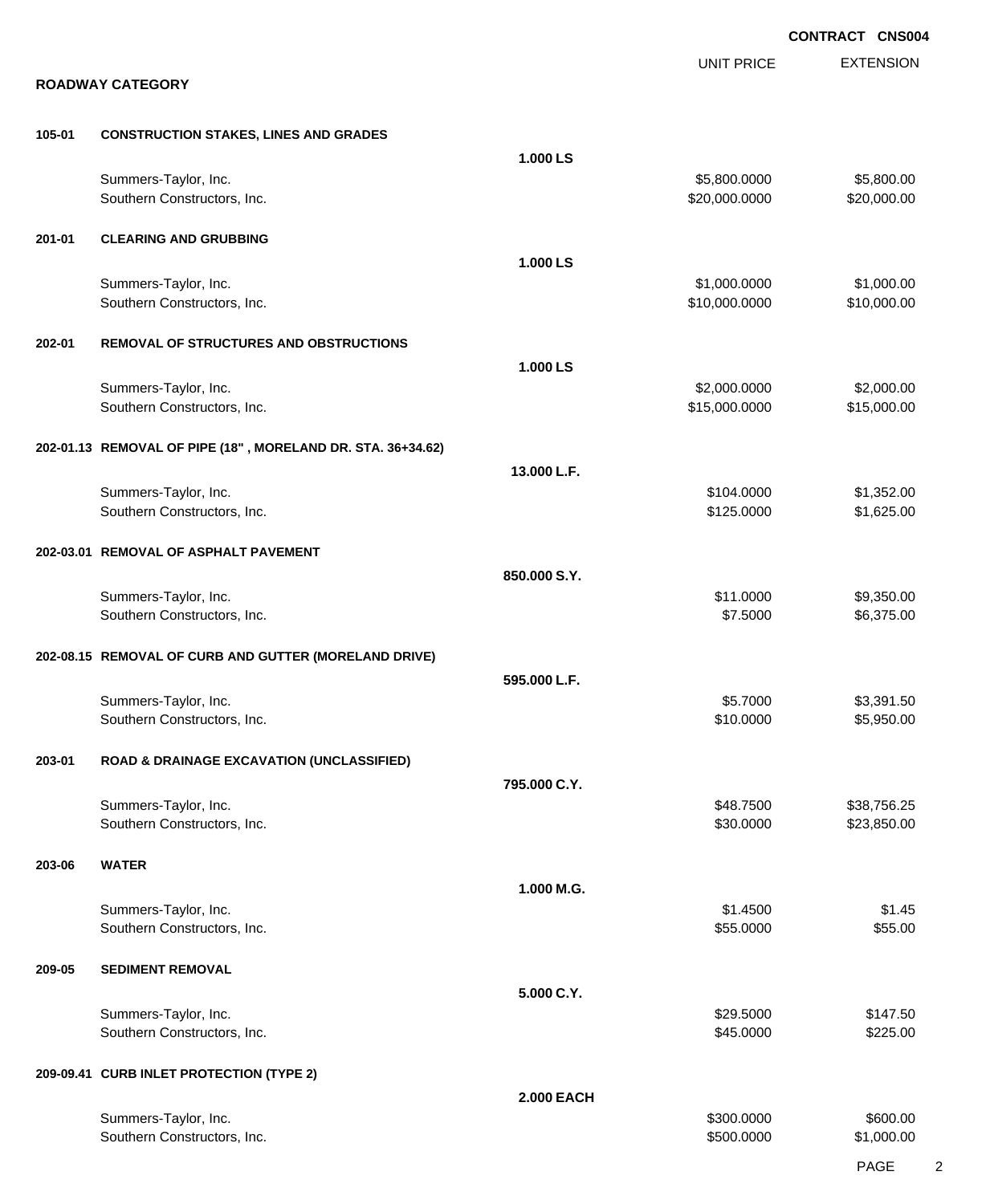|        |                                                                 | <b>UNIT PRICE</b> | <b>EXTENSION</b> |
|--------|-----------------------------------------------------------------|-------------------|------------------|
| 303-01 | MINERAL AGGREGATE, TYPE A BASE, GRADING D                       |                   |                  |
|        | 880.000 TON                                                     |                   |                  |
|        | Summers-Taylor, Inc.                                            | \$45.0000         | \$39,600.00      |
|        | Southern Constructors, Inc.                                     | \$35.0000         | \$30,800.00      |
|        | 307-01.08 ASPHALT CONCRETE MIX (PG64-22) (BPMB-HM) GRADING B-M2 |                   |                  |
|        | 30,000 TON                                                      |                   |                  |
|        | Summers-Taylor, Inc.                                            | \$185.0000        | \$5,550.00       |
|        | Southern Constructors, Inc.                                     | \$210.0000        | \$6,300.00       |
|        | 307-02.01 ASPHALT CONCRETE MIX (PG70-22) (BPMB-HM) GRADING A    |                   |                  |
|        | 185.000 TON                                                     |                   |                  |
|        | Summers-Taylor, Inc.                                            | \$135.0000        | \$24,975.00      |
|        | Southern Constructors, Inc.                                     | \$150.0000        | \$27,750.00      |
|        | 307-02.02 ASPHALT CEMENT (PG70-22)(BPMB-HM) GRADING A-S         |                   |                  |
|        | <b>2.000 TON</b>                                                |                   |                  |
|        | Summers-Taylor, Inc.                                            | \$750.0000        | \$1,500.00       |
|        | Southern Constructors, Inc.                                     | \$850.0000        | \$1,700.00       |
|        | 307-02.03 AGGREGATE (BPMB-HM) GRADING A-S MIX                   |                   |                  |
|        | 65.000 TON                                                      |                   |                  |
|        | Summers-Taylor, Inc.                                            | \$135.0000        | \$8,775.00       |
|        | Southern Constructors, Inc.                                     | \$155.0000        | \$10,075.00      |
|        | 307-02.08 ASPHALT CONCRETE MIX (PG70-22) (BPMB-HM) GRADING B-M2 |                   |                  |
|        | 125,000 TON                                                     |                   |                  |
|        | Summers-Taylor, Inc.                                            | \$155.0000        | \$19,375.00      |
|        | Southern Constructors, Inc.                                     | \$170.0000        | \$21,250.00      |
| 402-01 | BITUMINOUS MATERIAL FOR PRIME COAT (PC)                         |                   |                  |
|        | <b>2.000 TON</b>                                                |                   |                  |
|        | Summers-Taylor, Inc.                                            | \$250.0000        | \$500.00         |
|        | Southern Constructors, Inc.                                     | \$300.0000        | \$600.00         |
| 402-02 | <b>AGGREGATE FOR COVER MATERIAL (PC)</b>                        |                   |                  |
|        | <b>10.000 TON</b>                                               |                   |                  |
|        | Summers-Taylor, Inc.                                            | \$65.0000         | \$650.00         |
|        | Southern Constructors, Inc.                                     | \$100.0000        | \$1,000.00       |
| 403-01 | BITUMINOUS MATERIAL FOR TACK COAT (TC)                          |                   |                  |
|        | <b>1.000 TON</b>                                                |                   |                  |
|        | Summers-Taylor, Inc.                                            | \$975.0000        | \$975.00         |
|        | Southern Constructors, Inc.                                     | \$1,200.0000      | \$1,200.00       |
|        | 407-20.05 SAW CUTTING ASPHALT PAVEMENT                          |                   |                  |
|        | 1,000.000 L.F.                                                  |                   |                  |
|        | Summers-Taylor, Inc.                                            | \$2.9000          | \$2,900.00       |
|        | Southern Constructors, Inc.                                     | \$6.0000          | \$6,000.00       |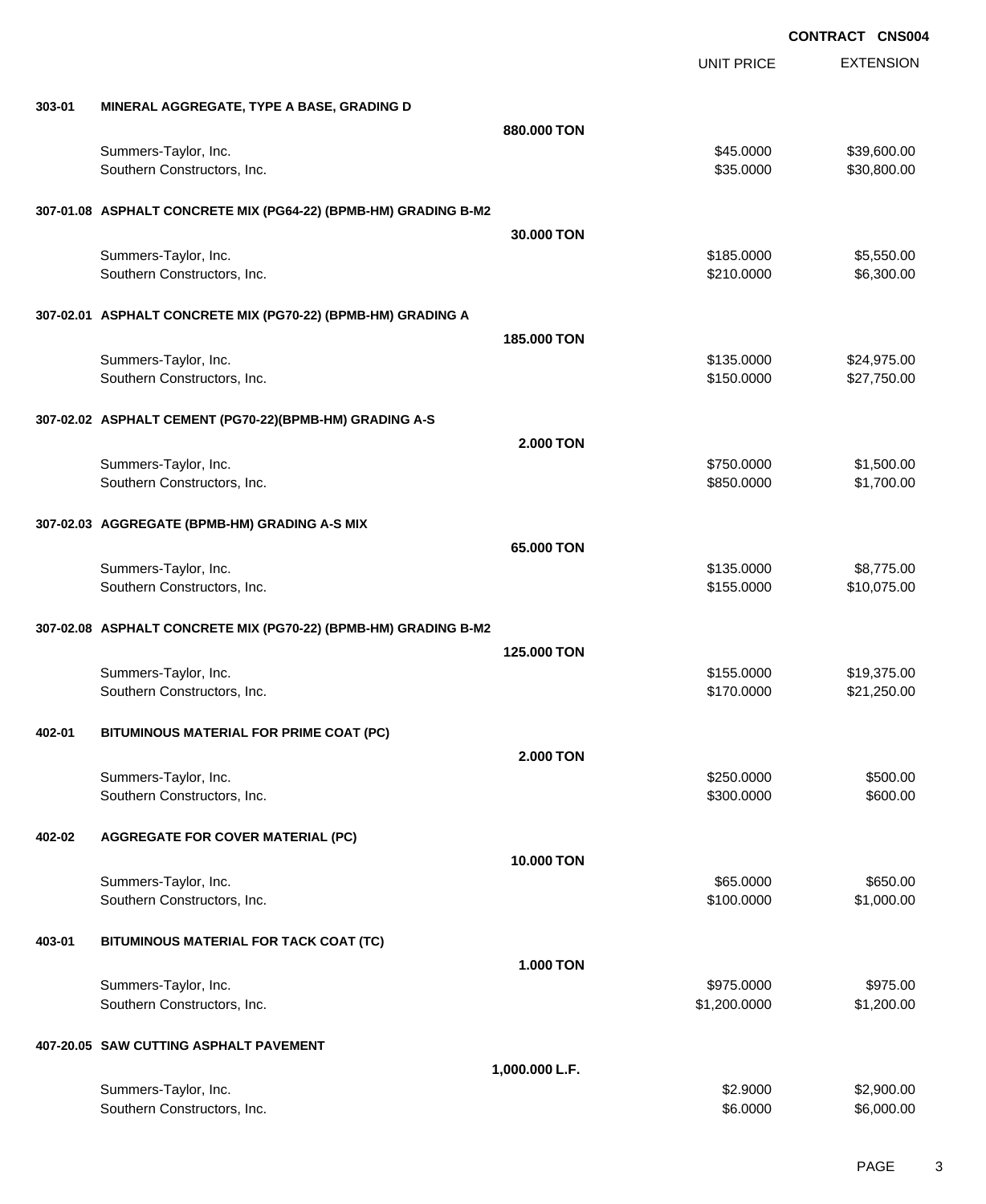UNIT PRICE EXTENSION

|        | 411-01.10 ACS MIX(PG64-22) GRADING D                |                   |                              |                          |
|--------|-----------------------------------------------------|-------------------|------------------------------|--------------------------|
|        |                                                     | 15.000 TON        |                              |                          |
|        | Summers-Taylor, Inc.                                |                   | \$205.0000                   | \$3,075.00               |
|        | Southern Constructors, Inc.                         |                   | \$250.0000                   | \$3,750.00               |
|        |                                                     |                   |                              |                          |
|        | 411-02.10 ACS MIX(PG70-22) GRADING D                |                   |                              |                          |
|        | Summers-Taylor, Inc.                                | 75.000 TON        | \$210.0000                   | \$15,750.00              |
|        | Southern Constructors, Inc.                         |                   | \$250.0000                   | \$18,750.00              |
|        |                                                     |                   |                              |                          |
|        | 604-09.10 CLASS A CONCRETE (ISLAND - 6")            |                   |                              |                          |
|        |                                                     | 100.000 C.Y.      |                              |                          |
|        | Summers-Taylor, Inc.                                |                   | \$424.0000                   | \$42,400.00              |
|        | Southern Constructors, Inc.                         |                   | \$700.0000                   | \$70,000.00              |
|        |                                                     |                   |                              |                          |
|        | 607-03.30 18" PIPE CULVERT                          |                   |                              |                          |
|        |                                                     | 8.000 L.F.        |                              |                          |
|        | Summers-Taylor, Inc.<br>Southern Constructors, Inc. |                   | \$299.0000<br>\$250.0000     | \$2,392.00<br>\$2,000.00 |
|        |                                                     |                   |                              |                          |
|        | 611-01.02 MANHOLES, > 4' - 8' DEPTH                 |                   |                              |                          |
|        |                                                     | <b>1.000 EACH</b> |                              |                          |
|        | Summers-Taylor, Inc.                                |                   | \$5,260.0000                 | \$5,260.00               |
|        | Southern Constructors, Inc.                         |                   | \$4,500.0000                 | \$4,500.00               |
|        |                                                     |                   |                              |                          |
|        | 611-01.20 ADJUSTMENT OF EXISTING MANHOLE            |                   |                              |                          |
|        |                                                     | <b>1.000 EACH</b> |                              |                          |
|        | Summers-Taylor, Inc.                                |                   | \$2,100.0000                 | \$2,100.00               |
|        | Southern Constructors, Inc.                         |                   | \$1,500.0000                 | \$1,500.00               |
|        |                                                     |                   |                              |                          |
|        | 611-12.02 CATCH BASINS, TYPE 12, > 4' - 8' DEPTH    |                   |                              |                          |
|        |                                                     | <b>1.000 EACH</b> |                              |                          |
|        | Summers-Taylor, Inc.<br>Southern Constructors, Inc. |                   | \$4,160.0000<br>\$4,500.0000 | \$4,160.00<br>\$4,500.00 |
|        |                                                     |                   |                              |                          |
|        | 702-01.02 CONCRETE CURB                             |                   |                              |                          |
|        |                                                     | 85.000 L.F.       |                              |                          |
|        | Summers-Taylor, Inc.                                |                   | \$33.5000                    | \$2,847.50               |
|        | Southern Constructors, Inc.                         |                   | \$45.0000                    | \$3,825.00               |
|        |                                                     |                   |                              |                          |
| 702-03 | <b>CONCRETE COMBINED CURB &amp; GUTTER</b>          |                   |                              |                          |
|        |                                                     | 25.000 C.Y.       |                              |                          |
|        | Summers-Taylor, Inc.                                |                   | \$462.0000                   | \$11,550.00              |
|        | Southern Constructors, Inc.                         |                   | \$700.0000                   | \$17,500.00              |
| 710-02 | <b>AGGREGATE UNDERDRAINS (WITH PIPE)</b>            |                   |                              |                          |
|        |                                                     | 385.000 L.F.      |                              |                          |
|        | Summers-Taylor, Inc.                                |                   | \$12.5000                    | \$4,812.50               |
|        | Southern Constructors, Inc.                         |                   | \$28.0000                    | \$10,780.00              |
|        |                                                     |                   |                              |                          |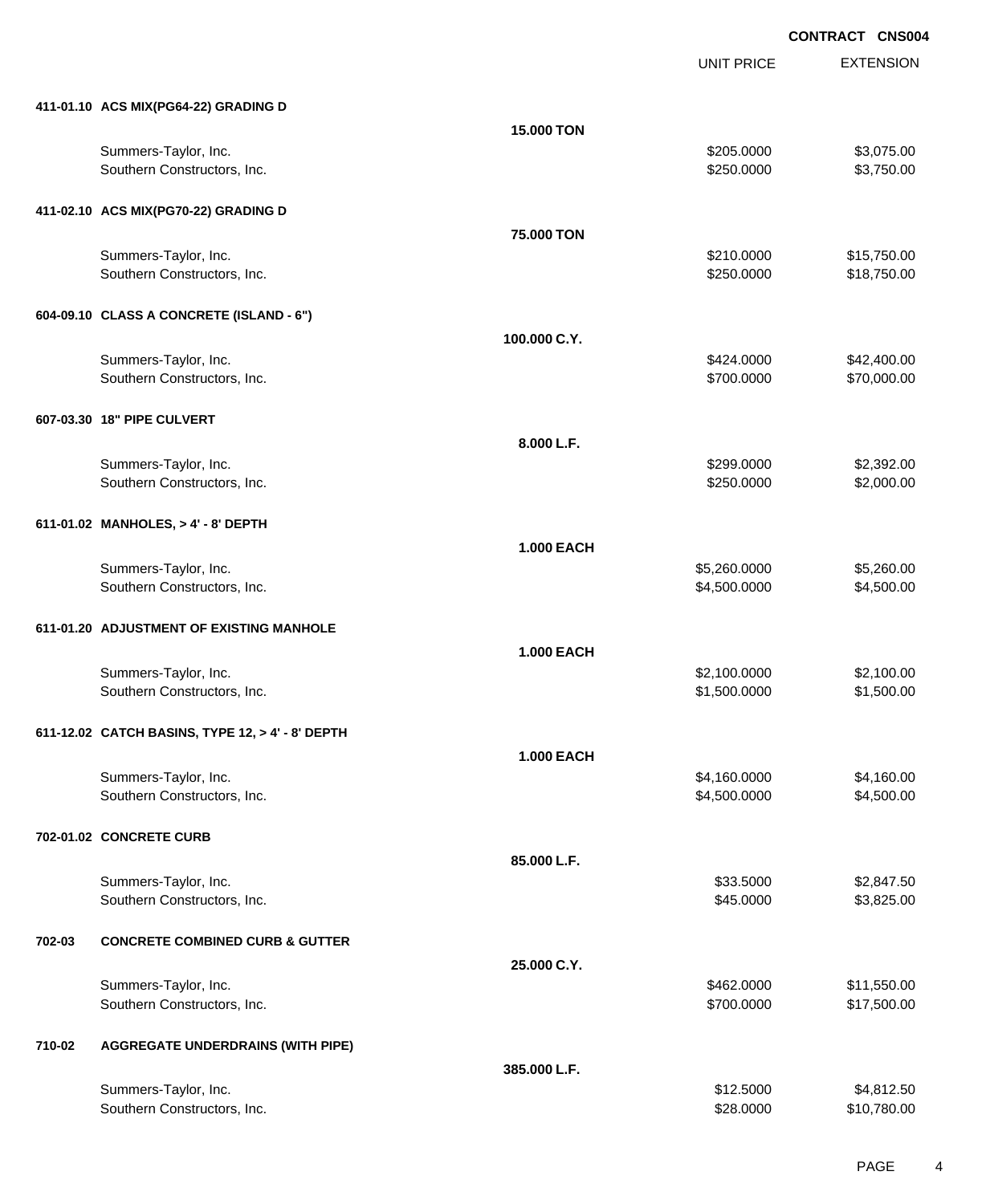|        |                                                  |                   | <b>UNIT PRICE</b> | <b>EXTENSION</b> |
|--------|--------------------------------------------------|-------------------|-------------------|------------------|
| 710-05 | <b>LATERAL UNDERDRAIN</b>                        |                   |                   |                  |
|        |                                                  | 35.000 L.F.       |                   |                  |
|        | Summers-Taylor, Inc.                             |                   | \$15.5000         | \$542.50         |
|        | Southern Constructors, Inc.                      |                   | \$40.0000         | \$1,400.00       |
|        | 710-06.12 LATERAL UNDERDRAIN ENDWALL (3:1)       |                   |                   |                  |
|        |                                                  | <b>1.000 EACH</b> |                   |                  |
|        | Summers-Taylor, Inc.                             |                   | \$1,150.0000      | \$1,150.00       |
|        | Southern Constructors, Inc.                      |                   | \$1,500.0000      | \$1,500.00       |
| 712-01 | <b>TRAFFIC CONTROL</b>                           |                   |                   |                  |
|        |                                                  | 1.000 LS          |                   |                  |
|        | Summers-Taylor, Inc.                             |                   | \$41,222.0000     | \$41,222.00      |
|        | Southern Constructors, Inc.                      |                   | \$50,000.0000     | \$50,000.00      |
|        | 712-04.01 FLEXIBLE DRUMS (CHANNELIZING)          |                   |                   |                  |
|        |                                                  | 75.000 EACH       |                   |                  |
|        | Summers-Taylor, Inc.                             |                   | \$21.5000         | \$1,612.50       |
|        | Southern Constructors, Inc.                      |                   | \$50.0000         | \$3,750.00       |
| 712-06 | <b>SIGNS (CONSTRUCTION)</b>                      |                   |                   |                  |
|        |                                                  | 95.000 S.F.       |                   |                  |
|        | Summers-Taylor, Inc.                             |                   | \$9.3000          | \$883.50         |
|        | Southern Constructors, Inc.                      |                   | \$15.0000         | \$1,425.00       |
|        | 712-08.03 ARROW BOARD (TYPE C)                   |                   |                   |                  |
|        |                                                  | <b>1.000 EACH</b> |                   |                  |
|        | Summers-Taylor, Inc.                             |                   | \$501.0000        | \$501.00         |
|        | Southern Constructors, Inc.                      |                   | \$3,500.0000      | \$3,500.00       |
|        | 713-02.21 SIGN POST DELINEATION ENHANCEMENT      |                   |                   |                  |
|        |                                                  | 6.000 L.F.        |                   |                  |
|        | Summers-Taylor, Inc.                             |                   | \$13.0000         | \$78.00          |
|        | Southern Constructors, Inc.                      |                   | \$15.0000         | \$90.00          |
|        | 713-14.21 STREET NAME SIGN (RIGID 0.100IN THICK  |                   |                   |                  |
|        |                                                  | 60.000 S.F.       |                   |                  |
|        | Summers-Taylor, Inc.                             |                   | \$45.5000         | \$2,730.00       |
|        | Southern Constructors, Inc.                      |                   | \$50.0000         | \$3,000.00       |
| 713-15 | REMOVAL OF SIGNS, POSTS AND FOOTINGS             |                   |                   |                  |
|        |                                                  | 1.000 LS          |                   |                  |
|        | Summers-Taylor, Inc.                             |                   | \$1,300.0000      | \$1,300.00       |
|        | Southern Constructors, Inc.                      |                   | \$300.0000        | \$300.00         |
|        | 713-15.02 REMOVAL & RELOCATION OF SIGN & SUPPORT |                   |                   |                  |
|        |                                                  | 5.000 EACH        |                   |                  |
|        | Summers-Taylor, Inc.                             |                   | \$65.0000         | \$325.00         |
|        | Southern Constructors, Inc.                      |                   | \$100.0000        | \$500.00         |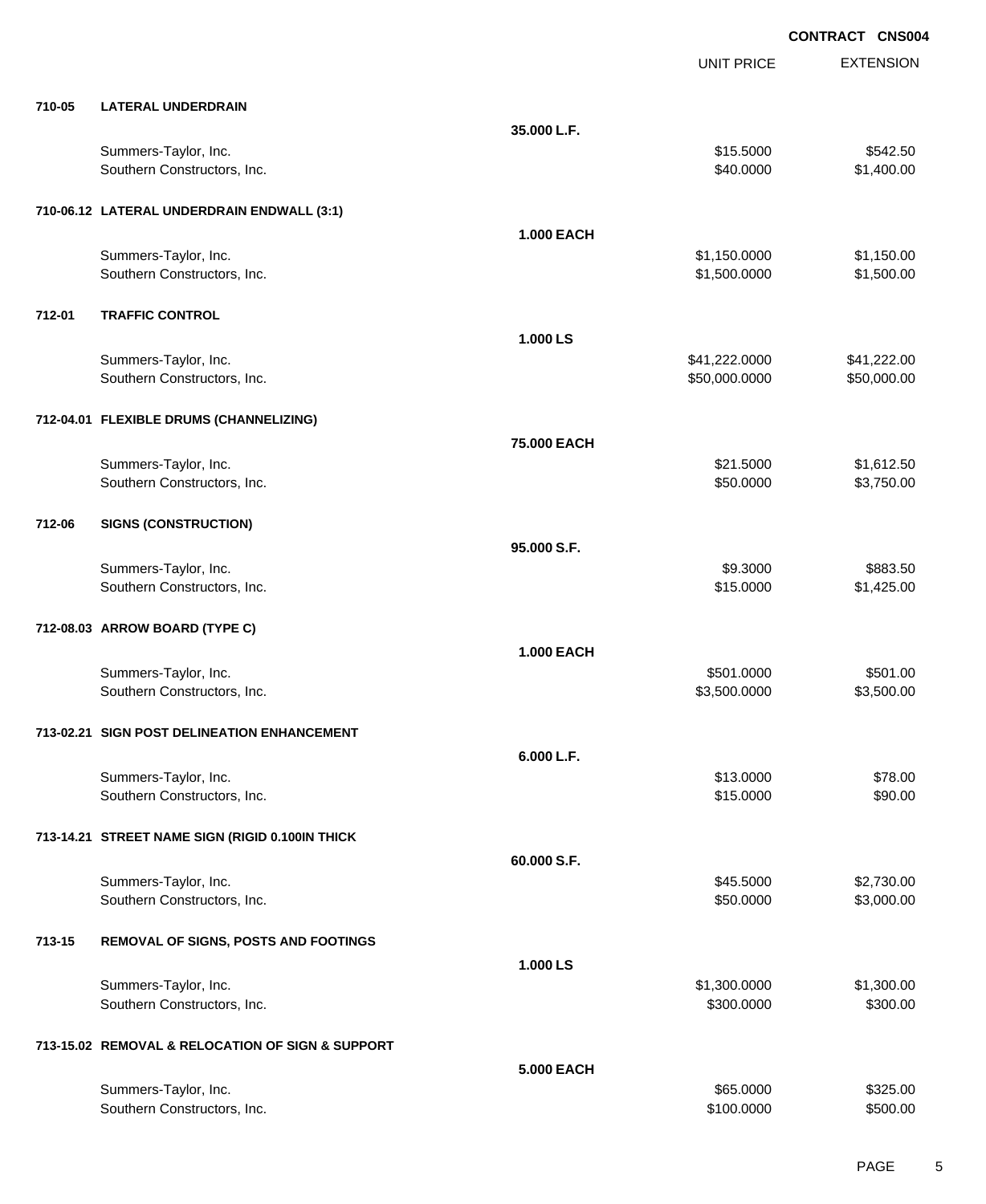|                                                             |                   | <b>UNIT PRICE</b> | <b>EXTENSION</b> |
|-------------------------------------------------------------|-------------------|-------------------|------------------|
| 713-16.20 SIGNS (R1-2)                                      |                   |                   |                  |
|                                                             | <b>1.000 EACH</b> |                   |                  |
| Summers-Taylor, Inc.                                        |                   | \$235.0000        | \$235.00         |
| Southern Constructors, Inc.                                 |                   | \$300.0000        | \$300.00         |
| 713-16.21 SIGNS (R10-11a, 36"X48", NO TURN ON RED)          |                   |                   |                  |
|                                                             | <b>2.000 EACH</b> |                   |                  |
| Summers-Taylor, Inc.                                        |                   | \$522.0000        | \$1,044.00       |
| Southern Constructors, Inc.                                 |                   | \$500.0000        | \$1,000.00       |
| 714-06.05 CABLE (1/C # 6 AWG)                               |                   |                   |                  |
|                                                             | 342.000 L.F.      |                   |                  |
| Summers-Taylor, Inc.                                        |                   | \$2.1000          | \$718.20         |
| Southern Constructors, Inc.                                 |                   | \$1.7500          | \$598.50         |
| 716-02.04 PLASTIC PAVEMENT MARKING(CHANNELIZATION STRIPING) |                   |                   |                  |
|                                                             | 35,000 S.Y.       |                   |                  |
| Summers-Taylor, Inc.                                        |                   | \$31.5000         | \$1,102.50       |
| Southern Constructors, Inc.                                 |                   | \$25.0000         | \$875.00         |
| 716-02.05 PLASTIC PAVEMENT MARKING (STOP LINE)              |                   |                   |                  |
|                                                             | 155,000 L.F.      |                   |                  |
| Summers-Taylor, Inc.                                        |                   | \$15.0000         | \$2,325.00       |
| Southern Constructors, Inc.                                 |                   | \$15.0000         | \$2,325.00       |
| 716-02.06 PLASTIC PAVEMENT MARKING (TURN LANE ARROW)        |                   |                   |                  |
|                                                             | 7.000 EACH        |                   |                  |
| Summers-Taylor, Inc.                                        |                   | \$180.0000        | \$1,260.00       |
| Southern Constructors, Inc.                                 |                   | \$150.0000        | \$1,050.00       |
| 716-03.01 PLASTIC WORD PAVEMENT MARKING (ONLY)              |                   |                   |                  |
|                                                             | 3.000 EACH        |                   |                  |
| Summers-Taylor, Inc.                                        |                   | \$259.0000        | \$777.00         |
| Southern Constructors, Inc.                                 |                   | \$210.0000        | \$630.00         |
| 716-04.01 PLASTIC PAVEMENT MARKING (STRAIGHT-TURN ARROW)    |                   |                   |                  |
|                                                             | <b>1.000 EACH</b> |                   |                  |
| Summers-Taylor, Inc.                                        |                   | \$299.0000        | \$299.00         |
| Southern Constructors, Inc.                                 |                   | \$250.0000        | \$250.00         |
| 716-04.05 PLASTIC PAVEMENT MARKING (STRAIGHT ARROW)         |                   |                   |                  |
|                                                             | <b>1.000 EACH</b> |                   |                  |
| Summers-Taylor, Inc.                                        |                   | \$166.0000        | \$166.00         |
| Southern Constructors, Inc.                                 |                   | \$200.0000        | \$200.00         |
| 716-04.12 PLASTIC PAVEMENT MARKING (YIELD LINE)             |                   |                   |                  |
|                                                             | 15.000 S.F.       |                   |                  |
| Summers-Taylor, Inc.                                        |                   | \$17.0000         | \$255.00         |
| Southern Constructors, Inc.                                 |                   | \$15.0000         | \$225.00         |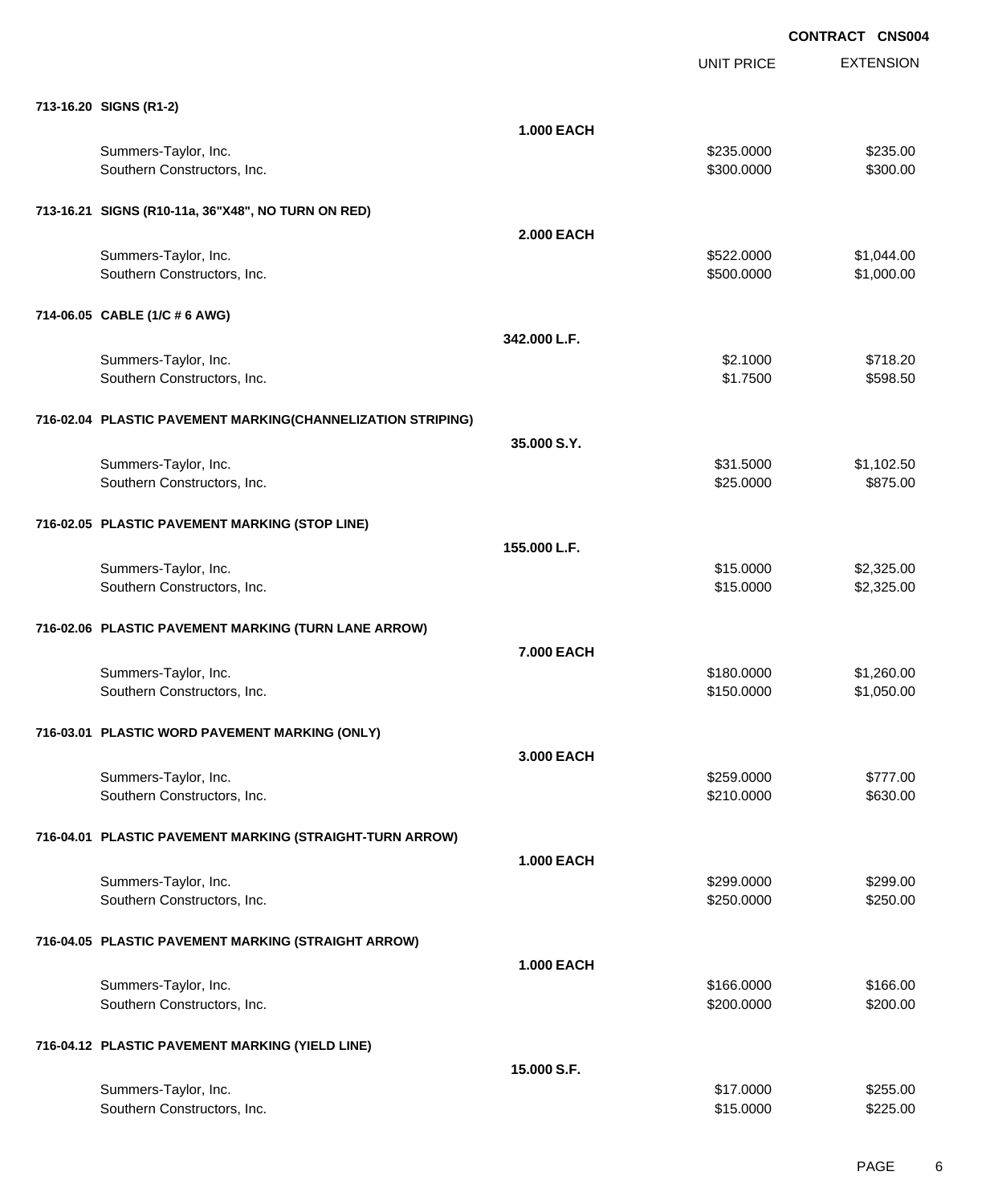|                                                              |                   | <b>UNIT PRICE</b> | <b>EXTENSION</b> |
|--------------------------------------------------------------|-------------------|-------------------|------------------|
| 716-05.01 PAINTED PAVEMENT MARKING (4" LINE)                 |                   |                   |                  |
|                                                              | 0.400 L.M.        |                   |                  |
| Summers-Taylor, Inc.                                         |                   | \$1,995.9800      | \$798.39         |
| Southern Constructors, Inc.                                  |                   | \$2,000.0000      | \$800.00         |
| 716-05.02 PAINTED PAVEMENT MARKING (8" BARRIER LINE)         |                   |                   |                  |
|                                                              | 310.000 L.F.      |                   |                  |
| Summers-Taylor, Inc.                                         |                   | \$0.7500          | \$232.50         |
| Southern Constructors, Inc.                                  |                   | \$1.0000          | \$310.00         |
| 716-05.04 PAINTED PAVEMENT MARKING (CHANNELIZATION STRIPING) |                   |                   |                  |
|                                                              | 12.000 S.Y.       |                   |                  |
| Summers-Taylor, Inc.                                         |                   | \$14.5000         | \$174.00         |
| Southern Constructors, Inc.                                  |                   | \$12.0000         | \$144.00         |
| 716-05.05 PAINTED PAVEMENT MARKING (STOP LINE)               |                   |                   |                  |
|                                                              | 32.000 L.F.       |                   |                  |
| Summers-Taylor, Inc.                                         |                   | \$8.7000          | \$278.40         |
| Southern Constructors, Inc.                                  |                   | \$10.0000         | \$320.00         |
| 716-05.06 PAINTED PAVEMENT MARKING (TURN LANE ARROW)         |                   |                   |                  |
|                                                              | <b>5.000 EACH</b> |                   |                  |
| Summers-Taylor, Inc.                                         |                   | \$126.0000        | \$630.00         |
| Southern Constructors, Inc.                                  |                   | \$100.0000        | \$500.00         |
| 716-05.11 PAINTED PAVEMENT MARKING(STRAIGHT ARROW)           |                   |                   |                  |
|                                                              | <b>1.000 EACH</b> |                   |                  |
| Summers-Taylor, Inc.                                         |                   | \$126.0000        | \$126.00         |
| Southern Constructors, Inc.                                  |                   | \$100.0000        | \$100.00         |
| 716-05.21 PAINTED PAVEMENT MARKING(4"DOTTED LINE)            |                   |                   |                  |
|                                                              | 70.000 L.F.       |                   |                  |
| Summers-Taylor, Inc.                                         |                   | \$1.0000          | \$70.00          |
| Southern Constructors, Inc.                                  |                   | \$1.0000          | \$70.00          |
| 716-05.50 PAINTED PAVEMENT MARKINGS(8" LINE)                 |                   |                   |                  |
|                                                              | 40.000 L.F.       |                   |                  |
| Summers-Taylor, Inc.                                         |                   | \$0.8500          | \$34.00          |
| Southern Constructors, Inc.                                  |                   | \$1.0000          | \$40.00          |
| 716-06.01 PAINTED WORD PVMT MARK (<br>$\lambda$              |                   |                   |                  |
|                                                              | <b>4.000 EACH</b> |                   |                  |
| Summers-Taylor, Inc.                                         |                   | \$180.0000        | \$720.00         |
| Southern Constructors, Inc.                                  |                   | \$150.0000        | \$600.00         |
| 716-08.01 REMOVAL OF PAVEMENT MARKING (LINE)                 |                   |                   |                  |
|                                                              | 385.000 L.F.      |                   |                  |
| Summers-Taylor, Inc.                                         |                   | \$1.1500          | \$442.75         |
| Southern Constructors, Inc.                                  |                   | \$1.2500          | \$481.25         |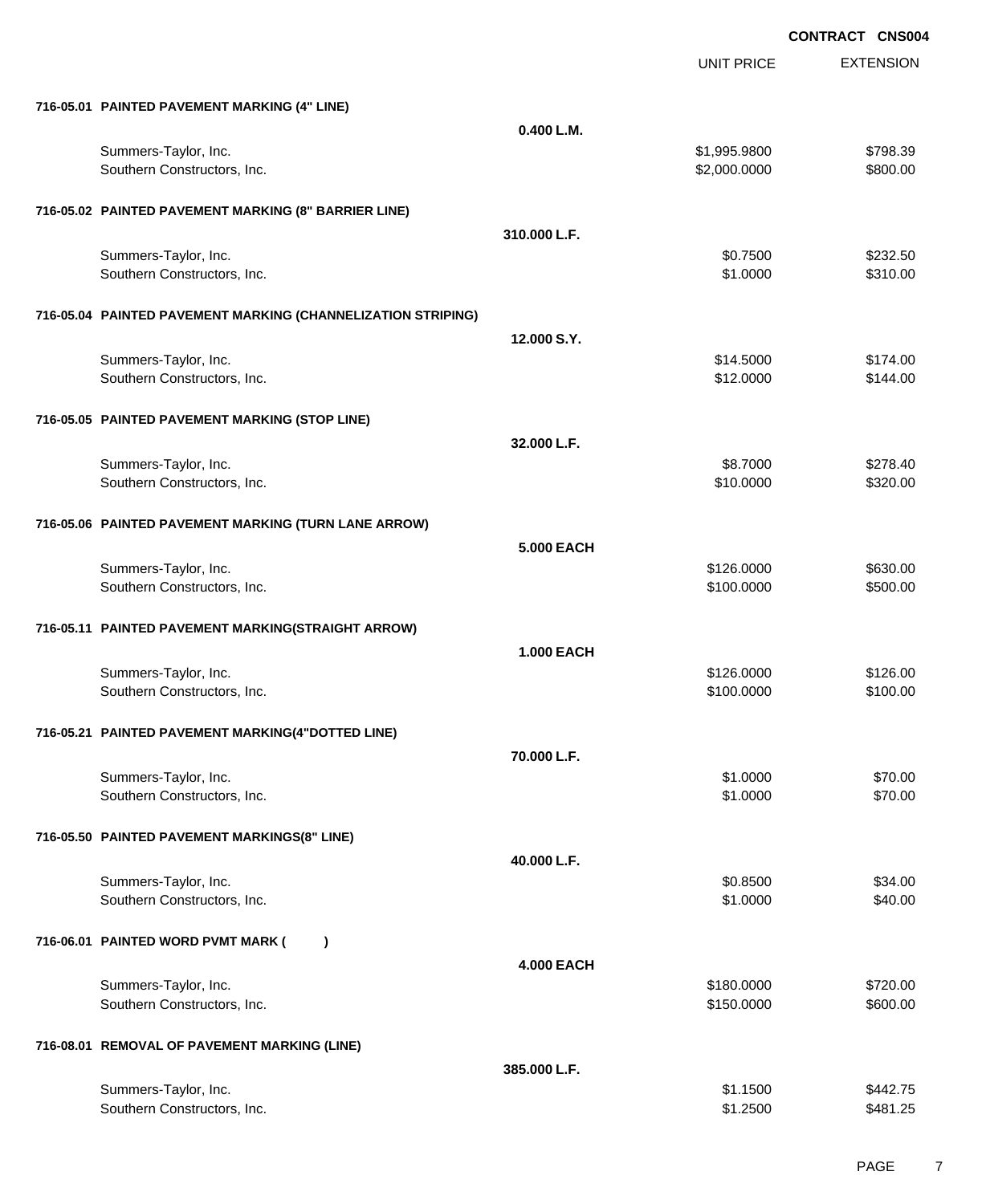|        |                                                                 |                   |                   | <b>CONTRACT CNS004</b> |
|--------|-----------------------------------------------------------------|-------------------|-------------------|------------------------|
|        |                                                                 |                   | <b>UNIT PRICE</b> | <b>EXTENSION</b>       |
|        | 716-08.04 REMOVAL OF PAVEMENT MARKING (CHANNELIZATION STRIPING) |                   |                   |                        |
|        |                                                                 | 15,000 S.Y.       |                   |                        |
|        | Summers-Taylor, Inc.                                            |                   | \$15.5000         | \$232.50               |
|        | Southern Constructors, Inc.                                     |                   | \$15.0000         | \$225.00               |
|        | 716-08.05 REMOVAL OF PAVEMENT MARKING (STOP LINE)               |                   |                   |                        |
|        |                                                                 | 105,000 L.F.      |                   |                        |
|        | Summers-Taylor, Inc.                                            |                   | \$6.3000          | \$661.50               |
|        | Southern Constructors, Inc.                                     |                   | \$6.0000          | \$630.00               |
|        | 716-08.20 REMOVAL OF PAVEMENT MARKING (LINE)                    |                   |                   |                        |
|        |                                                                 | 0.300 L.M.        |                   |                        |
|        | Summers-Taylor, Inc.                                            |                   | \$3,260.1300      | \$978.04               |
|        | Southern Constructors, Inc.                                     |                   | \$2,700.0000      | \$810.00               |
|        | 716-12.02 ENHANCED FLATLINE THERMO PVMT MRKNG (6IN LINE)        |                   |                   |                        |
|        |                                                                 | 0.100 L.M.        |                   |                        |
|        | Summers-Taylor, Inc.                                            |                   | \$13,306.6000     | \$1,330.66             |
|        | Southern Constructors, Inc.                                     |                   | \$12,000.0000     | \$1,200.00             |
|        | 716-12.05 ENHANCED FLATLINE THERMO PVMT MRKNG (6IN DOTTED LINE) |                   |                   |                        |
|        |                                                                 | 65.000 L.F.       |                   |                        |
|        | Summers-Taylor, Inc.                                            |                   | \$1.9500          | \$126.75               |
|        | Southern Constructors, Inc.                                     |                   | \$1.7500          | \$113.75               |
|        | 716-13.01 SPRAY THERMO PVMT MRKNG (60 mil) (4IN LINE)           |                   |                   |                        |
|        |                                                                 | 0.400 L.M.        |                   |                        |
|        | Summers-Taylor, Inc.                                            |                   | \$6,653.3300      | \$2,661.33             |
|        | Southern Constructors, Inc.                                     |                   | \$5,500.0000      | \$2,200.00             |
|        | 716-13.04 SPRAY THERMO PVMT MRKNG (60 mil) (4IN DOTTED LINE)    |                   |                   |                        |
|        |                                                                 | 95.000 L.F.       |                   |                        |
|        | Summers-Taylor, Inc.                                            |                   | \$1.6500          | \$156.75               |
|        | Southern Constructors, Inc.                                     |                   | \$2.0000          | \$190.00               |
| 717-01 | <b>MOBILIZATION</b>                                             |                   |                   |                        |
|        |                                                                 | 1.000 LS          |                   |                        |
|        | Summers-Taylor, Inc.                                            |                   | \$38,225.0000     | \$38,225.00            |
|        | Southern Constructors, Inc.                                     |                   | \$30,000.0000     | \$30,000.00            |
|        | 725-21.31 CAT 5 CABLE                                           |                   |                   |                        |
|        |                                                                 | 845.000 L.F.      |                   |                        |
|        | Summers-Taylor, Inc.                                            |                   | \$1.1000          | \$929.50               |
|        | Southern Constructors, Inc.                                     |                   | \$2.5000          | \$2,112.50             |
|        | 730-01.01 REMOVE & RELOCATE EXISTING TRAFFIC SIGNAL EQUIPMENT   |                   |                   |                        |
|        |                                                                 | <b>4.000 EACH</b> |                   |                        |
|        | Summers-Taylor, Inc.                                            |                   | \$240.0000        | \$960.00               |
|        | Southern Constructors, Inc.                                     |                   | \$1,000.0000      | \$4,000.00             |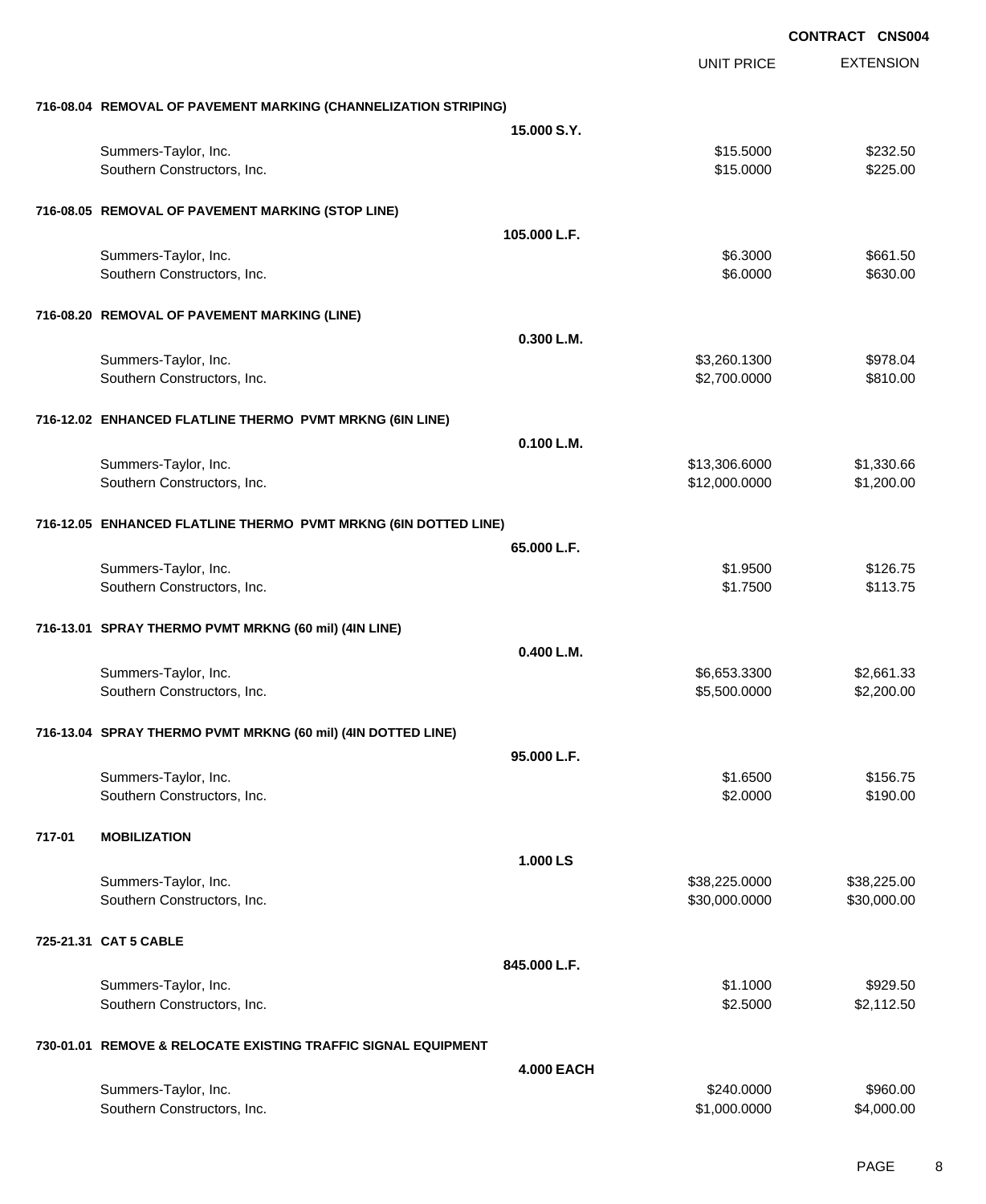UNIT PRICE

EXTENSION

| 730-01.02 REMOVAL OF SIGNAL EQUIPMENT                  |                   |                              |                          |
|--------------------------------------------------------|-------------------|------------------------------|--------------------------|
|                                                        | <b>1.000 EACH</b> |                              |                          |
| Summers-Taylor, Inc.                                   |                   | \$3,650.0000                 | \$3,650.00               |
| Southern Constructors, Inc.                            |                   | \$4,000.0000                 | \$4,000.00               |
|                                                        |                   |                              |                          |
| 730-02.08 SIGNAL HEAD ASSEMBLY (130 POLE MOUNTED)      |                   |                              |                          |
|                                                        | <b>1.000 EACH</b> |                              |                          |
| Summers-Taylor, Inc.                                   |                   | \$1,010.0000                 | \$1,010.00               |
| Southern Constructors, Inc.                            |                   | \$900.0000                   | \$900.00                 |
| 730-02.09 SIGNAL HEAD ASSEMBLY (130 WITH BACKPLATE)    |                   |                              |                          |
|                                                        |                   |                              |                          |
|                                                        | 7.000 EACH        |                              |                          |
| Summers-Taylor, Inc.<br>Southern Constructors, Inc.    |                   | \$1,120.0000<br>\$1,100.0000 | \$7,840.00<br>\$7,700.00 |
|                                                        |                   |                              |                          |
| 730-02.30 SIGNAL HEAD ASSEMBLY (130 A3 WITH BACKPLATE) |                   |                              |                          |
|                                                        | 3.000 EACH        |                              |                          |
| Summers-Taylor, Inc.                                   |                   | \$1,120.0000                 | \$3,360.00               |
| Southern Constructors, Inc.                            |                   | \$1,000.0000                 | \$3,000.00               |
|                                                        |                   |                              |                          |
| 730-02.31 SIGNAL HEAD ASSEMBLY (140 A1 WITH BACKPLATE) |                   |                              |                          |
|                                                        | <b>1.000 EACH</b> |                              |                          |
| Summers-Taylor, Inc.                                   |                   | \$1,200.0000                 | \$1,200.00               |
| Southern Constructors, Inc.                            |                   | \$1,200.0000                 | \$1,200.00               |
|                                                        |                   |                              |                          |
| 730-03.21 INSTALL PULL BOX (TYPE B)                    |                   |                              |                          |
|                                                        | 8.000 EACH        |                              |                          |
| Summers-Taylor, Inc.                                   |                   | \$600.0000                   | \$4,800.00               |
| Southern Constructors, Inc.                            |                   | \$600.0000                   | \$4,800.00               |
|                                                        |                   |                              |                          |
| 730-05.01 ELECTRICAL SERVICE CONNECTION                |                   |                              |                          |
|                                                        | <b>1.000 EACH</b> |                              |                          |
| Summers-Taylor, Inc.                                   |                   | \$1,650.0000                 | \$1,650.00               |
| Southern Constructors, Inc.                            |                   | \$3,000.0000                 | \$3,000.00               |
|                                                        |                   |                              |                          |
| 730-08.02 SIGNAL CABLE - 5 CONDUCTOR                   |                   |                              |                          |
|                                                        | 722.000 L.F.      |                              |                          |
| Summers-Taylor, Inc.                                   |                   | \$1.5500                     | \$1,119.10               |
| Southern Constructors, Inc.                            |                   | \$1.7500                     | \$1,263.50               |
| 730-08.03 SIGNAL CABLE - 7 CONDUCTOR                   |                   |                              |                          |
|                                                        |                   |                              |                          |
|                                                        | 1,317.000 L.F.    |                              |                          |
| Summers-Taylor, Inc.<br>Southern Constructors, Inc.    |                   | \$1.8500<br>\$2.0000         | \$2,436.45<br>\$2,634.00 |
|                                                        |                   |                              |                          |
| 730-08.30 INTERCONNECT CABLE (COPPER-TWISTED PAIR)     |                   |                              |                          |
|                                                        | 170.000 L.F.      |                              |                          |
| Summers-Taylor, Inc.                                   |                   | \$3.5000                     | \$595.00                 |
| Southern Constructors, Inc.                            |                   | \$2.5000                     | \$425.00                 |
|                                                        |                   |                              |                          |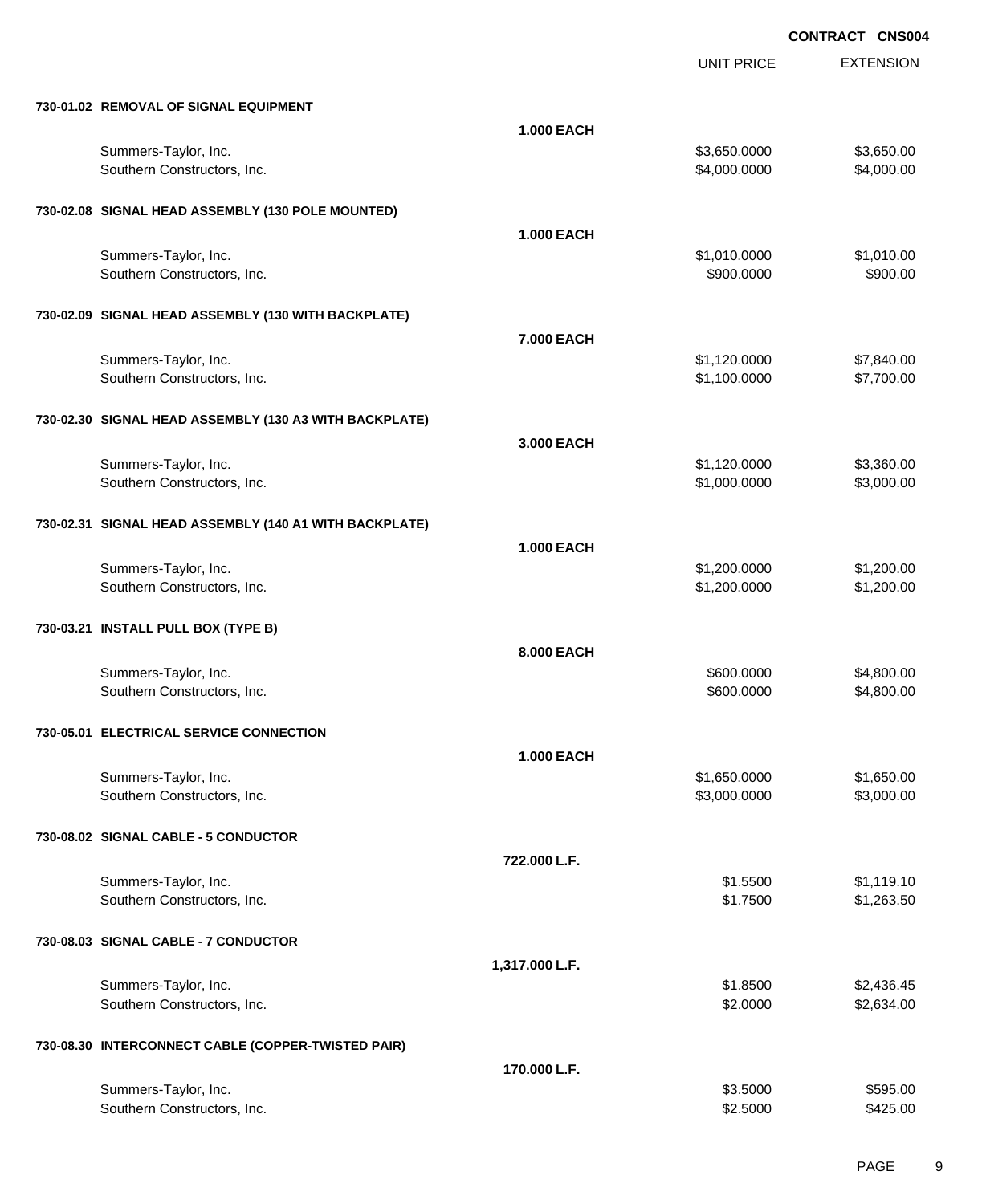UNIT PRICE

EXTENSION

| 730-11.01 STEEL CONDUIT RISER ASSEMBLY              |                   |               |             |
|-----------------------------------------------------|-------------------|---------------|-------------|
|                                                     | <b>1.000 EACH</b> |               |             |
| Summers-Taylor, Inc.                                |                   | \$376.0000    | \$376.00    |
| Southern Constructors, Inc.                         |                   | \$300.0000    | \$300.00    |
|                                                     |                   |               |             |
| 730-12.02 CONDUIT 2" DIAMETER (PVC)                 |                   |               |             |
|                                                     | 628.000 L.F.      |               |             |
| Summers-Taylor, Inc.                                |                   | \$12.5000     | \$7,850.00  |
| Southern Constructors, Inc.                         |                   | \$10.0000     | \$6,280.00  |
|                                                     |                   |               |             |
| 730-12.07 CONDUIT 1" DIAMETER (RGS)                 |                   |               |             |
|                                                     | 272.000 L.F.      |               |             |
| Summers-Taylor, Inc.                                |                   | \$26.0000     | \$7,072.00  |
| Southern Constructors, Inc.                         |                   | \$20.0000     | \$5,440.00  |
|                                                     |                   |               |             |
| 730-12.14 CONDUIT 3" DIAMETER (JACK AND BORE)       |                   |               |             |
|                                                     | 182.000 L.F.      |               |             |
| Summers-Taylor, Inc.                                |                   | \$45.5000     | \$8,281.00  |
| Southern Constructors, Inc.                         |                   | \$30.0000     | \$5,460.00  |
|                                                     |                   |               |             |
| 730-13.02 VEHICLE DETECTOR (VIDEO)                  |                   |               |             |
|                                                     | <b>5.000 EACH</b> |               |             |
| Summers-Taylor, Inc.                                |                   | \$12,900.0000 | \$64,500.00 |
| Southern Constructors, Inc.                         |                   | \$10,000.0000 | \$50,000.00 |
|                                                     |                   |               |             |
| 730-15.32 CABINET (EIGHT PHASE BASE MOUNTED)        |                   |               |             |
|                                                     | 1.000 EACH        |               |             |
| Summers-Taylor, Inc.                                |                   | \$23,200.0000 | \$23,200.00 |
| Southern Constructors, Inc.                         |                   | \$20,000.0000 | \$20,000.00 |
|                                                     |                   |               |             |
| 730-16.02 EIGHT PHASE ACTUATED CONTROLLER           |                   |               |             |
|                                                     | <b>1.000 EACH</b> |               |             |
| Summers-Taylor, Inc.                                |                   | \$7,100.0000  | \$7,100.00  |
| Southern Constructors, Inc.                         |                   | \$8,500.0000  | \$8,500.00  |
|                                                     |                   |               |             |
| 730-23.30 PEDESTAL POLE (SIGNAL HEADS)              |                   |               |             |
|                                                     | <b>2.000 EACH</b> |               |             |
| Summers-Taylor, Inc.                                |                   | \$2,000.0000  | \$4,000.00  |
| Southern Constructors, Inc.                         |                   | \$6,000.0000  | \$12,000.00 |
|                                                     |                   |               |             |
| 730-23.36 CANTILEVER SIGNAL SUPPORT (2 @ 50' & 55') |                   |               |             |
|                                                     | <b>1.000 EACH</b> |               |             |
| Summers-Taylor, Inc.                                |                   | \$27,700.0000 | \$27,700.00 |
| Southern Constructors, Inc.                         |                   | \$30,000.0000 | \$30,000.00 |
|                                                     |                   |               |             |
| 730-23.88 CANTILEVER SIGNAL SUPPORT (1 ARM @ 45')   |                   |               |             |
|                                                     | <b>2.000 EACH</b> |               |             |
| Summers-Taylor, Inc.                                |                   | \$18,400.0000 | \$36,800.00 |
| Southern Constructors, Inc.                         |                   | \$17,000.0000 | \$34,000.00 |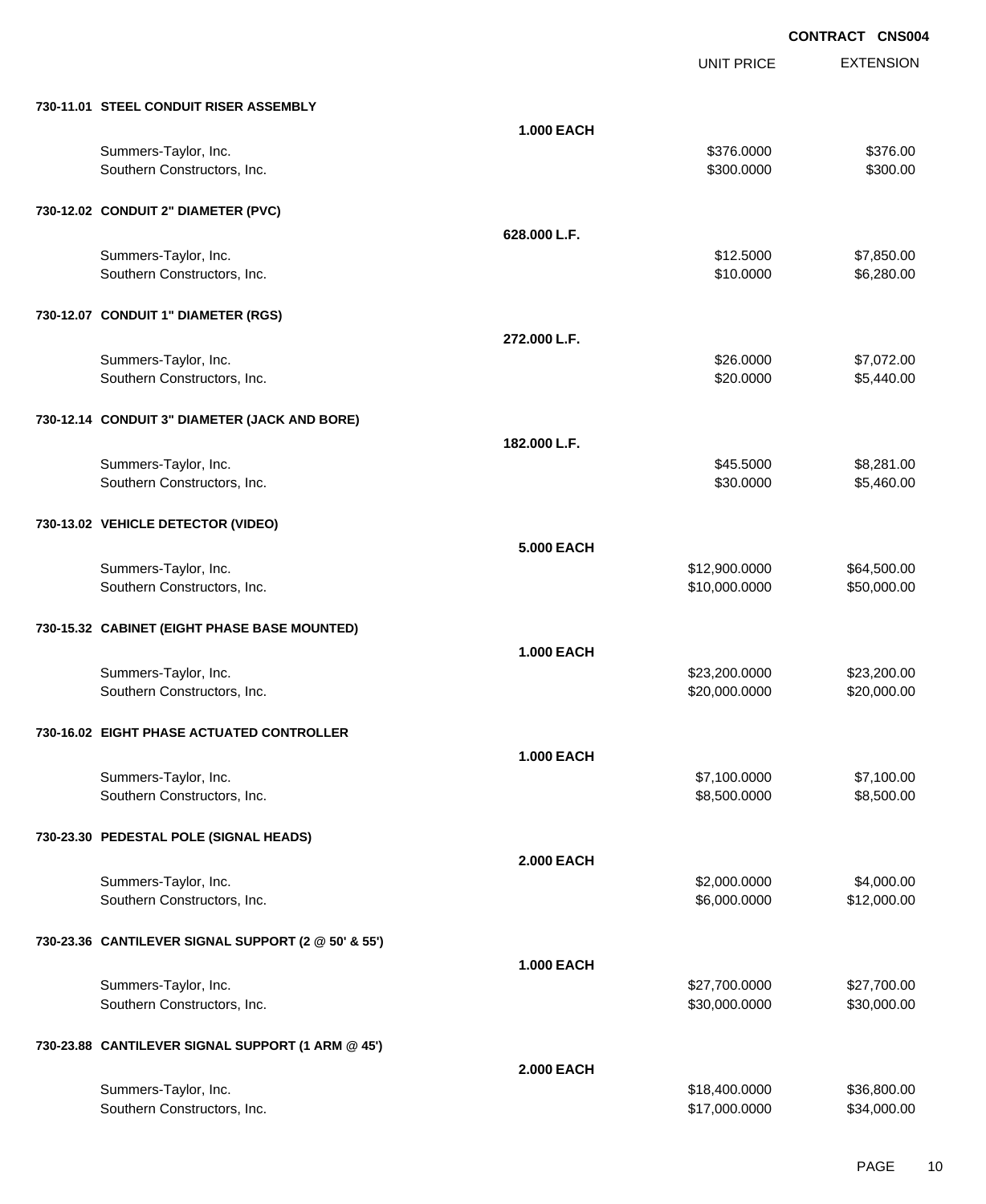|        |                                        |                   | <b>UNIT PRICE</b> | <b>EXTENSION</b> |
|--------|----------------------------------------|-------------------|-------------------|------------------|
| 730-40 | <b>TEMPORARY TRAFFIC SIGNAL SYSTEM</b> |                   |                   |                  |
|        |                                        | <b>1.000 EACH</b> |                   |                  |
|        | Summers-Taylor, Inc.                   |                   | \$7,710.0000      | \$7,710.00       |
|        | Southern Constructors, Inc.            |                   | \$15,000.0000     | \$15,000.00      |
|        | 740-11.02 TEMPORARY SEDIMENT TUBE 12IN |                   |                   |                  |
|        |                                        | 805.000 L.F.      |                   |                  |
|        | Summers-Taylor, Inc.                   |                   | \$3.8000          | \$3,059.00       |
|        | Southern Constructors, Inc.            |                   | \$3.5000          | \$2,817.50       |
| 801-03 | <b>WATER (SEEDING &amp; SODDING)</b>   |                   |                   |                  |
|        |                                        | 5.000 M.G.        |                   |                  |
|        | Summers-Taylor, Inc.                   |                   | \$65.0000         | \$325.00         |
|        | Southern Constructors, Inc.            |                   | \$55.0000         | \$275.00         |
| 803-01 | <b>SODDING (NEW SOD)</b>               |                   |                   |                  |
|        |                                        | 550,000 S.Y.      |                   |                  |
|        | Summers-Taylor, Inc.                   |                   | \$6.4000          | \$3,520.00       |
|        | Southern Constructors, Inc.            |                   | \$6.0000          | \$3,300.00       |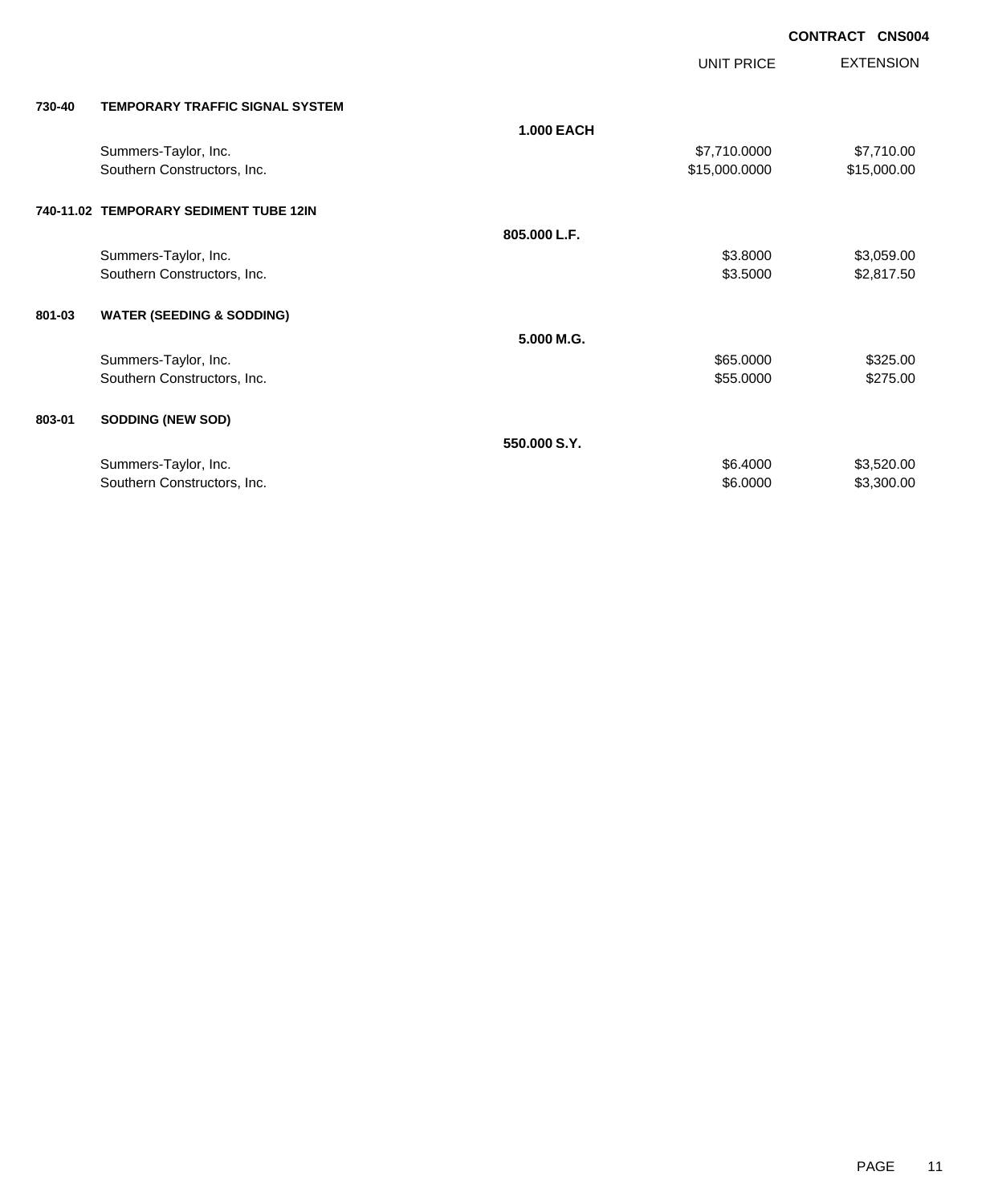## **SUB-TOTAL ROADWAY**

Summers-Taylor, Inc. \$598,993.52 Southern Constructors, Inc.  $$667,920.00$ 

### **TOTAL CONTRACT**

Summers-Taylor, Inc. \$598,993.52 Southern Constructors, Inc. 667,920.00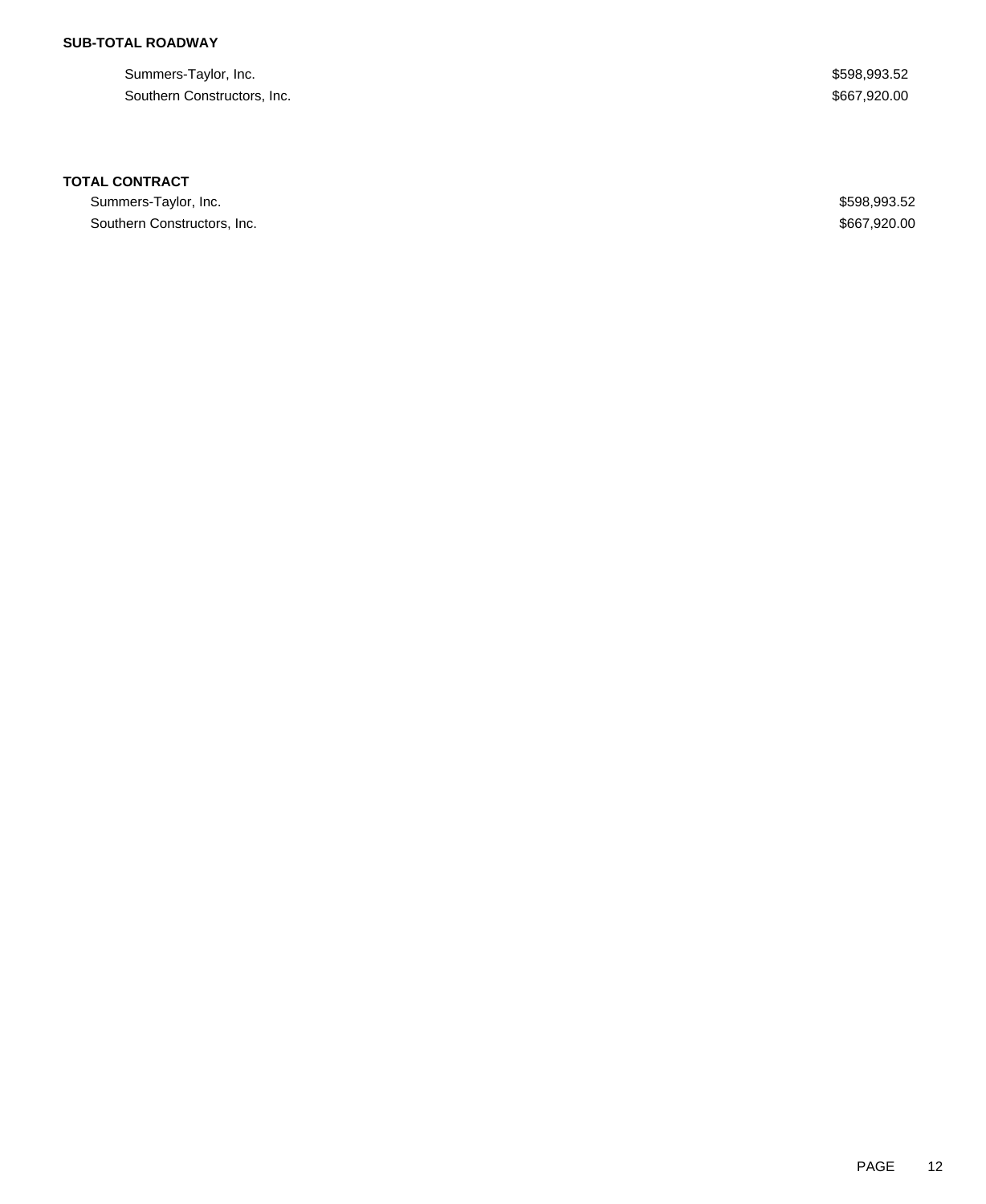TOTAL CONTRACT

#### SULLIVAN COUNTY (Contract No. CNS256 Call 027)

82084-4132-04

THE REPAIR OF THE BRIDGES ON I-26 OVER ROCK SPRINGS ROAD (L.M. 6.31).

PROJECT LENGTH - 0.0 MILES

COMPLETION TIME - ON OR BEFORE OCTOBER 31, 2018

| Jamison Construction, LLC            | \$536,246,00 |
|--------------------------------------|--------------|
| Southern Constructors, Inc.          | \$573.853.00 |
| Mid-State Construction Company, Inc. | \$710.552.06 |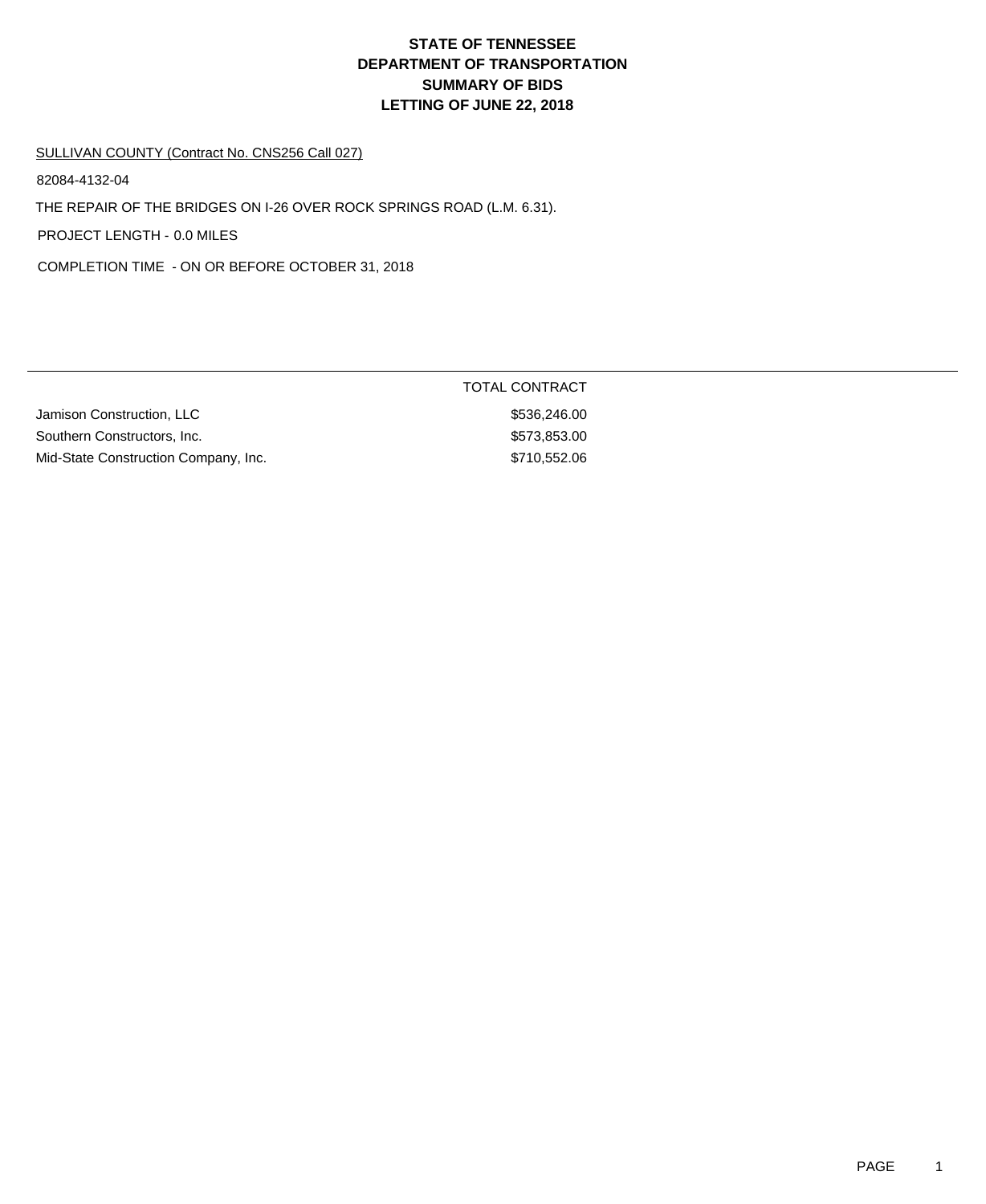|        |                                                                 |                   |                   | <b>CONTRACT CNS256</b> |
|--------|-----------------------------------------------------------------|-------------------|-------------------|------------------------|
|        |                                                                 |                   | <b>UNIT PRICE</b> | <b>EXTENSION</b>       |
|        | <b>BRIDGE CATEGORY</b>                                          |                   |                   |                        |
| 209-05 | <b>SEDIMENT REMOVAL</b>                                         |                   |                   |                        |
|        |                                                                 | 2.000 C.Y.        |                   |                        |
|        | Jamison Construction, LLC                                       |                   | \$25.0000         | \$50.00                |
|        | Southern Constructors, Inc.                                     |                   | \$50.0000         | \$100.00               |
|        | Mid-State Construction Company, Inc.                            |                   | \$242.4200        | \$484.84               |
|        | 209-08.03 TEMPORARY SILT FENCE (WITHOUT BACKING)                |                   |                   |                        |
|        |                                                                 | 260,000 L.F.      |                   |                        |
|        | Jamison Construction, LLC                                       |                   | \$5.0000          | \$1,300.00             |
|        | Southern Constructors, Inc.                                     |                   | \$10.0000         | \$2,600.00             |
|        | Mid-State Construction Company, Inc.                            |                   | \$4.2300          | \$1,099.80             |
|        | 307-03.08 ASPHALT CONCRETE MIX (PG76-22) (BPMB-HM) GRADING B-M2 |                   |                   |                        |
|        |                                                                 | 185,000 TON       |                   |                        |
|        | Jamison Construction, LLC                                       |                   | \$210.0000        | \$38,850.00            |
|        | Southern Constructors, Inc.                                     |                   | \$220.0000        | \$40,700.00            |
|        | Mid-State Construction Company, Inc.                            |                   | \$238.5400        | \$44,129.90            |
|        | 411-03.10 ACS MIX(PG76-22) GRADING D                            |                   |                   |                        |
|        |                                                                 | 275.000 TON       |                   |                        |
|        | Jamison Construction, LLC                                       |                   | \$190.0000        | \$52,250.00            |
|        | Southern Constructors, Inc.                                     |                   | \$200.0000        | \$55,000.00            |
|        | Mid-State Construction Company, Inc.                            |                   | \$222.5800        | \$61,209.50            |
|        | 411-12.01 SCORING SHOULDERS (CONTINUOUS) (16IN WIDTH)           |                   |                   |                        |
|        |                                                                 | 0.200 L.M.        |                   |                        |
|        | Jamison Construction, LLC                                       |                   | \$45,000.0000     | \$9,000.00             |
|        | Southern Constructors, Inc.                                     |                   | \$25,000.0000     | \$5,000.00             |
|        | Mid-State Construction Company, Inc.                            |                   | \$11,514.9500     | \$2,302.99             |
|        | 415-01.02 COLD PLANING BITUMINOUS PAVEMENT                      |                   |                   |                        |
|        |                                                                 | 2,500.000 S.Y.    |                   |                        |
|        | Jamison Construction, LLC                                       |                   | \$4.2000          | \$10,500.00            |
|        | Southern Constructors, Inc.                                     |                   | \$6.0000          | \$15,000.00            |
|        | Mid-State Construction Company, Inc.                            |                   | \$5.8900          | \$14,725.00            |
|        | 604-04.02 APPLIED TEXTURE FINISH (EXISTING STRUCTURES)          |                   |                   |                        |
|        |                                                                 | 2,856.000 S.Y.    |                   |                        |
|        | Jamison Construction, LLC                                       |                   | \$7.0000          | \$19,992.00            |
|        | Southern Constructors, Inc.                                     |                   | \$10.0000         | \$28,560.00            |
|        | Mid-State Construction Company, Inc.                            |                   | \$7.2700          | \$20,763.12            |
|        | 604-04.03 BRIDGE END DRAINS(2'X8')                              |                   |                   |                        |
|        |                                                                 | <b>2.000 EACH</b> |                   |                        |
|        | Jamison Construction, LLC                                       |                   | \$4,600.0000      | \$9,200.00             |
|        | Southern Constructors, Inc.                                     |                   | \$4,500.0000      | \$9,000.00             |
|        | Mid-State Construction Company, Inc.                            |                   | \$7,941.1900      | \$15,882.38            |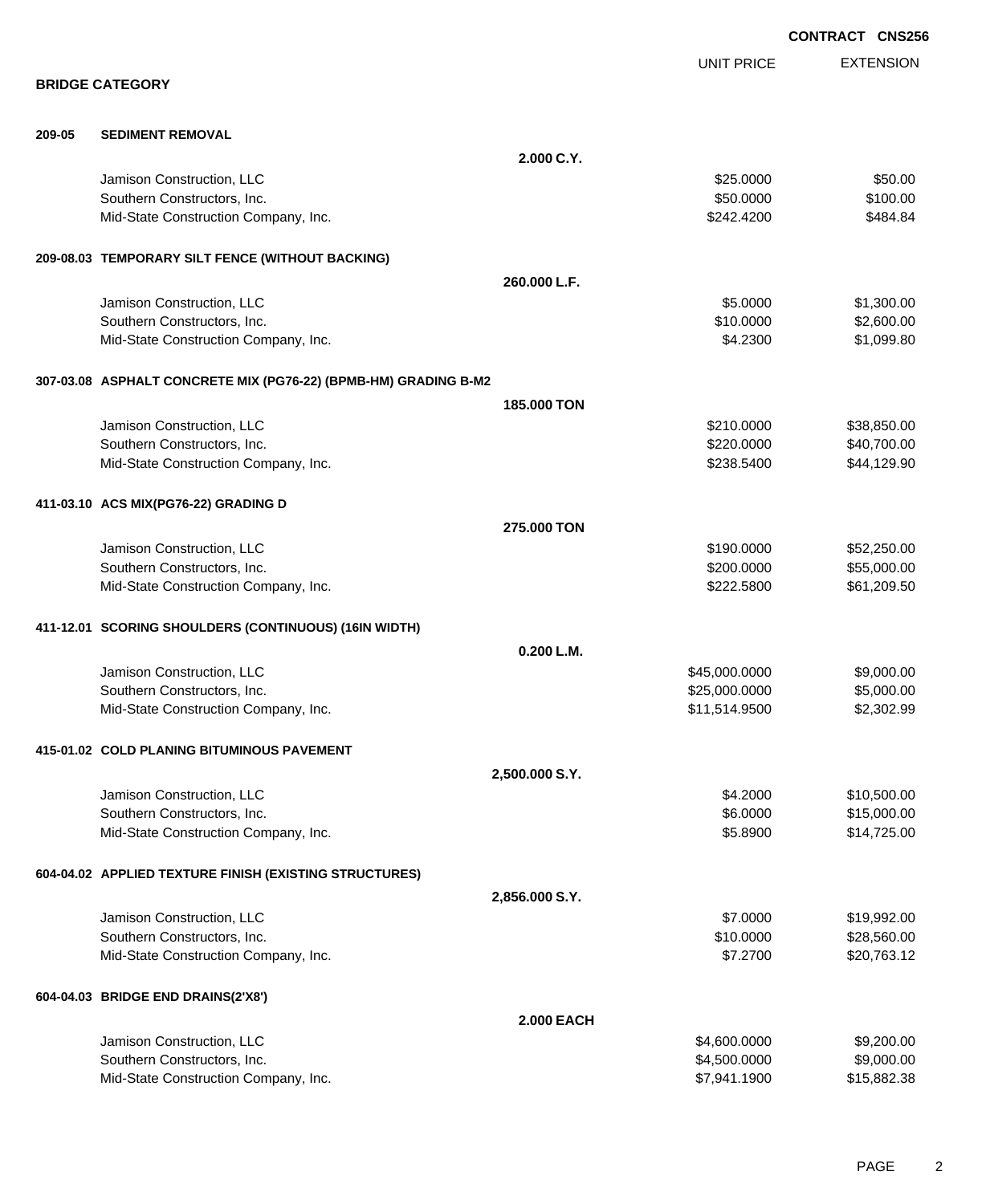EXTENSION

|                                                          |              | <b>UNIT PRICE</b> | <b>EXTENSION</b> |
|----------------------------------------------------------|--------------|-------------------|------------------|
| 604-10.05 CONCRETE                                       |              |                   |                  |
|                                                          | 92.000 S.F.  |                   |                  |
| Jamison Construction, LLC                                |              | \$210.0000        | \$19,320.00      |
| Southern Constructors, Inc.                              |              | \$160.0000        | \$14,720.00      |
| Mid-State Construction Company, Inc.                     |              | \$123.8600        | \$11,395.12      |
| 604-10.14 REMOVE EXISTING WEARING SURFACE                |              |                   |                  |
|                                                          | 1.000 LS     |                   |                  |
| Jamison Construction, LLC                                |              | \$10,500.0000     | \$10,500.00      |
| Southern Constructors, Inc.                              |              | \$12,000.0000     | \$12,000.00      |
| Mid-State Construction Company, Inc.                     |              | \$16,254.3500     | \$16,254.35      |
| 604-10.30 BRIDGE DECK REPAIRS (FULL DEPTH OF SLAB)       |              |                   |                  |
|                                                          | 80.000 S.Y.  |                   |                  |
| Jamison Construction, LLC                                |              | \$300.0000        | \$24,000.00      |
| Southern Constructors, Inc.                              |              | \$380.0000        | \$30,400.00      |
| Mid-State Construction Company, Inc.                     |              | \$503.5000        | \$40,280.00      |
| 604-10.42 CONCRETE REPAIRS                               |              |                   |                  |
|                                                          | 11.000 C.F.  |                   |                  |
| Jamison Construction, LLC                                |              | \$350.0000        | \$3,850.00       |
| Southern Constructors, Inc.                              |              | \$500.0000        | \$5,500.00       |
| Mid-State Construction Company, Inc.                     |              | \$305.2400        | \$3,357.64       |
| 604-10.50 BRIDGE DECK REPAIRS (PARTIAL DEPTH OF SLAB)    |              |                   |                  |
|                                                          | 240.000 S.Y. |                   |                  |
| Jamison Construction, LLC                                |              | \$260.0000        | \$62,400.00      |
| Southern Constructors, Inc.                              |              | \$160.0000        | \$38,400.00      |
| Mid-State Construction Company, Inc.                     |              | \$241.9900        | \$58,077.60      |
| 604-10.54 CONCRETE REPAIRS                               |              |                   |                  |
|                                                          | 72.000 S.F.  |                   |                  |
| Jamison Construction, LLC                                |              | \$210.0000        | \$15,120.00      |
| Southern Constructors, Inc.                              |              | \$160.0000        | \$11,520.00      |
| Mid-State Construction Company, Inc.                     |              | \$143.5800        | \$10,337.76      |
| 604-10.58 EPOXY INJECTION (INJECTION)                    |              |                   |                  |
|                                                          | 1.000 GAL.   |                   |                  |
| Jamison Construction, LLC                                |              | \$300.0000        | \$300.00         |
| Southern Constructors, Inc.                              |              | \$125.0000        | \$125.00         |
| Mid-State Construction Company, Inc.                     |              | \$133.3300        | \$133.33         |
| 604-10.62 EPOXY INJECTION REPAIR (COMPLETE AND IN PLACE) |              |                   |                  |
|                                                          | 8.000 L.F.   |                   |                  |
| Jamison Construction, LLC                                |              | \$100.0000        | \$800.00         |
| Southern Constructors, Inc.                              |              | \$200.0000        | \$1,600.00       |
| Mid-State Construction Company, Inc.                     |              | \$363.6300        | \$2,909.04       |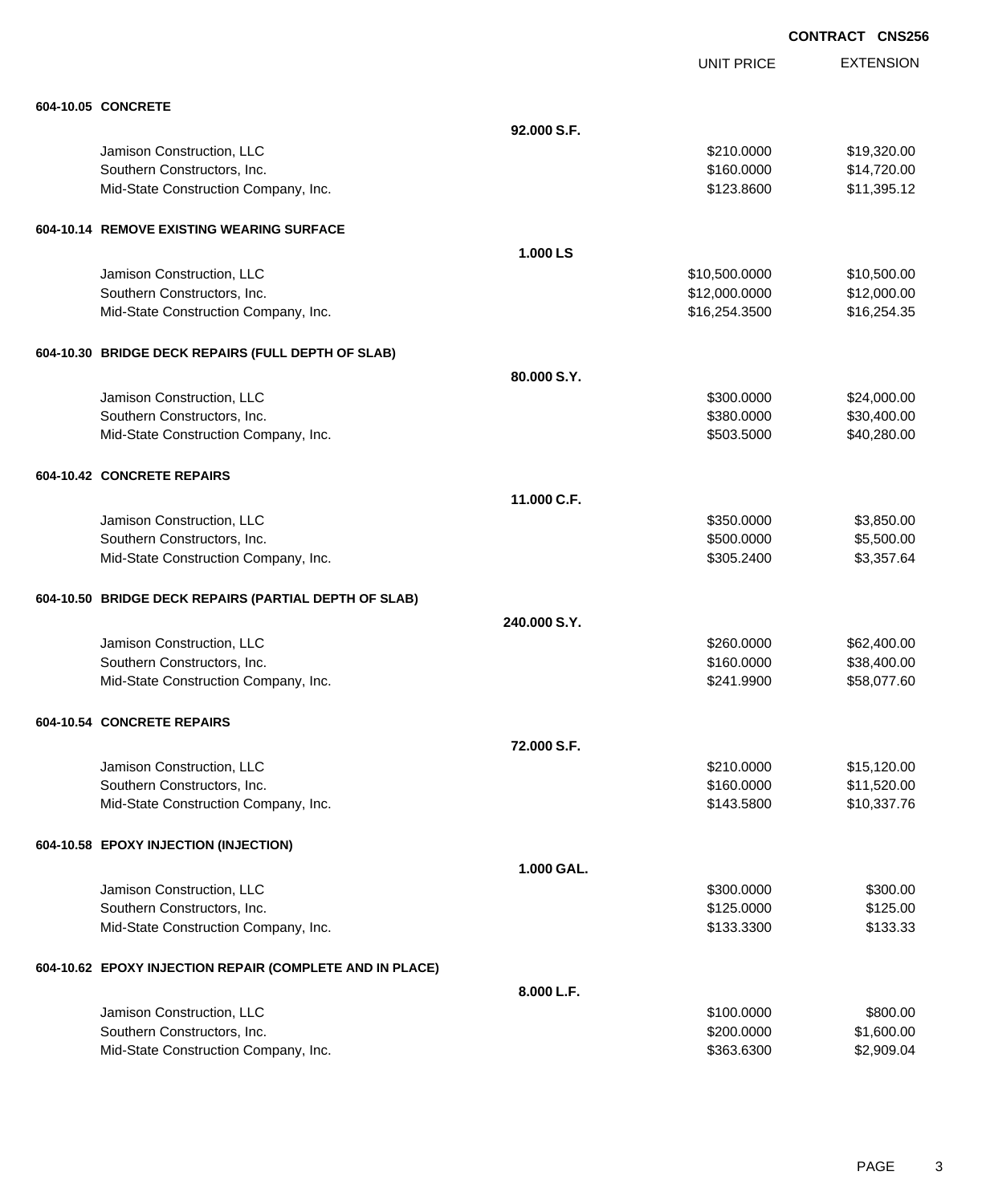UNIT PRICE EXTENSION

|        | 604-10.69 PRESTRESSING STRAND SPLICE              |                   |               |             |
|--------|---------------------------------------------------|-------------------|---------------|-------------|
|        |                                                   | <b>2.000 EACH</b> |               |             |
|        | Jamison Construction, LLC                         |                   | \$900.0000    | \$1,800.00  |
|        | Southern Constructors, Inc.                       |                   | \$4,000.0000  | \$8,000.00  |
|        | Mid-State Construction Company, Inc.              |                   | \$3,987.5200  | \$7,975.04  |
|        | 610-07.03 18" PIPE DRAIN (BRIDGE DRAIN)           |                   |               |             |
|        |                                                   | 100.000 L.F.      |               |             |
|        | Jamison Construction, LLC                         |                   | \$42.0000     | \$4,200.00  |
|        | Southern Constructors, Inc.                       |                   | \$60.0000     | \$6,000.00  |
|        | Mid-State Construction Company, Inc.              |                   | \$66.5600     | \$6,656.00  |
|        | 611-07.01 CLASS A CONCRETE (PIPE ENDWALLS)        |                   |               |             |
|        |                                                   | 1.000 C.Y.        |               |             |
|        | Jamison Construction, LLC                         |                   | \$1,200.0000  | \$1,200.00  |
|        | Southern Constructors, Inc.                       |                   | \$1,200.0000  | \$1,200.00  |
|        | Mid-State Construction Company, Inc.              |                   | \$1,512.6900  | \$1,512.69  |
|        | 611-07.02 STEEL BAR REINFORCEMENT (PIPE ENDWALLS) |                   |               |             |
|        |                                                   | 45.000 LB.        |               |             |
|        | Jamison Construction, LLC                         |                   | \$2.0000      | \$90.00     |
|        | Southern Constructors, Inc.                       |                   | \$2.0000      | \$90.00     |
|        | Mid-State Construction Company, Inc.              |                   | \$7.7300      | \$347.85    |
| 617-01 | <b>BRIDGE DECK SEALANT</b>                        |                   |               |             |
|        |                                                   | 1,624.000 S.Y.    |               |             |
|        | Jamison Construction, LLC                         |                   | \$20.0000     | \$32,480.00 |
|        | Southern Constructors, Inc.                       |                   | \$20.0000     | \$32,480.00 |
|        | Mid-State Construction Company, Inc.              |                   | \$21.7000     | \$35,240.80 |
|        | 705-20.25 TEMPORARY CRASH CUSHION (MASH TL-3)     |                   |               |             |
|        |                                                   | <b>4.000 EACH</b> |               |             |
|        | Jamison Construction, LLC                         |                   | \$3,500.0000  | \$14,000.00 |
|        | Southern Constructors, Inc.                       |                   | \$5,000.0000  | \$20,000.00 |
|        | Mid-State Construction Company, Inc.              |                   | \$5,775.6600  | \$23,102.64 |
| 712-01 | <b>TRAFFIC CONTROL</b>                            |                   |               |             |
|        |                                                   | 1.000 LS          |               |             |
|        | Jamison Construction, LLC                         |                   | \$25,000.0000 | \$25,000.00 |
|        | Southern Constructors, Inc.                       |                   | \$50,000.0000 | \$50,000.00 |
|        | Mid-State Construction Company, Inc.              |                   | \$78,555.4100 | \$78,555.41 |
|        | 712-02.02 INTERCONNECTED PORTABLE BARRIER RAIL    |                   |               |             |
|        |                                                   | 1,300.000 L.F.    |               |             |
|        | Jamison Construction, LLC                         |                   | \$32.0000     | \$41,600.00 |
|        | Southern Constructors, Inc.                       |                   | \$30.0000     | \$39,000.00 |
|        | Mid-State Construction Company, Inc.              |                   | \$31.0200     | \$40,326.00 |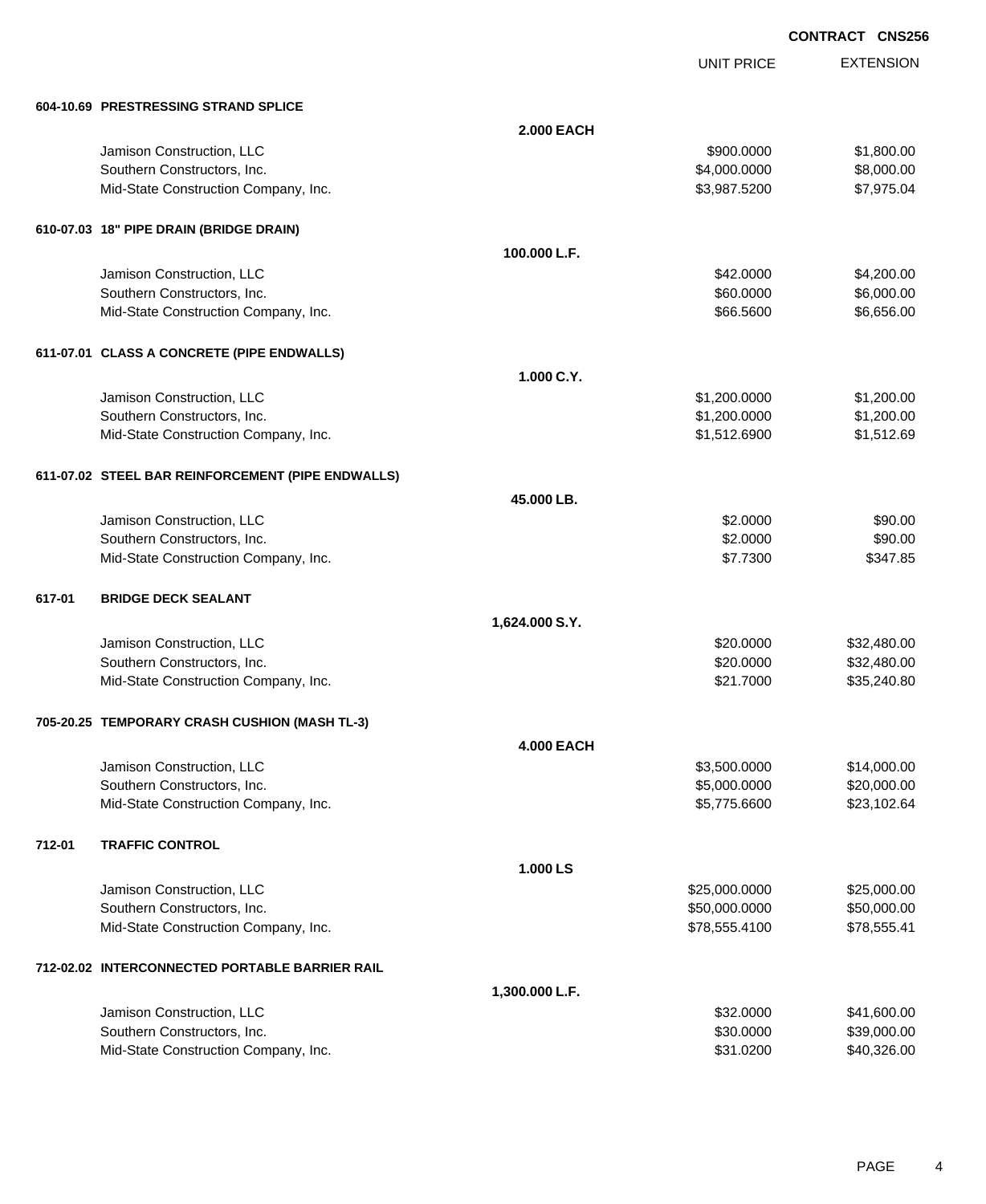UNIT PRICE EXTENSION

|        | 712-04.01 FLEXIBLE DRUMS (CHANNELIZING)                        |                    |            |             |
|--------|----------------------------------------------------------------|--------------------|------------|-------------|
|        |                                                                | 400,000 EACH       |            |             |
|        | Jamison Construction, LLC                                      |                    | \$35.0000  | \$14,000.00 |
|        | Southern Constructors, Inc.                                    |                    | \$30.0000  | \$12,000.00 |
|        | Mid-State Construction Company, Inc.                           |                    | \$26.6700  | \$10,668.00 |
| 712-06 | <b>SIGNS (CONSTRUCTION)</b>                                    |                    |            |             |
|        |                                                                | 1,472.000 S.F.     |            |             |
|        | Jamison Construction, LLC                                      |                    | \$9.5000   | \$13,984.00 |
|        | Southern Constructors, Inc.                                    |                    | \$15.0000  | \$22,080.00 |
|        | Mid-State Construction Company, Inc.                           |                    | \$7.5800   | \$11,157.76 |
|        | 712-06.16 SIGNS (CONSTRUCTION) (REDUCED SPEED WARNING)         |                    |            |             |
|        |                                                                | <b>4.000 EACH</b>  |            |             |
|        | Jamison Construction, LLC                                      |                    | \$600.0000 | \$2,400.00  |
|        | Southern Constructors, Inc.                                    |                    | \$500.0000 | \$2,000.00  |
|        | Mid-State Construction Company, Inc.                           |                    | \$545.4500 | \$2,181.80  |
|        | 712-08.10 MOBILE MESSAGE SIGN UNIT W/ATTENUATOR                |                    |            |             |
|        |                                                                | 250,000 HOUR       |            |             |
|        | Jamison Construction, LLC                                      |                    | \$110.0000 | \$27,500.00 |
|        | Southern Constructors, Inc.                                    |                    | \$125.0000 | \$31,250.00 |
|        | Mid-State Construction Company, Inc.                           |                    | \$151.9800 | \$37,995.00 |
|        | 712-09.01 REMOVABLE PAVEMENT MARKING LINE                      |                    |            |             |
|        |                                                                | 1,100.000 L.F.     |            |             |
|        | Jamison Construction, LLC                                      |                    | \$2.0000   | \$2,200.00  |
|        | Southern Constructors, Inc.                                    |                    | \$4.0000   | \$4,400.00  |
|        | Mid-State Construction Company, Inc.                           |                    | \$7.9600   | \$8,756.00  |
|        | 712-09.04 REMOVABLE PAVEMENT MARKING (STOP LINE)               |                    |            |             |
|        |                                                                | 24.000 L.F.        |            |             |
|        | Jamison Construction, LLC                                      |                    | \$20.0000  | \$480.00    |
|        | Southern Constructors, Inc.                                    |                    | \$20.0000  | \$480.00    |
|        | Mid-State Construction Company, Inc.                           |                    | \$36.9700  | \$887.28    |
|        | 713-02.26 CONCRETE BARRIER/PARAPET DELINEATOR                  |                    |            |             |
|        |                                                                | 34.000 EACH        |            |             |
|        | Jamison Construction, LLC                                      |                    | \$15.0000  | \$510.00    |
|        | Southern Constructors, Inc.                                    |                    | \$15.0000  | \$510.00    |
|        | Mid-State Construction Company, Inc.                           |                    | \$16.9700  | \$576.98    |
|        | 713-02.27 CONCRETE BARRIER/PARAPET DELINEATOR (BI-DIRECTIONAL) |                    |            |             |
|        |                                                                | <b>14.000 EACH</b> |            |             |
|        | Jamison Construction, LLC                                      |                    | \$20.0000  | \$280.00    |
|        | Southern Constructors, Inc.                                    |                    | \$17.0000  | \$238.00    |
|        | Mid-State Construction Company, Inc.                           |                    | \$30.3000  | \$424.20    |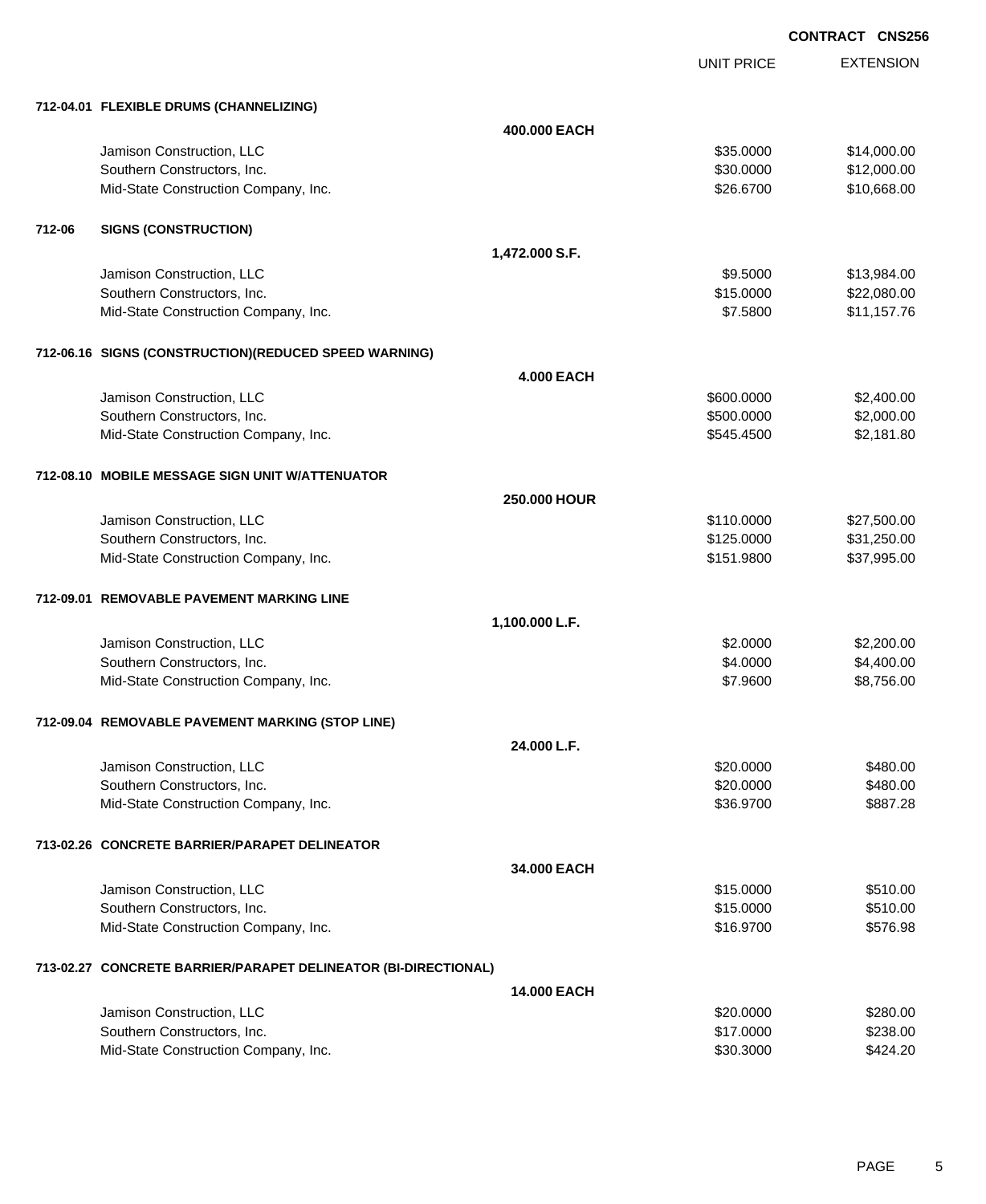UNIT PRICE

EXTENSION

| 713-16.01 CHANGEABLE MESSAGE SIGN UNIT |
|----------------------------------------|
|                                        |

|        | 713-16.01 CHANGEABLE MESSAGE SIGN UNIT                   |                   |               |             |
|--------|----------------------------------------------------------|-------------------|---------------|-------------|
|        |                                                          | <b>2.000 EACH</b> |               |             |
|        | Jamison Construction, LLC                                |                   | \$5,500.0000  | \$11,000.00 |
|        | Southern Constructors, Inc.                              |                   | \$6,000.0000  | \$12,000.00 |
|        | Mid-State Construction Company, Inc.                     |                   | \$6,125.3200  | \$12,250.64 |
|        | 716-12.02 ENHANCED FLATLINE THERMO PVMT MRKNG (6IN LINE) |                   |               |             |
|        |                                                          | 0.800 L.M.        |               |             |
|        | Jamison Construction, LLC                                |                   | \$6,800.0000  | \$5,440.00  |
|        | Southern Constructors, Inc.                              |                   | \$8,000.0000  | \$6,400.00  |
|        | Mid-State Construction Company, Inc.                     |                   | \$7,272.6000  | \$5,818.08  |
|        | 716-13.01 SPRAY THERMO PVMT MRKNG (60 mil) (4IN LINE)    |                   |               |             |
|        |                                                          | 0.500 L.M.        |               |             |
|        | Jamison Construction, LLC                                |                   | \$3,500.0000  | \$1,750.00  |
|        | Southern Constructors, Inc.                              |                   | \$5,000.0000  | \$2,500.00  |
|        | Mid-State Construction Company, Inc.                     |                   | \$3,636.3000  | \$1,818.15  |
| 717-01 | <b>MOBILIZATION</b>                                      |                   |               |             |
|        |                                                          | 1.000 LS          |               |             |
|        | Jamison Construction, LLC                                |                   | \$36,900.0000 | \$36,900.00 |
|        | Southern Constructors, Inc.                              |                   | \$28,000.0000 | \$28,000.00 |
|        | Mid-State Construction Company, Inc.                     |                   | \$85,478.2500 | \$85,478.25 |
| 730-40 | <b>TEMPORARY TRAFFIC SIGNAL SYSTEM</b>                   |                   |               |             |
|        |                                                          | <b>1.000 EACH</b> |               |             |
|        | Jamison Construction, LLC                                |                   | \$22,000.0000 | \$22,000.00 |
|        | Southern Constructors, Inc.                              |                   | \$25,000.0000 | \$25,000.00 |
|        | Mid-State Construction Company, Inc.                     |                   | \$35,481.1200 | \$35,481.12 |
|        |                                                          |                   |               |             |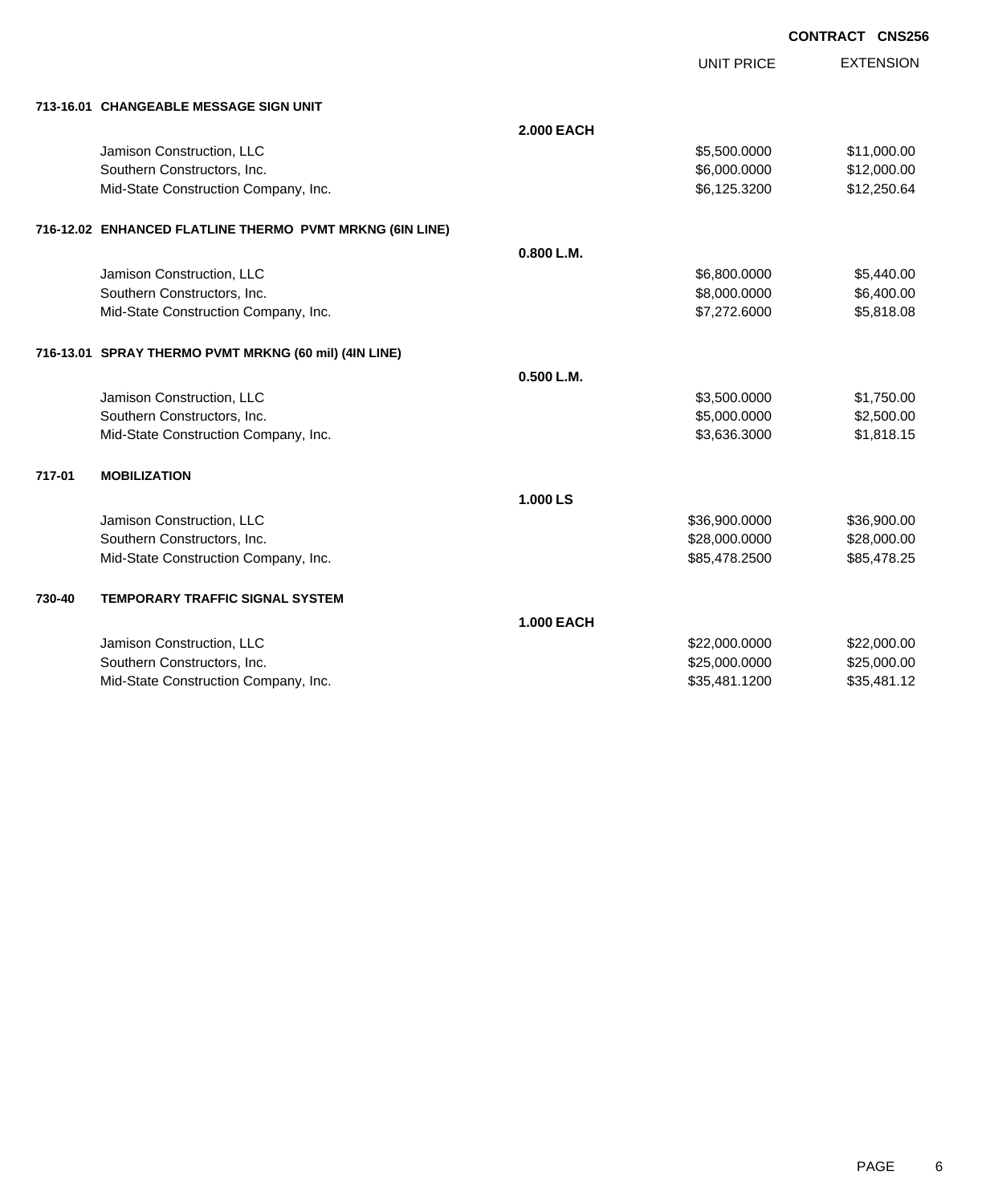### **SUB-TOTAL BRIDGE**

| Jamison Construction, LLC            | \$536,246.00 |
|--------------------------------------|--------------|
| Southern Constructors, Inc.          | \$573,853.00 |
| Mid-State Construction Company, Inc. | \$710.552.06 |

# **TOTAL CONTRACT**

| Jamison Construction, LLC            | \$536,246,00 |
|--------------------------------------|--------------|
| Southern Constructors, Inc.          | \$573.853.00 |
| Mid-State Construction Company, Inc. | \$710.552.06 |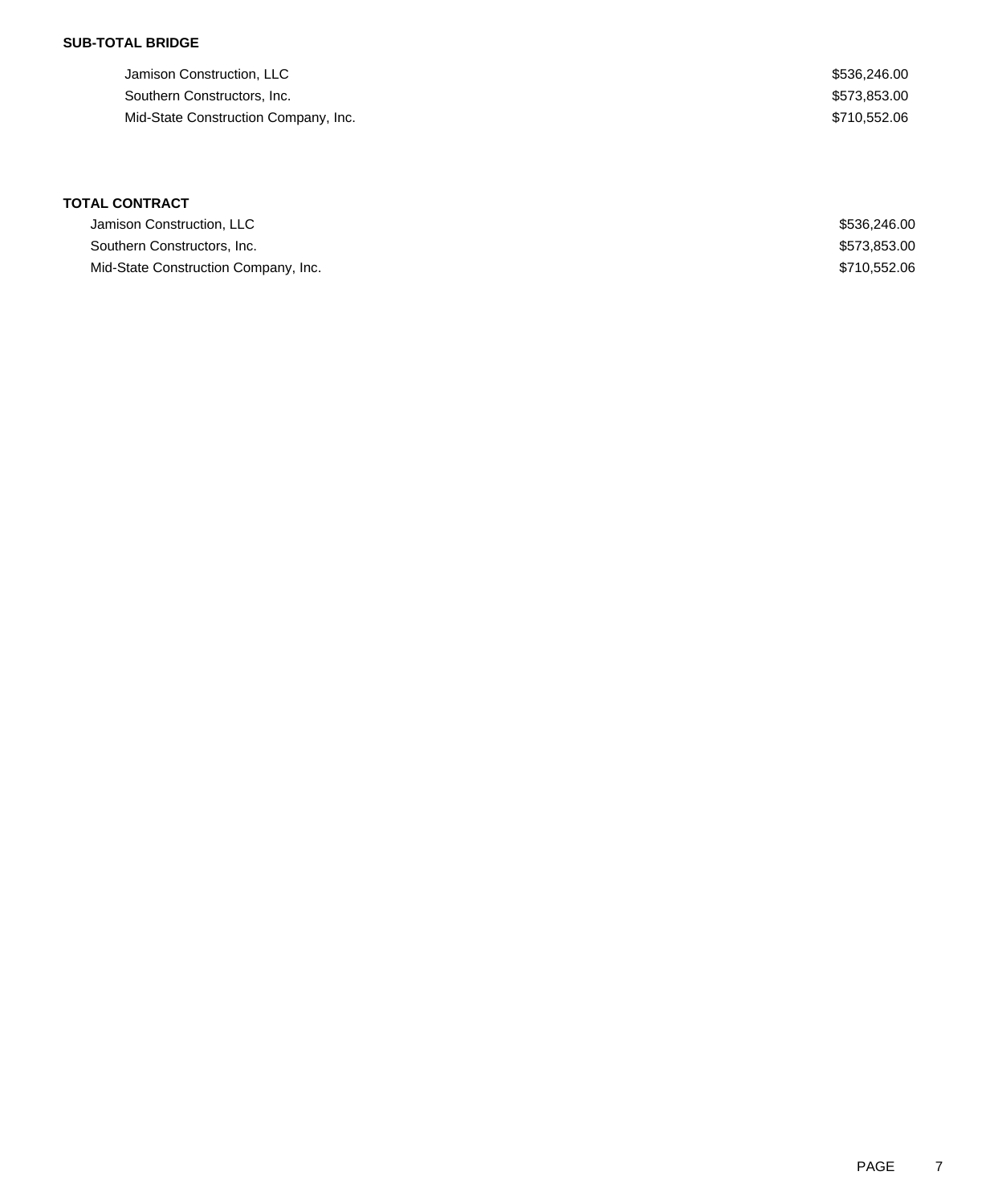#### WARREN COUNTY (Contract No. CNS254 Call 028)

89005-4228-04

THE REPAIR OF THE BRIDGE ON S.R. 8 OVER THE COLLINS RIVER (L.M. 8.14).

PROJECT LENGTH - 0.0 MILES

COMPLETION TIME - ON OR BEFORE AUGUST 31, 2019

|                                      | <b>TOTAL CONTRACT</b> |  |
|--------------------------------------|-----------------------|--|
| Jamison Construction, LLC            | \$1,312,035.75        |  |
| Mid-State Construction Company, Inc. | \$1,574,831.17        |  |
| Bell & Associates Construction, LP   | \$1,576,556.65        |  |
| Rogers Group, Inc.                   | \$1,725,327.95        |  |
| Jones Bros. Contractors, LLC         | \$1,897,596.50        |  |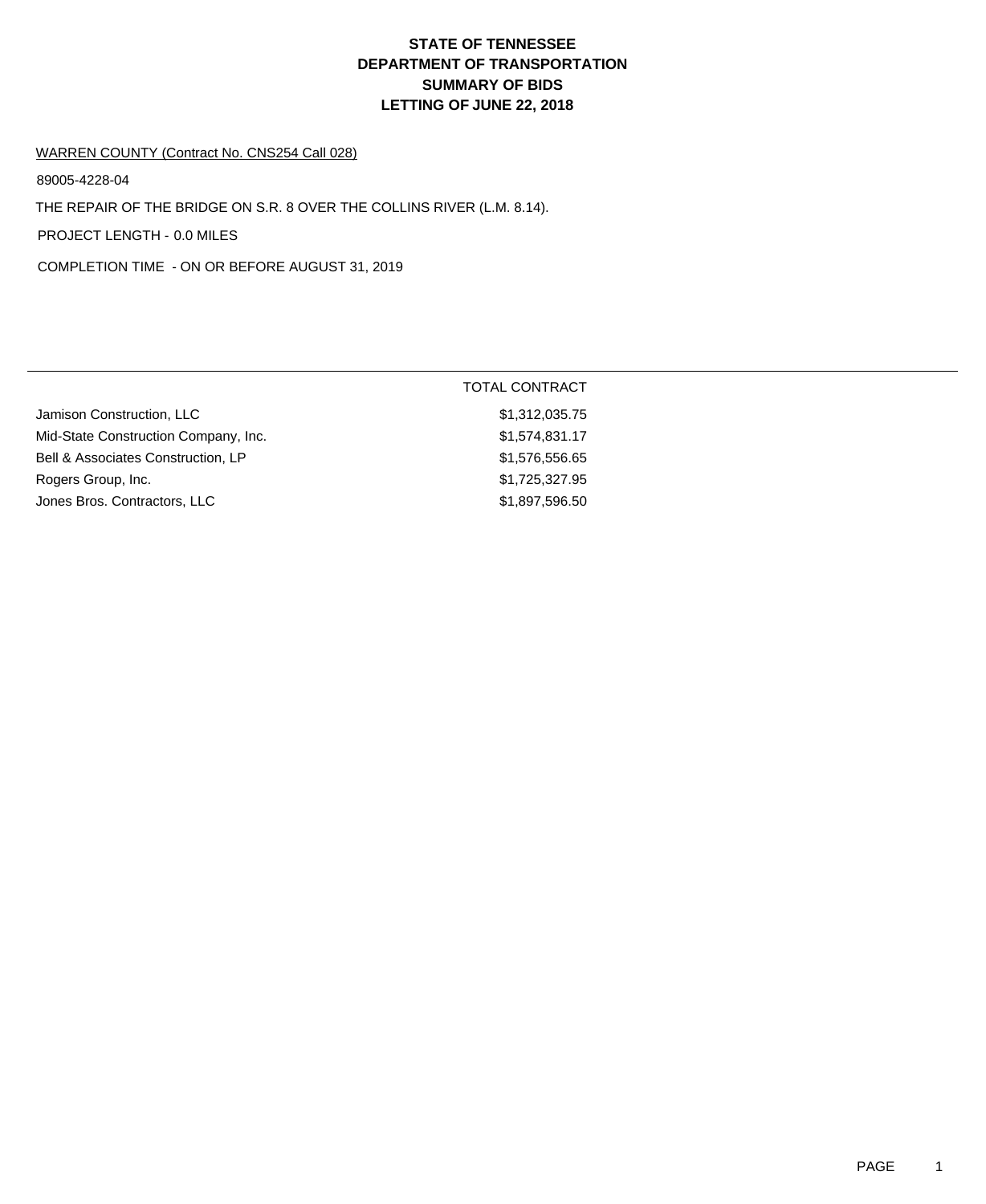|        |                                                      |             |                   | <b>CONTRACT CNS254</b> |
|--------|------------------------------------------------------|-------------|-------------------|------------------------|
|        |                                                      |             | <b>UNIT PRICE</b> | <b>EXTENSION</b>       |
|        | <b>BRIDGE CATEGORY</b>                               |             |                   |                        |
| 105-01 | <b>CONSTRUCTION STAKES, LINES AND GRADES</b>         |             |                   |                        |
|        |                                                      | 1.000 LS    |                   |                        |
|        | Jamison Construction, LLC                            |             | \$12,000.0000     | \$12,000.00            |
|        | Mid-State Construction Company, Inc.                 |             | \$12,690.8900     | \$12,690.89            |
|        | Bell & Associates Construction, LP                   |             | \$6,750.0000      | \$6,750.00             |
|        | Rogers Group, Inc.                                   |             | \$6,500.0000      | \$6,500.00             |
|        | Jones Bros. Contractors, LLC                         |             | \$15,000.0000     | \$15,000.00            |
|        | 201-07.01 REMOVAL AND DISPOSAL OF BRUSH & TREES      |             |                   |                        |
|        |                                                      | 1.000 LS    |                   |                        |
|        | Jamison Construction, LLC                            |             | \$14,000.0000     | \$14,000.00            |
|        | Mid-State Construction Company, Inc.                 |             | \$3,592.2100      | \$3,592.21             |
|        | Bell & Associates Construction, LP                   |             | \$24,000.0000     | \$24,000.00            |
|        | Rogers Group, Inc.                                   |             | \$50,000.0000     | \$50,000.00            |
|        | Jones Bros. Contractors, LLC                         |             | \$90,000.0000     | \$90,000.00            |
|        | 202-01.02 REMOVAL OF ASBESTOS                        |             |                   |                        |
|        |                                                      | 1.000 LS    |                   |                        |
|        | Jamison Construction, LLC                            |             | \$24,500.0000     | \$24,500.00            |
|        | Mid-State Construction Company, Inc.                 |             | \$30,040.7500     | \$30,040.75            |
|        | Bell & Associates Construction, LP                   |             | \$21,675.0000     | \$21,675.00            |
|        | Rogers Group, Inc.                                   |             | \$40,000.0000     | \$40,000.00            |
|        | Jones Bros. Contractors, LLC                         |             | \$10,304.0000     | \$10,304.00            |
|        | 202-04.01 REMOVAL OF STRUCTURES (BR. 89-SR008-08.14) |             |                   |                        |
|        |                                                      | 1.000 LS    |                   |                        |
|        | Jamison Construction, LLC                            |             | \$110,000.0000    | \$110,000.00           |
|        | Mid-State Construction Company, Inc.                 |             | \$185,575.6900    | \$185,575.69           |
|        | Bell & Associates Construction, LP                   |             | \$184,500.0000    | \$184,500.00           |
|        | Rogers Group, Inc.                                   |             | \$325,000.0000    | \$325,000.00           |
|        | Jones Bros. Contractors, LLC                         |             | \$508,000.0000    | \$508,000.00           |
|        | 204-10.31 FOUNDATION PREPARATION (DESCRIPTION)       |             |                   |                        |
|        |                                                      | 1.000 LS    |                   |                        |
|        | Jamison Construction, LLC                            |             | \$22,000.0000     | \$22,000.00            |
|        | Mid-State Construction Company, Inc.                 |             | \$32,387.7500     | \$32,387.75            |
|        | Bell & Associates Construction, LP                   |             | \$500.0000        | \$500.00               |
|        | Rogers Group, Inc.                                   |             | \$500.0000        | \$500.00               |
|        | Jones Bros. Contractors, LLC                         |             | \$25,000.0000     | \$25,000.00            |
| 204-11 | <b>BRIDGE EXCAVATION (UNCLASSIFIED)</b>              |             |                   |                        |
|        |                                                      | 45.000 C.Y. |                   |                        |
|        | Jamison Construction, LLC                            |             | \$40.0000         | \$1,800.00             |
|        | Mid-State Construction Company, Inc.                 |             | \$41.1800         | \$1,853.10             |
|        | Bell & Associates Construction, LP                   |             | \$40.0000         | \$1,800.00             |
|        | Rogers Group, Inc.                                   |             | \$50.0000         | \$2,250.00             |
|        | Jones Bros. Contractors, LLC                         |             | \$50.0000         | \$2,250.00             |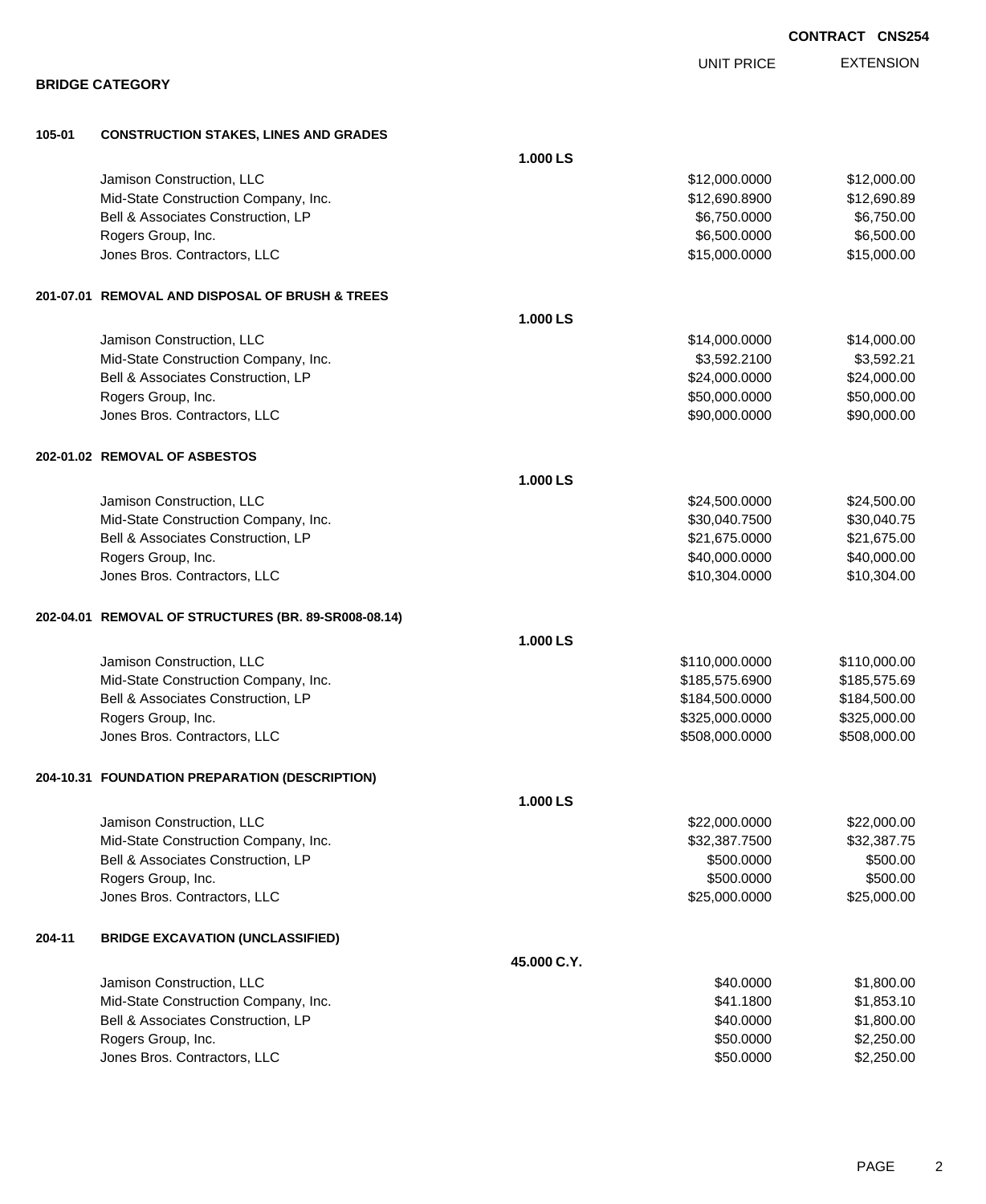|                                                                 |                   |                   | <b>CONTRACT CNS254</b> |
|-----------------------------------------------------------------|-------------------|-------------------|------------------------|
|                                                                 |                   | <b>UNIT PRICE</b> | <b>EXTENSION</b>       |
| 209-08.02 TEMPORARY SILT FENCE (WITH BACKING)                   |                   |                   |                        |
|                                                                 | 170.000 L.F.      |                   |                        |
| Jamison Construction, LLC                                       |                   | \$6.0000          | \$1,020.00             |
| Mid-State Construction Company, Inc.                            |                   | \$7.0600          | \$1,200.20             |
| Bell & Associates Construction, LP                              |                   | \$5.7500          | \$977.50               |
| Rogers Group, Inc.                                              |                   | \$6.3000          | \$1,071.00             |
| Jones Bros. Contractors, LLC                                    |                   | \$9.0000          | \$1,530.00             |
| 307-01.08 ASPHALT CONCRETE MIX (PG64-22) (BPMB-HM) GRADING B-M2 |                   |                   |                        |
|                                                                 | <b>25,000 TON</b> |                   |                        |
| Jamison Construction, LLC                                       |                   | \$550.0000        | \$13,750.00            |
| Mid-State Construction Company, Inc.                            |                   | \$588.2500        | \$14,706.25            |
| Bell & Associates Construction, LP                              |                   | \$555.0000        | \$13,875.00            |
| Rogers Group, Inc.                                              |                   | \$375.0000        | \$9,375.00             |
| Jones Bros. Contractors, LLC                                    |                   | \$500.0000        | \$12,500.00            |
| 411-01.10 ACS MIX(PG64-22) GRADING D                            |                   |                   |                        |
|                                                                 | 155.000 TON       |                   |                        |
| Jamison Construction, LLC                                       |                   | \$385.0000        | \$59,675.00            |
| Mid-State Construction Company, Inc.                            |                   | \$411.7800        | \$63,825.90            |
| Bell & Associates Construction, LP                              |                   | \$389.0000        | \$60,295.00            |
| Rogers Group, Inc.                                              |                   | \$425.0000        | \$65,875.00            |
| Jones Bros. Contractors, LLC                                    |                   | \$350.0000        | \$54,250.00            |
| 415-01.02 COLD PLANING BITUMINOUS PAVEMENT                      |                   |                   |                        |
|                                                                 | 2,193.000 S.Y.    |                   |                        |
| Jamison Construction, LLC                                       |                   | \$11.0000         | \$24,123.00            |
| Mid-State Construction Company, Inc.                            |                   | \$11.1800         | \$24,517.74            |
| Bell & Associates Construction, LP                              |                   | \$10.5000         | \$23,026.50            |
| Rogers Group, Inc.                                              |                   | \$9.5000          | \$20,833.50            |
| Jones Bros. Contractors, LLC                                    |                   | \$9.5000          | \$20,833.50            |
| 604-02.03 EPOXY COATED REINFORCING STEEL                        |                   |                   |                        |
|                                                                 | 92,711.000 LB.    |                   |                        |
| Jamison Construction, LLC                                       |                   | \$1.2500          | \$115,888.75           |
| Mid-State Construction Company, Inc.                            |                   | \$1.4300          | \$132,576.73           |
| Bell & Associates Construction, LP                              |                   | \$1.6000          | \$148,337.60           |
| Rogers Group, Inc.                                              |                   | \$1.6500          | \$152,973.15           |
| Jones Bros. Contractors, LLC                                    |                   | \$1.0000          | \$92,711.00            |
| 604-03.01 CLASS A CONCRETE (BRIDGES)                            |                   |                   |                        |
|                                                                 | 25.000 C.Y.       |                   |                        |
| Jamison Construction, LLC                                       |                   | \$650.0000        | \$16,250.00            |
| Mid-State Construction Company, Inc.                            |                   | \$1,578.3200      | \$39,458.00            |
| Bell & Associates Construction, LP                              |                   | \$1,650.0000      | \$41,250.00            |
| Rogers Group, Inc.                                              |                   | \$1,200.0000      | \$30,000.00            |
| Jones Bros. Contractors, LLC                                    |                   | \$800.0000        | \$20,000.00            |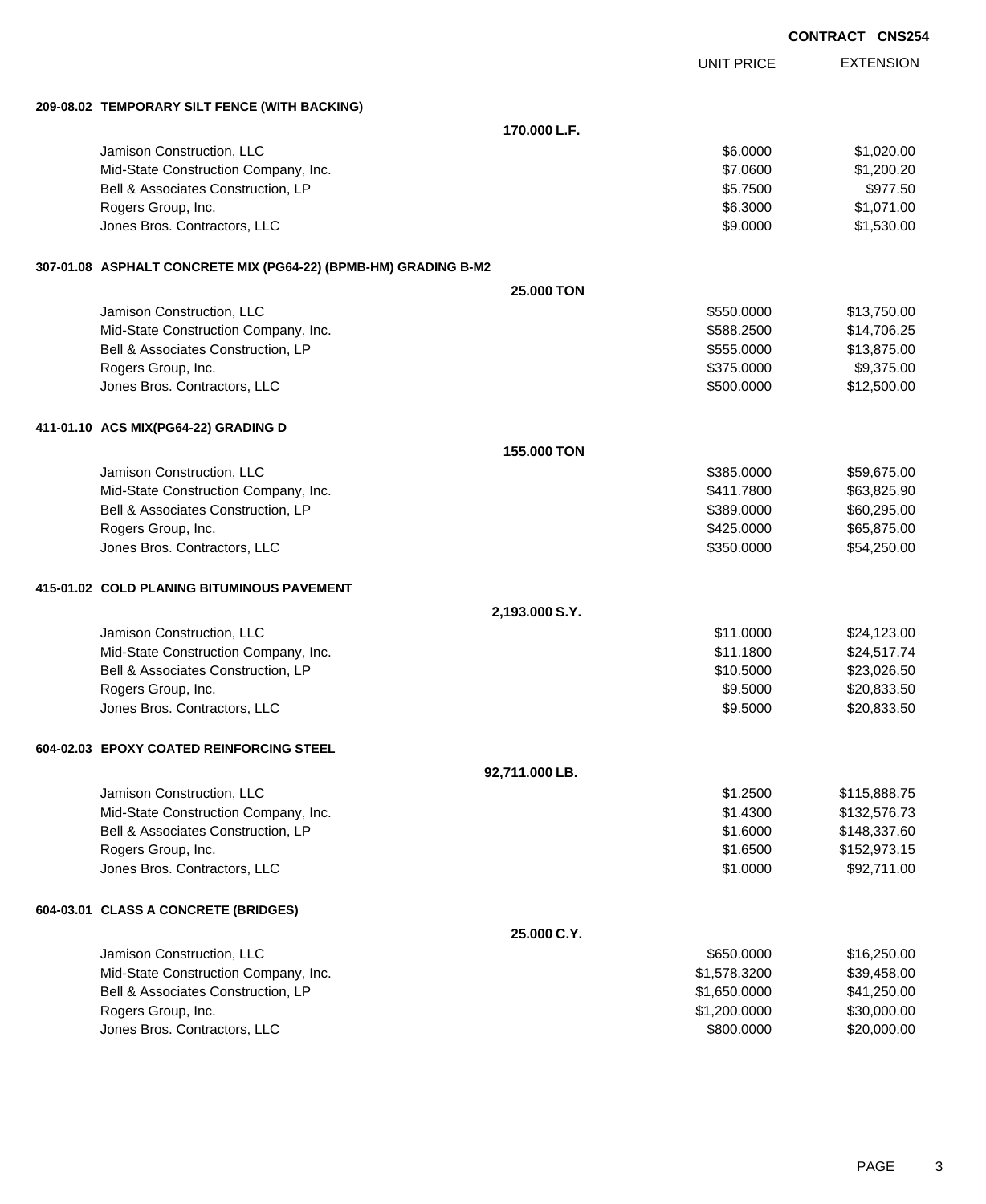|                                                        |                   |                   | <b>CONTRACT CNS254</b> |
|--------------------------------------------------------|-------------------|-------------------|------------------------|
|                                                        |                   | <b>UNIT PRICE</b> | <b>EXTENSION</b>       |
| 604-03.02 STEEL BAR REINFORCEMENT (BRIDGES)            |                   |                   |                        |
|                                                        | 3,547.000 LB.     |                   |                        |
| Jamison Construction, LLC                              |                   | \$1.0000          | \$3,547.00             |
| Mid-State Construction Company, Inc.                   |                   | \$1.0500          | \$3,724.35             |
| Bell & Associates Construction, LP                     |                   | \$1.4000          | \$4,965.80             |
| Rogers Group, Inc.                                     |                   | \$2.0000          | \$7,094.00             |
| Jones Bros. Contractors, LLC                           |                   | \$5.0000          | \$17,735.00            |
| 604-03.04 PAVEMENT @ BRIDGE ENDS                       |                   |                   |                        |
|                                                        | 90.000 S.Y.       |                   |                        |
| Jamison Construction, LLC                              |                   | \$310.0000        | \$27,900.00            |
| Mid-State Construction Company, Inc.                   |                   | \$415.5400        | \$37,398.60            |
| Bell & Associates Construction, LP                     |                   | \$450.0000        | \$40,500.00            |
| Rogers Group, Inc.                                     |                   | \$400.0000        | \$36,000.00            |
| Jones Bros. Contractors, LLC                           |                   | \$430.0000        | \$38,700.00            |
| 604-03.35 CLASS L CONCRETE                             |                   |                   |                        |
|                                                        | 290.000 C.Y.      |                   |                        |
| Jamison Construction, LLC                              |                   | \$775.0000        | \$224,750.00           |
| Mid-State Construction Company, Inc.                   |                   | \$982.1200        | \$284,814.80           |
| Bell & Associates Construction, LP                     |                   | \$1,050.0000      | \$304,500.00           |
| Rogers Group, Inc.                                     |                   | \$1,123.3500      | \$325,771.50           |
| Jones Bros. Contractors, LLC                           |                   | \$700.0000        | \$203,000.00           |
| 604-04.02 APPLIED TEXTURE FINISH (EXISTING STRUCTURES) |                   |                   |                        |
|                                                        | 1,864.000 S.Y.    |                   |                        |
| Jamison Construction, LLC                              |                   | \$7.7500          | \$14,446.00            |
| Mid-State Construction Company, Inc.                   |                   | \$7.3500          | \$13,700.40            |
| Bell & Associates Construction, LP                     |                   | \$11.0000         | \$20,504.00            |
| Rogers Group, Inc.                                     |                   | \$8.0000          | \$14,912.00            |
| Jones Bros. Contractors, LLC                           |                   | \$8.0000          | \$14,912.00            |
| 604-04.03 BRIDGE END DRAINS(2'X8')                     |                   |                   |                        |
|                                                        | <b>2.000 EACH</b> |                   |                        |
| Jamison Construction, LLC                              |                   | \$3,800.0000      | \$7,600.00             |
| Mid-State Construction Company, Inc.                   |                   | \$6,880.5100      | \$13,761.02            |
| Bell & Associates Construction, LP                     |                   | \$3,050.0000      | \$6,100.00             |
| Rogers Group, Inc.                                     |                   | \$5,000.0000      | \$10,000.00            |
| Jones Bros. Contractors, LLC                           |                   | \$7,500.0000      | \$15,000.00            |
| 604-05.31 BRIDGE DECK GROOVING (MECHANICAL)            |                   |                   |                        |
|                                                        | 1,156.000 S.Y.    |                   |                        |
| Jamison Construction, LLC                              |                   | \$6.7500          | \$7,803.00             |
| Mid-State Construction Company, Inc.                   |                   | \$7.1300          | \$8,242.28             |
| Bell & Associates Construction, LP                     |                   | \$5.0000          | \$5,780.00             |
| Rogers Group, Inc.                                     |                   | \$9.0000          | \$10,404.00            |

dones Bros. Contractors, LLC 6.0000 \$9,248.00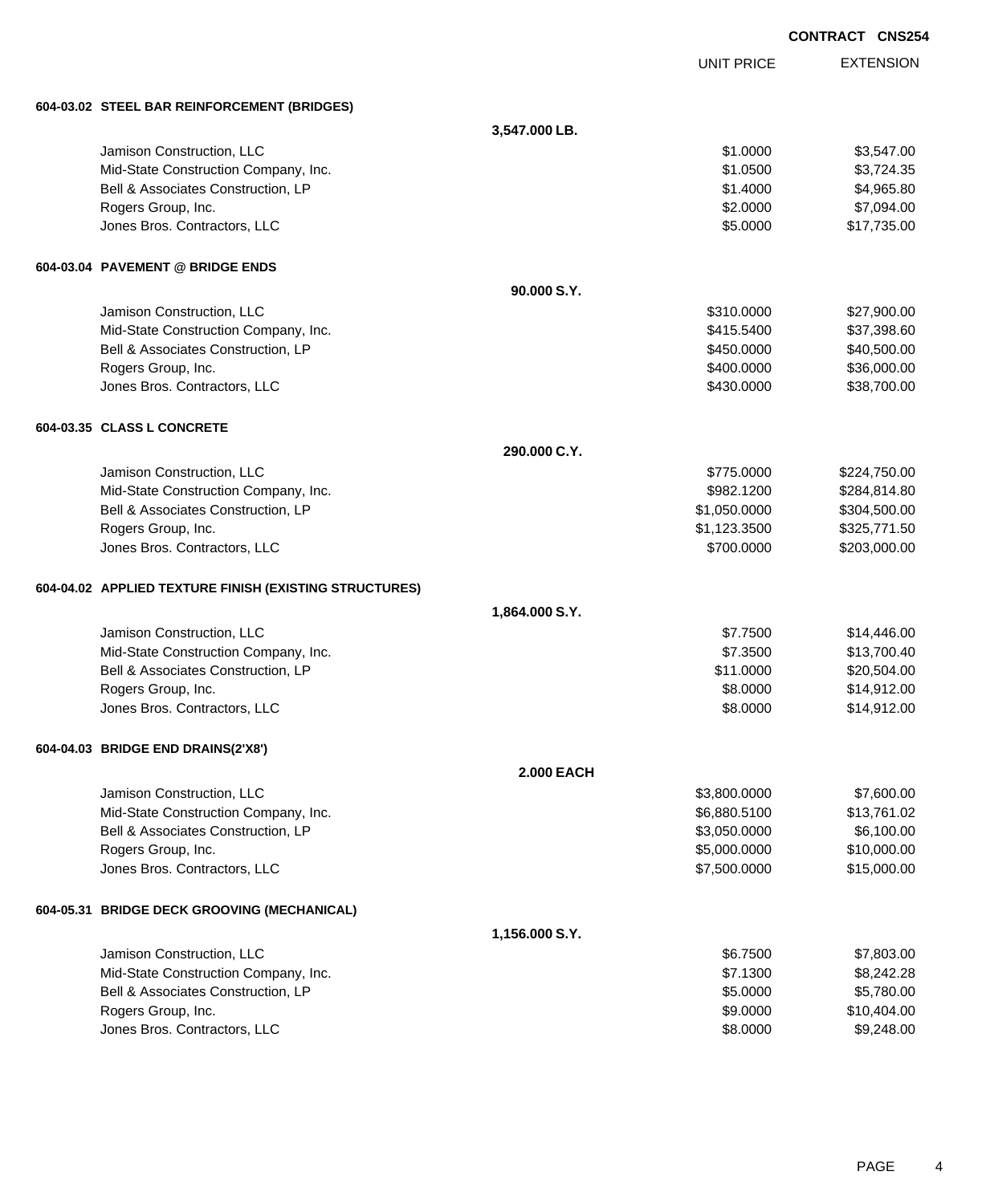| <b>CONTRACT</b> | <b>CNS254</b> |
|-----------------|---------------|
|-----------------|---------------|

UNIT PRICE EXTENSION

| 604-10.05 CONCRETE                        |              |               |             |
|-------------------------------------------|--------------|---------------|-------------|
|                                           | 305.000 S.F. |               |             |
| Jamison Construction, LLC                 |              | \$210,0000    | \$64,050.00 |
| Mid-State Construction Company, Inc.      |              | \$140.2500    | \$42,776.25 |
| Bell & Associates Construction, LP        |              | \$175.0000    | \$53,375.00 |
| Rogers Group, Inc.                        |              | \$131.0000    | \$39,955.00 |
| Jones Bros. Contractors, LLC              |              | \$300.0000    | \$91,500.00 |
| 604-10.14 REMOVE EXISTING WEARING SURFACE |              |               |             |
|                                           | 1.000 LS     |               |             |
| Jamison Construction, LLC                 |              | \$22,000.0000 | \$22,000.00 |
| Mid-State Construction Company, Inc.      |              | \$23,000.0000 | \$23,000.00 |
| Bell & Associates Construction, LP        |              | \$21,670.0000 | \$21,670.00 |
| Rogers Group, Inc.                        |              | \$22,000.0000 | \$22,000.00 |
| Jones Bros. Contractors, LLC              |              | \$19,500.0000 | \$19,500.00 |
| 604-10.42 CONCRETE REPAIRS                |              |               |             |
|                                           | 27.000 C.F.  |               |             |
| Jamison Construction, LLC                 |              | \$310.0000    | \$8,370.00  |
| Mid-State Construction Company, Inc.      |              | \$548.5600    | \$14,811.12 |
| Bell & Associates Construction, LP        |              | \$500.0000    | \$13,500.00 |
| Rogers Group, Inc.                        |              | \$1,250.0000  | \$33,750.00 |
| Jones Bros. Contractors, LLC              |              | \$550.0000    | \$14,850.00 |
| 604-10.54 CONCRETE REPAIRS                |              |               |             |
|                                           | 305.000 S.F. |               |             |
| Jamison Construction, LLC                 |              | \$210.0000    | \$64,050.00 |
| Mid-State Construction Company, Inc.      |              | \$140.2500    | \$42,776.25 |
| Bell & Associates Construction, LP        |              | \$175.0000    | \$53,375.00 |
| Rogers Group, Inc.                        |              | \$160.0000    | \$48,800.00 |
| Jones Bros. Contractors, LLC              |              | \$270.0000    | \$82,350.00 |
| 604-10.55 CONCRETE (FOUNDATION REPAIRS)   |              |               |             |
|                                           | 4.000 C.Y    |               |             |
| Jamison Construction, LLC                 |              | \$700.0000    | \$2,800.00  |
| Mid-State Construction Company, Inc.      |              | \$2,290.3100  | \$9,161.24  |
| Bell & Associates Construction, LP        |              | \$1,500.0000  | \$6,000.00  |
| Rogers Group, Inc.                        |              | \$2,000.0000  | \$8,000.00  |
| Jones Bros. Contractors, LLC              |              | \$750.0000    | \$3,000.00  |
| 604-10.58 EPOXY INJECTION (INJECTION)     |              |               |             |
|                                           | 6.000 GAL.   |               |             |
| Jamison Construction, LLC                 |              | \$140.0000    | \$840.00    |
| Mid-State Construction Company, Inc.      |              | \$129.4200    | \$776.52    |
| Bell & Associates Construction, LP        |              | \$225.0000    | \$1,350.00  |
| Rogers Group, Inc.                        |              | \$130.0000    | \$780.00    |
| Jones Bros. Contractors, LLC              |              | \$125.0000    | \$750.00    |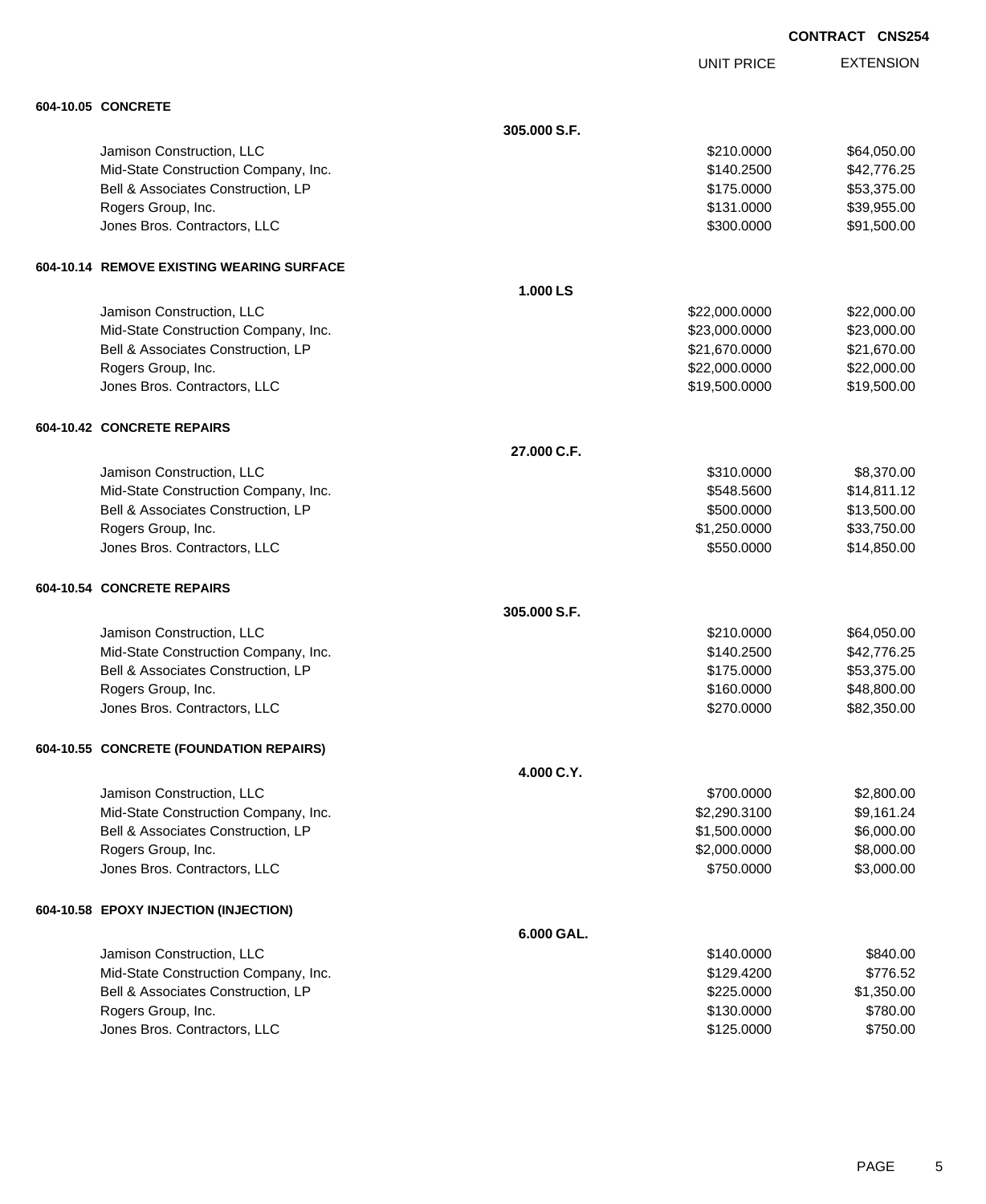EXTENSION UNIT PRICE **604-10.62 EPOXY INJECTION REPAIR (COMPLETE AND IN PLACE) 59.000 L.F.** Jamison Construction, LLC 60000 \$5,015.00 Mid-State Construction Company, Inc. 6. The Construction Company, Inc. 6. The Construction Company, Inc. 6. The Construction Company, Inc. 6. The Construction Company, Inc. 6. The Construction Company, Inc. 6. The Construc Bell & Associates Construction, LP 65.000 \$7,965.00 Rogers Group, Inc. \$15,340.00 \$15,340.00 \$15,340.00 \$15,340.00 \$15,340.00 \$15,340.00 \$15,340.00 \$15,340.00 \$15 Jones Bros. Contractors, LLC \$250.0000 \$14,750.00 **610-07.03 18" PIPE DRAIN (BRIDGE DRAIN) 30.000 L.F.** Jamison Construction, LLC 66 (1,260.00) \$1,260.00 Mid-State Construction Company, Inc. 664.6400 \$1,939.20 Bell & Associates Construction, LP 66 and the state of the state of the state of the state of the state of the state of the state of the state of the state of the state of the state of the state of the state of the state o Rogers Group, Inc. \$1,950.00 \$1,950.00 \$1,950.00 \$1,950.00 \$1,950.00 \$1,950.00 \$1,950.00 \$1,950.00 \$1,950.00 \$1,950.00 \$1,950.00 \$1,950.00 \$1,950.00 \$1,950.00 \$1,950.00 \$1,950.00 \$1,950.00 \$1,950.00 \$1,950.00 \$1,950.00 \$1, Jones Bros. Contractors, LLC 66 and the state of the state of the state of the state of the state of the state of the state of the state of the state of the state of the state of the state of the state of the state of the **620-05.01 CONC PARAPET SINGLE SLOPE (STD-1-1SS) 649.000 L.F.** Jamison Construction, LLC \$120.0000 \$77,880.00 Mid-State Construction Company, Inc. 699, 183.40 Bell & Associates Construction, LP **\$180.000** \$116,820.00 Rogers Group, Inc. \$125.000 \$81,125.00 Jones Bros. Contractors, LLC \$100.0000 \$64,900.00 **705-01.01 GUARDRAIL AT BRIDGE ENDS 108.000 L.F.** Jamison Construction, LLC 60000 \$8,856.00 Mid-State Construction Company, Inc. 6. The Construction Company, Inc. 6. The Construction Company, Inc. 6. The Construction Company, Inc. 6. The Construction Company, Inc. 6. The Construction Company, Inc. 6. The Construc Bell & Associates Construction, LP 683.0000 \$8,964.00 Rogers Group, Inc. \$80.000 \$8,640.00 Jones Bros. Contractors, LLC \$75.0000 \$8,100.00 **705-02.10 GUARDRAIL TRANSITION 27IN TO 31IN 4.000 EACH** Jamison Construction, LLC 6640.000 \$640.00 Mid-State Construction Company, Inc. 6. The Construction Company, Inc. 6. The Construction Company, Inc. 6. The Construction Company, Inc. 6. The Construction Company, Inc. 6. The Construction Company, Inc. 6. The Construc Bell & Associates Construction, LP 664.000 \$664.00 Rogers Group, Inc. \$640.00 \$6540.00 \$640.00 \$640.00 \$640.00 \$6540.00 \$6540.00 \$6540.00 \$6540.00 \$6540.00 \$6540 dones Bros. Contractors, LLC 6600.00 \$600.00 \$600.00 **705-08.51 PORTABLE IMPACT ATTENUATOR NCHRP350 TL-3 2.000 EACH** Jamison Construction, LLC \$3,000.0000 \$6,000.00 Mid-State Construction Company, Inc. 6. The Construction Company, Inc.  $$5,588.3800$  \$11,176.76 Bell & Associates Construction, LP 610,558.00 Rogers Group, Inc. \$10,000.000 \$10,000.00 \$10,000.00 \$10,000.00 \$10,000.00 \$10,000.00 \$10,000.00 \$10,000.00 \$10

dones Bros. Contractors, LLC 66 and the state of the state of the state of the state of the state of the state of the state of the state of the state of the state of the state of the state of the state of the state of the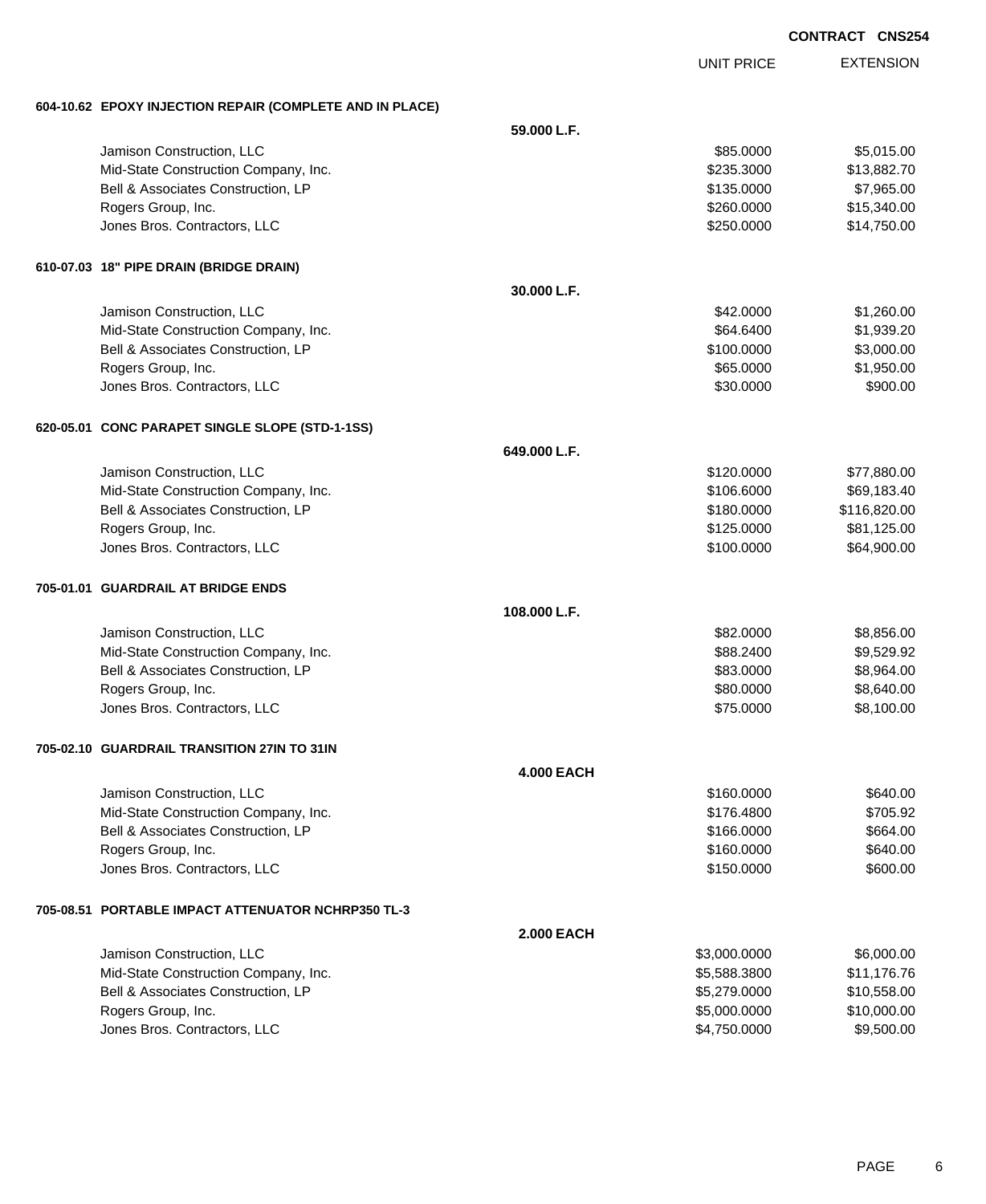|        |                                                               |              |                   | <b>CONTRACT CNS254</b> |
|--------|---------------------------------------------------------------|--------------|-------------------|------------------------|
|        |                                                               |              | <b>UNIT PRICE</b> | <b>EXTENSION</b>       |
| 706-01 | <b>GUARDRAIL REMOVED</b>                                      |              |                   |                        |
|        |                                                               | 208.000 L.F. |                   |                        |
|        | Jamison Construction, LLC                                     |              | \$1.5000          | \$312.00               |
|        | Mid-State Construction Company, Inc.                          |              | \$1.1800          | \$245.44               |
|        | Bell & Associates Construction, LP                            |              | \$1.0000          | \$208.00               |
|        | Rogers Group, Inc.                                            |              | \$1.5000          | \$312.00               |
|        | Jones Bros. Contractors, LLC                                  |              | \$1.0000          | \$208.00               |
|        | 709-01.01 RUBBLE STONE RIP-RAP                                |              |                   |                        |
|        |                                                               | 6.000 C.Y.   |                   |                        |
|        | Jamison Construction, LLC                                     |              | \$70.0000         | \$420.00               |
|        | Mid-State Construction Company, Inc.                          |              | \$270.3000        | \$1,621.80             |
|        | Bell & Associates Construction, LP                            |              | \$50.0000         | \$300.00               |
|        | Rogers Group, Inc.                                            |              | \$130.0000        | \$780.00               |
|        | Jones Bros. Contractors, LLC                                  |              | \$150.0000        | \$900.00               |
| 712-01 | <b>TRAFFIC CONTROL</b>                                        |              |                   |                        |
|        |                                                               | 1.000 LS     |                   |                        |
|        | Jamison Construction, LLC                                     |              | \$43,000.0000     | \$43,000.00            |
|        | Mid-State Construction Company, Inc.                          |              | \$57,479.5200     | \$57,479.52            |
|        | Bell & Associates Construction, LP                            |              | \$5,000.0000      | \$5,000.00             |
|        | Rogers Group, Inc.                                            |              | \$20,000.0000     | \$20,000.00            |
|        | Jones Bros. Contractors, LLC                                  |              | \$19,500.0000     | \$19,500.00            |
|        | 712-02.02 INTERCONNECTED PORTABLE BARRIER RAIL                |              |                   |                        |
|        |                                                               | 240.000 L.F. |                   |                        |
|        | Jamison Construction, LLC                                     |              | \$32.0000         | \$7,680.00             |
|        | Mid-State Construction Company, Inc.                          |              | \$28.7400         | \$6,897.60             |
|        | Bell & Associates Construction, LP                            |              | \$35.0000         | \$8,400.00             |
|        | Rogers Group, Inc.                                            |              | \$45.0000         | \$10,800.00            |
|        | Jones Bros. Contractors, LLC                                  |              | \$27.0000         | \$6,480.00             |
|        | 712-02.47 BRIDGE MOUNTED INTERCONNECTED PORTABLE BARRIER RAIL |              |                   |                        |
|        |                                                               | 301.000 L.F. |                   |                        |
|        | Jamison Construction, LLC                                     |              | \$83.0000         | \$24,983.00            |
|        | Mid-State Construction Company, Inc.                          |              | \$71.7100         | \$21,584.71            |
|        | Bell & Associates Construction, LP                            |              | \$40.0000         | \$12,040.00            |
|        | Rogers Group, Inc.                                            |              | \$150.0000        | \$45,150.00            |
|        | Jones Bros. Contractors, LLC                                  |              | \$85.0000         | \$25,585.00            |
|        | 712-04.01 FLEXIBLE DRUMS (CHANNELIZING)                       |              |                   |                        |
|        |                                                               | 30.000 EACH  |                   |                        |
|        | Jamison Construction, LLC                                     |              | \$30.0000         | \$900.00               |
|        | Mid-State Construction Company, Inc.                          |              | \$31.7700         | \$953.10               |
|        | Bell & Associates Construction, LP                            |              | \$75.0000         | \$2,250.00             |
|        | Rogers Group, Inc.                                            |              | \$30.0000         | \$900.00               |

Unnes Bros. Contractors, LLC 60.0000 \$1,800.00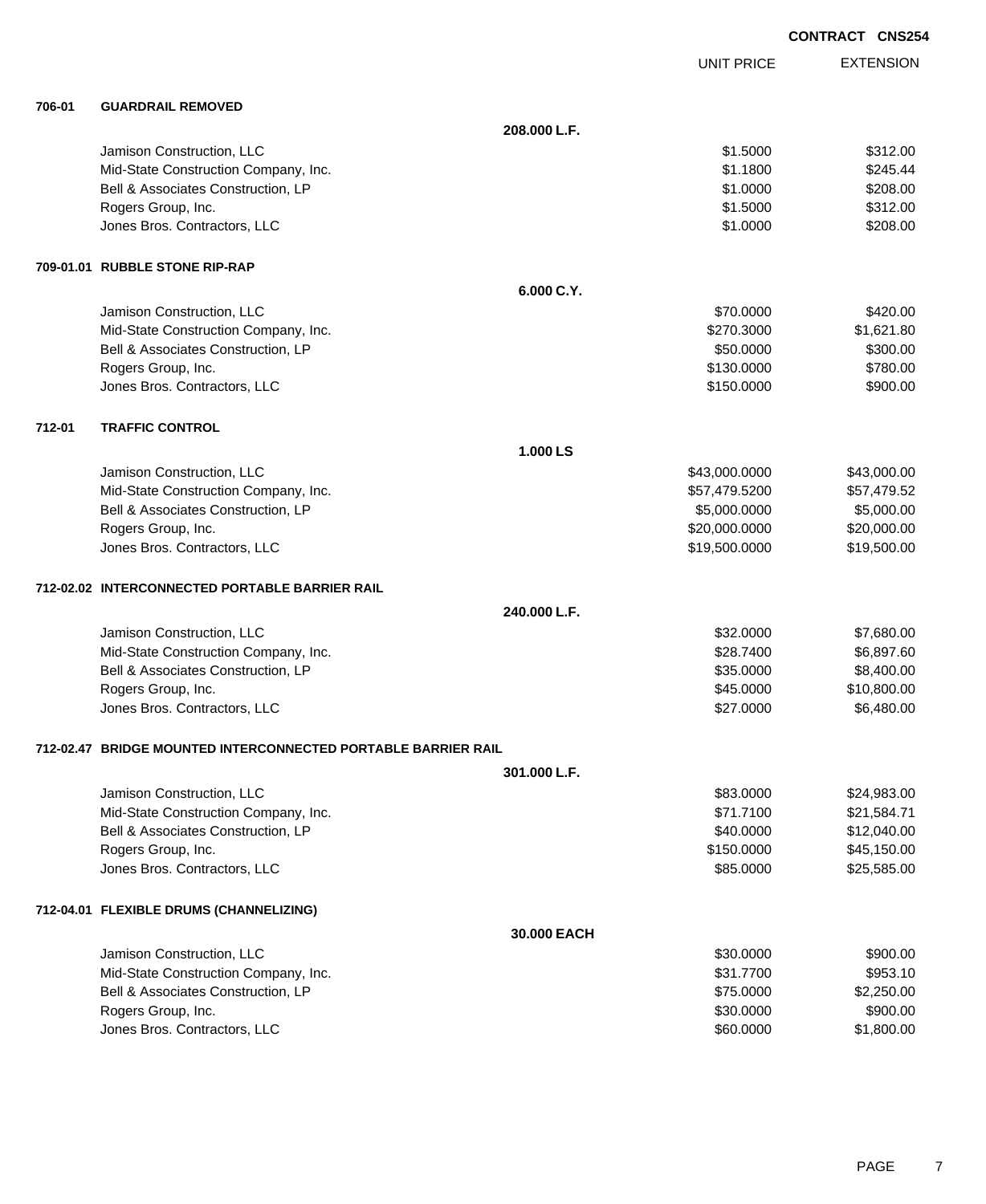|        |                                                                |                   |                   | <b>CONTRACT CNS254</b> |                  |
|--------|----------------------------------------------------------------|-------------------|-------------------|------------------------|------------------|
|        |                                                                |                   | <b>UNIT PRICE</b> |                        | <b>EXTENSION</b> |
| 712-06 | <b>SIGNS (CONSTRUCTION)</b>                                    |                   |                   |                        |                  |
|        |                                                                | 349.000 S.F.      |                   |                        |                  |
|        | Jamison Construction, LLC                                      |                   | \$9.0000          |                        | \$3,141.00       |
|        | Mid-State Construction Company, Inc.                           |                   | \$7.6500          |                        | \$2,669.85       |
|        | Bell & Associates Construction, LP                             |                   | \$7.2500          |                        | \$2,530.25       |
|        | Rogers Group, Inc.                                             |                   | \$7.0000          |                        | \$2,443.00       |
|        | Jones Bros. Contractors, LLC                                   |                   | \$6.5000          |                        | \$2,268.50       |
|        | 712-09.01 REMOVABLE PAVEMENT MARKING LINE                      |                   |                   |                        |                  |
|        |                                                                | 4,000.000 L.F.    |                   |                        |                  |
|        | Jamison Construction, LLC                                      |                   | \$2.0000          |                        | \$8,000.00       |
|        | Mid-State Construction Company, Inc.                           |                   | \$2.3500          |                        | \$9,400.00       |
|        | Bell & Associates Construction, LP                             |                   | \$2.0000          |                        | \$8,000.00       |
|        | Rogers Group, Inc.                                             |                   | \$2.1500          |                        | \$8,600.00       |
|        | Jones Bros. Contractors, LLC                                   |                   | \$2.0000          |                        | \$8,000.00       |
|        | 712-09.02 REMOVABLE PAVEMENT MARKING (8" BARRIER LINE)         |                   |                   |                        |                  |
|        |                                                                | 1,802.000 L.F.    |                   |                        |                  |
|        | Jamison Construction, LLC                                      |                   | \$3.0000          |                        | \$5,406.00       |
|        | Mid-State Construction Company, Inc.                           |                   | \$4.4100          |                        | \$7,946.82       |
|        | Bell & Associates Construction, LP                             |                   | \$4.0000          |                        | \$7,208.00       |
|        | Rogers Group, Inc.                                             |                   | \$3.9000          |                        | \$7,027.80       |
|        | Jones Bros. Contractors, LLC                                   |                   | \$3.7500          |                        | \$6,757.50       |
|        | 712-09.04 REMOVABLE PAVEMENT MARKING (STOP LINE)               |                   |                   |                        |                  |
|        |                                                                | 24.000 L.F.       |                   |                        |                  |
|        | Jamison Construction, LLC                                      |                   | \$20.0000         |                        | \$480.00         |
|        | Mid-State Construction Company, Inc.                           |                   | \$17.6500         |                        | \$423.60         |
|        | Bell & Associates Construction, LP                             |                   | \$16.7500         |                        | \$402.00         |
|        | Rogers Group, Inc.                                             |                   | \$16.0000         |                        | \$384.00         |
|        | Jones Bros. Contractors, LLC                                   |                   | \$15.0000         |                        | \$360.00         |
|        | 713-02.27 CONCRETE BARRIER/PARAPET DELINEATOR (BI-DIRECTIONAL) |                   |                   |                        |                  |
|        |                                                                | 28.000 EACH       |                   |                        |                  |
|        | Jamison Construction, LLC                                      |                   | \$25.0000         |                        | \$700.00         |
|        | Mid-State Construction Company, Inc.                           |                   | \$15.2900         |                        | \$428.12         |
|        | Bell & Associates Construction, LP                             |                   | \$14.5000         |                        | \$406.00         |
|        | Rogers Group, Inc.                                             |                   | \$14.0000         |                        | \$392.00         |
|        | Jones Bros. Contractors, LLC                                   |                   | \$13.0000         |                        | \$364.00         |
|        | 713-16.01 CHANGEABLE MESSAGE SIGN UNIT                         |                   |                   |                        |                  |
|        |                                                                | <b>2.000 EACH</b> |                   |                        |                  |
|        | Jamison Construction, LLC                                      |                   | \$4,000.0000      |                        | \$8,000.00       |
|        | Mid-State Construction Company, Inc.                           |                   | \$7,470.7800      |                        | \$14,941.56      |
|        | Bell & Associates Construction, LP                             |                   | \$6,800.0000      |                        | \$13,600.00      |

Rogers Group, Inc. \$6,500.0000 \$13,000.00

Jones Bros. Contractors, LLC 65,350.0000 \$6,350.0000 \$12,700.000 \$12,700.000 \$12,700.000 \$12,700.000 \$12,700.000 \$12,700.000 \$12,700.000 \$12,700.000 \$12,700.000 \$12,700.000 \$12,700.000 \$12,700.000 \$12,700.000 \$12,700.000 \$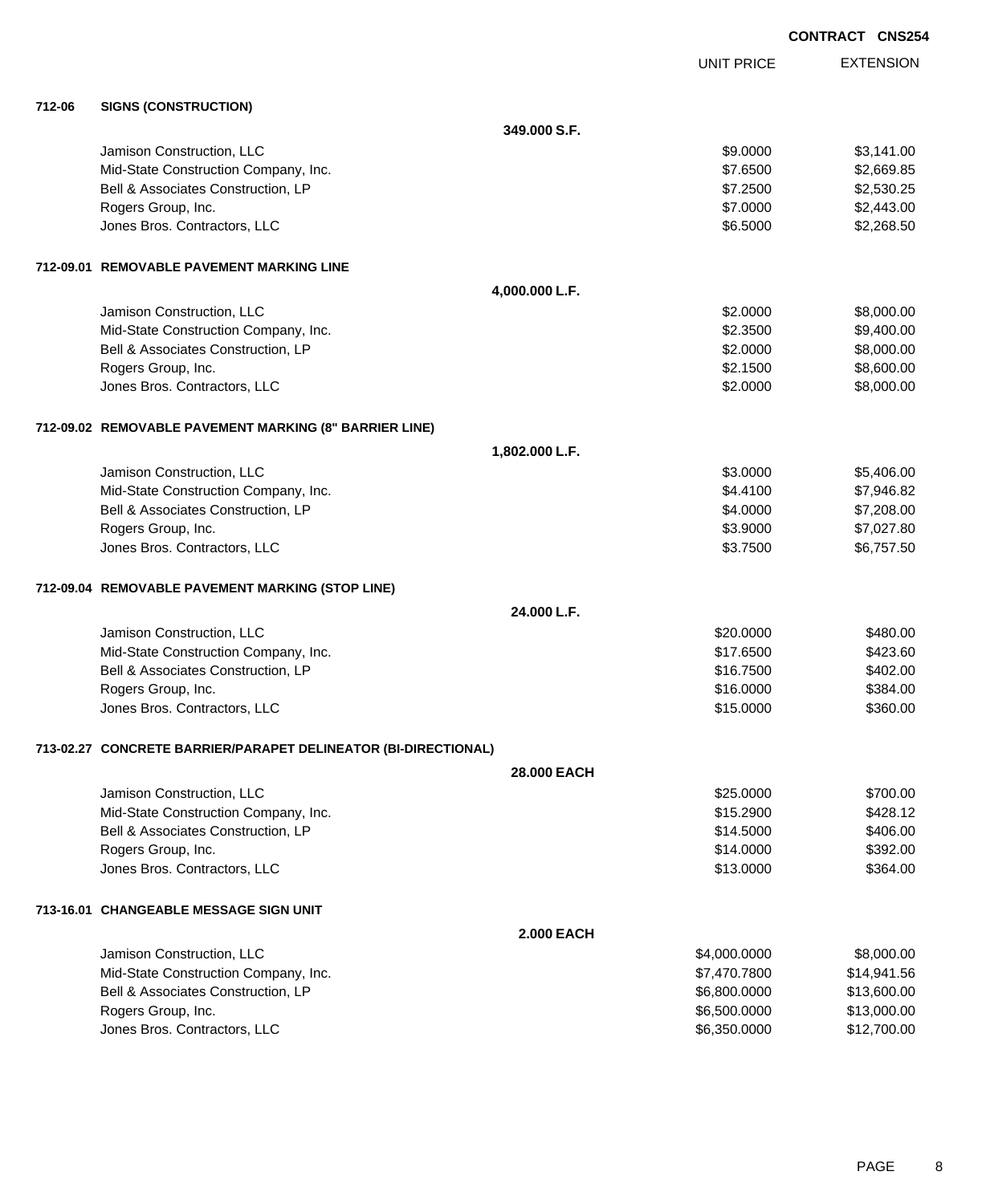|        |                                                          |                   | <b>UNIT PRICE</b> | <b>EXTENSION</b> |
|--------|----------------------------------------------------------|-------------------|-------------------|------------------|
|        | 716-12.02 ENHANCED FLATLINE THERMO PVMT MRKNG (6IN LINE) |                   |                   |                  |
|        |                                                          | 1.000 L.M.        |                   |                  |
|        | Jamison Construction, LLC                                |                   | \$5,600.0000      | \$5,600.00       |
|        | Mid-State Construction Company, Inc.                     |                   | \$5,647.2000      | \$5,647.20       |
|        | Bell & Associates Construction, LP                       |                   | \$5,335.0000      | \$5,335.00       |
|        | Rogers Group, Inc.                                       |                   | \$5,000.0000      | \$5,000.00       |
|        | Jones Bros. Contractors, LLC                             |                   | \$4,800.0000      | \$4,800.00       |
| 717-01 | <b>MOBILIZATION</b>                                      |                   |                   |                  |
|        |                                                          | 1.000 LS          |                   |                  |
|        | Jamison Construction, LLC                                |                   | \$67,000.0000     | \$67,000.00      |
|        | Mid-State Construction Company, Inc.                     |                   | \$124,801.5100    | \$124,801.51     |
|        | Bell & Associates Construction, LP                       |                   | \$79,000.0000     | \$79,000.00      |
|        | Rogers Group, Inc.                                       |                   | \$82,000.0000     | \$82,000.00      |
|        | Jones Bros. Contractors, LLC                             |                   | \$94,000.0000     | \$94,000.00      |
|        | 730-24.08 FOUNDATION (9 5/8" DIA. MICROPILE)             |                   |                   |                  |
|        |                                                          | 8.000 EACH        |                   |                  |
|        | Jamison Construction, LLC                                |                   | \$12,700.0000     | \$101,600.00     |
|        | Mid-State Construction Company, Inc.                     |                   | \$12,588.5500     | \$100,708.40     |
|        | Bell & Associates Construction, LP                       |                   | \$18,000.0000     | \$144,000.00     |
|        | Rogers Group, Inc.                                       |                   | \$11,500.0000     | \$92,000.00      |
|        | Jones Bros. Contractors, LLC                             |                   | \$16,150.0000     | \$129,200.00     |
|        | 730-24.09 FOUNDATION (MICROPILE VERIFICATION TEST)       |                   |                   |                  |
|        |                                                          | <b>2.000 EACH</b> |                   |                  |
|        | Jamison Construction, LLC                                |                   | \$15,000.0000     | \$30,000.00      |
|        | Mid-State Construction Company, Inc.                     |                   | \$14,706.2500     | \$29,412.50      |
|        | Bell & Associates Construction, LP                       |                   | \$20,900.0000     | \$41,800.00      |
|        | Rogers Group, Inc.                                       |                   | \$13,500.0000     | \$27,000.00      |
|        | Jones Bros. Contractors, LLC                             |                   | \$40,000.0000     | \$80,000.00      |
|        | 730-24.10 FOUNDATION (MICROPILE PROOF TEST)              |                   |                   |                  |
|        |                                                          | <b>2.000 EACH</b> |                   |                  |
|        | Jamison Construction, LLC                                |                   | \$9,000.0000      | \$18,000.00      |
|        | Mid-State Construction Company, Inc.                     |                   | \$8,823.7500      | \$17,647.50      |
|        | Bell & Associates Construction, LP                       |                   | \$12,500.0000     | \$25,000.00      |
|        | Rogers Group, Inc.                                       |                   | \$8,000.0000      | \$16,000.00      |
|        | Jones Bros. Contractors, LLC                             |                   | \$15,000.0000     | \$30,000.00      |
| 730-40 | <b>TEMPORARY TRAFFIC SIGNAL SYSTEM</b>                   |                   |                   |                  |
|        |                                                          | <b>1.000 EACH</b> |                   |                  |
|        | Jamison Construction, LLC                                |                   | \$24,000.0000     | \$24,000.00      |
|        | Mid-State Construction Company, Inc.                     |                   | \$28,236.0000     | \$28,236.00      |
|        | Bell & Associates Construction, LP                       |                   | \$14,500.0000     | \$14,500.00      |
|        | Rogers Group, Inc.                                       |                   | \$14,000.0000     | \$14,000.00      |
|        | Jones Bros. Contractors, LLC                             |                   | \$13,000.0000     | \$13,000.00      |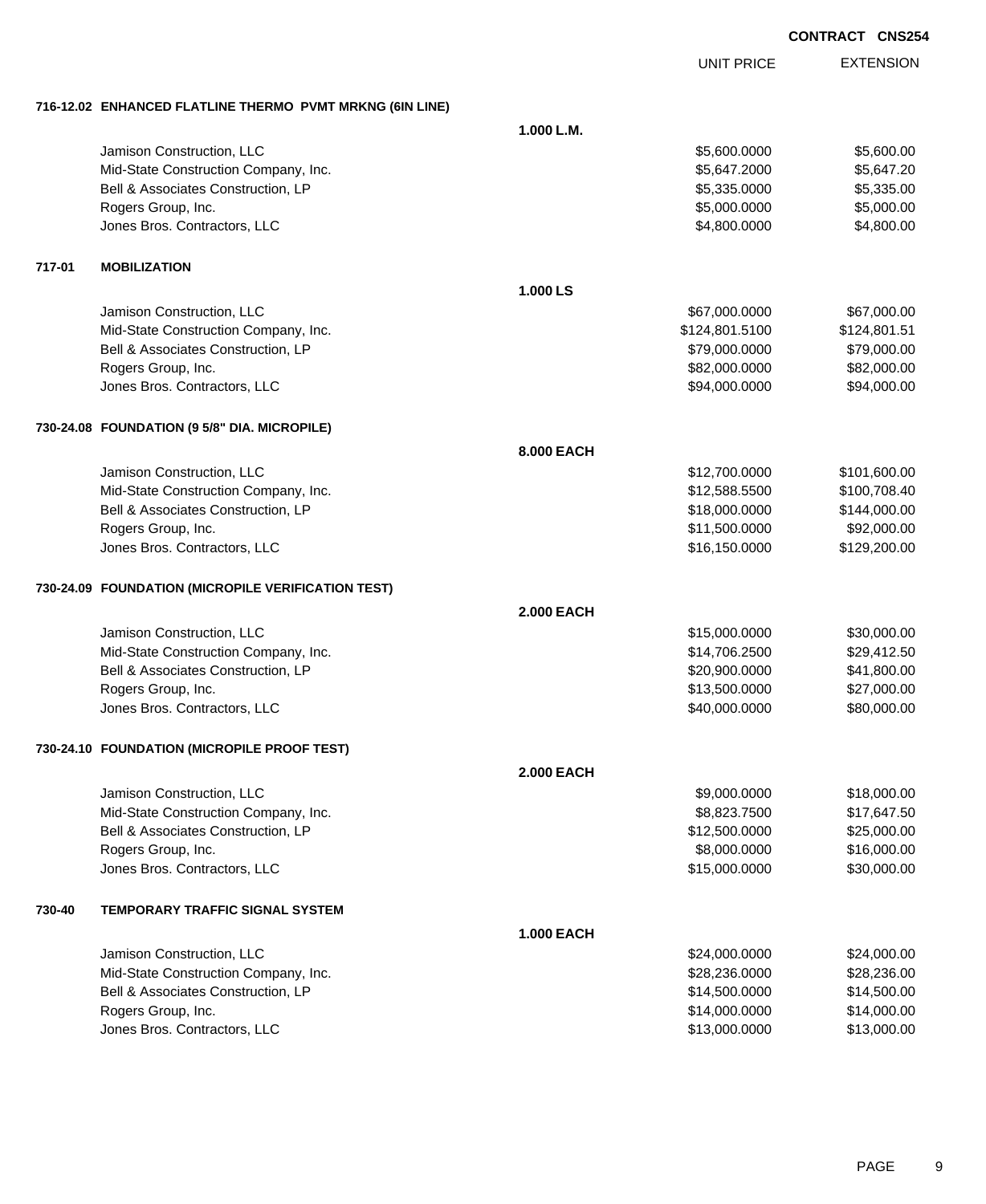### **SUB-TOTAL BRIDGE**

| Jamison Construction, LLC            | \$1,312,035.75 |
|--------------------------------------|----------------|
| Mid-State Construction Company, Inc. | \$1,574,831.17 |
| Bell & Associates Construction, LP   | \$1,576,556.65 |
| Rogers Group, Inc.                   | \$1,725,327.95 |
| Jones Bros. Contractors, LLC         | \$1,897,596.50 |
|                                      |                |

### **TOTAL CONTRACT**

| Jamison Construction, LLC            | \$1,312,035.75 |
|--------------------------------------|----------------|
| Mid-State Construction Company, Inc. | \$1,574,831.17 |
| Bell & Associates Construction, LP   | \$1,576,556.65 |
| Rogers Group, Inc.                   | \$1,725,327.95 |
| Jones Bros. Contractors, LLC         | \$1,897,596.50 |
|                                      |                |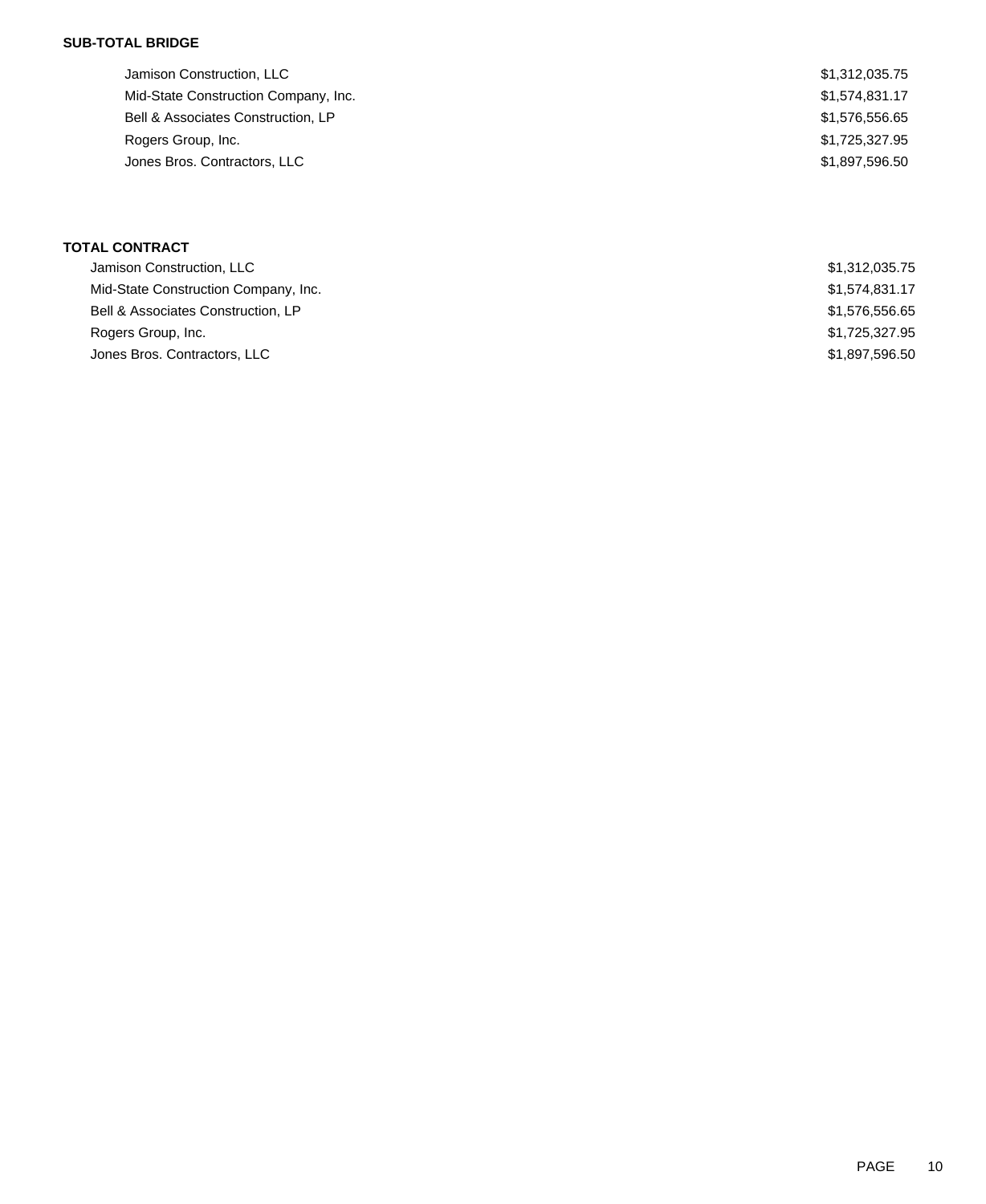WHITE COUNTY (Contract No. CNS180 Call 029)

NH-111(105),93052-8226-14

THE RESURFACING ON S.R. 111 FROM THE VAN BUREN COUNTY LINE (L.M. 0.00) TO SHADY OAK ROAD (L.M. 4.20).

PROJECT LENGTH - 4.200 MILES

COMPLETION TIME - ON OR BEFORE NOVEMBER 30, 2018

DBE GOAL 2.50%

Rogers Group, Inc. 6. The Second Studies of the Studies of St. 544,382.33

TOTAL CONTRACT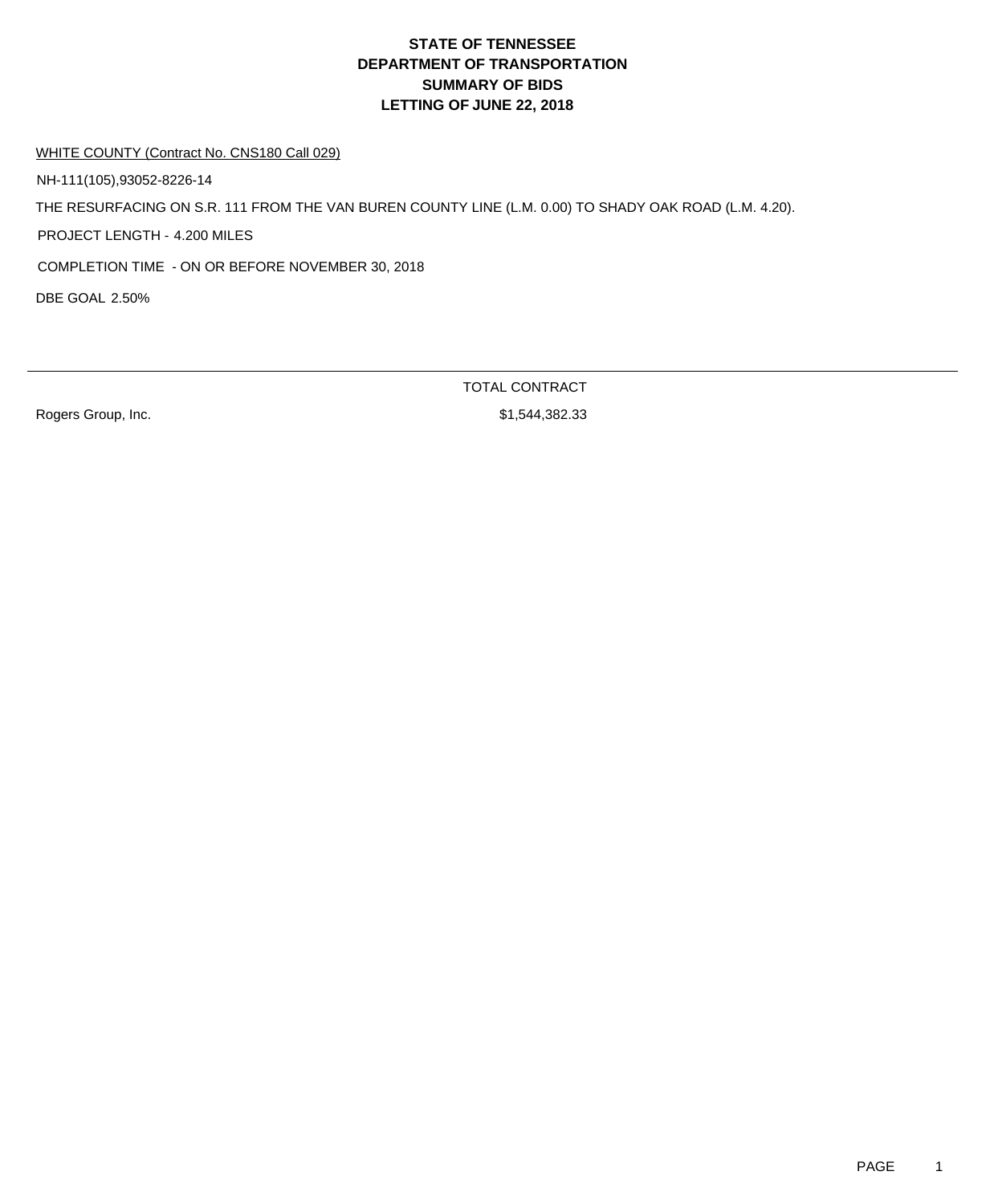**EXTENSION CONTRACT CNS180** UNIT PRICE **ROADWAY CATEGORY 403-01 BITUMINOUS MATERIAL FOR TACK COAT (TC) 94.000 TON** Rogers Group, Inc. \$47,000.00 \$47,000.00 \$47,000.00 \$500.000 \$47,000.00 \$500.000 \$47,000.00 **403-01.10 High Performance Fog Seals 70,565.000 S.Y.** Rogers Group, Inc. \$43,044.65 (\$2,044.65) The Second Second Street Second Street Second Street Second Street S **411-03.07 ACS MIX(PG64-22) THIN LIFT ASPHALT 11,454.000 TON** Rogers Group, Inc. \$85.5500 \$979,889.70 **411-12.01 SCORING SHOULDERS (CONTINUOUS) (16IN WIDTH) 8.700 L.M.** Rogers Group, Inc. \$3,124.17 **411-12.02 SCORING SHOULDERS (NON-CONTINUOUS) (16IN WIDTH) 6.900 L.M.** Rogers Group, Inc. \$359.1000 \$2,477.79 **415-01.01 COLD PLANING BITUMINOUS PAVEMENT 11,346.000 TON** Rogers Group, Inc. \$198,555.00 \$198,555.00 \$198,555.00 \$198,555.00 \$198,555.00 \$198,555.00 \$198,555.00 \$1 **712-01 TRAFFIC CONTROL 1.000 LS** Rogers Group, Inc. \$49,931.1900 \$49,931.1900 \$49,931.1900 **712-06 SIGNS (CONSTRUCTION) 605.000 S.F.** Rogers Group, Inc. \$1,640.35 **712-08.03 ARROW BOARD (TYPE C) 2.000 EACH** Rogers Group, Inc. \$1,005.4900 \$2,010.98 **713-02.15 FLEXIBLE DELINEATOR (YELLOW) 32.000 EACH** Rogers Group, Inc. \$1,347.20 **713-16.01 CHANGEABLE MESSAGE SIGN UNIT 2.000 EACH** Rogers Group, Inc. \$11,186.02 **716-01.23 SNOWPLOWABLE RAISED PAVEMENT MARKERS (BI-DIR)(2 COLOR) 610.000 EACH** Rogers Group, Inc. \$20,392.30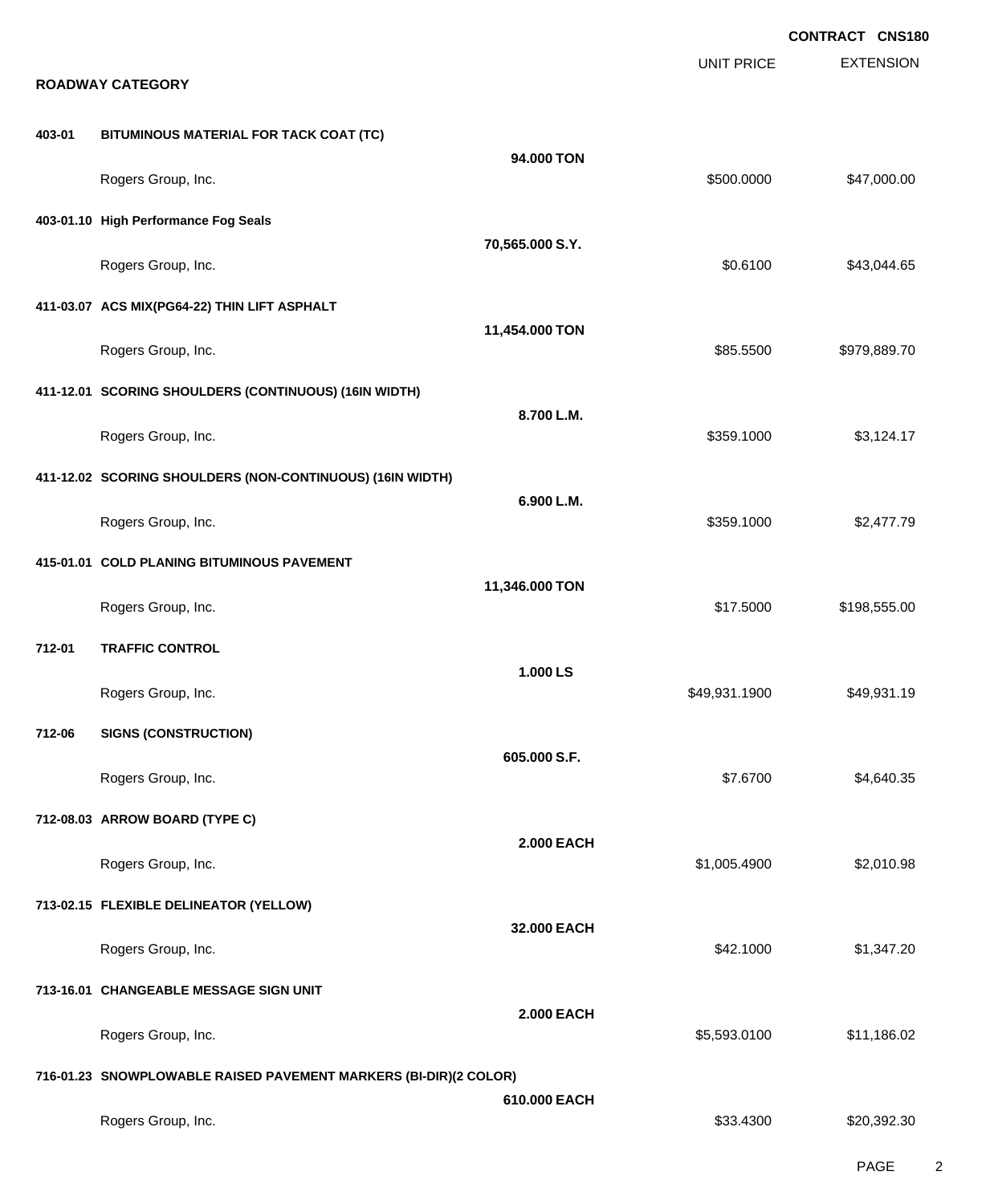|        |                                                                 |              |                   | <b>CONTRACT CNS180</b> |
|--------|-----------------------------------------------------------------|--------------|-------------------|------------------------|
|        |                                                                 |              | <b>UNIT PRICE</b> | <b>EXTENSION</b>       |
|        | 716-01.30 REMOVAL OF SNOWPLOWABLE REFLECTIVE MARKER             |              |                   |                        |
|        |                                                                 | 610.000 EACH |                   |                        |
|        | Rogers Group, Inc.                                              |              | \$7.4300          | \$4,532.30             |
|        | 716-02.04 PLASTIC PAVEMENT MARKING(CHANNELIZATION STRIPING)     |              |                   |                        |
|        |                                                                 | 376.000 S.Y. |                   |                        |
|        | Rogers Group, Inc.                                              |              | \$22.9100         | \$8,614.16             |
|        | 716-02.05 PLASTIC PAVEMENT MARKING (STOP LINE)                  |              |                   |                        |
|        | Rogers Group, Inc.                                              | 237.000 L.F. | \$12.3800         | \$2,934.06             |
|        |                                                                 |              |                   |                        |
|        | 716-02.06 PLASTIC PAVEMENT MARKING (TURN LANE ARROW)            |              |                   |                        |
|        | Rogers Group, Inc.                                              | 10.000 EACH  | \$185.7400        | \$1,857.40             |
|        |                                                                 |              |                   |                        |
|        | 716-04.16 PLASTIC PAVEMENT MARKING (NOISE STRIP)                | 72.000 L.F.  |                   |                        |
|        | Rogers Group, Inc.                                              |              | \$12.3800         | \$891.36               |
|        | 716-05.01 PAINTED PAVEMENT MARKING (4" LINE)                    |              |                   |                        |
|        |                                                                 | 24.100 L.M.  |                   |                        |
|        | Rogers Group, Inc.                                              |              | \$619.1400        | \$14,921.27            |
|        | 716-12.02 ENHANCED FLATLINE THERMO PVMT MRKNG (6IN LINE)        |              |                   |                        |
|        |                                                                 | 19.900 L.M.  |                   |                        |
|        | Rogers Group, Inc.                                              |              | \$4,891.2200      | \$97,335.28            |
|        | 716-12.05 ENHANCED FLATLINE THERMO PVMT MRKNG (6IN DOTTED LINE) |              |                   |                        |
|        |                                                                 | 200.000 L.F. |                   |                        |
|        | Rogers Group, Inc.                                              |              | \$2.4800          | \$496.00               |
| 717-01 | <b>MOBILIZATION</b>                                             |              |                   |                        |
|        |                                                                 | 1.000 LS     |                   |                        |
|        | Rogers Group, Inc.                                              |              | \$49,201.1500     | \$49,201.15            |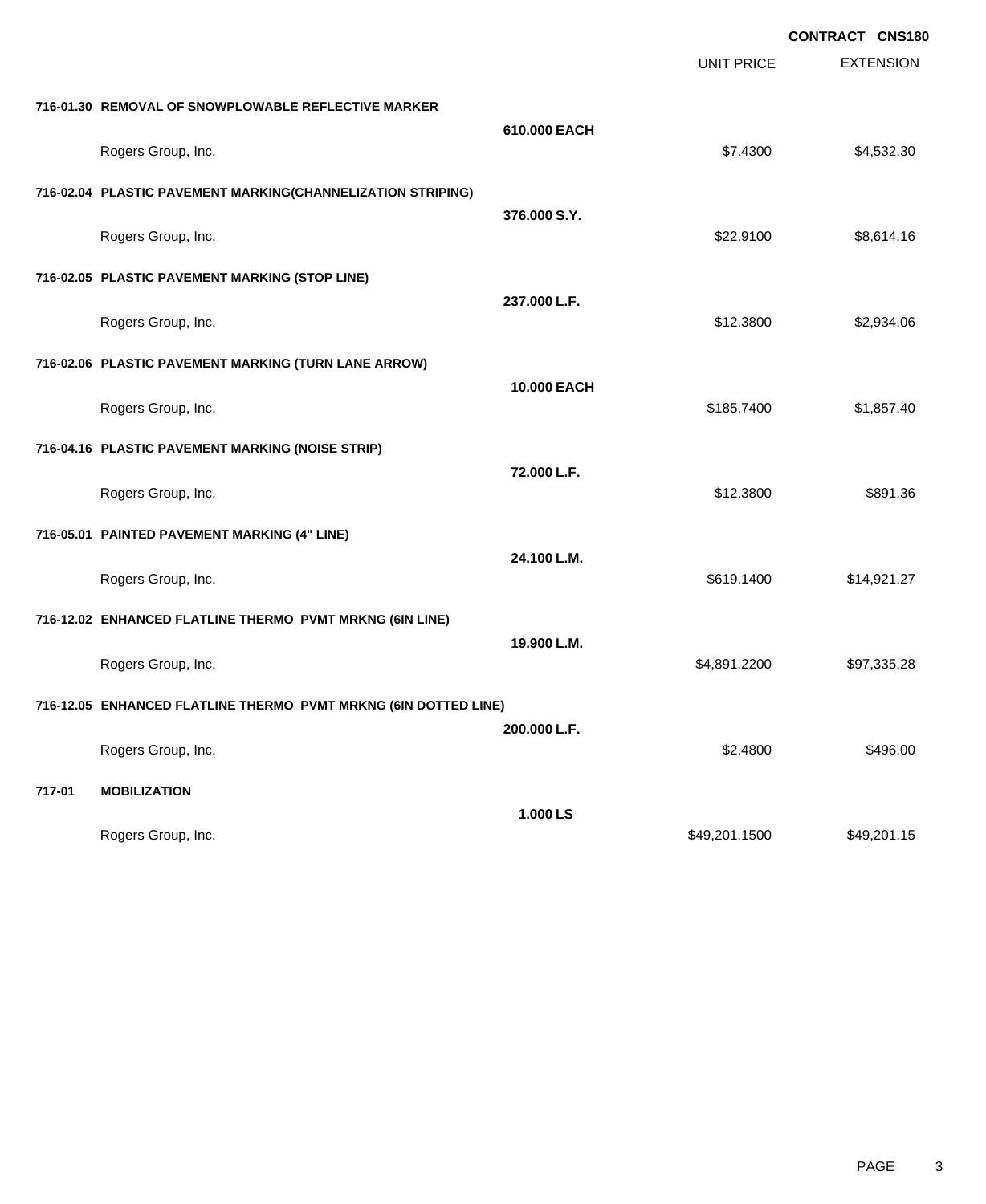Rogers Group, Inc. \$1,544,382.33

## **TOTAL CONTRACT**

Rogers Group, Inc. \$1,544,382.33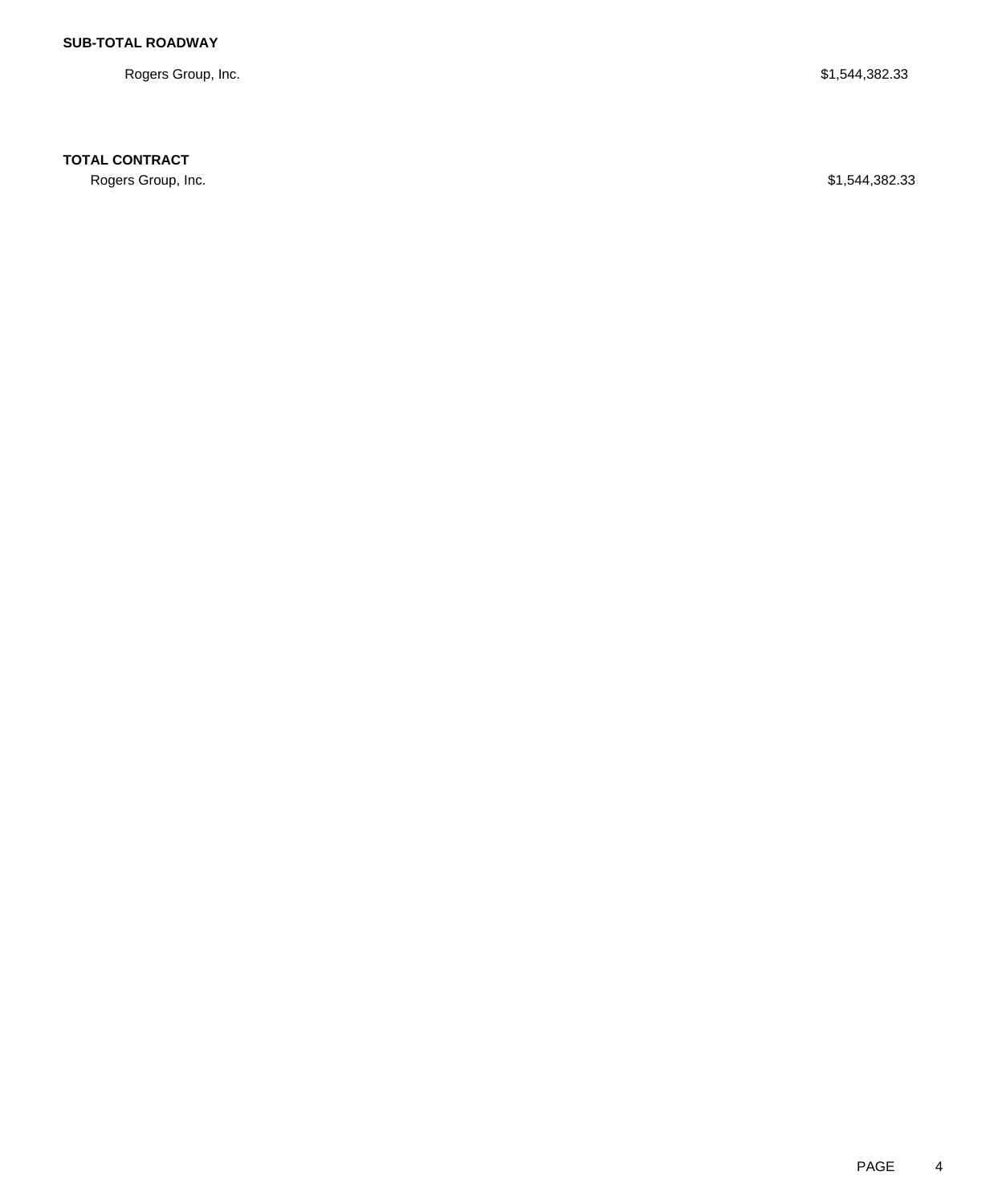#### FENTRESS AND OVERTON COUNTIES (Contract No. CNS939 Call 030)

STP/HSIP-164(5),67011-3222-94,67011-8222-14,STP/HSIP-85(29),25005-3226- 94,25005-8226-14,STP-85(28),67006-8230-14

THE RESURFACING IN OVERTON COUNTY ON S.R. 164 FROM SOUTH OF ROGER NORROD LANE TO S.R. 85, AND ON S.R. 85 FROM WEST OF S.R. 164 TO WEST OF OLD GRIMSLEY ROAD IN FENTRESS COUNTY.

PROJECT LENGTH - 15.740 MILES

COMPLETION TIME - ON OR BEFORE OCTOBER 31, 2018

DBE GOAL 3.50%

TOTAL CONTRACT

Rogers Group, Inc. 6. 2010 12:30 12:30 12:30 12:31 12:328,728.51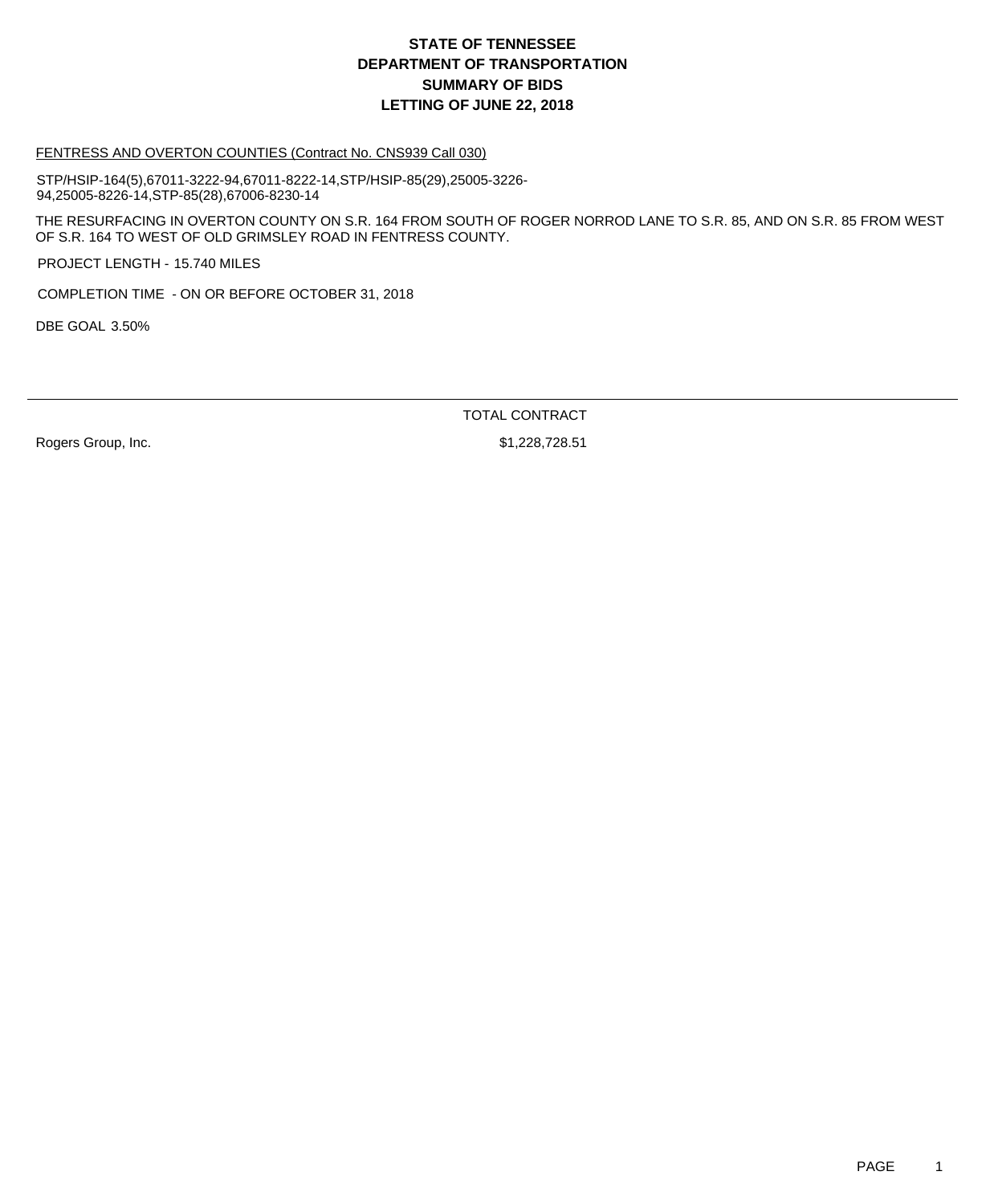|        |                                                                  |                   | <b>UNIT PRICE</b> | <b>CONTRACT CNS939</b><br><b>EXTENSION</b> |
|--------|------------------------------------------------------------------|-------------------|-------------------|--------------------------------------------|
|        | <b>ROADWAY CATEGORY</b>                                          |                   |                   |                                            |
| 303-01 | MINERAL AGGREGATE, TYPE A BASE, GRADING D                        |                   |                   |                                            |
|        | Rogers Group, Inc.                                               | 25.000 TON        | \$83.4200         | \$2,085.50                                 |
| 403-01 | BITUMINOUS MATERIAL FOR TACK COAT (TC)                           |                   |                   |                                            |
|        | Rogers Group, Inc.                                               | 77.000 TON        | \$600.0000        | \$46,200.00                                |
|        | 411-03.07 ACS MIX(PG64-22) THIN LIFT ASPHALT                     |                   |                   |                                            |
|        | Rogers Group, Inc.                                               | 10,103.000 TON    | \$89.9000         | \$908,259.70                               |
|        | 705-02.10 GUARDRAIL TRANSITION 27IN TO 31IN                      |                   |                   |                                            |
|        | Rogers Group, Inc.                                               | <b>1.000 EACH</b> | \$176.9900        | \$176.99                                   |
|        | 705-06.20 TANGENT ENERGY ABSORBING TERM MASH TL-3                |                   |                   |                                            |
|        | Rogers Group, Inc.                                               | <b>1.000 EACH</b> | \$4,129.7500      | \$4,129.75                                 |
| 706-01 | <b>GUARDRAIL REMOVED</b>                                         |                   |                   |                                            |
|        | Rogers Group, Inc.                                               | 50.000 L.F.       | \$1.1800          | \$59.00                                    |
| 712-01 | <b>TRAFFIC CONTROL</b>                                           |                   |                   |                                            |
|        | Rogers Group, Inc.                                               | 1.000 LS          | \$42,033.6500     | \$42,033.65                                |
| 712-06 | <b>SIGNS (CONSTRUCTION)</b>                                      |                   |                   |                                            |
|        | Rogers Group, Inc.                                               | 446.000 S.F.      | \$8.4700          | \$3,777.62                                 |
|        | 716-01.21 SNOWPLOWABLE RAISED PAVMENT MARKERS (BI-DIR) (1 COLOR) |                   |                   |                                            |
|        | Rogers Group, Inc.                                               | 1,042.000 EACH    | \$27.8400         | \$29,009.28                                |
|        | 716-02.05 PLASTIC PAVEMENT MARKING (STOP LINE)                   | 360.000 L.F.      |                   |                                            |
|        | Rogers Group, Inc.                                               |                   | \$10.4800         | \$3,772.80                                 |
|        | 716-13.01 SPRAY THERMO PVMT MRKNG (60 mil) (4IN LINE)            |                   |                   |                                            |
|        | Rogers Group, Inc.                                               | 63.000 L.M.       | \$2,071.9000      | \$130,529.70                               |
| 717-01 | <b>MOBILIZATION</b>                                              | 1.000 LS          |                   |                                            |
|        | Rogers Group, Inc.                                               |                   | \$58,694.5200     | \$58,694.52                                |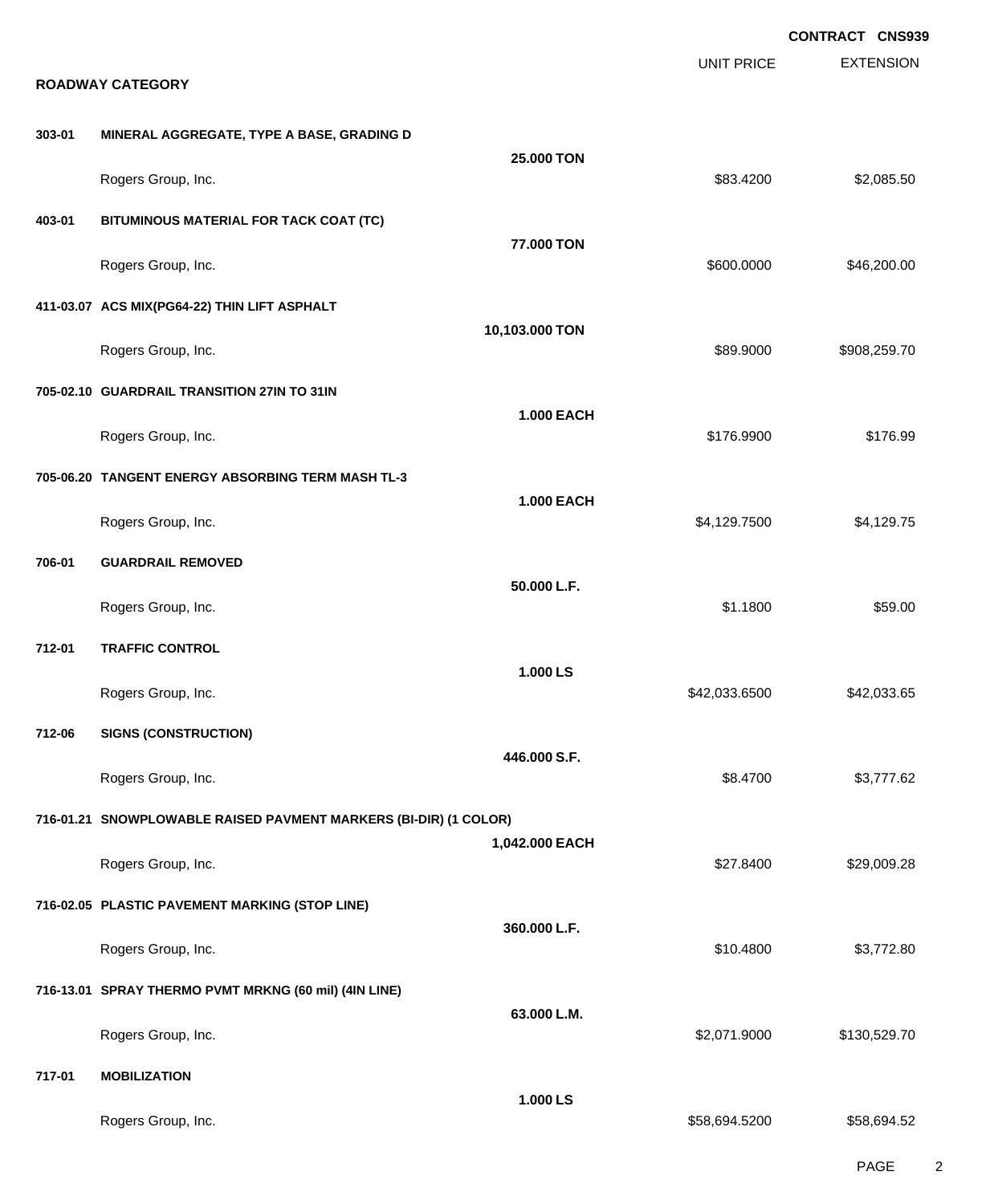Rogers Group, Inc. \$1,228,728.51

## **TOTAL CONTRACT**

Rogers Group, Inc. \$1,228,728.51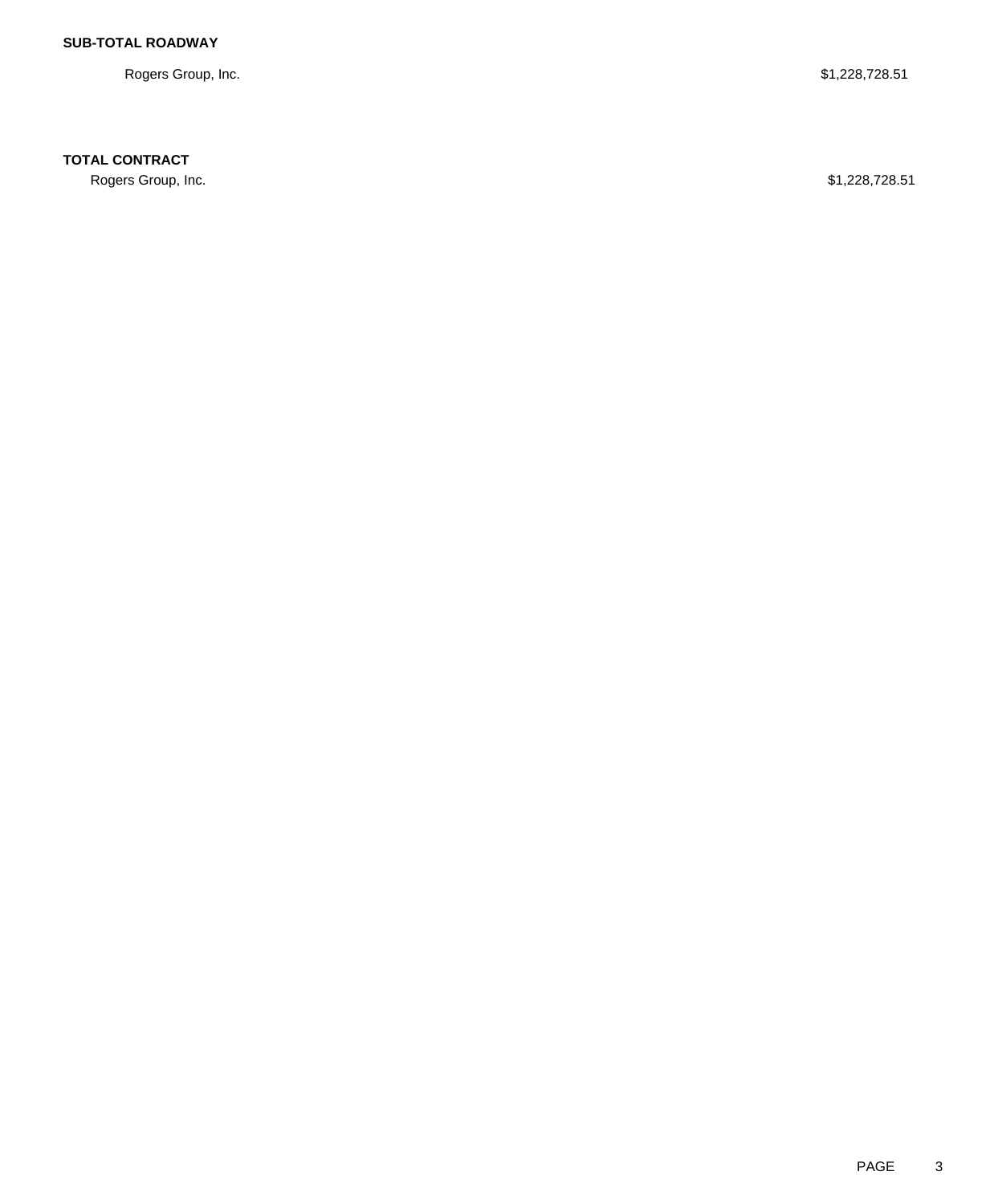#### JACKSON COUNTY (Contract No. CNS940 Call 031)

STP/HSIP-290(8),44043-3205-94,44043-8205-14

THE RESURFACING ON S.R. 290 FROM S.R. 53 (L.M. 0.00) TO S.R. 56 (L.M. 10.60).

PROJECT LENGTH - 10.600 MILES

COMPLETION TIME - ON OR BEFORE OCTOBER 31, 2018

DBE GOAL 3.50%

Rogers Group, Inc. 6804,764.68 Vulcan Construction Materials, LLC \$1,081,955.00

TOTAL CONTRACT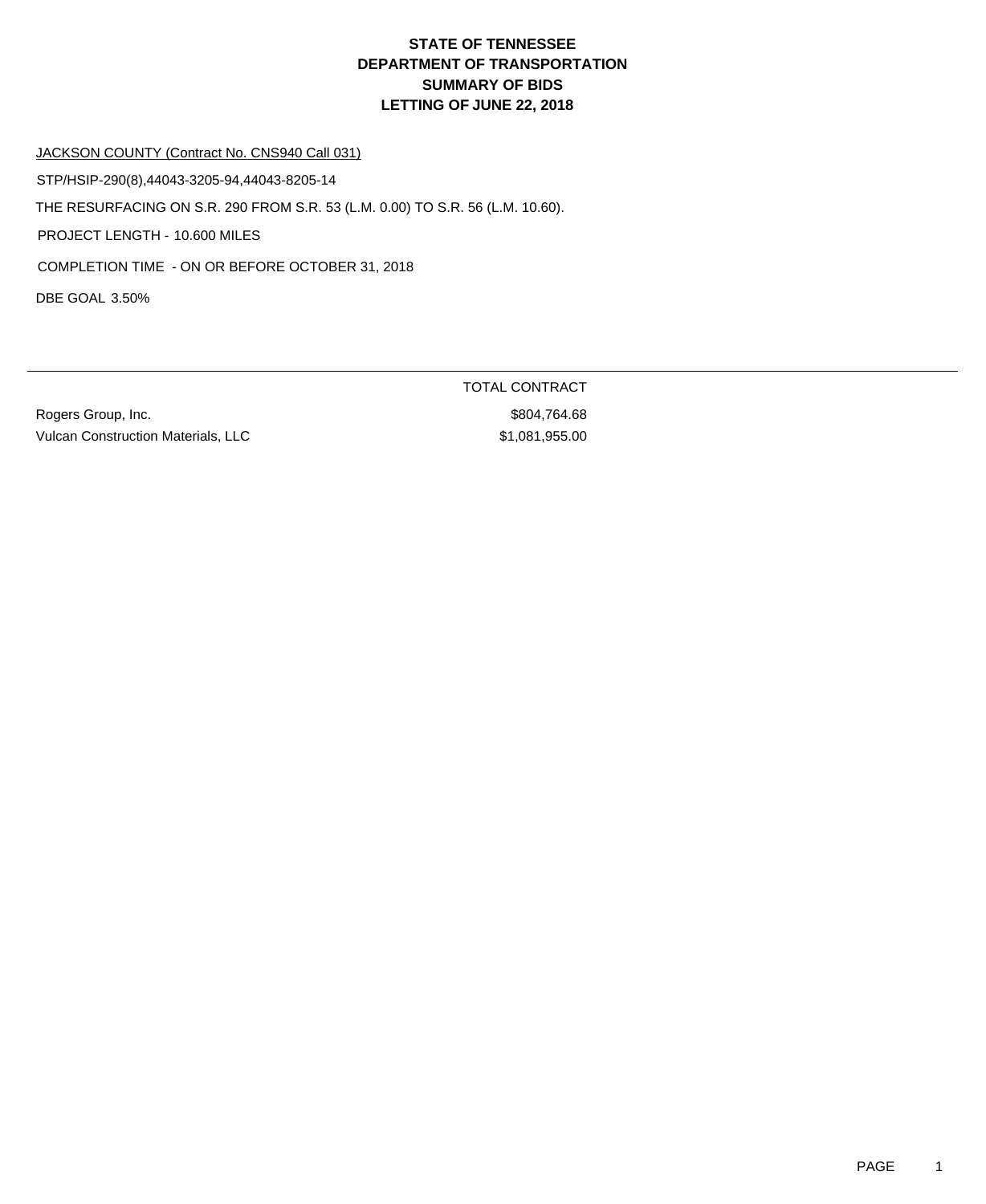**EXTENSION CONTRACT CNS940** UNIT PRICE **ROADWAY CATEGORY 403-01 BITUMINOUS MATERIAL FOR TACK COAT (TC) 54.000 TON** Rogers Group, Inc. \$32,400.00 \$32,400.00 \$32,400.00 \$500.000 \$32,400.00 \$500.000 \$532,400.00 Vulcan Construction Materials, LLC 600000 \$54,000.000 \$54,000.000 \$54,000.000 **411-03.07 ACS MIX(PG64-22) THIN LIFT ASPHALT 7,206.000 TON** Rogers Group, Inc. \$80.9200 \$583,109.52 Vulcan Construction Materials, LLC \$115.0000 \$828,690.00 **712-01 TRAFFIC CONTROL 1.000 LS** Rogers Group, Inc. \$34,075.3500 \$34,075.3500 \$34,075.3500 \$34,075.3500 \$34,075.3500 \$34,075.35 Vulcan Construction Materials, LLC 600000 \$25,000.000 \$25,000.000 \$25,000.000 \$25,000.000 \$25,000.00 **712-06 SIGNS (CONSTRUCTION) 324.000 S.F.** Rogers Group, Inc. \$8.5700 \$2,776.68 Vulcan Construction Materials, LLC 610 and the state of the state of the state of the state of the state of the state of the state of the state of the state of the state of the state of the state of the state of the state **716-01.21 SNOWPLOWABLE RAISED PAVMENT MARKERS (BI-DIR) (1 COLOR) 701.000 EACH** Rogers Group, Inc. \$20,812.69 \$20,812.69 \$20,812.69 Vulcan Construction Materials, LLC 60000 \$17,525.00 **716-02.05 PLASTIC PAVEMENT MARKING (STOP LINE) 250.000 L.F.** Rogers Group, Inc. \$1,105.00 \$3,105.00 \$3,105.00 \$3,105.00 \$3,105.00 \$3,105.00 \$3,105.00 \$3,105.00 \$3,105.00 \$3,105.00 Vulcan Construction Materials, LLC 60000 \$2,500.00 **716-13.01 SPRAY THERMO PVMT MRKNG (60 mil) (4IN LINE) 42.400 L.M.** Rogers Group, Inc. \$2,175.2600 \$92,231.02 Vulcan Construction Materials, LLC 6000.000 \$106,000.00 \$106,000.00 **717-01 MOBILIZATION 1.000 LS** Rogers Group, Inc. \$36,254.4200 \$36,254.4200 \$36,254.4200 \$36,254.4200 \$36,254.420 Vulcan Construction Materials, LLC 600000 \$45,000.000 \$45,000.000 \$45,000.000 \$45,000.00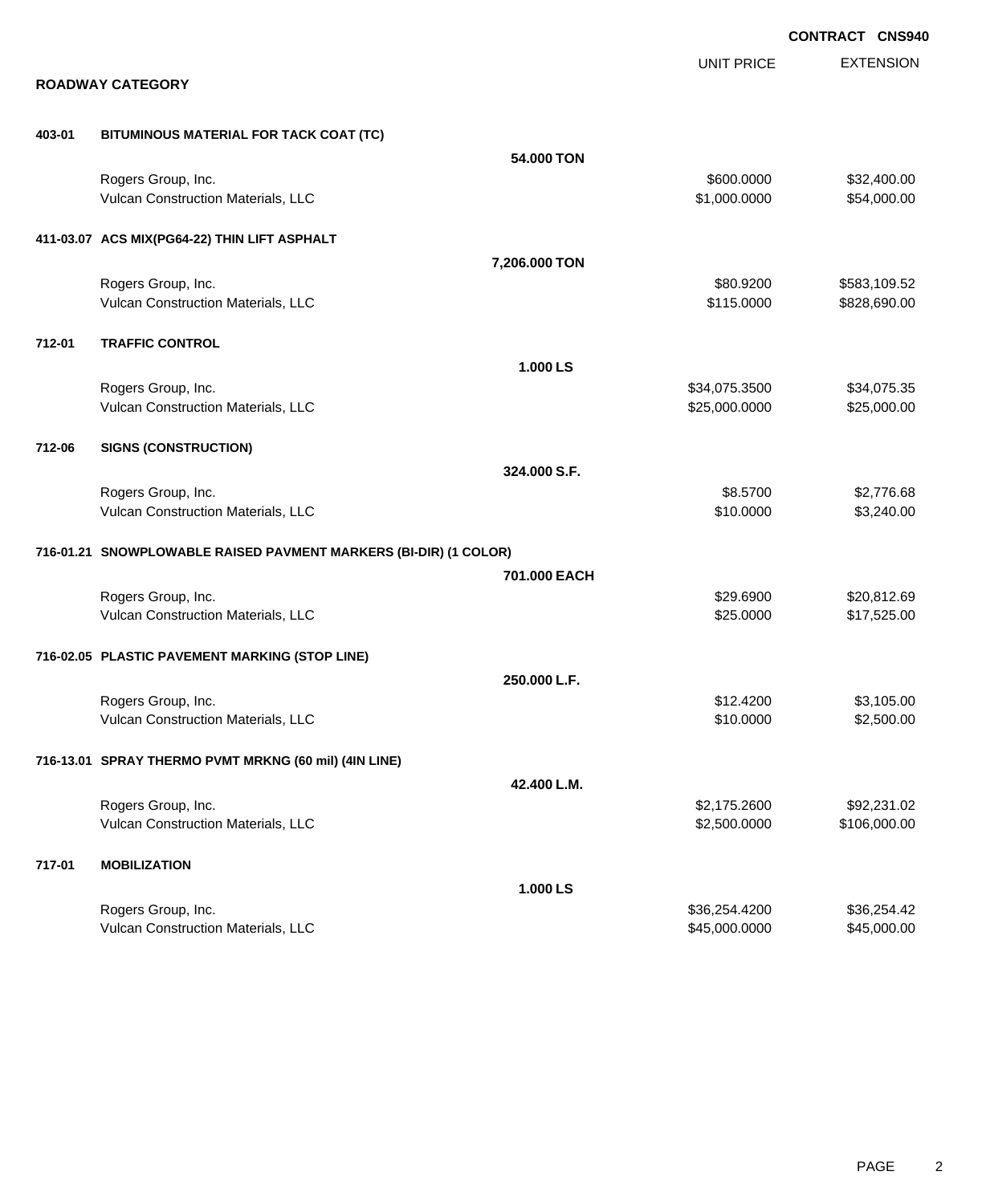## **SUB-TOTAL ROADWAY**

Rogers Group, Inc. \$804,764.68 Vulcan Construction Materials, LLC  $$1,081,955.00$ 

### **TOTAL CONTRACT**

Rogers Group, Inc. \$804,764.68 Vulcan Construction Materials, LLC **1996** 1,081,955.00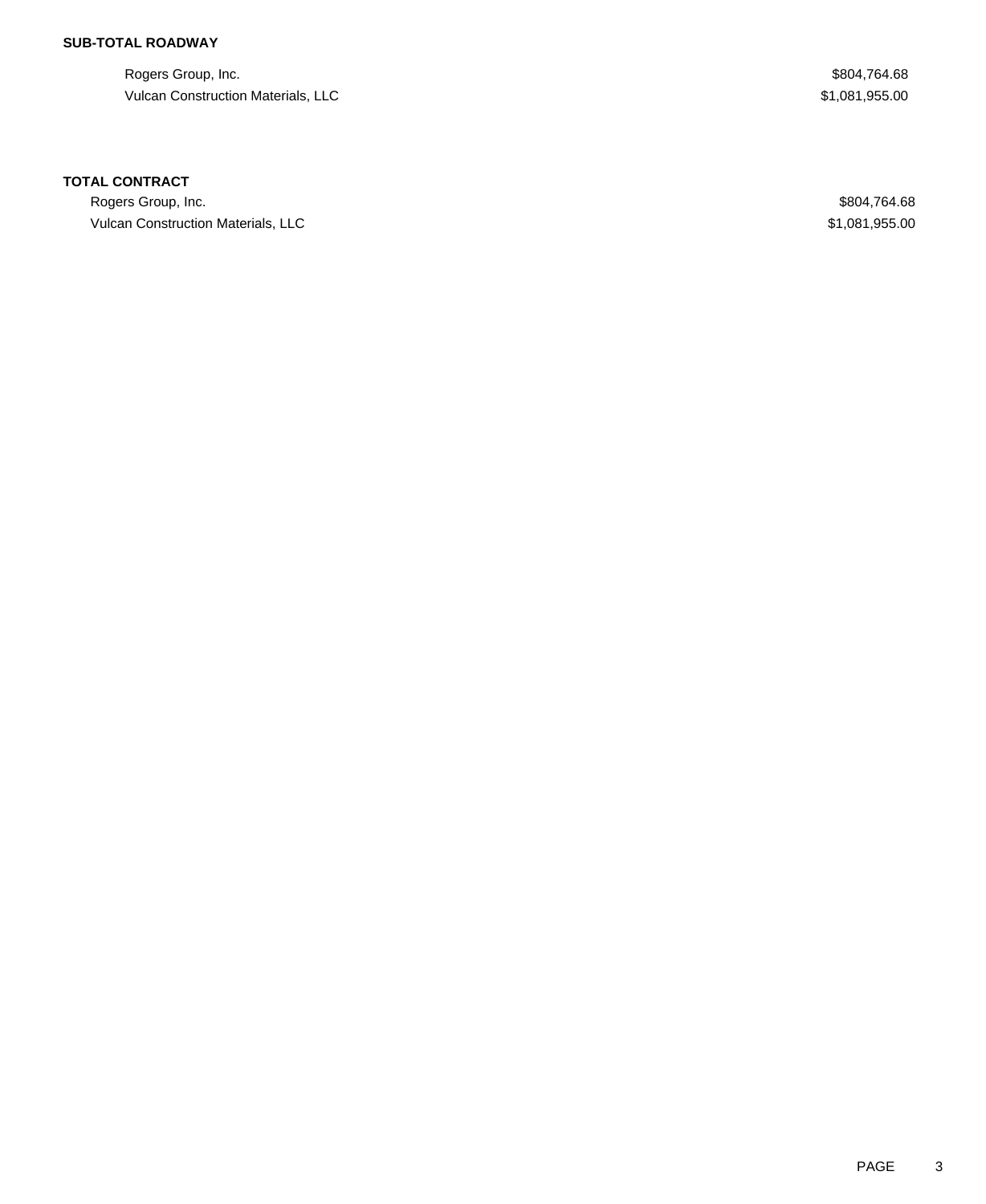#### PUTNAM COUNTY (Contract No. CNS941 Call 032)

STP/HSIP-62(48),71016-3241-94,71016-8241-14,STP/HSIP-84(13),71009-3220- 94,71009-8220-14

THE RESURFACING ON S.R. 62 FROM EAST OF MEADOW CREEK BRIDGE (L.M. 5.28) TO THE FENTRESS COUNTY LINE (L.M. 10.40) AND ON S.R. 84 FROM THE WHITE COUNTY LINE (L.M. 0.00) TO NORTH OF HENRY CEMETERY ROAD (L.M. 6.11).

PROJECT LENGTH - 11.230 MILES

COMPLETION TIME - ON OR BEFORE OCTOBER 31, 2018

DBE GOAL 4.50%

Rogers Group, Inc. 6. The Contract of the Contract of the State of the State State State State State State State State State State State State State State State State State State State State State State State State State S Vulcan Construction Materials, LLC \$1,243,752.50

TOTAL CONTRACT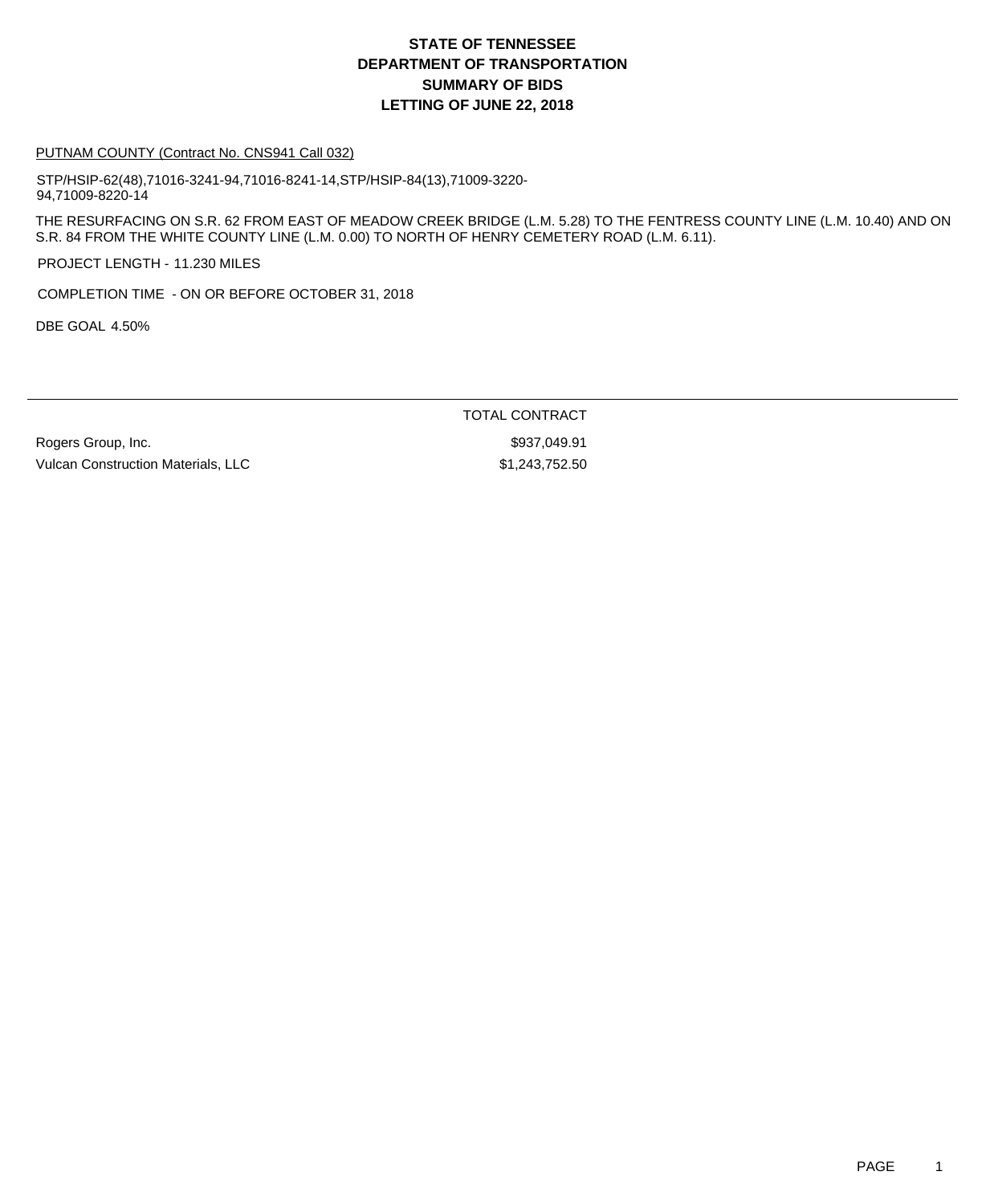|        |                                                          |                   |                              | <b>CONTRACT CNS941</b>       |
|--------|----------------------------------------------------------|-------------------|------------------------------|------------------------------|
|        | <b>ROADWAY CATEGORY</b>                                  |                   | <b>UNIT PRICE</b>            | <b>EXTENSION</b>             |
| 303-01 | MINERAL AGGREGATE, TYPE A BASE, GRADING D                |                   |                              |                              |
|        |                                                          | 125,000 TON       |                              |                              |
|        | Rogers Group, Inc.<br>Vulcan Construction Materials, LLC |                   | \$69.8000<br>\$100.0000      | \$8,725.00<br>\$12,500.00    |
| 403-01 | BITUMINOUS MATERIAL FOR TACK COAT (TC)                   |                   |                              |                              |
|        |                                                          | 60.000 TON        |                              |                              |
|        | Rogers Group, Inc.<br>Vulcan Construction Materials, LLC |                   | \$500.0000<br>\$1,000.0000   | \$30,000.00<br>\$60,000.00   |
|        | 411-03.07 ACS MIX(PG64-22) THIN LIFT ASPHALT             |                   |                              |                              |
|        |                                                          | 7,372.000 TON     |                              |                              |
|        | Rogers Group, Inc.<br>Vulcan Construction Materials, LLC |                   | \$83.0900<br>\$120.0000      | \$612,539.48<br>\$884,640.00 |
|        | 415-01.02 COLD PLANING BITUMINOUS PAVEMENT               |                   |                              |                              |
|        |                                                          | 700.000 S.Y.      |                              |                              |
|        | Rogers Group, Inc.                                       |                   | \$17.2200                    | \$12,054.00                  |
|        | Vulcan Construction Materials, LLC                       |                   | \$15.0000                    | \$10,500.00                  |
|        | 705-02.10 GUARDRAIL TRANSITION 27IN TO 31IN              |                   |                              |                              |
|        |                                                          | <b>5.000 EACH</b> |                              |                              |
|        | Rogers Group, Inc.<br>Vulcan Construction Materials, LLC |                   | \$156.7000<br>\$220.0000     | \$783.50<br>\$1,100.00       |
|        | 705-06.01 W BEAM GR (TYPE 2) MASH TL3                    |                   |                              |                              |
|        |                                                          | 25.000 L.F.       |                              |                              |
|        | Rogers Group, Inc.                                       |                   | \$37.6100                    | \$940.25                     |
|        | Vulcan Construction Materials, LLC                       |                   | \$45.0000                    | \$1,125.00                   |
|        | 705-06.20 TANGENT ENERGY ABSORBING TERM MASH TL-3        |                   |                              |                              |
|        |                                                          | <b>5.000 EACH</b> |                              |                              |
|        | Rogers Group, Inc.<br>Vulcan Construction Materials, LLC |                   | \$3,635.5300<br>\$3,000.0000 | \$18,177.65<br>\$15,000.00   |
|        |                                                          |                   |                              |                              |
| 706-01 | <b>GUARDRAIL REMOVED</b>                                 |                   |                              |                              |
|        | Rogers Group, Inc.                                       | 275.000 L.F.      | \$1.2500                     | \$343.75                     |
|        | Vulcan Construction Materials, LLC                       |                   | \$2.5000                     | \$687.50                     |
| 710-02 | <b>AGGREGATE UNDERDRAINS (WITH PIPE)</b>                 |                   |                              |                              |
|        |                                                          | 1,690.000 L.F.    |                              |                              |
|        | Rogers Group, Inc.                                       |                   | \$12.5400                    | \$21,192.60                  |
|        | Vulcan Construction Materials, LLC                       |                   | \$10.0000                    | \$16,900.00                  |
| 710-05 | <b>LATERAL UNDERDRAIN</b>                                |                   |                              |                              |
|        |                                                          | 315.000 L.F.      |                              |                              |
|        | Rogers Group, Inc.<br>Vulcan Construction Materials, LLC |                   | \$10.0300<br>\$8.0000        | \$3,159.45<br>\$2,520.00     |
|        |                                                          |                   |                              |                              |

PAGE 2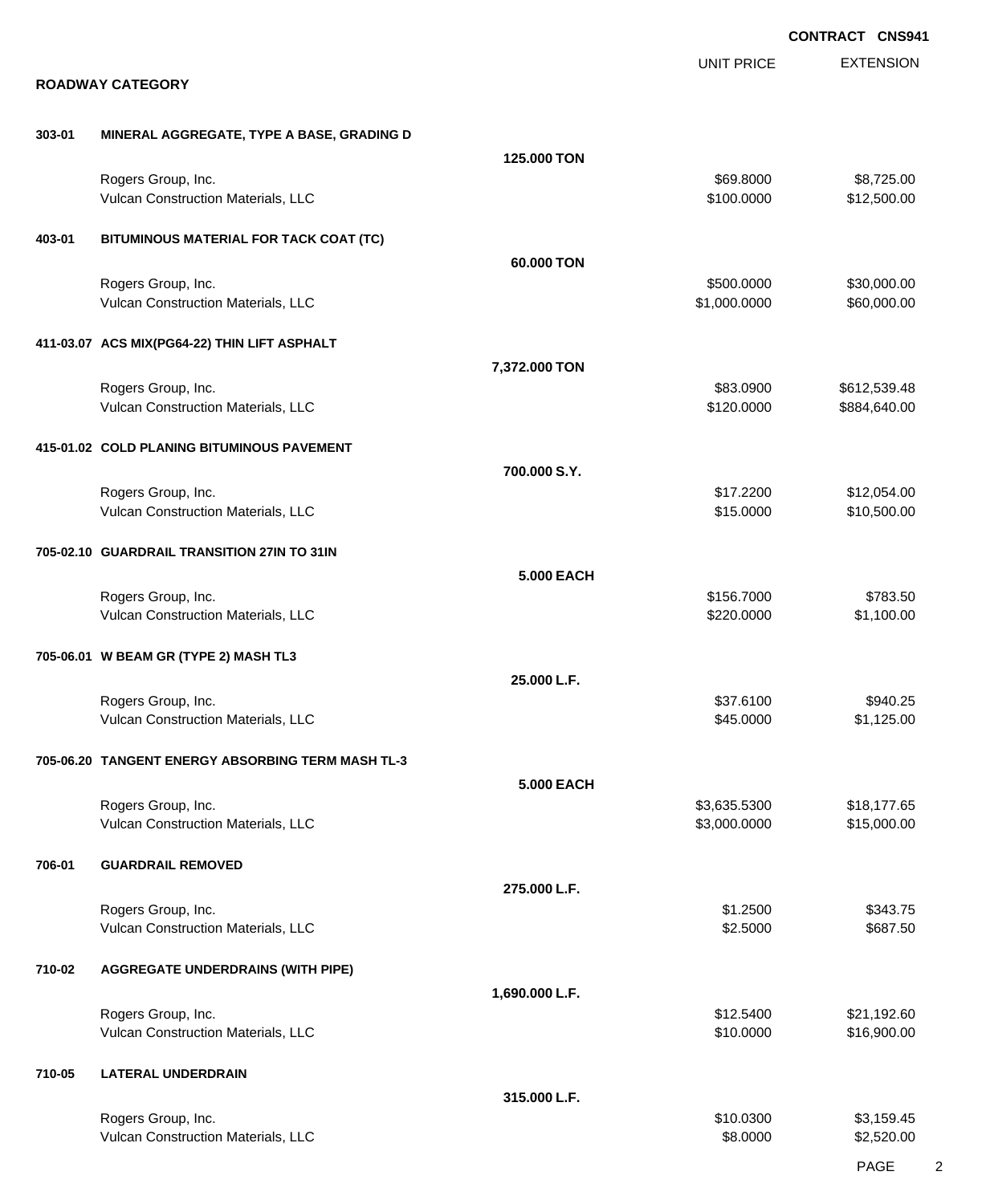UNIT PRICE

EXTENSION

|        | 710-06.15 LATERAL UNDERDRAIN ENDWALL (6:1)                       |              |               |             |
|--------|------------------------------------------------------------------|--------------|---------------|-------------|
|        |                                                                  | 9.000 EACH   |               |             |
|        | Rogers Group, Inc.                                               |              | \$1,128.2700  | \$10,154.43 |
|        | Vulcan Construction Materials, LLC                               |              | \$900.0000    | \$8,100.00  |
|        |                                                                  |              |               |             |
| 712-01 | <b>TRAFFIC CONTROL</b>                                           |              |               |             |
|        |                                                                  | 1.000 LS     |               |             |
|        | Rogers Group, Inc.                                               |              | \$29,321.4300 | \$29,321.43 |
|        | Vulcan Construction Materials, LLC                               |              | \$40,000.0000 | \$40,000.00 |
|        |                                                                  |              |               |             |
| 712-06 | <b>SIGNS (CONSTRUCTION)</b>                                      |              |               |             |
|        |                                                                  | 432.000 S.F. |               |             |
|        | Rogers Group, Inc.                                               |              | \$7.9500      | \$3,434.40  |
|        | Vulcan Construction Materials, LLC                               |              | \$10.0000     | \$4,320.00  |
|        |                                                                  |              |               |             |
|        | 716-01.21 SNOWPLOWABLE RAISED PAVMENT MARKERS (BI-DIR) (1 COLOR) |              |               |             |
|        |                                                                  | 955.000 EACH |               |             |
|        | Rogers Group, Inc.                                               |              | \$25.7100     | \$24,553.05 |
|        | Vulcan Construction Materials, LLC                               |              | \$25.0000     | \$23,875.00 |
|        |                                                                  |              |               |             |
|        | 716-02.05 PLASTIC PAVEMENT MARKING (STOP LINE)                   |              |               |             |
|        |                                                                  | 115.000 L.F. |               |             |
|        | Rogers Group, Inc.                                               |              | \$11.6000     | \$1,334.00  |
|        | Vulcan Construction Materials, LLC                               |              | \$15.0000     | \$1,725.00  |
|        |                                                                  |              |               |             |
|        | 716-13.01 SPRAY THERMO PVMT MRKNG (60 mil) (4IN LINE)            |              |               |             |
|        |                                                                  | 24.200 L.M.  |               |             |
|        | Rogers Group, Inc.                                               |              | \$2,413.2400  | \$58,400.41 |
|        | Vulcan Construction Materials, LLC                               |              | \$2,200.0000  | \$53,240.00 |
|        |                                                                  |              |               |             |
|        | 716-13.02 SPRAY THERMO PVMT MRKNG (60 mil) (6IN LINE)            |              |               |             |
|        |                                                                  | 17.600 L.M.  |               |             |
|        | Rogers Group, Inc.                                               |              | \$3,196.7600  | \$56,262.98 |
|        | Vulcan Construction Materials, LLC                               |              | \$2,700.0000  | \$47,520.00 |
|        |                                                                  |              |               |             |
| 717-01 | <b>MOBILIZATION</b>                                              |              |               |             |
|        |                                                                  | 1.000 LS     |               |             |
|        | Rogers Group, Inc.                                               |              | \$45,673.5300 | \$45,673.53 |
|        | Vulcan Construction Materials, LLC                               |              | \$60,000.0000 | \$60,000.00 |